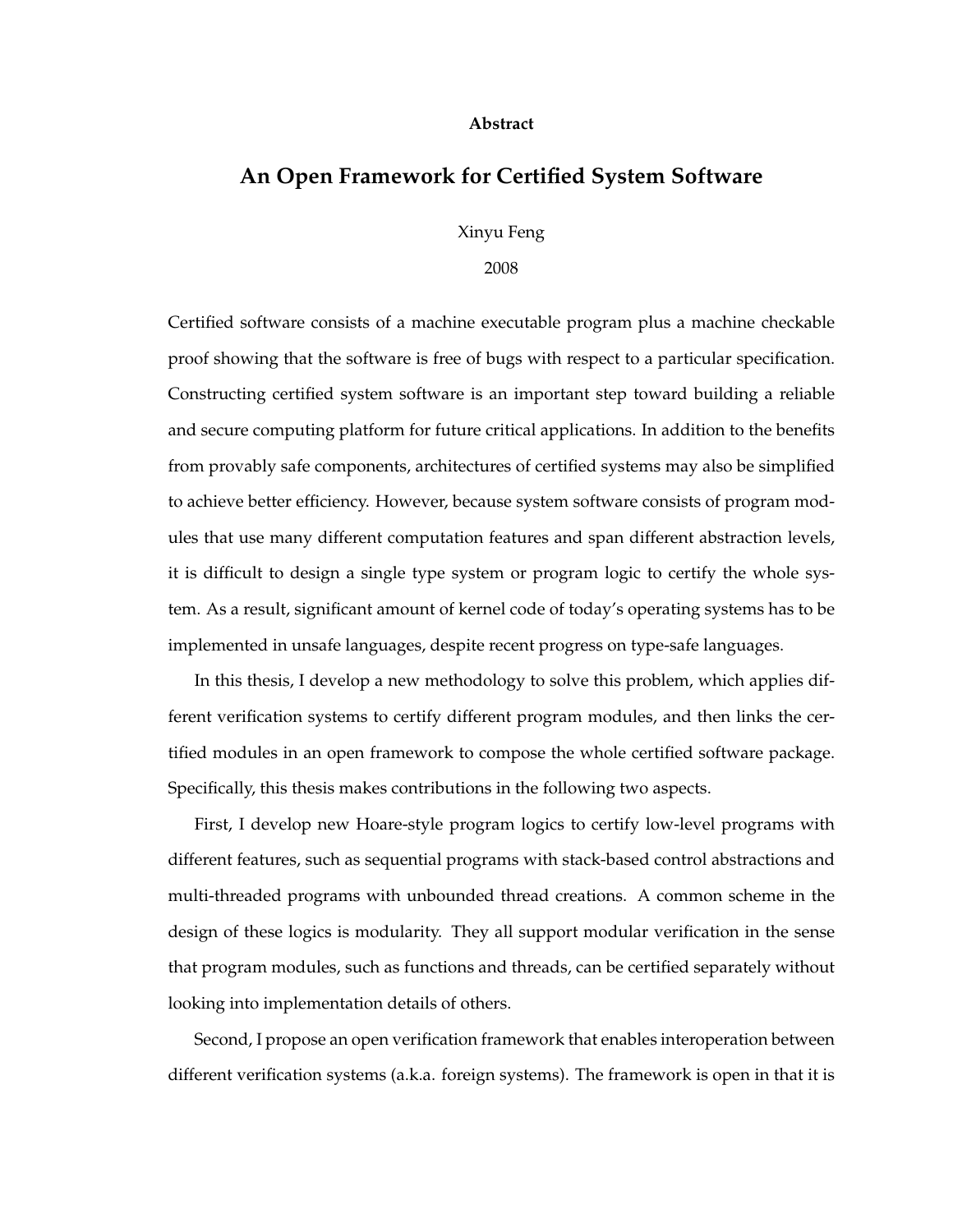not designed with a priori knowledge of foreign systems. It is general enough to incorporate both existing verification systems and new program logics presented in this thesis. It also supports modularity and proof reuse. Modules can be certified separately without knowing about implementation details of other modules and about the verification systems in which other modules are certified. Soundness of the framework guarantees that specifications of modules are respected after linking.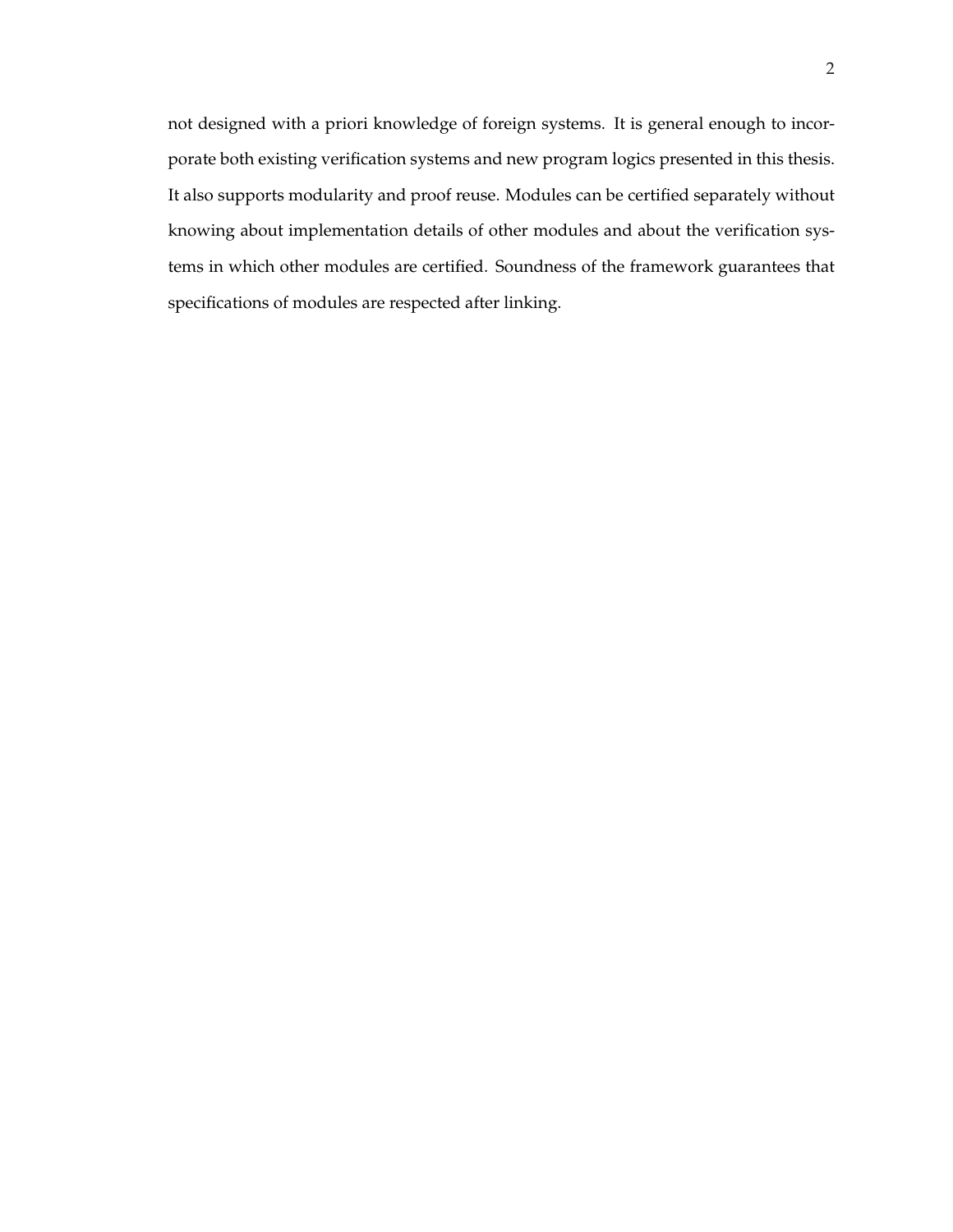### **An Open Framework for Certified System Software**

A Dissertation Presented to the Faculty of the Graduate School of Yale University in Candidacy for the Degree of Doctor of Philosophy

> by Xinyu Feng

Dissertation Director: Zhong Shao

May 2008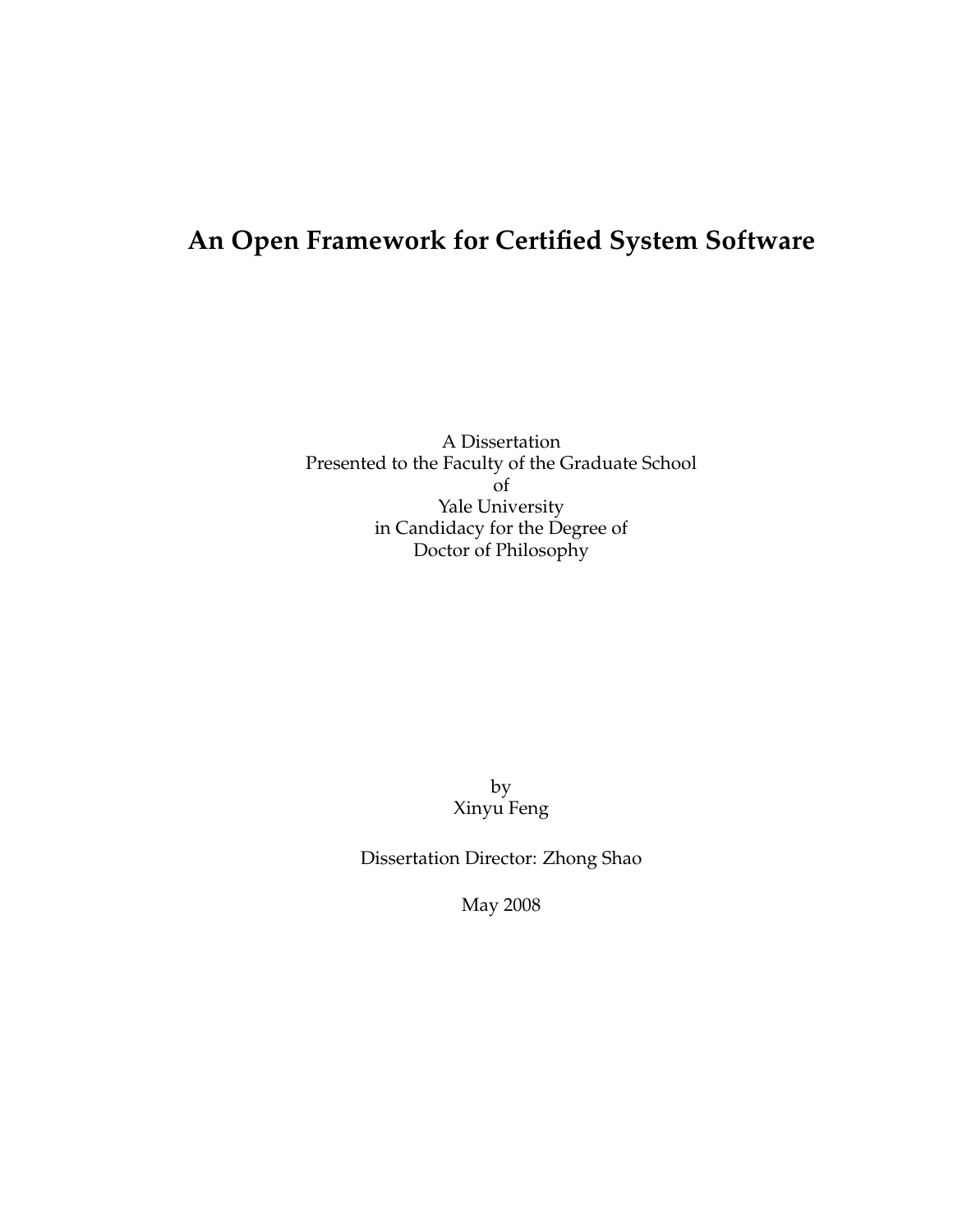An Open Framework for Certified System Software

Copyright © 2008 by Xinyu Feng All rights reserved.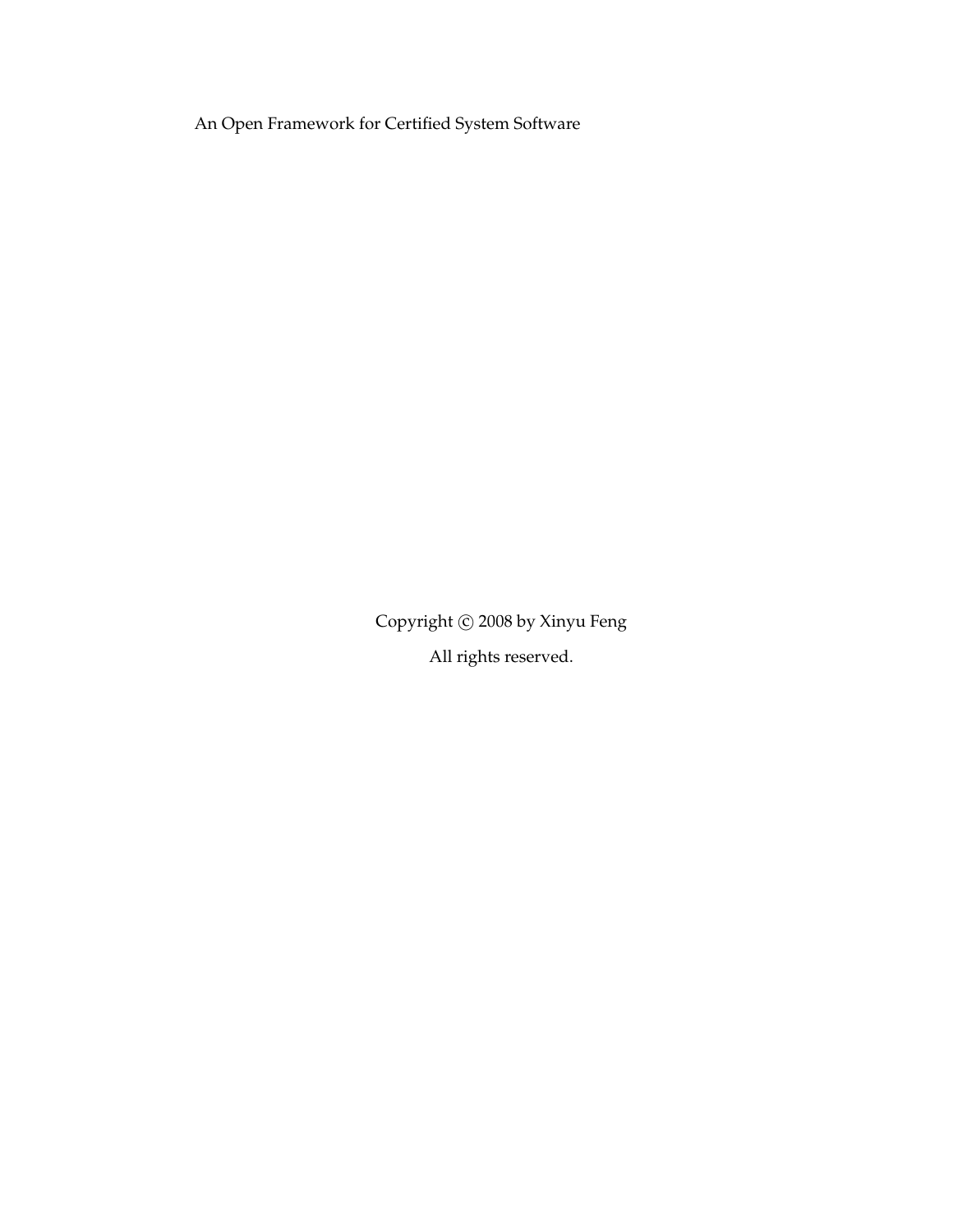# **Contents**

|   | Acknowledgments<br>viii |                                                   |                |  |  |
|---|-------------------------|---------------------------------------------------|----------------|--|--|
| 1 |                         | Introduction                                      |                |  |  |
|   | 1.1                     |                                                   | $\overline{2}$ |  |  |
|   | 1.2                     |                                                   | $\overline{4}$ |  |  |
|   | 1.3                     |                                                   | 6              |  |  |
| 2 |                         | <b>Basic Settings</b>                             | 10             |  |  |
|   | 2.1                     | The Mechanized Meta-Logic                         | 10             |  |  |
|   | 2.2                     |                                                   | 11             |  |  |
|   | 2.3                     |                                                   | 15             |  |  |
| 3 |                         | An Open Framework — OCAP                          | 17             |  |  |
|   | 3.1                     | Overview of Certified Assembly Programming        | 21             |  |  |
|   |                         | 3.1.1                                             | 21             |  |  |
|   |                         | Specifications of embedded code pointers<br>3.1.2 | 24             |  |  |
|   | 3.2                     |                                                   | 26             |  |  |
|   | 3.3                     |                                                   | 28             |  |  |
|   | 3.4                     |                                                   | 33             |  |  |
|   | 3.5                     |                                                   | 36             |  |  |
|   |                         | 3.5.1                                             | 36             |  |  |
|   |                         | 3.5.2                                             |                |  |  |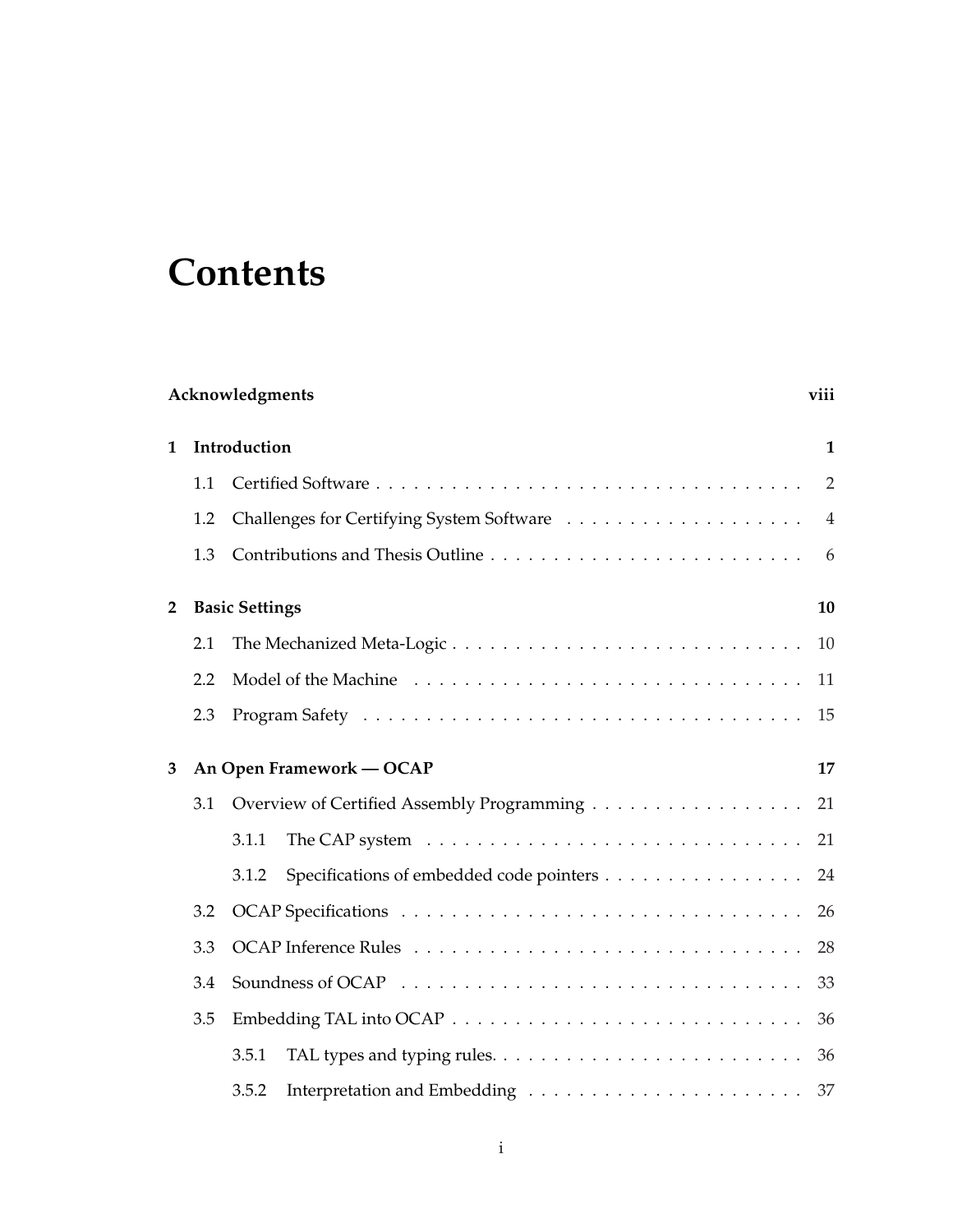|   |     | 3.5.3 |                                                                                                                |    |
|---|-----|-------|----------------------------------------------------------------------------------------------------------------|----|
|   | 3.6 |       |                                                                                                                |    |
|   |     | 3.6.1 |                                                                                                                |    |
|   |     | 3.6.2 |                                                                                                                |    |
| 4 |     |       | <b>Stack-Based Reasoning of Sequential Code</b>                                                                | 46 |
|   | 4.1 |       |                                                                                                                |    |
|   |     | 4.1.1 |                                                                                                                | 49 |
|   |     | 4.1.2 |                                                                                                                | 50 |
|   | 4.2 |       |                                                                                                                |    |
|   | 4.3 |       |                                                                                                                |    |
|   | 4.4 |       |                                                                                                                | 61 |
|   | 4.5 |       |                                                                                                                |    |
|   |     | 4.5.1 |                                                                                                                | 63 |
|   |     | 4.5.2 |                                                                                                                |    |
|   |     | 4.5.3 |                                                                                                                | 68 |
|   | 4.6 |       |                                                                                                                | 74 |
|   | 4.7 |       |                                                                                                                | 78 |
| 5 |     |       | <b>Concurrent Code with Dynamic Thread Creation</b>                                                            | 81 |
|   |     |       |                                                                                                                | 83 |
|   |     | 5.1.1 |                                                                                                                |    |
|   |     | 5.1.2 | R-G in Non-Preemptive Thread Model 84                                                                          |    |
|   |     | 5.1.3 | Challenges for Dynamic Thread Creation                                                                         | 85 |
|   | 5.2 |       |                                                                                                                | 88 |
|   |     | 5.2.1 |                                                                                                                | 90 |
|   |     | 5.2.2 | Parameterized Assumption/Guarantee                                                                             | 93 |
|   |     | 5.2.3 |                                                                                                                |    |
|   | 5.3 |       | The CMAP Logic $\ldots \ldots \ldots \ldots \ldots \ldots \ldots \ldots \ldots \ldots \ldots \ldots \ldots$ 95 |    |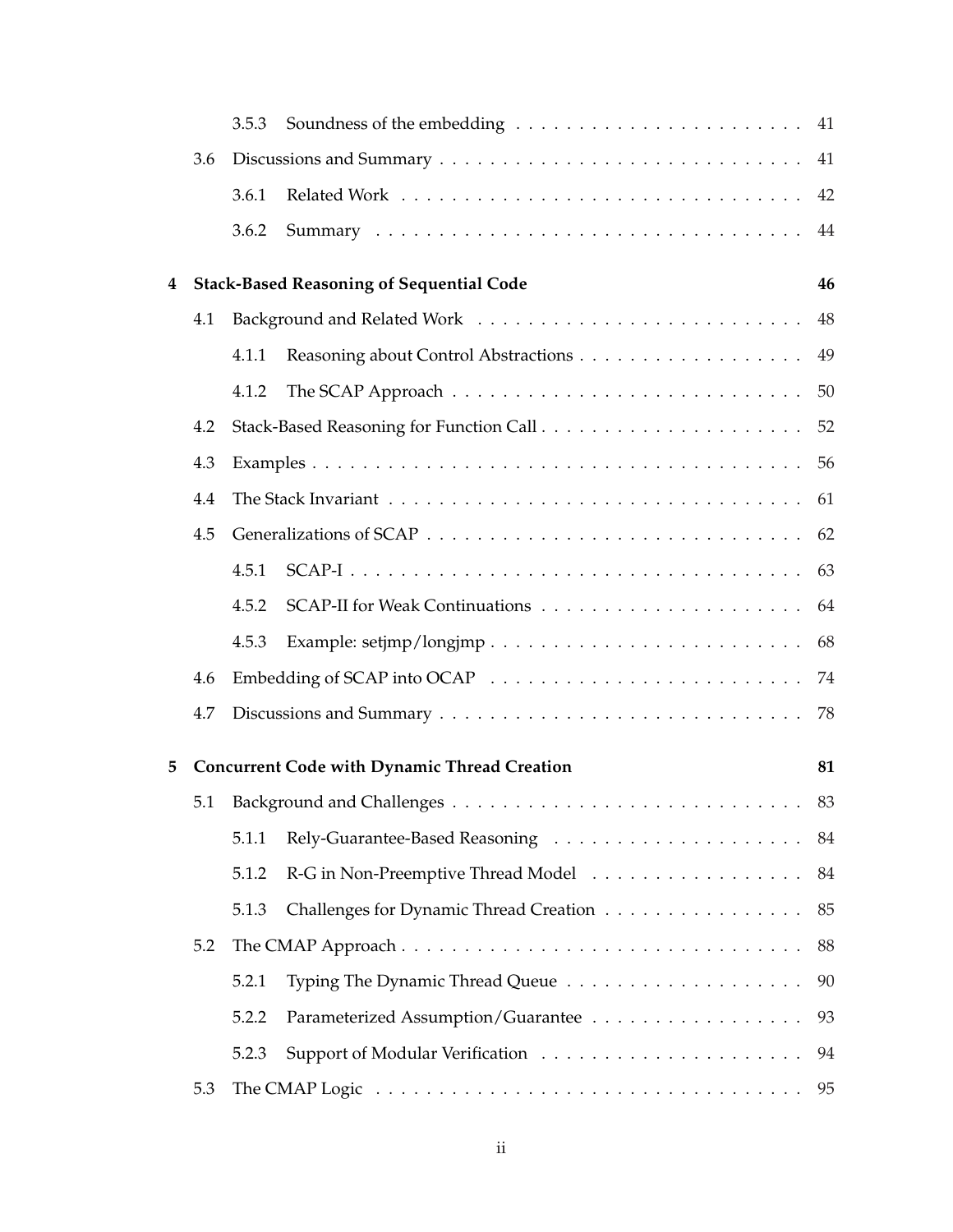|       |     | 5.3.1 |                                                |     |
|-------|-----|-------|------------------------------------------------|-----|
|       |     | 5.3.2 |                                                |     |
| 5.3.3 |     |       |                                                |     |
|       |     | 5.3.4 |                                                |     |
|       | 5.4 |       |                                                |     |
|       |     | 5.4.1 | Unbounded Dynamic Thread Creation 109          |     |
|       |     | 5.4.2 |                                                |     |
|       |     | 5.4.3 | Partial Correctness of A Lock-Free Program 116 |     |
|       | 5.5 |       |                                                |     |
| 6     |     |       | <b>Applications of OCAP</b>                    | 122 |
|       | 6.1 |       |                                                |     |
|       |     | 6.1.1 |                                                |     |
|       |     | 6.1.2 |                                                |     |
|       |     | 6.1.3 |                                                |     |
|       | 6.2 |       |                                                |     |
|       |     | 6.2.1 |                                                |     |
|       |     | 6.2.2 | Certifying The Scheduler Code in SCAP 132      |     |
|       |     | 6.2.3 |                                                |     |
|       |     | 6.2.4 |                                                |     |
|       | 6.3 |       |                                                |     |
| 7     |     |       | R-G Reasoning and Concurrent Separation Logic  | 138 |
|       | 7.1 |       |                                                |     |
|       | 7.2 |       |                                                |     |
|       | 7.3 |       |                                                |     |
|       | 7.4 |       |                                                |     |
|       |     | 7.4.1 |                                                |     |
|       |     | 7.4.2 |                                                |     |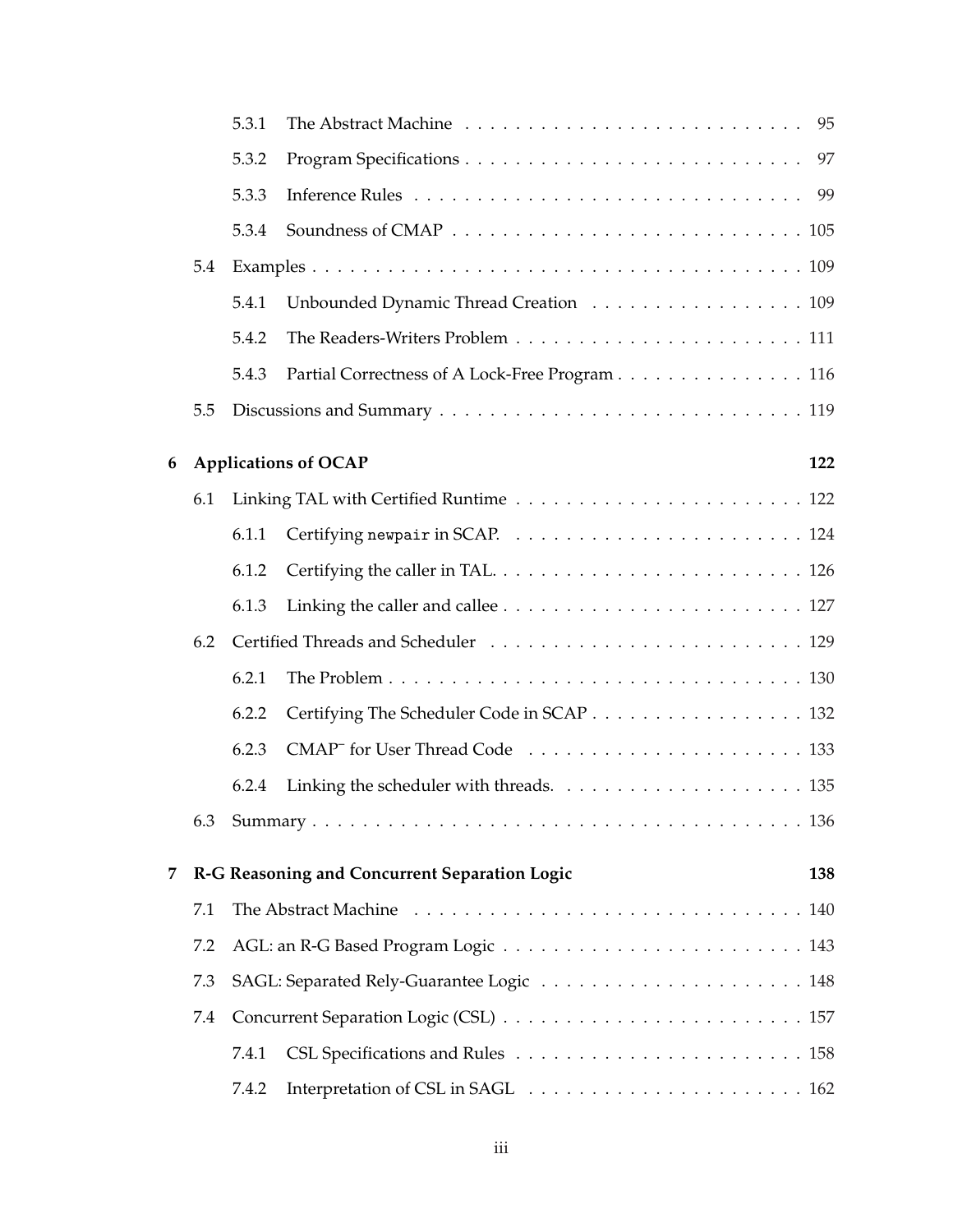| Bibliography<br>173 |                               |     |  |  |  |
|---------------------|-------------------------------|-----|--|--|--|
|                     | 8 Conclusions and Future Work | 169 |  |  |  |
|                     |                               |     |  |  |  |
|                     |                               |     |  |  |  |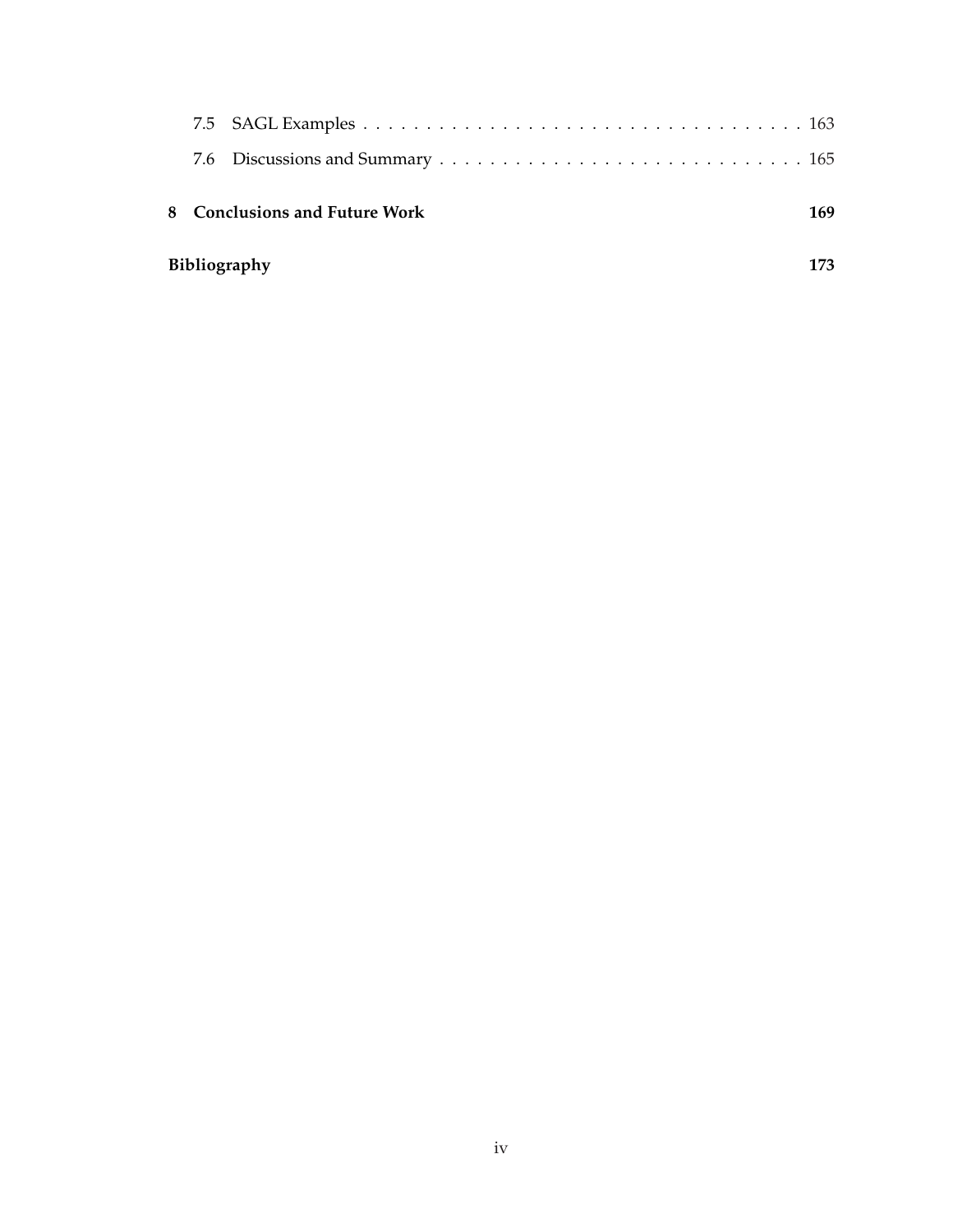# **List of Figures**

| 2.1     |                                                         | 11 |
|---------|---------------------------------------------------------|----|
| 2.2     |                                                         | 12 |
| 2.3     |                                                         | 13 |
| 2.4     | Example of Machine Code: Function Call/Return           | 15 |
| 3.1     | Building Certified Systems by Linking Certified Modules | 18 |
| 3.2     |                                                         | 22 |
| 3.3     |                                                         | 28 |
| 3.4     |                                                         | 29 |
| 3.5     |                                                         | 36 |
| 3.6     |                                                         | 38 |
| 3.7     |                                                         | 38 |
| 3.8     |                                                         | 39 |
| 4.1     |                                                         | 51 |
| $4.2\,$ |                                                         | 52 |
| 4.3     |                                                         | 53 |
| 4.4     |                                                         | 55 |
| 4.5     |                                                         | 56 |
| 4.6     |                                                         | 57 |
| 4.7     |                                                         | 58 |
| 4.8     |                                                         | 59 |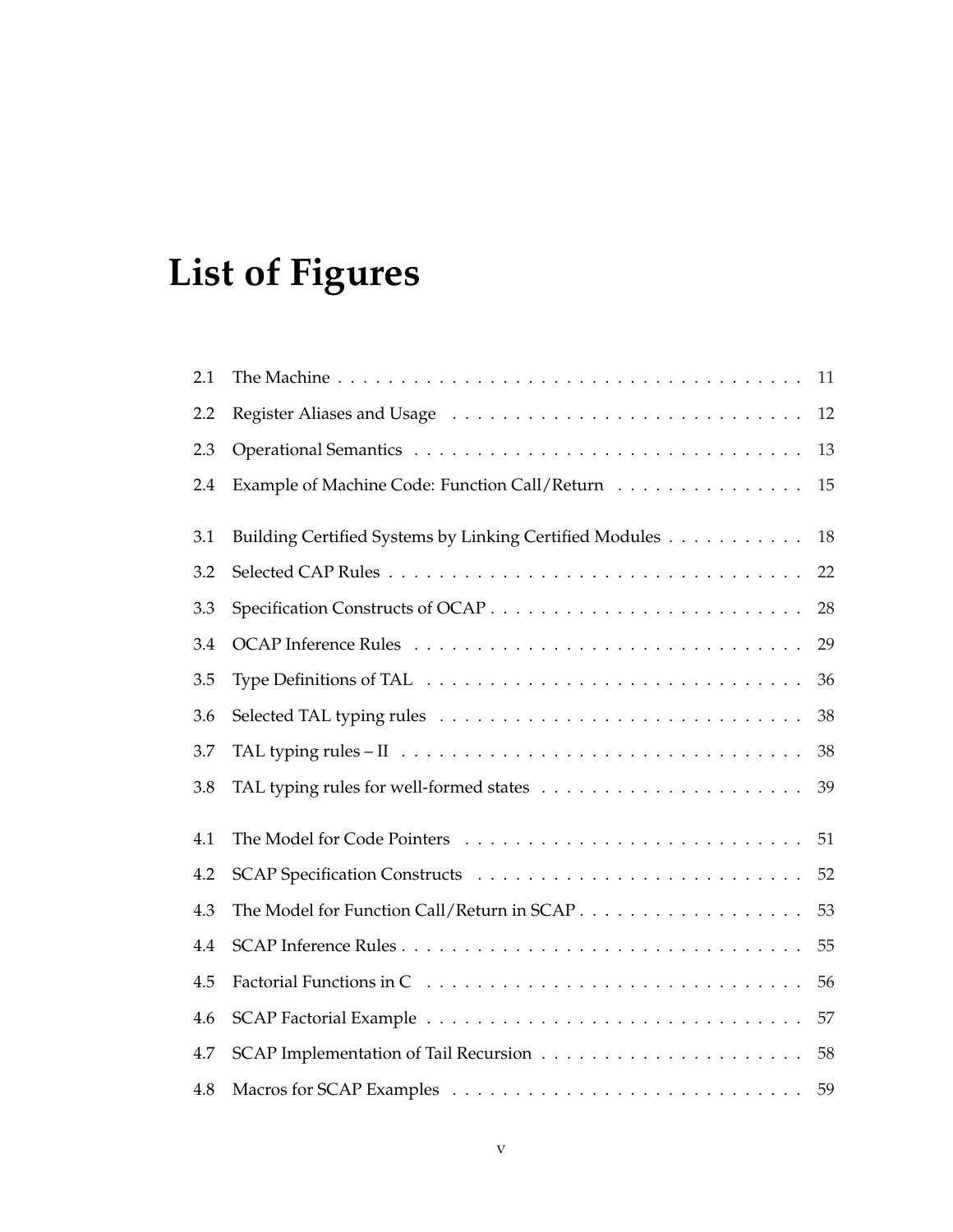| 4.9 |                                                                                             | 60 |
|-----|---------------------------------------------------------------------------------------------|----|
|     |                                                                                             | 64 |
|     | 4.11 Assembly Code with Multi-Return Function Call                                          | 65 |
|     |                                                                                             | 67 |
|     |                                                                                             | 67 |
|     |                                                                                             | 69 |
|     |                                                                                             | 70 |
|     |                                                                                             | 71 |
|     |                                                                                             |    |
|     |                                                                                             | 73 |
| 5.1 |                                                                                             |    |
| 5.2 | $R-G$ in a non-preemptive setting $\ldots \ldots \ldots \ldots \ldots \ldots \ldots \ldots$ | 85 |
| 5.3 |                                                                                             | 86 |
| 5.4 |                                                                                             | 87 |
| 5.5 |                                                                                             | 94 |
| 5.6 |                                                                                             | 96 |
| 5.7 | Operational Semantics for the CMAP Machine                                                  | 97 |
| 5.8 |                                                                                             |    |
| 5.9 |                                                                                             |    |
|     |                                                                                             |    |
|     |                                                                                             |    |
|     |                                                                                             |    |
|     |                                                                                             |    |
|     |                                                                                             |    |
|     |                                                                                             |    |
|     |                                                                                             |    |
|     |                                                                                             |    |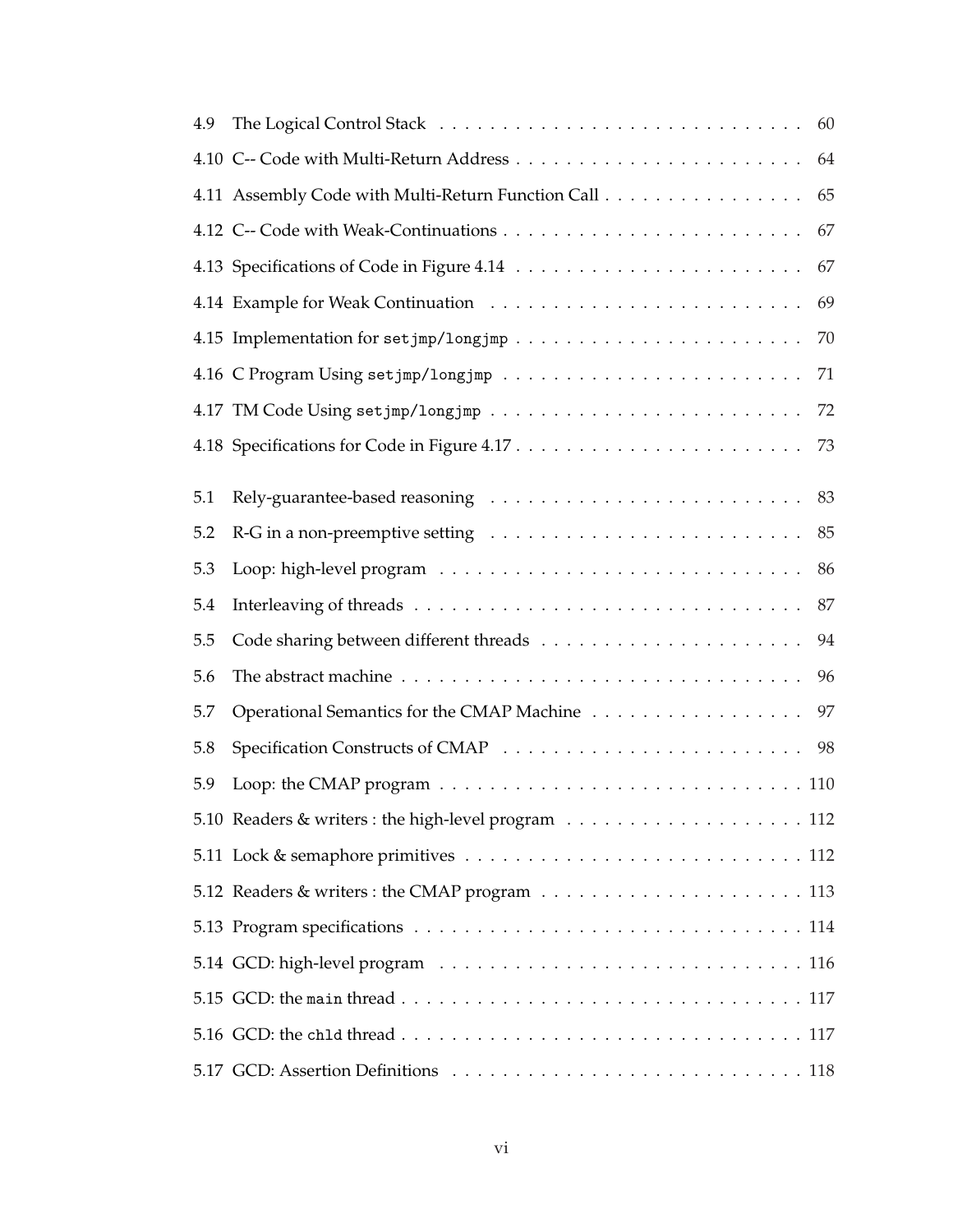| Concurrent Code at Different Abstraction Levels 129             |
|-----------------------------------------------------------------|
|                                                                 |
|                                                                 |
|                                                                 |
|                                                                 |
|                                                                 |
|                                                                 |
|                                                                 |
|                                                                 |
| Extension of AGL Specification Constructs in SAGL 149           |
|                                                                 |
|                                                                 |
|                                                                 |
|                                                                 |
|                                                                 |
|                                                                 |
|                                                                 |
|                                                                 |
|                                                                 |
| 7.16 Parallel GCD-Assembly Code for The First Thread 165        |
| 7.17 SAGL Example: Synchronizations Based on P-V Operations 166 |
|                                                                 |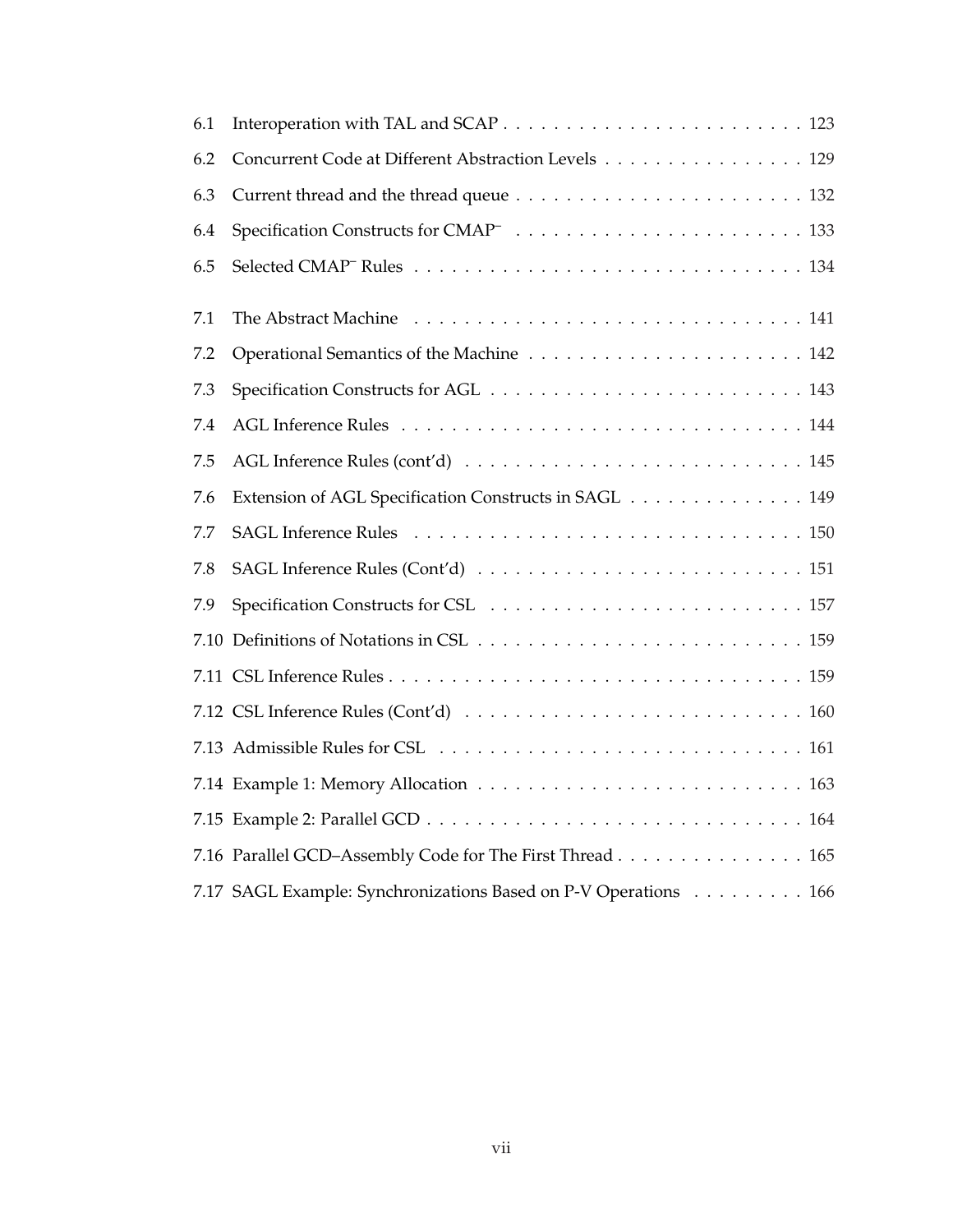# **Acknowledgments**

First and foremost, I would like to thank my advisor, Zhong Shao, for his encouragement, support and guidance during my graduate study. He led me over the initial hurdles affronting an apprentice, exposed me to the beauty of programming language theories, and taught me by example the skill of a first-class researcher. I am particularly grateful for his energy and contagious enthusiasm, which always made research a pleasure. This work would not have been possible without the tremendous effort that he put into guiding me.

I would like to thank my thesis readers, Paul Hudak, Hongwei Xi and Bratin Saha, for all the time spent reading my thesis. Their keen comments and suggestions helped a lot to improve the quality of the thesis.

I am very lucky to have worked with many talented colleagues in the FLINT group and the University of Science and Technology of China (USTC). Zhaozhong Ni, Alexander Vaynberg, Sen Xiang and Yu Guo have collaborated on the work on SCAP and OCAP, and helped with Coq implementations. Rodrigo Ferreira contributed ideas on the development of the SAGL logic, and helped with the Coq implementation and proofs for the CMAP logic and the SAGL logic. I also benefitted a lot from discussions with Andrew McCreight about the use of Coq tactics. Valery Trifonov and Hai Fang helped answer many questions on type theories.

Finally, I want to thank my parents for their constant love and support. My deepest thanks goes to my wife, Xiaokun, for her patience, understanding and encouragement, without which the thesis would be impossible.

 $^{0}$ This research is based on work supported in part by gifts from Intel and Microsoft, and NSF grants CCR-0208618 and CCR-0524545. Any opinions, findings and conclusions contained in this document are those of the author and do not reflect the views of these agencies.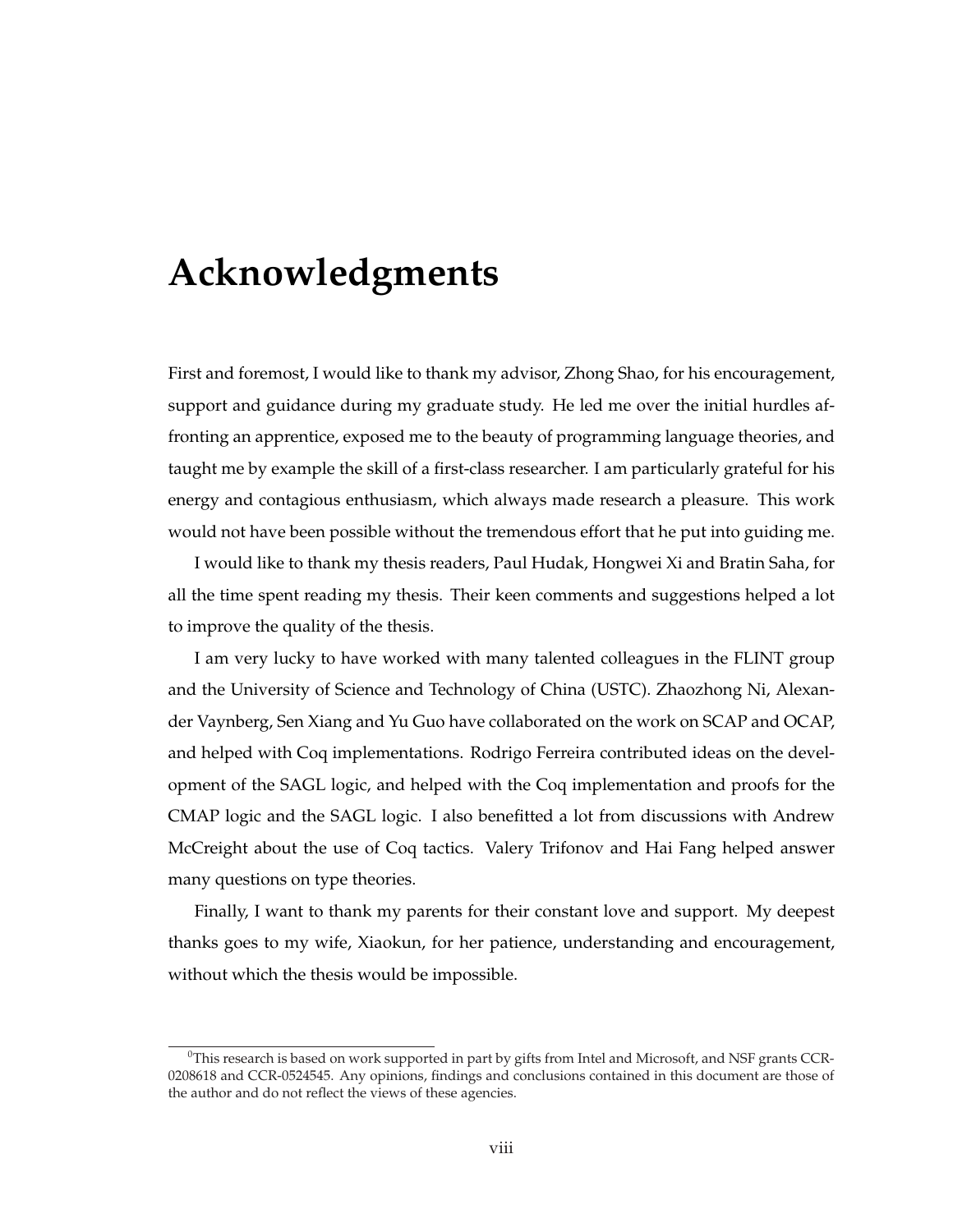### **Chapter 1**

# **Introduction**

Type-safe languages, such as Java,  $C\sharp$  and ML, have been great success to improve the reliability of software. Type systems in these high level languages guarantee that some classes of runtime errors never occur. However, the guarantee usually assumes the underlying computing platform, including operating system kernels, system libraries and runtime systems, is safe. For instance, ML programs need to call garbage collectors at run time. If there are bugs in the garbage collector, ML programs may crash even if they are well-typed with respect to the ML type system.

Traditionally, system software is implemented using "unsafe" languages, such as C, C++ and assembly languages. Although there have been efforts to re-implement systems using type safe languages [55, 44], significant amount of code still has to be implemented using these "unsafe" languages because of the low abstraction level and architecturedependencies  $<sup>1</sup>$ . This thesis studies methodologies and logics to build formally certified</sup> system software, with rigorous guarantees of safety and correctness properties. In particular, I concentrate on challenges to modularly specifying and certifying low-level system code.

<sup>&</sup>lt;sup>1</sup>For instance, in the kernel of Singularity, 17% of files contain unsafe C $\sharp$  code and 5% of files contain x86 or C++ code [56].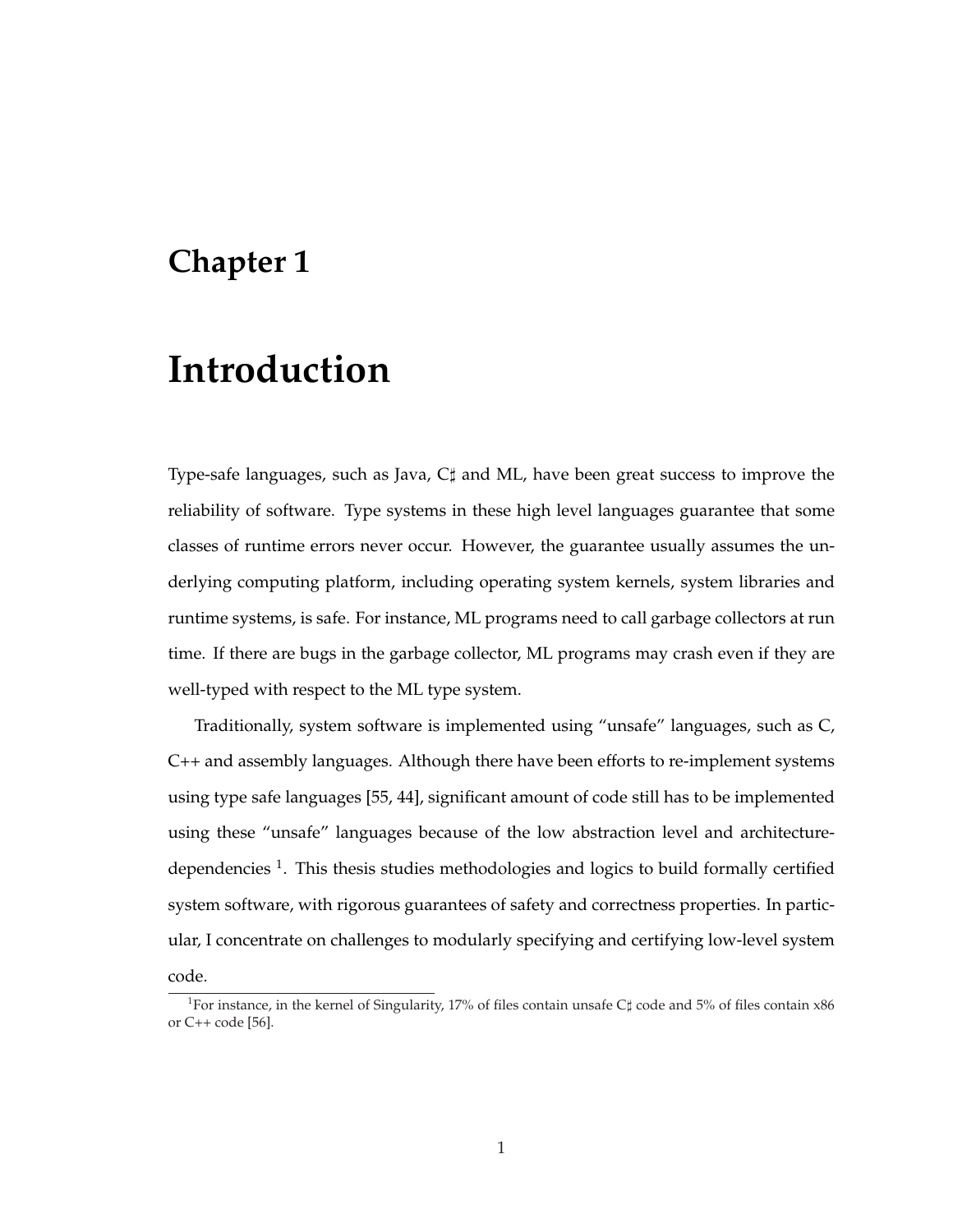#### **1.1 Certified Software**

Foundational certified software package [6, 46] contains machine code and mechanized mathematical proof showing that the code satisfies its specifications, which may specify safety, security or other interesting properties of the code. Given such a software package, we can use a proof checker to automatically check the validity of the proof with respect to the specifications and the machine code. If the proof is valid, we can predict the behavior of the code based on the specifications.

There are several key elements required to build certified software:

- A formal model of the hardware. To prove the execution of software satisfies the specifications, we need to first formalize how it is executed, which requires formalization of the hardware. This thesis concentrates on software reliability. We trust the correctness of hardware implementation and only formalize the hardware/software interface. Specifically, we need to model the set of valid machine instructions, machine states at the instruction set architecture (ISA) level, and how machine states are updated by executing each instruction (*i.e.,* the operational semantics of instructions). Given such a formalization, software is just a list of binary encoding of machine instructions and constants. The behavior of the software is rigorously defined.
- A mechanized meta-logic. We need the logic to specify interesting properties of the machine code, and to develop proofs showing that the code satisfies the specification. The logic needs to be expressive so that we can express everything a programmer wants to say about his or her programs. It must be consistent in the sense that a proposition and its negation cannot be proved in the logic at the same time. Also, it needs to be mechanized so that we can get machine-checkable proofs.
- Specifications. The specifications describe properties of the machine code, which may be memory safety, partial correctness, termination properties, resources usages or real-time properties. In this thesis, we will concentrate on the techniques to certify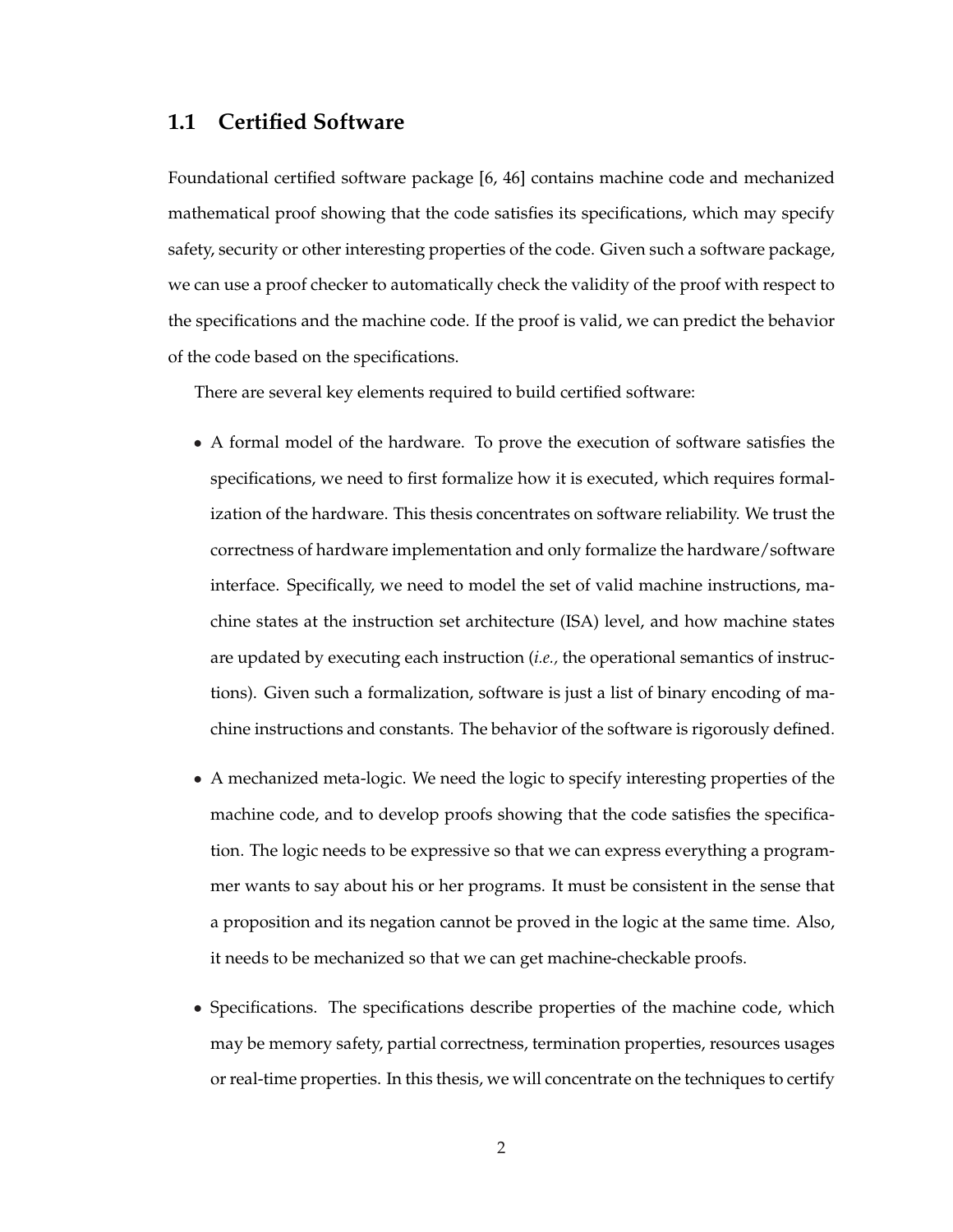safety properties, and we call the specifications of safety properties *safety policies*. The safety policies are formally defined in our mechanized meta-logic.

- Certified package. The certified package contains the machine code and the proof. It is the ultimate product we want from the framework. The proof needs to show the code satisfies the safety policy. It is developed in our mechanized meta-logic and is machine-checkable.
- Proof checker. The proof checker is a program that takes the certified package and the specifications as inputs, and generates an output of "yes" or "no", *i.e.,* whether the proof is valid or not in the logic.

In the framework for foundational certified software, we do not need to trust the soundness of specific techniques that we use to certify the code, *e.g.,* type systems or Hoare logics, as long as the technique can finally give us a proof showing that the program satisfy the specification. However, there are several things we have to trust, which form our *trusted computing base* (TCB):

- We need to trust the correctness of our formalization of the hardware, and the formal specifications of the properties we want to certify. These are the starting points where we bridge the informal real world with the formal world in computer, and we can never formally prove the correctness of the formalization because one side is informal. To validate our formalization, we can either let experts to review our formalization, or test the validity in practice.
- We need to trust the consistency of our meta-logic to bootstrap. This means we should use a logic whose consistency has been proved and widely accepted.
- We need to trust the soundness of our proof checker with respect to the logic: if the proof checker says "yes", the proof must be valid in the logic. Based on the Curry-Howard isomorphism [54] applied in most logical frameworks, the problem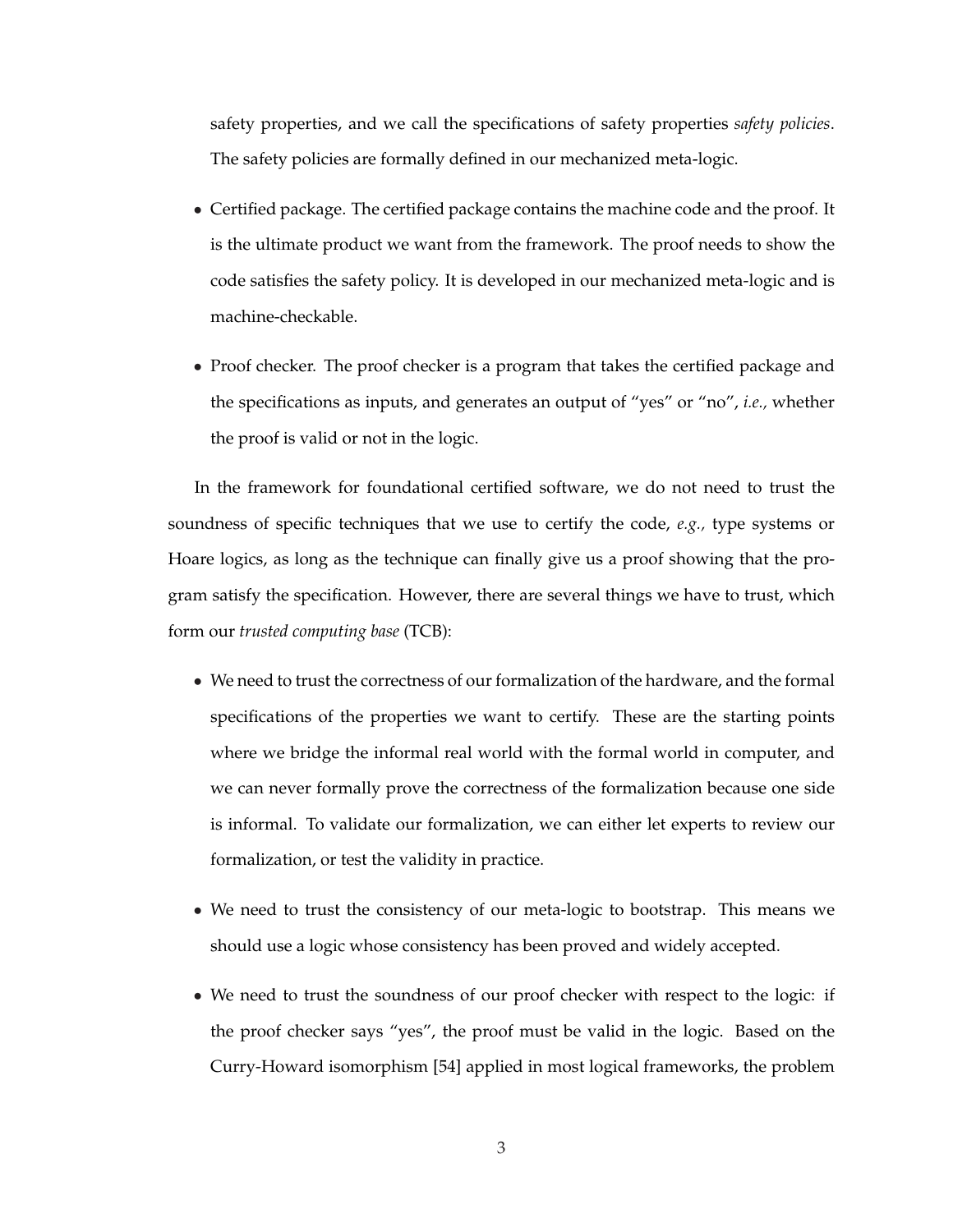of proof checking is reduced to type checking, which is a fairly standard and simple process and the implementation can be reviewed and tested by human being.

In this thesis, I would base my work on a MIPS-style machine, but the framework and logics presented here are independent with any specific hardware architectures. I use the Calculus of Inductive Constructions (CiC) [83, 24] as the meta-logic, which is mechanized in the Coq proof assistant [24]. CiC corresponds to the higher order logic via Curry-Howard isomorphism and serves as a very expressive logic to formalize our machine models and safety policies. Coq, the tactics-based proof assistant, also generates explicit proof terms in a semi-automatic way. The type checker of CiC implemented in Coq is used as a proof checker.

### **1.2 Challenges for Certifying System Software**

Constructing certified system software is an important step toward building a reliable and secure computing platform for future critical applications. In addition to the benefits from provably safe components, architectures of certified systems may also be simplified to achieve better performance [4]. However, there are substantial challenges for building fully certified system software, because of the complexity and low abstraction levels. System software consists of program modules that use many language features and span different abstraction levels, including the lowest architecture-dependent level. To certify the whole software system, we need to address the following problems:

• Building formal models of language features. Specifications of safety and correctness properties of software involve formalization of language features. For instance, we may need to say in our specifications that "the code will never dereference a dangling pointer", "the target address of the jump instruction actually points to some code" or "there is no interference between threads". To allow such specifications, we need to give a formal model of "memory pointers", "code pointers" and "threads", *etc.*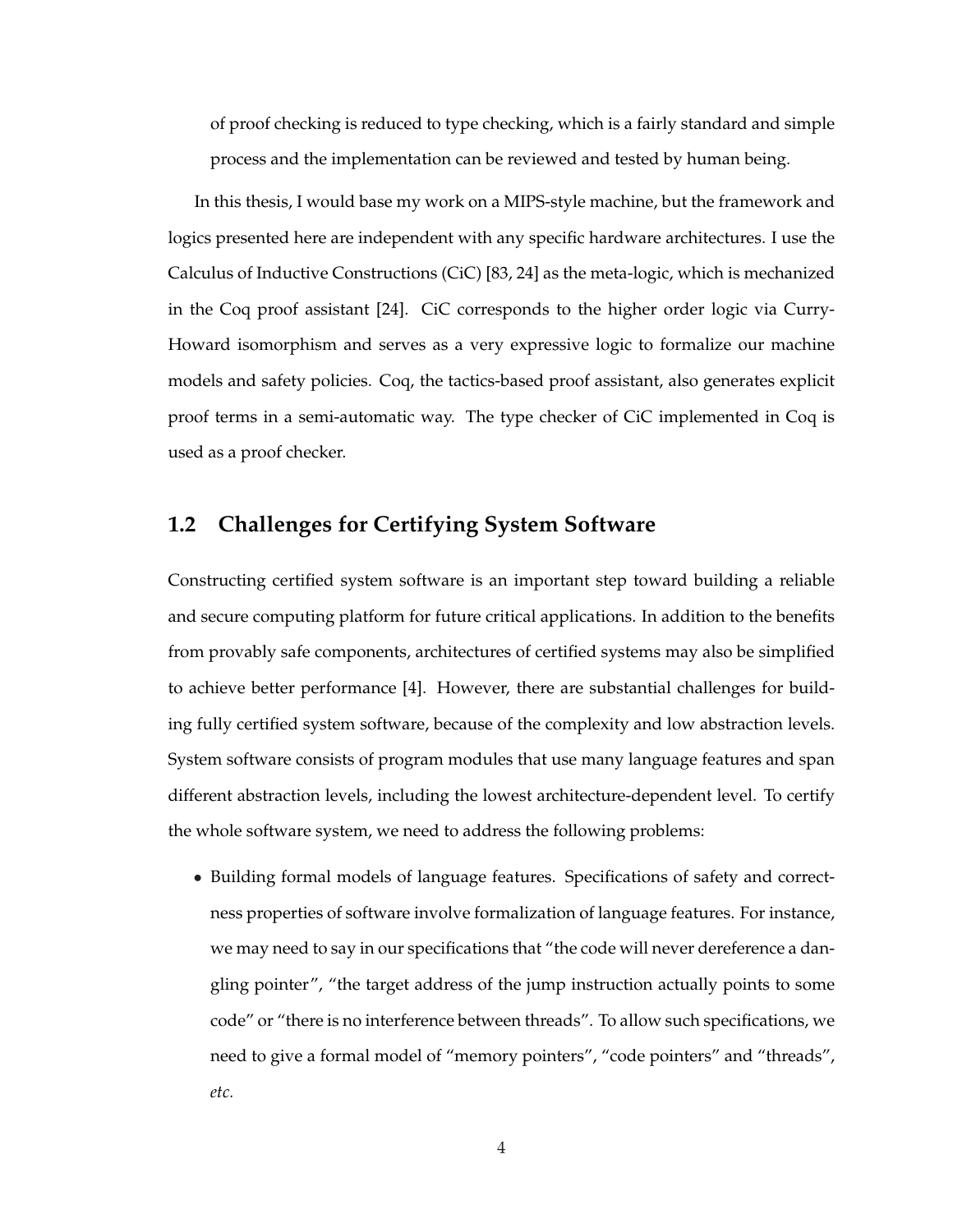- Modular development of proofs. To make the technique to scale, we need to develop composable program logics to support modular development of proofs. We want to be able to certify program modules separately without knowing details about the context where they are used other than an abstract specification of the interface. Updating one program module would not affect the proof for other modules as long as the specification for the updated module remains unchanged. This also supports the reuse of certified program modules and helps achieve the goal of "certify once, use everywhere", which is especially important for system level software, a common platform shared by user applications.
- Certifying and linking code at different abstraction levels. A complete software system, *e.g.,* an OS kernel, consists of modules at different abstraction levels. We need to certify all these system modules and to link them together to get a fully certified system. On the other hand, the system level code would be used by user applications, which are at higher abstraction levels. Therefore, we also need to make sure our certified system software can be linked with user applications.

The following two examples illustrate the difficulty to certify and link program modules at different abstraction levels. When we write multi-threaded programs, we usually do not need to consider the behavior of thread schedulers: threads are viewed as built-in language constructs for concurrency and the implementation of the scheduler is abstracted away. Most program logics for concurrency verification are based on this abstract model. However, in a real system, the scheduler might be implemented as sequential code manipulating data structures (thread control blocks) that stores execution contexts of threads. Existing program logics cannot be applied to certify both multi-threaded concurrent code and the scheduler code to get a fully certified system. The other example involves the type-safe mutator code and the underlying implementation of garbage collectors, as we mentioned at the beginning of this Chapter. It is extremely difficult to design a type system that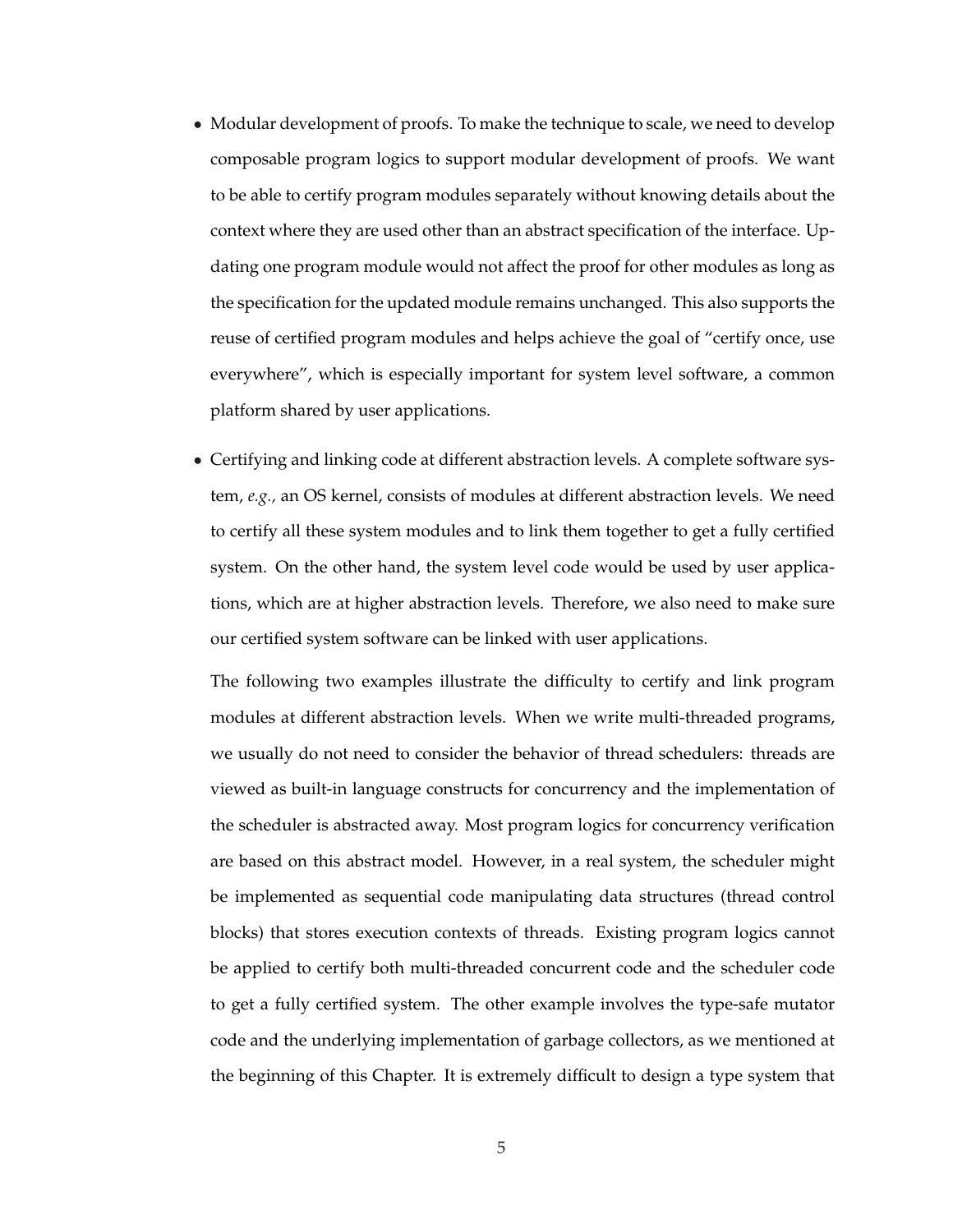can certify the low-level garbage collectors, but still preserves the abstractions for mutator code.

• Efficient production of proofs. Depending on the safety policy, certifying software usually requires explicit annotations and specifications of code blocks, and theorem proving to discharge verification conditions. The burden of writing specifications and proofs might be overwhelming if the safety policy is complex. However, it might be reduced by applying techniques for program analysis and automated theorem proving.

This thesis is focused on addressing the first three challenges. That is, I will concentrate on developing methodologies, frameworks and theories to certify low-level program modules. I leave the fourth problem as future work.

#### **1.3 Contributions and Thesis Outline**

Just like we never use one programming language to implement the whole software stack, from bootloaders and OS kernels to user applications, we should not try to find a single type system or program logic to certify the whole system, which would be extremely difficult. In this thesis, I propose a new methodology to build certified system software. I use different program logics to certify program modules with different language features and at different abstraction levels, and then link certified modules in an open framework to get a fully certified software package. Specifically, I try to address two important problems. First, I develop program logics allowing language features used in assembly level code to be specified and certified with higher level of abstractions. Second, I propose an open verification framework to enable interoperation between different verification systems. It supports the composition of a certified system from program modules specified and certified using different techniques. The framework is general enough to incorporate both existing verification systems and the new program logics proposed by me.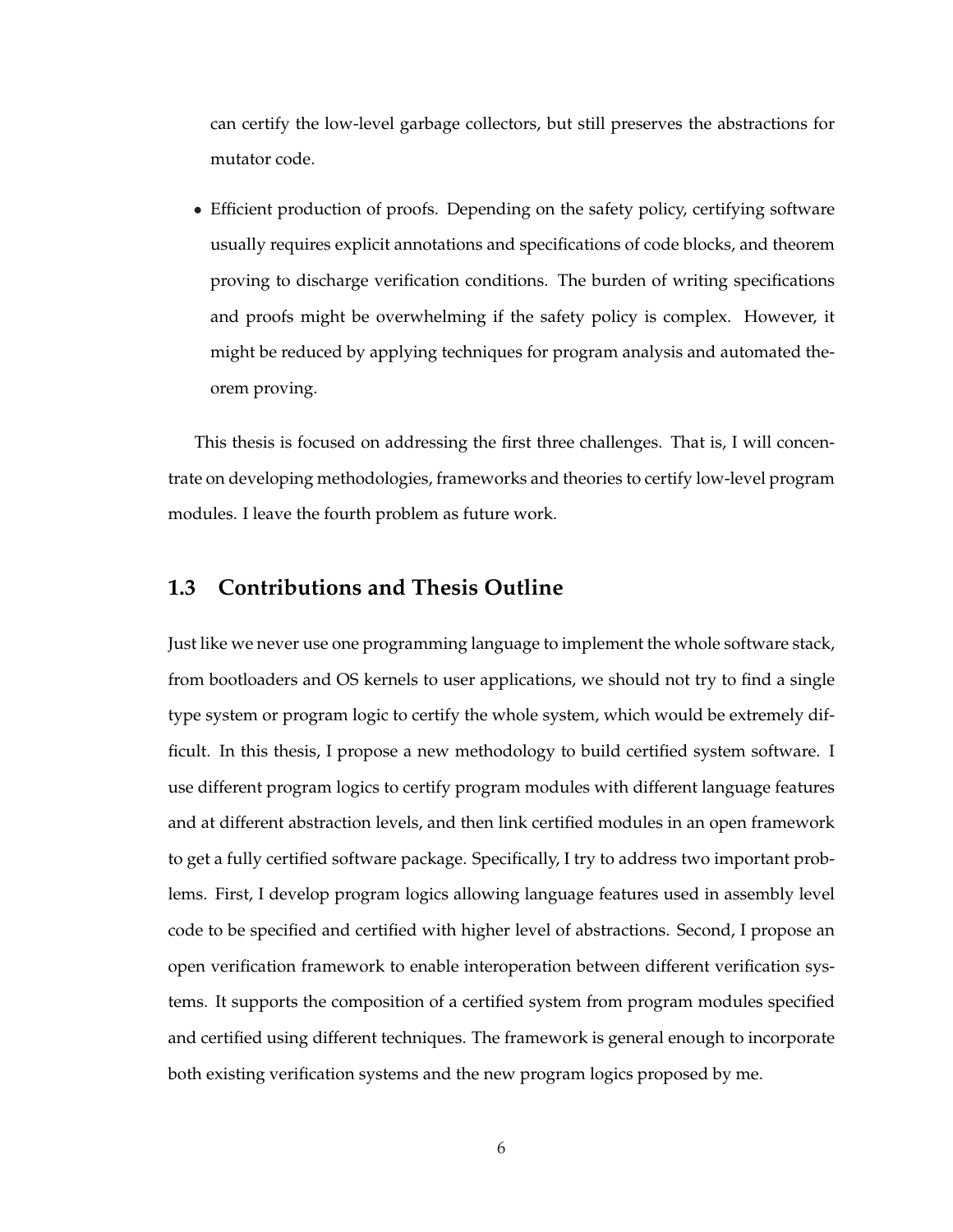Before presenting my dissertation research, I first show the formal settings for this thesis in Chapter 2, including the meta-logic, the formal model of the machine, and a formalization of certified software package in the meta-logic. There is nothing particularly new in this chapter. Instead, it serves as a formal basis for the technical development in the following chapters.

In Chapter 3, I propose the open framework, OCAP. It is the first framework that systematically supports interoperability of different verification systems, *e.g.,* type systems or program logics. It lays a set of Hoare-style inference rules above the raw machine semantics, so that proofs can be constructed following these rules instead of directly using the mechanized meta-logic. Soundness of these rules are proved in the meta-logic with machine-checkable proof, therefore these rules are not trusted and do not increase the size of our TCB. OCAP supports modular verification. It is also extensible in the sense that, instead of being designed for interoperation of specific verification systems, OCAP is independent of specification languages and verification systems. New type systems or logics can be designed and integrated into the framework. To show the expressiveness of the framework, I also show in this Chapter the embedding of typed assembly language (TAL) [69] into OCAP.

In Chapter 4, I present a new program logic, SCAP, for modular verification of stackbased control abstractions at the assembly level. Because of the lack of structured language constructs, such as functions in high level languages, control flows at assembly level are usually reasoned about following the continuation passing style (CPS) [5]. Although general, the CPS-based reasoning treats all control abstractions as continuations, which is a very low-level language constructs. It also requires a semantic model of firstclass code pointers, which is complex and difficult to use. I observe that stack based control abstractions at assembly level can be reasoned about in a more natural way without following CPS-based reasoning. The SCAP logic allows programmers to specify assembly code in terms of high level control abstractions, such as functions and exceptions. In this Chapter, I also give a thorough study of common stack-based control abstractions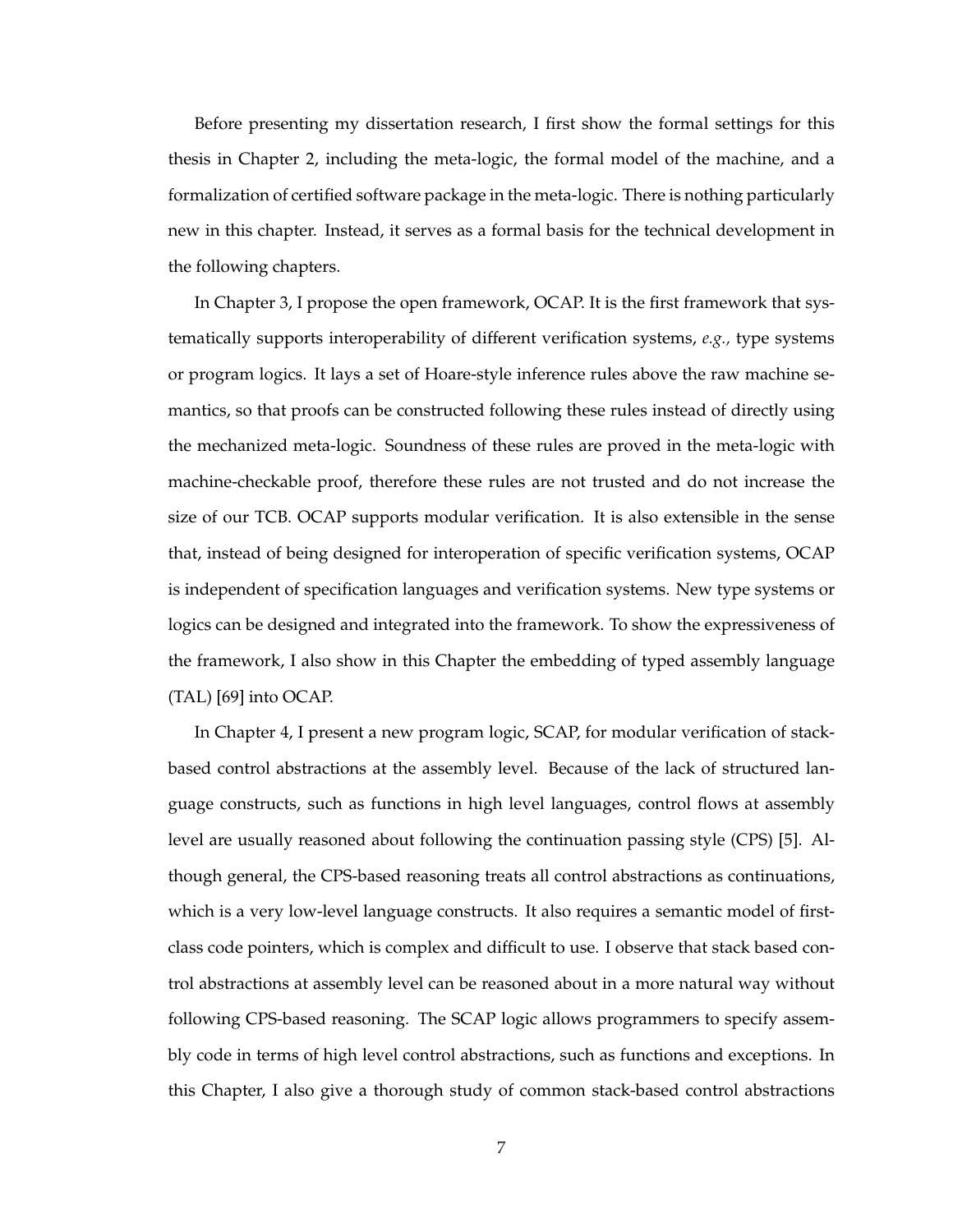in the literatures. For each control abstraction, I formalize its invariants and show how to certify its implementation in SCAP. One more contribution made in this Chapter is an embedding of SCAP into the OCAP framework.

In Chapter 5, I show how to modularly certify concurrent code with dynamic thread creation. Yu and Shao [102] applied rely-guarantee based methodology [59] at assembly level to certify concurrent code in a modular way. Their thread model, however, is rather restrictive in that no threads can be created or terminated dynamically, which is an important feature widely supported and used in mainstream programming languages and operating systems. I extend their logic to support dynamic thread creation, which causes dynamic thread environment. In particular, I allow threads to have different assumptions and guarantees at different stages of their life time, so they can coexist with the dynamically changing thread environment. Some practical issues are also addressed, such as sharing of code between threads, argument passing at the time of thread creation, and the saving and restoring of thread-private data at context switches. These issues are important for realistic multi-threaded programming but as far as I know have never been discussed in previous work.

Given SCAP and CMAP logics for sequential and concurrent code, respectively, I show two applications of the OCAP framework in Chapter 6. In the first application, I show how to link user code in TAL with a simple certified memory management library. TAL only supports type-preserving memory update (a.k.a. weak memory update) and the free memory is invisible to TAL code. The memory management library is specified in SCAP, which supports reasoning about operations over free memory and still ensures that the invariants of TAL code is maintained. In the second application, I show how to construct foundational certified concurrent code *without* trusting the scheduler. The user thread code is certified using the rely-guarantee method, which supports thread-modular verification; the thread scheduler is certified as sequential code in SCAP. They are linked in OCAP to construct the foundational certified package. This is the first time that threads and the thread scheduler are certified together in the same framework.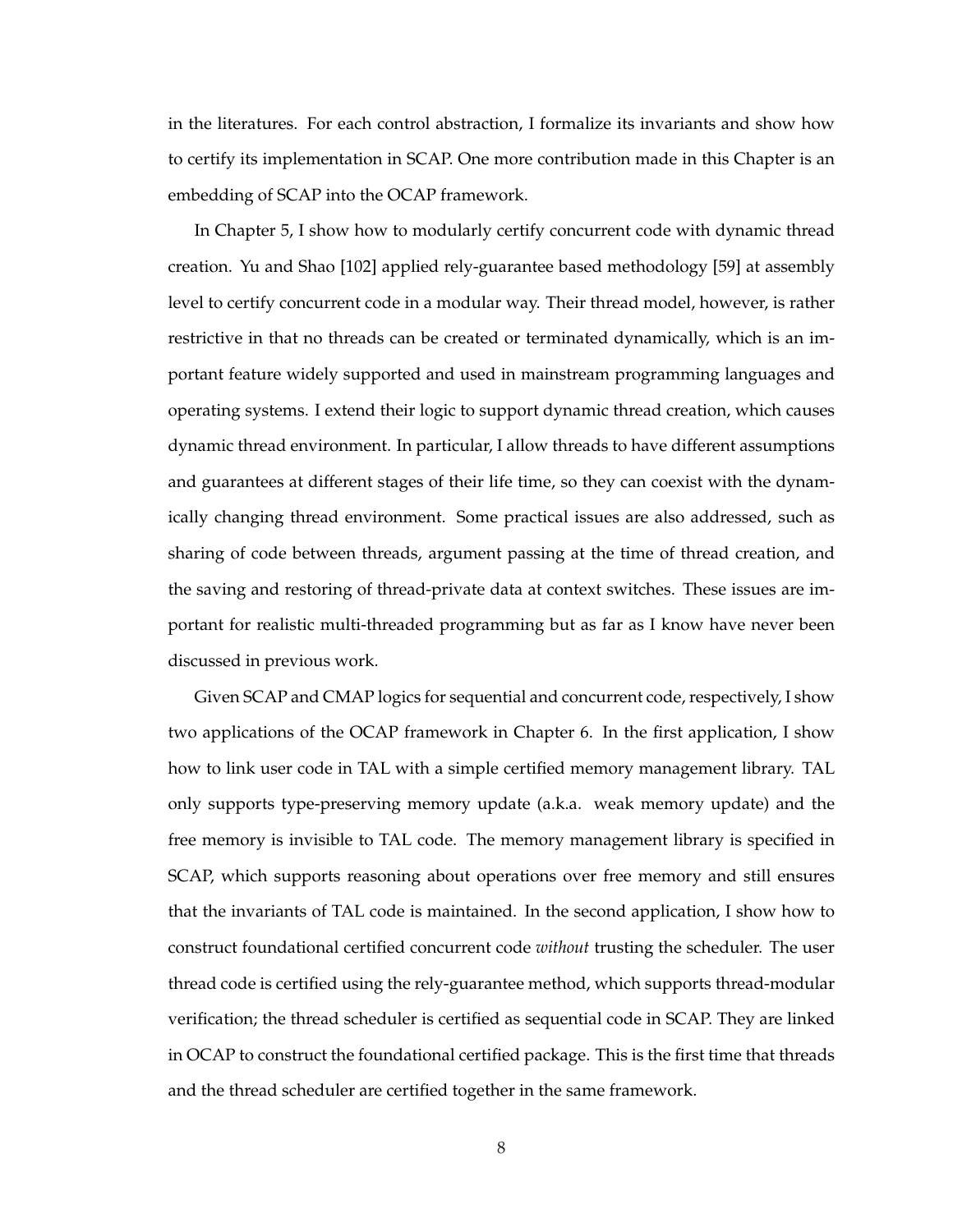In Chapter 7, I study the relationship between rely-guarantee reasoning and concurrent separation logic (CSL) [78, 14], both supporting modular verification of concurrent programs. I propose a new program logic, SAGL, to combine the merits of both sides. SAGL is more general than both rely-guarantee reasoning and CSL. I would show that, given a encoding of the invariants enforced in CSL as a special assumption and guarantee, we can formally prove that CSL can be derived as a special case of our SAGL logic. This result can also be viewed as an alternative proof of the soundness of CSL, which is simpler than existing proof by Brookes [14].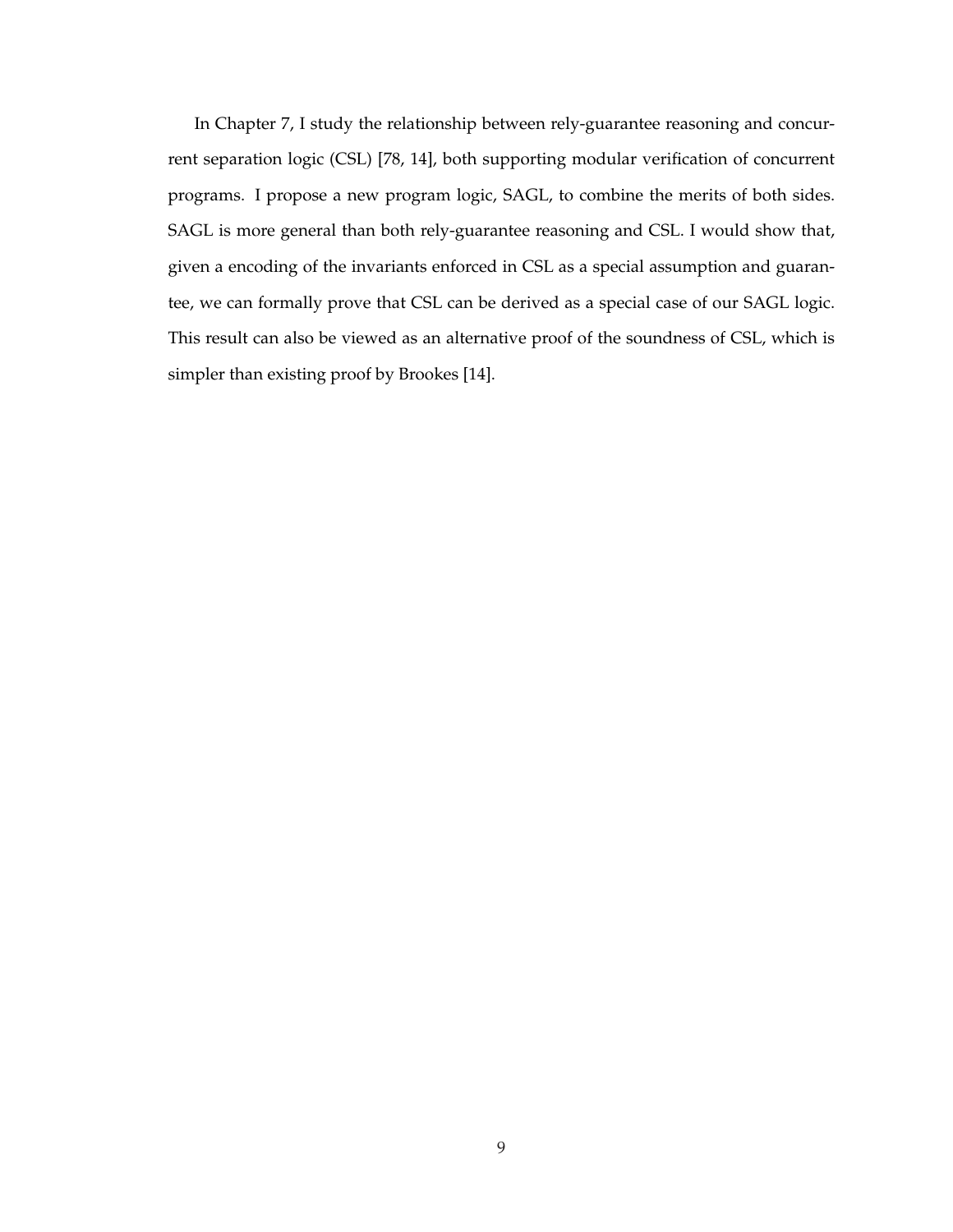### **Chapter 2**

# **Basic Settings**

We first present the basic formal settings of our framework for certified software. In our framework, the machine and the operational semantics of machine instructions are formally defined in a mechanized meta-logic. Safety policies are also formalized in the metalogic. The certified software is then a package containing the machine code and a formal proof showing that the code satisfies the safety policies.

### **2.1 The Mechanized Meta-Logic**

We use the calculus of inductive constructions (CiC) [83] as our meta-logic, which is an extension of the calculus of constructions (CC) [25] with inductive definitions. CC corresponds to Church's higher-order predicate logic via the Curry-Howard isomorphism. CiC is supported by the Coq proof assistant [24], which we use to implement the results presented in this thesis.

$$
(\text{Term}) \ A, B ::= \mathsf{Set} \ | \ \mathsf{Prop} \ | \ \mathsf{Type} \ | \ X \ | \ \lambda X : A.B \ | \ A \ B \ | \ A \rightarrow B \ | \ \Pi X : A. \ B
$$
\n
$$
| \ \text{inductive def.} \ | \ \dots
$$

The syntax of commonly used CiC terms are shown above, where Set and Prop are the universes of objects and propositions, respectively. Type is the (stratified) universe of all terms. The term  $\Pi X : A$ . B is the type of functions mapping values X with type A to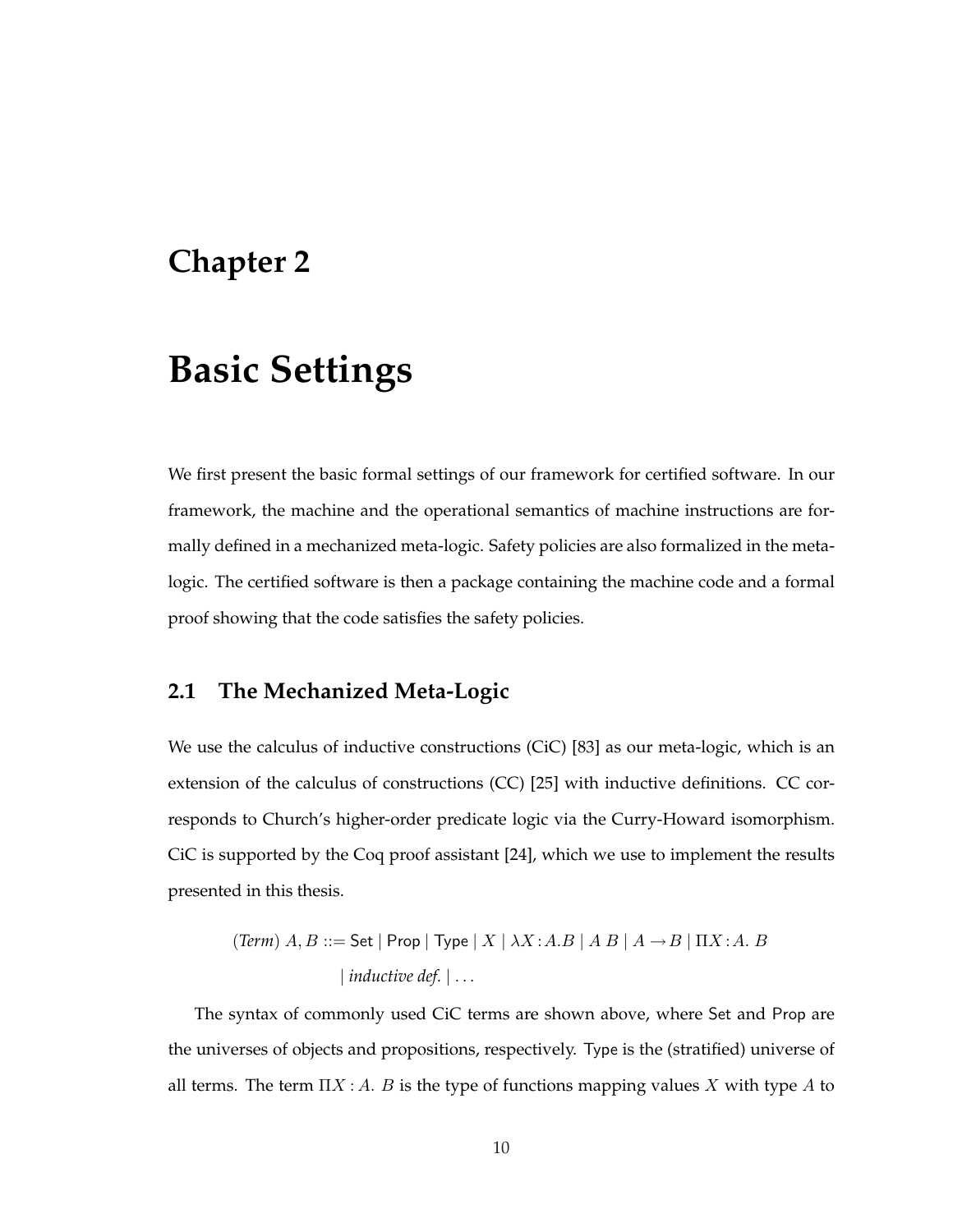$(Program) \qquad P \qquad ::= (\mathbb{C}, \mathbb{S}, \text{pc})$  $(CodeHeap) \quad \mathbb{C} \quad ::= \{\mathbf{f}_0 \leadsto \iota_0, \ldots, \mathbf{f}_n \leadsto \iota_n\}$  $(State)$   $\mathbb{S}$   $::=(\mathbb{H},\mathbb{R})$ (*Memory*)  $\mathbb{H}$   $::=\{1_0 \rightsquigarrow w_0, \ldots, 1_n \rightsquigarrow w_n\}$  $(RegFile)$   $\mathbb{R}$   $::=\{r_0 \rightsquigarrow w_0, \ldots, r_{31} \rightsquigarrow w_{31}\}$  $(Register)$  **r**  $:= \mathbf{r}_0 | \dots | \mathbf{r}_{31}$  $(Labels)$  f, 1, pc ::= n (nat nums) (*Word*) w ::= i (*integers*)  $(Insert)$   $\iota$   $::=$  addu  $r_d, r_s, r_t$  | addiu  $r_d, r_s, w$  | beq  $r_s, r_t, f$  | bgtz  $r_s, f$  $\vert\,\vert$  lw  $\mathtt{r}_d,$   $\mathtt{w}(\mathtt{r}_s)\mid$  subu  $\mathtt{r}_d,$   $\mathtt{r}_s,$   $\mathtt{r}_t\mid$  sw  $\mathtt{r}_t,$   $\mathtt{w}(\mathtt{r}_s)\mid$   $\texttt{j}$   $\mathtt{f}\mid$   $\texttt{j}$ al  $\mathtt{f}\mid$   $\texttt{j}$ r  $\mathtt{r}_s$  $(InstrSeq)$   $\mathbb{I}$   $::= \iota | \iota; \mathbb{I}$ 

#### Figure 2.1: The Machine

type B, and X may be free in B. If X is not free in B, the term is abbreviated as  $A \rightarrow B$ . Via Curry-Howard isomorphism, we can view  $\Pi X : A \cdot B$  as a proposition with universal quantification over objects with type A (*i.e.*,  $\forall X : A$ . B) if B has kind Prop, while  $A \rightarrow B$ represents logical implication if  $A$  and  $B$  both have kind Prop. Although we implement the certified framework in Coq, the thesis does not assume familiarity with Coq or CiC. In the rest of the thesis, we will not strictly follow the syntax of Coq, and use normal representations of logical connectives instead, which can be viewed as syntactic sugars and can be encoded in Coq.

#### **2.2 Model of the Machine**

In Figure 2.1 we show the formal modeling of a MIPS-style machine. A machine program  $\mathbb P$  contains a code heap  $\mathbb C$ , an updatable program state S and a program counter pc pointing to the next instruction to execute.  $\mathbb C$  is a partial mapping from code labels (f) to instructions (*i*). The program state consists of a data heap  $\mathbb H$  and a register file  $\mathbb R$ .  $\mathbb H$  is a partial mapping from memory locations  $(1)$  to word values. The register file  $\mathbb R$  is a total function from registers to word values.

There are 32 registers in the machine. Following the MIPS convention, Figure 2.2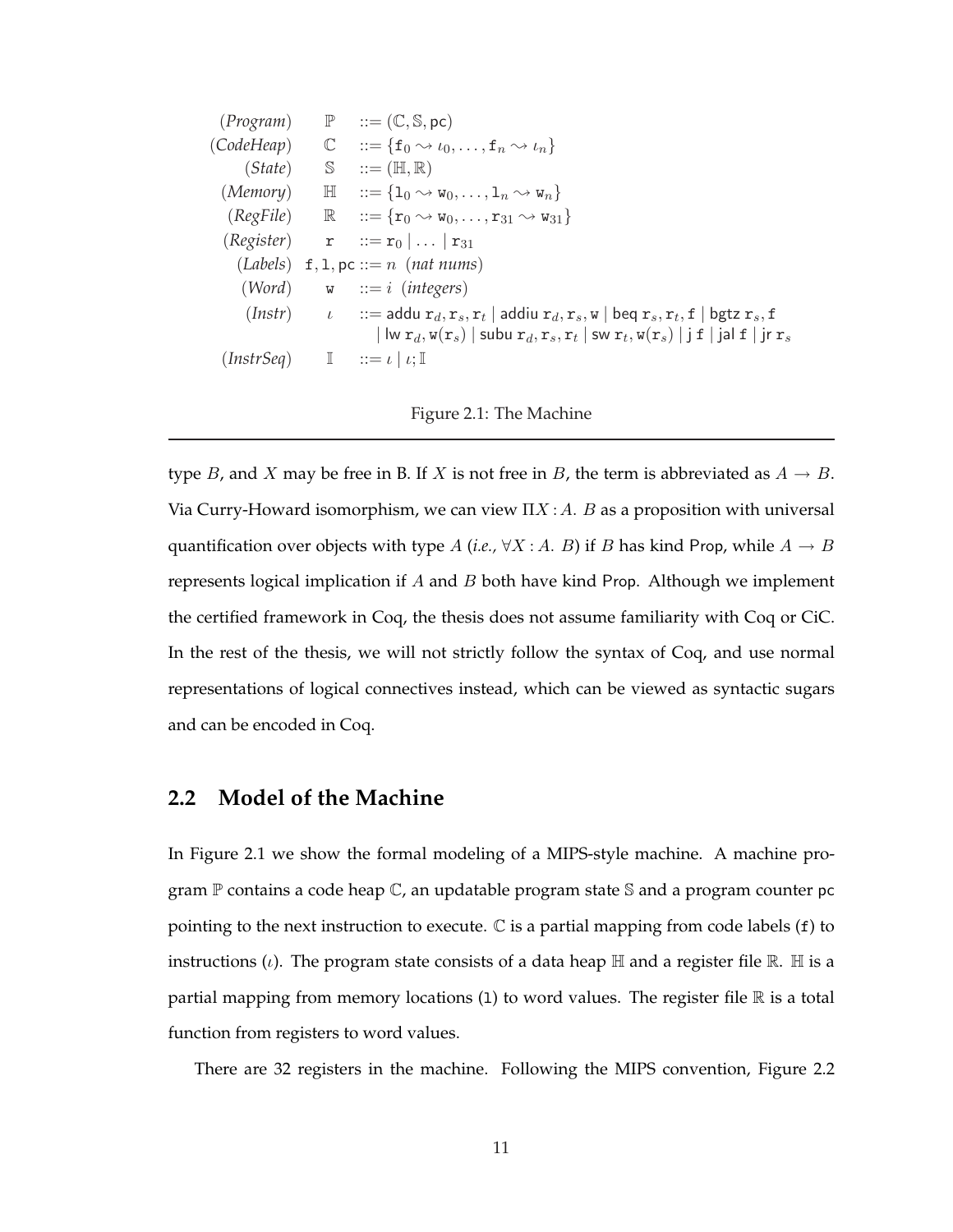| \$zero        | $r_0$                              | always zero              |
|---------------|------------------------------------|--------------------------|
| \$at          | $r_1$                              | assembler temporary      |
| $$v0 - $v1$   | $r_2 - r_3$                        | return values            |
| $$a0 - $a3$   | $r_4-r_7$                          | arguments                |
| $$t0 - $t9$   | $r_8 - r_{15}$ , $r_{24} - r_{25}$ | temporary (caller saved) |
| $$s0 - $s7$   | $r_{16} - r_{23}$                  | callee saved             |
| $$k0 - $k1$   | $r_{26} - r_{27}$                  | kernel                   |
| $\frac{6}{2}$ | $r_{28}$                           | global pointer           |
| \$sp          | $r_{29}$                           | stack pointer            |
| \$fp          | $r_{30}$                           | frame pointer            |
| \$ra          | $r_{31}$                           | return address           |
|               |                                    |                          |

Figure 2.2: Register Aliases and Usage

shows the register aliases and usage. Assembly code shown in this thesis will follow this convention.

To simplify the presentation, we do not model the von Neumann architecture since reasoning about self-modifying code is beyond the scope of this thesis. We model the code and data heaps separately and make the code heap read-only. This allows us to avoid formulating the encoding/decoding of instructions and the protection of code heaps, which is straightforward and is orthogonal to the focus of this thesis [17]. Also, we only show a small set of commonly used instructions, but they cover most of the interesting language features at the machine code level: direct/indirect jumps, branch instructions (also known as conditional jumps), memory access instructions and arithmetic instructions. Adding more instructions to the framework is straightforward.

In this thesis, we will use the "dot" notations to represent a component in a tuple. For instance,  $\mathbb{P}$ .pc means the program counter in the machine configuration  $\mathbb{P}$ . We also use  $dom(F)$  to represent the domain of the function  $F$ , and use  $F\{a \rightarrow b\}$  to represent the update of the function  $F$  (total or partial) at  $a$  with new value  $b$ , which is formally defined below:  $\overline{a}$ 

$$
F\{a \rightarrow b\} (x) = \begin{cases} b & \text{if } x = a \\ F(x) & \text{otherwise} \end{cases}
$$

To lay some structure over the flat code heap  $\mathbb C$ , we use the instruction sequence  $\mathbb I$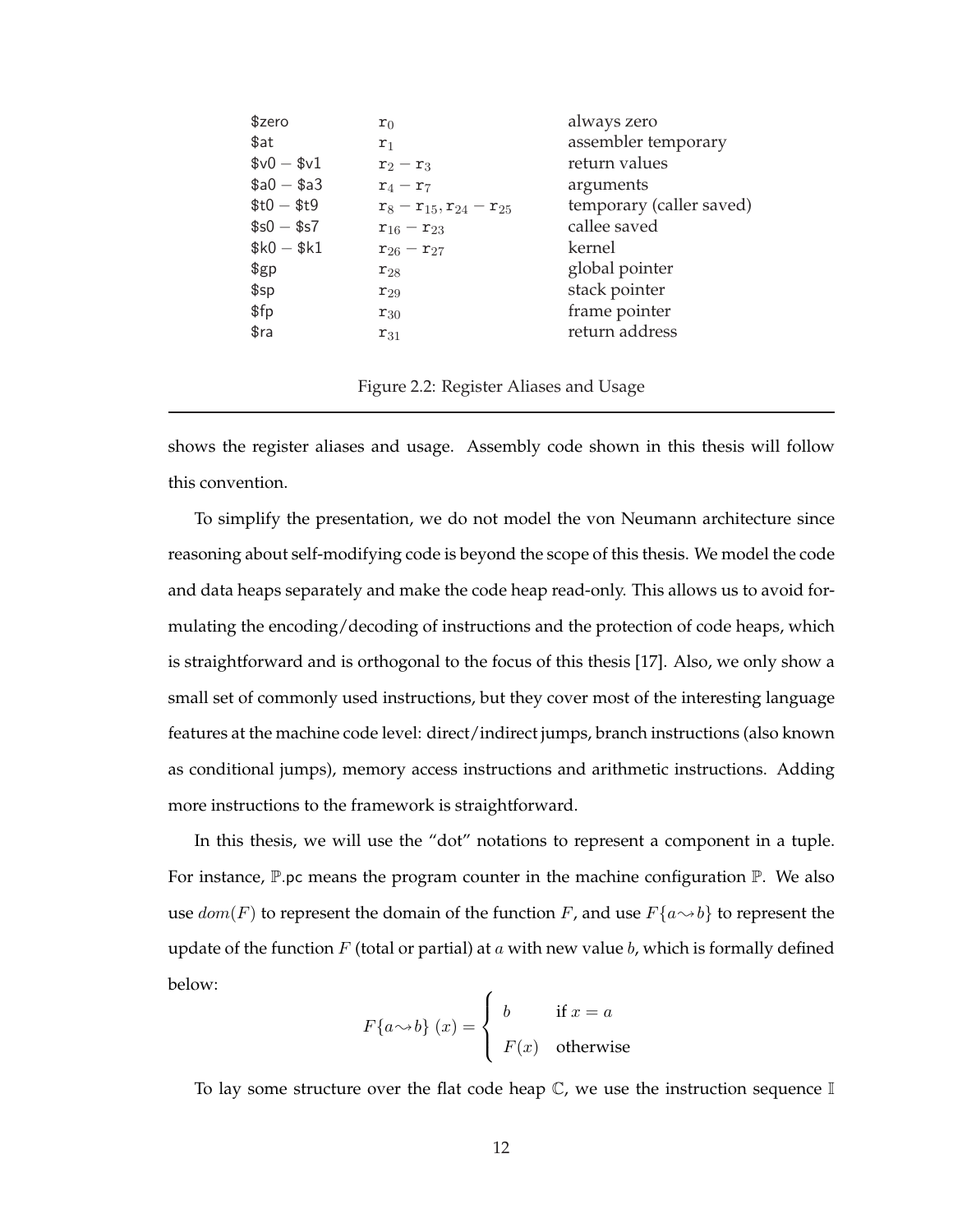| if $\iota$ =                                          | then $NextS_{(pc, t)}(\mathbb{H}, \mathbb{R}) =$                                                        | when                                                     |
|-------------------------------------------------------|---------------------------------------------------------------------------------------------------------|----------------------------------------------------------|
| addu $r_d, r_s, r_t$                                  | $(\mathbb{H}, \mathbb{R}\{\mathbf{r}_d \sim \mathbb{R}(\mathbf{r}_s) + \mathbb{R}(\mathbf{r}_t)\})$     |                                                          |
| addiu $r_d, r_s, w$                                   | $(\mathbb{H}, \mathbb{R}\{\mathbf{r}_d \sim \mathbb{R}(\mathbf{r}_s) + \mathbf{w}\})$                   |                                                          |
| addiu $r_d, r_s, w$                                   | $(\mathbb{H}, \mathbb{R}\{\mathbf{r}_d \sim \mathbb{R}(\mathbf{r}_s) + \mathbf{w}\})$                   |                                                          |
| subu $r_d, r_s, r_t$                                  | $(\mathbb{H}, \mathbb{R}\{\mathbf{r}_d\!\sim\!\mathbb{R}(\mathbf{r}_s)\!-\!\mathbb{R}(\mathbf{r}_t)\})$ |                                                          |
| $\mathsf{lw}\ \mathtt{r}_d, \mathtt{w}(\mathtt{r}_s)$ | $(\mathbb{H}, \mathbb{R}\{\mathbf{r}_d \sim \mathbb{H}(\mathbb{R}(\mathbf{r}_s)+\mathbf{w})\})$         | $\mathbb{R}(\mathbf{r}_s)+\mathbf{w}\in dom(\mathbb{H})$ |
| SW $r_t$ , $\mathbf{w}(\mathbf{r}_s)$                 | $(\mathbb{H}{\rm \{R}(\mathbf{r}_s)+\mathtt{w}\mathord{\sim}\mathbb{R}(\mathbf{r}_t)\},\mathbb{R})$     | $\mathbb{R}(\mathbf{r}_s)+\mathbf{w}\in dom(\mathbb{H})$ |
| jal f                                                 | $(\mathbb{H}, \mathbb{R}\{r_{31} \sim pc+1\})$                                                          |                                                          |
| other $\iota$                                         | $(H, \mathbb{R})$                                                                                       |                                                          |

| if $\iota$ =      | then $NextPC_{(\iota, \mathbb{S})}(pc) =$ | when                                                         |
|-------------------|-------------------------------------------|--------------------------------------------------------------|
| beq $r_s, r_t, f$ | f                                         | $\mathbb{S.R}(\mathbf{r}_s) = \mathbb{S.R}(\mathbf{r}_t)$    |
| beq $r_s, r_t, f$ | $pc+1$                                    | $\mathbb{S.R}(\mathbf{r}_s) \neq \mathbb{S.R}(\mathbf{r}_t)$ |
| bgtz $r_s$ , f    | f                                         | $\mathbb{S.R}(\mathbf{r}_s)>0$                               |
| bgtz $r_s$ , f    | $pc+1$                                    | $\mathbb{S.R}(\mathbf{r}_s) \leq 0$                          |
| j f               | f                                         |                                                              |
| jal f             | f                                         |                                                              |
| $\int r s$        | $\mathbb{S.R}(\mathbf{r}_s)$              |                                                              |
| other $\iota$     | $pc+1$                                    |                                                              |

$$
\begin{array}{lll} \displaystyle \iota = \mathbb{C}(\mathsf{pc}) & \mathbb{S}' = \mathsf{NextS}_{(\mathsf{pc}, \iota)}(\mathbb{S}) & \mathsf{pc}' = \mathsf{NextPC}_{(\iota, \mathbb{S})}(\mathsf{pc}) \\ & (\mathbb{C}, \mathbb{S}, \mathsf{pc}) \longmapsto (\mathbb{C}, \mathbb{S}', \mathsf{pc}') \\ \\ \end{array}
$$

 $\mathbb{P} \longmapsto^{k+1} \mathbb{P}'$ 

| Figure 2.3: Operational Semantics |  |
|-----------------------------------|--|
|                                   |  |

to represent a basic code block.  $\mathbb{C}[f]$  extracts from  $\mathbb C$  a basic block ending with a jump instruction.  $\overline{ }$ 

$$
\mathbb{C}[\mathbf{f}] = \begin{cases} \mathbb{C}(\mathbf{f}) & \text{if } \mathbb{C}(\mathbf{f}) = \mathbf{j} \mathbf{f}' \text{ or } \mathbb{C}(\mathbf{f}) = \mathbf{j} \mathbf{r} \mathbf{r}_s \\ \mathbb{C}(\mathbf{f}); \mathbb{I} & \text{if } \mathbf{f} \in dom(\mathbb{C}) \text{ and } \mathbb{I} = \mathbb{C}[\mathbf{f} + 1] \\ \text{undefined} & \text{otherwise} \end{cases}
$$

We define the operational semantics of machine programs in Figure 2.3. One-step execution of a program is modeled as a transition relation  $\mathbb{P} \longmapsto \mathbb{P}'$ . The transition relation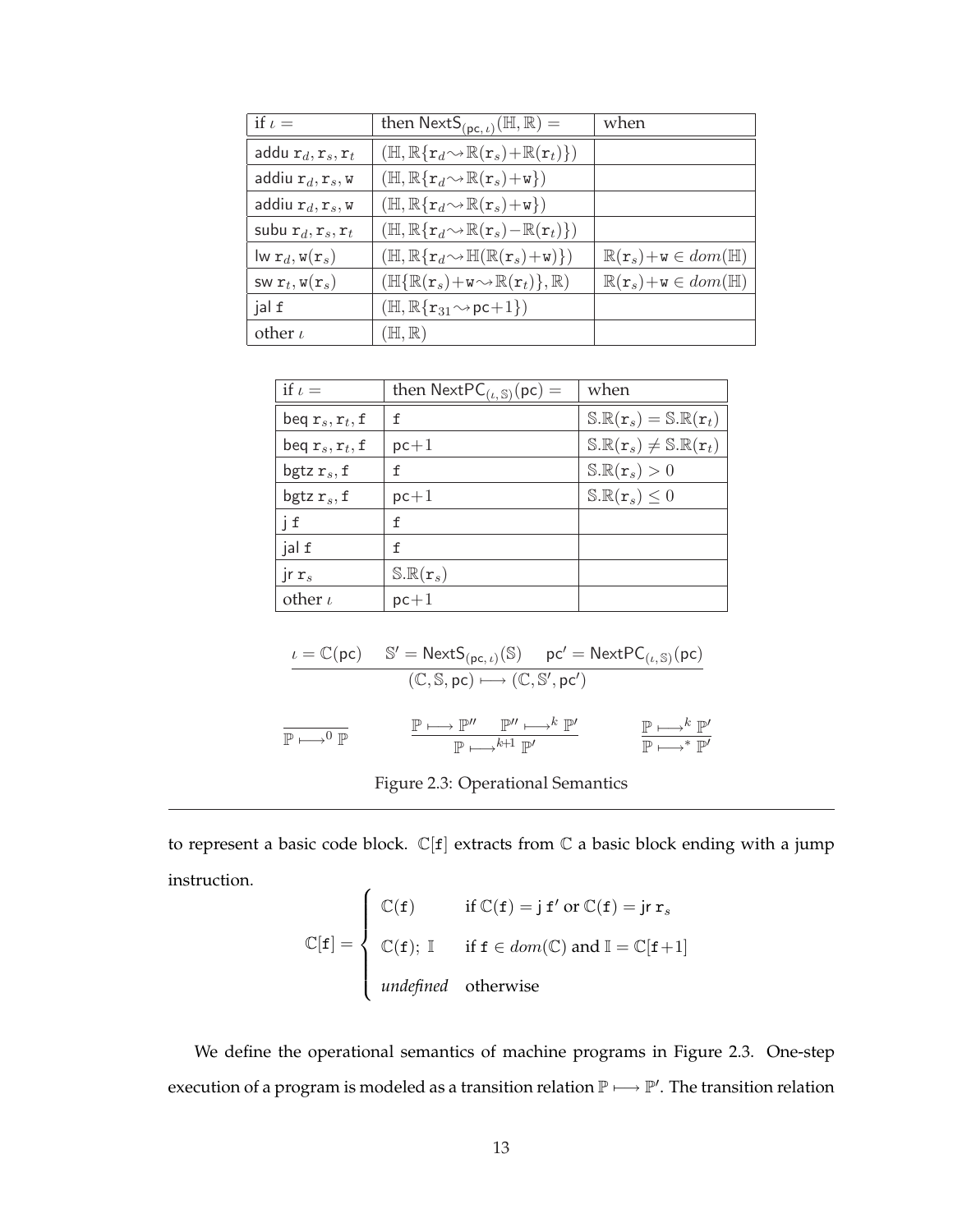is defined based on the auxiliary functions  $NextS_{(pc, t)}(\_)$  and  $NextPC_{(t, S)}(\_)$ . Given the current program state, the *partial* function  ${\sf NextS}_{(pc, t)}(\_)$  defines the new program state after executing the the instruction  $\iota$  at the current program counter pc. In most cases, the new program state is independent of pc, except that the jal f instruction saves the next program counter  $pc + 1$  into the register  $r_{31}$ . For memory access instructions, the next state will be undefined if the target memory address is not in the domain of the current data heap. This corresponds to a "segmentation fault" when a program tries to access memory that it is not allowed to access. The function  ${\sf NextPC}_{(\iota,\, \mathbb S)}(\_)$  takes the current program counter as argument and gives the next program counter after executing  $\iota$  at the current program state S. By definition, we can see that the step transition  $\mathbb{P} \longmapsto \mathbb{P}'$  is also a "partial" relation in the sense that, given a  $\mathbb P$ , there exists a  $\mathbb P'$  satisfying  $\mathbb P \longmapsto \mathbb P'$  only if:

- P.pc is a valid address pointing to an instruction  $\iota$  in the code heap  $\mathbb{C}$ ; and
- given the program state in  $\mathbb{P}$ , the next state after executing  $\iota$  is defined by the NextS function (*i.e.,* there is no "segmentation fault").

If there exists no such  $\mathbb{P}'$ , we say the execution of the program get stuck. One basic requirement of "safe" programs is that they will never get stuck. We will discuss more about safety policies in the next section.

As defined in Figure 2.3,  $\mathbb{P} \longmapsto k \mathbb{P}'$  means  $\mathbb P$  reaches  $\mathbb{P}'$  in k steps. The relation \_ $\longmapsto^*$ is the reflexive and transitive closure of the step transition relation. The following lemma shows the determinism of the operational semantics.

**Lemma 2.1** If  $\mathbb{P} \longrightarrow^* \mathbb{P}'$  and  $\mathbb{P} \longmapsto^* \mathbb{P}''$ , then  $\mathbb{P}' = \mathbb{P}''$ .

Proof of the lemma is trivial because NextS<sub>(pc, *i*)(\_)</sub> and NextPC<sub>(*i*, S)</sub>(\_) are all defined as partial functions.

As an example, we show in Figure 2.4 a machine program, which is the MIPS code compiled from the following C program: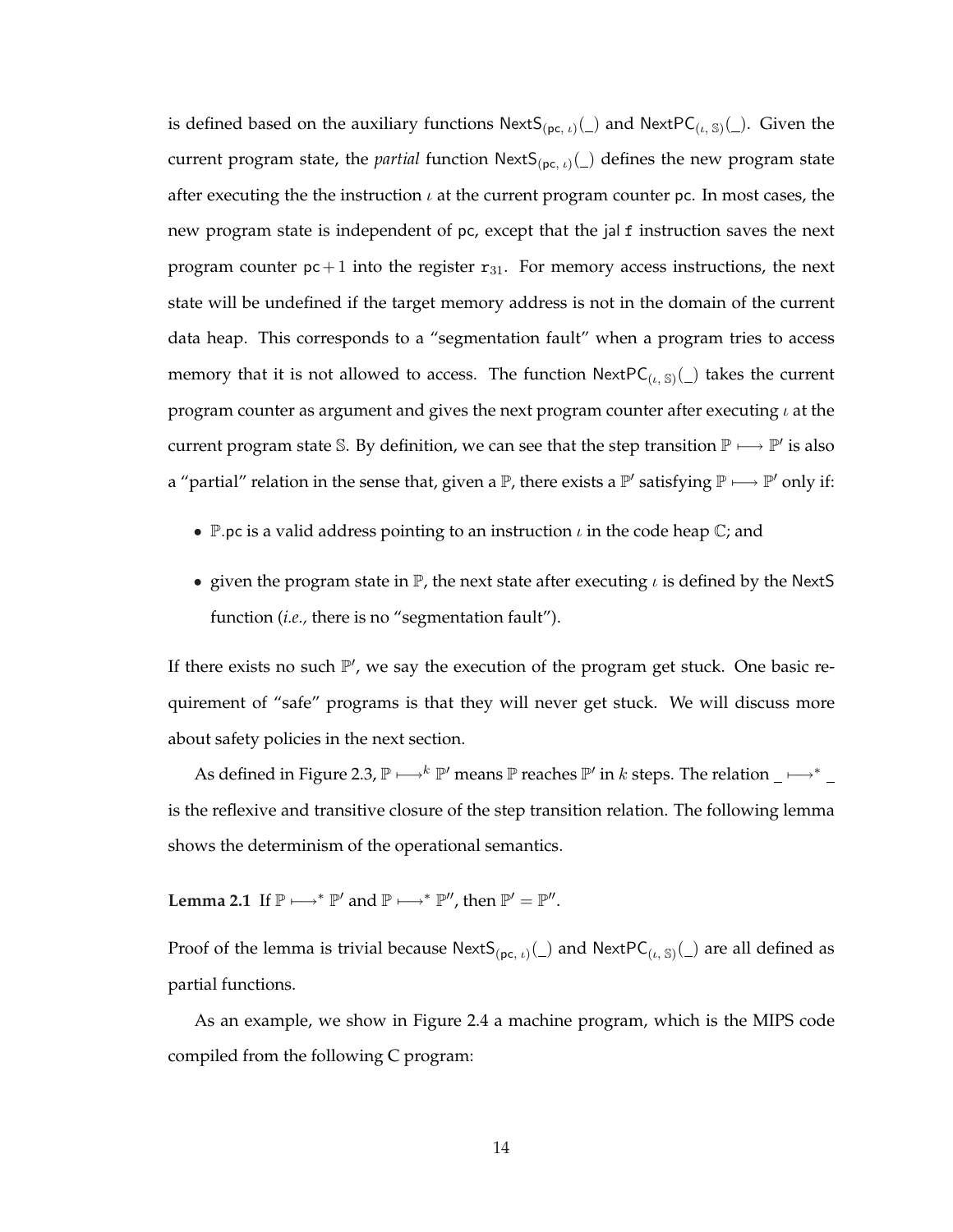| $\Omega$       | f: |        |                         |                       |
|----------------|----|--------|-------------------------|-----------------------|
| $\mathbf{1}$   |    | addiu  | $$sp, $sp, -32$         | ;allocate stack frame |
| 2              |    | SW     | \$fp, 32 (\$sp)         | save old \$fp;        |
| 3              |    | addiu  | \$fp, \$sp, 32\$        | ; set new \$fp        |
| 4              |    | SW     | $\text{$ra, -4 ($fp)$}$ | ; save \$ra           |
| 5              |    | ial    | h                       | :call h               |
| 6              |    | ct: 1w | $\text{$ra, -4 ($fp)$}$ | :restore \$ra         |
| $\overline{7}$ |    | lw     | \$fp, 0 (\$fp\$)        | restore \$fp:         |
| 8              |    | addiu  | $s_p, s_p, 32$          | deallocate frame;     |
| 9              |    | jr     | $\texttt{Sra}$          | :return               |
|                |    |        |                         |                       |
| 10             | h: |        |                         |                       |
| 11             |    | ήr     | $\texttt{Sra}$          | :return               |
|                |    |        |                         |                       |

Figure 2.4: Example of Machine Code: Function Call/Return

| void $f()$ | void $h()$ { |
|------------|--------------|
| $h()$ :    | return;      |
| return;    |              |
|            |              |

Before calling the function h, the caller f first saves its return code pointer (in \$ra) on the stack; the instruction jal h loads the return address (the label ct) in \$ra, and jumps to the label h; when h returns, the control jumps back to the label ct. Then the function f restores its own return code pointer and stack pointers, and jumps back to its caller's code.

### **2.3 Program Safety**

Safety of the program means the execution of the program  $\mathbb P$  satisfies some safety policy SP, which can be formalized as follows:

$$
\forall \mathbb{P}'. (\mathbb{P} \longmapsto^* \mathbb{P}') \rightarrow SP(\mathbb{P}').
$$

Usually we use the invariant-based proof [63, 99, 7] to prove the program safety. We first define a program invariant INV, which is stronger than the safety policy. Then we prove:

1. *initial condition*: the initial program  $\mathbb{P}_0$  satisfies INV, *i.e.*, INV( $\mathbb{P}_0$ );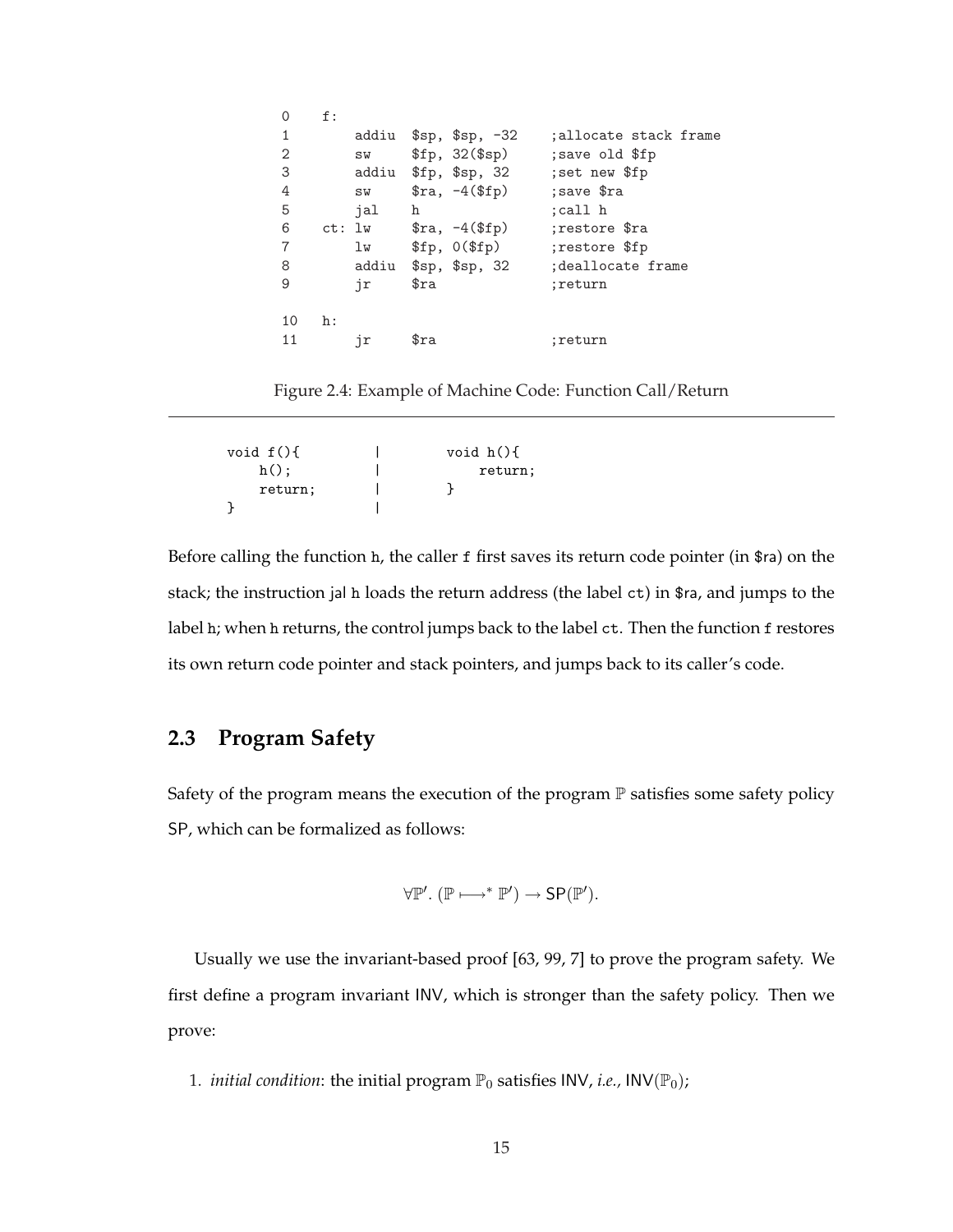- 2. *progress*: for all  $\mathbb{P}$ , if  $INV(\mathbb{P})$ , there exists  $\mathbb{P}'$  such that  $\mathbb{P} \longmapsto \mathbb{P}'$ ; and
- 3. *preservation*: for all  $\mathbb P$  and  $\mathbb P'$ , if  $INV(\mathbb P)$  and  $\mathbb P \longmapsto \mathbb P'$ ,  $\mathbb P'$  also satisfies the invariant, *i.e.*,  $INV(\mathbb{P}^{\prime}).$

Using CiC as the meta-logic, we can support very general specifications of safety policies, which may range from simple memory safety (*i.e.,* programs never get stuck) to correctness of programs with respect to their specifications (a.k.a. partial correctness). For instance, we can ensure the memory safety by defining  $SP(\mathbb{P})$  as:

$$
\mathsf{OneStep}(\mathbb{P}) \triangleq \exists \mathbb{P}'. \mathbb{P} \longmapsto \mathbb{P}'.
$$

Such an SP can be trivially implied by the invariant-based proof methodology. On the other hand, suppose we have a program specification  $\Psi$  that defines the loop-invariants at some points of the program. We can define SP as:

$$
\mathsf{SP}(\mathbb{P}) \triangleq \mathsf{OneStep}(\mathbb{P}) \land (\mathbb{P}.\mathsf{pc} \in dom(\Psi) \rightarrow \Psi(\mathbb{P}.\mathsf{pc}) \mathbb{P}.\mathbb{S}),
$$

which says that the program can make one step, and that if it reaches the point where a loop invariant is specified in  $\Psi$ , the loop invariant will hold over the program state. In this way, we capture the *partial correctness* of programs.

An FPCC package represented in the meta-logical framework is then a pair  $F$  containing the program and a proof showing that the program satisfies the safety policy [46]. Through Curry-Howard isomorphism, we know that

$$
F \in \Sigma \mathbb{P} : Program. \forall \mathbb{P}'. (\mathbb{P} \mapsto^* \mathbb{P}') \rightarrow SP(\mathbb{P}'),
$$

where  $\Sigma x$ :  $A.P(x)$  represents the type of a dependent pair.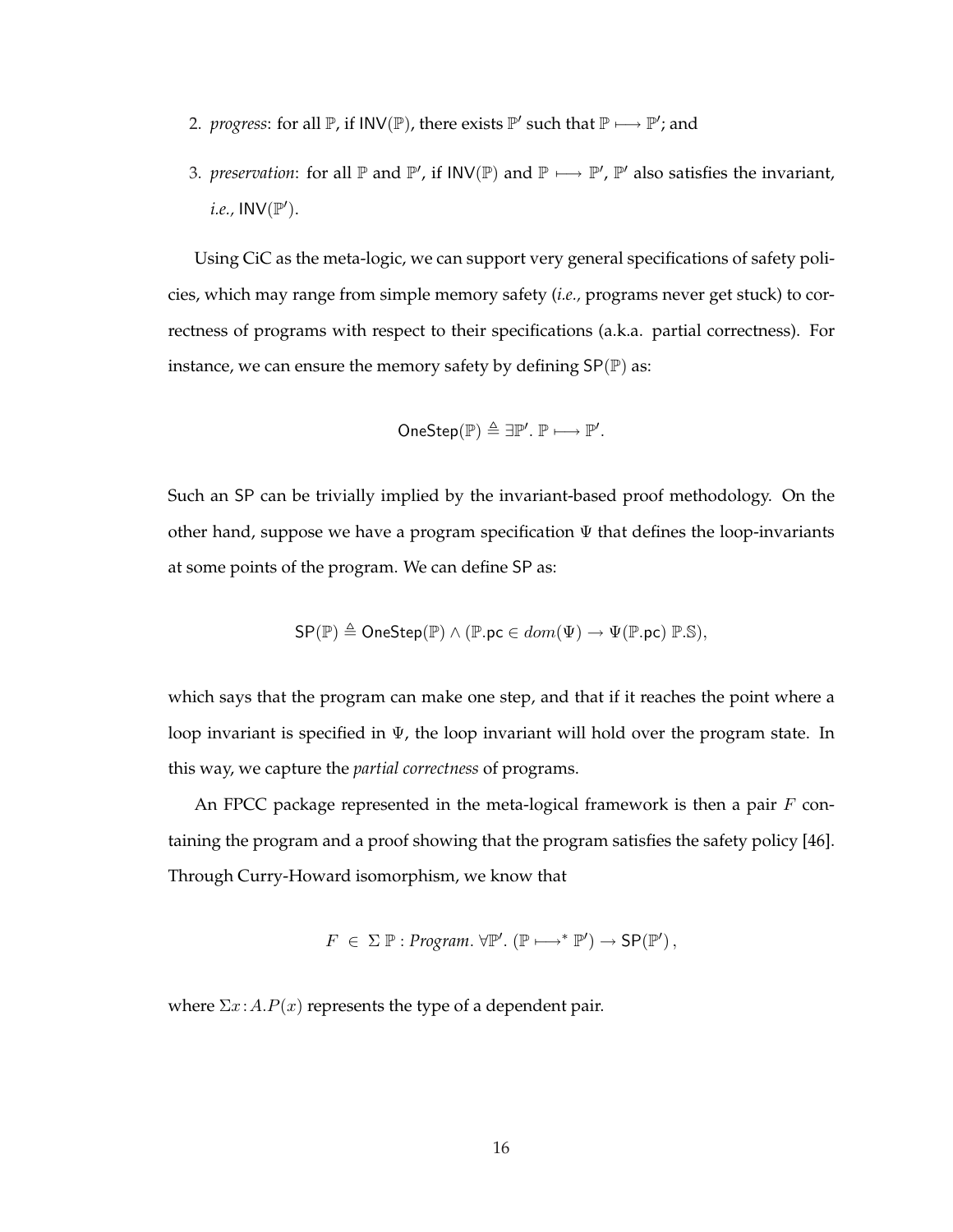### **Chapter 3**

# **An Open Framework — OCAP**

As our formalization in Chapter 2 shows, we need to construct proofs for machine code to get the certified package. Although many type systems and program logics have been proposed in the last decades to certify properties of low-level code, they work at different abstraction levels, use different specification languages and axioms, and have different emphasis on computation features and properties. For instance, the typed assembly language (TAL) [69] uses types to specify assembly code and proves type safety. TAL code is at a higher abstraction level than machine code because it uses the abstract malloc instruction for memory allocation, while the actual implementation of malloc cannot be certified using TAL itself. In addition, TAL also assumes a trusted garbage collector in the run-time system. Yu and Shao's work on certifying concurrent assembly code [102] applies the rely-guarantee method to prove concurrency properties. They also use abstract machines with abstract instructions such as yield.

It is extremely difficult (if possible) to design a verification system supporting all the computation features. It may not be necessary to do so either because, fortunately, programmers do not use all these features at the same time. Instead, in each program module, only certain combination of limited features are used at certain abstraction level. If each module can be certified using existing systems (which is usually the case), it will be desirable to link each certified modules (code + proof) constructed in different verification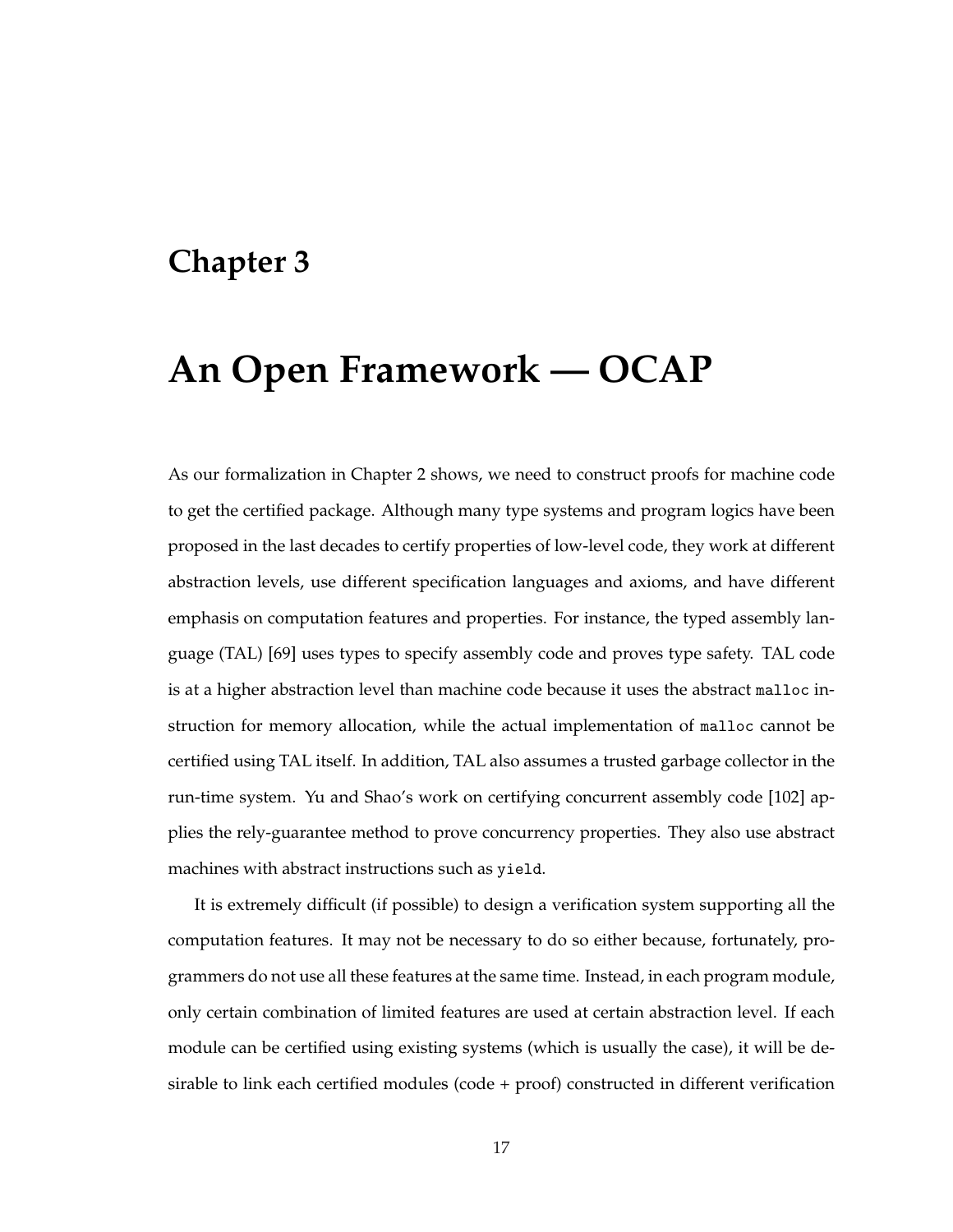

Figure 3.1: Building Certified Systems by Linking Certified Modules

systems to compose a completely certified system.

Suppose we want to build certified software package that contains the machine code  $C$ and a proof showing that  $C$  satisfies the safety policy SP, as shown in Fig. 3.1. The system C consists of code modules  $C_1, C_2 \ldots C_k$ . Some of them are system libraries or code of the run-time system, others are compiled from user modules. Each  $C_i$  is certified using certain verification system, with specifications about imported and exported interfaces. We want to reuse proofs for the modules and link them to generate the proof about the safety of the whole system. It is a challenging job because modules are certified separately using different specification languages and verification systems. When some of the modules (*e.g.,* system libraries) are specified and verified, the programmer may have no idea about the context where the code gets used and the verification system with which they will interoperate.

To compose the certified modules, we need an open framework which satisfies the following requirements:

- modularity: modules can be specified and certified separately; when they are linked the proof for each module can be reused;
- extensibility: instead of being designed specifically for certain combination of veri-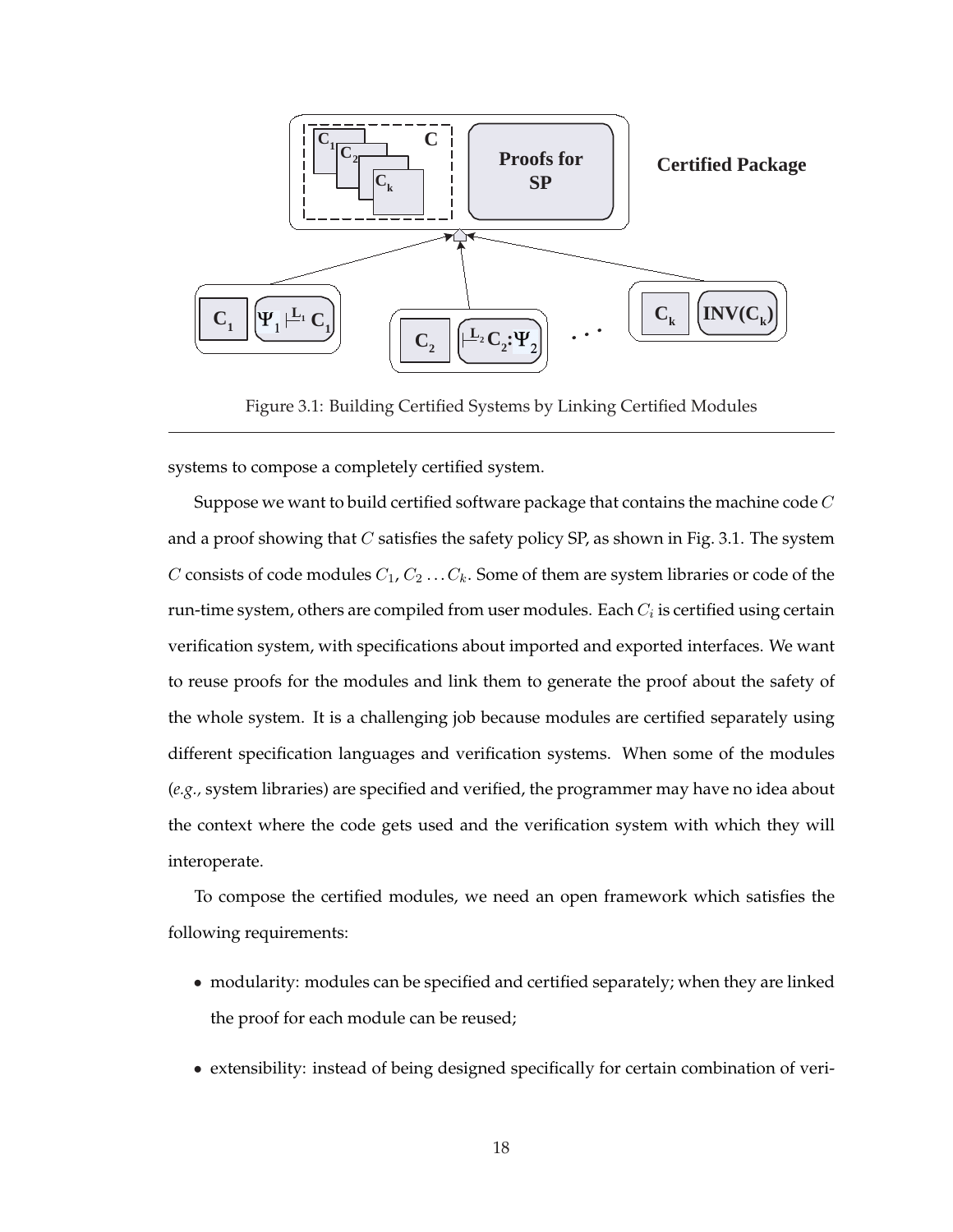fication systems, the framework should be (mostly) independent with specification languages and verification systems (foreign systems hereafter); new systems can be designed and integrated into this framework;

• expressiveness: invariants enforced in foreign systems should be maintained in the framework, so that we can infer interesting properties about the composed program other than an overly-conservative safety policy.

Existing work on Foundational Proof-Carrying Code (FPCC) [7, 46, 28] only shows how to construct foundational proof for each specific verification system and does not support interoperation between systems, with the only exception of [45] which shows the interoperation between two specific systems (TAL and CAP). It is not trivial to make existing FPCC frameworks open either. The syntactic approach to FPCC [46, 28] simply formalizes the global syntactic soundness proof of verification systems in a mechanized meta-logic framework. It is unclear how different foreign verification systems can interoperate. The Princeton FPCC [7, 8, 94] uses a semantic approach. They construct FPCC for TAL by building semantic models for types. The semantic approach may potentially have nice support of interoperability as long as consistent models are built for foreign systems. However, sometimes it is hard to build and use semantic models. Most importantly, the step-indexed model [8] is defined specifically for type safety (*i.e.,* program never gets stuck). It is difficult to use the indexed model for embedded code pointers to support Hoare-style program logics, which usually certifies the partial correctness of programs with respect to program specifications.

People may argue that, since we use a mechanized meta-logic anyway, why bother to design an open framework? Users can bridge specific verification systems in an adhoc approach; and the proof checker of the meta-logic framework will ensure that the composed proof for the whole system is a valid proof about the safety property. There are several reasons that we prefer an open framework to the ad-hoc interoperation in the mechanized meta-logic. First, we need a uniform model of control flows. The control flow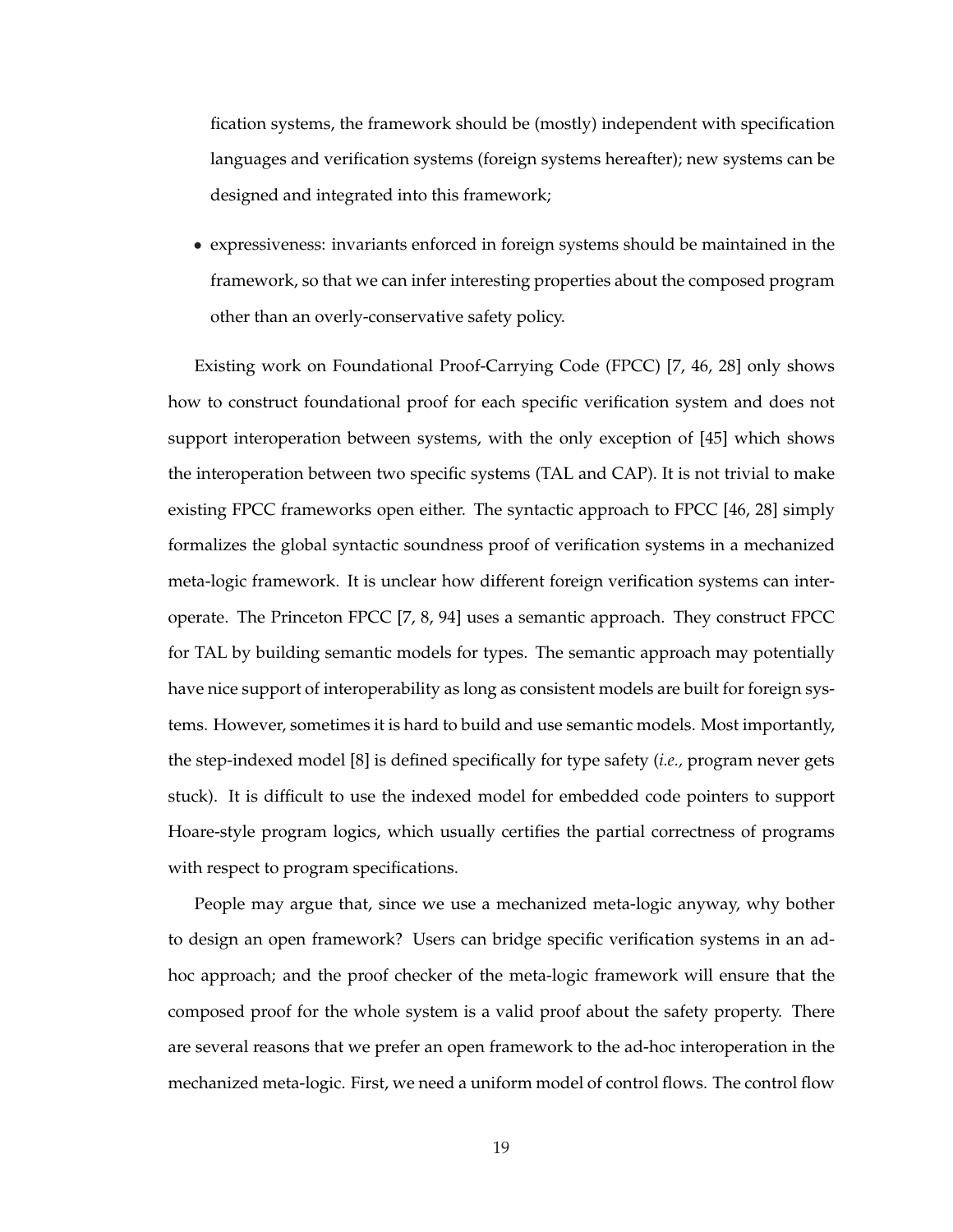weaves program modules into a whole system. Without such a model, it is hard to formulate the composition of program modules. Second, enforcing principled interoperation between verification systems will help us infer properties of the whole program. Finally, a framework can certainly provide general guidance and reduce the workload of users.

In this Chapter, we propose an open framework, OCAP, for modular development of certified software. OCAP is the first framework for foundational certified software packages that systematically supports interoperation of different verification systems. It lays a set of Hoare-style inference rules above the raw machine semantics, so that proofs can be constructed following these rules instead of directly using the mechanized meta-logic. Soundness of these rules are proved in the meta-logic framework with machine-checkable proof, therefore these rules are not trusted. OCAP is modular, extensible and expressive, therefore it satisfies all the requirements mentioned above for an open framework. Specifically, the design of OCAP has the following important features:

- OCAP supports modular verification. When user code and runtime code are specified and certified, no knowledge about the other side is required. Modules certified in one verification system can be easily adapted to interoperate with other modules in a different system without redoing the proof.
- OCAP uses an extensible and heterogeneous program specification. Taking advantage of Coq's support of dependent types, specifications in foreign systems for modules can be easily incorporated as part of OCAP specifications. The heterogeneous program specification also allows OCAP to specify embedded code pointers, which enables OCAP's support for modularity.
- The assertions used in OCAP inference rules are expressive enough to specify invariants enforced in most type systems and program logics, such as memory safety, well-formedness of stacks, non-interference between concurrent threads, *etc.*. The soundness of OCAP ensures that these invariants are maintained when foreign systems are embedded in the framework.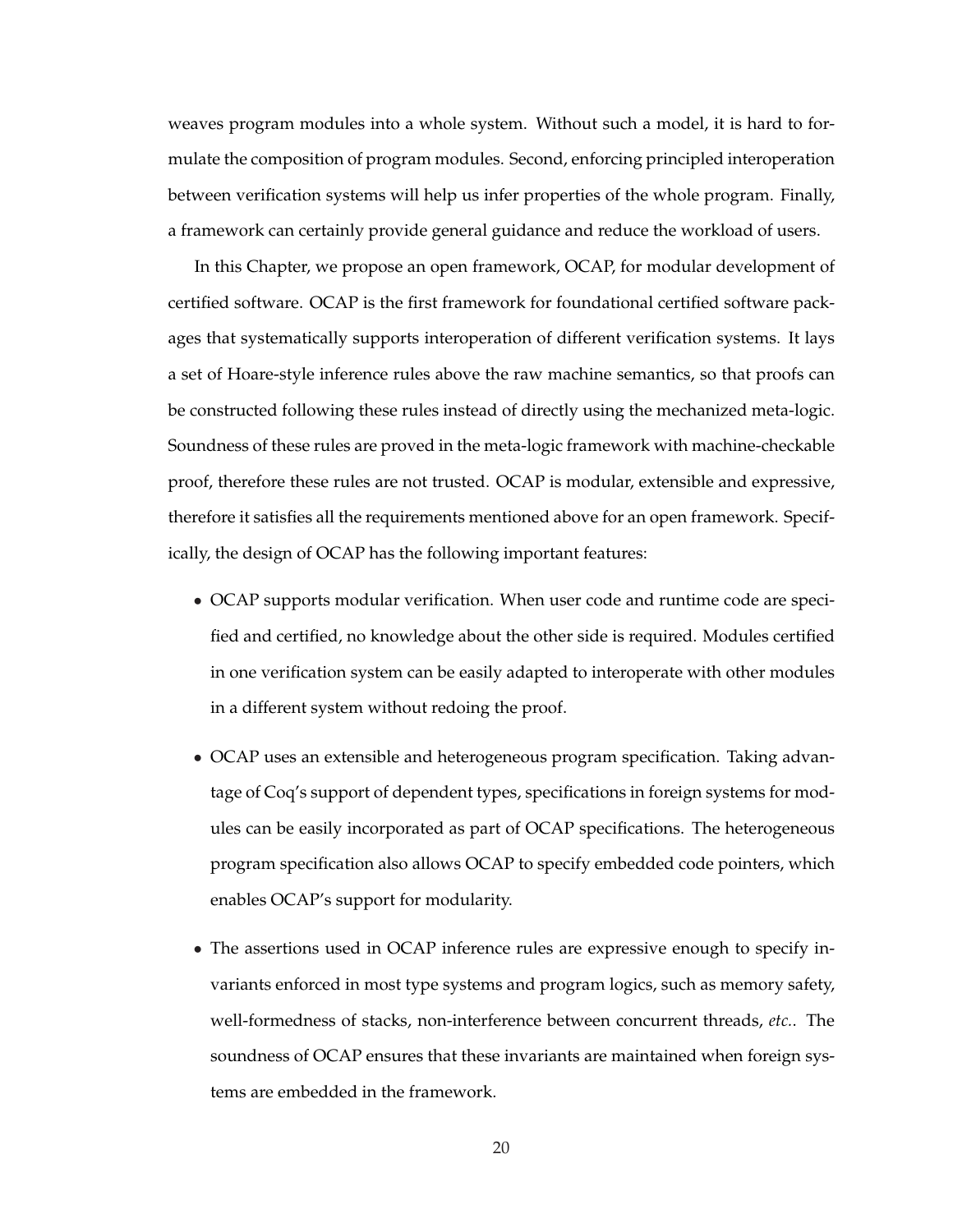The material presented in this chapter is based on the research I have done jointly with Zhaozhong Ni, Zhong Shao and Yu Guo [33]. In the rest part of this chapter, we first give an overview of previous work on certified assembly programming, and explain the challenges to design an open framework. Then we present the OCAP framework. At the end, we also show an embedding of TAL into OCAP. More applications of OCAP will be given in Chapters 4 and 6.

### **3.1 Overview of Certified Assembly Programming**

Yu *et al.* first adapted Hoare logic to assembly level for Certified Assembly Programming (CAP) [101]. Here we give an brief overview of CAP and its extensions. Our OCAP framework is a generalization of previous work on CAP systems.

#### **3.1.1 The CAP system**

CAP is a Hoare-style program logic for proving partial correctness of assembly code. In addition to the basic safety, *i.e.,* "non-stuckness" of programs, it also guarantees that certified programs work correctly with respect to the user's specifications.

CAP expects a program specification  $\Psi$  which collects the loop invariants asserted for each basic code block. Each assertion p is a predicate over the program state, as shown below.

> $(CHSpec) \Psi \in \text{Labels} \rightarrow \text{StatePred}$ (*StatePred*) p ∈ *State* → Prop

Here the program specification  $\Psi$  is a partial mapping from labels to assertions. The assertion p is defined directly in the meta-logic CiC as a function that takes a state as an argument and returns a proposition (recall that Prop is the universe of propositions in CiC, as shown in Section 2.1). Therefore  $p$  is a predicate over states. By using directly the meta-logic for specifications, we do not need to define the syntax and proof theory of the assertion language. This technique is also known as shallow embedding [62] of the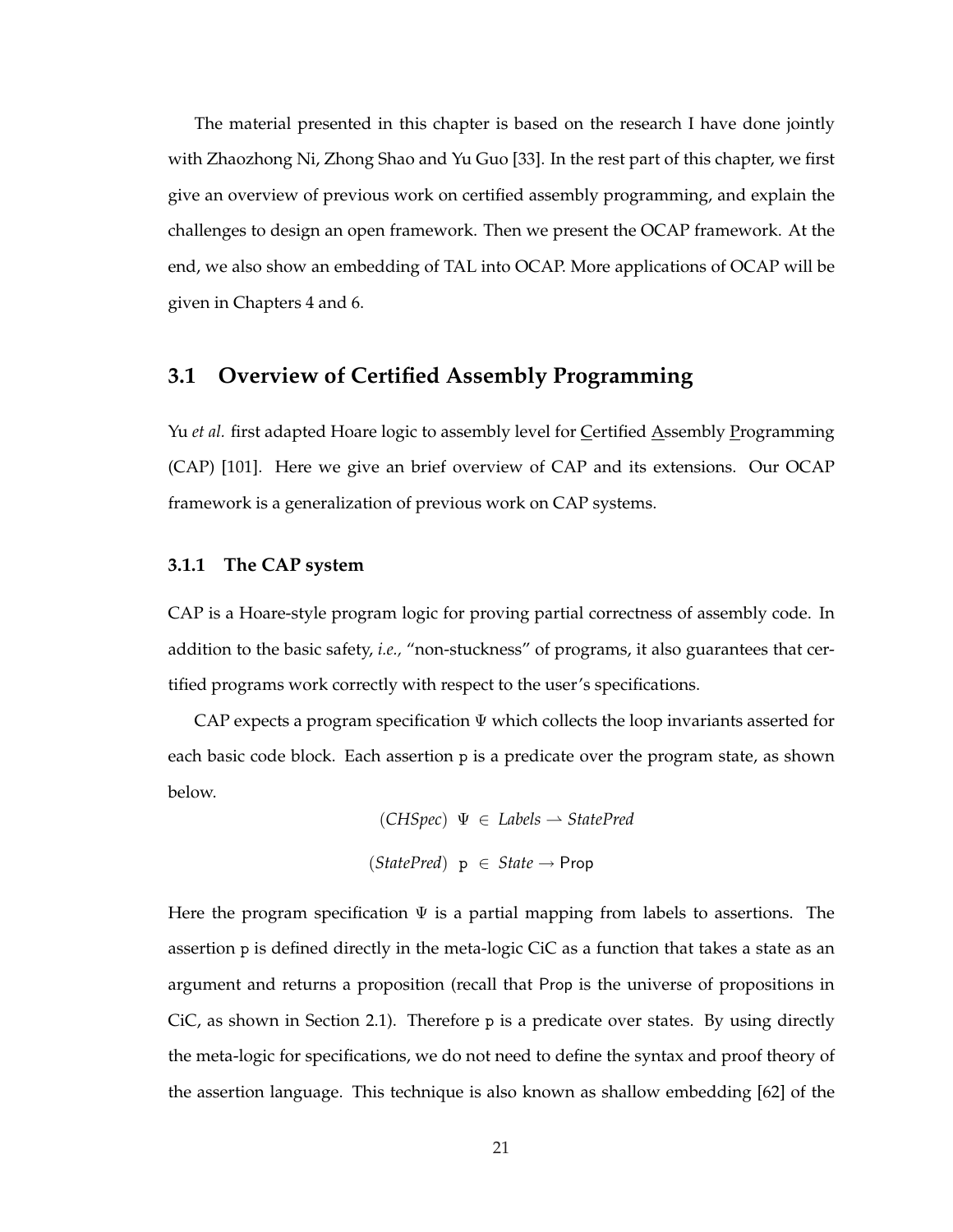



assertion languages in the meta-logical framework.

**CAP inference rules.** Figure 3.2 shows some selected inference rules of CAP. Using the invariant-based proof, CAP enforces the program invariant  $\Psi \vdash \mathbb{P}$ . As shown in the PROG rule, the invariant requires that:

- $\Psi$  characterize the code heap  $\mathbb C$  and guarantee the safe execution of  $\mathbb C$ *, i.e.*,  $\Psi \vdash \mathbb C$ :  $\Psi$ .
- There exist a precondition p for the current instruction sequence  $\mathbb{C}[\text{pc}]$  (recall our definition of  $\mathbb{C}[f]$  in Section 2.2). Given the knowledge  $\Psi$  about the complete code heap, the precondition p will guarantee the safe execution of  $\mathbb{C}[pc]$ , *i.e.*,  $\Psi \vdash \{p\}$  pc :  $\mathbb{C}[pc]$ .
- The current program state S satisfy p.

To certify a program, we only need to prove that the initial program  $(\mathbb{C}, \mathbb{S}_0, \mathsf{pc}_0)$  satisfies the invariant, *i.e.*,  $\Psi \vdash (\mathbb{C}, \mathbb{S}_0, \mathsf{pc}_0)$ . As part of the soundness of the program logic, we can prove that our formulation of the invariant (based on  $\Psi$ ) guarantees progress and preservation properties shown in Section 2.3.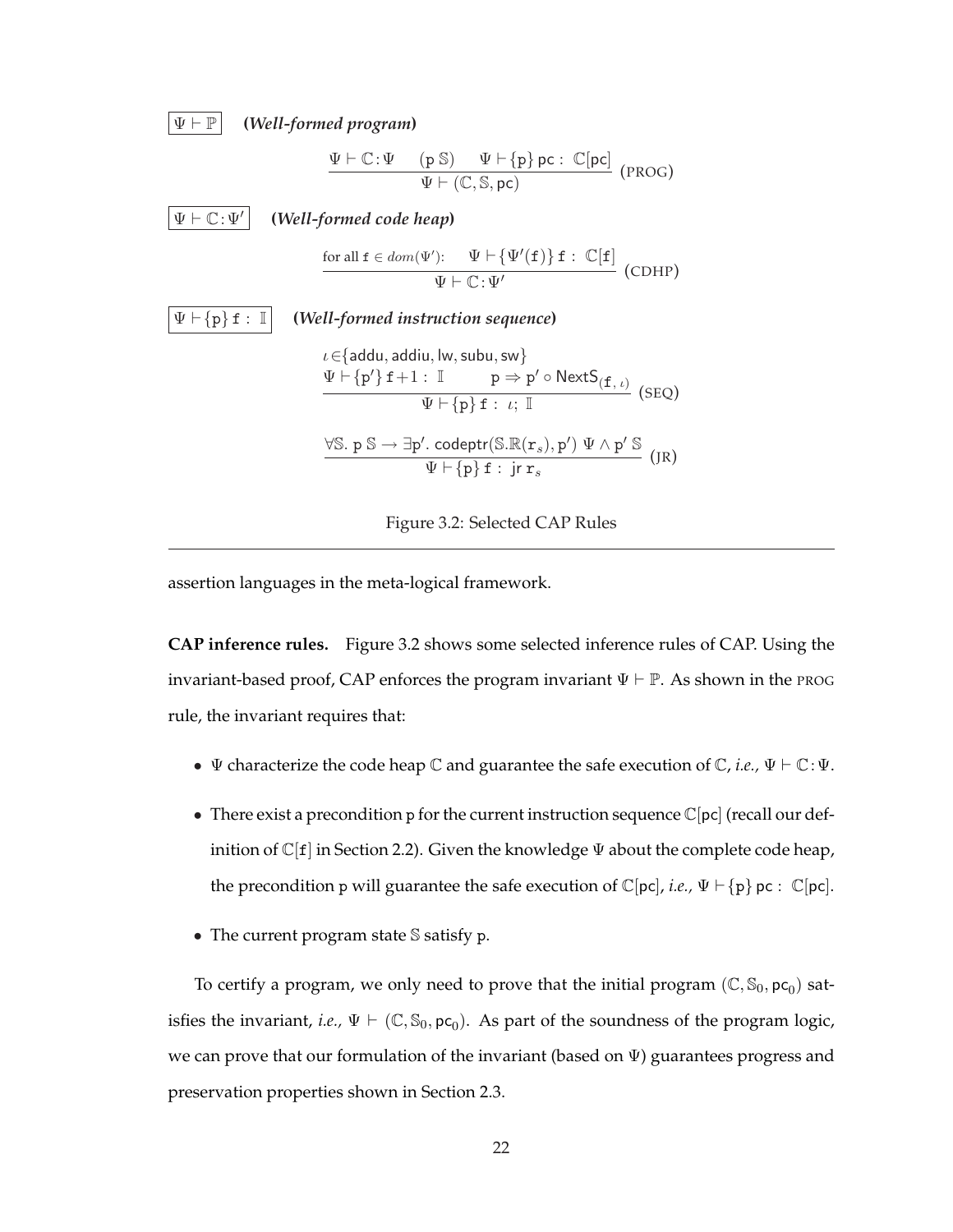The CDHP rule defines well-formedness of code heap, *i.e.*,  $\Psi \vdash \mathbb{C} \colon \Psi'$ . The rule says that it is safe to execute code in  $\mathbb C$  if the loop invariant asserted at each label f in  $\Psi'$  guarantees the safe execution of the corresponding basic block  $\mathbb{C}[f]$ , *i.e.*,  $\Psi \vdash {\Psi'(f)} f : \mathbb{C}[f]$ . The  $\Psi$ on the left hand side specifies the preconditions of code which may be reached from  $\mathbb{C}[f]$ . In other words, Ψ specifies imported interfaces for each basic block in C. Based on this definition, we can prove the following lemma.

**Lemma 3.1** If  $\Psi \vdash \mathbb{C} : \Psi$ , then  $dom(\Psi) \subseteq dom(\mathbb{C})$ .

Rules for well-formed instruction sequences ensure that it is safe to execute the instruction sequence under certain precondition. For sequential instructions, the SEQ rule requires that the user find a precondition p' and prove that the remaining instruction sequence I is well-formed with respect to  $p'$ . Also the user needs to prove that the precondition p' holds over the resulting state of  $\iota$ . Here p'  $\circ$  NextS<sub>(pc,  $\iota$ )</sub> is the shorthand for

$$
\lambda \mathbb{S}. \exists \mathbb{S}'. (\mathbb{S}' = \mathsf{NextS}_{(\mathsf{pc}, \iota)}(\mathbb{S})) \wedge \mathsf{p}' \mathbb{S}', \tag{3.1}
$$

and  $p \Rightarrow p'$  means logical implication between predicates:

$$
\forall \mathbb{S}. \ \mathsf{p} \ \mathbb{S} \to \mathsf{p}' \ \mathbb{S}. \tag{3.2}
$$

The premise  $p \Rightarrow p' \circ \text{NextS}_{(pc, t)}$  implies that p must ensure the safe execution of  $t$ , since NextS<sub>(pc, *i*)</sub>( $\Box$ ) is a partial function. Usually p' can be the automatically derived strongest postcondition  $\lambda \mathbb{S}$ .  $\exists \mathbb{S}_0 \cdot \mathbb{p} \; \mathbb{S}_0 \wedge (\mathbb{S} = \mathsf{NextS}_{(\mathsf{pc},\,\iota)}(\mathbb{S}_0))$ .

The JR rule essentially requires that the precondition for the target address hold at the time of jump. The proposition codeptr( $f, p$ )  $\Psi$  is defined as:

$$
\mathsf{codeptr}(\mathtt{f},\mathtt{p}) \Psi \triangleq \mathtt{f} \in dom(\Psi) \wedge \Psi(\mathtt{f}) = \mathtt{p}.
$$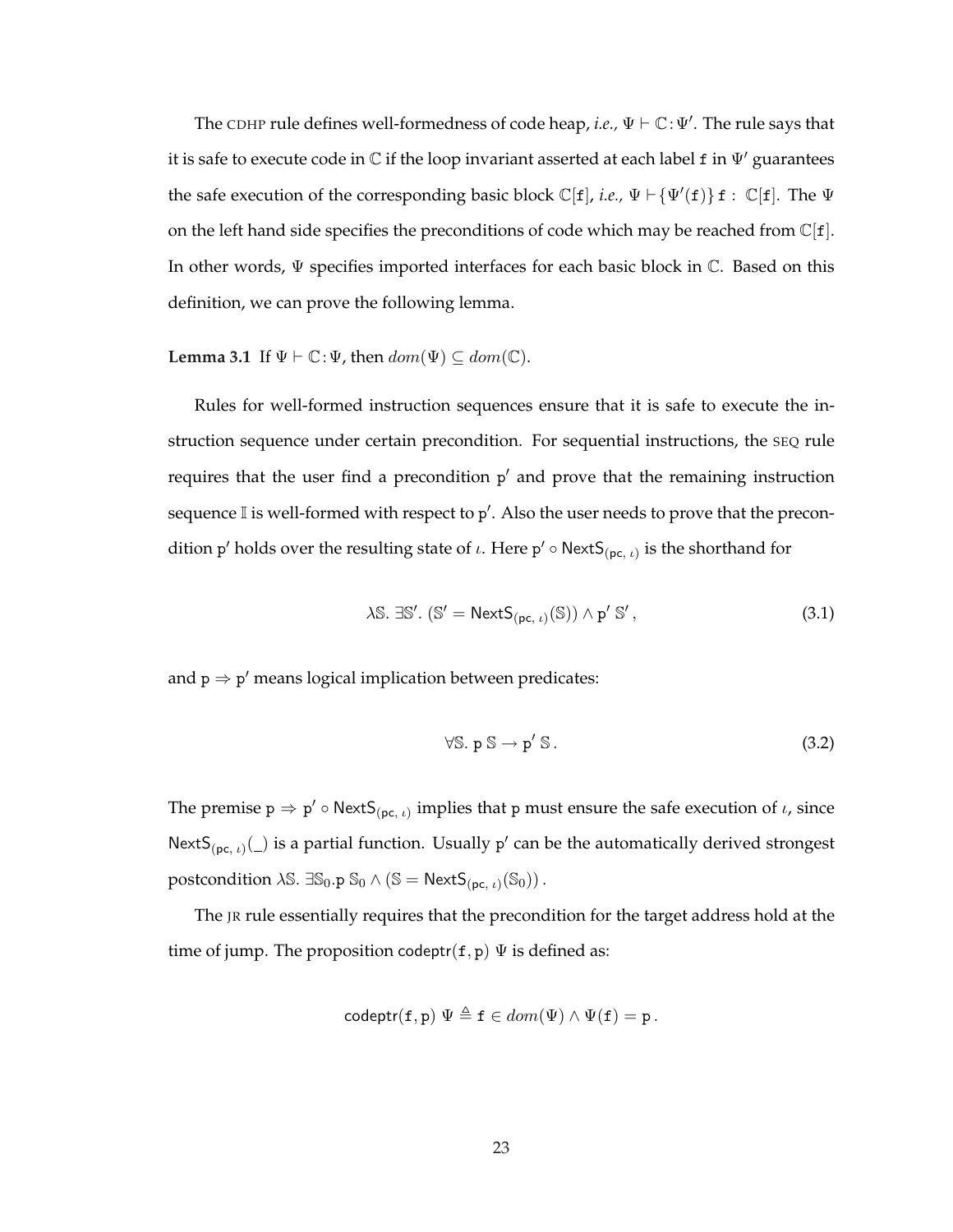Above definition also ensures that the target address is in the domain of the global code heap C, following Lemma 3.1.

**Soundness.** The soundness of CAP ensures that well-formed programs never get stuck. It also guarantees that, after jump or branch instructions, the assertions specified at target addresses in  $\Psi$  hold over the corresponding program states. This shows the partial correctness of the program with respect to its specification Ψ. Yu *et al.* [101] exploited CAP's support of partial correctness to certify an implementation of malloc and free libraries.

The soundness of CAP is formalized in Theorem 3.2. Proof of the theorem follows the syntactic approach to proving type soundness [99], which requires the proof of progress and preservation properties. We will not show the proof in this thesis, which is similar to the soundness proof for OCAP given in Section 3.4.

#### **Theorem 3.2 (CAP-Soundness)**

If  $\Psi \vdash \mathbb{P}$ , where  $\mathbb{P} = (\mathbb{C}, \mathbb{S}, \text{pc})$ , then for all n there exist S' and pc' such that  $\mathbb{P} \longmapsto^{n} (\mathbb{C}, \mathbb{S}', \text{pc}')$ , and

- 1. if  $\mathbb{C}(\mathsf{pc}) = \mathsf{j} \mathsf{f}$ , then  $\Psi(\mathsf{f}) \mathbb{S}'$ ;
- 2. if  $\mathbb{C}(\mathsf{pc}) = \mathsf{jal}\; \mathbf{f}$ , then  $\Psi(\mathbf{f})$   $\mathsf{NextS}_{(\mathsf{pc}', \; \mathsf{jal}\; \mathbf{f})}(\mathbb{S}');$
- 3. if  $\mathbb{C}(\mathsf{pc}) = \mathsf{jr} \, \mathsf{r}_s$ , then  $\Psi(\mathbb{S}.\mathbb{R}(\mathsf{r}_s)) \, \mathbb{S}'$ ;
- 4. if  $\mathbb{C}(\mathsf{pc}) = \mathsf{beq}\ r_s, r_t, \mathsf{f} \text{ and } \mathbb{S}'.\mathbb{R}(r_s) = \mathbb{S}'.\mathbb{R}(r_t)$ , then  $\Psi(\mathsf{f})\ \mathbb{S}'$ ;
- 5. if  $\mathbb{C}(\text{pc}) = \text{bgtz } r_s$ , f and  $\mathbb{S}'$ .  $\mathbb{R}(r_s) > 0$ , then  $\Psi(f)$   $\mathbb{S}'$ .

#### **3.1.2 Specifications of embedded code pointers**

CAP is a general framework for assembly code verification, but it does not support modularity very well, as pointed out by Ni and Shao [75]. The JR rule in CAP requires that the target address be a valid code pointer, which must be guaranteed by the precondition before the jump. The only way we can specify this is to list all the potential targets of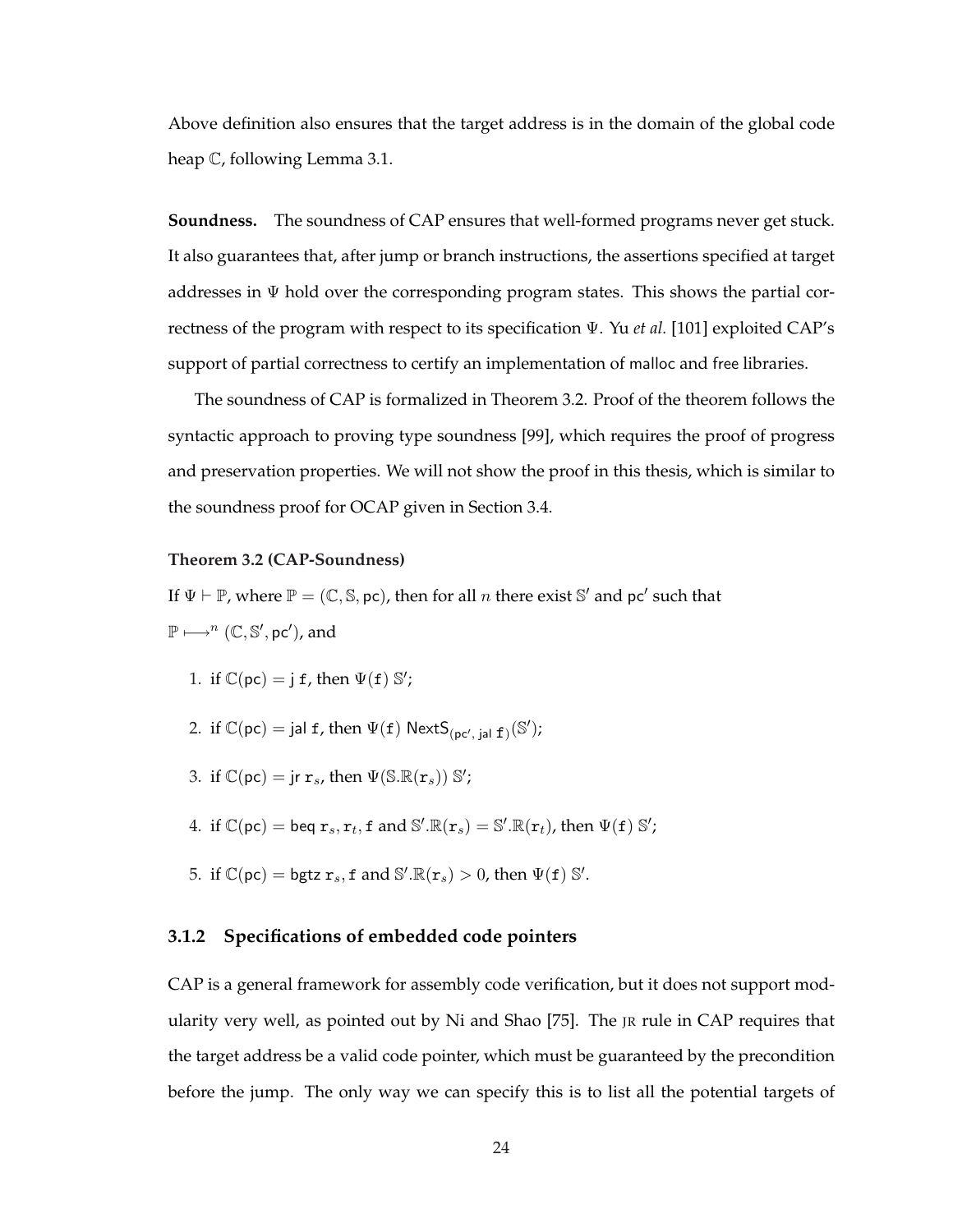the jump. For instance, the precondition of function h in Figure 2.4 needs to say that "\$ra contains the code label ct". This approach is not modular because, to specify a function, we need to know all the callers in advance. If there is another function that would also call h, we have to change the precondition of h, although it is safe to call h from any functions. The reason for this problem is because CAP's specification language (predicates over states) is not expressive enough to directly express codeptr(f, p)  $\Psi$ , which requires the reference to  $\Psi$ . To specify a code pointer in CAP, we have to know the global  $\Psi$  in advance, which breaks modularity.

A quick attack to this problem is to extend the specification language as follows:

$$
(CHSpec) \Psi ∈ \textit{Labels} \rightarrow \textit{As}ert
$$
  

$$
(\textit{As}ert) \mathbf{a} \in \textit{CHSpec} \rightarrow \textit{State} \rightarrow \textit{Prop}
$$

and a code pointer f with specification a is defined as:

$$
\mathsf{codeptr}(\mathtt{f},\mathtt{a}) \triangleq \lambda \Psi, \mathbb{S}. \ \mathtt{f} \in dom(\Psi) \land \Psi(\mathtt{f}) = \mathtt{a}.
$$

Unfortunately, this simple solution does not work because the definitions of *CHSpec* and *Assert* mutually refer to each other and are not well-founded. To break the circularity, Ni and Shao [75] defined a syntactic specification language. In their XCAP, the program specification is in the following form.

```
(CHSpec) \quad \Psi \quad \in \text{ \textit{Labels} } \rightarrow \textit{Assert}(Prop X) P ::= ...
  (Assert) a ∈ State → PropX
   (Interp) \begin{bmatrix} \end{bmatrix} \in PropX \rightarrow (CHSpec \rightarrow Prop)
```
The meaning of extended proposition P is given by the interpretation  $[$ [P] $]_$ Ψ. A code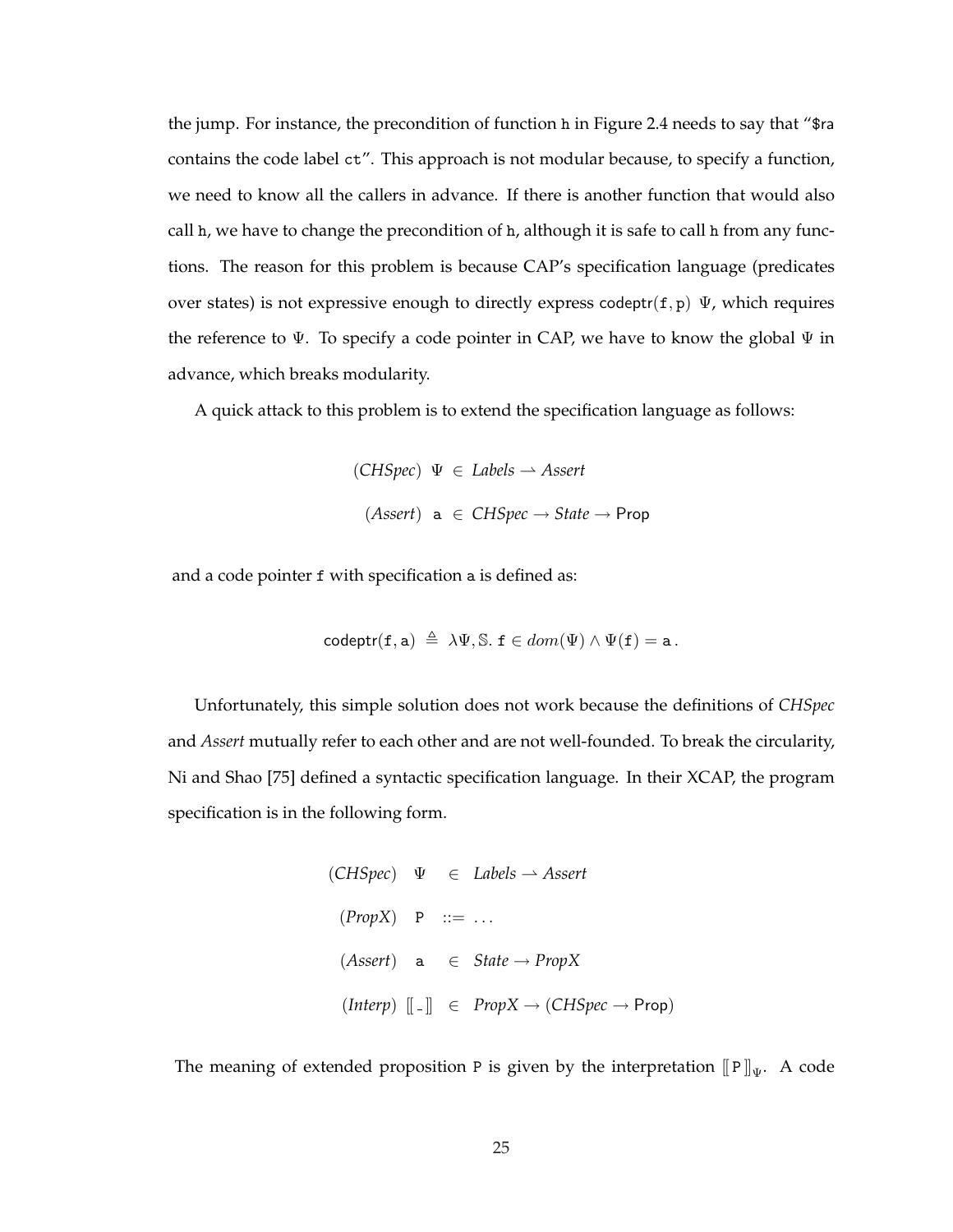pointer specification codeptr(f, a) is just a built-in syntactic construct in *PropX*, whose interpretation is:

$$
[\![\text{codeptr}(\mathtt{f},\mathtt{a})\,]\!]_{\Psi}\triangleq \mathtt{f}\in dom(\Psi)\wedge\Psi(\mathtt{f})=\mathtt{a}\,.
$$

"*State*  $\rightarrow$  *PropX*" does not have to be the only form of specification language used for certified assembly programming. For instance, the register file type used in TAL can be treated as a specification language. We can generalize the XCAP approach to support different specification languages [35]. Then we get the following generic framework:

\n- (CHSpec) 
$$
\Psi \in \text{Labels} \rightarrow \text{CdSpec}
$$
\n- (CdSpec)  $\theta \in \dots$
\n- (Interp)  $[[\ ]] \in \text{CdSpec} \rightarrow (\text{CHSpec} \rightarrow \text{State} \rightarrow \text{Prop})$
\n

where the code specification  $\theta$  can be of different forms, as long as appropriate interpretations are defined. A code pointer f with specification  $\theta$  is now formulated as:

$$
\mathsf{codeptr}(\mathtt{f},\theta) \triangleq \lambda \Psi, \mathbb{S}. \ \mathtt{f} \in dom(\Psi) \land \Psi(\mathtt{f}) = \theta.
$$

Although generic, this framework is not "open" because it only allows homogeneous program specification  $\Psi$  with a specific type of  $\theta$ . If program modules are specified in different specification languages, the code pointer  $f_1$  specified in the specification language  $\mathcal{L}_1$  is formulated as codeptr $(\mathtt{f}_1, \theta_{\mathcal{L}_1})$ , while code pointer  $\mathtt{f}_2$  in  $\mathcal{L}_2$  is specified as codeptr $(\mathtt{f}_2,\theta_{\mathcal{L}_2}).$  To make both codeptr definable, we need a heterogeneous program specification Ψ in OCAP.

# **3.2 OCAP Specifications**

The first attempt to define the program specifications for OCAP is to take advantage of the support of dependent types in CiC and pack each code specification  $\theta$  with its corre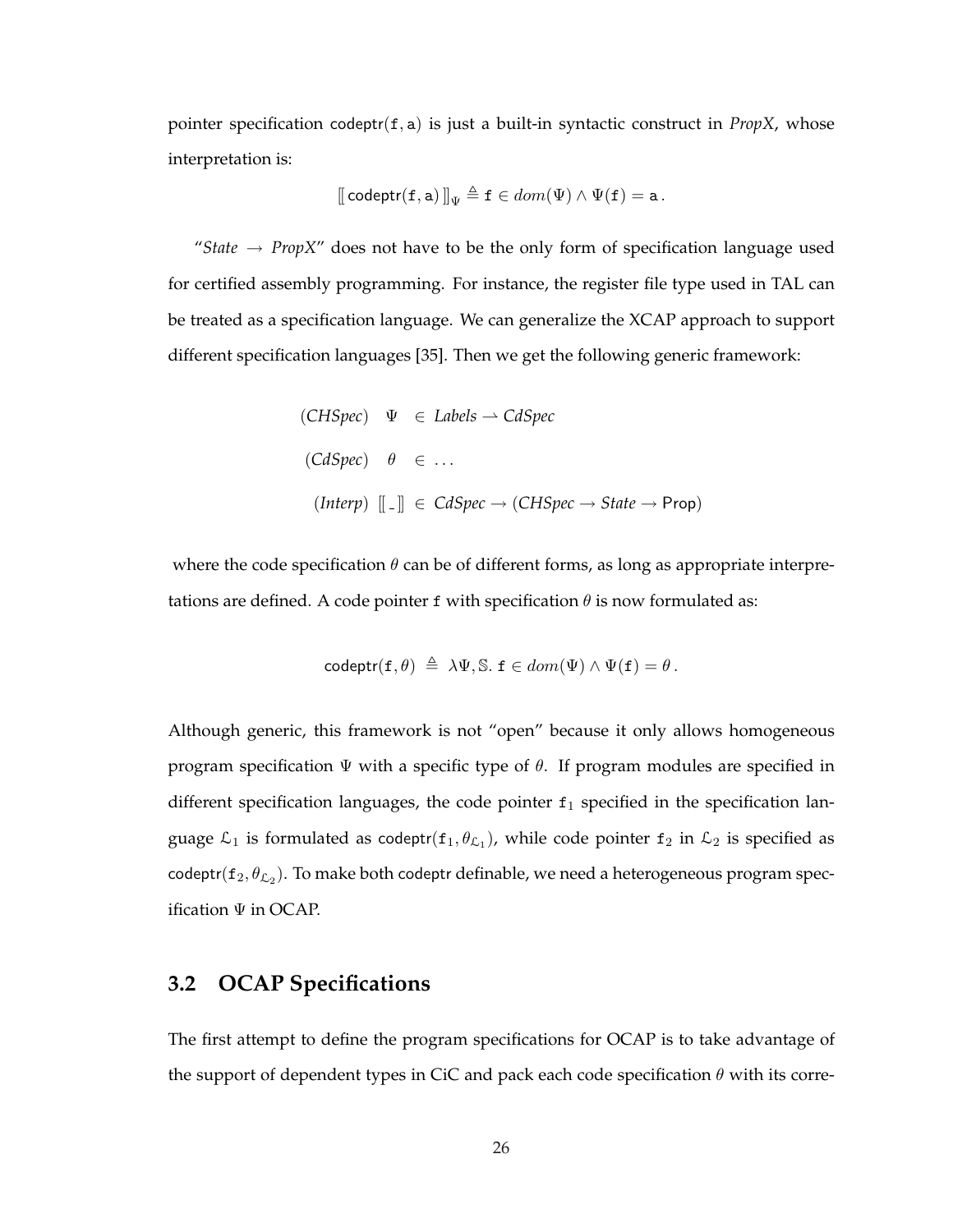sponding interpretation.

$$
(LangTy) \quad \mathcal{L} \quad ::= (Cic terms) \in Type
$$
\n
$$
(CdSpec) \quad \theta \quad ::= (Cic terms) \in \mathcal{L}
$$
\n
$$
(Asert) \quad \mathbf{a} \quad \in CHSpec \rightarrow State \rightarrow Prop
$$
\n
$$
(Interp) \quad [\![\;.\!] \!]_{\mathcal{L}} \in \mathcal{L} \rightarrow Assert
$$
\n
$$
(OCdSpec) \quad \pi \quad ::= \langle \mathcal{L}, [\![\;.\!] \!]_{\mathcal{L}}, \theta \rangle \in \Sigma X. (X \rightarrow Assert) * X
$$
\n
$$
(CHSpec) \quad \Psi \quad \in \text{ Labels} \rightarrow OCdSpec
$$

As shown above, specifications in each specification language will be encoded in CiC as  $\theta$ , whose type  ${\mathcal{L}}$  is also defined in CiC. The interpretation  $[\![\,.\,]\!]_{\mathcal{L}}$  for the language  ${\mathcal{L}}$  maps θ to the OCAP assertion a. The language-specific specification  $θ$  is lifted to an "open" specification  $\pi$ , which is a dependent package containing the language type  $\mathcal{L}$ , its interpretation function  $\llbracket \,.\,\rrbracket_\mathcal{L}$  and the specification  $\theta.$  The heterogeneous program specification  $\Psi$  is simply defined as a partial mapping from code labels to the lifted specification π.

Unfortunately, this obvious solution introduces circularity again, because definitions of *CHSpec* and *OCdSpec* refer to each other. To break the circularity, we remove the interpretation from  $\pi$  and collect all the interpretations into an extra "language dictionary".

**The OCAP Solution.** The final definition of OCAP program specification constructs is shown in Figure 3.3. To embed a system into OCAP, we first assign a unique ID  $\rho$  to its specification language. Specifications in that language and their type are still represented as  $\theta$  and  $\mathcal{L}$ . Both are CiC terms. The lifted specification  $\pi$  now contains the language ID  $\rho$ , the corresponding language type  $\mathcal L$  and the specification  $\theta$ . The program specification  $\Psi$  is a binary relation of code labels and lifted code specifications. We do not define  $\Psi$ as a partial mapping because the interface of modules may be specified in more than one specification language.

As explained above, the interpretation for language  $\mathcal L$  maps specifications in  $\mathcal L$  to as-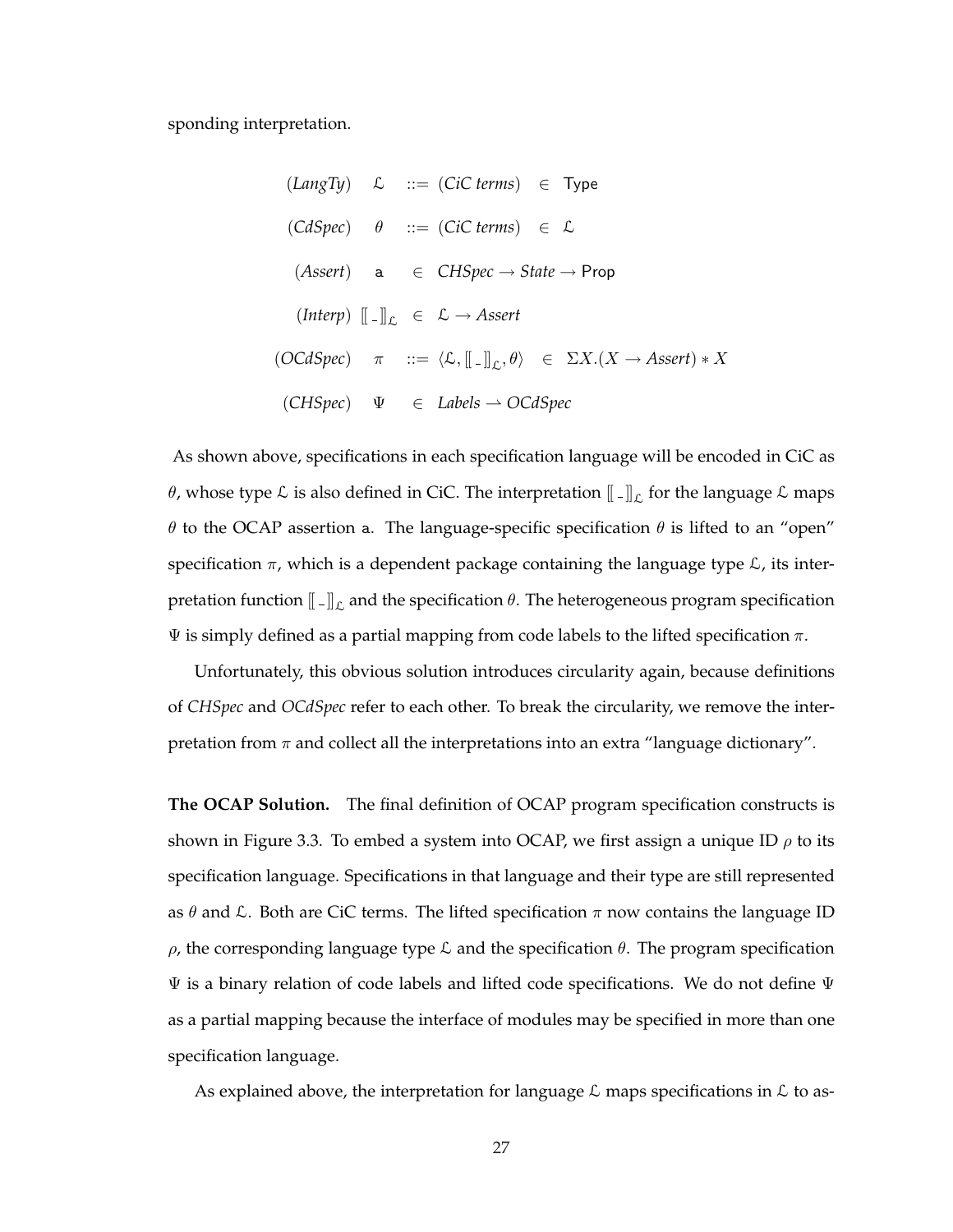|  | $(LangID)$ $\rho$ ::= n (nat nums)                                                   |                                                                                                |
|--|--------------------------------------------------------------------------------------|------------------------------------------------------------------------------------------------|
|  | $(LangTy)$ $\mathcal{L}$ ::= (CiC terms) $\in$ Type                                  |                                                                                                |
|  | $(CdSpec)$ $\theta$ ::= (CiC terms) $\in \mathcal{L}$                                |                                                                                                |
|  |                                                                                      | $(OCdSpec)$ $\pi$ ::= $\langle \rho, \mathcal{L}, \theta \rangle$ $\in$ LangID $*(\Sigma X.X)$ |
|  | $(CHSpec)$ $\Psi \in 2^{Labels * OCdSpec}$                                           |                                                                                                |
|  | $(Assert)$ a $\in$ CHSpec $\rightarrow$ State $\rightarrow$ Prop                     |                                                                                                |
|  | $(Interp)$ $\ \cdot\ _{\mathcal{L}} \in \mathcal{L} \rightarrow \mathit{Assert}$     |                                                                                                |
|  | $(LangDict)$ $\mathcal{D}$ $\in$ $LangID \rightarrow \Sigma X.(X \rightarrow Asset)$ |                                                                                                |

Figure 3.3: Specification Constructs of OCAP

sertions a. To avoid circularity, we do not put the interpretation  $[\![\,.\,]\!]_{\mathcal{L}}$  in  $\pi.$  Instead, we collect the interpretations and put them in a language dictionary D, which maps language IDs to dependent pairs containing the language type and the corresponding interpretation.

Given a lifted specification  $\pi$ , the following operation maps it to an assertion a:

$$
\llbracket \langle \rho, \mathcal{L}, \theta \rangle \rrbracket_{\mathcal{D}} \triangleq \lambda \Psi, \mathbb{S}. \; \exists \llbracket \_\rrbracket_{\mathcal{L}}. \; (\mathcal{D}(\rho) = \langle \mathcal{L}, \llbracket \_\rrbracket_{\mathcal{L}}) \; \wedge \; (\llbracket \theta \rrbracket_{\mathcal{L}} \; \Psi \; \mathbb{S}). \tag{3.3}
$$

It takes the language ID  $\rho$  and looks up the interpretation from D. Then the interpretation is applied to the specification  $\theta$ . If there is no interpretation found, the result is simply false.

We allow a specification language  $\mathcal L$  to have more than one interpretation, each assigned a different language ID. That is why we use  $\rho$  instead of  $\mathcal L$  to look up the interpretation from D.

# **3.3 OCAP Inference Rules**

Figure 3.4 shows OCAP inference rules. The PROG rule is similar to the one for CAP shown in Figure 3.2, but with several differences: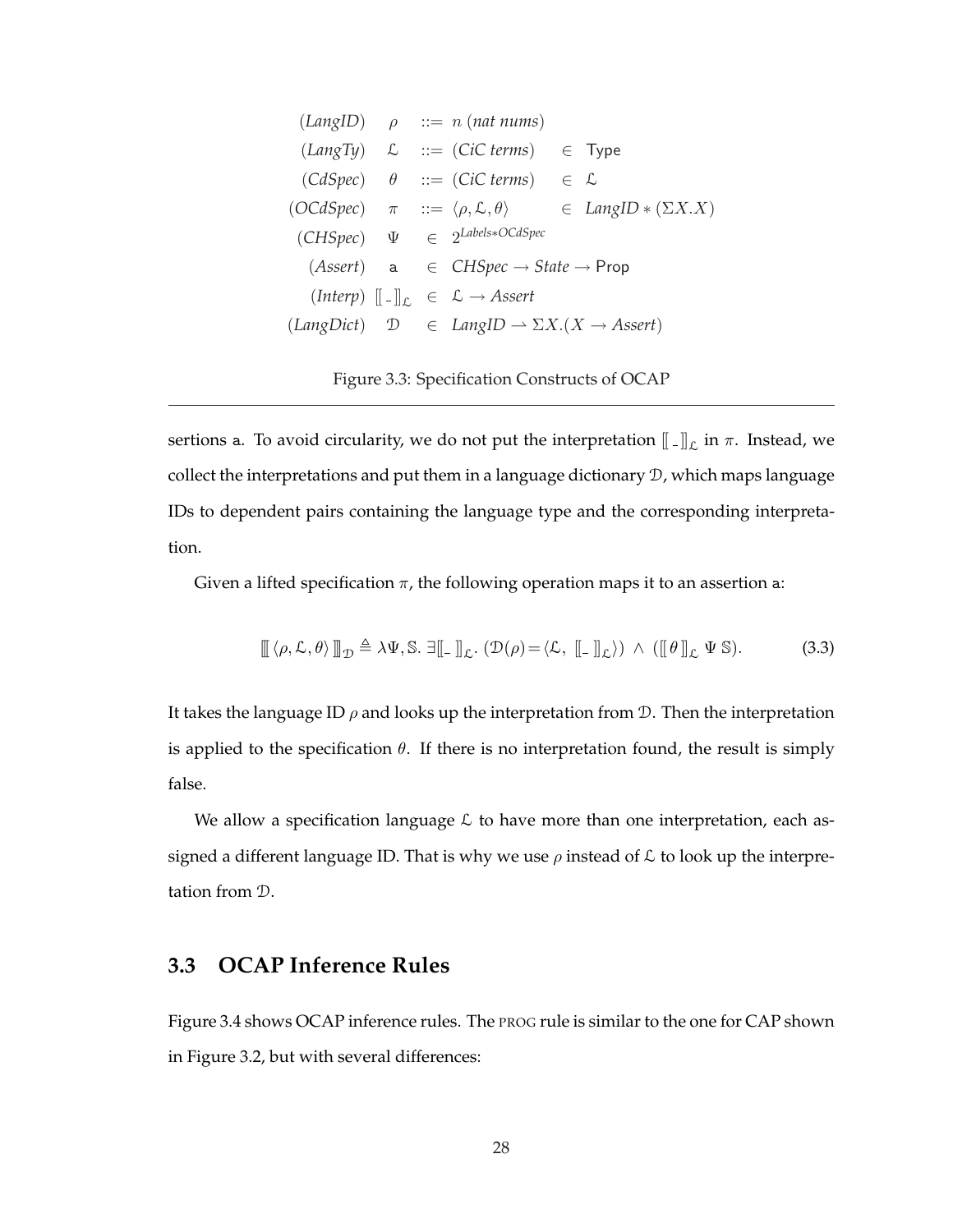$\boxed{\mathcal{D}; \Psi \vdash \mathbb{P}}$  (Well-formed program)

$$
\frac{\mathcal{D};\Psi \vdash \mathbb{C}:\Psi \quad (\text{a }\Psi \text{ }\mathbb{S}) \quad \mathcal{D} \vdash \{\text{a}\} \text{ } \text{pc}:\mathbb{C}[\text{pc}]}{\mathcal{D};\Psi \vdash (\mathbb{C},\mathbb{S},\text{pc})} \quad (\text{PROG})
$$

 $\boxed{\mathcal{D}; \Psi \vdash \mathbb{C}:\Psi'}$ 

**(***Well-formed code heap***)**

$$
\frac{\text{for all } (\mathbf{f}, \pi) \in \Psi': \quad \mathbf{a} = \langle \llbracket \pi \rrbracket_{\mathcal{D}} \rangle_{\Psi} \quad \mathcal{D} \vdash \{\mathbf{a}\} \mathbf{f} : \mathbb{C}[\mathbf{f}] \quad \text{(CDHP)}}{\mathcal{D}; \Psi \vdash \mathbb{C} : \Psi'}
$$

$$
\begin{array}{ll}\mathcal{D}_1; \Psi_1\vdash \mathbb{C}_1\!:\!\Psi'_1 & \mathcal{D}_2; \Psi_2\vdash \mathbb{C}_2\!:\!\Psi'_2 \\ \hline \text{ITP}(\mathcal{D}_1, \Psi'_1) & \text{ITP}(\mathcal{D}_2, \Psi'_2) & \mathcal{D}_1\sharp \mathcal{D}_2 & \mathbb{C}_1\sharp \mathbb{C}_2 \\ \hline \mathcal{D}_1\cup \mathcal{D}_2; \Psi_1\cup \Psi_2\vdash \mathbb{C}_1\cup \mathbb{C}_2\!:\!\Psi'_1\cup \Psi'_2 & & \text{(LINK*)} \end{array}
$$

 $\boxed{\mathcal{D} \vdash \{\mathtt{a}\} \mathtt{f} : \mathbb{I}}$  (Well-formed instruction sequence)

$$
\frac{\mathsf{a} \Rightarrow \lambda \Psi', \mathbb{S}. \exists \pi'.( \mathsf{codeptr}(\mathbf{f}', \pi') \land \llbracket \pi' \rrbracket_{\mathcal{D}}) \Psi' \mathbb{S} }{\mathcal{D} \vdash \{\mathsf{a}\} \mathbf{f} : \mathsf{j} \mathbf{f}'} \qquad \qquad (J)
$$

$$
\frac{\mathsf{a} \Rightarrow \lambda \Psi', \mathbb{S}. \; \exists \pi'.(\mathsf{codeptr}(\mathbb{S}.\mathbb{R}(\mathbf{r}_s), \pi') \land \left[ \!\!\left[ \pi' \right] \!\!\right] \!\!\left] \mathbb{V}' \mathbb{S} \right. }{\mathcal{D} \vdash \{\mathsf{a}\} \; \mathbf{f}: \; \mathsf{jr} \, \mathbf{r}_s} \qquad \qquad \qquad \text{(JR)}
$$

$$
\mathsf{a} \Rightarrow \lambda \Psi', \mathbb{S}. \exists \pi'. \; (\mathsf{codeptr}(\mathbf{f}', \pi') \land \left[ \!\!\left[ \begin{array}{c} \pi' \right] \!\!\right]_{\mathcal{D}}) \Psi' \hat{\mathbb{S}} \\ \text{where} \; \hat{\mathbb{S}} = (\mathbb{S}.\mathbb{H}, \mathbb{S}.\mathbb{R}\{\mathbf{r}_{31} \leadsto \mathbf{f} + 1\}) \\ \mathcal{D} \vdash \{\mathbf{a}\} \; \mathbf{f} \, : \; \mathsf{jal} \; \mathbf{f}'; \mathbb{I} \end{array} \qquad \qquad (\text{JAL})
$$

$$
\frac{\mathit{L} \in \{ \mathsf{addu}, \mathsf{addu}, \mathsf{lw}, \mathsf{subu}, \mathsf{sw} \}}{\mathit{D} \vdash \{ \mathbf{a'} \} \mathbf{f} + 1 : \mathbb{I} \qquad \mathbf{a} \Rightarrow \lambda \Psi'. (\mathbf{a'} \Psi') \circ \mathsf{NextS}_{(\mathbf{f}, \iota)}} \quad (\mathsf{SEQ})
$$

$$
\mathcal{D} \vdash \{a''\} \mathbb{I}
$$
\n
$$
a \Rightarrow \lambda \Psi', \mathbb{S}. (\mathbb{S}.\mathbb{R}(\mathbf{r}_s) \le 0 \to a'' \Psi' \mathbb{S})
$$
\n
$$
\wedge (\mathbb{S}.\mathbb{R}(\mathbf{r}_s) > 0 \to \exists \pi'. (\text{codeptr}(\mathbf{f}', \pi') \land \mathbb{I} \pi' \mathbb{I}_{\mathcal{D}}) \Psi' \mathbb{S})
$$
\n
$$
\mathcal{D} \vdash \{a\} \mathbf{f}: \text{bgtz } \mathbf{r}_s, \mathbf{f}'; \mathbb{I}
$$
\n(BGTZ)

$$
\mathcal{D} \vdash \{a''\} \mathbb{I}
$$
\n
$$
a \Rightarrow \lambda \Psi', \mathbb{S}. (\mathbb{S}.\mathbb{R}(\mathbf{r}_s) \neq \mathbb{S}.\mathbb{R}(\mathbf{r}_t) \rightarrow a'' \Psi' \mathbb{S})
$$
\n
$$
\wedge (\mathbb{S}.\mathbb{R}(\mathbf{r}_s) = \mathbb{S}.\mathbb{R}(\mathbf{r}_t) \rightarrow \exists \pi'. (\text{codeptr}(\mathbf{f}', \pi') \land \mathbb{I} \pi' \mathbb{I}_{\mathcal{D}}) \Psi' \mathbb{S})
$$
\n
$$
\mathcal{D} \vdash \{a\} \mathbf{f} : \text{beg } \mathbf{r}_s, \mathbf{r}_t, \mathbf{f}'; \mathbb{I}
$$
\n
$$
\mathbf{a} \Rightarrow \mathbf{a}' \quad \mathcal{D}' \subseteq \mathcal{D} \quad \mathcal{D}' \vdash \{\mathbf{a}'\} \mathbf{f} : \mathbb{I} \quad (\text{WEAKEN*})
$$

Figure 3.4: OCAP Inference Rules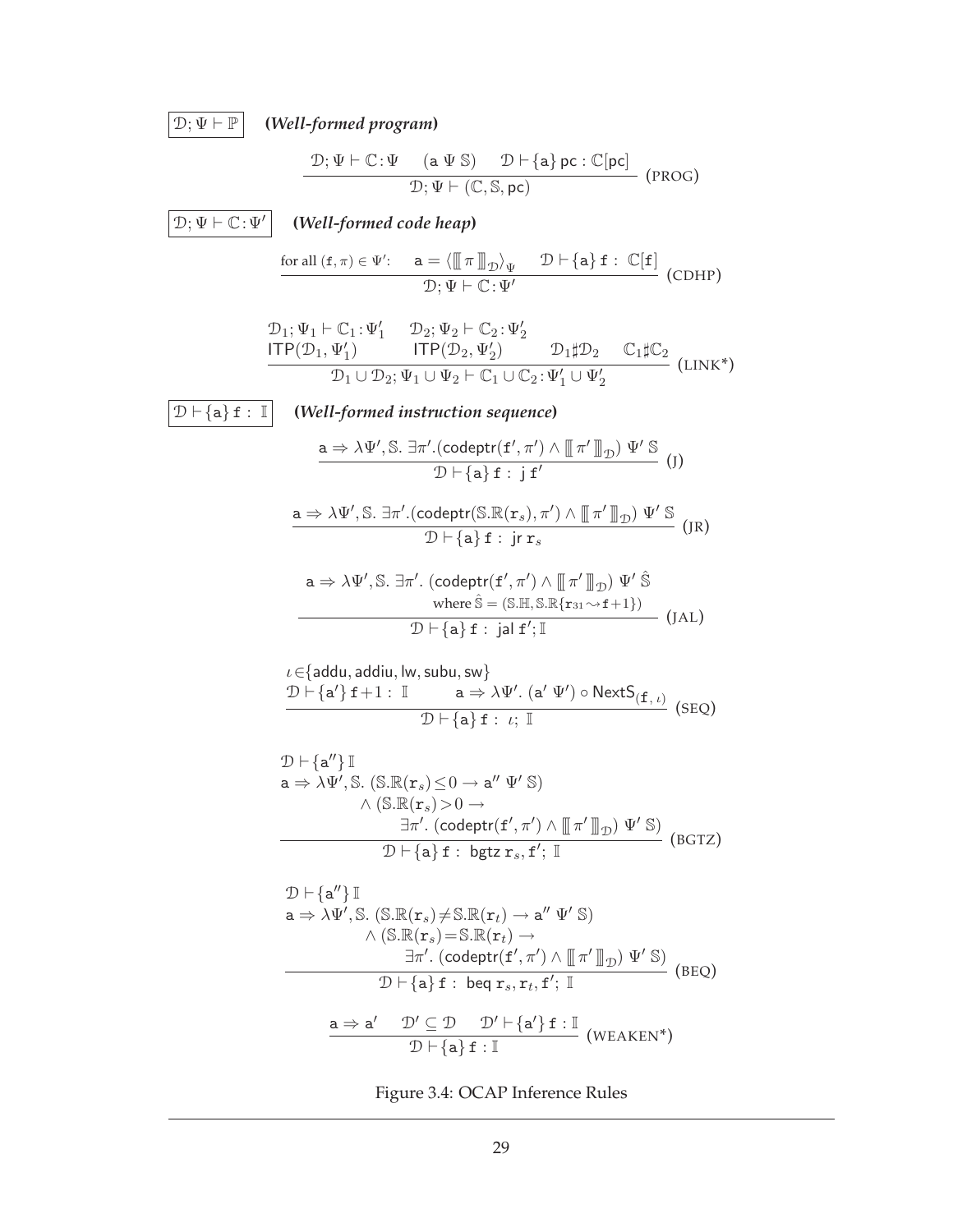- In addition to the program specification  $\Psi$ , OCAP requires a language dictionary  $\mathcal D$ to interpret code specifications.
- The well-formedness of  $\mathbb C$  is checked with respect to  $\mathbb D$  and  $\Psi$ .
- The assertion a is now a predicate over code heap specifications and states. It holds over  $\Psi$  and the current state S.
- We check the well-formedness of the current instruction sequences  $\mathbb{C}[pc]$  with respect to  $D$  and a.

As in CAP, to certify programs using OCAP, we only need to prove that the invariant holds at the initial program  $(\mathbb{C},\mathbb{S}_0,\mathsf{pc}_0).$  The precondition a specifies the initial state  $\mathbb{S}_0.$  It takes  $\Psi$  as argument to specify embedded code pointers in  $\mathcal{S}_0$ , as explained before. The soundness of OCAP will guarantee that the invariant holds at each step of execution and that the invariant ensures program progress.

**Well-formed code heaps.** The CDHP rule checks that the specification asserted at each f in  $\Psi'$  ensures safe execution of the corresponding instruction sequence  $\mathbb{C}[f]$ . As in CAP, the  $\Psi$  on the left hand side specifies the code to which each  $\mathbb{C}[f]$  may jump. Instead of using the specification  $\Psi'(f)$  directly, we first map it to an assertion  $(\llbracket \Psi'(f) \rrbracket_{\mathcal{D}})$  by applying the corresponding interpretation defined in D. Then we do another lifting  $\langle \cdot \rangle_{\Psi}$ , which is defined as:  $\overline{\phantom{a}}$  $\mathbf{r}$ 

$$
\langle \mathsf{a} \rangle_{\Psi} \triangleq \left( \bigwedge_{(\mathbf{f}, \pi) \in \Psi} \mathrm{codeptr}(\mathbf{f}, \pi) \right) \wedge \mathsf{a} \,.
$$
 (3.4)

Here codeptr( $f, \pi$ ) is defined as the following assertion:

$$
codeptr(f,\pi) \triangleq \lambda\Psi, \mathbb{S}. (f,\pi) \in \Psi.
$$
\n(3.5)

In Equation 3.4, we also overload the conjunction connector "∧"for assertions:

$$
\mathsf{a} \wedge \mathsf{a}' \triangleq \lambda \Psi, \mathbb{S}. \mathsf{a} \Psi \mathbb{S} \wedge \mathsf{a}' \Psi \mathbb{S}. \tag{3.6}
$$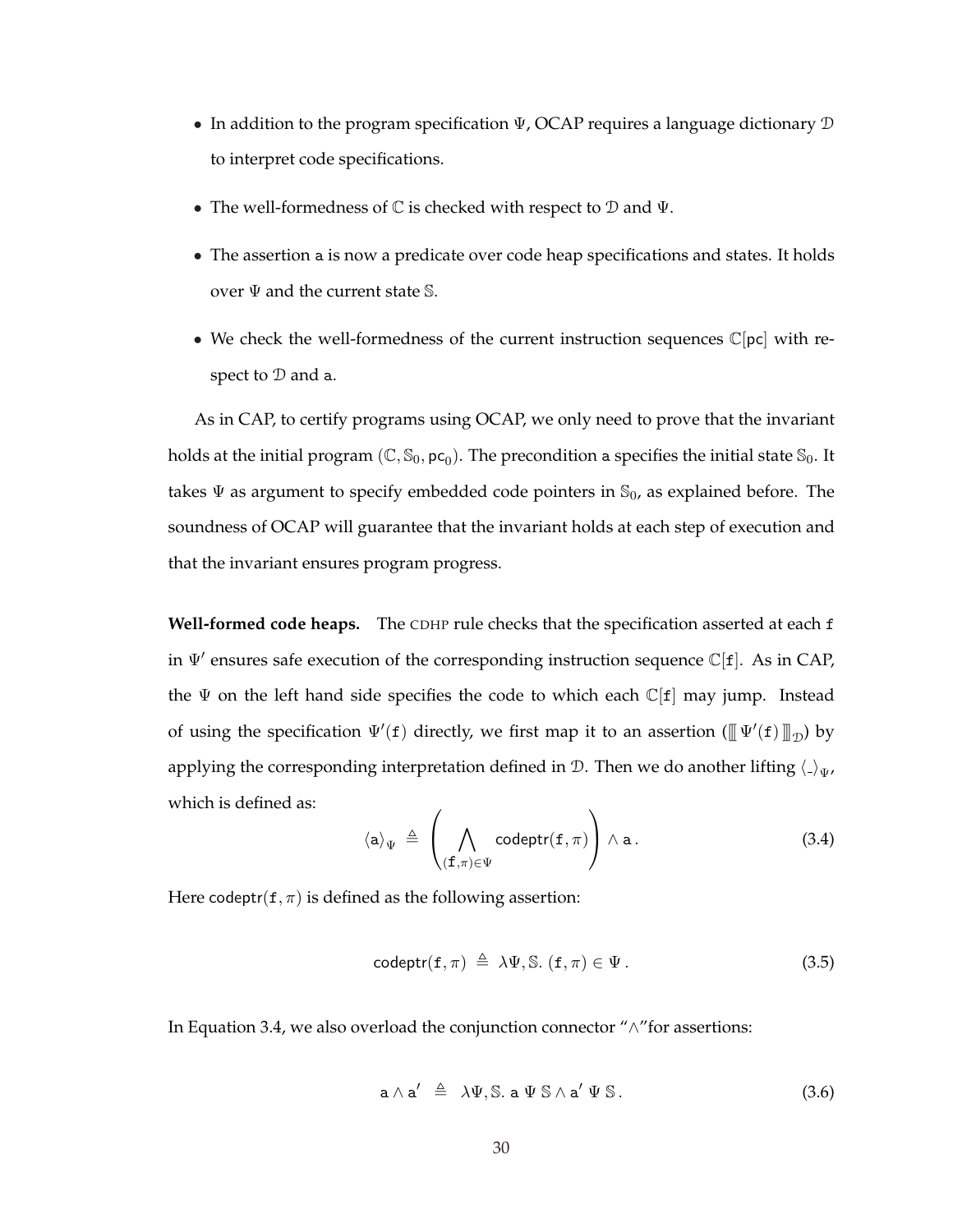Therefore, the lifted assertion  $(\langle [\![\Psi'({\tt f})]\!]_{\mathcal{D}}\rangle_\Psi)$  carries the knowledge of the code pointers in  $\Psi$ , which may be reached from  $\mathbb{C}[f]$ . When we check  $\mathbb{C}[f]$ , we do not need to carry  $\Psi$ , but we need to carry D to interpret the specification  $\pi$  for each codeptr( $f, \pi$ ).

**Linking of modules.** The  $\mathbb C$  checked in the CDHP rule does not have to be the global code heap used in the PROG rule. Subsets  $\mathbb{C}_i$  of the complete code heap can be certified with local interfaces  $\mathcal{D}_i$ ,  $\Psi_i$  and  $\Psi'_i$ . Then they are linked using the admissible LINK rule. An admissible rule is a rule that can be proved as a lemma based on other rules. We use a star (\*) in the name to distinguish admissible rules from normal rules. Below we will prove the admissibility of the LINK rule in Lemma 3.3. Here the compatibility of partial mappings  $f$ and  $g$  is defined as

$$
f \sharp g \triangleq \forall x. \ x \in dom(f) \land x \in dom(g) \to f(x) = g(x). \tag{3.7}
$$

We use ITP( $\mathcal{D}, \Psi$ ) to represent that D contains all interpretations needed to interprete  $\Psi$ , *i.e.,*

$$
ITP(\mathcal{D}, \Psi) \triangleq \forall f, \pi. (f, \pi) \in \Psi \to (\pi. \rho \in dom(\mathcal{D})). \tag{3.8}
$$

The LINK rule shows the openness of OCAP:  $\mathbb{C}_1$  and  $\mathbb{C}_2$  may be specified and certified in different verification systems with interpretations defined in  $\mathcal{D}_1$  and  $\mathcal{D}_2$  respectively. Proofs constructed in foreign systems are converted to proofs of OCAP judgments  $\mathcal{D}_i; \Psi_i \vdash$  $\mathbb{C}_i$ :  $\Psi_i'$  at the time of linkage. We will demonstrate this in the following sections.

**Well-formed instruction sequences.** Rules for jump instructions (J, JR and JAL) are simple. They require that the target address be a valid code pointer with specification  $\pi'$ , and that there be an interpretation for  $\pi'$  in  $\mathcal{D}$ . The interpretation of  $\pi'$  should hold at the resulting state of the jump. Here, we use  $a \Rightarrow a'$  to represent the logical implication between OCAP assertions:

$$
\mathsf{a} \Rightarrow \mathsf{a}' \triangleq \forall \Psi, \mathbb{S}. \ \mathsf{a} \Psi \mathbb{S} \to \mathsf{a}' \Psi \mathbb{S}. \tag{3.9}
$$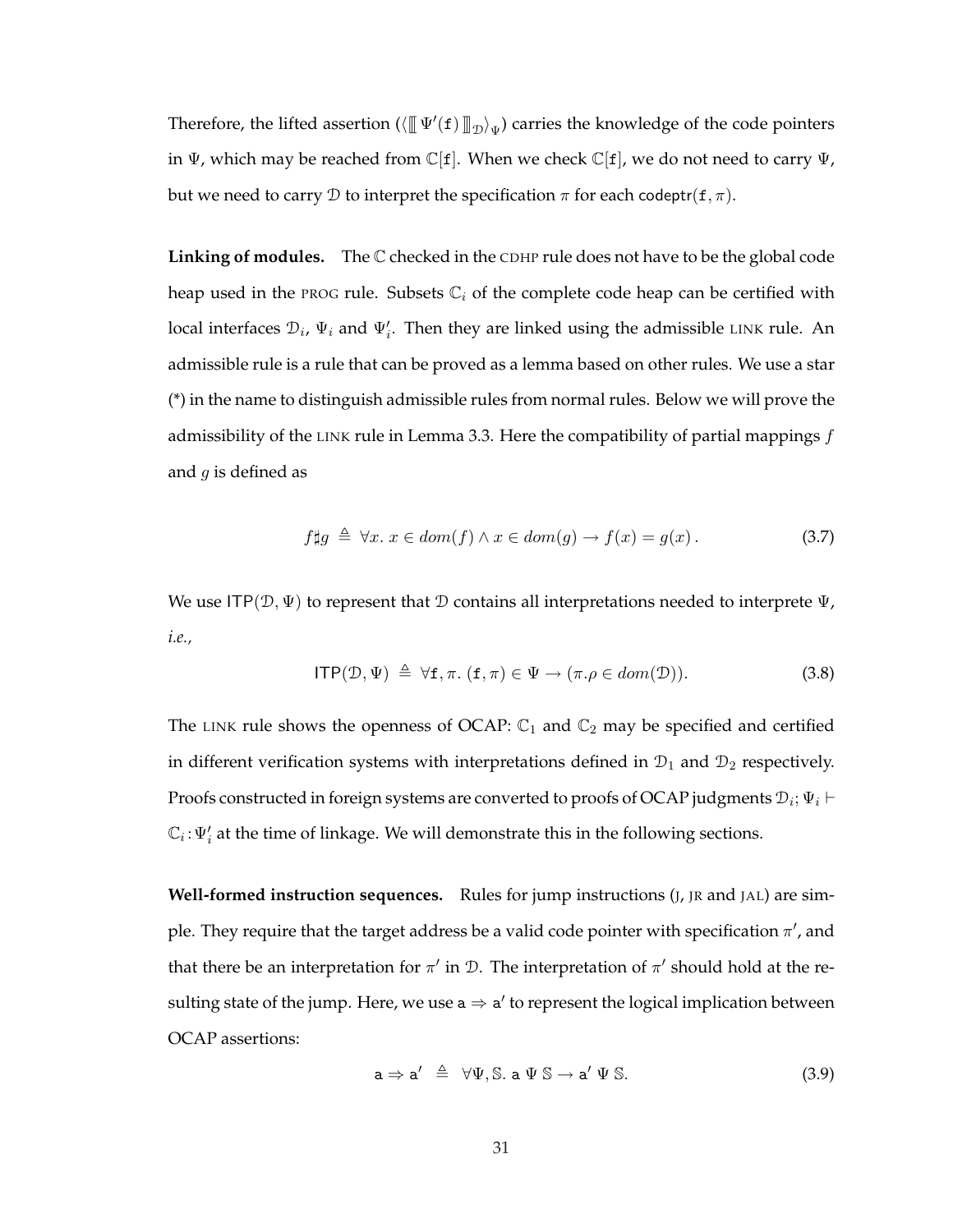The SEQ rule for sequential instructions is similar to the CAP SEQ rule. It requires no further explanation. The BGTZ rule and BEQ rule are like a simple combination of the J rule and the SEQ rule, which are straightforward to understand too.

**The** WEAKEN **rule.** The WEAKEN rule is also admissible in OCAP, whose admissibility is proved in Lemma 3.3. It is a normal rule in Hoare-style program logics, but plays an important role in OCAP to interface foreign verification systems. The instruction sequence I may have specifications  $\theta$  and  $\theta'$  in different foreign systems. Their interpretations are a and a', respectively. If the proof of  $\mathcal{D}' \vdash {\{\mathsf{a'}\}\ } {\mathsf{f}} : \mathbb{I}$  is converted from proof constructed in the system where I is certified with specification  $\theta'$ , it can be called from the other system as long as a is stronger than a'. The use of this rule will be shown in Section 6.1.

**Lemma 3.3 (Admissibility of** WEAKEN **and** LINK**)**

- 1. If  $\mathcal{D}' \subseteq \mathcal{D}$ ,  $a \Rightarrow a'$ , and  $\mathcal{D}' \vdash \{a'\}$  f :  $\mathbb{I}$ , then  $\mathcal{D} \vdash \{a\}$  f :  $\mathbb{I}$ . That is, the WEAKEN rule is admissible.
- 2. If  $\mathcal{D}_1$ ;  $\Psi_1 \vdash \mathbb{C}_1$ :  $\Psi_1'$ ,  $\mathcal{D}_2$ ;  $\Psi_2 \vdash \mathbb{C}_2$ :  $\Psi_2'$ ,  $\mathsf{ITP}(\mathcal{D}_1, \Psi_1')$ ,  $\mathsf{ITP}(\mathcal{D}_2, \Psi_2')$ ,  $\mathcal{D}_1 \sharp \mathcal{D}_2$  and  $\mathbb{C}_1 \sharp \mathbb{C}_2$ , then  $\mathcal{D}_1 \cup \mathcal{D}_2$ ;  $\Psi_1 \cup \Psi_2 \vdash \mathbb{C}_1 \cup \mathbb{C}_2$ :  $\Psi_1' \cup \Psi_2'$ . That is, the LINK rule is admissible.

Proof. The proof of 1 contains two steps. In the first step, we first prove  $\mathcal{D}' \vdash \{\mathtt{a}\} \mathtt{f} : \mathbb{I}.$ This can be done by induction over the structure of I. Then we prove  $\mathcal{D} \vdash \{\mathsf{a}\}\$  f : I, given  $\mathcal{D}' \subseteq \mathcal{D}$  and  $\mathcal{D}' \vdash$  {a} f : I. This, again, can be done by induction over the structure of I. We also need to use Lemma 3.5.

The proof of 2 is trivial, given 1, Lemma 3.4 and the CDHP rule.  $\Box$ 

**Lemma 3.4** For all a, if  $\Psi \subseteq \Psi'$ , then  $\langle a \rangle_{\Psi'} \Rightarrow \langle a \rangle_{\Psi}$ .

#### Proof. Trivial, by the definition shown in Equation 3.4.  $\Box$

**Lemma 3.5** For all  $\pi$ , if  $\mathcal{D} \subseteq \mathcal{D}'$ , then  $[\![\pi]\!]_{\mathcal{D}} \Rightarrow [\![\pi]\!]_{\mathcal{D}'}$ .

Proof. The proof is trivial by the definition shown in Equation 3.3.  $\Box$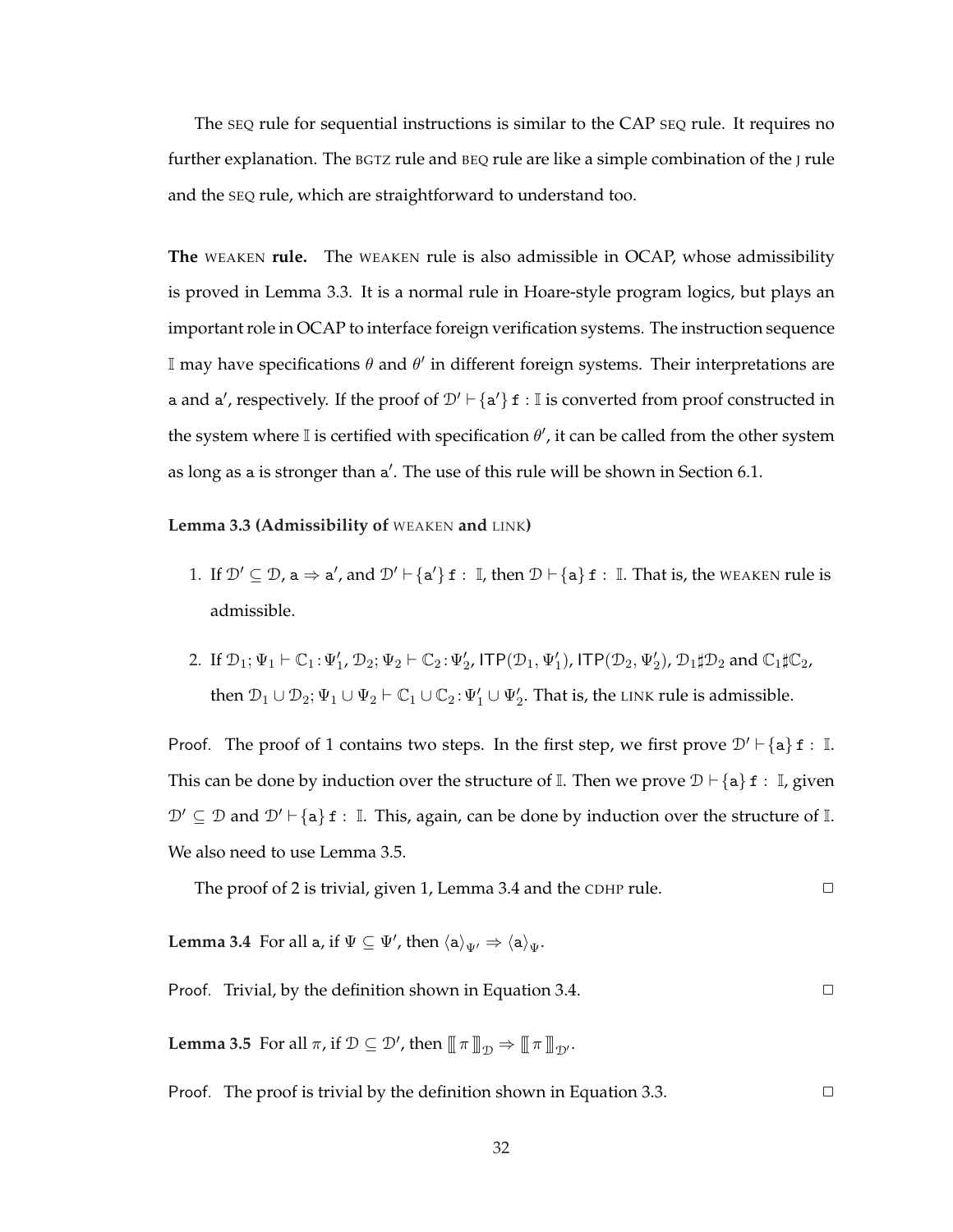# **3.4 Soundness of OCAP**

The soundness of OCAP inference rules is proved following the syntactic approach [99] to proving type soundness. We need to first prove the progress and preservation lemmas.

#### **Lemma 3.6 (Progress)**

If  $\mathcal{D}; \Psi \vdash \mathbb{P}$ , there exists  $\mathbb{P}'$  such that  $\mathbb{P} \longmapsto \mathbb{P}'$ .

Proof. Suppose  $\mathbb{P} = (\mathbb{C}, \mathbb{S}, \mathsf{pc})$ . By inversion of the PROG rule, we have  $\mathcal{D}; \Psi \vdash \mathbb{C} : \Psi$ , a  $\Psi$  S and  $\mathcal{D} \vdash \{\mathbf{a}\}\$ pc :  $\mathbb{C}[\text{pc}]$  for some a. By inversion of all the well-formed instruction sequence rules and the definition of the operational semantics in Figure 2.3, we will see that the program  $\mathbb P$  can execute one step, given a  $\Psi$  S. The only tricky part is to prove that, if  $\mathbb{C}(\text{pc})$  is a jumps (j, jr or jal) or a branches (beg or bgtz), the target address is in the domain of C. This can be derived from the following Lemmas 3.8 and 3.9, and inversion of corresponding instruction rules. <br>
□

The following Preservation lemma is an extension of the one normally used in syntactic approach to soundness of type systems. It is important to help us prove the support of partial correctness in our soundness theorem. Before showing the lemma, we first introduce the following definition:

$$
\left[\!\left[\!\left[\Psi(\mathbf{f})\right]\!\right]\!\right]_{\mathcal{D}} \triangleq \lambda \Psi', \mathbb{S}. \exists \pi. ((\mathbf{f}, \pi) \in \Psi) \land \left[\!\left[\!\left[\pi_i\right]\!\right]\!\right]_{\mathcal{D}} \Psi' \mathbb{S} \tag{3.10}
$$

#### **Lemma 3.7 (Preservation)**

If  $\mathcal{D}; \Psi \vdash (\mathbb{C}, \mathbb{S}, \text{pc})$  and  $(\mathbb{C}, \mathbb{S}, \text{pc}) \longmapsto (\mathbb{C}, \mathbb{S}', \text{pc}')$ , then  $\mathcal{D}; \Psi \vdash (\mathbb{C}, \mathbb{S}', \text{pc}')$ , and

1. if  $\mathbb{C}(\mathsf{pc})$  is a jump instruction, *i.e.*, j f, jal f or jr  $\mathbf{r}_s$ , then  $\mathbb{L}(\mathsf{pc}') \mathbb{L}_{\mathcal{D}} \Psi \mathbb{S}'$ ;

2. if 
$$
\mathbb{C}(\mathsf{pc}) = \mathsf{bgtz} \; \mathbf{r}_s
$$
, f and  $\mathbb{S} \cdot \mathbb{R}(\mathbf{r}_s) > 0$ , then  $\mathbb{I} \mathbb{I}(\mathsf{pc}') \mathbb{I}^{\mathsf{D}} \mathbb{I} \mathbb{S}'$ ;

3. if  $\mathbb{C}(\mathsf{pc}) = \mathsf{beq}\; \mathsf{r}_s, \mathsf{r}_t, \mathsf{f} \text{ and } \mathbb{S}.\mathbb{R}(\mathsf{r}_s) = \mathbb{S}.\mathbb{R}(\mathsf{r}_t)$ , then  $\mathbb{I} \mathbb{V}(\mathsf{pc}') \mathbb{I}_{\mathcal{D}} \mathbb{V} \mathbb{S}'.$ 

Proof. Given  $\mathcal{D}$ ;  $\Psi \vdash (\mathbb{C}, \mathbb{S}, \text{pc})$ , we know by an inversion of the PROG rule there exists an "a" such that  $\mathcal{D}, \Psi \vdash \mathbb{C} : \Psi$ , a  $\Psi$  S and  $\mathcal{D} \vdash \{\mathsf{a}\}\$ pc:  $\mathbb{C}[\text{pc}]$ . To prove  $\mathcal{D}; \Psi \vdash (\mathbb{C}, \mathbb{S}', \text{pc}')$ ,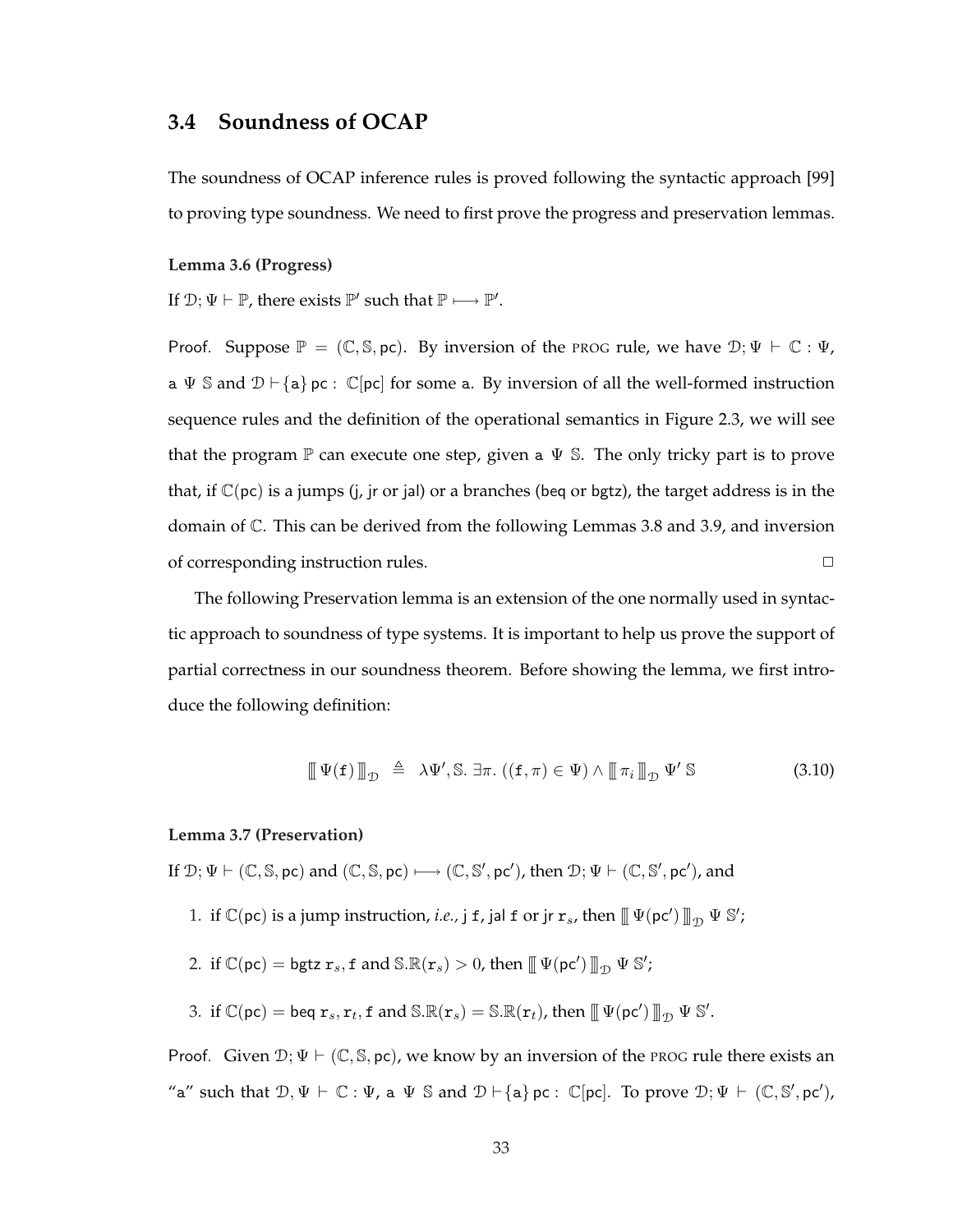we need to find an assertion "a'" and prove the following three sub-goals:  $\mathcal{D}, \Psi \vdash \mathbb{C} : \Psi$ ,  $a' \Psi S'$  and  $D \vdash \{a'\}$  pc':  $\mathbb{C}[\text{pc}']$ . We have got the first sub-goal. To prove the last two sub-goals, we analyze all possible cases of  $\mathbb{C}[pc]$ :

- if  $\mathbb{C}[pc]$  starts with a normal sequential instruction, the second and the third subgoals can be proved by  $\mathcal{D} \vdash \{a\}$  pc :  $\mathbb{C}$  [pc] and a simple inversion of the SEQ rule;
- if  $\mathbb{C}[pc]$  starts with a conditional branch instruction and the condition is false, we can prove the second and the third sub-goals by an inversion of the BEQ and BGTZ rule;
- if  $\mathbb{C}[\text{pc}]$  starts with a jump instruction, or it starts with a conditional branch instruction and the condition is true, we know by inversion of the corresponding rules that there exists  $\pi$  such that  $(\text{codeptr}(pc', \pi) \land (\llbracket \pi \rrbracket_D) \Psi \mathbb{S}$ . We let  $\langle (\llbracket \pi \rrbracket_D \rangle_{\Psi}$  be the assertion a'. So we can prove the second sub-goal by Lemma 3.10. The third sub-goal follows Lemma 3.11.

Now that we have proved  $\mathcal{D}$ ;  $\Psi \vdash (\mathbb{C}, \mathbb{S}', \text{pc}')$ , it is trivial to prove 1–5 given the fact that we use in the third bullet above  $\langle\rbrack\llbracket\,\pi\,\rrbracket_{\,\mathcal{D}}\rangle_\Psi$  as the assertion a $'$  and proved a $'\,\Psi$   $\mathbb{S}'.\quad \, \Box$ 

**Lemma 3.8** If 
$$
\mathcal{D}; \Psi \vdash \mathbb{C}: \Psi'
$$
, then, for all  $(f, \pi) \in \Psi'$ , we have  $f \in dom(\mathbb{C})$ .

Proof. Trivial, follows the CDHP rule. ✷

**Lemma 3.9** If codeptr( $f, \pi$ )  $\Psi$  S and  $\mathcal{D}$ ;  $\Psi \vdash \mathbb{C}$ :  $\Psi$ , then  $f \in dom(\mathbb{C})$ .

Proof. By the definition of codeptr in Equation 3.5 and Lemma 3.8.  $\Box$ 

**Lemma 3.10** For all assertion a, we have  $\forall \Psi$ , S. a  $\Psi$  S  $\leftrightarrow$   $\langle a \rangle_{\Psi}$   $\Psi$  S.

Proof. Trivially follows the definition shown in Equation 3.4.  $\Box$ 

**Lemma 3.11** If  $\mathcal{D}; \Psi \vdash \mathbb{C}: \Psi'$  and codeptr( $f, \pi$ )  $\Psi'$  S, then  $\mathcal{D} \vdash \{\mathbf{a}\}\$  $f : \mathbb{C}[f]$ , where  $\mathtt{a} = \langle \hspace{-0.2em} [ \! [ \pi \, ] \! ] \! ]_{\mathcal{D}} \rangle_{\Psi'}.$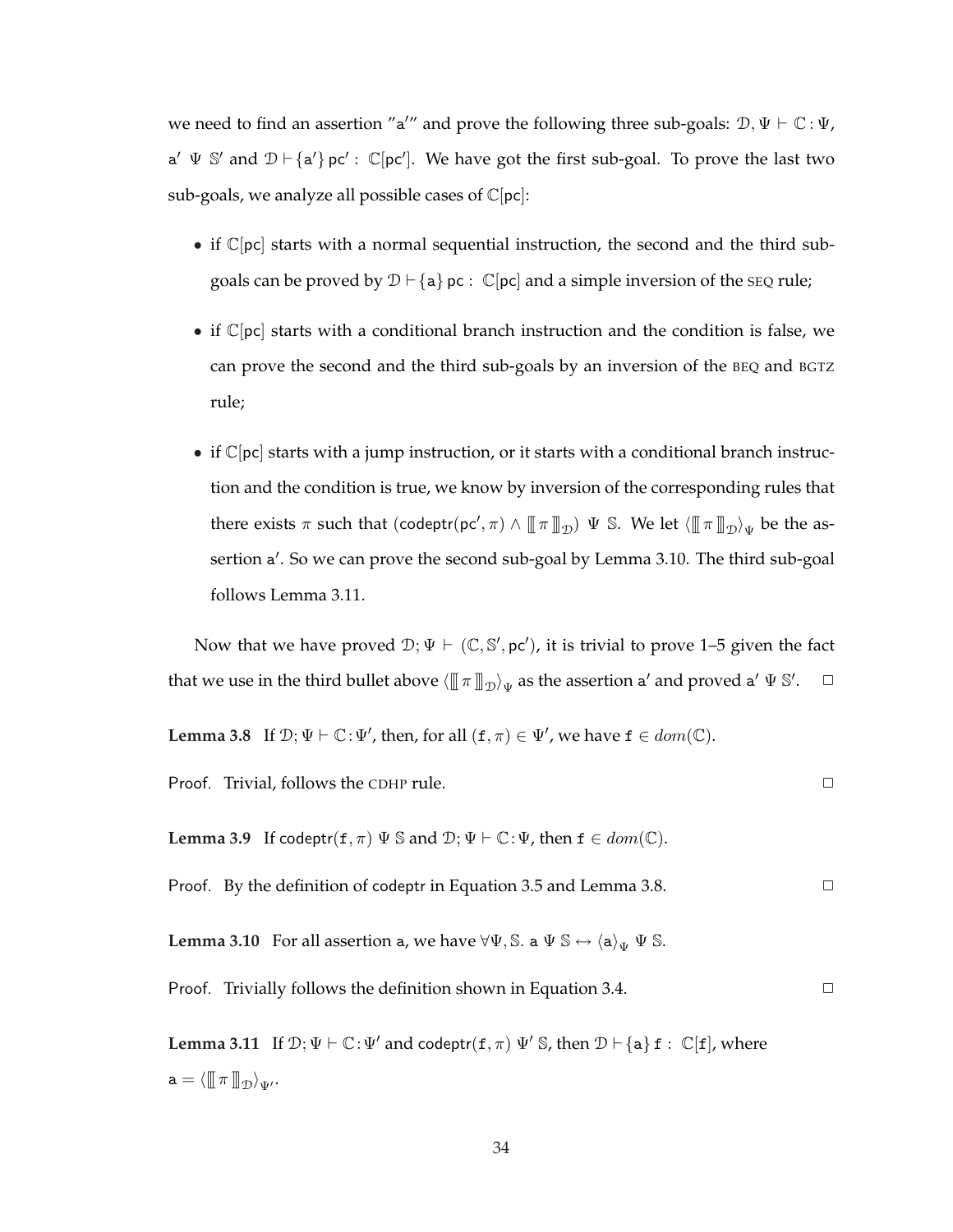Proof. By codeptr( $f, \pi$ )  $\Psi'$  S and the definition of codeptr in Equation 3.5, we know  $(f, \pi) \in \Psi'$ . Then the proof is trivial follows the CDHP rule, given  $\mathcal{D}; \Psi \vdash \mathbb{C}: \Psi'$  $\Box$ 

The soundness of OCAP is formalized below. It not only shows that programs certified in OCAP will never get stuck, but also guarantees that assertions specified in Ψ for target addresses of jump and branch instructions actually hold when we reach corresponding program points. This essentially captures the partial correctness of certified programs.

#### **Theorem 3.12 (OCAP-Soundness)**

If  $\mathcal{D}; \Psi \vdash (\mathbb{C}, \mathbb{S}, \text{pc})$ , for all natural number n there exist  $\mathbb{S}'$  and pc' such that  $(\mathbb{C}, \mathbb{S}, \text{pc}) \longmapsto^{n} (\mathbb{C}, \mathbb{S}', \text{pc}')$ , and

- 1. if  $\mathbb{C}(\mathsf{pc}') = \mathsf{j} \mathsf{f}$ , then  $\mathbb{I} \Psi(\mathsf{f}) \mathbb{I}_{\mathcal{D}} \Psi \mathbb{S}'$ ;
- 2. if  $\mathbb{C}(\mathsf{pc}') = \mathsf{jal}\; \mathsf{f}$ , then  $\mathbb{L} \Psi(\mathsf{f}) \mathbb{L}_D \Psi (\mathbb{S}'. \mathbb{H}, \mathbb{S}'. \mathbb{R} \{ \mathbf{r}_{31} \sim \mathsf{pc}' + 1 \})$ ;
- 3. if  $\mathbb{C}(\mathsf{pc}') = \mathsf{jr} \ \mathbf{r}_s$ , then  $\mathbb{I}[\Psi(\mathbb{S}'.\mathbb{R}(\mathbf{r}_s)) \mathbb{I}_{\mathcal{D}} \ \Psi \ \mathbb{S}';$
- 4. if  $\mathbb{C}(\mathsf{pc}') = \mathsf{bgtz} \; \mathbf{r}_s, \mathbf{f} \text{ and } \mathbb{S}'.\mathbb{R}(\mathbf{r}_s) > 0$ , then  $\mathbb{I}(\Psi(\mathbf{f})) \mathbb{I}_{\mathcal{D}} \Psi \mathbb{S}'.$

Proof. The proof is trivial by induction over  $n$ , and applying the Progress and Preservation lemmas at each step.  $\Box$ 

Therefore, if the interpretation for a specification language captures the invariant enforced in the corresponding verification system, the soundness of OCAP ensures that the invariant holds when the modules certified in that system get executed.

OCAP's ability to support partial correctness of programs benefits from the way we specify codeptr, as proposed by Ni and Shao [75]. This makes OCAP a more expressive framework than the Princeton FPCC framework [6, 8, 94], where the step-indexed semantic model of codeptr makes it very difficult, if possible, to prove similar properties of programs.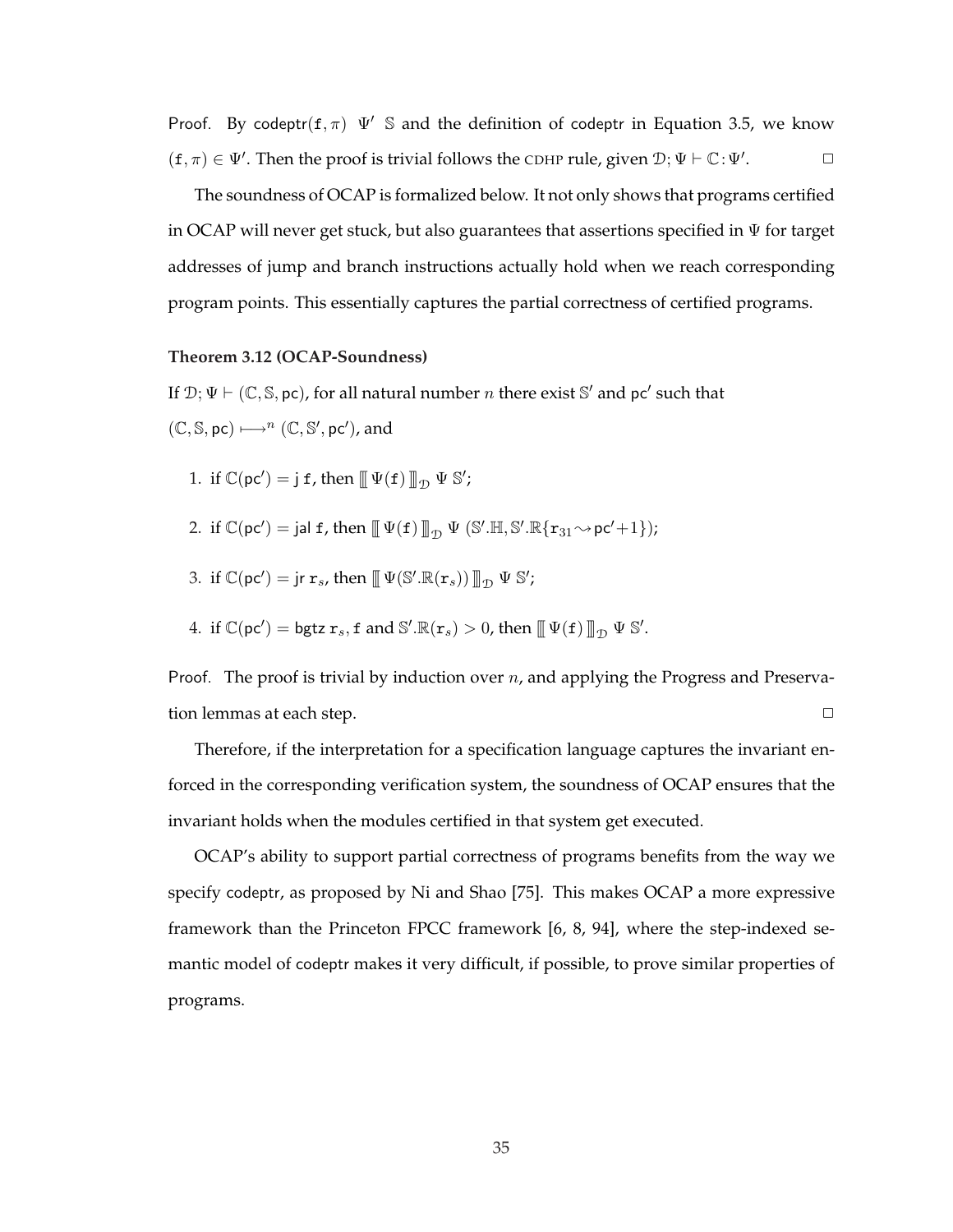$$
(InitFlag) \varphi ::= 0 | 1
$$
  
\n
$$
(WordTy) \tau ::= \alpha | int | \forall [\Delta]. \Gamma | \langle \tau_1^{\varphi_1}, \dots, \tau_n^{\varphi_n} \rangle | \exists \alpha : \tau. | \mu \alpha. \tau
$$
  
\n
$$
(TyVarEnv) \Delta ::= \{\alpha, \Delta
$$
  
\n
$$
(RfileTy) \Gamma ::= \{\tau \leadsto \tau\}^*
$$
  
\n
$$
(CHType) \psi ::= \{(\mathbf{f}, [\Delta]. \Gamma)\}^*
$$
  
\n
$$
(DHType) \Phi ::= \{1 \leadsto \tau^{\varphi}\}^*
$$

Figure 3.5: Type Definitions of TAL

# **3.5 Embedding TAL into OCAP**

Given a specific verification system (henceforth called a foreign system) with the definition of  $\mathcal L$  and a language ID  $\rho$ , it takes three steps to embed the system into OCAP: identifying the invariant enforced in the system; defining an interpretation for specifications  $\theta$  (usually an encoding of the invariant into an assertion a); and proving the soundness of the embedding by showing that inference rules in the foreign system can be proved as lemmas in OCAP based on the interpretation.

As an example to illustrate the expressiveness of OCAP, we show how to embed Typed Assembly Languages (TALs) [69, 27] into OCAP. Unlike traditional TALs based on abstract machines with primitive operations for memory allocation, we present a variation of TAL for our machine defined in Section 2.2.

#### **3.5.1 TAL types and typing rules.**

Figure 3.5 shows the definition of TAL types, including polymorphic code types, mutable references, existential types, and recursive types. Definitions for types are similar to the original TAL. Γ is the type for the register file.  $\forall [\Delta]$ . Γ is the polymorphic type for code pointers, which means the code pointer expects a register file of type  $\Gamma$  with type variables declared in  $\Delta$ . The flag  $\varphi$  is used to mark whether memory cell has been initialized or not.  $\langle \tau_1^{\varphi_1}, \ldots, \tau_n^{\varphi_n} \rangle$  is the type for a mutable reference pointing to a tuple in the heap. The fresh memory cells returned by memory allocation libraries will have types with flag 0.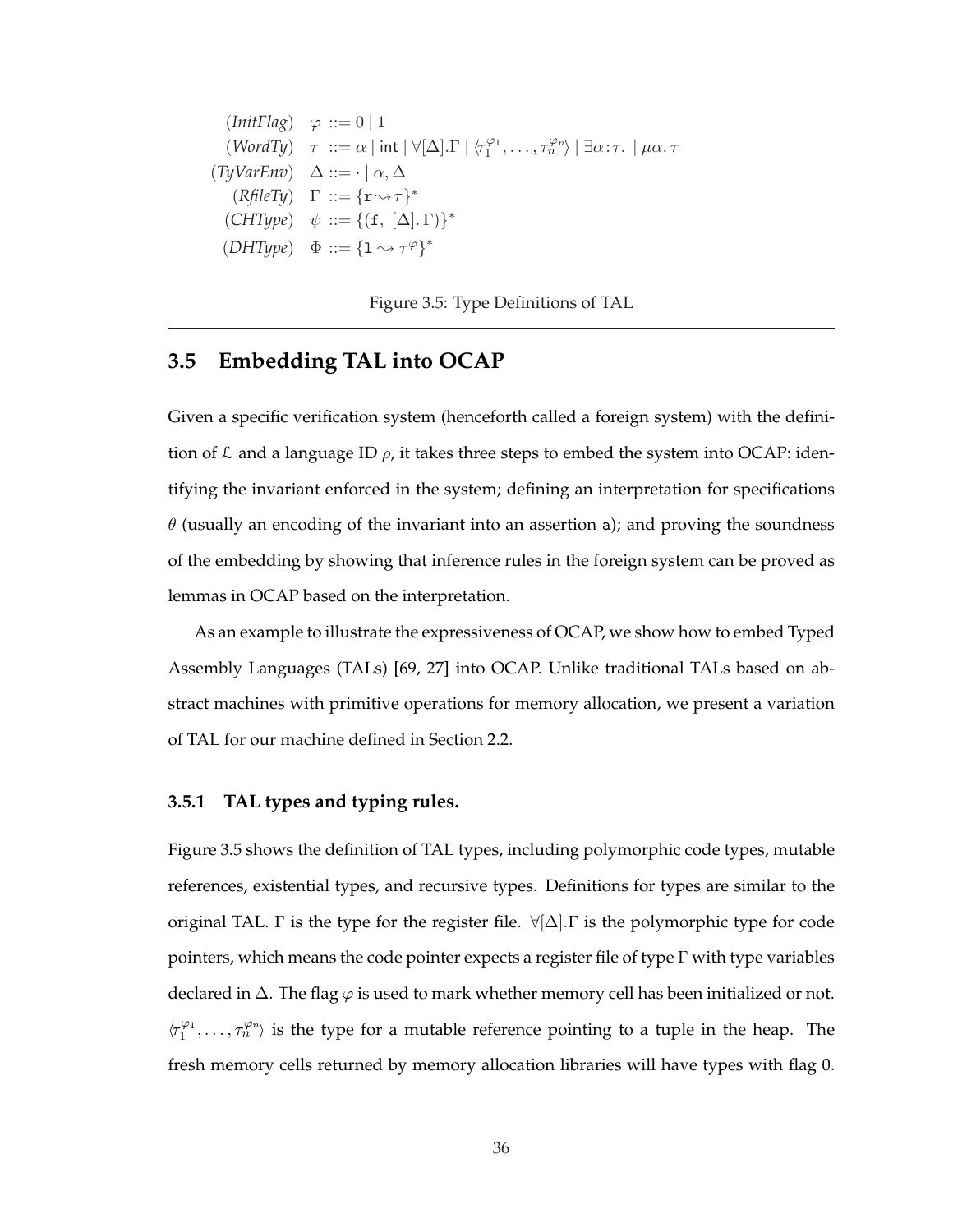The reader should keep in mind that this TAL is designed for TM, so there is no "heap values" as in the original TAL. Also, since we separate code heap and data heap in our TM, specifications for them are separated too. We use  $\psi$  for code heap type and  $\Phi$  for data heap type.

We present TALtyping rules in Figures 3.6 and 3.7. The major judgements are shown below.

| Judgement                                               | Meaning                           |  |  |
|---------------------------------------------------------|-----------------------------------|--|--|
| $\psi \vdash \mathbb{C} : \psi'$                        | Well-formed code heap             |  |  |
| $\psi \vdash \{[\Delta] \cdot \Gamma\} \mathbb{I}$      | Well-formed instruction sequence  |  |  |
| $\vdash [\Delta]$ . $\Gamma \leq [\Delta']$ . $\Gamma'$ | Sub-typing of register file types |  |  |

The typing rules are similar to the original TAL [69] and are not explained in details here. But we do not need a PROG rule to type check whole programs  $\mathbb P$  because this TAL will be embedded in OCAP and only be used to type check code heaps, which may be a subset of the whole program code. Readers who are not familiar with TAL can view  $[\Delta]$ . T as assertions about states and the subtyping relation as logic implication. Then the rules in Figure 3.6 look very similar to CAP rules shown in Figure 3.2. Actually this is exactly how we embed TAL in OCAP below.

#### **3.5.2 Interpretation and Embedding**

As we can see, specifications  $\theta$  of preconditions for code blocks in TAL are register file types  $[\Delta]$ . We use  $\mathcal{L}_{\text{TAL}}$  to represent the meta-type of its CiC encoding. Then we define the mapping between the TAL code heap specification  $\psi$  and the OCAP code heap specification Ψ:

$$
\mathsf{L}\psi\mathsf{L}\rho \triangleq \{(\mathbf{f}, \langle \rho, \mathcal{L}_{\text{TAL}}, [\Delta] \cdot \Gamma \rangle) \mid (\mathbf{f}, [\Delta] \cdot \Gamma) \in \psi\} \tag{3.11}
$$

$$
\ulcorner \Psi \urcorner^{\rho} \triangleq \{ (\mathbf{f}, \theta) \mid (\mathbf{f}, \langle \rho, \_, \theta \rangle) \in \Psi \} \tag{3.12}
$$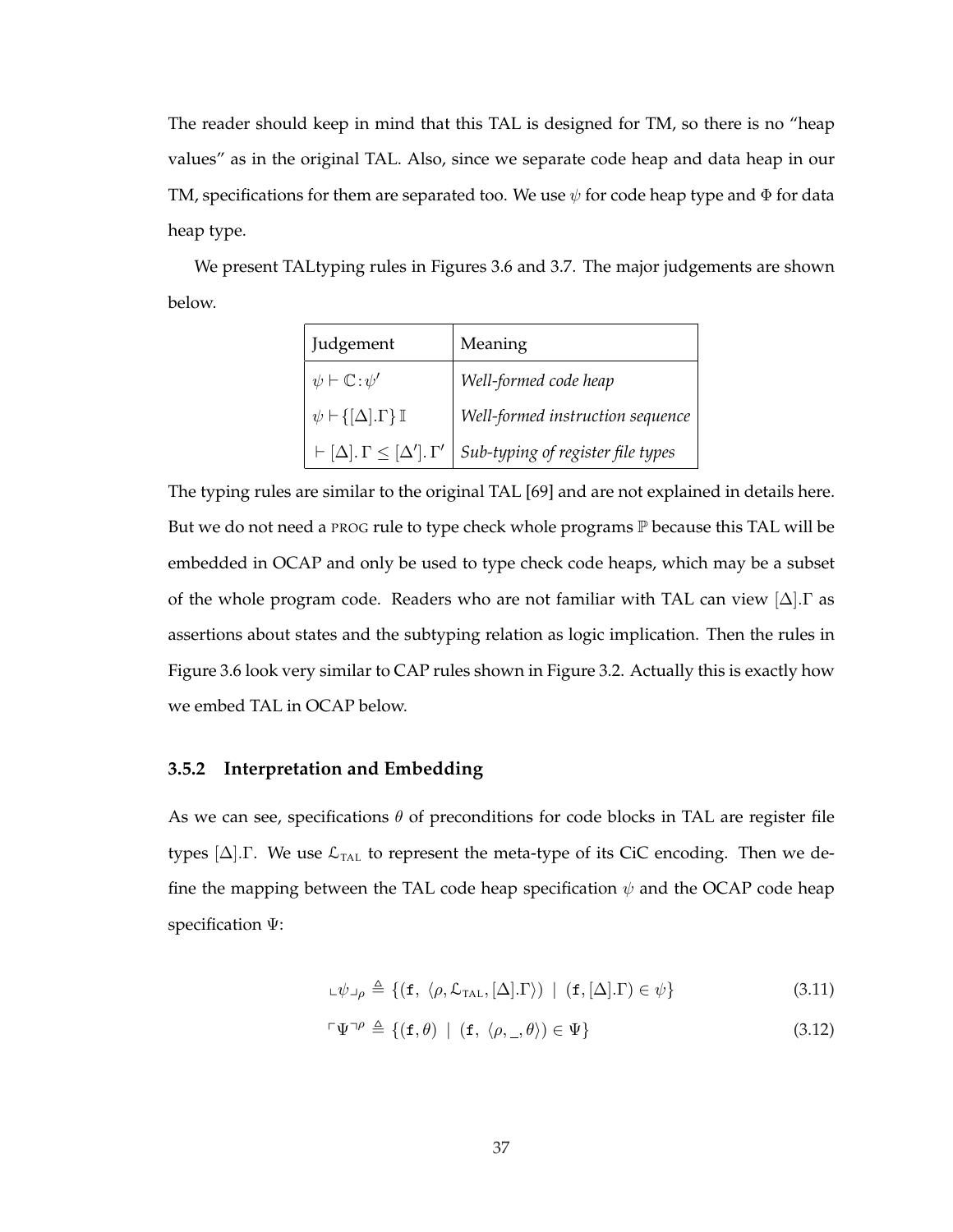$$
\boxed{\psi \vdash \mathbb{C} : \psi' \quad \text{(Well-formed CodeHeap)}
$$
\n
$$
\frac{\psi \vdash \{[\Delta] \cdot \Gamma\} \mathbf{f} : \mathbb{C}[\mathbf{f}] \quad \text{for all } (\mathbf{f}, [\Delta] \cdot \Gamma) \in \psi' \quad (\text{CDHP})}{\psi \vdash \mathbb{C} : \psi' \quad \text{(ODHP)}}
$$
\n
$$
\boxed{\psi \vdash \{[\Delta] \cdot \Gamma\} \mathbf{f} : \mathbb{I} \quad (\text{Well-formed Instruction Sequence})}
$$
\n
$$
\frac{(\mathbf{f}', [\Delta'], \Gamma') \in \psi \quad \vdash [\Delta] \cdot \Gamma \leq [\Delta']. \Gamma'}{\psi \vdash \{[\Delta] \cdot \Gamma\} \mathbf{f} : \mathbf{j} \mathbf{f}' \quad (\text{J})}
$$
\n
$$
\frac{(\mathbf{f}', [\Delta'], \Gamma') \in \psi \quad (\mathbf{f} + 1, [\Delta''], \Gamma'') \in \psi}{\psi \vdash [\Delta]. \Gamma \{r_{31} \rightarrow \forall [\Delta''], \Gamma''\} \leq [\Delta']. \Gamma'} \quad (\text{JAL})
$$
\n
$$
\frac{\Gamma(\mathbf{r}_s) = \forall [\Delta'], \Gamma' \quad \vdash [\Delta]. \Gamma \} \mathbf{f} : \mathbf{j} \mathbf{a} \mathbf{f}'; \mathbb{I} \quad (\text{JAL})}
$$
\n
$$
\frac{\Gamma(\mathbf{r}_s) = \forall [\Delta'], \Gamma' \quad \vdash [\Delta]. \Gamma \} \mathbf{f} : \mathbf{j} \mathbf{r}_s}{\psi \vdash \{[\Delta]. \Gamma\} \mathbf{f} : \mathbf{j} \mathbf{r}_s} \quad (\text{IPDID})
$$

Figure 3.6: Selected TAL typing rules

$$
\begin{array}{lll}\n\boxed{\Delta\vdash\tau\quad \vdash [\Delta].\Gamma\leq [\Delta'].\Gamma']} & \\\n\underline{f\,tr}(\tau)\subseteq\Delta & (\text{Type}) \\
\frac{\Gamma(\mathbf{r})=\Gamma'(\mathbf{r})\quad \forall\ \mathbf{r}\in dom(\Gamma')}{\vdash [].\Gamma\leq [].\Gamma'} & (\text{SUBT})\quad \frac{\Gamma(\mathbf{r})=\forall[\alpha,\Delta'].\Gamma'\quad \Delta\vdash\tau'}{\vdash [\Delta].\Gamma\leq [\Delta].\Gamma\{\mathbf{r}:\forall[\Delta'].[\tau'/\alpha]\Gamma'\}} & (\text{TAPP}) \\
\frac{\Gamma(\mathbf{r})=[\tau'/\alpha]\tau\quad \Delta\vdash\tau'}{\vdash [\Delta].\Gamma\leq [\Delta].\Gamma\{\mathbf{r}:\exists\alpha:\tau.\}} & (\text{PACK})\quad \frac{\Gamma(\mathbf{r})=\exists\alpha:\tau}{\vdash [\Delta].\Gamma\leq [\alpha,\Delta].\Gamma\{\mathbf{r}:\tau\}} & (\text{UNPACK}) \\
\frac{\Gamma(\mathbf{r})=[\mu\alpha.\tau/\alpha]\tau}{\vdash [\Delta].\Gamma\leq [\Delta].\Gamma\{\mathbf{r}:\mu\alpha.\tau\}} & (\text{FOLD})\quad \frac{\Gamma(\mathbf{r})=\mu\alpha.\tau}{\vdash [\Delta].\Gamma\leq [\Delta].\Gamma\{\mathbf{r}:\mu\alpha.\tau/\alpha]\tau} & (\text{UNFOLD})\n\end{array}
$$

Figure 3.7: TAL typing rules – II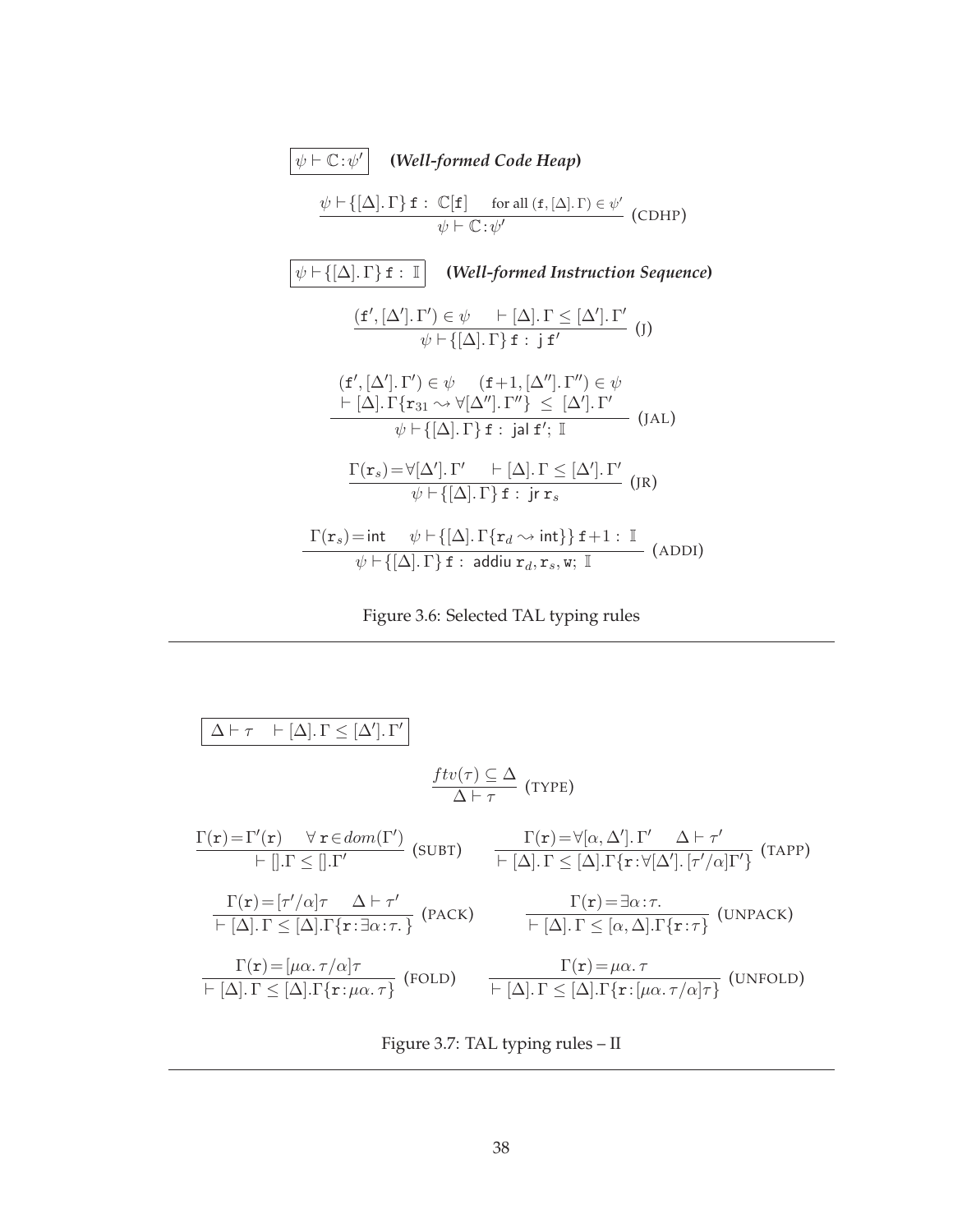$$
\begin{array}{ll}\n\psi \vdash S:[\Delta].\Gamma & \psi \vdash \mathbb{H}:\Phi & \psi; \Phi \vdash \mathbb{R}:\Gamma \\
& \cdot \vdash \tau_{i} & \psi \vdash \mathbb{H}:\Phi & \psi; \Phi \vdash \mathbb{R}:\left[\tau_{1},\ldots,\tau_{n}/\alpha_{1},\ldots,\alpha_{n}\right]\Gamma \\
& \psi; \Phi \vdash \mathbb{H}(1):\Phi(1) & \forall 1 \in dom(\Phi) & \psi; \Phi \vdash \mathbb{R}(\mathbf{r}): \Gamma(\mathbf{r}) & \forall \mathbf{r} \in dom(\Gamma) \\
\psi \vdash \mathbb{H}:\Phi & \psi; \Phi \vdash \mathbb{R}:\Gamma\n\end{array}\n\quad\n\begin{array}{ll}\n\psi; \Phi \vdash \mathbb{R}(\mathbf{r}): \Gamma(\mathbf{r}) & \forall \mathbf{r} \in dom(\Gamma) \\
\psi; \Phi \vdash \mathbb{W}:\tau & \psi; \Phi \vdash \mathbb{W}:\tau^{\varphi} & \psi; \Phi \vdash \mathbb{R}:\Gamma\n\end{array}\n\quad\n\begin{array}{ll}\n\psi; \Phi \vdash \mathbb{R}:\Gamma & \psi \in \mathbb{R}(\mathbb{R}) \\
\psi; \Phi \vdash \mathbb{W}:\tau & \psi \in \mathbb{R}:\mathbb{W}(\mathbb{R}) \\
\hline\n\psi; \Phi \vdash \mathbb{W}:\tau^{*} & \psi; \Phi \vdash \mathbf{r}:\forall[\alpha, \Delta] \cdot \Gamma & (\mathbb{R}(\mathbb{R} \times \mathbb{R})) & \psi; \Phi \vdash \mathbf{r}:\forall[\Delta] \cdot \Gamma & (\mathbb{C} \mathbb{O} \mathbb{B}) \\
\hline\n\psi; \Phi \vdash \mathbf{r}:\forall[\Delta] \cdot \lceil r'/\alpha \rceil \Gamma & (\mathbb{P} \mathbb{O} \mathbb{L} \mathbb{V}) & \psi; \Phi \vdash \mathbf{r}:\forall[\Delta] \cdot \lceil r'/\alpha \rceil \cdot \psi; \Phi \vdash \mathbb{W}:\tau^{*} \otimes \mathbb{W}:\mathbb{V}:\mathbb{R}:\mathbb{R}:\mathbb{R}:\mathbb{R}:\mathbb{R}:\mathbb{R}:\mathbb{R}:\mathbb{R}:\mathbb{R}:\mathbb{R}:\mathbb{R}:\mathbb{R}:\mathbb
$$

Figure 3.8: TAL typing rules for well-formed states

The lifting function  $\psi \psi$ <sub>ρ</sub> assigns a language id  $\rho$  to TAL, and packs each code specification in  $\psi$  with  $\rho$  into an OCAP specification π. The sink function  $\nabla \Psi$ <sup> $\nu$ </sup> collects from OCAP's  $\Psi$  the specifications of code certified in language  $\rho$ , and constructs a languagespecific code heap specification.

As mentioned before, to embed TAL into OCAP, we need to discover the invariant enforced in TAL. TAL type systems essentially guarantees that, at any step of execution, the program state is well-typed with respect to the code heap type  $\psi$  and some register file type [ $\Delta$ ]. Γ. Judgment for well-typed state is represented as  $\psi \vdash \mathbb{S} : [\Delta]$ . Γ. TAL's typing rules for well-formed states and auxiliary judgments are shown in Figure 3.8. Our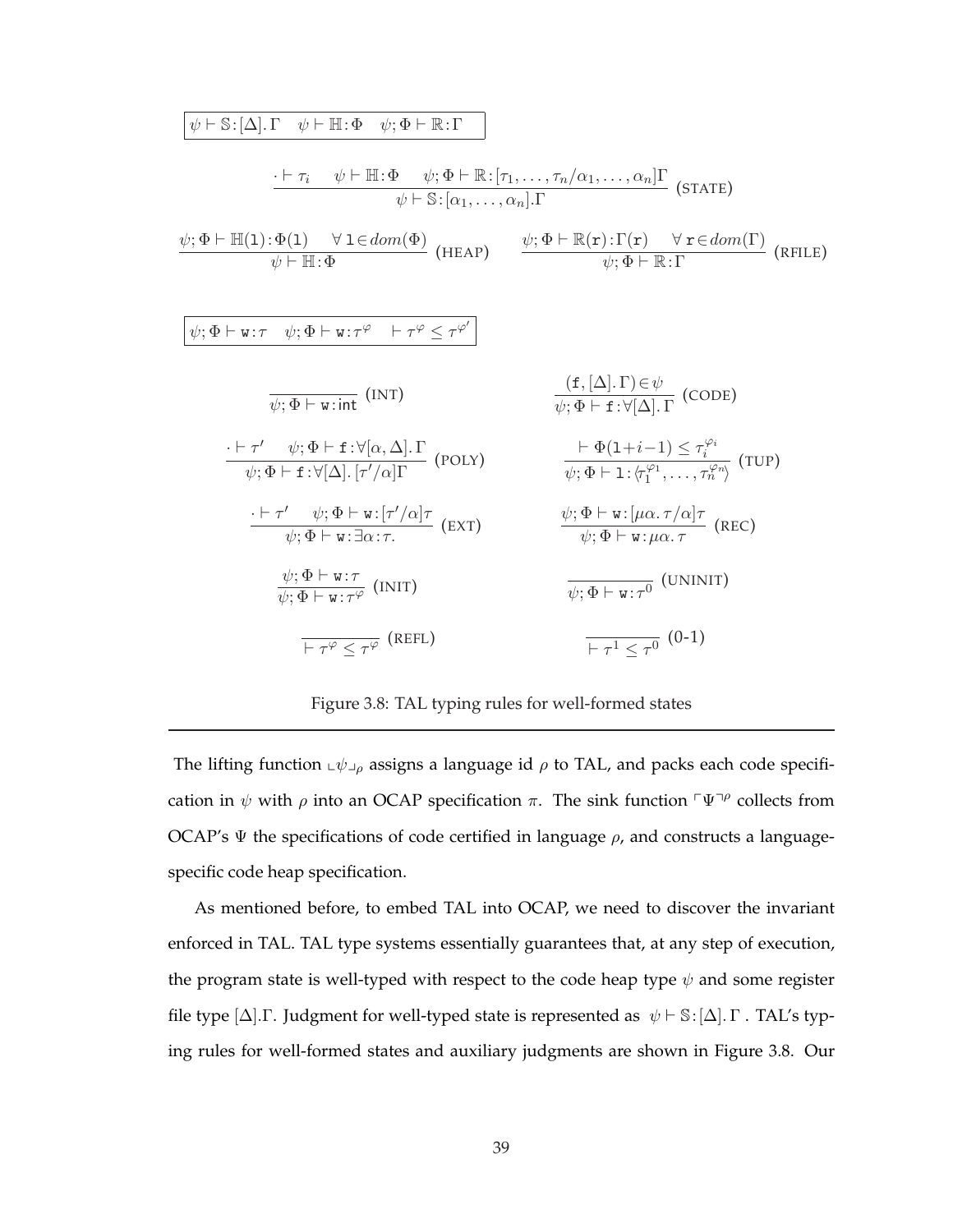interpretation of TAL specifications encodes this invariant.

$$
[[ [\Delta] \cdot \Gamma]]_{\mathcal{L}_{\text{TL}}}^{(\rho, r)} \triangleq \lambda \Psi, \mathbb{S}. \exists \mathbb{H}_1, \mathbb{H}_2. \mathbb{S}. \mathbb{H} = \mathbb{H}_1 \uplus \mathbb{H}_2 \wedge
$$
  

$$
(\ulcorner \Psi \urcorner^{\rho} \vdash (\mathbb{H}_1, \mathbb{S}. \mathbb{R}) : [\Delta]. \Gamma) \wedge r \Psi \mathbb{H}_2. \tag{3.13}
$$

Here we use  $\uplus$  to represent the union of two partial maps, which is defined only if these two partial maps have disjoint domains. We introduce the following formal definitions over heaps, which will also be used in the rest part of the thesis.

$$
\mathbb{H}\perp\mathbb{H}' \triangleq dom(\mathbb{H}) \cap dom(\mathbb{H}') = \emptyset \tag{3.14}
$$

$$
\mathbb{H} \uplus \mathbb{H}' \triangleq \begin{cases} \mathbb{H} \cup \mathbb{H}' & \text{if } \mathbb{H} \perp \mathbb{H}' \\ \text{undefined} & \text{otherwise} \end{cases}
$$
 (3.15)

The interpretation for TAL's specification  $[\Delta]$ . Γ takes a special open parameter r, in addition to the language ID and the meta-type  $\mathcal{L}_{\text{TAL}}$  of  $[\Delta]$ .  $\Gamma$  in Coq. The assertion  $r$  is a predicate over data heaps and also takes  $\Psi$  as an extra argument. We use this extra  $r$  to specify the invariant of data heap used by TAL's runtime systems, such as memory management routines and garbage collectors. The heap used by runtime is separated from the heap used by TAL, and is invisible to TAL code. Note  $r$  does not specify register files. Although this may limit its expressiveness, it should be sufficient for runtime code because usually runtime does not reserve registers. The interpretation essentially says that the data heap in S can be split into two disjoint parts; one part is used by TAL and is wellformed with respect to TAL's typing rules; the other part is used by runtime code and satisfies the invariant  $r$ . Careful readers may feel strange that we use the TAL judgment  $(\lceil \Psi \rceil^{\rho} \vdash (\mathbb{H}_1, \mathbb{S}.\mathbb{R}) : [\Delta] \cdot \Gamma)$  as a proposition in our definition. This is well-defined because the interpretation is defined in our meta-logic, in which TAL's judgments are defined as propositions.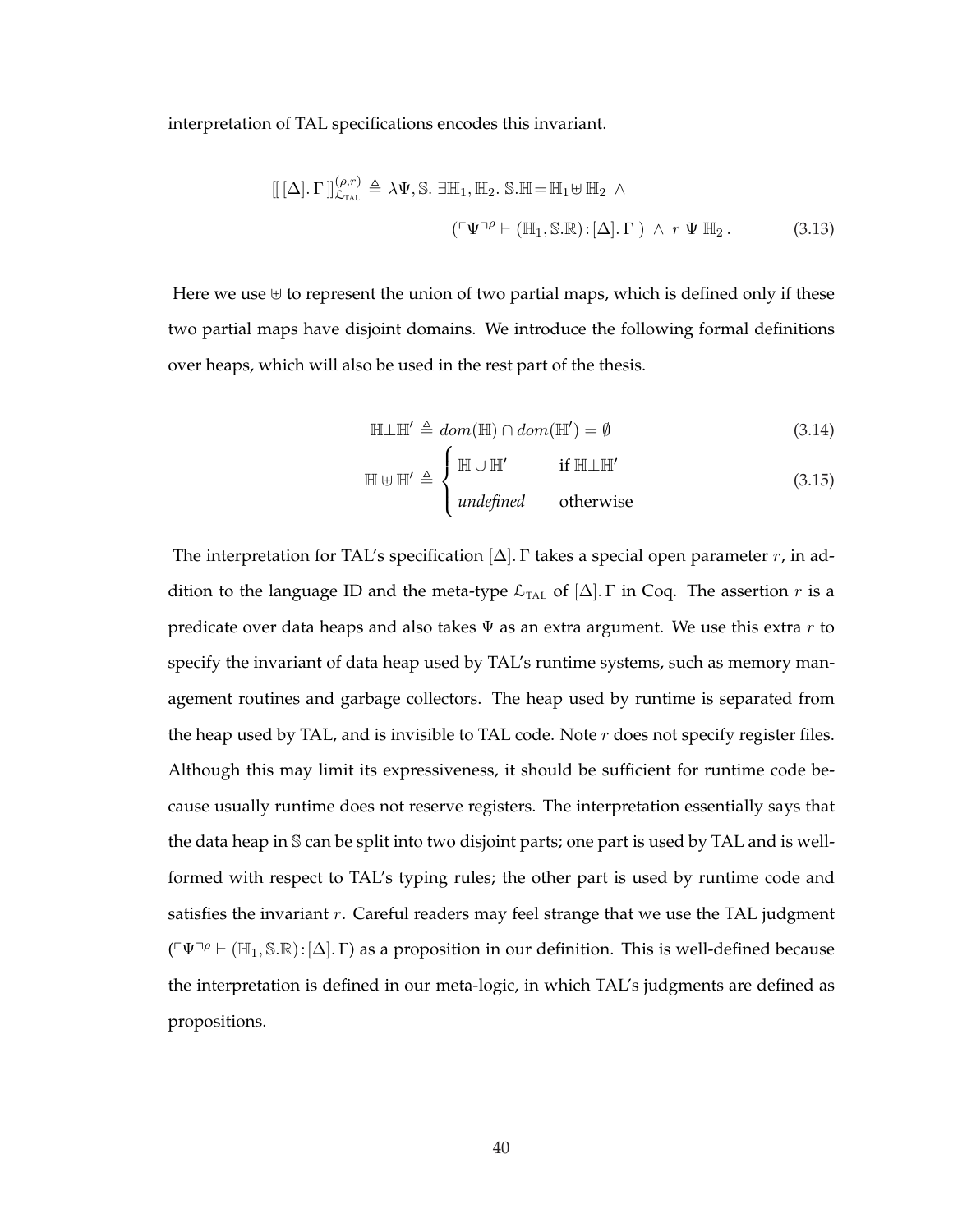#### **3.5.3 Soundness of the embedding**

Theorem 3.13 states the soundness of TAL rules and the interpretation for TAL specifictions. It shows that, given the interpretation, TAL rules are derivable as lemmas in OCAP. The soundness is independent with the open parameter  $r$ .

#### **Theorem 3.13 (TAL Soundness)**

For all  $\rho$  and  $r$ , let  $\mathcal{D} = \{ \rho \leadsto \langle \mathcal{L}_{\text{TAL}}, \; [\![ . \; ]\!]_{\mathcal{L}_{\text{TAL}}}^{(\rho,r)} \rangle \}.$ 

- 1. if we have  $\psi \vdash \{[\Delta] \ldotp \Gamma\} \mathbb{I}$  in TAL, then the OCAP judgment  $\mathcal{D} \vdash \{\langle a \rangle_{\Psi}\} \mathbb{I}$  holds, where  $\mathtt{a}=[\![\ [\Delta]\]\Gamma\ ]\!]_{\mathcal{L}_{\text{TAL}}}^{(\rho,r)}$  and  $\Psi=\llcorner\psi\lrcorner_{\rho};$
- 2. if we have  $\psi \vdash \mathbb{C} : \psi'$  in TAL, then the OCAP judgment  $\mathcal{D}; \psi \vdash \psi \vdash \mathbb{C}: \psi' \vdash \phi$  holds.

This theorem shows the soundness of our embedding of TAL into OCAP. Given a module  $\mathbb C$  certified in TAL, we can apply this theorem to convert it into a certified module in OCAP. On the other hand, it can also be viewed as a different way to prove the soundness of TAL inference rules by reducing TAL rules to OCAP rules.

Lemma 3.14 is essential to prove the soundness theorem. It shows the TAL subtyping relation is sound with respect to the interpretation. The whole proof of Theorem 3.13 has been formalized in the Coq proof assistant [31].

#### **Lemma 3.14 (Subtyping Soundness)**

For any ρ,  $r$ ,  $[\Delta]$ . Γ and  $[\Delta']$ . Γ', let a =  $[\![ [\Delta ]\!]$ . Γ' $]\!]_{\mathcal{L}_{\text{TAL}}}^{(\rho,r)}$  and a' =  $[\![ [\Delta']\!]$ . Γ' $]\!]_{\mathcal{L}_{\text{TAL}}}^{(\rho,r)}$ . If  $\vdash [\Delta]$ .  $\Gamma \leq [\Delta']$ .  $\Gamma'$  in TAL, we have  $a \Rightarrow a'$ .

# **3.6 Discussions and Summary**

The work on the OCAP framework is closely related to work on FPCC. We have briefly discussed about existing work on FPCC at the beginning of this chapter. In this section, we give a detailed comparison of the OCAP framework and related work.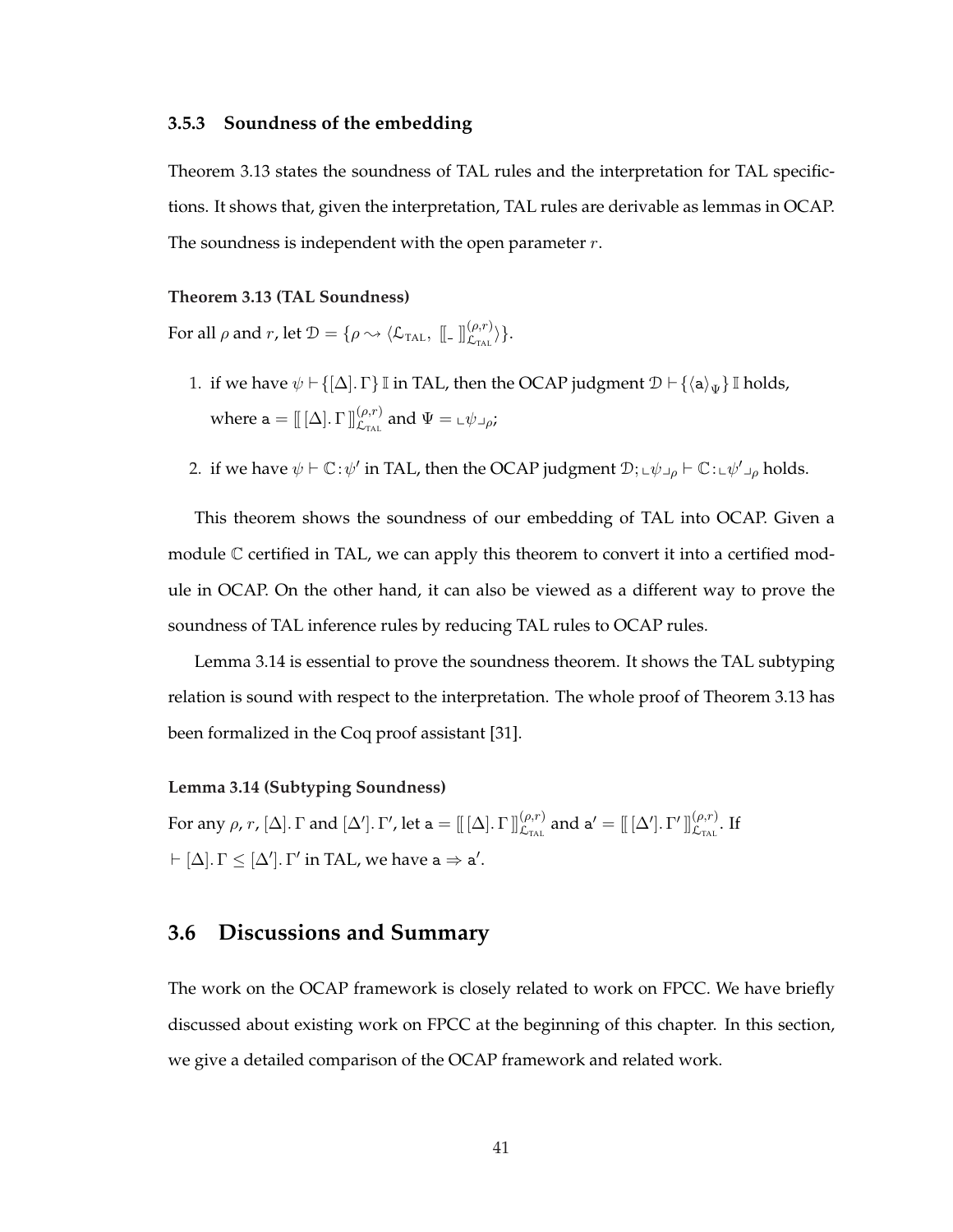#### **3.6.1 Related Work**

**Semantic approaches to FPCC.** The semantic approach to FPCC [7, 8, 94] builds semantic models for types. Based on type definitions, typing rules in TAL are proved as lemmas. Our work is similar to this approach in the sense that a uniform assertion is used in the OCAP framework. Interpretations are used to map foreign specifications to OCAP assertions. Based on the interpretation, inference rules of foreign systems are proved as OCAP lemmas.

However, our interpretation does not have to be a semantic model of foreign specifications. For instance, when we embed TAL into OCAP, we simply use TAL's syntactic state typing as the interpretation for register file types. This makes our interpretation easier to define than semantic models, such as indexed models for mutable references [3, 9], which are heavyweight to use.

OCAP also uses a different specification for embedded code pointers than the stepindexed semantic model [8, 94] used in the Princeton FPCC. Following our previous work on CAP systems, specification of embedded code pointers is interpreted as a code label specified in the code heap specification  $\Psi$ . This approach allows our framework to support partial correctness of programs with respect to its specifications, as shown in Theorem 3.12.

The step-indexed model is designed specifically for type safety. A code pointer f with precondition a will be defined as:

$$
\mathsf{codeptr}(\mathtt{f},\mathtt{a}) \triangleq \lambda k,\mathbb{C},\mathbb{S}.\ \forall \mathbb{S}'.\forall j < k.\ \mathtt{a}\ j\ \mathbb{C}\ \mathbb{S}' \to \mathsf{Safe}(j,(\mathbb{C},\mathbb{S}',\mathtt{f})).
$$

where a is an indexed predicate over the code heap and state, and Safe $(n, \mathbb{P})$  means  $\mathbb P$  can execute at least  $n$  steps. It is unclear how Theorem 3.12 could be proved if this model is used: when we do an indirect jump to a code pointer codeptr( $\mathbb{R}(\mathbf{r})$ , a), we do not know the relationship between "a" and the loop invariant assigned to  $\mathbb{R}(\mathbf{r})$  in program specification  $\Psi$  (unless we sacrifice the support of separate verification of modules), because the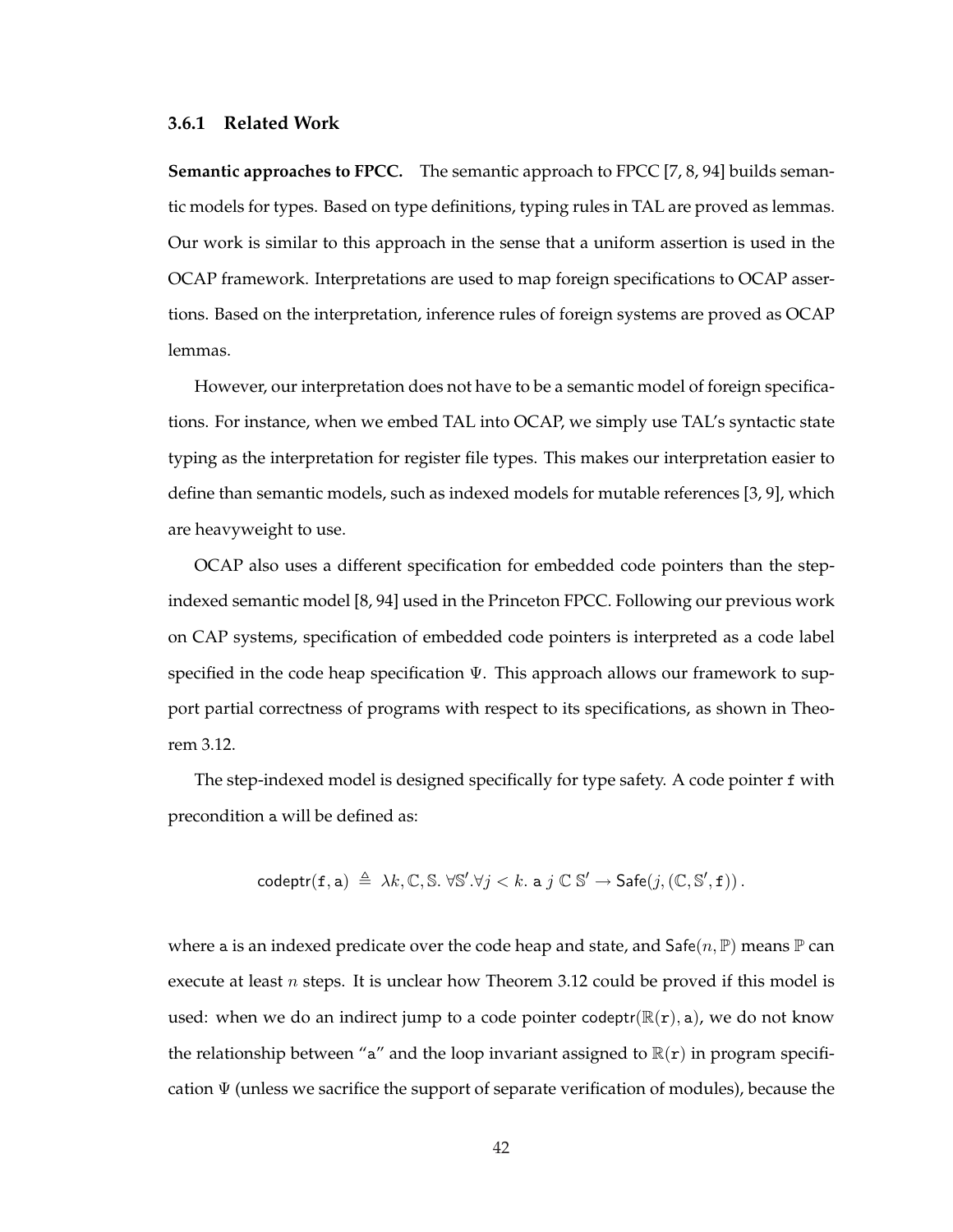definition of codeptr is independent with Ψ.

**Syntactic approaches to FPCC.** The OCAP framework is quite different from the original syntactic approach [46, 28] to FPCC. In the syntactic approach, TALs are designed for a higher-level abstract machine with its own mechanized syntactic soundness proof. FPCC is constructed by proving bisimulation between type safe TAL programs and real machine code. In our framework, we allow users to certify machine code directly, but still at a higher abstraction level in TAL. The soundness of TAL is shown by proving TAL instruction rules as lemmas in OCAP. Runtime code for TAL is certified in a different system and is linked with TAL code in OCAP.

Hamid and Shao [45] shows how to interface XTAL with CAP. XTAL supports stubs which encapsulate interfaces of runtime library. Actual implementation of library is certified in CAP. Our work on linking TAL with runtime is similar to theirs, but with several differences. XTAL is also defined for a higher-level abstract machine. With stubs, the machine does not have a self-contained operational semantics. They present XTAL as a stand alone system with syntactic soundness proof. Our TAL is just a set of rules which is proved as OCAP lemmas under appropriate interpretations. It does not even have a top PROG rule for complete programs. In Hamid and Shao's framework, CAP serves two roles from our point of view: the underlying framework (like OCAP) and the system to certify runtime (like our use of SCAP). Both OCAP and SCAP have better support of modularity than CAP. By splitting the underlying framework and the system to certify runtime, our work is more general and conceptually clearer.

**Previous work on CAP systems.** CAP is first used in [101] to certify malloc/free libraries. The system used there does not have modular support of embedded code pointers. Ni and Shao [75] solved this problem in XCAP by defining a specification language with a built-in construct for code pointers. XCAP specifications are interpreted into a predicate taking  $\Psi$  as argument. This approach is extended in [35] to support single or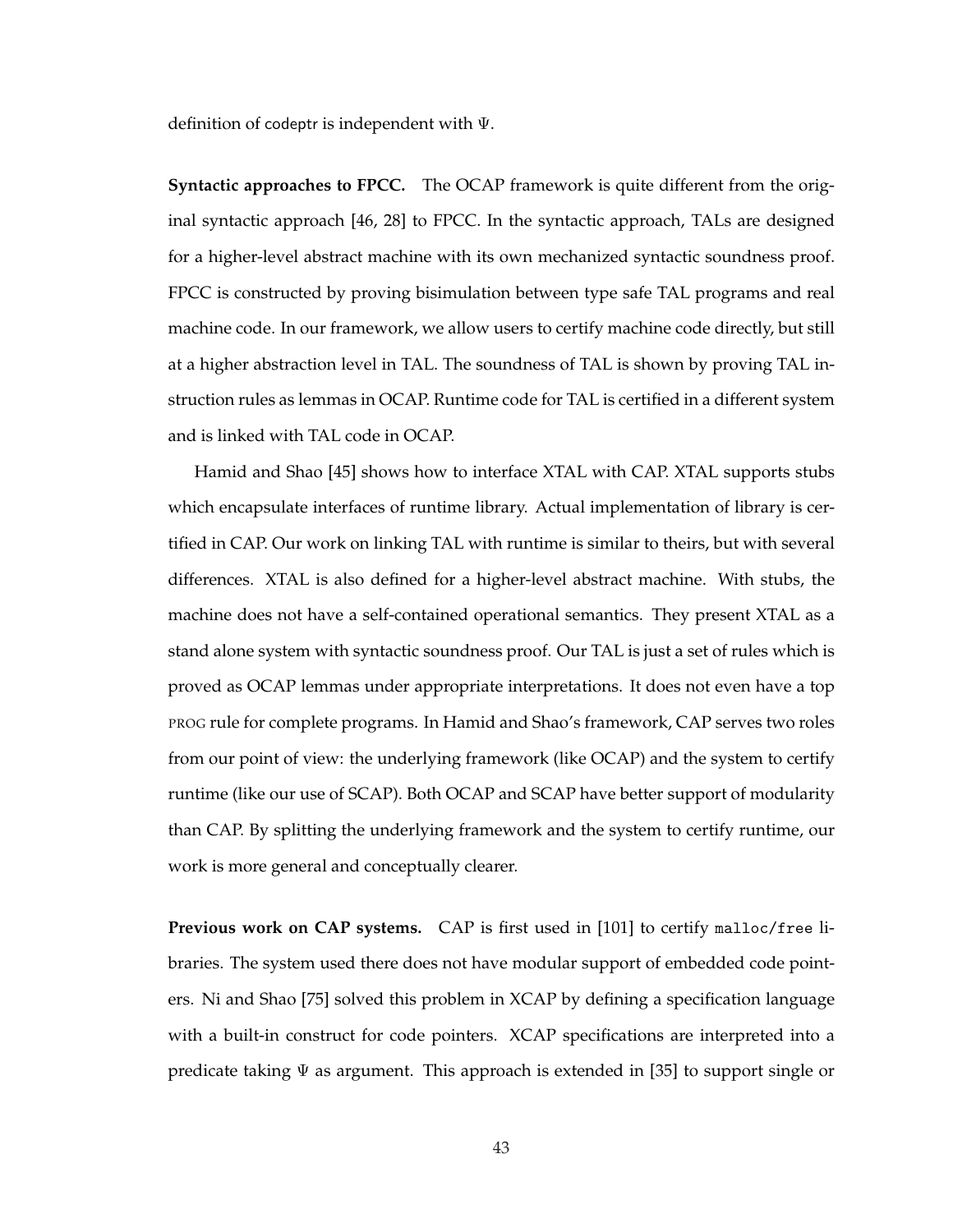fixed combinations of specification languages, which is not open and extensible. OCAP is built upon previous work, but it is the first framework we use to support interoperability of different systems in an extensible and systematic way. All our previous CAP systems can be trivially embedded in OCAP, as discussed in section 3.1.

**The open verifier framework.** Chang *et al.* proposed an open verifier for verifying untrusted code [19]. Their framework can be customized by embedding extension modules, which are executable verifiers implementing verification strategies in pre-existing systems. However, the paper does not show how multiple extension modules can coexist and collaborate in the framework. Especially, since their support of indirect jumps needs to know all the possible target addresses, it is unclear how they support separate verification of program modules using different extensions. Open Verifier emphasizes on implementation issues for practical proof construction, while our work explores the generality of FPCC frameworks. OCAP provides a formal basis with clear meta properties for interoperation between verification systems.

**XCAP and TAL.** Ni and Shao [76] showed a translation from TAL to XCAP+, an extension of XCAP [75] with recursive types and mutable reference types. There translation has a semantic flavor in the sense that primitive TAL types is translated into a predicate in XCAP+'s assertion language. Our embedding of TAL into OCAP is more like the syntactic approach taken by Hamid and Shao [45], which does not have an interpretation of primitive types and uses the type judgment as propositions instead.

#### **3.6.2 Summary**

In this chapter, we propose OCAP as an open framework for constructing foundational certified software packages. OCAP is the first framework which systematically supports interoperation of different verification systems. It lays a set of Hoare-style inference rules above the raw machine semantics, so that proofs can be constructed following these rules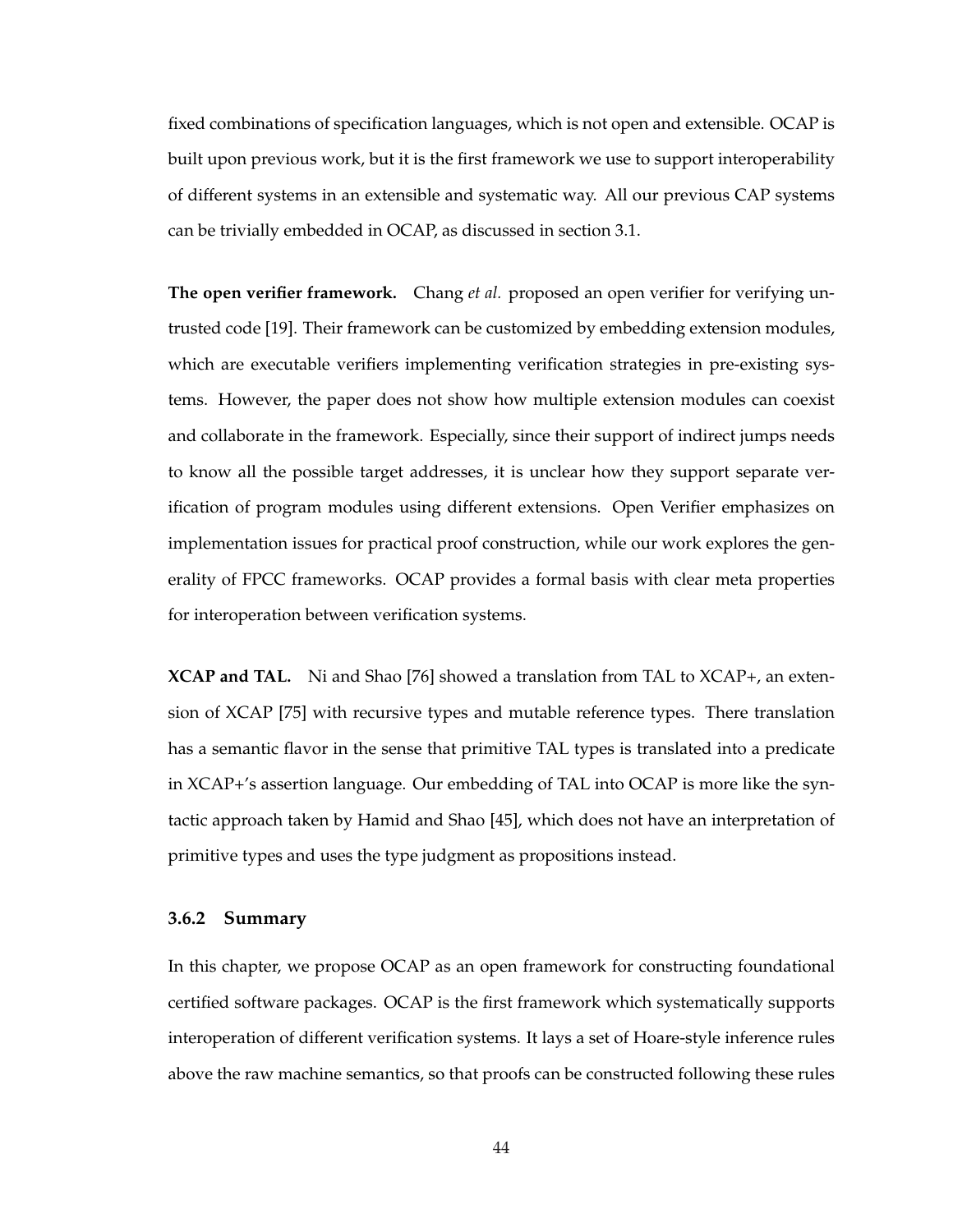instead of directly using the mechanized meta-logic. As the foundational layer, the assertion language for OCAP is expressive enough to specify the invariants enforced in foreign verification systems. Soundness of these rules are proved in the Coq proof assistant with machine-checkable proofs [31], therefore these rules are not trusted. OCAP is modular, extensible and expressive, therefore it satisfies all the requirements mentioned above for an open framework. We have shown the embedding of a typed assembly language into OCAP. More applications will be shown in the next several chapters.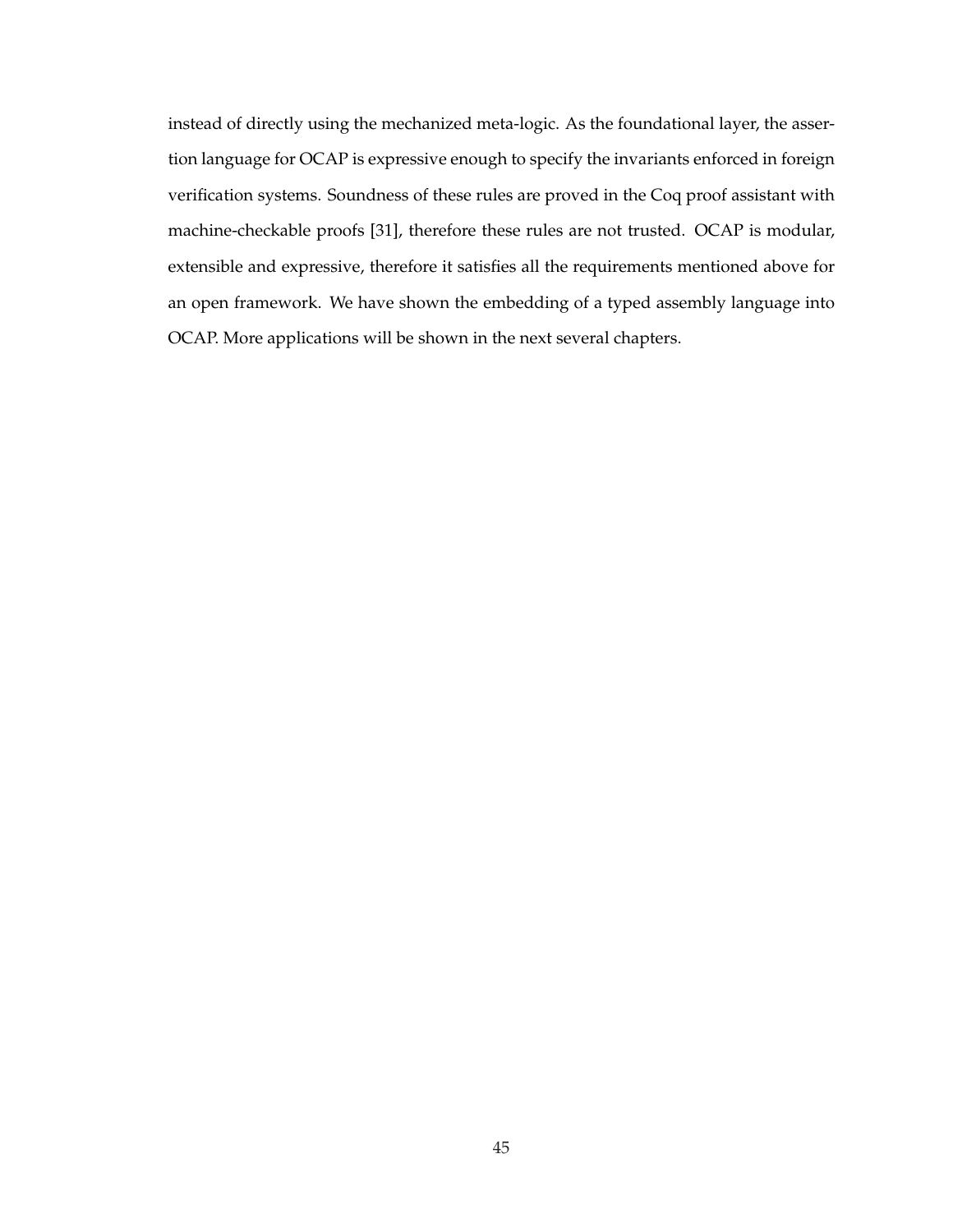# **Chapter 4**

# **Stack-Based Reasoning of Sequential Code**

As in CAP, control flows at the assembly level are usually reasoned about following the continuation passing style (CPS) [5], because of the lack of abstractions. CPS treats all control flows, such as return addresses of functions, as first-class code pointers. Although general, it is too low-level and cannot be used to easily describe stack invariants preserved in the implementations of normal control abstractions.

Runtime stacks are critical components of any modern software—they are used to implement powerful control structures such as procedure call/return, tail call [92, 21], C-style setjmp/longjmp [61], stack cutting and unwinding (for handling exceptions) [20, 30, 85], coroutines [23], and thread context switch [47]. Correct implementation of these constructs is of utmost importance to the safety and reliability of many software systems.

Stack-based controls, however, can be unsafe and error-prone. For example, both stack cutting and longjmp allow cutting across a chain of stack frames and returning immediately from a deeply nested function call. If not done carefully, it can invoke an obsolete longjmp or a dead *weak continuation* [85]). Neither C nor C-- [85] provides any formal specifications for certifying set  $\text{imp}/\text{long}$  mp, stack cutting and unwinding, or weak continuations. In Java virtual machine and Microsoft's .NET IL, operations on native C stacks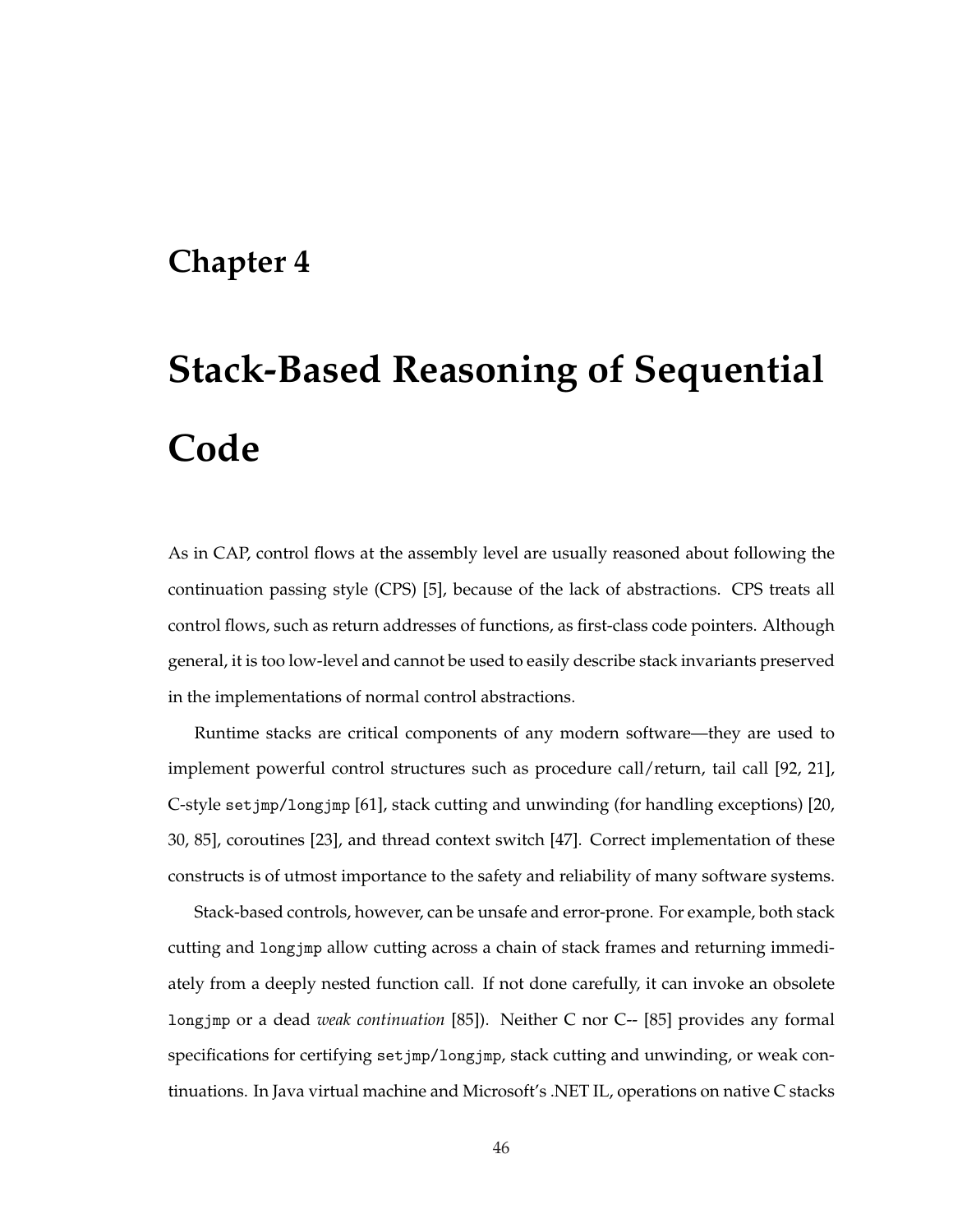are not *managed* so they must be trusted.

Stack operations are very difficult to reason about because they involve subtle lowlevel invariants: both return code pointers and exception handlers should have restricted scopes, yet they are often stored in memory or passed in registers—making it difficult to track their lifetime. For instance, Figure 2.4 shows MIPS style assembly code compiled from the C code shown in Section 2.2. Before calling function h, the caller f first saves its return code pointer (in \$ra) on the stack; the instruction jal h loads the return address (the label ct) in \$ra, and jumps to the label h; when h returns, the control jumps back to the label ct, where f restores its return code pointer and stack pointers and jumps back to its caller's code. The challenge is to formalize and capture the invariant that ct does not outlive f even though it can escape into other functions.

Under CPS, the code following ct (lines 6–9) in Figure 2.4 is treated not as part of the function f, but as a separate new function; when h is called, the continuation function ct is passed as an extra argument in \$ra, which is then called at the end of function h. CPS gives a uniform model of all controls, but it is still hard to describe the above invariant about f and ct. Indeed, none of the existing PCC systems [73, 74, 22, 6, 46, 75] have successfully certified setjmp/longjmp, weak continuations, and general stack cutting and unwinding.

In this chapter, we propose SCAP (Stack-based CAP), a program logic that can expose and validate the invariants of stack-based control abstractions. We will show that return pointers (or exception handlers) are much more disciplined than general first-class code pointers. A return pointer is always associated with some *logical* control stack whose validity can be established statically. A function can cut to any return pointer if it can establish the validity of its associated logical control stack. We also embed SCAP into the OCAP framework by proving SCAP inference rules as lemmas that can be derived from OCAP. This research is based on joint work I have done with Zhong Shao, Alexander Vaynberg, Sen Xiang, Zhaozhong Ni and Yu Guo [35, 33].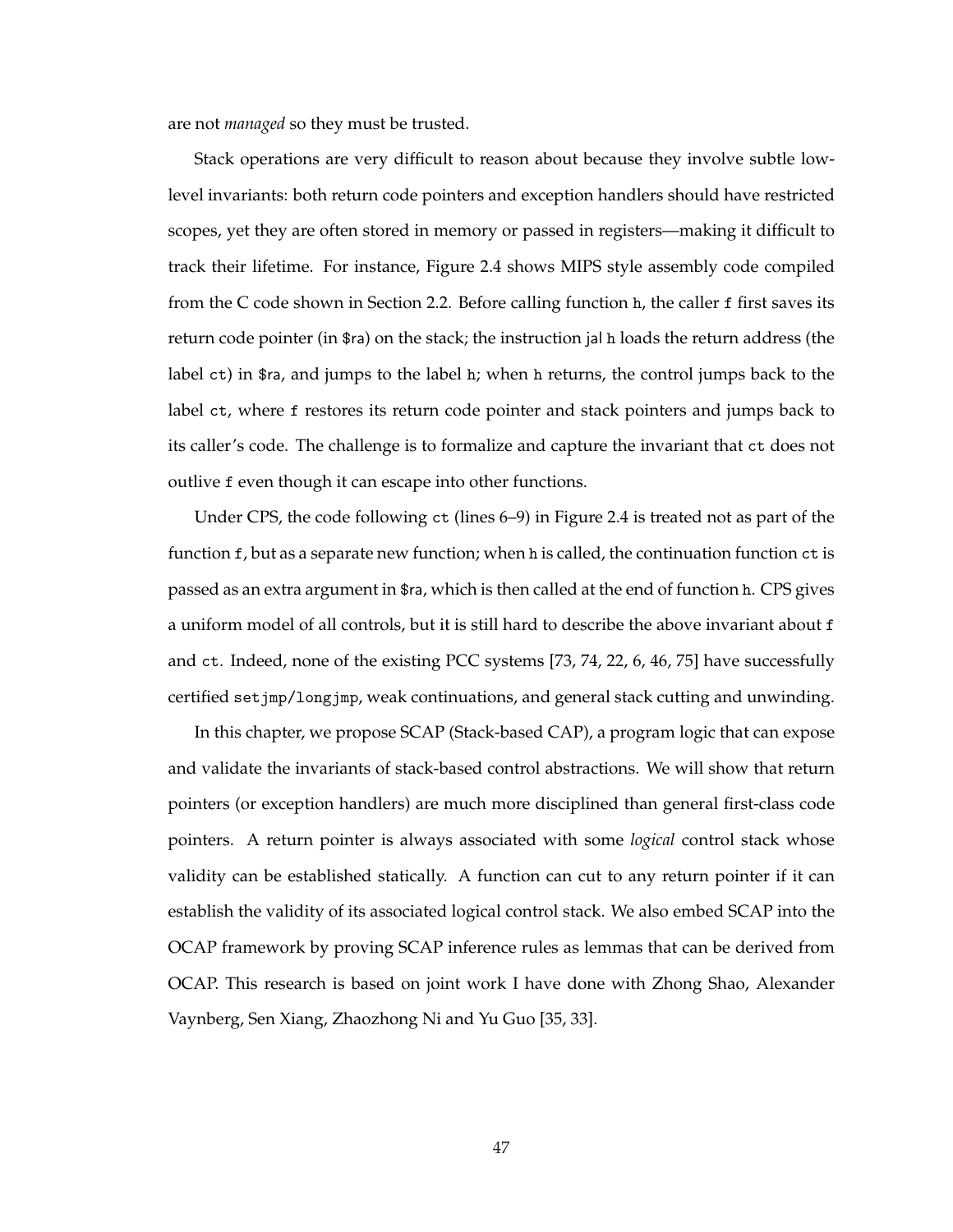# **4.1 Background and Related Work**

Before giving an overview of our approach, we first survey common stack-based control abstractions in the literatures:

- *Function call/return* follow a strict "last-in, first-out" pattern: the callee always returns to the point where it was most recently called. Similar concepts include the JVM *subroutines* [65], which are used to compile the "try-finally" block in Java.
- The *tail call optimization* is commonly used in compiler implementation: if a function call occurs at the end of the current function, the callee will reuse the current stack frame and return directly to the caller of the current function.
- *Exceptions, stack unwinding, and stack cutting.* When an exception is raised, the control flow is transferred to the point at which the exception is handled. There are mainly two strategies for implementing exceptions (on stacks) [85]. *Stack unwinding* walks the stack one frame at a time until the handler is reached; intermediate frames contain a default handler that restores values of callee-save registers and re-raises the exception; a function always returns to the activation of its immediate caller. *Stack cutting* sets the stack pointer and the program counter directly to the handler which may be contained in a frame deep on the stack; intermediate frames are skipped over.
- *Weak continuations and setjmp/longjmp*. C-- uses weak continuations [85] to support different implementation strategies for exceptions. A weak continuation is similar to the first-class continuation except that it can only be defined inside a procedure and cannot outlive the activation of the enclosing procedure. C uses setjmp/longjmp library functions [61] to enable an immediate return from a deeply nested function call, the semantics of which is similar to weak-continuations (while the implementation may be more heavyweight). Especially, the function containing the setjmp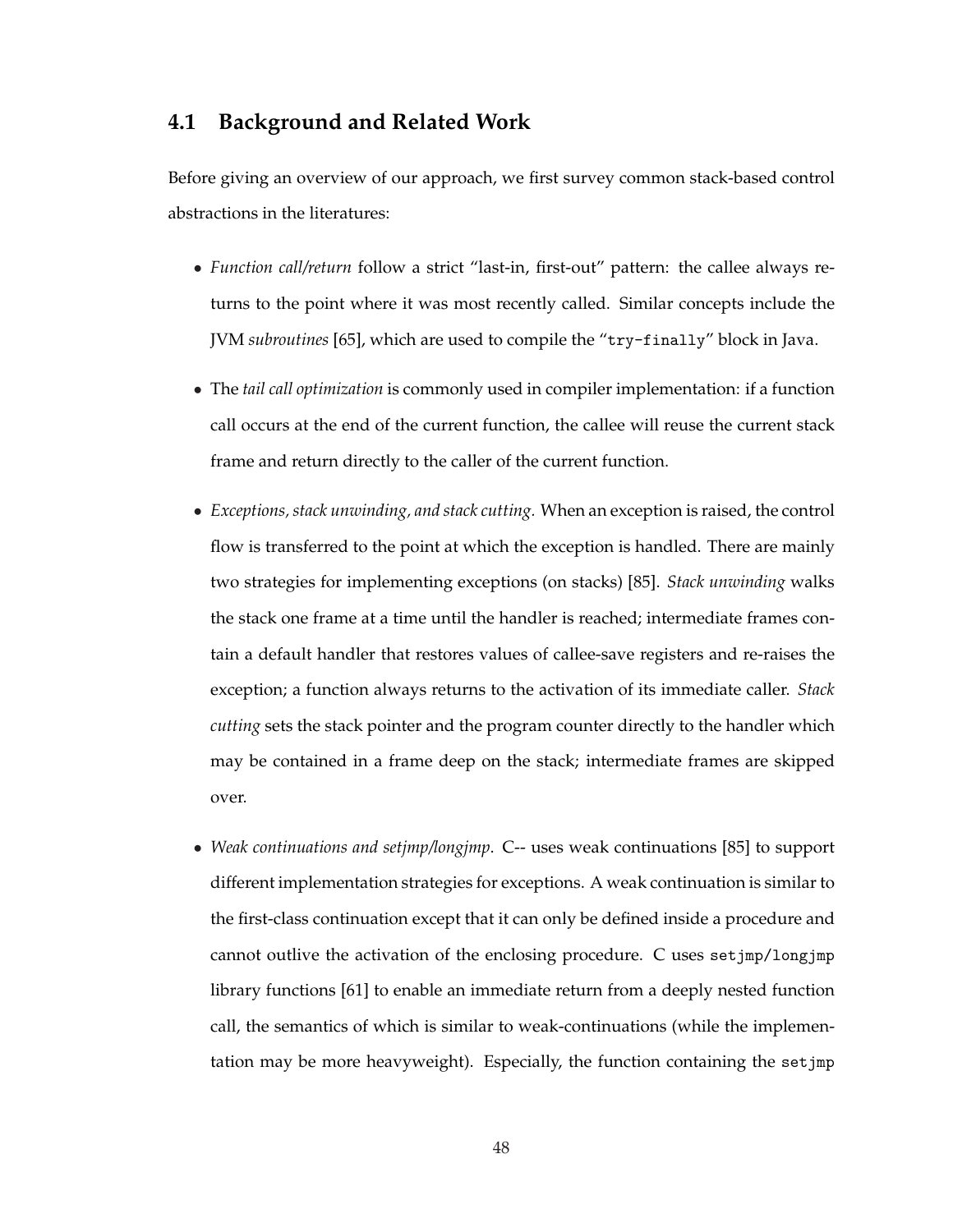must not have terminated when a longjmp is launched. Both C-- and C make no effort to prohibit invocation of a dead weak continuation or an obsolete longjmp.

- *Multi-return function call*. Shivers and Fisher [89] proposed MRLC to allow functions to have multiple return points, whose expressiveness sits between general CPS and first-order functions. The mechanism is similar to weak continuations, but proposed at a higher abstract level. Multi-return function call supports pure stack-based implementations.
- *Coroutines and threads* involve multiple execution contexts that exist concurrently. Control can be transferred from one execution context to another. Implementation of context switch does not follow the regular function calling convention: it fetches the return code pointer from the stack of the target coroutine (thread) and returns to the target instead of its caller. We will study non-preemptive threads, which may be viewed as a generalization of coroutines, in the next chapter.

#### **4.1.1 Reasoning about Control Abstractions**

Traditional Hoare-logic [50] uses the pre- and postcondition as specifications for programs. Most work on Hoare-logic [10] reasons about control structures in higher-level languages and does not directly reason about return code pointers in their semantics. To apply traditional Hoare-logic to generate mechanized proofs for low-level code, we need to first formalize auxiliary variables and the Invariance rule, which is a non-trivial issue and complicates the formalization, as shown in pervious work [97, 11]; next, we need to relate the entry point with the exit point of a function and show the validity of return code pointers—this is hard at the assembly level due to the lack of abstractions.

Stata and Abadi [91] also observed two similar challenges for type-checking Java byte code subroutines. They propose a Hoare-style type system to reason about subroutine calls ("jsr  $L$ ") and returns ("ret  $x$ "). To ensure the return address used by a subroutine is the one that is most recently pushed onto the stack, they have to disallow recursive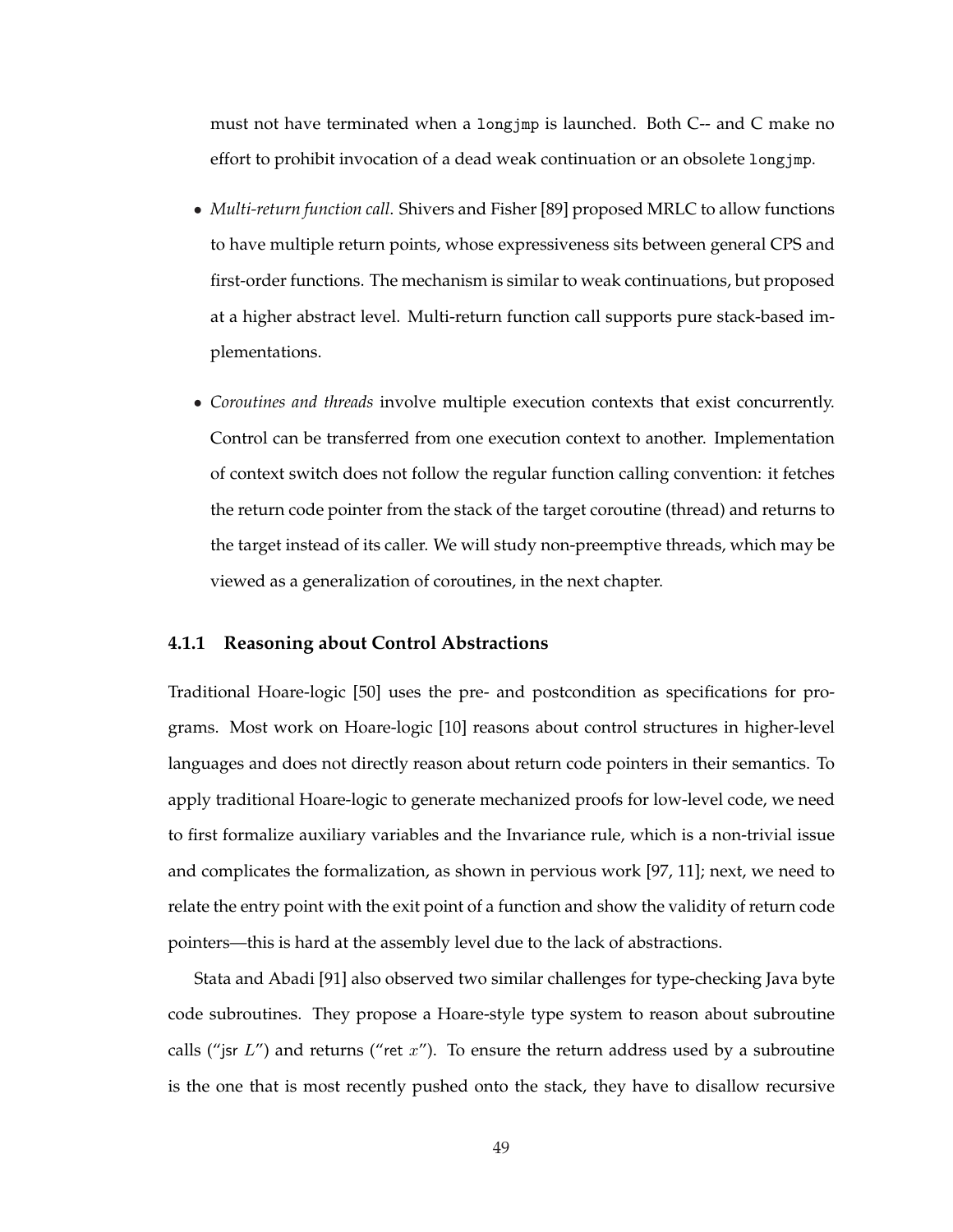function calls, and require labeling of code to relate the entry point with the return point of subroutines.

Necula used Hoare triples to specify functions in SAL [73]. He needs a history  $H$  of states, which contains copies of the register file and the whole memory at the moment of function invocations. At the return point, the last state is popped up from  $H$  and the relation between that state and the current state is checked. Not a model of physical stacks,  $H$  is used purely for reasoning about function calls; it complicates the operational semantics of SAL significantly. Also, SAL uses a very restrictive physical stack model where only contiguous stack is supported and general pointer arguments (which may point into the stack) are not allowed.

To overcome the lack of structures in low-level code, many PCC systems have also used CPS to reason about regular control abstractions, which treats return code pointers (and exception handlers) as first-class code pointers. CPS is a general semantic model to support all the control abstractions above, but it is hard to use CPS to characterize the invariants of control stacks for specific control abstractions (*e.g.,* setjmp/longjmp and weak continuation). CPS-based reasoning also requires specification of continuation pointers using "impredicative types" [68, 75]), which makes the program specification complex and hard to understand. Another issue with CPS-based reasoning is the difficulty to specify first-class code pointers modularly in logic: because of the circular references between code pointers and data heap (which may in turn contains code pointers), it is not clear how to apply existing approaches [71, 6, 75] to model sophisticated stack-based invariants.

#### **4.1.2 The SCAP Approach**

In this paper we will show that we can support modular reasoning of stack-based control abstractions without treating them as first-class code pointers. In our model, when a control transfer occurs, the pointer for the continuation code is deposited into an abstract "address pool" (which may be physically stored in memory or the register file). The code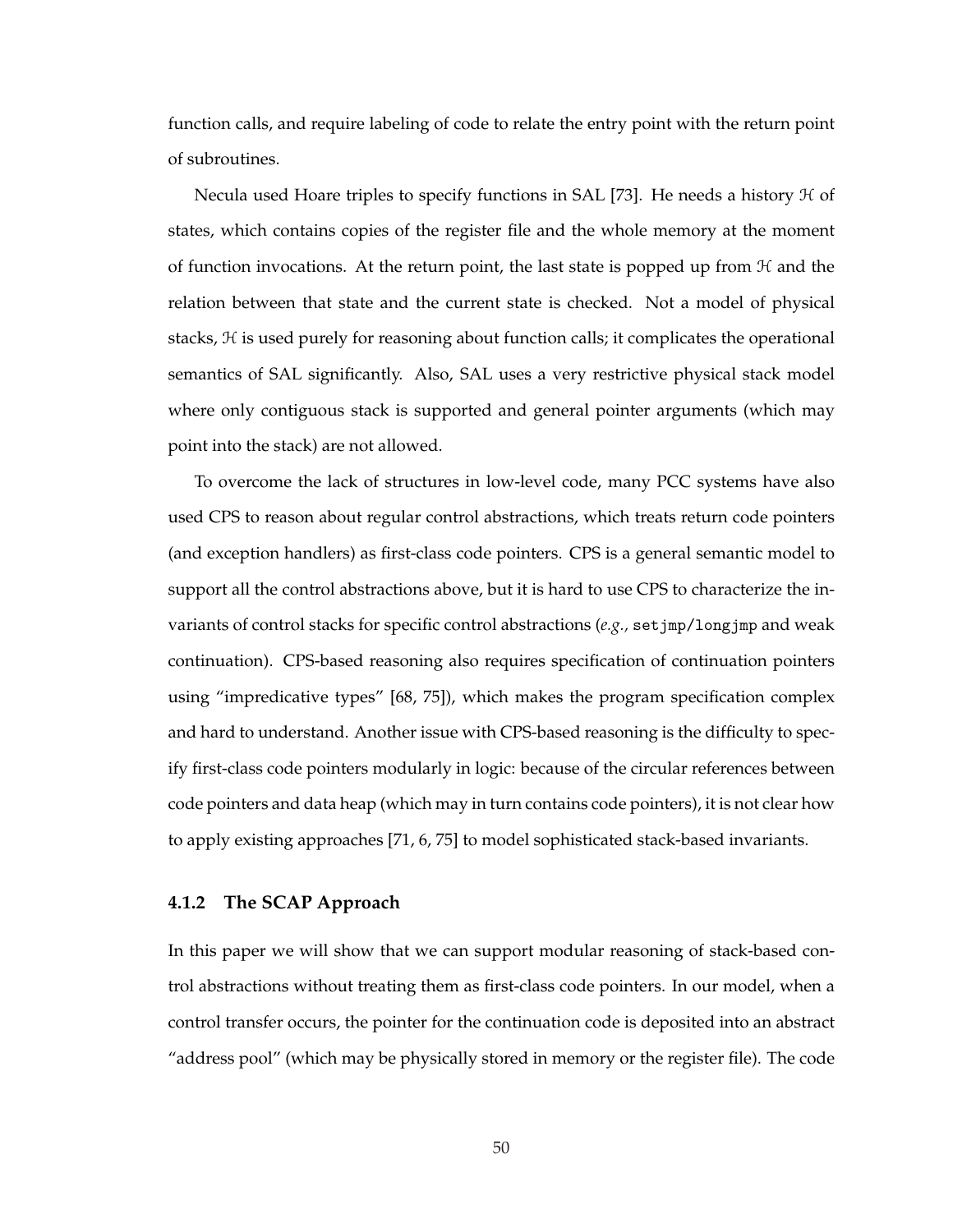

Figure 4.1: The Model for Code Pointers

that saves the continuation is called a "producer", and the code that uses the continuation later is called a "consumer". In case of function calls, as shown in Figure 4.1, the caller is the "producer" and the callee is the "consumer", while the return address is the continuation pointer.

The producer is responsible for ensuring that each code pointer it deposits is a valid one and depositing the code pointer does not break the *invariant* of the address pool. The consumer ensures that the invariant established at its entry point still holds when it fetches the code pointer from the pool and makes an indirect jump. The validity of the code pointer is guaranteed by the invariant. To overcome the lack of abstraction at the assembly level, we use a guarantee g—a relation over a pair of states—to bridge the gap between the entry and exit points of the consumer. This approach avoids maintaining any state history or labeling of code.

The address pool itself is structureless, with each control abstraction molding the pool into the needed shape. For functions, exceptions, weak continuations, *etc.*, the pool takes the form of a stack; for coroutines and threads it takes the form of a queue or a queue of stacks (each stack corresponding to a coroutine/thread). The invariant specified by a control abstraction also restricts how the pool is used. Function call, for example, restricts the (stack-shaped) pool to a strict "last-in, first-out" pattern, and makes sure that all addresses remain constant until they are fetched.

In the rest of this chapter, we will describe the invariant for each control abstraction.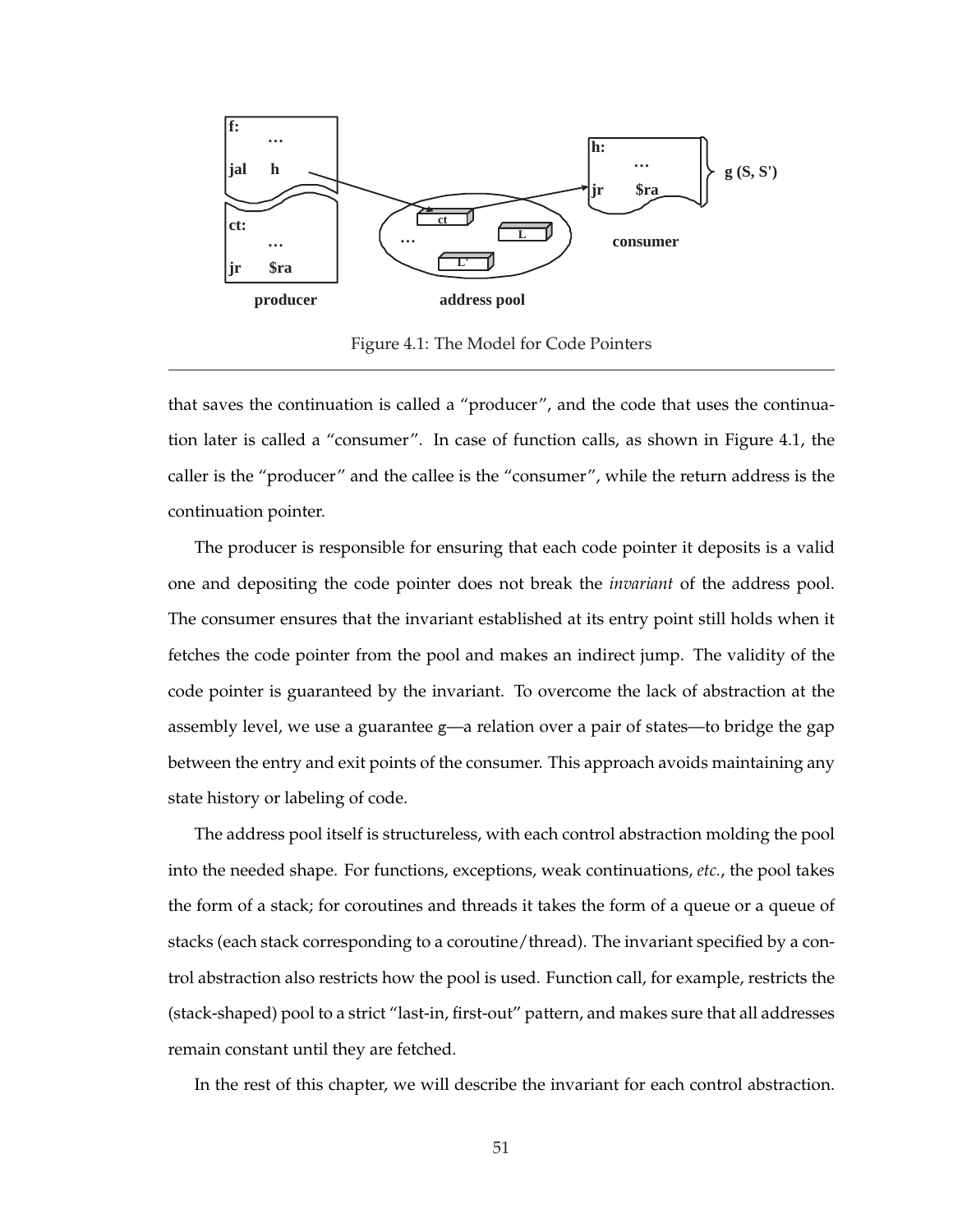$(LocalSpec) \psi ::= \{ (f_1, (p_1, g_1)), \ldots, (f_n, (p_n, g_n)) \}$  $(StatePred)$   $p \in State \rightarrow Prop$ (*Guarantee*) g ∈ *State* → *State* → Prop

Figure 4.2: SCAP Specification Constructs

We also present a set of inference rules (as OCAP lemmas) to allow programmers to verify structureless assembly code with higher-level abstractions.

### **4.2 Stack-Based Reasoning for Function Call**

SCAP is proposed to certify machine programs defined in Section 2.2, where the basic block of code is a sequence of instructions ending with a jump instruction. However, SCAP also uses the concept of "functions", which corresponds to functions in higher-level languages (*e.g.,* C functions). A *function* in our machine is a set of instruction sequences compiled down from a higher-level function. For instance, in Figure 2.4 (Section 2.2) the instruction sequences labeled by f and ct make up the machine code for the C function f. Note that "functions" in in our machine is purely a logical concept for reasoning. SCAP does not require any change of our machine program structures, such as labeling of instruction sequences with the corresponding function names. Also, one instruction sequence may logically belong to multiple functions.

The specification constructs of SCAP are shown in Figure 4.2. The SCAP specification  $\psi$  of the code heap is a collection of assertions associated with code blocks. Since we will embed SCAP into OCAP, we call  $\psi$  a "local specification" to distinguish it from the OCAP code heap specification  $\Psi$ . Similar to  $\Psi$ ,  $\psi$  is a binary relation between code labels and specifications (in the form of (p, g) pairs) of code blocks. The assertion p is a predicate over a program state S. As preconditions in normal Hoare logic, it specifies the requirement over the program state at the specified program point, which needs to ensure safe execution of the remaining code. The assertion g is a predicate over a pair of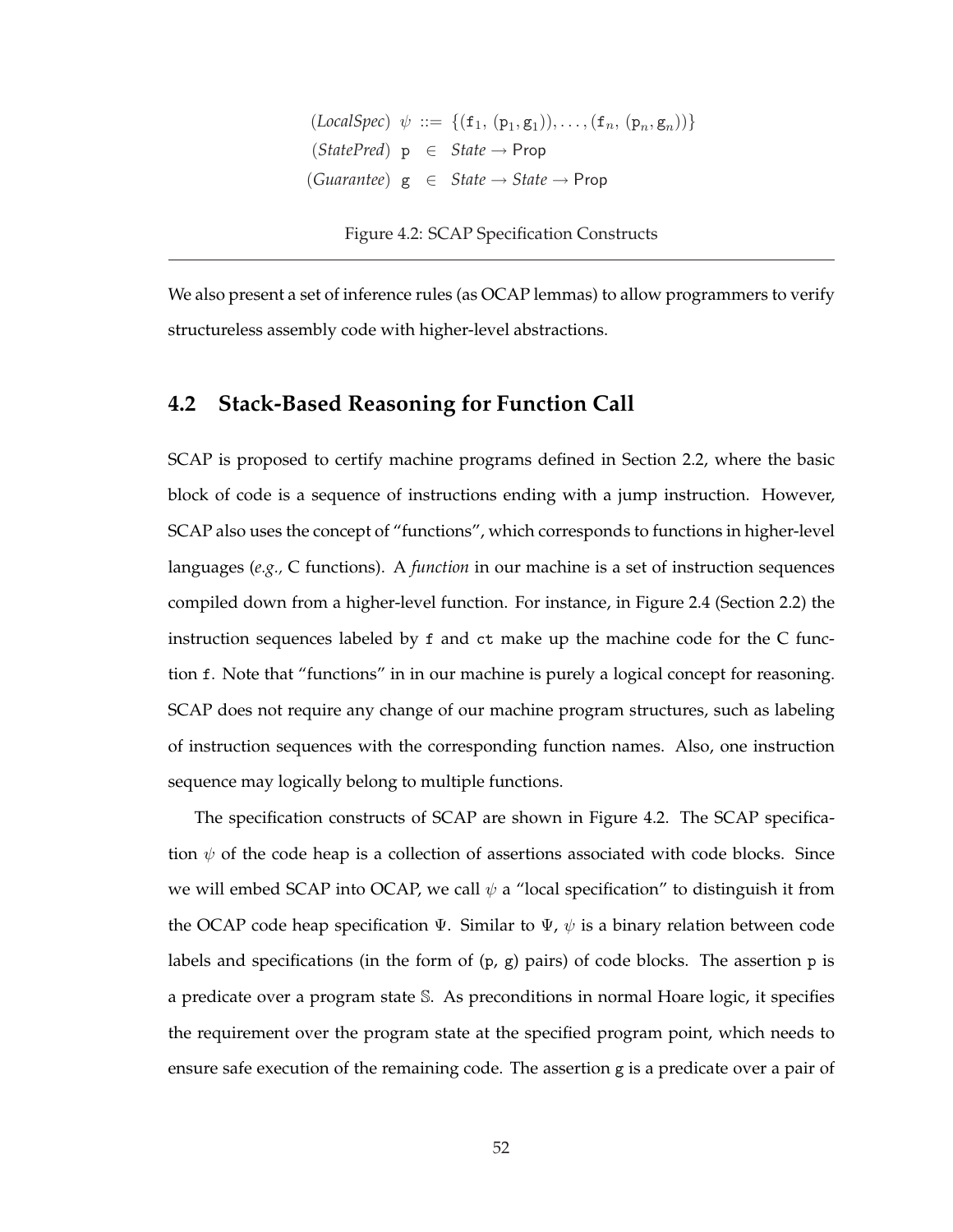

Figure 4.3: The Model for Function Call/Return in SCAP

states. It specifies a transition from one state (the first argument) to the other (the second argument). In SCAP, g is called a *guarantee*, which specifies the expected state transition made by the remaining part of the current function, *i.e.,* the behavior of the computation from the specified program point to the return point of the current function. Figure 4.3(a) shows the meaning of the specification  $(p, g)$  for the function f defined in Figure 2.4. Note that g may cover multiple instruction sequences. If a function has multiple return points, g governs all the traces from the current program point to any return point.

Figure 4.3(b) illustrates a function call of h from f at point A, with the return address ct. The specification of h is  $(p_1, g_1)$ . Specifications at A and D are  $(p_0, g_0)$  and  $(p_2, g_2)$ respectively, where  $g_0$  governs the code segment A-E and  $g_2$  governs D-E.

To ensure that the program behaves correctly, we need to enforce the following conditions:

• the precondition of function h can be satisfied, *i.e.,*

$$
\forall \mathbb{H}, \mathbb{R}.\; \mathtt{p}_0\ (\mathbb{H},\mathbb{R}) \rightarrow \mathtt{p}_1\ (\mathbb{H},\mathbb{R}\{\texttt{\$ra}{\sim}{\texttt{ct}}\});
$$

• after h returns, f can resume its execution from point D, *i.e.,*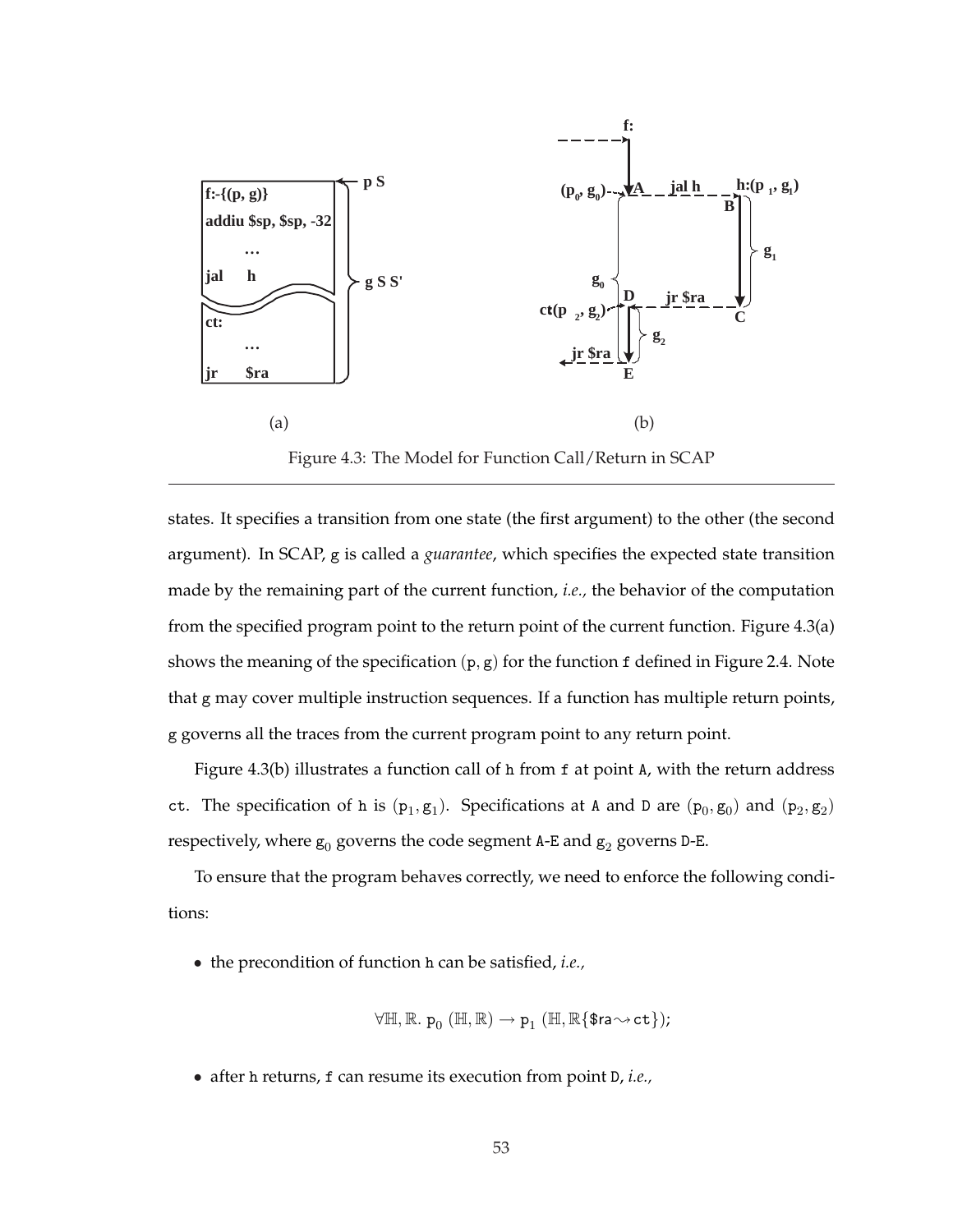$$
\forall \mathbb{H}, \mathbb{R}, \mathbb{S}'.~ p_0~(\mathbb{H}, \mathbb{R}) \rightarrow g_1~(\mathbb{H}, \mathbb{R}\{\text{\$ra}{\sim} \text{ct}\}) ~\mathbb{S}' \rightarrow p_2~\mathbb{S}';
$$

• if the function h and the code segment D-E satisfy their specifications, the specification for A-E is satisfied, *i.e.,*

$$
\forall \mathbb{H}, \mathbb{R}, \mathbb{S}', \mathbb{S}''.~p_0~(\mathbb{H},\mathbb{R}) \rightarrow g_1~(\mathbb{H},\mathbb{R}\{\text{\$ra}{\sim} \text{ct}\})~\mathbb{S}' \rightarrow g_2~\mathbb{S}'~\mathbb{S}'' \rightarrow g_0~(\mathbb{H},\mathbb{R})~\mathbb{S}'';
$$

• the function h must reinstate the return code pointer when it returns, *i.e.,*

$$
\forall \mathbb{S}, \mathbb{S}', \, g_1 \; \mathbb{S} \; \mathbb{S}' \to \mathbb{S}. \mathbb{R}(\text{\$ra}) = \mathbb{S}'. \mathbb{R}(\text{\$ra}).
$$

Above conditions are enforced by the CALL rule shown in Figure 4.4.

To check the well-formedness of an instruction sequence beginning with  $\iota$ , the programmer needs to find an intermediate specification  $(p', g')$ , which serves both as the postcondition for  $\iota$  and as the precondition for the remaining instruction sequence. As shown in the SCAP-SEQ rule, we check that:

- the remaining instruction sequence is well-formed with regard to the intermediate specification;
- p' is satisfied by the resulting state of  $\iota$ ; and
- $\bullet$  if the remaining instruction sequence satisfies its guarantee g', the original instruction sequence satisfies g.

Suppose the state transition sequence made by the function is  $(\mathbb{S}_0, \ldots, \mathbb{S}_n)$ . To show that the function satisfies its guarantee  $g(i.e., g S_0 S_n)$ , we enforce the following chain of implication relations:

$$
\mathbf{g}_n \mathbb{S}_{n-1} \mathbb{S}_n \to \mathbf{g}_{n-1} \mathbb{S}_{n-2} \mathbb{S}_n \to \ldots \to \mathbf{g} \mathbb{S}_0 \mathbb{S}_n,
$$

where each  $g_i$  is the intermediate specification used at each verification step. Each arrow on the chain is enforced by rules such as sCAP-SEQ. The head of the chain (*i.e.,*  $g_n S_{n-1} S_n$ )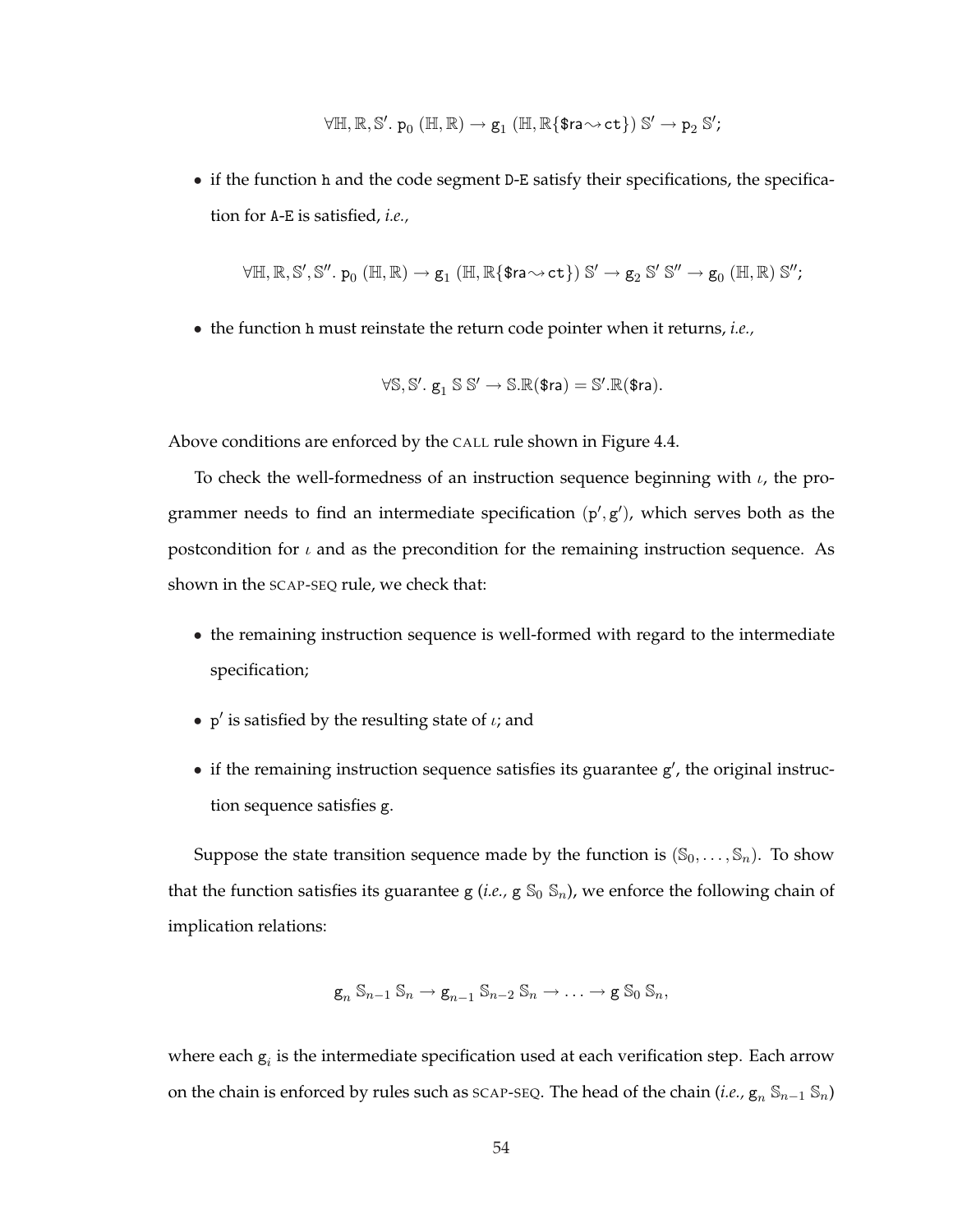$$
\overline{\psi} \vdash \{(\mathbf{p}, \mathbf{g})\} \mathbf{f} : \mathbb{I} \qquad (\text{Well-formed instruction sequence})
$$
\n
$$
(\mathbf{f}', (\mathbf{p}', \mathbf{g})) \in \psi \qquad (\mathbf{f} + 1, (\mathbf{p}'', \mathbf{g}'')) \in \psi
$$
\n
$$
\forall \mathbb{H}, \mathbb{R}, \mathbf{p} (\mathbb{H}, \mathbb{R}) \rightarrow \mathbf{p}' (\mathbb{H}, \mathbb{R}\{\mathbf{s} \mathbf{r} \rightarrow \mathbf{f} + 1\})
$$
\n
$$
\forall \mathbb{H}, \mathbb{R}, \mathbf{S}', \mathbf{p} (\mathbb{H}, \mathbb{R}) \rightarrow \mathbf{g}' (\mathbb{H}, \mathbb{R}\{\mathbf{s} \mathbf{r} \rightarrow \mathbf{f} + 1\}) \mathbf{S}' \rightarrow
$$
\n
$$
(\mathbf{p}'' \mathbf{S}' \land (\forall \mathbf{S}''', \mathbf{g''} \mathbf{S}' \mathbf{S}' \rightarrow \mathbf{g} (\mathbb{H}, \mathbb{R}) \mathbf{S}''))
$$
\n
$$
\forall \mathbf{S}, \mathbf{S}', \mathbf{g}' \mathbf{S} \mathbf{S}' \rightarrow \mathbf{S} \mathbb{R}(\mathbf{s} \mathbf{r}) = \mathbf{S}' \mathbb{R}(\mathbf{s} \mathbf{r}) \qquad (\text{CALL})
$$
\n
$$
\psi \vdash \{(\mathbf{p}, \mathbf{g})\} \mathbf{f} : \mathbf{j} \mathbf{a} \mathbf{f}' \qquad (\text{CALL})
$$
\n
$$
\psi \vdash \{(\mathbf{p}', \mathbf{g}') \mathbf{f} + 1 : \mathbb{I} \qquad \forall \mathbf{S}, \mathbf{p} \mathbf{S} \rightarrow \mathbf{p}' \mathbb{N} \mathbf{ext} \mathbf{S}_{(\mathbf{f}, \iota)}(\mathbf{S})
$$
\n
$$
\forall \mathbf{S}, \mathbf{S}', \mathbf{p} \mathbf{S} \rightarrow \mathbf{g}' \mathbb{N} \mathbf{ext} \mathbf{S}_{(\mathbf{f}, \iota)}(\mathbf{S})
$$
\n
$$
\forall \mathbf{S}, \mathbf{p}' \mathbf{S} \rightarrow \mathbf
$$

 $\psi \vdash \mathbb{C} : \psi'$ 

**(***Well-formed code heap***)**

$$
\frac{\text{for all } (f, (p, g)) \in \psi': \quad \psi \vdash \{ (p, g) \} f : \mathbb{C}[f]}{\psi \vdash \mathbb{C} : \psi'} \text{ (SCAP-CDHP)}
$$

Figure 4.4: SCAP Inference Rules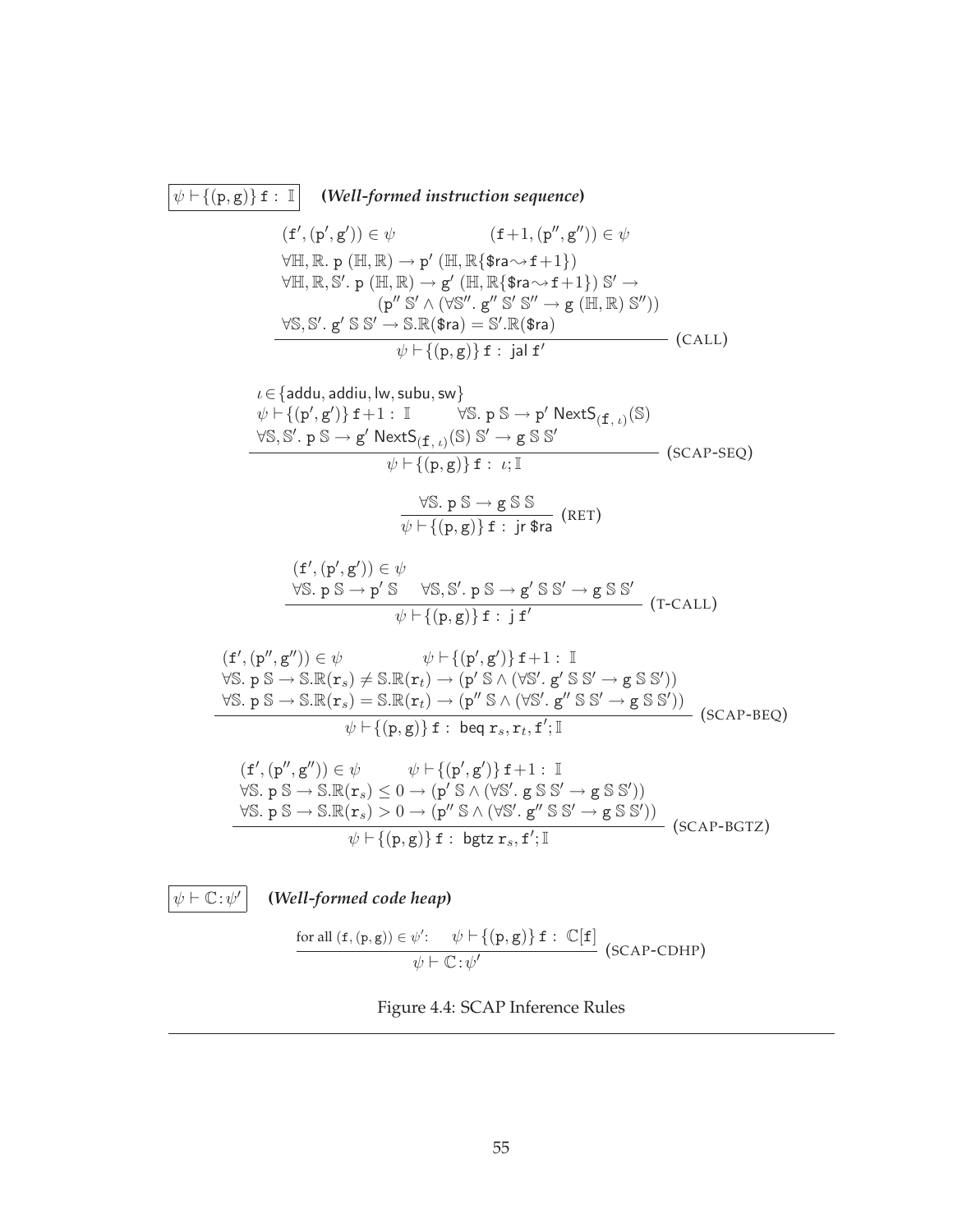```
unsigned fact(unsigned n){
 return n ? n * fact(n - 1): 1;
}
(a) regular recursive function
void fact(unsigned *r, unsigned n){
  if (n == 0) return;
  *r = *r * n;fact(r, n - 1);}
(b) tail recursion with pointer arguments
  Figure 4.5: Factorial Functions in C
```
is enforced by the RET rule (where  $\mathbb{S}_{n-1}$  is the same with  $\mathbb{S}_n$  since the jump instruction does not change the state), therefore we can finally reach the conclusion g  $\mathcal{S}_0$   $\mathcal{S}_n$ .

SCAP also supports tail function calls, where the callee reuses the caller's stack frame and the return address. To make a tail function call, the caller just directly jumps to the callee's code. As shown in the T-CALL rule, we need to check that the guarantee of the callee matches the guarantee that remains to be fulfilled by the caller function.

Rules for branch instructions are straightforward. The SCAP-BGTZ rule is like a combination of the SCAP-SEQ rule and the T-CALL rule, since the execution may either fall through or jump to the target code label, depending on whether the condition holds.

The SCAP-CDHP rule checks the well-formedness of SCAP program modules. The code heap C is well-formed if and only if each instruction sequence is well-formed under SCAP.

# **4.3 Examples**

In this section we show how SCAP can be used to support callee-save registers, optimizations for tail-recursions, and general pointer arguments in C.

Figure 4.5 shows two versions of the factorial function implemented in C. The first one is a regular recursive function, while the second one saves the intermediate result in the address passed as argument and makes a tail-recursive call.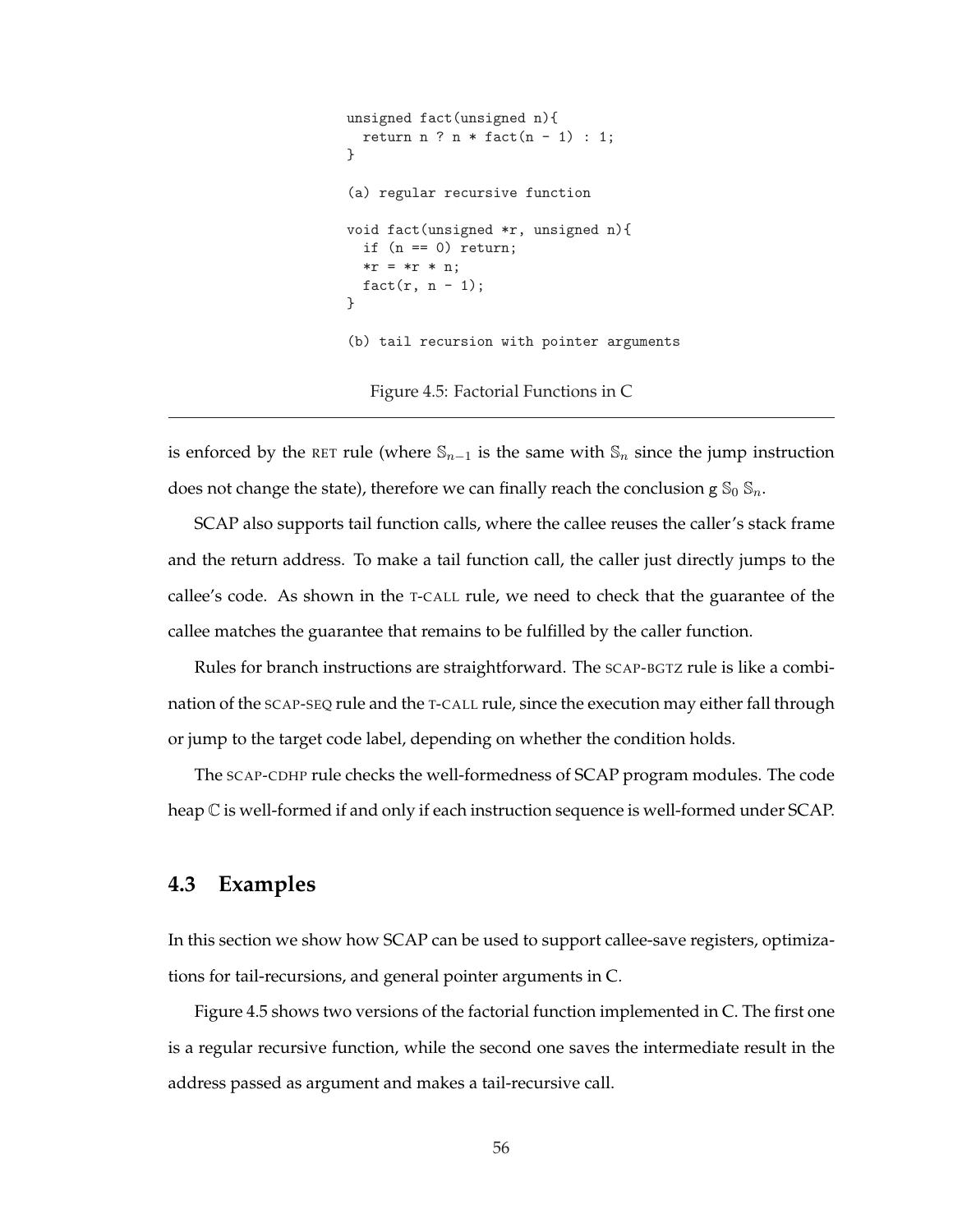$g_0 \triangleq \exists n.$  (\$a0 = n) ∧ (\$v0' = n!) ∧ Rid({\$gp, \$sp, \$fp, \$ra, \$s0, ..., \$s7})  $\wedge$ Hnid({(\$sp –  $3 \times n - 2$ ), ..., \$sp})  $\mathsf{g}_1 \triangleq \exists n. (\$a0\!=\!n) \land (\$v0'\!=\!n!) \land \mathsf{Rid}(\{\${\sf gp},\${\sf s1},\dots,{\${\sf s7}\}) \land {\sf g}_{\mathsf{frm}}$  $\wedge$ Hnid({(\$sp  $-3\times n+1$ ), ..., \$sp})  $\mathsf{g}_3 \triangleq (\$v0' = \$v0 \times \$\mathsf{s0}) \land \mathsf{Rid}(\{\$ \mathsf{gp}, \$\mathsf{s1}, \dots, \$\mathsf{s7}\}) \land \mathsf{g}_{\mathsf{frm}} \land \mathsf{Hnid}(\emptyset)$  $\bm{\mathsf{g}}_4 \mathop{\,{\scriptstyle\stackrel{\triangle}{=}}}\,$  Rid $(\{\bm{\mathsf{\$gp}}, \bm{\mathsf{\$v0}}, \bm{\mathsf{\$s1}}, \ldots, \bm{\mathsf{\$s7}}\}) \land \bm{\mathsf{g}}_{\mathsf{frm}} \land \mathsf{Hrid}(\emptyset)$ 

| prolog: $-\{(TRUE, g_0)\}$ | j fact  | addiu \$sp, \$sp, -3<br>$sw$ \$fp, $3$ (\$sp)<br>addiu \$fp, \$sp, 3<br>sw $\text{stra}, -1(\text{ffp})$<br>$sw$ $$s0, -2 ($fp)$       | ;allocate frame<br>; save old \$fp<br>;new \$fp<br>; save return addr<br>; callee-save reg |
|----------------------------|---------|----------------------------------------------------------------------------------------------------------------------------------------|--------------------------------------------------------------------------------------------|
| $\mathtt{fact} \colon$     |         | $-\{$ (TRUE, $g_1$ )}<br>bgtz \$a0, nonzero<br>addiu \$v0, \$zero, 1<br>j epilog                                                       | $;n == 0$<br>return 1;                                                                     |
|                            |         | nonzero: $-\{(p_1 \wedge (\$a1>0), g_1)\}\$<br>addiu \$s0, \$a0, 0<br>addiu \$a0, \$a0, -1<br>jal prolog, cont                         | ;save n<br>$;n--$<br>; fact(n)                                                             |
| $\text{cont}$ :            |         | $-\{(\$v0 = (\$s0 - 1)!, g_3)\}\$<br>$multu$ $$v0, $s0, $v0$<br>j epilog                                                               | ; return $n*(n-1)!$                                                                        |
|                            | jr \$ra | epilog: $-\{(\$v0 = (\$s0 - 1)!, g_3)\}\$<br>$lw$ $$s0, -2($fp)$<br>$1w$ $$ra, -1 ($fp)$<br>$lw$ $$fp, 0 ($fp)$<br>addiu \$sp, \$sp, 3 | ;restore \$s0<br>; restore \$ra<br>;restore \$fp<br>;restore \$sp<br>;return               |
| halt:                      | j halt  | $-\{$ (TRUE, NoG) }                                                                                                                    |                                                                                            |
| entry:                     |         | $-\{$ (TRUE, NoG) }<br>addiu \$a0, \$zero, 6<br>jal prolog, halt                                                                       | $;$ \$a0 = 6                                                                               |

Figure 4.6: SCAP Factorial Example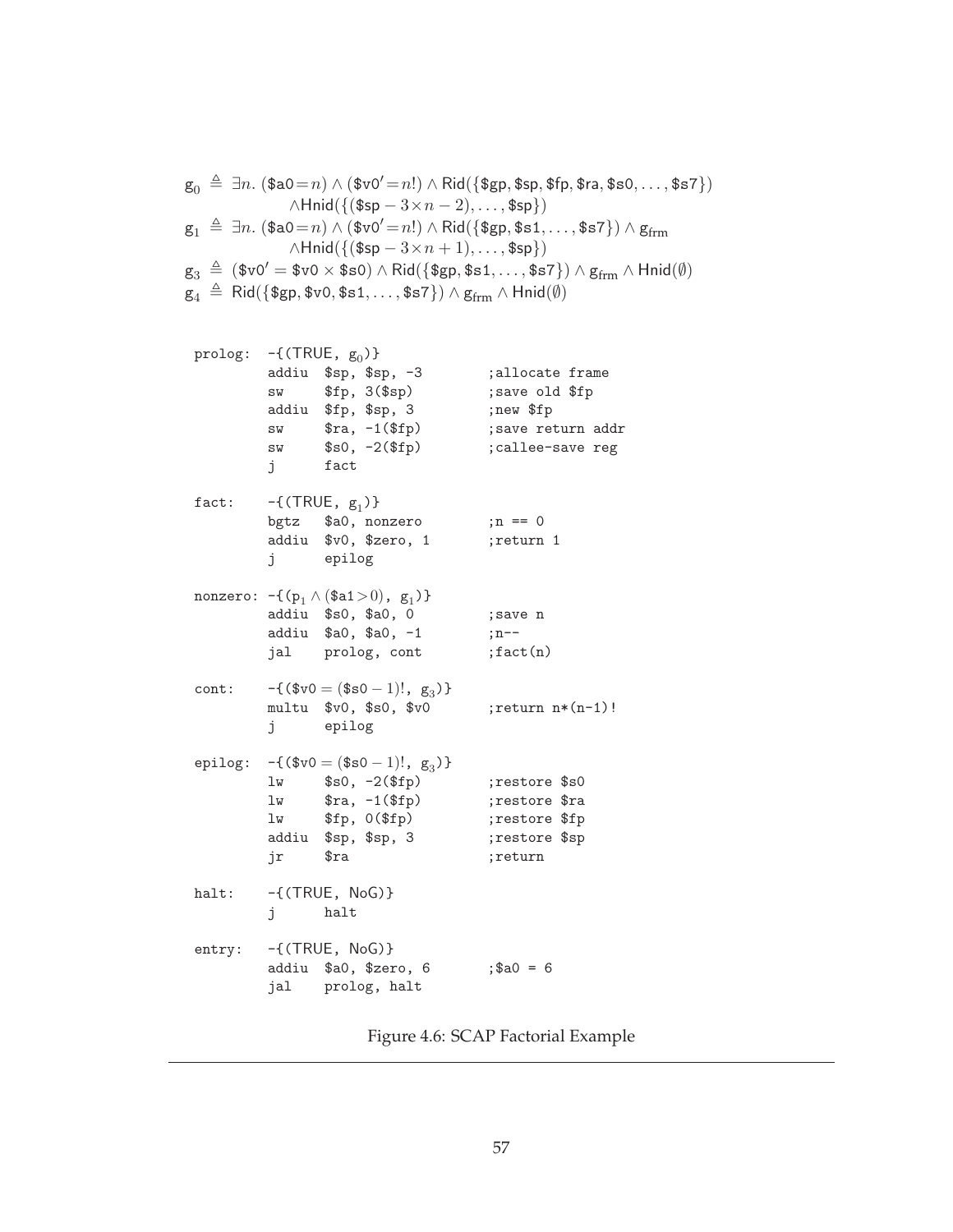$p_0 \triangleq ($ [\$a0] = 1)  $\wedge$  (\$a0  $\notin$  {(\$sp - 2),..., \$sp})  $\mathrm{g}_0 \triangleq ([\${\tt a}0]' = \${\tt a}1!) ~\wedge~ \mathsf{Rid}(\{\${\tt gp},\${\tt sp},\${\tt fp},\${\tt ra},\${\tt a}0,\${\tt s}0,\dots,\${\tt s}7\})$  $\wedge$ Hnid({\$sp – 2, ..., \$sp, \$a0})  $p_1 \triangleq $a0 \not\in \{($ \$sp + 1), . . . , (\$sp + 3)}  $\mathrm{g}_1 \triangleq ([\${\tt a}0]' = [\${\tt a}0] \times \${\tt a}1!) \wedge \mathsf{Rid}(\{\${\tt gp}, \${\tt a}0, \${\tt s}1, \dots, \${\tt s}7\})$  $\land$ g<sub>frm</sub>  $\land$  Hnid({\$a0})  $g_3 \triangleq$  Rid({\$gp, \$a0, \$s1, . . . , \$s7})  $\wedge$   $g_{\text{frm}} \wedge$  Hnid( $\emptyset$ ) prolog:  $-\{(p_0, g_0)\}\$ addiu \$sp, \$sp, -3 ;allocate frame sw \$fp, 3(\$sp) ; save old \$fp addiu \$fp, \$sp, 3 ;new \$fp sw \$ra, -1(\$fp) ; save return addr sw \$s0, -2(\$fp) ;callee-save reg j fact fact:  $-\{(p_1, g_1)\}\$ bgtz \$a1, nonzero ;if n == 0 continue j epilog nonzero: -{ $(p_1 \wedge $a1 > 0, g_1)$ } lw \$s0, 0(\$a0) ; intermediate result multu  $$s0, $s0, $a1$  ;\*r \* n sw  $$s0, 0 ($a0)$  ;\*r = \*r \* n addiu \$a1, \$a1, -1 ;n-j fact ;tail call epilog:  $-\{$ (TRUE,  $g_3$ )} lw \$s0, -2(\$fp) ; ; ; ; ; ; ; store \$s0 lw \$ra, -1(\$fp) ; restore \$ra lw \$fp, 0(\$fp) ; restore \$fp addiu \$sp, \$sp, 3 ; ; ; ; ; ; ; ; store \$sp jr \$ra ;return halt:  $-\{(TRUE, NoG)\}$ j halt entry -{(TRUE, NoG)} addiu \$sp, \$sp, -1 ;allocate a slot addiu \$a0, \$sp, 1 ; addiu  $$s0, $zero, 1$  ;  $$s0 = 1$ sw \$s0, 0(\$a0) ; initialize addiu  $$a1, $zero, 6$  ;  $$a1 = 6$ jal prolog, halt

Figure 4.7: SCAP Implementation of Tail Recursion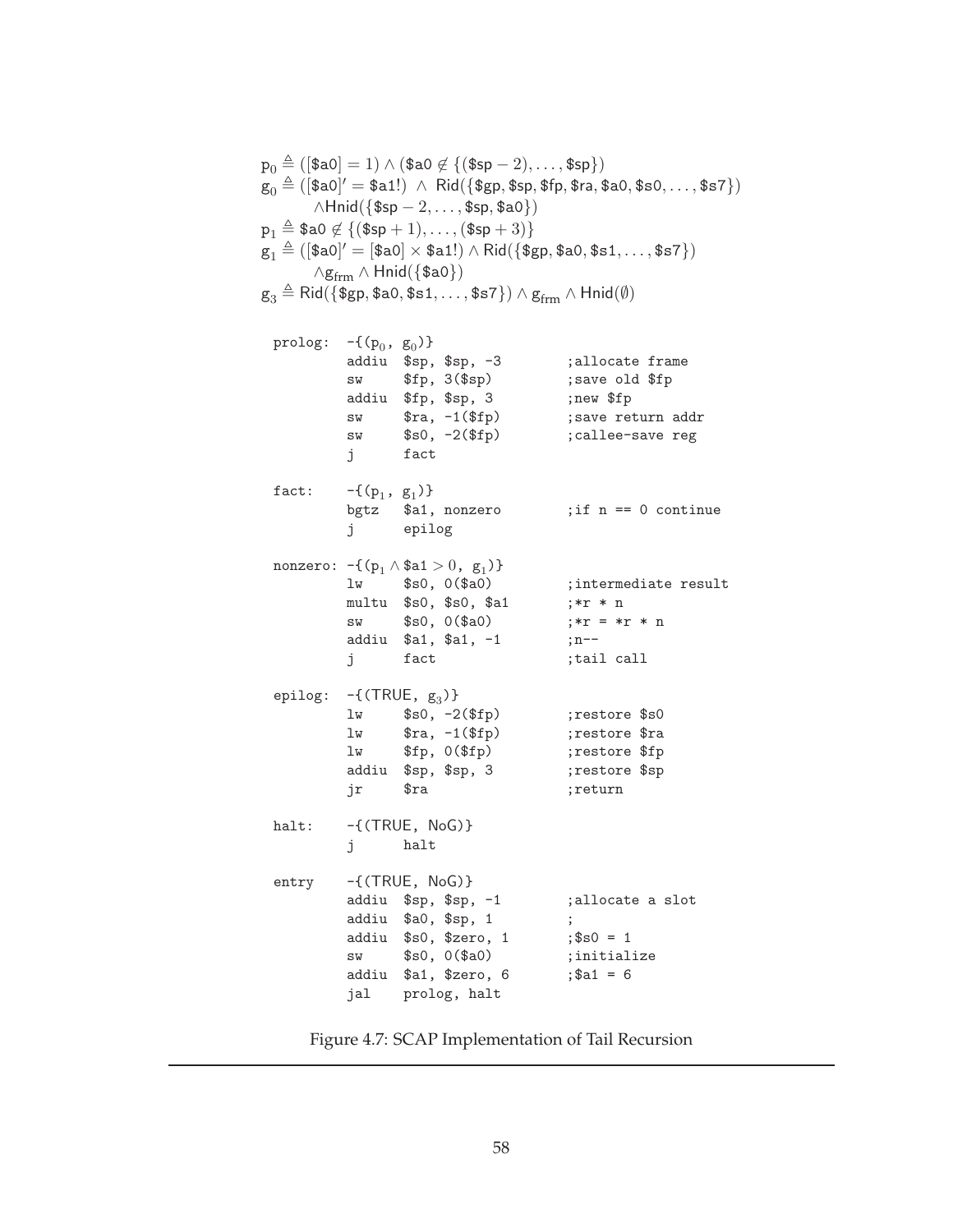TRUE  $\triangleq \lambda$ S. True  $N_o$ '. False Hnid(1s)  $\triangleq \forall 1 \notin 1$ s.  $[l] = [l]'$  $\mathsf{Rid}(\mathtt{rs}) \triangleq \forall \mathtt{r} \in \mathtt{rs}\ldotp \mathtt{r} = \mathtt{r}'$  $Frm[i] \triangleq [$ \$fp – i]  $[i] \triangleq [\$fp - i]'$  $\mathsf{g}_{\mathrm{frm}} \triangleq (\$ \mathsf{sp}' = \$ \mathsf{sp}{+}3) \wedge (\$ \mathsf{fp}' = \mathsf{Frm}[0])$  $\wedge$ (\$ra<sup> $\prime$ </sup> = Frm[1])  $\wedge$  (\$s0<sup> $\prime$ </sup> = Frm[2])

Figure 4.8: Macros for SCAP Examples

The compiled assembly code of these two functions is shown in Figure 4.6 and 4.7. In both programs, the label entry points to the initial code segment where the function fact is called. SCAP specifications for the code heap are embedded in the code, enclosed by -{}. Figure 4.8 shows definitions of macros used in the code specifications. To simplify the presentation, we use the register name  $r$  and  $[1]$  to represent values contained in  $r$ and the memory location 1, respectively. We also use primed representations  $r'$  and  $[1]'$ to represent values in the resulting state (the second argument) of a guarantee g.  $\text{Rid}(\text{rs})$ means all the registers in rs are preserved by the function. Hnid(ls) means all memory cells *except* those with addresses in 1s are preserved. Frm $[i]$  represents the  $i^{th}$  word on the stack frame.

The specification at the entrance point (labeled by prolog) of the first function is given as  $(\text{TRUE}, \text{g}_0)$  in Figure 4.6. The precondition defines no constraint on the value of \$ra. The guarantee  $g_0$  specifies the behavior of the function:

- the return value \$v0 is the factorial of the argument \$a0;
- callee-save registers are not updated; and
- the memory, other than the stack frames, is not updated.

If we use pre-/post-conditions in traditional Hoare-Logic to specify the function, we have to use auxiliary variables to specify the first point, and apply the Invariance Rule for the last two points. Using the guarantee  $g_0$  they can be easily expressed.

In the second implementation (in Figure 4.7), the caller passes the address of a *stack variable* to the function fact. The tail recursion is optimized by reusing the stack frame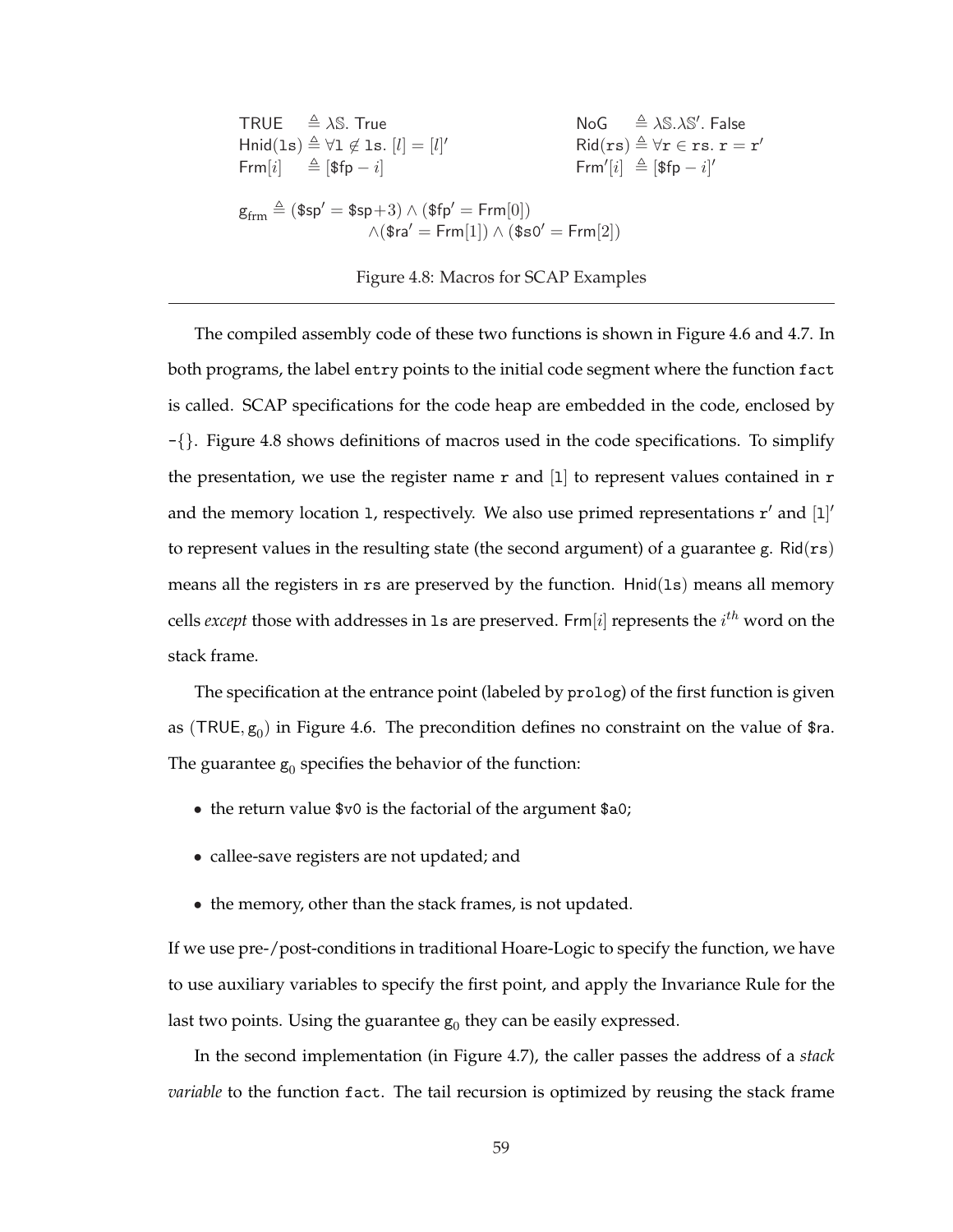

Figure 4.9: The Logical Control Stack

and making a direct jump. The precondition  $p_0$  requires that stack variable be initialized to 1 and not be allocated on the unused stack space. The guarantee  $\mathsf{g}_0$  is similar to the one for the first version.

**Malicious functions cannot be called.** It is also interesting to see how malicious functions are rejected in SCAP. The following code shows a malicious function which disguises a function call of the virus code as a return (the more deceptive x86 version is "push virus; ret").

> ld\_vir: -{(p, g)} addiu \$ra, \$zero, virus ;fake the ret addr jr \$ra ;disguised func. call

The function ld vir can be verified in SCAP with a proper specification of (p, g) (*e.g.,* (TRUE,  $\lambda$ S, S'.True)), because the SCAP RET rule does not check the return address in \$ra. However, SCAP will reject any code trying to call 1d\_vir, because the g cannot satisfy the premises of the CALL rule.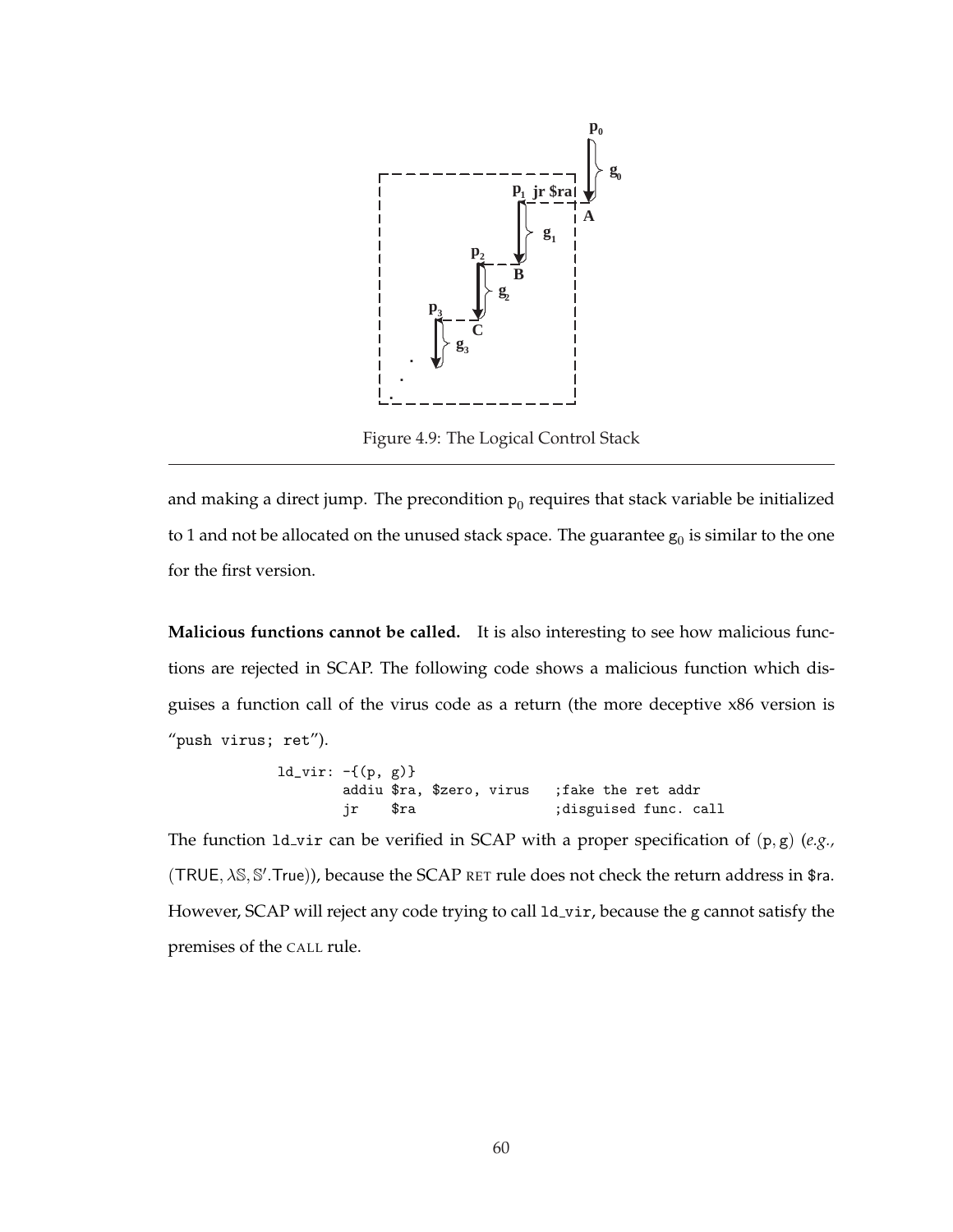## **4.4 The Stack Invariant**

Figure 4.9 shows a snapshot of the stack of return continuations: the specification of the current function is  $(p_0, g_0)$ , which will return to its caller at the end; and the caller will return to the caller's caller... The return continuations in the dashed box compose a logical control stack.

To establish the soundness of the SCAP inference rules, we need to ensure that when the current function returns at A, \$ra contains a valid code pointer with the specification  $(p_1, g_1)$ , and  $p_1$  is satisfied. Similarly we need to ensure that, at return points B and C, \$ra contains valid code pointers with specifications  $(p_2, g_2)$  and  $(p_3, g_3)$  respectively, and that  $\mathsf{p}_2$  and  $\mathsf{p}_3$  are satisfied by then. Suppose the current state is  $\mathbb{S}_0$  which satisfies  $\mathsf{p}_0$ , above safety requirement can be formalized as follows:

$$
g_0 S_0 S_1 \rightarrow
$$
  
\n
$$
((S_1 \mathbb{R}(\mathsf{\$ra}), (p_1, g_1)) \in \psi) \land p_1 S_1;
$$
  
\n
$$
g_0 S_0 S_1 \rightarrow g_1 S_1 S_2 \rightarrow
$$
  
\n
$$
((S_2 \mathbb{R}(\mathsf{\$ra}), (p_2, g_2)) \in \psi) \land p_2 S_2;
$$
  
\n
$$
g_0 S_0 S_1 \rightarrow g_1 S_1 S_2 \rightarrow g_2 S_2 S_3 \rightarrow
$$
  
\n
$$
((S_3 \mathbb{R}(\mathsf{\$ra}), (p_3, g_3)) \in \psi) \land p_3 S_3;
$$
  
\n...

where  $\psi$  is the program specification, and each  $\mathbb{S}_i$  ( $i > 0$ ) is implicitly quantified by universal quantification.

Generalizing above safety requirement, we inductively define the "well-formed con-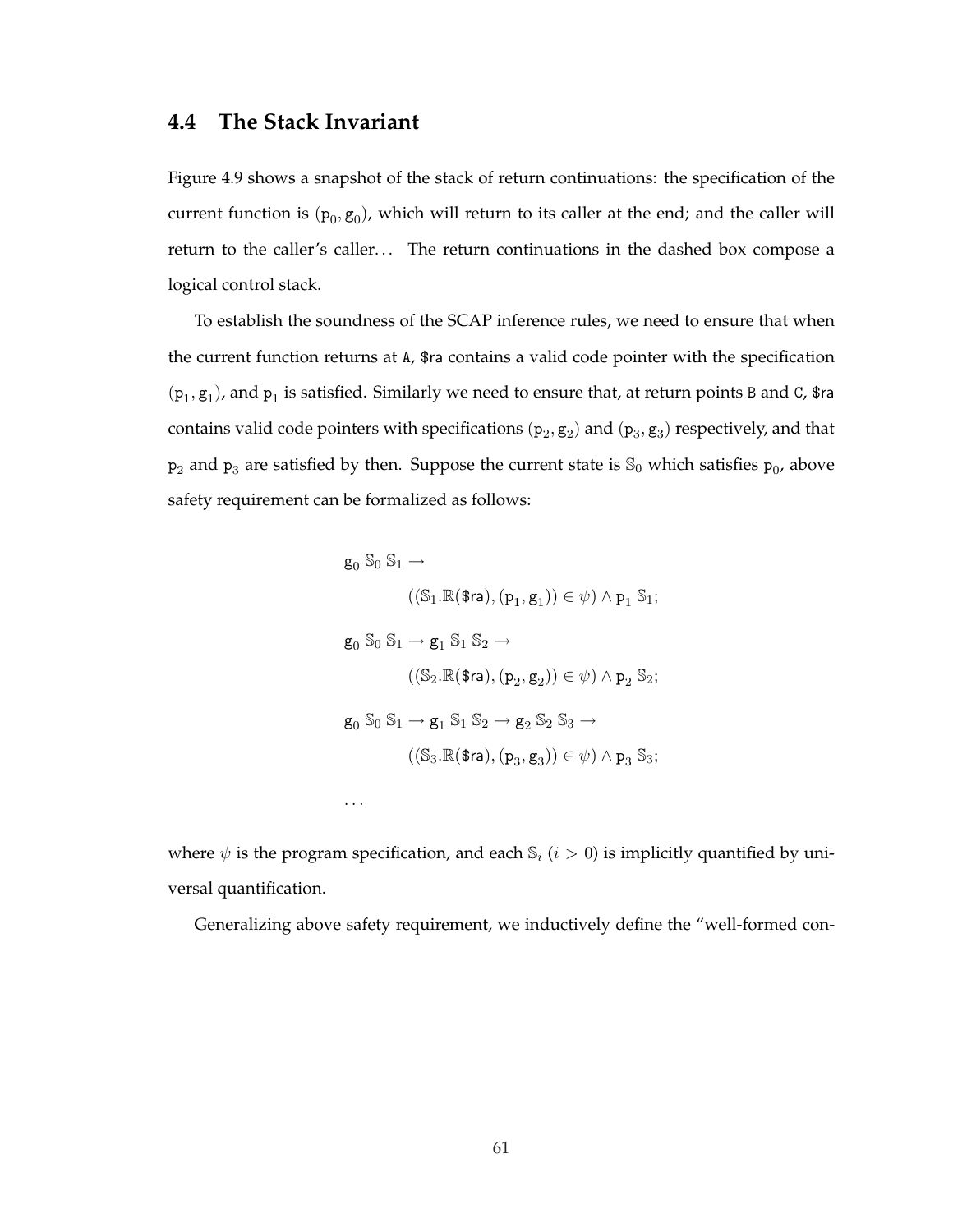trol stack with depth  $n''$  as follows:

wfst(0, g, S, 
$$
\psi
$$
)  $\triangleq \neg \exists S'. g S S'$   
wfst(n+1, g, S,  $\psi$ )  $\triangleq$   
\n $\forall S'. g S S' \rightarrow \exists (p', g'). (S'.R($ra), (p', g')) \in \psi \land p' S' \land wfst(n, g', S', \psi)$ 

When the stack has depth 0, we are in the outermost function which has no return code pointer (the program either "halts" or enters an infinite loop). In this case, we simply require that there exist no S' at which the function can return, *i.e.*,  $\neg \exists \mathbb{S}'$ .  $g \mathbb{S} \mathbb{S}'$ .

Then the stack invariant we need to enforce is that, *at each program point with specification* (p, g)*, the program state* S *must satisfy* p *and there exists a well-formed control stack in* S. The invariant is formally defined as:

$$
p \mathbb{S} \wedge \exists n.\mathsf{wfst}(n,\mathsf{g},\mathbb{S},\psi).
$$

Note here we do not need to know the exact depth  $n$  of the control stack.

To prove the soundness of SCAP, we need to prove that the invariant holds at every step of program execution. The stack invariant also explains why we can have such a simple RET rule, which "type-checks" the "jr \$ra" instruction without requiring that \$ra contain a valid code pointer.

### **4.5 Generalizations of SCAP**

The methodology for SCAP scales well to multi-return function calls and weak continuations. In this section, we will generalize the SCAP system in two steps. By a simple relaxation of the CALL rule, we get system SCAP-I to support function calls with multiple return addresses (with the restriction that a function must return to its immediate caller). We can use SCAP-I to certify the stack-unwinding-based implementation for exceptions. We then combine the relaxed call rule with the support for tail function call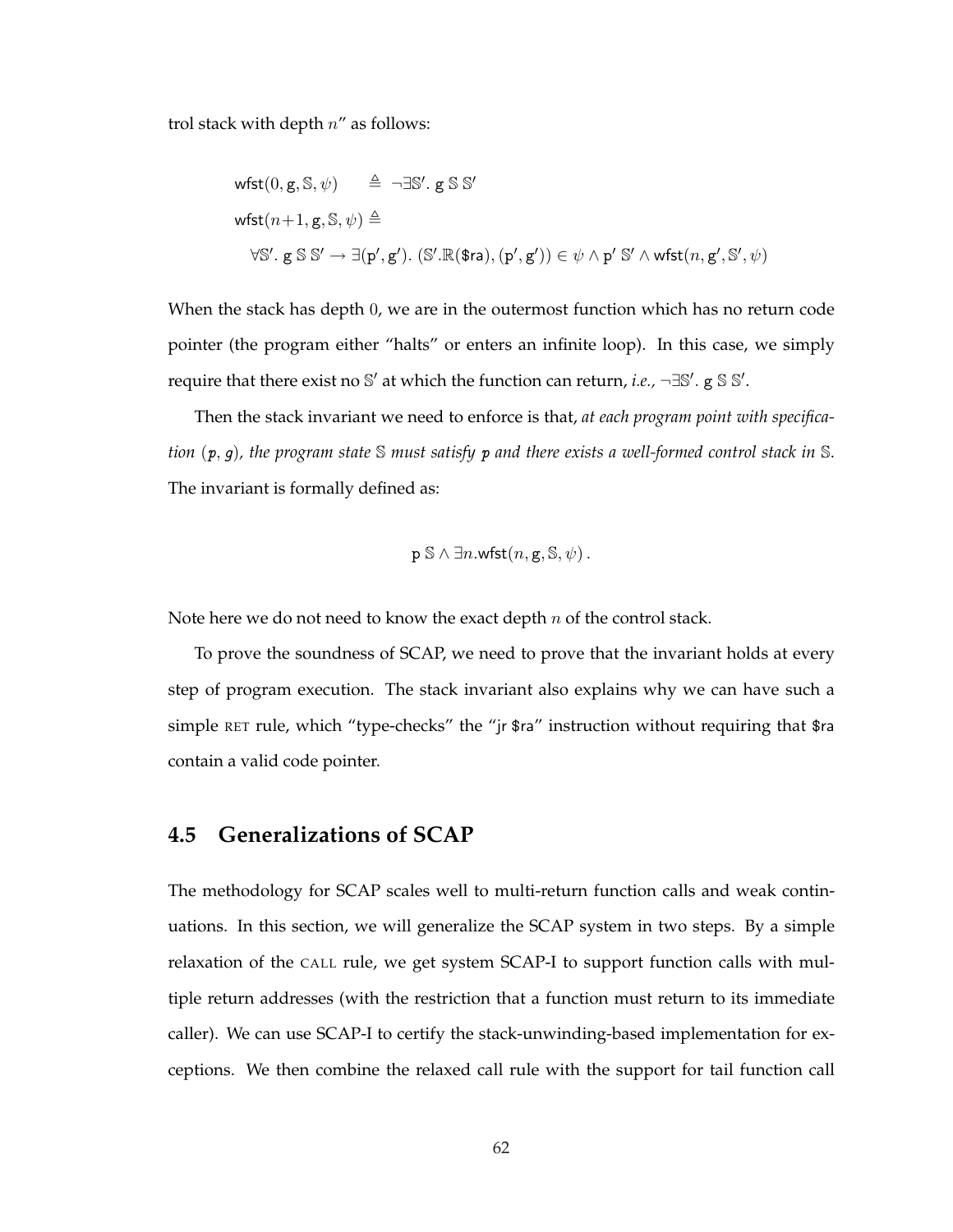and get a more general system, namely SCAP-II. SCAP-II can certify weak continuations, set jmp/longjmp and the full-blown MRLC [89].

#### **4.5.1 SCAP-I**

In SCAP, a function call is made by executing the jal instruction. The callee can only return to the "correct" return address, *i.e.,* the program counter of the next instruction following the corresponding jal instruction in the caller. This is enforced by the constraint  $\forall \mathbb{S}, \mathbb{S}'$ . g'  $\mathbb{S} \mathbb{S}' \to \mathbb{S}. \mathbb{R}(\$$ ra)  $= \mathbb{S}'. \mathbb{R}(\$$ ra) in the CALL rule. To allow the callee to return to multiple locations, we simply remove this constraint. We can also decouple the saving of the return address and the jump to the callee. The function call can be made by the normal jump instruction j f, as long as the return address is already saved before the function call. Now we have a more relaxed rule for function call:

$$
\forall \mathbb{S}. p \mathbb{S} \rightarrow p' \mathbb{S}
$$
\n
$$
\forall \mathbb{S}, \mathbb{S}'. p \mathbb{S} \rightarrow g' \mathbb{S} \mathbb{S}' \rightarrow
$$
\n
$$
\exists p'', g''. ((\mathbb{S}'.\mathbb{R}(\$ra), (p'', g'')) \in \psi) \land p'' \mathbb{S}' \land (\forall \mathbb{S}''. g'' \mathbb{S}' \mathbb{S}'' \rightarrow g \mathbb{S} \mathbb{S}'')
$$
\n
$$
\psi \vdash \{(p, g)\} f : j f'
$$
\n(CALL-I)

This rules does not specify how the return address is going to be passed into the function. Instead, we only require that \$ra contain a code pointer specified in  $\psi$  at the return state S', which is provable based on the knowledge of p and g'. This allows SCAP-I to certify any convention for multi-return function call.

#### **Examples of Multi-Return Function Call**

SCAP-I can certify the compiled C-- code with stack unwinding. C-- uses the primitive "return  $\langle n/m \rangle$ " to allow a function to return to the  $n^{th}$  of m return continuations defined in the caller. A normal return is written as "return  $\langle m/m \rangle$ ", while n being less than m means an "abnormal" return. Correspondingly, at the call cite, the caller put the annotation such as "also returns to k0, k1", where continuations k0 and k1 are defined in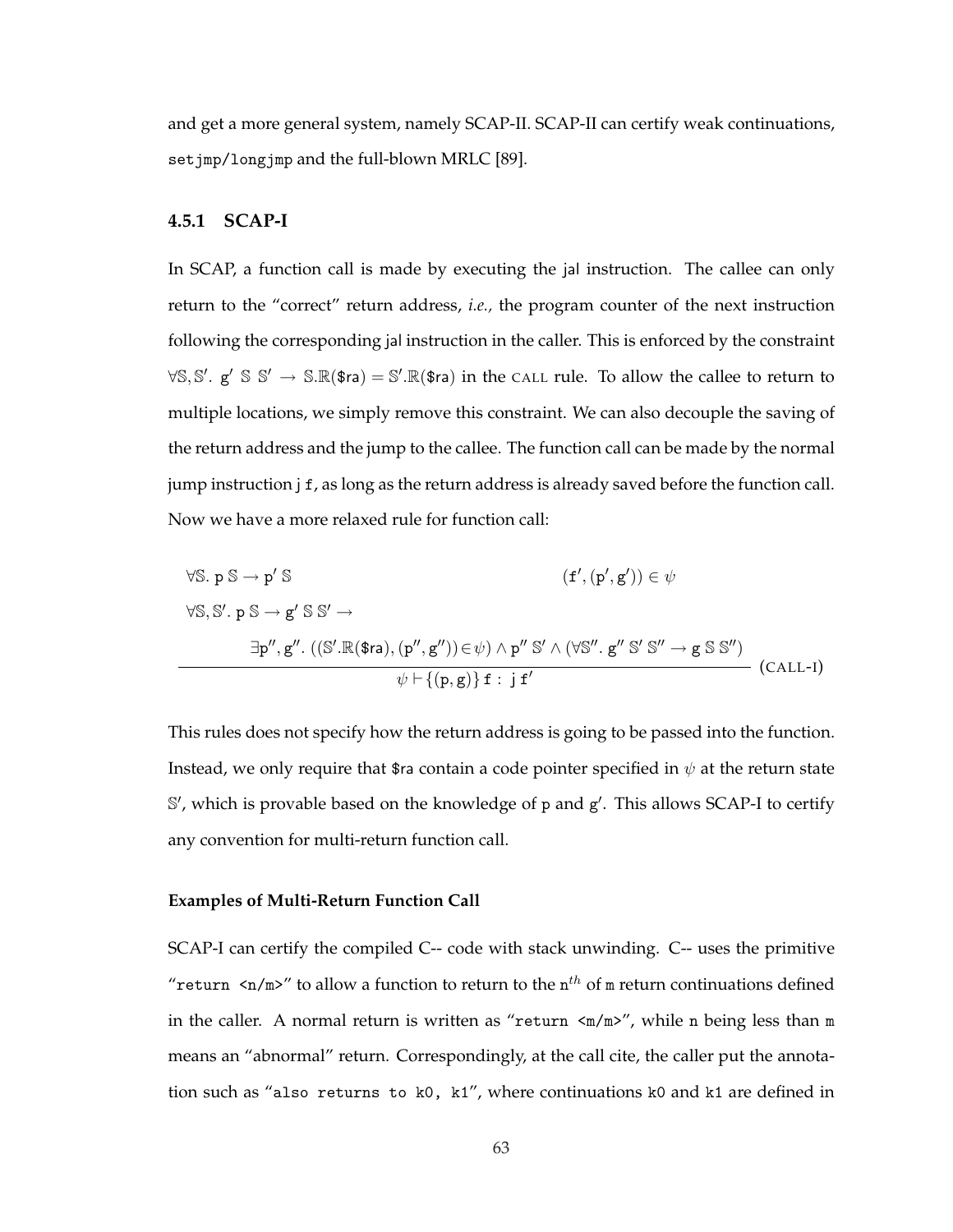```
rev(bits32 x){ cmp(bits32 x){
 cmp(x) also returns to k; if (x = 0)return 0; r return \langle 0/1 \rangle;
                             else
 \text{continuation k:} \text{return } \langle 1/1 \rangle;return 1; \}}
```
Figure 4.10: C-- Code with Multi-Return Address

the same function as the call site.

In Figure 4.10 we show a simple  $C$ -- program which returns 1 if the argument is 0 and returns 0 otherwise. We illustrate in Figure 4.11 how to use SCAP-I to certify the compiled code. The precondition of the rev function is simply set to TRUE, while  $g_0$ specifies the relationship between the argument \$a0 and the return value \$v0, and the preservation of callee save registers and memory except for the space for the stack frame. The precondition for the cmp function is TRUE, and the guarantee  $g_5$  says that the function returns to different addresses under different conditions.

At the point where cmp is called, we need to specify in the precondition  $p_1$  that both return addresses are valid code labels (*i.e.,*  $ct1$  and k). The guarantee  $g_1$  specifies the behavior of the remaining code under two different conditions, while  $(p_2, g_2)$  and  $(p_3, g_3)$ specify the two different return continuations. Interested readers can check that the specifications satisfy the constraint enforced by the CALL-I rule. Specifications for other code blocks are straightforward and are omitted here.

#### **4.5.2 SCAP-II for Weak Continuations**

The weak continuation construct in C-- allows a function to return to any activation on the control stack. Since we use the guarantee  $g$  to represent the behavior of a function, we need to understand what happens to the intermediate activations on the stack that are "skipped": are their g's discarded or fulfilled?

In SCAP-II, we enforce that the callee must fulfill the remaining behavior of its caller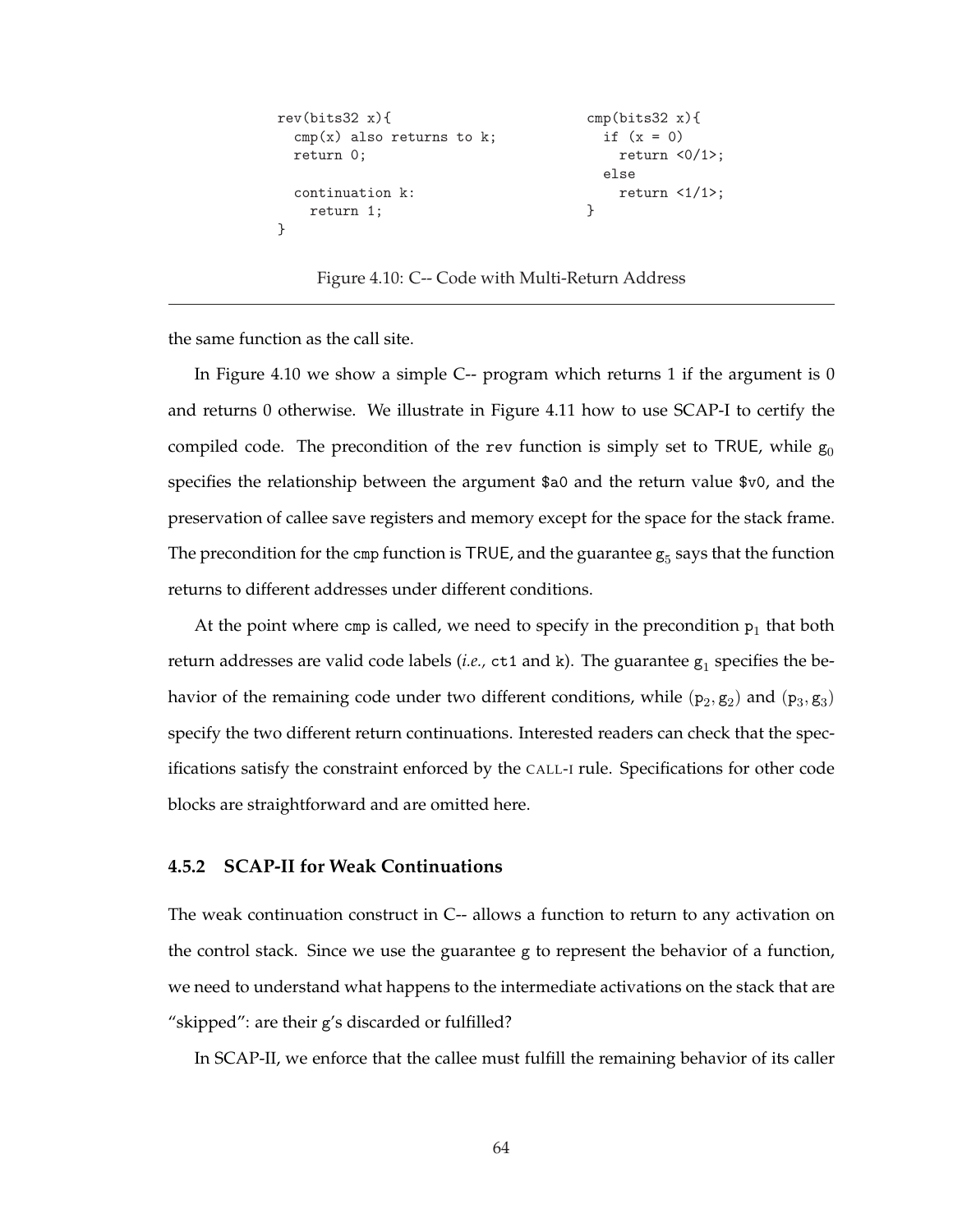| $g_{\rm{frm}}$<br>$g_0$<br>$p_1$<br>$g_1$<br>$g_2$<br>$g_3$ |  | $\triangleq$ \$ra $=$ ct1 $\wedge$ \$a1 $=$ k                                       |                  | $\wedge$ Hnid({\$sp - 1, \$sp})                                                                           |                         | $\triangleq$ \$sp $' =$ \$sp $+$ $2 \wedge$ \$fp $' =$ Frm $[0] \wedge$ \$ra $' =$ Frm $[1]$<br>$\triangleq$ (\$a0 = 0 $\rightarrow$ \$v0' = 1) $\wedge$ (\$a0 $\neq$ 0 $\rightarrow$ \$v0' = 0)<br>$\land$ Rid({\$gp, \$sp, \$fp, \$ra, \$s0, , \$s7})<br>$\triangleq$ (\$a0 = 0 $\rightarrow$ \$v0' = 1) $\wedge$ (\$a0 $\neq$ 0 $\rightarrow$ \$v0' = 0)<br>$\wedge$ Rid({\$gp, \$s0, , \$s7}) $\wedge$ g <sub>frm</sub> $\wedge$ Hnid( $\emptyset$ )<br>$\hat{z} \triangleq$ \$v0' = 0 $\wedge$ Rid({\$gp, \$s0, , \$s7}) $\wedge$ g <sub>frm</sub> $\wedge$ Hnid( $\emptyset$ )<br>$\triangleq$ \$v0' = 1 $\land$ Rid({\$gp, \$s0, , \$s7}) $\land$ g <sub>frm</sub> $\land$ Hnid( $\emptyset$ ) |  |
|-------------------------------------------------------------|--|-------------------------------------------------------------------------------------|------------------|-----------------------------------------------------------------------------------------------------------|-------------------------|-------------------------------------------------------------------------------------------------------------------------------------------------------------------------------------------------------------------------------------------------------------------------------------------------------------------------------------------------------------------------------------------------------------------------------------------------------------------------------------------------------------------------------------------------------------------------------------------------------------------------------------------------------------------------------------------------------|--|
| $g_5$                                                       |  |                                                                                     |                  |                                                                                                           |                         | $\triangleq$ $(\$$ a $0=0\rightarrow$ $\$$ ra $'=\$$ a $1)\wedge$ $(\$$ a $0\neq 0\rightarrow$ $\$$ ra $'=\$$ ra $)$                                                                                                                                                                                                                                                                                                                                                                                                                                                                                                                                                                                  |  |
|                                                             |  |                                                                                     |                  |                                                                                                           |                         | $\land$ Rid({\$gp, \$sp, \$fp, \$s0, , \$s7}) $\land$ Hnid( $\emptyset$ )                                                                                                                                                                                                                                                                                                                                                                                                                                                                                                                                                                                                                             |  |
| rev:                                                        |  | $-\{$ (TRUE, $g_0$ )}<br>addiu \$fp, \$sp, 2<br>$-\{(p_1, g_1)\}\$<br>j cmp         |                  | addiu \$sp, \$sp, -2<br>$sw$ \$fp, $2(\$sp)$<br>sw $\text{stra}, -1(\text{ffp})$<br>addiu \$a1, \$zero, k | addiu \$ra, \$zero, ct1 | ;allocate frame<br>; save old \$fp<br>;new \$fp<br>; save old \$ra<br>;ret cont 1<br>;ret cont 0<br>; call cmp with k                                                                                                                                                                                                                                                                                                                                                                                                                                                                                                                                                                                 |  |
| ct1:                                                        |  | $-\{$ (TRUE, $g_2$ )}<br>j epilog                                                   |                  | addiu \$v0, \$zero, 0                                                                                     |                         | $;$ \$v0 = 0                                                                                                                                                                                                                                                                                                                                                                                                                                                                                                                                                                                                                                                                                          |  |
| k:                                                          |  | $-\{$ (TRUE, $g_3$ )}<br>j epilog                                                   |                  | addiu \$v0, \$zero, 1                                                                                     |                         | $;$ \$v0 = 1                                                                                                                                                                                                                                                                                                                                                                                                                                                                                                                                                                                                                                                                                          |  |
|                                                             |  | epilog: $-\{(p_4, g_4)\}\$<br>$lw$ $$fp, 0 ($fp)$<br>addiu \$sp, \$sp, 2<br>jr \$ra |                  | $1w$ $$ra, -1 ($fp)$                                                                                      |                         | ;restore \$ra<br>;restore \$fp<br>;restore \$sp<br>;return                                                                                                                                                                                                                                                                                                                                                                                                                                                                                                                                                                                                                                            |  |
| cmp:<br>eqz:                                                |  | $-\{$ (TRUE, $g_5$ )}<br>beq<br>jr<br>$-\{(p_6, g_6)\}\$                            | \$ra             | \$a0, \$zero, eqz                                                                                         |                         | ; return < $1/1$ >                                                                                                                                                                                                                                                                                                                                                                                                                                                                                                                                                                                                                                                                                    |  |
|                                                             |  | addu<br>jr                                                                          | $\frac{2}{3}$ ra |                                                                                                           | \$ra, \$zero, \$a1      | ;return <0/1>                                                                                                                                                                                                                                                                                                                                                                                                                                                                                                                                                                                                                                                                                         |  |

Figure 4.11: Assembly Code with Multi-Return Function Call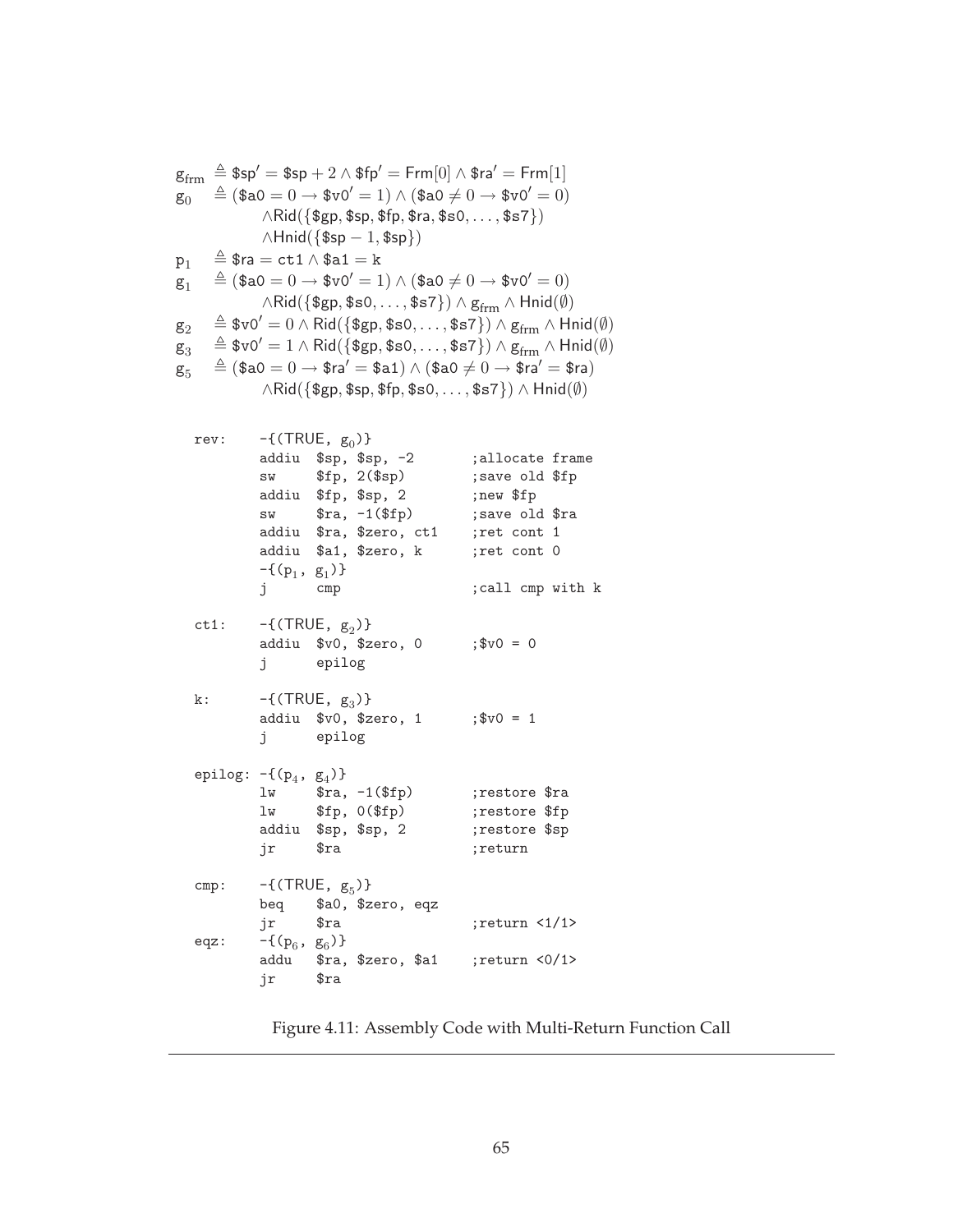before it can "skip" its caller and return to an activation deeper on the control stack. From the caller's point of view, it made a *tail call* to the callee.

$$
\forall S. p S \rightarrow p' S
$$
  
\n
$$
\forall S, S', p S \rightarrow g' S S' \rightarrow
$$
  
\n
$$
(g S S' \vee
$$
  
\n
$$
\exists p'', g'' \colon (S'.\mathbb{R}(\$ra), (p'', g'')) \in \psi \land p'' S' \land (\forall S'', g'' S' S'' \rightarrow g S S''))
$$
  
\n
$$
\psi \vdash \{(p, g)\} f : j f'
$$
\n(CALL-II)

In the CALL-II rule above, we further relax the second premise of the CALL-I rule and provide an option of either returning to the return point of the caller or satisfying the caller's remaining g and therefore being able to return to the caller's caller. This requirement automatically forms arbitrary length chains that allow the return to go arbitrarily far in the stack. Also notice that the CALL-II rule is simply a combination of the CALL-I rule and the T-CALL in SCAP for tail call.

We also relax SCAP's definition of "well-formed stack" and allow dismissal of multiple stack frames at the return point.

wfst'(0, g, S, 
$$
\psi
$$
)  $\triangleq \neg \exists S'$ . g S S'  
\nwfst'(n+1, g, S,  $\psi$ )  $\triangleq$   
\n $\forall S'. g S S' \rightarrow$   
\n $\exists p', g' . ((S'.\mathbb{R}(\$ra), (p', g')) \in \psi) \land p' S' \land \exists m \leq n. wfst'(m, g', S', \psi)$ 

The rest of SCAP-II inference rules are the same with those in SCAP. When a function makes an indirect jump to a weak continuation instead of a normal return continuation in SCAP, we use the same RET rule in SCAP, as shown below. Here we give it a new name, JWC (jump to weak continuations), to show that \$ra contains a weak continuation pointer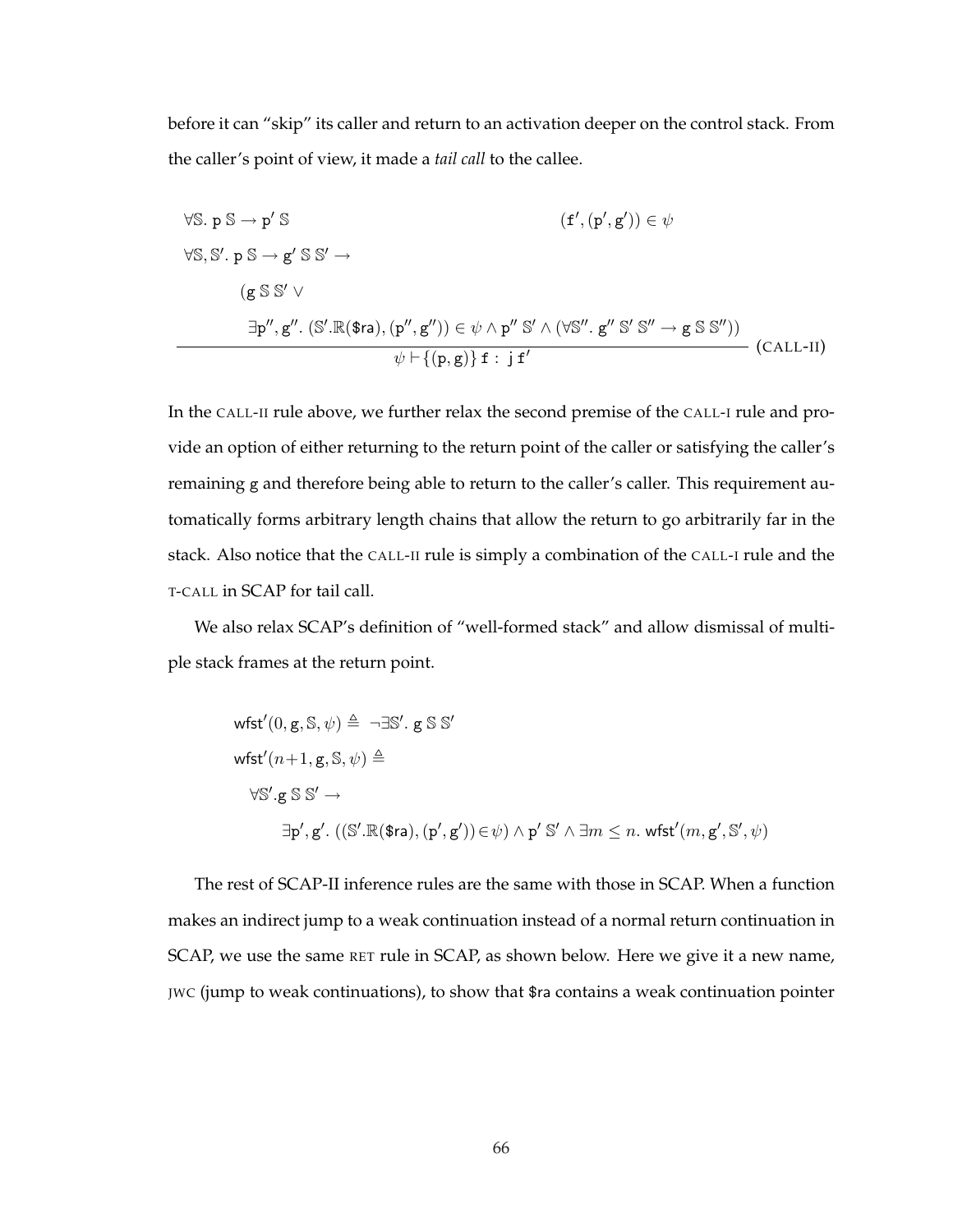```
rev(bits32 x){ cmp0(bits32 x, bits32 k){
 cmp0(x, k) also cuts to k; cmp1(x, k);return 0; }
 continuation k: \text{cmp1}(bits32 x, bits32 k){
  return 1; if (x == 0) cut to k;} return;
                     }
```


 $p_0 \triangleq$  TRUE  $g_0 \triangleq (\$a0 = 0 \rightarrow \$v0' = 1) \wedge (\$a0 \neq 0 \rightarrow \$v0' = 0) \wedge$  $\wedge$ Rid $({\{\$gp, \$sp, \$fp, \$ra, \$s0, ..., \$s7\}})$  $\wedge$ Hnid({\$sp – 3, ..., \$sp})  $p_1 \triangleq$  (\$ra = ct)  $\wedge$  (\$a1 = k)  $\wedge$  (\$a2 = \$fp)  $\wedge$  (\$a3 = \$sp)  $g_1 \triangleq (\$a0 = 0 \rightarrow \$\text{v0}' = 1) \wedge (\$a0 \neq 0 \rightarrow \$\text{v0}' = 0) \wedge$  $\wedge$ Rid $(\{\$gp,$  \$s0,  $\dots$ , \$s7 $\}) \wedge$  Hnid $(\{\$sp - 1, \$sp\}) \wedge g_{\text{frm}}$  $g_c \triangleq$  (\$a0 = 0 → (\$ra' = \$a1)  $\wedge$  (\$fp' = \$a2)  $\wedge$  (\$sp' = \$a3)  $\wedge$ Rid $({\{ \text{sgp}, \text{ss0}, \ldots, \text{ss7}\})})$  $\wedge$ (\$a0  $\neq 0 \rightarrow$  Rid({\$gp, \$sp, \$fp, \$ra, \$s0,  $\dots$ , \$s7})  $p_4 \triangleq$  TRUE  $g_4 \triangleq g_c \wedge \text{Hnid}(\{\text{\$sp} - 1, \text{\$sp}\})$  $p_5 \triangleq TRUE$  $g_5 \triangleq g_c \wedge \text{Hnid}(\emptyset)$ 



instead of the normal return address of the caller.

$$
\frac{\forall \mathbb{S}. p \mathbb{S} \rightarrow g \mathbb{S} \mathbb{S}}{\psi \vdash \{(p,g)\} f : jr \$ra} \text{ (JWC)}
$$

Shivers and Fisher [89] use the "super tail recursive" function call to implement their MRLC, which is essentially multi-return function call with stack cutting. The implementation of MRLC can be certified using SCAP-II.

In Figure 4.12, we show a C-- program using weak continuations. The behavior of the function rev is similar to the one shown in Figure 4.10. If the argument is 0, the function cmp1 may skip over its caller cmp0 and cut to the stack of rev.

Figure 4.14 shows the compiled code and specifications. Specifications of the code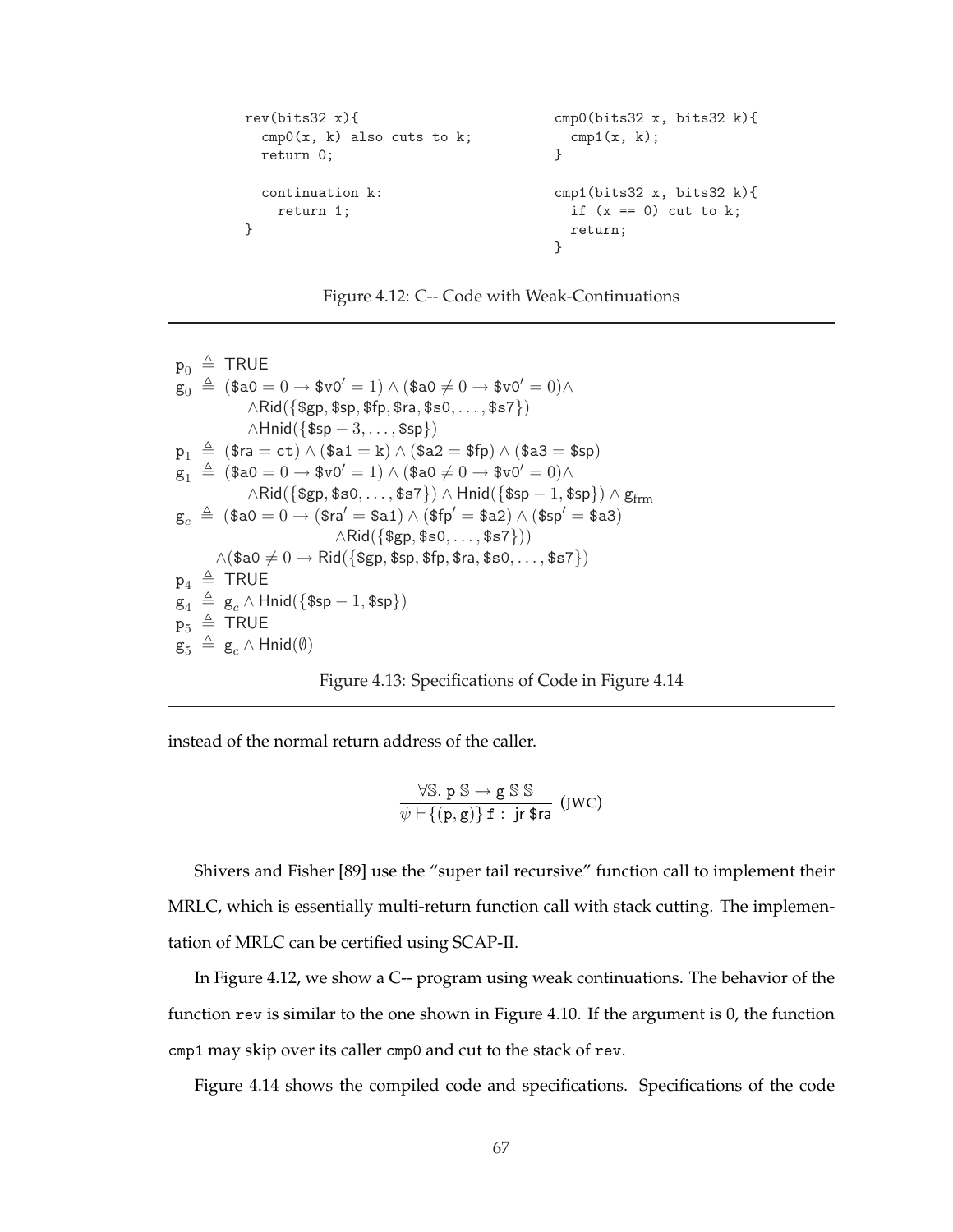is shown in Figure 4.13. To simplify the presentation, we pass the weak continuation k (which contains the return code pointer, the frame pointer and the stack pointer) via registers \$a1-\$a3. The specification  $(p_0, g_0)$  for rev is very similar to the one shown in Figure 4.11. The specification at the call site of cmp0 is  $(p_1, g_1)$ . Specifications for functions cmp0 and cmp1 are given as  $(p_4, g_4)$  and  $(p_5, g_5)$ , respectively. Notice that two different conditions are considered in  $g_4$  and  $g_5$ , *i.e.*, the condition under which that the functions return normally and the condition under which the functions cut the stack. Specifications for other code blocks are omitted.

#### **4.5.3 Example: setjmp/longjmp**

setjmp and longjmp are two functions in the C library that are used to perform non-local jumps. They are used as follows: setjmp is called to save the current state of the program into a data structure (*i.e.*, jmp\_buf). That state contains the current stack pointer, all calleesave registers, the code pointer to the next instruction, and everything else prescribed by the architecture. Then when called with such a structure, longjmp restores every part of the saved state, and then jumps to the stored code pointer.

These functions in C are not considered safe. setjmp does not save closures, and thus the behavior of longjmp is undefined if the function calling the corresponding setjmp has returned. The control flow abstraction provided by setjmp/longjmp is very similar to weak continuations and can be reasoned using SCAP-II.

The code in Figure 4.15 shows a simple implementation of setjmp/longjmp functions and their specifications. Here we borrow the separation logic [87] notation, where  $\{l \mapsto n\}$ means the memory cell at address *l* contains value *n*, while  $P * Q$  specifies two parts of memory which have disjoint domains and satisfy P and Q respectively. As shown in [101], separation logic primitives can be encoded in Coq and embedded in general predicates.

The precondition  $p_0$  of set jmp simply requires that the argument \$a0 point to a jmp buf. It guarantees  $(\mathbf{g}_0)$  that the return value is 0; values of callee save registers, return code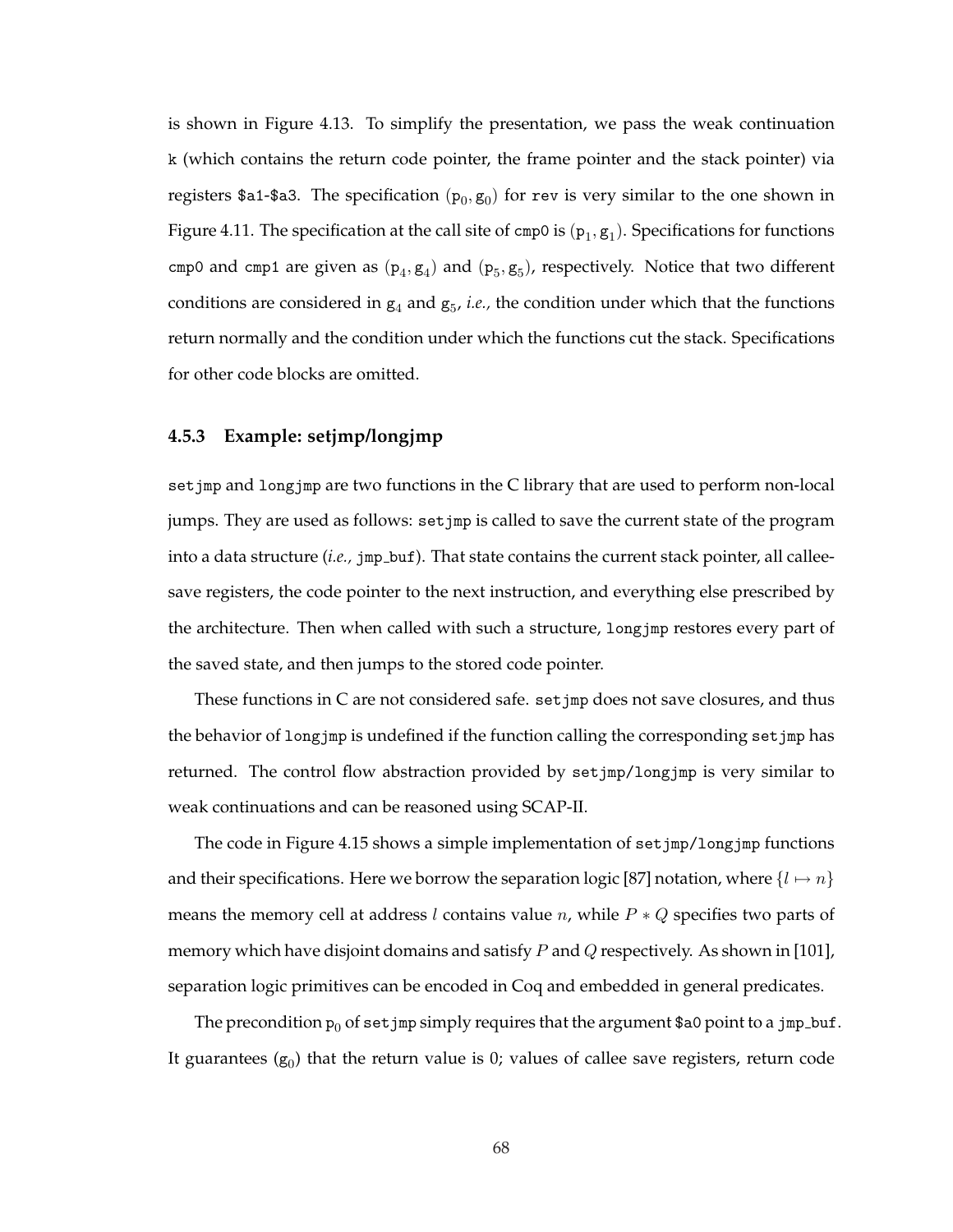| rev:                     | $-\{(p0, g0)\}\$<br>SW<br>SW<br>addiu<br>$-\{(p1, g1)\}\$<br>j | cmp0            | addiu \$sp, \$sp, -2<br>\$fp, 2 (\$sp)<br>addiu \$fp, \$sp, 2<br>$\text{$ra, -1 ($fp)$}$<br>addiu \$a1, \$zero, k<br>\$a2, \$fp, 0<br>addiu \$a3, \$sp, 0<br>addiu \$ra, \$zero, ct | allocate frame;<br>; save old \$fp<br>;new \$fp<br>; save \$ra<br>; set cut cont<br>; save \$fp<br>; save \$sp<br>; set ret cont<br>;call cmp0 |
|--------------------------|----------------------------------------------------------------|-----------------|-------------------------------------------------------------------------------------------------------------------------------------------------------------------------------------|------------------------------------------------------------------------------------------------------------------------------------------------|
| ct:                      | $-\{(p2, g2)\}\$<br>j                                          | epilog          | addiu \$v0, \$zero, 0                                                                                                                                                               | ;return 0                                                                                                                                      |
| k:                       | $-\{(p3, g3)\}\$<br>j                                          | epilog          | addiu \$v0, \$zero, 1                                                                                                                                                               | ;return 1                                                                                                                                      |
| cmp0:                    | $-\{(p4, g4)\}\$<br>SW<br>SW<br>j                              | $\mathsf{cmp1}$ | addiu \$sp, \$sp, -2<br>\$fp, 2 (\$sp)<br>addiu \$fp, \$sp, 2<br>$\text{$ra, -1 ($fp)$}$<br>addiu \$ra, \$zero, epilog                                                              | ;allocate frame<br>; save old \$fp<br>;new \$fp<br>; save \$ra<br>; call cmp1                                                                  |
| cmp1:                    | $-\{(p5, g5)\}\$<br>jr \$ra                                    |                 | beq \$a0, \$zero, cutto                                                                                                                                                             | ; if $($a0 == 0)$ cut<br>;else return                                                                                                          |
| cutto:                   | $-\{(p6, g6)\}\$<br>jr                                         | \$ra            | addiu \$ra, \$a1, 0<br>addiu \$fp, \$a2, 0<br>addiu \$sp, \$a3, 0                                                                                                                   | ; set \$ra to k<br>;restore k's \$fp<br>;restore k's \$sp<br>;goto k                                                                           |
| epilog: $-\{(p7, g7)\}\$ | lw<br>lw<br>jr                                                 | \$ra            | $\text{$ra, -1 ($fp)$}$<br>\$fp, 0 (\$fp\$)<br>addiu \$sp, \$sp, 2                                                                                                                  | ;restore \$ra<br>;restore \$fp<br>;restore \$sp<br>;return                                                                                     |

Figure 4.14: Example for Weak Continuation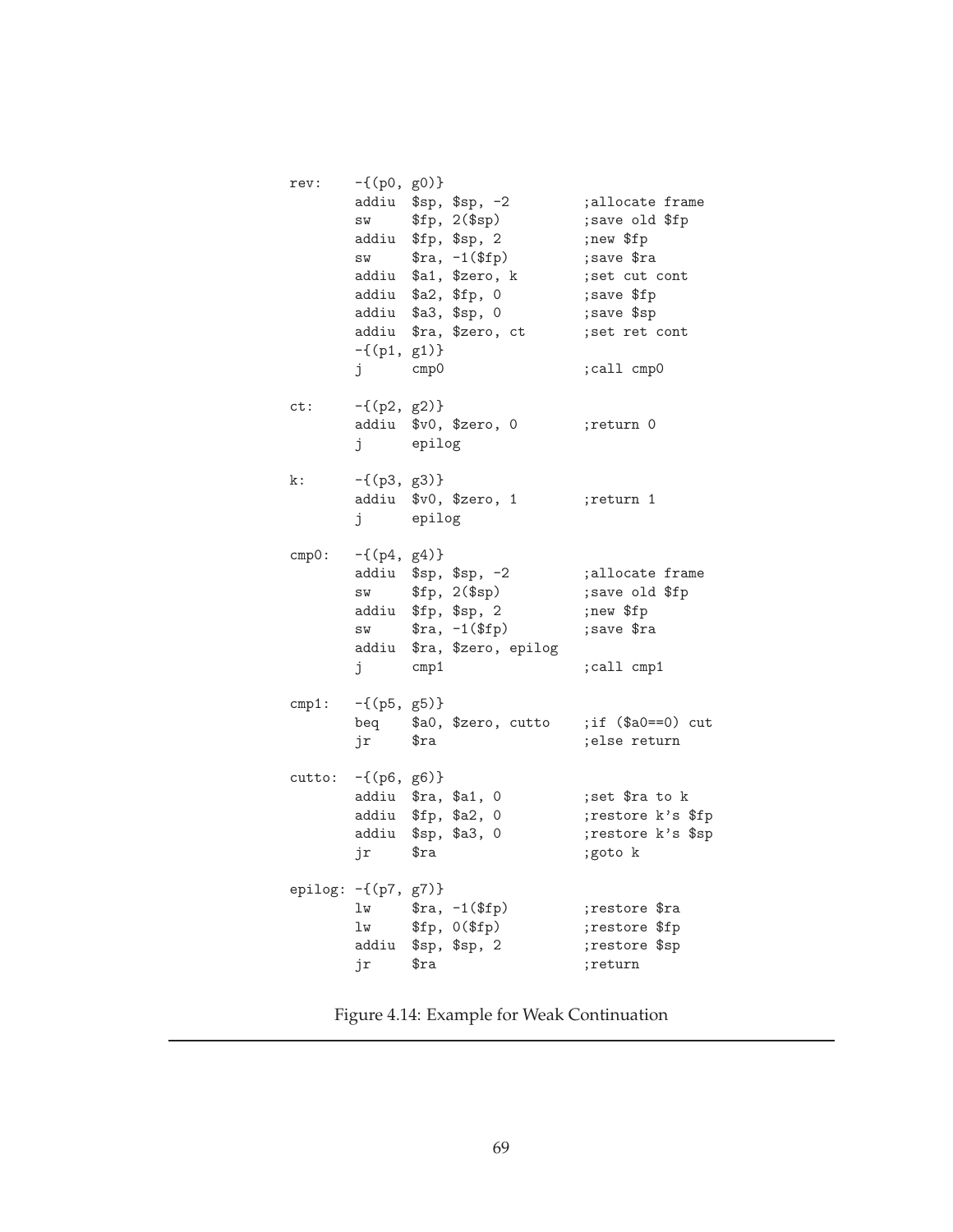$$
p_{buf}(x) \triangleq \{x \mapsto \ldots, x+11 \mapsto \}
$$
\n
$$
g_{buf}(x) \triangleq \left( [x]' = \$\$0 \right) \land \ldots \land \left( [x+1]' = \$\$5 \right) \land \left( [x+8]' = \$fp \right) \land \right.
$$
\n
$$
g'_{buf}(x) \triangleq \left( \$\$0' = [x] \right) \land \ldots \land \left( \$7' = [x+7] \right) \land \left( \$fp' = [x+8] \right) \land \left( \$fp' = [x+8] \right) \land \left( \$sp' = [x+9] \right) \land \left( \$gp' = [x+10] \right) \land \left( \$ra' = [x+11] \right)
$$
\n
$$
p_0 \triangleq p_{buf}(\$a0) * TRUE = x + 10) \land \left( \$gr' = [x+10] \right) \land \left( \$ra' = [x+11] \right)
$$
\n
$$
p_0 \triangleq p_{buf}(\$a0) * TRUE = x + 10) \land \left( \$gr' = [x+10] \right) \land \left( \$ra' = [x+11] \right)
$$
\n
$$
p_1 \triangleq (\$v0' = 0) \land \text{Rid}(\$a0, \ldots, \$a0 + 11})
$$
\n
$$
p_1 \triangleq (\$v0' = \$a1) \land g'_{buf}(\$a0) \land \text{Hnid}(\emptyset)
$$
\n
$$
setjmp: -\{(p_0, g_0)\}
$$
\n
$$
swp, 0 \land \$a0) ; save callee-saves
$$
\n
$$
\therefore \text{sw} \quad \$sp, 3 \land \$0, 0 \land \$0, 0 ; save callee-saves
$$
\n
$$
swp, 10 \land \$a0) ; sitack pointer
$$
\n
$$
swp, 10 \land \$a0) ; sitack pointer
$$
\n
$$
swp, 10 \land \$a0) ; sistack pointer
$$
\n
$$
swp, 10 \land \$2, 0 ; setilde calees.
$$
\n
$$
swp, 11 \land \$a0) ; sistack pointer
$$
\n
$$
swp, 11 \land \$a0) ; sistack pointer
$$
\n
$$
s
$$

Figure 4.15: Implementation for setjmp/longjmp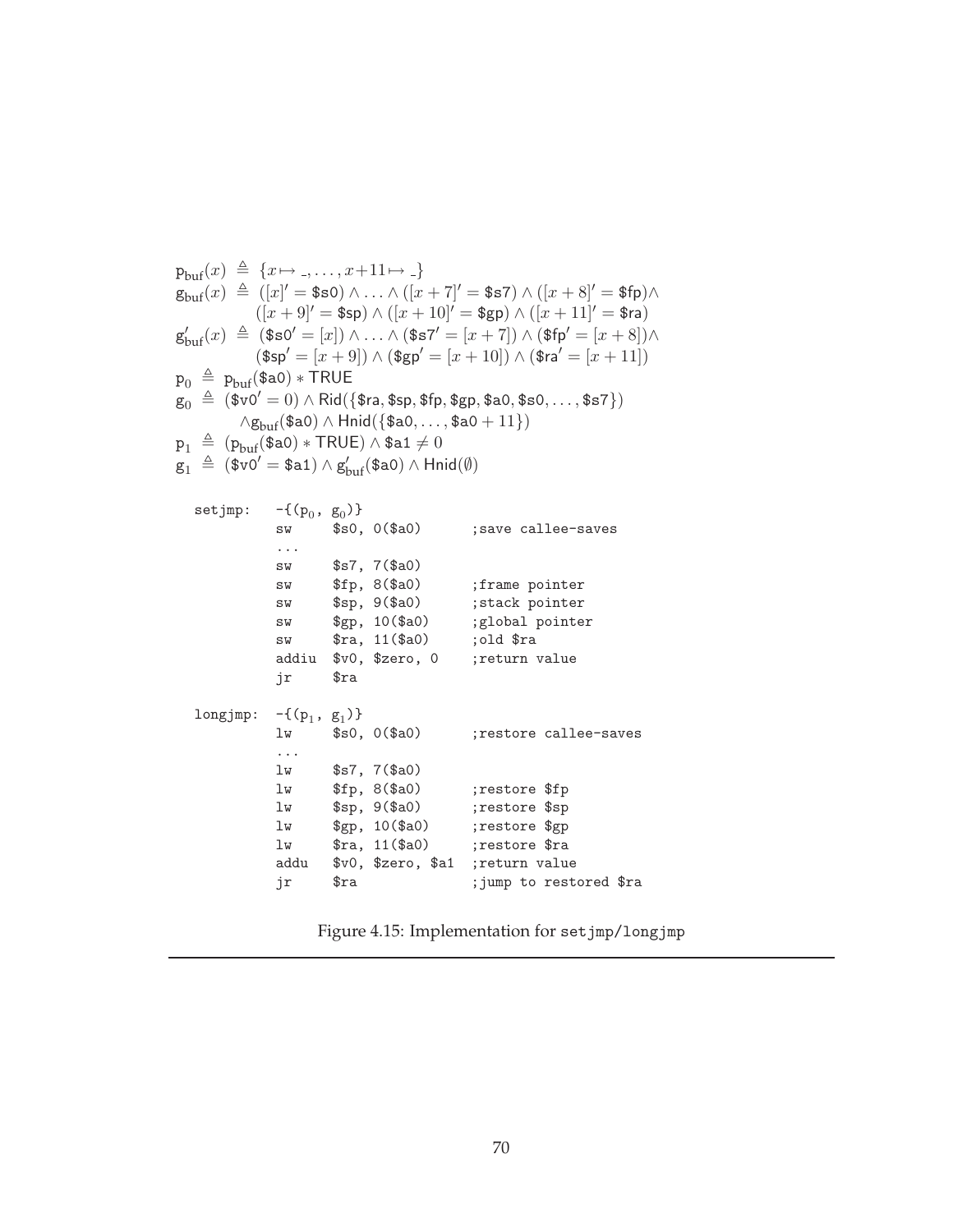```
jmp_buf env; /* env is a global variable */
int rev(int x){ void cmp0(int x){
if (setjump(env) == 0){ cmp1(x);
  cmp0(x); }
 return 0;
}else{ void cmp1(int x){
 return 1; if (x == 0)} longjmp(env, 1);
} }
```
Figure 4.16: C Program Using setjmp/longjmp

pointers and some other registers are not changed and they are saved in the  $jmp_b$ -buf; and data heap except the jmp buf is not changed.

Precondition  $p_1$  for longjmp is similar to  $p_0$ , with extra requirement that the second argument \$a1, which will be the return value, cannot be 0. The guarantee  $g_1$  says the function returns \$a1, recovers register values saved in jmp buf (including return code pointers and stack pointers), and does not change any part of the memory.

In Figure 4.16 we use a simple C program to illustrate the use of setjmp/longjmp. The function rev calls setjmp before it calls function cmp0, which in turn calls cmp1. If the argument is 0, the function cmp1 skips its caller and jumps to the "else" branch of rev directly, otherwise it returns to its caller. So the behavior of rev is to return 1 if the argument is 0, and to return 0 otherwise. It has the same behavior with the function shown in Figure 4.12, except that here we make a non-local jump by using the setjmp/longjmp instead of a weak continuation.

Based on our specification of setjmp/longjmp, the compiled code of the C program can be certified using SCAP-II. The assembly code and specifications are presented in Figures 4.17 and 4.18. Here we reuse some macros defined previously in Figures 4.15 and 4.8.

The precondition  $p_0$  for function rev requires that env point to a block of memory for the jmp buf, and that there be disjoint memory space for stack frames. The guarantee  $g_0$  is similar to the one shown in Figure 4.14. It specifies the relationship between the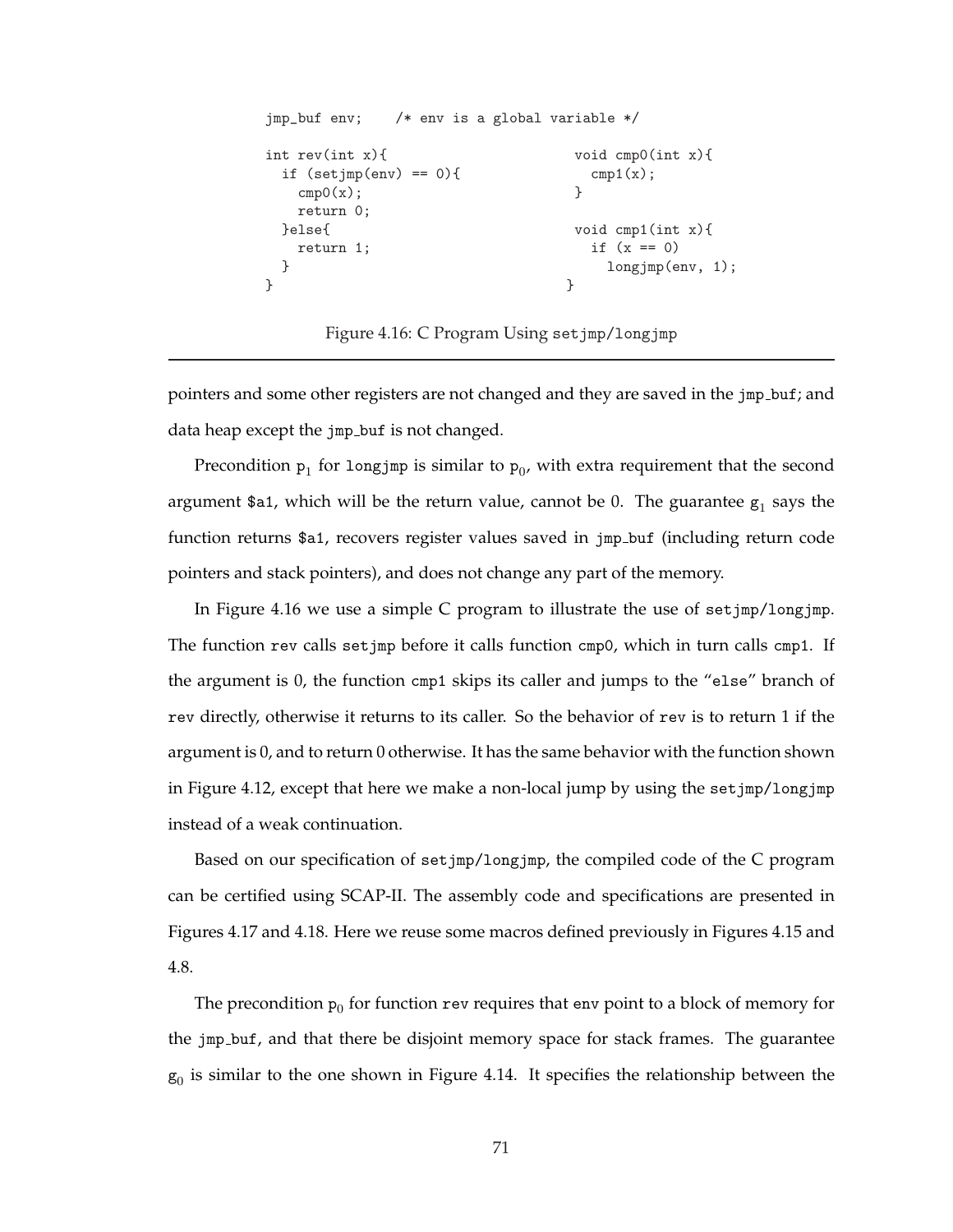| rev:                       | $-\{(p_0, g_0)\}\$<br>SW<br>SW<br>SW<br>j | addiu \$sp, \$sp, -3<br>\$fp, 3 (\$sp)<br>addiu \$fp, \$sp, 3<br>$\text{$ra, -1 ($fp)$}$<br>$a_0, -2$ (\$fp)<br>addiu \$a0, \$zero, env<br>addiu \$ra, \$zero, ct1<br>setjmp | ;allocate frame<br>; save old \$fp<br>;new \$fp<br>; save \$ra<br>; save argument<br>; argument for setjmp<br>; set ret addr<br>; set jmp(env) |
|----------------------------|-------------------------------------------|------------------------------------------------------------------------------------------------------------------------------------------------------------------------------|------------------------------------------------------------------------------------------------------------------------------------------------|
| ct1:                       | $-\{(p_1, g_1)\}\$                        | beq \$v0, \$zero, ct2<br>addiu \$v0, \$zero, 1<br>j epilog                                                                                                                   | ; if $$v0 = 0$ goto $ct2$<br>;return 1                                                                                                         |
| ct2:                       | $-\{(p_2, g_2)\}\$<br>j cmp0              | $lw$ $$a0, -2 ($fp)$<br>addiu \$ra, \$zero, ct3                                                                                                                              | $;$ \$a0 = x<br>; set ret addr<br>$;$ cmp0 $(x)$                                                                                               |
| ct3:                       | $-\{(p_3, g_3)\}\$                        | addiu \$v0, \$zero, 0<br>j epilog                                                                                                                                            | ;return 0                                                                                                                                      |
| cmp0:                      | $-\{(p_4, g_4)\}\$<br>SW<br>SW<br>j       | addiu \$sp, \$sp, -3<br>\$fp, 3 (\$sp)<br>addiu \$fp, \$sp, 3<br>$\text{$ra, -1 ($fp)$}$<br>addiu \$ra, \$zero, epilog<br>cmp1                                               | ;allocate frame<br>; save old \$fp<br>;new \$fp<br>; save \$ra<br>; set ret addr<br>$;$ cmp1 $(x)$                                             |
| cmp1:                      | $-\{(p_5, g_5)\}\$<br>jr \$ra             | beq \$a0, \$zero, cutto ;if (\$a0==0) longjmp                                                                                                                                | ; else return                                                                                                                                  |
| cutto: $-\{(p_6, g_6)\}\$  | j                                         | addiu \$a0, \$zero, env<br>addiu \$a1, \$zero, 1<br>longjmp                                                                                                                  | $;\$a0 = env$<br>$;$ \$a1 = 1<br>; longjmp(env, 1)                                                                                             |
| epilog: $-\{(p_7, g_7)\}\$ | lw<br>lw<br>jr                            | $\text{$ra, -1 ($fp)$}$<br>\$fp, 0(\$fp)<br>addiu \$sp, \$sp, 3<br>$\mathfrak{s}$ ra                                                                                         | ;restore \$ra<br>;restore \$fp<br>;restore \$sp<br>;return                                                                                     |

Figure 4.17: TM Code Using setjmp/longjmp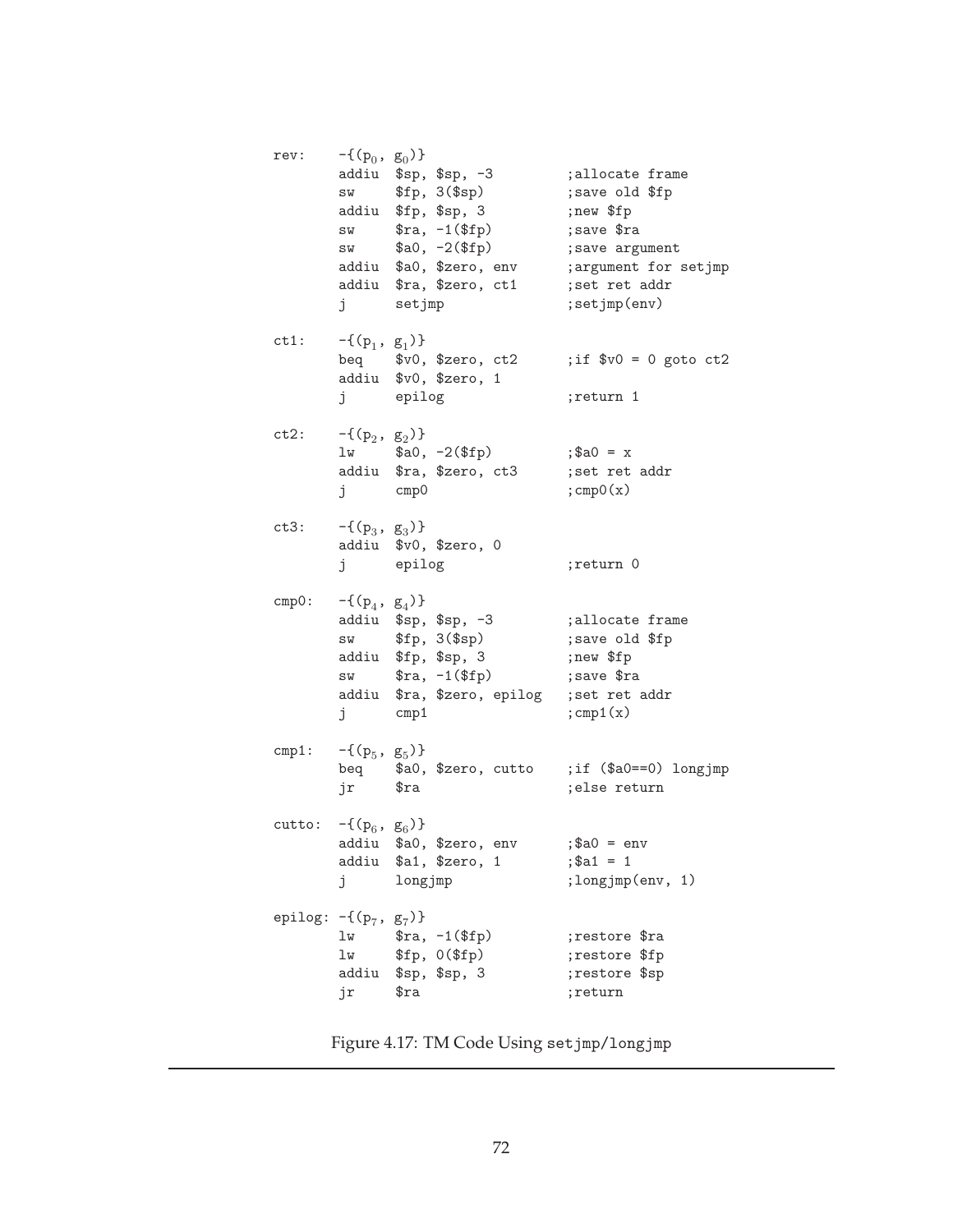blk(x,y) 
$$
\stackrel{\triangle}{=} \{x \mapsto ., x+1 \mapsto ., ..., y \mapsto .\}
$$
  
\n $p'_{buf}(x) \stackrel{\triangle}{=} \{x \mapsto \$s0, ..., x+11 \mapsto \text{ct1}\}$   
\n $g_{frm} \stackrel{\triangle}{=} \$sp' = \$sp+3) \land (\$fp' = Frm[0]) \land (\$ra' = Frm[1])$   
\n $g_{epi} \stackrel{\triangle}{=} \text{Rid}(\{\$gp, \$s0, ..., \$s7\}) \land g_{frm} \land \text{Hrid}(\emptyset)$   
\n $p_0 \stackrel{\triangle}{=} \text{Pbut}(\text{env}) * \text{blk}(\$sp-5, \$sp) * TRUE$   
\n $g_0 \stackrel{\triangle}{=} (\$ao = 0 \rightarrow \$v0' = 1) \land (\$ao \neq 0 \rightarrow \$v0' = 0) \land \land \text{Rid}(\{\$gp, \$sp, \$fp, \$ra, \$s0, ..., \$s7\})$   
\n $\land \text{Hrid}(\{\$sp-5, ..., \$sp, env, ..., env+11\})$   
\n $p_1 \stackrel{\triangle}{=} p'_{buf}(\text{env}) * \text{blk}(\$sp-2, \$sp) * TRUE$   
\n $g_1 \stackrel{\triangle}{=} (\$v0 = 0 \rightarrow g_2) \land (\$v0 \neq 0 \rightarrow (\$v0' = 1) \land g_{epi})$   
\n $p_2 \stackrel{\triangle}{=} p_1$   
\n $g_2 \stackrel{\triangle}{=} (\text{Frm}[2] = 0 \rightarrow \$v0' = 1) \land (\text{Frm}[2] \neq 0 \rightarrow \$v0' = 0)$   
\n $\land g'_{buf}(\text{env}) \land g_{frm} \land \text{Hnid}(\{\$sp-2, ..., \$sp\})$   
\n $p_3 \stackrel{\triangle}{=} \text{TRUE}$   
\n $g_4 \stackrel{\triangle}{=} (\$v0' = 0) \land g_{epi}$   
\n $p_4 \stackrel{\triangle}{=} p_{buf}(\text{env}) * \text{blk}(\$sp-2, \$sp) * TRUE$   
\n $g_4 \stackrel{\triangle}{=} (\$ao = 0 \rightarrow g'_{buf}(\text{env}) \land \$v0' \neq 0)$   
\n $\$ 

Figure 4.18: Specifications for Code in Figure 4.17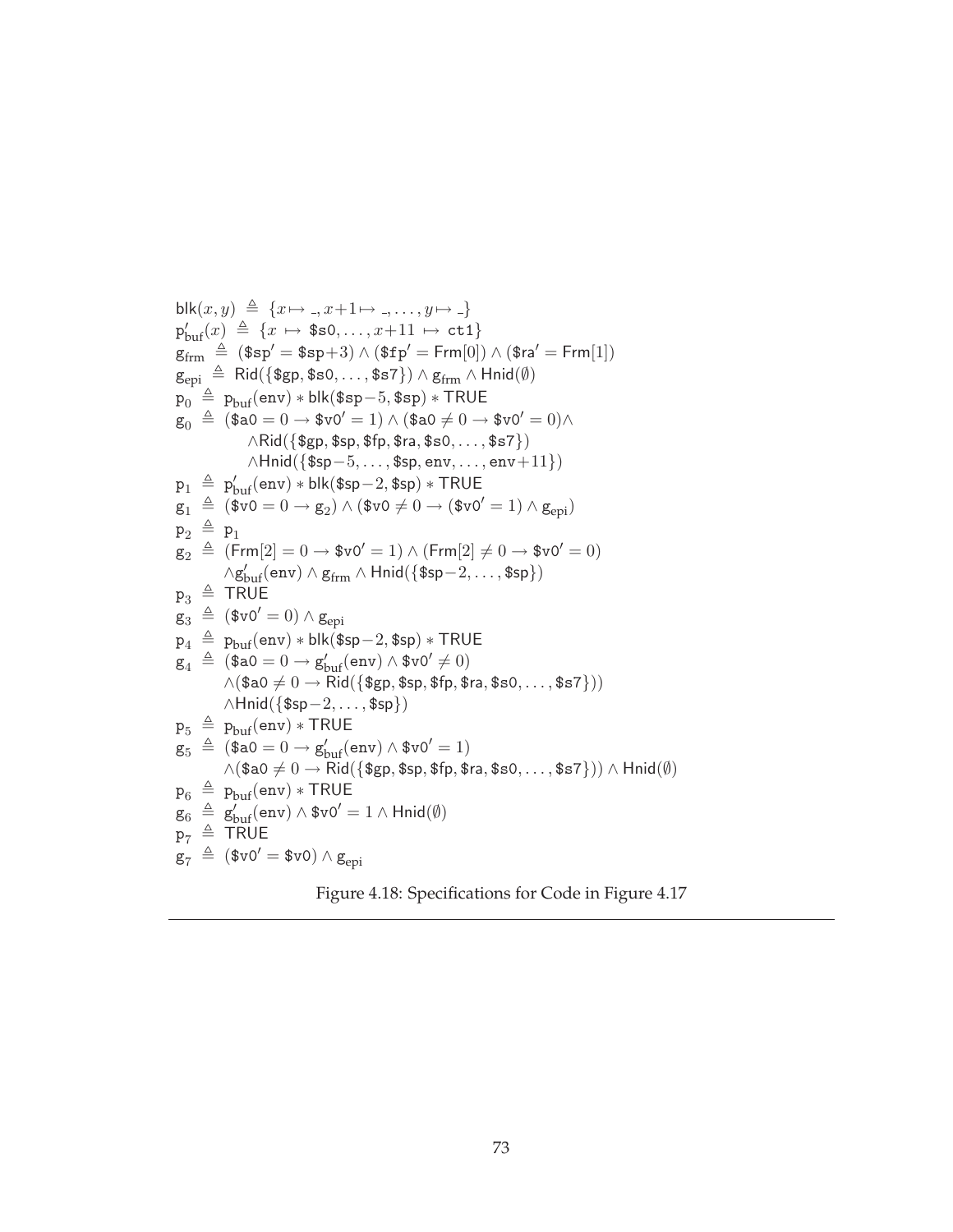argument \$a0 and the return value  $\text{$v0',}$  and the preservation of callee-save registers and memory (except for the space for stack frames). Specifications for function cmp0 and cmp1 are  $(p_4, g_4)$  and  $(p_5, g_5)$ , respectively. They are similar to the ones given in Figure 4.14 too. However, it is a little tricky to specify the code labeled by ct1, which may be executed twice: the first time after the return from set jmp and the second time after the return from longjmp. We need to consider both cases in the specification  $(p_1, g_1)$ .

# **4.6 Embedding of SCAP into OCAP**

In this section, we show how to embed SCAP into OCAP. Given the soundness of OCAP, this embedding also shows the soundness of our SCAP inference rules.

$$
(SCAPTy) \mathcal{L}_{SCAP} \triangleq StatePred * Guarantee
$$
  

$$
(CdSpec) \quad \theta \quad ::= (p, g) \quad \in \mathcal{L}_{SCAP}
$$

As shown above, the code specification  $\theta$  in OCAP is instantiated into the pair of p and g, *i.e.,* SCAP specification of code blocks. The meta-type of SCAP specification in CiC is then  $\mathcal{L}_{\text{SCAP}}$ .

We also assign a language ID  $\rho$  to SCAP. Then we use the lifting function  $\psi_{\mu}$  to convert the  $\psi$  in SCAP to OCAP's specification  $\Psi$ .

$$
\Box \psi \lrcorner_{\rho} \triangleq \{ (\texttt{f}, \langle \rho, \mathcal{L}_{\text{SCAP}}, (\texttt{p}, \texttt{g}) \rangle) \mid (\texttt{f}, (\texttt{p}, \texttt{g})) \in \psi \}
$$

The following interpretation function takes the SCAP specification  $(p, g)$  and transforms it into the assertion in OCAP.

$$
\llbracket (\mathbf{p}, \mathbf{g}) \rrbracket_{\mathcal{L}_{\mathsf{SCAP}}}^{(\rho, \mathcal{D})} \triangleq \lambda \Psi, \mathbb{S}. \mathbf{p} \mathbb{S} \wedge \exists n. \mathsf{WFST}(n, \mathbf{g}, \mathbb{S}, \mathcal{D}, \Psi)
$$

Here  $\mathcal D$  is an open parameter which describes the verification systems used to verify the external world around SCAP code. The interpretation simply specifies the SCAP program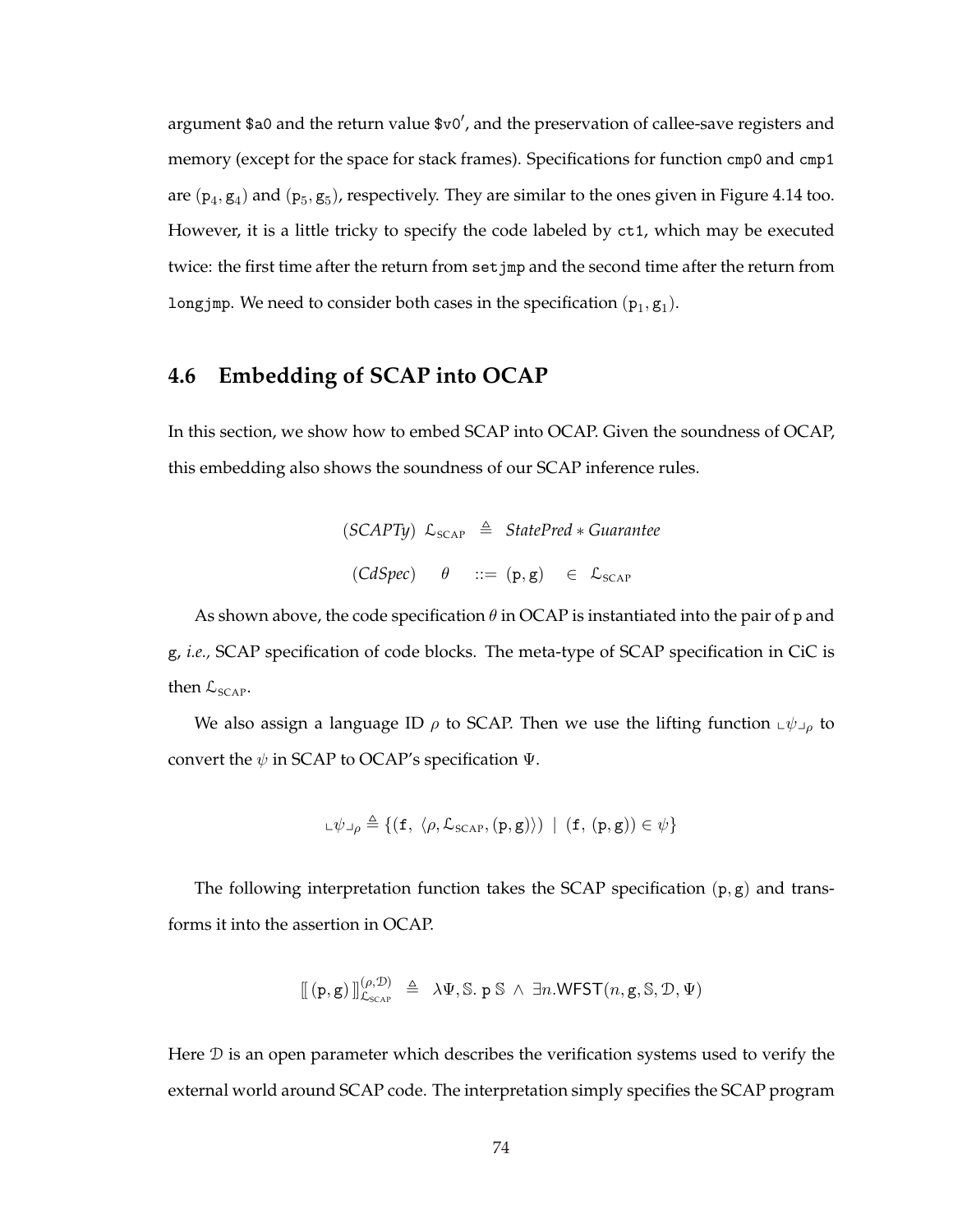invariants we have just shown, except that we reformulate the previous definition of wfst to adapt to OCAP specification Ψ.

$$
\begin{aligned}\n\text{WFST}(0, g, \mathbb{S}, \mathcal{D}, \Psi) &\triangleq \\
&\forall \mathbb{S}'. \, g \, \mathbb{S} \, \mathbb{S}' \to \exists \pi. \, (\text{codeptr}(\mathbb{S}'.\mathbb{R}(\text{\$ra}), \pi) \land \lbrack \lbrack \pi \rbrack \rbrack_{\mathcal{D}}) \, \Psi \, \mathbb{S}' \\
&\text{WFST}(n+1, g, \mathbb{S}, \mathcal{D}, \Psi) \triangleq \\
&\forall \mathbb{S}'. \, g \, \mathbb{S} \, \mathbb{S}' \to \exists p', g'. \, (\mathbb{S}'.\mathbb{R}(\text{\$ra}), \, \langle \rho, \mathcal{L}_{\text{SCAP}}, (p', g')) \in \Psi \\
&\land \, p' \, \mathbb{S}' \, \land \, \exists m \leq n. \, \text{WFST}(m, g', \mathbb{S}', \mathcal{D}, \Psi).\n\end{aligned}
$$

The definition of WFST is similar to wfst, but we look up code specifications from OCAP's Ψ. Since we are now in an open world, we allow SCAP code to return to the external world even if the depth of the SCAP stack is 0, as long as \$ra is a valid code pointer and the interpretation of its specification  $\pi$  is satisfied at the return point. The open parameter D is used here to interpret the specification  $\pi$ .

It is also important to note that we do not need  $\rho$  and  $\mathcal D$  to use SCAP, although they are open parameters in the interpretation. When we certify code using SCAP, we only use SCAP rules to derive the well-formedness of instruction sequences (*i.e.*,  $\psi \vdash \{(\mathbf{p}, \mathbf{g})\}$  f : I) and code heaps (*i.e.*,  $\psi \vdash \mathbb{C} : \psi'$ ) with respect to *SCAP* specification  $\psi$ . The interpretation is *not* used until we want to link the certified SCAP code with code certified in other logics. We instantiate  $\rho$  and  $\mathcal D$  in each specific application scenario. Theorem 4.1 shows the soundness of SCAP rules and their embedding in OCAP, which is independent with these open parameters.

#### **Theorem 4.1 (Soundness of the Embedding of SCAP)**

Suppose  $\rho$  is the language ID assigned to SCAP. For all  $\mathcal D$  describing foreign code and  $\rho \notin dom(\mathcal{D})$ , let  $\mathcal{D}' = \mathcal{D}\{\rho \sim \langle \mathcal{L}_{\text{SCAP}}, [\![. \;.\!]_{\mathcal{L}_{\text{SCAP}}}^{(\rho, \mathcal{D})} \rangle \}.$ 

(1) If  $\psi \vdash \{(\mathbf{p}, \mathbf{g})\}$  f : I in SCAP, we have  $\mathcal{D}' \vdash \{\langle \mathbf{a} \rangle_{\Psi}\}$  f : I in OCAP, where  $\Psi = \psi \bot_p$  and  $\mathtt{a} = \llbracket \left( \mathtt{p}, \mathtt{g} \right) \rrbracket_{\mathcal{L}_{\text{SCAP}}}^{(\rho, \mathcal{D})}.$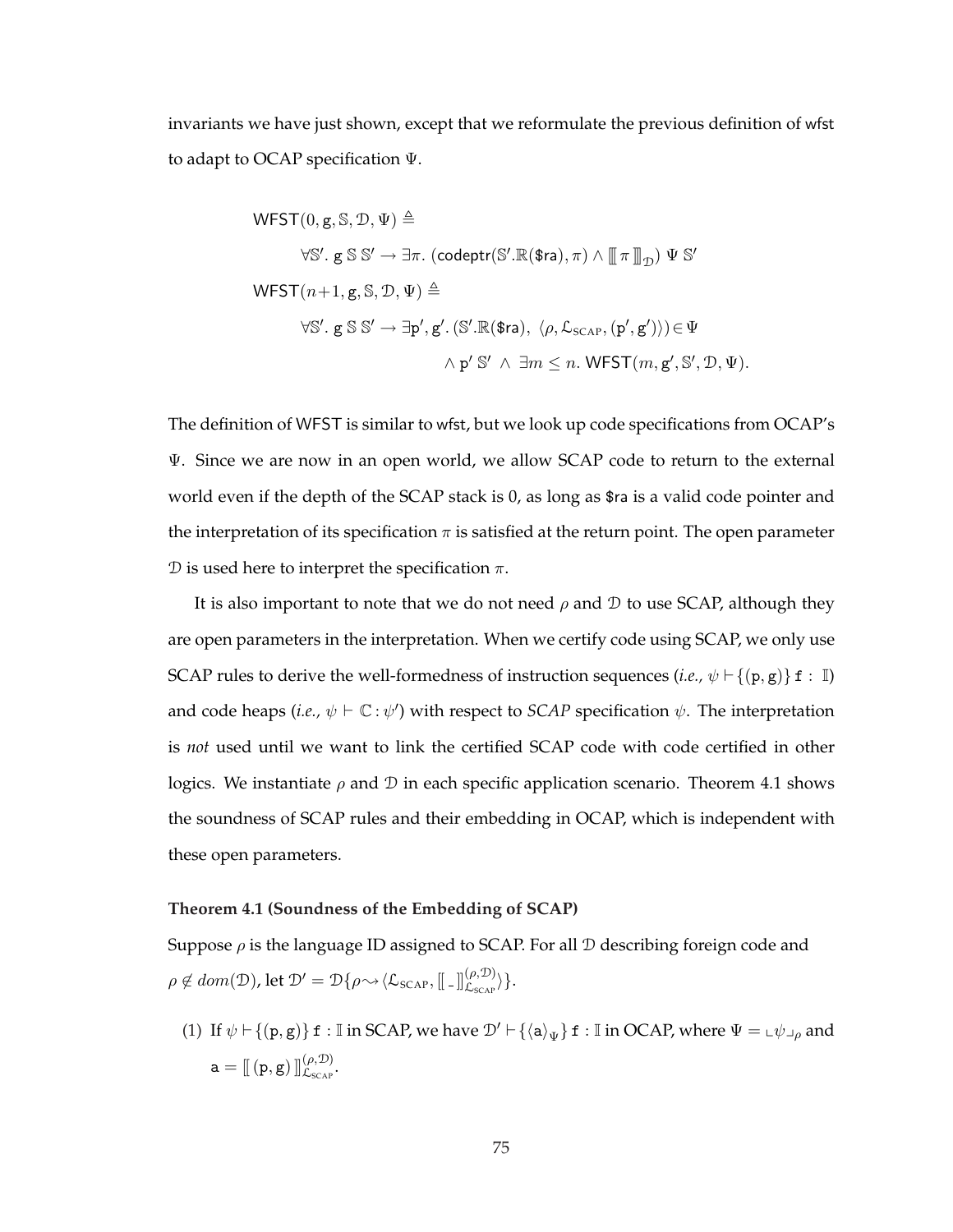(2) If  $\psi \vdash \mathbb{C} : \psi'$  in SCAP, we have  $\mathcal{D}'$ ;  $\psi \vdash \psi \vdash \mathbb{C} : \psi' \vdash \psi$  in OCAP.

Proof. To prove (1), we need to consider all instruction sequence rules in SCAP and show that their premises imply the premises of the corresponding rules in OCAP. Here we show the proof for the CALL rule and the RET rule in the lemmas below. Proofs for other rules are trivial.

Given the proof of (1), (2) trivially follows the formulation of the SCAP-CDHP rule in SCAP and the CDHP rule in OCAP.

The proof has also been formalized in  $Coq$  [31].  $\square$ 

**Lemma 4.2 (Stack Strengthen)** For all  $\mathcal{D}$ ,  $n$ ,  $g$ ,  $g'$ ,  $\mathcal{S}$ ,  $\mathcal{S}'$  and  $\Psi$ , if WFST $(n, g, \mathcal{S}, \mathcal{D}, \Psi)$  and  $\forall \mathbb{S}''$ .g'  $\mathbb{S}' \mathbb{S}'' \to \mathbb{g} \mathbb{S} \mathbb{S}''$ , we have  $\mathsf{WFST}(n, \mathsf{g}', \mathbb{S}', \mathcal{D}, \Psi)$ .

Proof. This trivially follows the definition of WFST.  $\Box$ 

**Lemma 4.3 (Call)** For all D,  $\psi$ ,  $\rho$ , f, f', let  $\mathcal{D}' = \mathcal{D}\{\rho \leadsto \langle \mathcal{L}_{\text{SCAP}}, [\![\;.\!] \!]_{\mathcal{L}_{\text{SCAP}}}^{(\rho, \mathcal{D})} \}$  and  $\Psi = \llcorner \psi \lrcorner_{\rho}$ . Suppose  $\rho \notin dom(\mathcal{D})$ ,  $(f', (p', g')) \in \psi$  and  $(f+1, (p'', g'')) \in \psi$ . If

- 1.  $\forall \mathbb{H}, \mathbb{R}$ . p  $(\mathbb{H}, \mathbb{R}) \to p'$   $(\mathbb{H}, \mathbb{R} \{$ \$ra $\rightsquigarrow$  f+1})
- 2.  $\forall \mathbb{H}, \mathbb{R}, \mathbb{S}'.$   $p(\mathbb{H}, \mathbb{R}) \rightarrow g'(\mathbb{H}, \mathbb{R} \{ \text{ $s$ra\rightsquigarrow$ f+1\}) \mathbb{S}' \rightarrow (p'' \mathbb{S}' \wedge (\forall \mathbb{S}''. g'' \mathbb{S}' \mathbb{S}' \rightarrow$  $g (\mathbb{H}, \mathbb{R}) \mathbb{S}''$ ));
- 3.  $\forall \mathbb{S}, \mathbb{S}', \mathbb{g}' \mathbb{S} \mathbb{S}' \rightarrow \mathbb{S}.\mathbb{R}(\text{$\mathfrak{S} \text{ra}$}) = \mathbb{S}'.\mathbb{R}(\text{$\mathfrak{S} \text{ra}$})$ ;

we have

$$
\forall\Psi', \mathbb{H}, \mathbb{R}.\ \langle a \rangle_\Psi\ \Psi' \ (\mathbb{H},\mathbb{R}) \rightarrow \exists \pi'.\ (\text{codeptr}(f',\pi') \wedge [\![\pi'\,]\!]_{\mathcal{D}'})\ \Psi' \ (\mathbb{H},\mathbb{R}\{\text{\$ra}{\sim}f+1\})\,,
$$

where  $a = [[(p, g)]]_{L_{SCR}}^{(\rho, \mathcal{D})}$ . (In short, the CALL rule in SCAP can be derived from the JAL rule in OCAP.)

Proof. We let  $\pi' = (\rho, \mathcal{L}_{SCAP}, (\mathbf{p}', \mathbf{g}'))$ . Assume  $\langle \mathbf{a} \rangle_{\Psi} \Psi'$  ( $\mathbb{H}, \mathbb{R}$ ) holds, therefore we know  $\Psi \subseteq \Psi'$ . Since  $\Psi = \pm \psi \Box \rho$  and  $\Psi \subseteq \Psi'$ , it is obvious that codeptr $(f', \pi') \Psi'$  S holds for all S.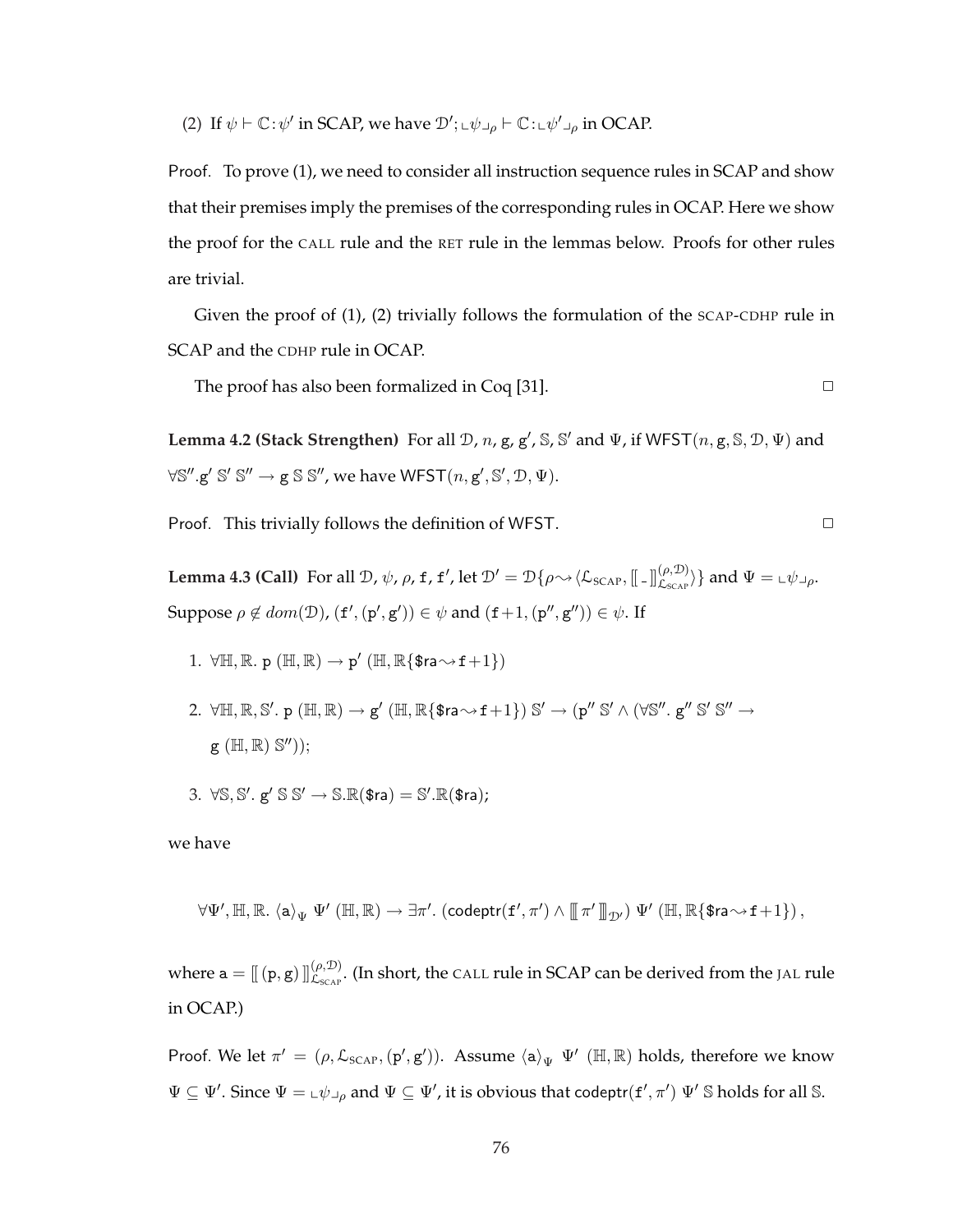Unfolding the definition of the interpretation function, we know that, given

- 4.  $\Psi \subseteq \Psi'$ ;
- 5. p (H, R);
- 6. WFST $(n, g, (\mathbb{H}, \mathbb{R}), \mathcal{D}, \Psi')$ ;

we need to prove

- a. p' ( $\mathbb{H}, \mathbb{R} \{$ \$ra $\sim$ f $+1$ }); and
- b.  $WFST(n+1, g', (\mathbb{H}, \mathbb{R} \{ \text{$ra} \rightarrow \text{f}+1 \}), \mathcal{D}, \Psi')$ ;

The proof of a is trivial (by 1 and 5). We are now focused on the proof of b.

Suppose  $g'$   $(\mathbb{H}, \mathbb{R} \{$  \$ra $\sim$  f  $+1\})$  S for some S,

- by 3 we know  $\mathbb{S} \mathbb{R}(\text{\$ra}) = \texttt{f} + 1$ , therefore  $(\mathbb{S} \mathbb{R}(\text{\$ra}), (\rho, \mathcal{L}_{SCAP}, (\mathbf{p}'', \mathbf{g}'')) \in \Psi';$
- by 5 and 2 we know  $p''\$
- by 5 and 2 we know  $\forall \mathbb{S}'$ .  $g'' \mathbb{S}' \mathbb{S} \to g (\mathbb{H}, \mathbb{R}) \mathbb{S}$ . Therefore, by 6 and Lemma 4.2 we get  $WFST(n, g'', \mathbb{S}, \mathcal{D}, \Psi').$

Then, by the definition of WFST we get WFST $(n + 1, g', (\mathbb{H}, \mathbb{R} \{ \text{$ra} \rightarrow \text{f} + 1 \}), \mathcal{D}, \Psi')$ .

**Lemma 4.4 (Return)** For all  $\mathcal{D}$ ,  $\psi$ ,  $\rho$ ,  $f$ ,  $f'$ , let  $\mathcal{D}' = \mathcal{D}\{\rho {\sim} \langle \mathcal{L}_{\text{SCAP}}, [\![...]\!]_{\mathcal{L}_{\text{SCAP}}}^{(\rho, \mathcal{D})} \}$  and  $\Psi = \pm \psi \pm \rho$ . Suppose  $\rho \notin dom(\mathcal{D})$ . If  $\forall \mathbb{S} \cdot \mathbb{S} \rightarrow \mathbb{S} \cdot \mathbb{S}$ , then for all  $\Psi$ ,  $\mathbb{H}$  and  $\mathbb{R}$ , we have

$$
\forall\Psi',\mathbb{S}.\ \langle \mathtt{a} \rangle_{\Psi}\ \Psi'\ \mathbb{S} \rightarrow \rightarrow \exists \pi'.\ (\mathsf{codeptr}(\mathbb{S}.\mathbb{R}(\texttt{\$ra}),\pi')\ \wedge\ \llbracket\, \pi' \rrbracket_{\,\mathcal{D}'} )\ \Psi'\ \mathbb{S}\,,
$$

where  $\mathtt{a}=[\![\, (\mathtt{p},\mathtt{g})\,]\!]_{\mathcal{L}_{\text{SCAP}}}^{(\rho,\mathcal{D})}.$  That is, the <code>RET</code> rule in SCAP can be derived from an instantiation of the JR rule in OCAP, where  $r_s$  is instantiated to \$ra.

Proof. Suppose  $\langle \llbracket (p,g) \rrbracket^{(\rho,\mathcal{D})} _{\mathcal{L}_{SCAP}} \rangle_\Psi \ \Psi' \mathbb{S}$  for some  $\mathbb{S}.$  We know that

1. p S;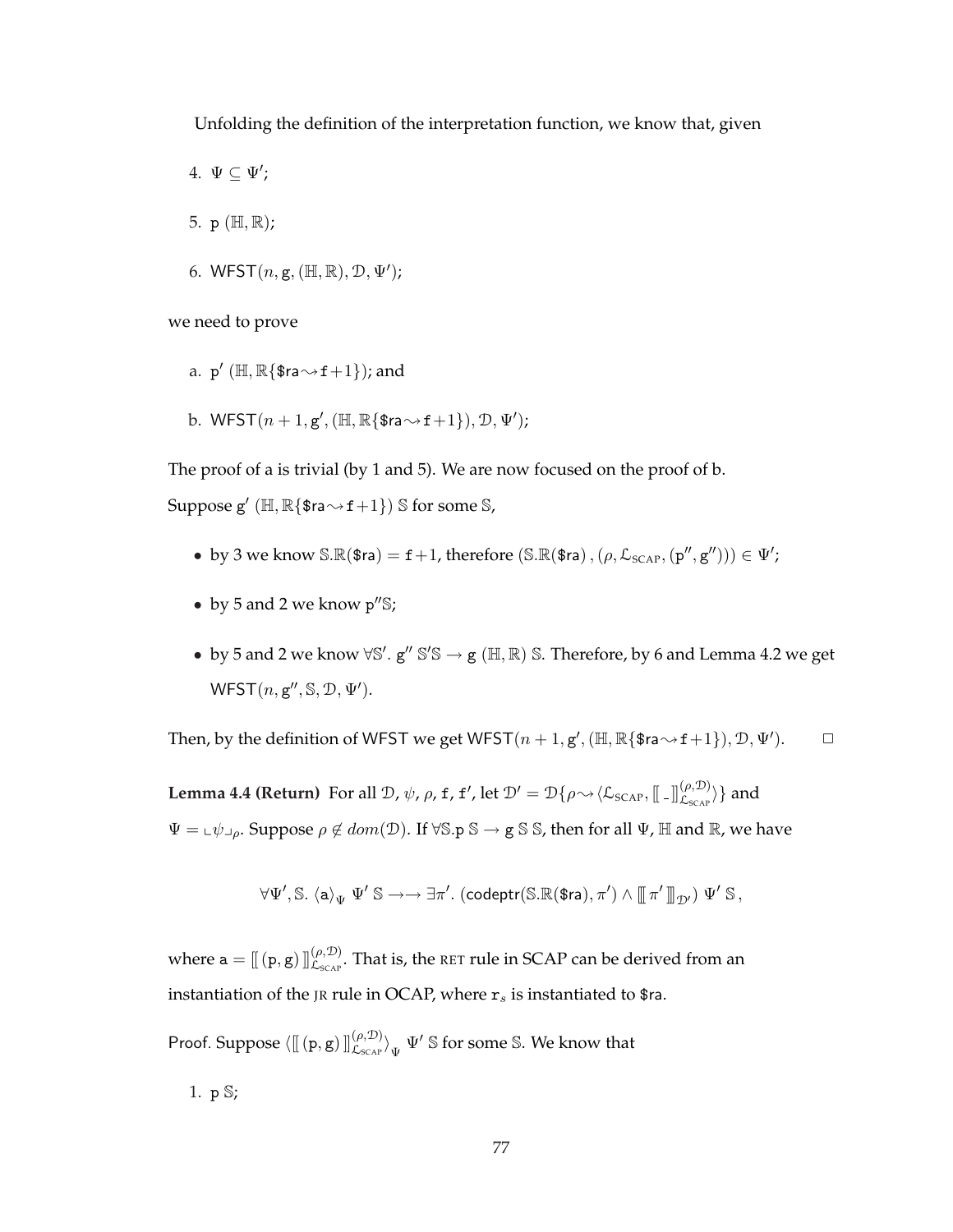2.  $g S S$  (by our assumption  $\forall S.p S \rightarrow g S S$ ); and

3. WFST $(n, g, \mathbb{S}, \mathcal{D}, \Psi')$  for some n.

If  $n~=~0$ , it is trivial to prove  $\exists \pi'.$  (codeptr(S.R(\$ra), $\pi') \wedge \llbracket \pi' \rrbracket_{\mathcal{D}}$ )  $\Psi'~\mathbb{S}$  by 2, 3 and the definition of WFST. We know  $\mathcal{D} \subseteq \mathcal{D}'$  because  $\rho \notin dom(\mathcal{D})$ . Therefore we know  $\exists \pi'.$  (codeptr $(\mathbb{S}.\mathbb{R}(\$$ ra), $\pi') \wedge \llbracket \pi' \rrbracket_{\mathcal{D}'}$ )  $\Psi' \mathbb{S}$  by Lemma 3.5.

If  $n > 0$ , by 2, 3 and the definition of WFST we know there exists  $(p', g')$  such that

- 4.  $(S.R(\text{\$ra}) (\rho, \mathcal{L}_{SCAP}, (\mathbf{p}', \mathbf{g}'))) \in dom(\Psi);$
- 5.  $p'$  ( $\mathbb{H}, \mathbb{R}$ ); and
- 6. WFST $(m, g', (\mathbb{H}, \mathbb{R}), \Psi)$  for some  $m < n$ .

Let  $\pi' = (\rho, \mathcal{L}_{SCAP}, (\mathbf{p}', \mathbf{g}'))$ . By the definition of the interpretation function, we know  $(\text{codeptr}(\mathbb{S}.\mathbb{R}(\text{\$ra}), \pi') \wedge [\![\pi' \ ]\!]_{\mathcal{D}'}) \Psi' \mathbb{S}.$ 

# **4.7 Discussions and Summary**

Continuing over the related work discussed in Section 4.1.1, STAL [68] and its variations [26, 96] support static type-checking of function call/return and stack unwinding, but they all treat return code pointers as first-class code pointers and stacks as "closures". Introducing a "ret" instruction [26] does not change this fact because there the typing rule for "ret" requires a valid code pointer on the top of the stack, which is very different from our SCAP RET rule. Impredicative polymorphism has to be used in these systems to abstract over unused portions of the stack (as a closure), even though only return addresses are stored on the stack. Using compound stacks, STAL can type-check exceptions, but this approach is rather limited. If multiple exception handlers defined at different depths of the stack are passed to the callee, the callee has to specify their order on the stack, which breaks modularity. This problem may be overcome by using intersection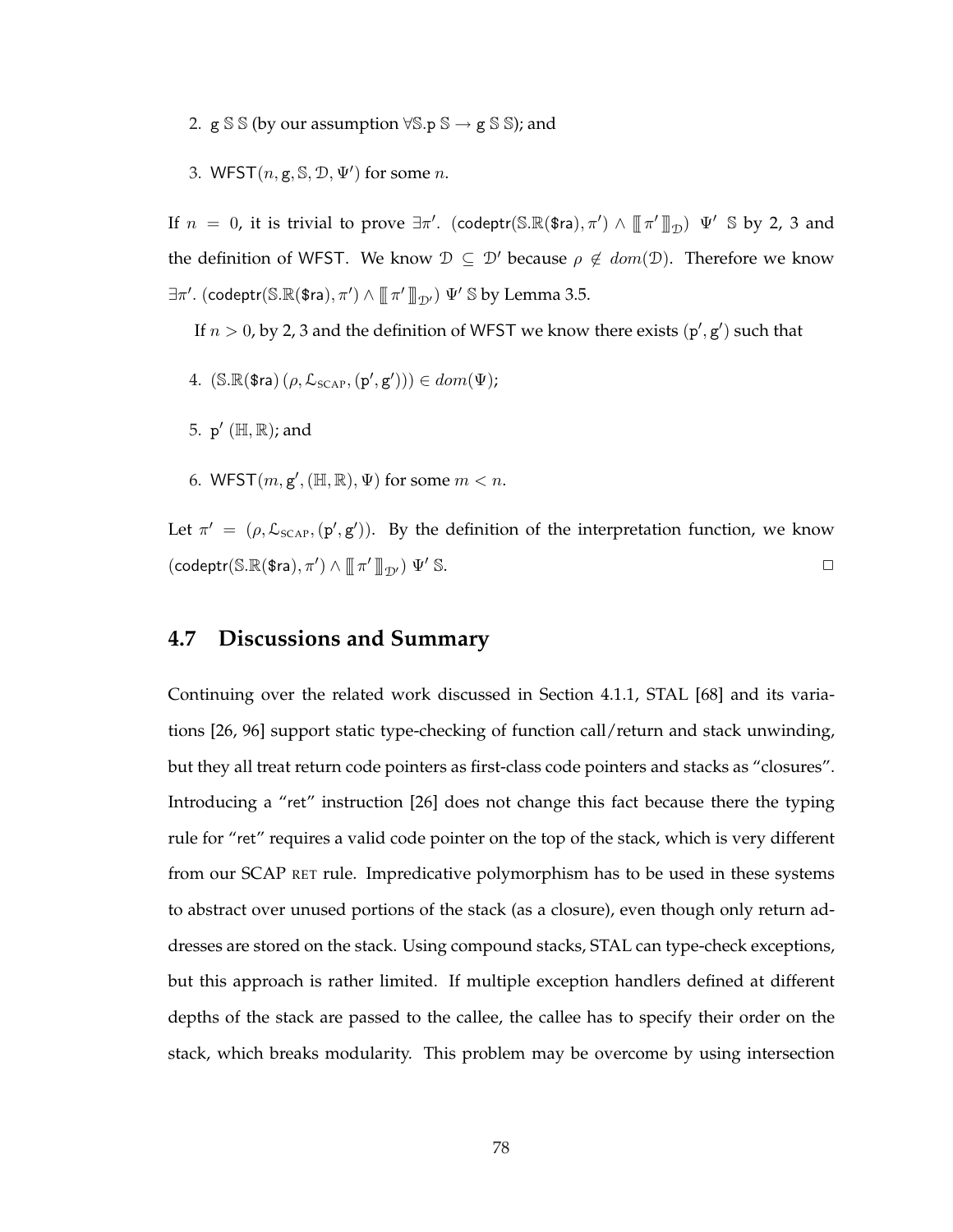types [26], though it has never been shown. Moreover, there is no known work certifying set jmp/longjmp and weak continuations using these systems.

Also, unlike STAL, SCAP does not require any built-in stack structure in the target machine (TM), so it does not need two sets of instructions for heap and stack operations. As shown in Figure 4.7, SCAP can easily support general data pointers into the stack or heap, which are not supported in STAL. In addition, SCAP does not enforce any specific stack layout, therefore it can be used to support sequential stacks, linked stacks, and heapallocated activation records.

Concurrently with our work, Benton [11] proposed a typed program logic for a stackbased abstract machine. His instruction sequence specification is similar to the g in SCAP. Typing rules in his system also look similar to SCAP rules. However, to protect return code pointers, Benton uses a higher-level abstract machine with separate data stack and control stack; the latter cannot be touched by regular instructions except call and ret. Benton uses the indexed model [8] to prove the soundness of his system, while we prove the soundness of SCAP by enforcing the stack invariant. Benton also uses a pair of preand postcondition as the specification which requires complex formalization of auxiliary variables.

At higher-level, Berdine *et al.* [12] showed that function call and return, exceptions, goto statements and coroutines follow a discipline of linearly used continuations. The idea is formalized by typing continuation transformers as linear functions, but no verification logic was proposed for reasoning about programs. Following the producer/consumer model (in Figure 4.1), our reasoning has a flavor of linearity, but it is not clear how our work and linear continuation-passing relate to each other.

Walker *et al.* [2, 58] proposed logical approaches for stack typing. They used CPS to reason about function calls. Their work focused on memory management and alias reasoning, while in SCAP we left the stack layout unspecified. Although the higher-order predicate logic is general enough to specify memory properties, substructural logic provides much convenience for memory specification. Applying their work to provide lem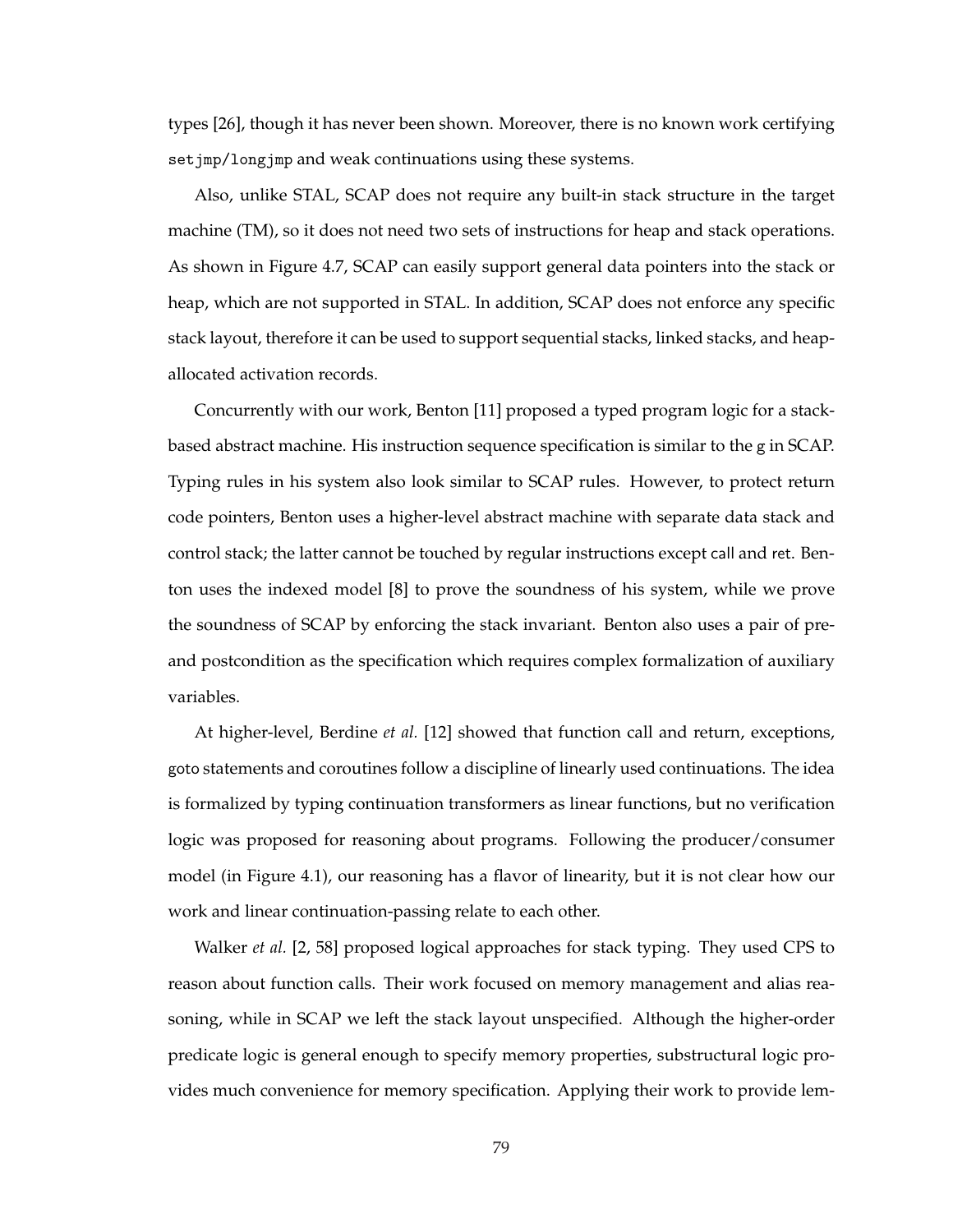mas for different stack layouts and calling conventions will be our future work.

**State Relations as Program Specifications.** SCAP is not the first to use relations between two states as program specifications. The rely-guarantee method [59], TLA [63], and VDM [60] all use state relations to specify programs. However, the guarantee g used in SCAP is different from those used in previous systems. Generalizing the idea of local guarantee [102], SCAP uses g to describe the obligation that the current function must fulfill before it can return, raise an exception, or switch to other coroutines and threads. Notice that at the beginning of a function, our g matches precisely the VDM postcondition, but intermediate g's used in our SCAP-SEQ rule differ from the intermediate postconditions used in the sequential decomposition rule in VDM: the second state specified in our g's always refers to the (same) state at the exit point. We use these intermediate g's to bridge the gap between the entry and exit points of functions—this is hard to achieve using VDM's post conditions.

Yu's pioneer work [103] on machine code verification can also support stack-based procedure call and return. His correctness theorem for each subroutine resembles our guarantee g, but it requires auxiliary logical predicates counting the number of instructions executed between different program points. It is unclear whether their method can be extended to handle complex stack-based controls as discussed in our current paper.

**Summary** In this chapter we propose SCAP for modular verification of assembly code with all kinds of stack-based control abstractions, including function call/return, tail call, weak continuation, setjmp/longjmp, stack cutting, stack unwinding, and multi-return function call. For each control abstraction, we have formalized its invariants and showed how to certify its implementation. SCAP is proposed as instances of the OCAP framework. The complete soundness proof and a full verification of several examples have been formalized in the Coq proof assistant [24].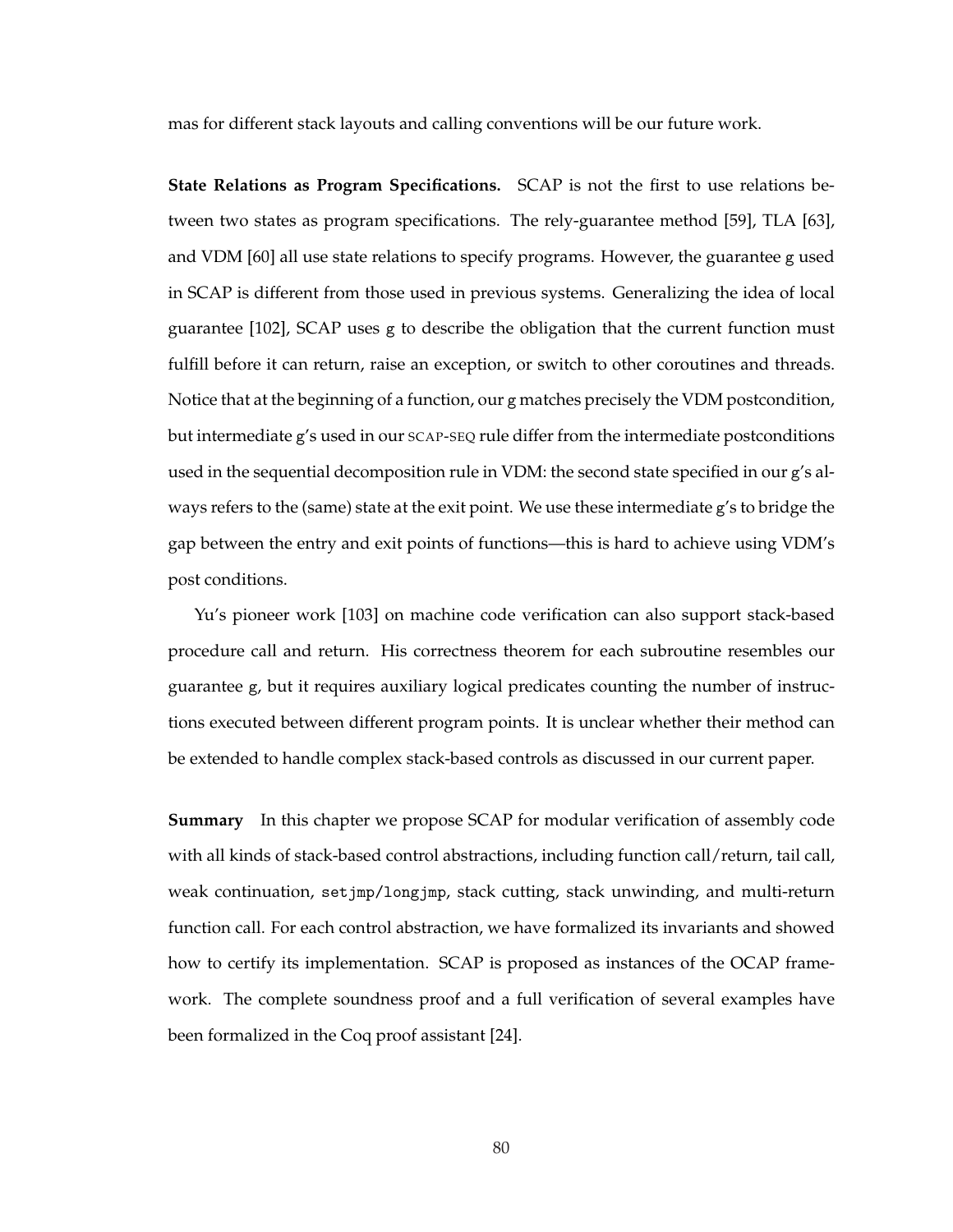# **Chapter 5**

# **Concurrent Code with Dynamic Thread Creation**

We have seen SCAP for stack-based reasoning of sequential control abstractions in Chapter 4. However, most real-world systems use some form of concurrency in their core software. To build fully certified system software, it is crucial to certify low-level concurrent programs.

Yu and Shao [102] proposed a certified formal framework (known as CCAP) for specifying and reasoning about general properties of non-preemptive concurrent programs at the assembly level. They applied the invariant-based proof technique for verifying general safety properties and the rely-guarantee methodology [59] for decomposition. Their thread model, however, is rather restrictive in that no threads can be created or terminated dynamically and no sharing of code is allowed between threads; both of these features are widely supported and used in mainstream programming languages such as C, Java, and Concurrent ML [86].

It is difficult to reason about concurrent code with dynamic thread creation and termination because it implies a changing thread *environment* (*i.e.,* the collection of all live threads in the system other than the thread under concern). Such dynamic environment cannot be tracked during static verification, yet we still must somehow reason about it.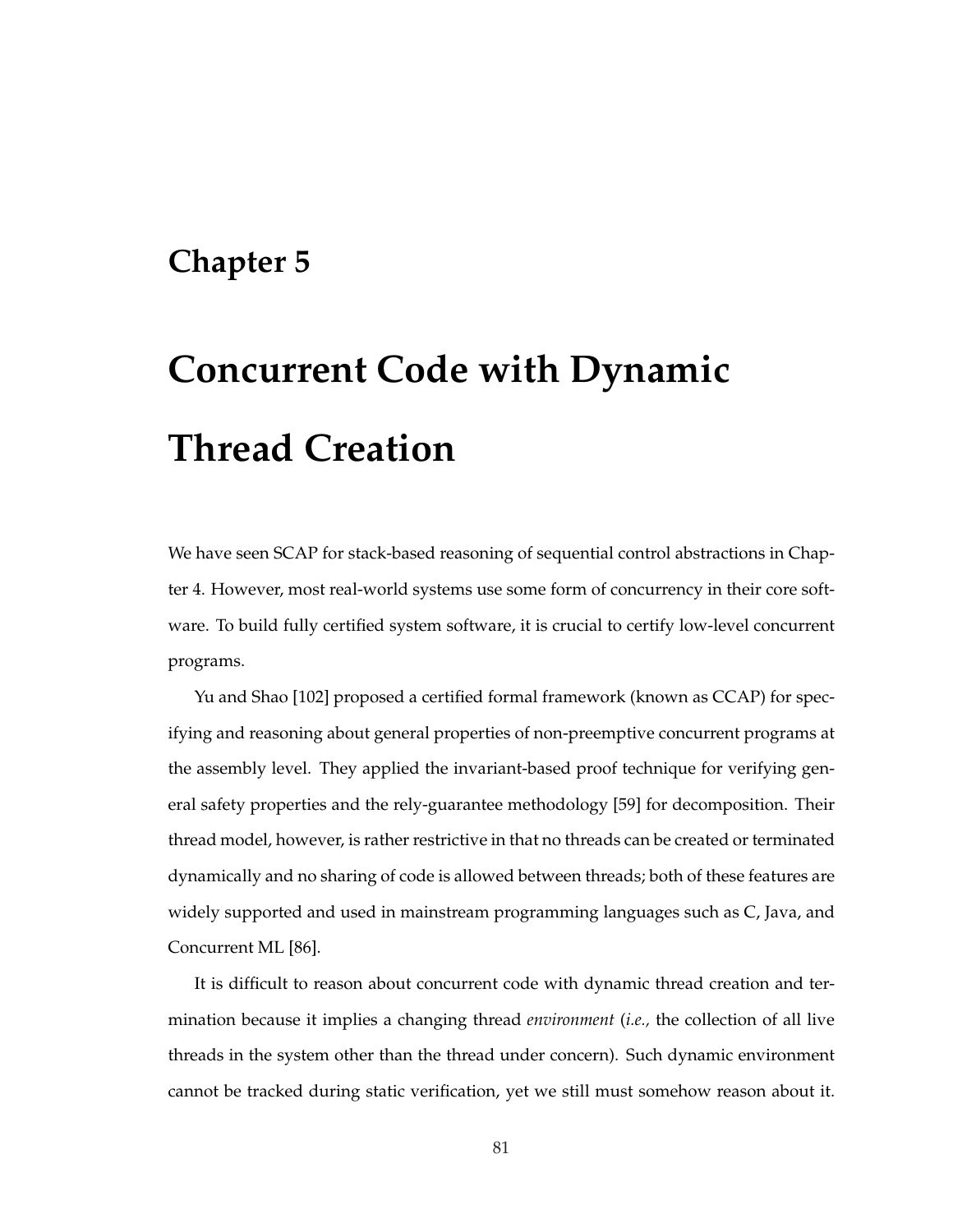For example, we must ensure that a newly created thread does not interfere with existing live threads, but at the same time we do not want to enforce non-interference for threads that have no overlap in their lifetime. Using one copy of code to create multiple threads also complicates program specification.

Existing work on verification of concurrent programs almost exclusively uses highlevel calculi (*e.g.,* CSP [52], CCS [66], TLA [63] and Concurrent Separation Logic [78, 14]). Also, existing work on the rely-guarantee methodology for shared-memory concurrency only supports properly nested concurrent code in the form of cobegin  $P_1 \| \dots \| P_n$  coend (which is a language construct for parallel composition where code blocks  $P_1, \ldots, P_n$ execute in parallel and all terminate at the coend point). They do not support dynamic thread creation and termination.

Modularity is also important to make verification scale. Existing work on the relyguarantee methodology supports thread modularity, *i.e.,* different threads can be verified separately without looking into other threads' code. However, they do not support code reuse very well. In CCAP, if a procedure is called in more than one thread, it must be verified multiple times using different specifications, one for each calling thread. We want a procedure to be specified and verified once so it can be reused for different threads.

In this chapter, we present a new program logic for certified multi-threaded assembly programming (CMAP). It is derived from the research I have done jointly with Zhong Shao [34]. Instead of using the machine formalized in Section 2.2, we present CMAP based on an abstract machine with built-in support of threads. The machine supports dynamic thread creation with argument passing (the "fork" operation) as well as termination (the "exit" operation). Thread "join" can also be implemented in the machine language using synchronizations. The "fork/join" thread model is more general than "cobegin/coend" in that it supports unbounded dynamic thread creation, which poses new challenges for verification. CMAP is the first program logic that applies the rely-guarantee method to certify assembly code with unbounded dynamic thread creation. In particular, it unifies the concepts of a thread's assumption/guarantee and its environment's guarantee/assumption,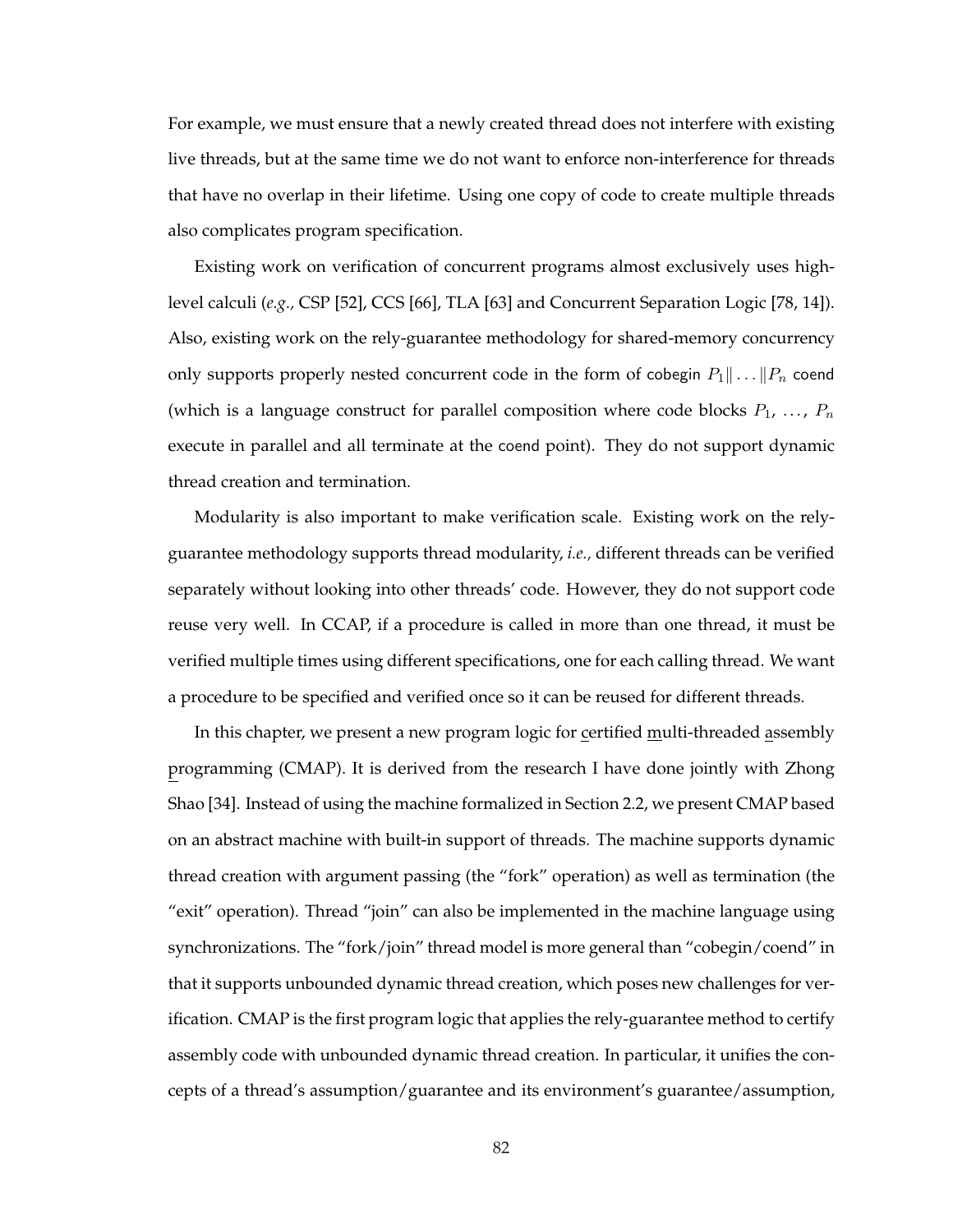

Figure 5.1: Rely-guarantee-based reasoning

and allows a thread to change its assumption/guarantee to track the composition of its dynamically changing environment.

Based on the rely-guarantee method, CMAP supports thread modular reasoning. Moreover, it merges code heaps of different threads into one uniform code heap, and allow code segments to be specified independently of the threads in which they are used. Code segments can be specified and certified once but used in multiple threads. Therefore, CMAP has good support of code (and proof) sharing between threads.

Some practical issues are also solved in CMAP, including multiple "incarnation" of thread code, thread argument passing, saving and resuming of thread local data at the time of context switching, *etc.*. These issues are important for realistic multi-threaded programming, but have never been discussed in existing work.

# **5.1 Background and Challenges**

In this section, we give an overview of the rely-guarantee method, and explain the challenges to support dynamic thread creations.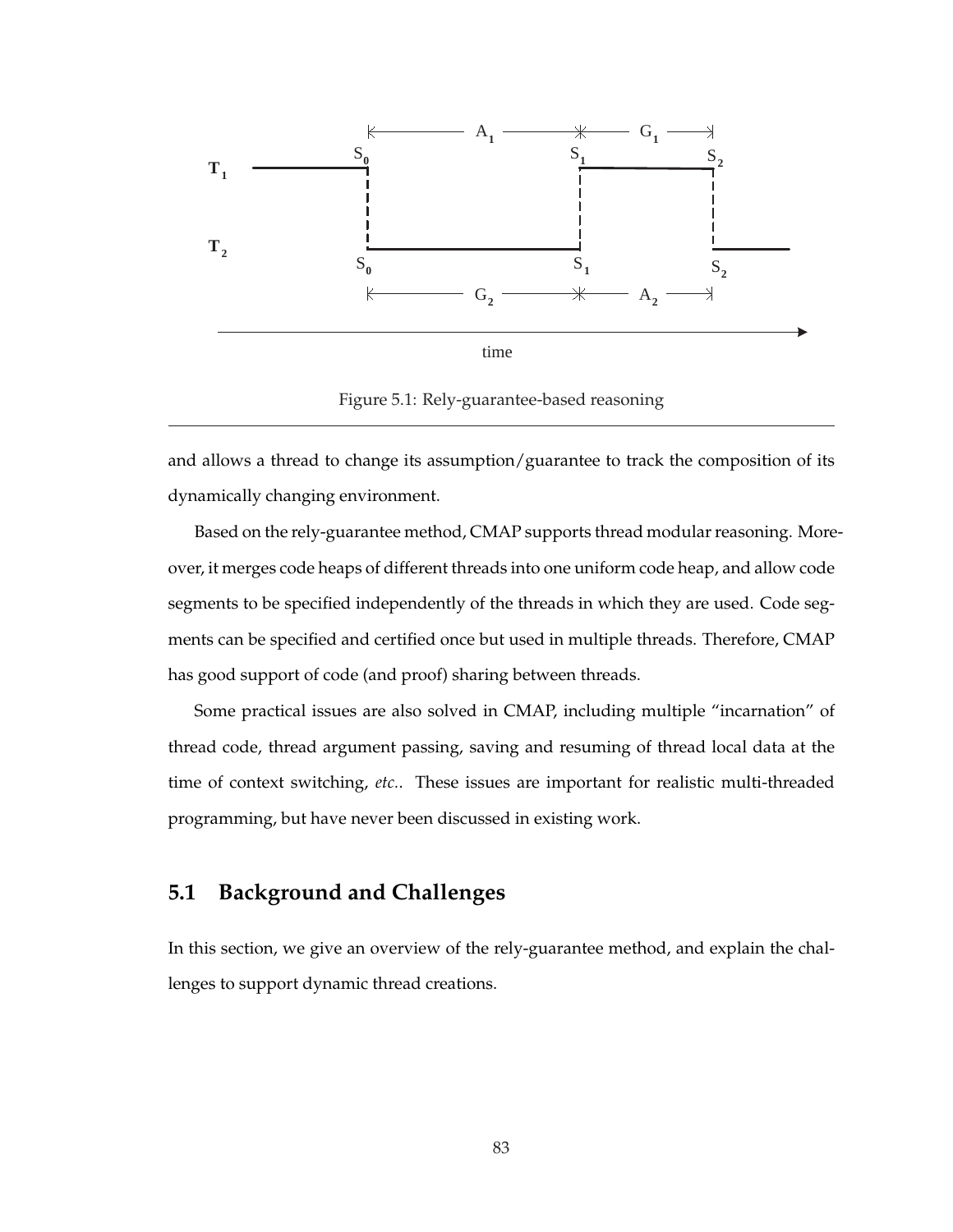#### **5.1.1 Rely-Guarantee-Based Reasoning**

The rely-guarantee (R-G) proof method [59] is one of the best-studied approaches to the compositional verification of shared-memory concurrent programs. Under the R-G paradigm, every thread is associated with a pair  $(A, G)$ , with the meaning that if the environment (*i.e.,* the collection of all of the rest threads) satisfies the assumption A, the thread will meet its guarantee  $G$  to the environment. In the shared-memory model, the assumption  $A$  of a thread describes what atomic transitions may be performed by other threads, while the guarantee  $G$  of a thread must hold on every atomic transition of the thread. They are typically modeled as predicates on a pair of states, which are often called *actions*.

For instance, in Figure 5.1 we have two interleaving threads  $T_1$  and  $T_2$ .  $T_1$ 's assumption  $A_1$  adds constraints on the transition  $(S_0, S_1)$  made by the environment  $(T_2$  in this case), while  $G_1$  describes the transition  $(S_1, S_2)$ , assuming the environment's transition satisfies  $A_1$ . Similarly  $A_2$  describes  $(S_1, S_2)$  and  $G_2$  describes  $(S_0, S_1)$ .

We need two steps to reason about a concurrent program consisting of  $T_1$  and  $T_2$ . First, we check that there is no interference between threads, i.e., that each thread's assumption can be satisfied by its environment. In our example, non-interference is satisfied as long as  $G_1 \Rightarrow A_2$  (a shorthand for  $\forall S, S'. G_1(S, S') \Rightarrow A_2(S, S')$ ), and  $G_2 \Rightarrow A_1$ . Second, we check that  $T_1$  and  $T_2$  do not lie, that is, they satisfy their guarantee as long as their assumption is satisfied. As we can see, the first step only uses the specification of each thread, while the second step can be carried out independently without looking at other threads' code. This is how the R-G paradigm achieves thread-modularity.

#### **5.1.2 R-G in Non-Preemptive Thread Model**

CMAP adopts a non-preemptive thread model, in which threads yield control voluntarily with a yield instruction, as shown in Figure 5.2. The preemptive model can be regarded as a special case of the non-preemptive one, in which an explicit yield is used at every program point. Also, on real machines, programs might run in both preemptive and non-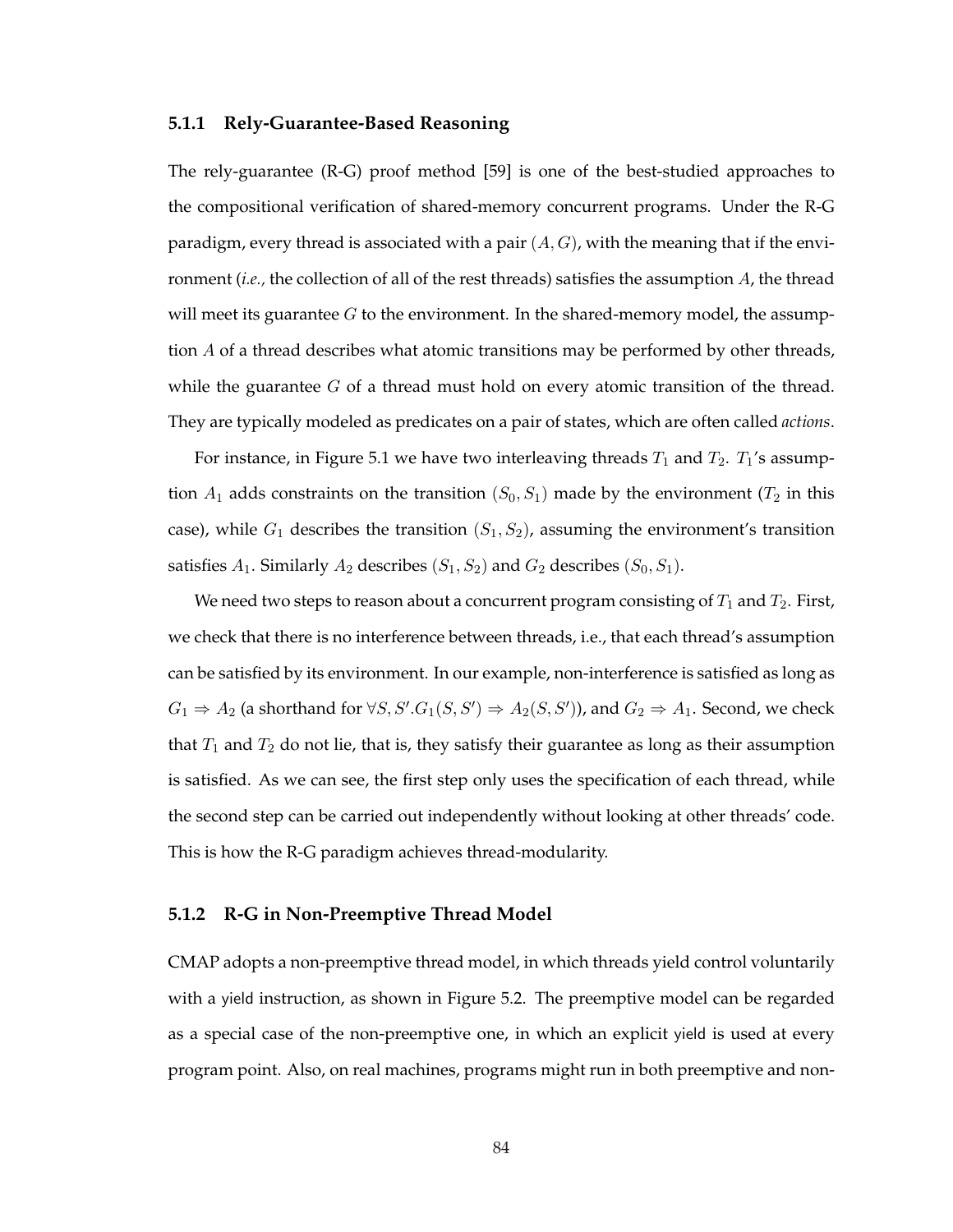

Figure 5.2: R-G in a non-preemptive setting

preemptive settings: preemption is usually implemented using interrupts; a program can disable the interrupt to get into non-preemptive setting.

An "atomic" transition in a non-preemptive setting then corresponds to a sequence of instructions between two yields. For instance, in Figure 5.2 the state pair  $(S_2, S_2')$  corresponds to an atomic transition of thread  $T_1$ . A difficulty in modeling concurrency in such a setting is that the effect of an "atomic" transition cannot be completely captured until the end. For example, in Figure 5.2, the transition  $(S_1, S_1')$  should satisfy  $G_2$ . But when we reach the intermediate state  $S$ , we have no idea of what the whole transition (*i.e.*,  $(S_1, S_1')$ ) will be. At this point, neither  $(S_1, S)$  nor  $(S, S'_1)$  need satisfy  $G_2$ . Instead, it may rely on the remaining commands (the commands between comm and yield, including comm) to complete an adequate state transition. In CCAP [102], a "local guarantee"  $g$  is introduced for every program point to capture further state changes that must be made by the following commands before it is safe for the current thread to yield control. For instance, the local guarantee  $g$  attached to comm in Figure 5.2 describes the transition  $(S, S_1')$ .

#### **5.1.3 Challenges for Dynamic Thread Creation**

To prove safety properties of multi-threaded programs, the key problem is to enforce the invariant that *all executing threads must not interfere with each other*. As mentioned in Sec-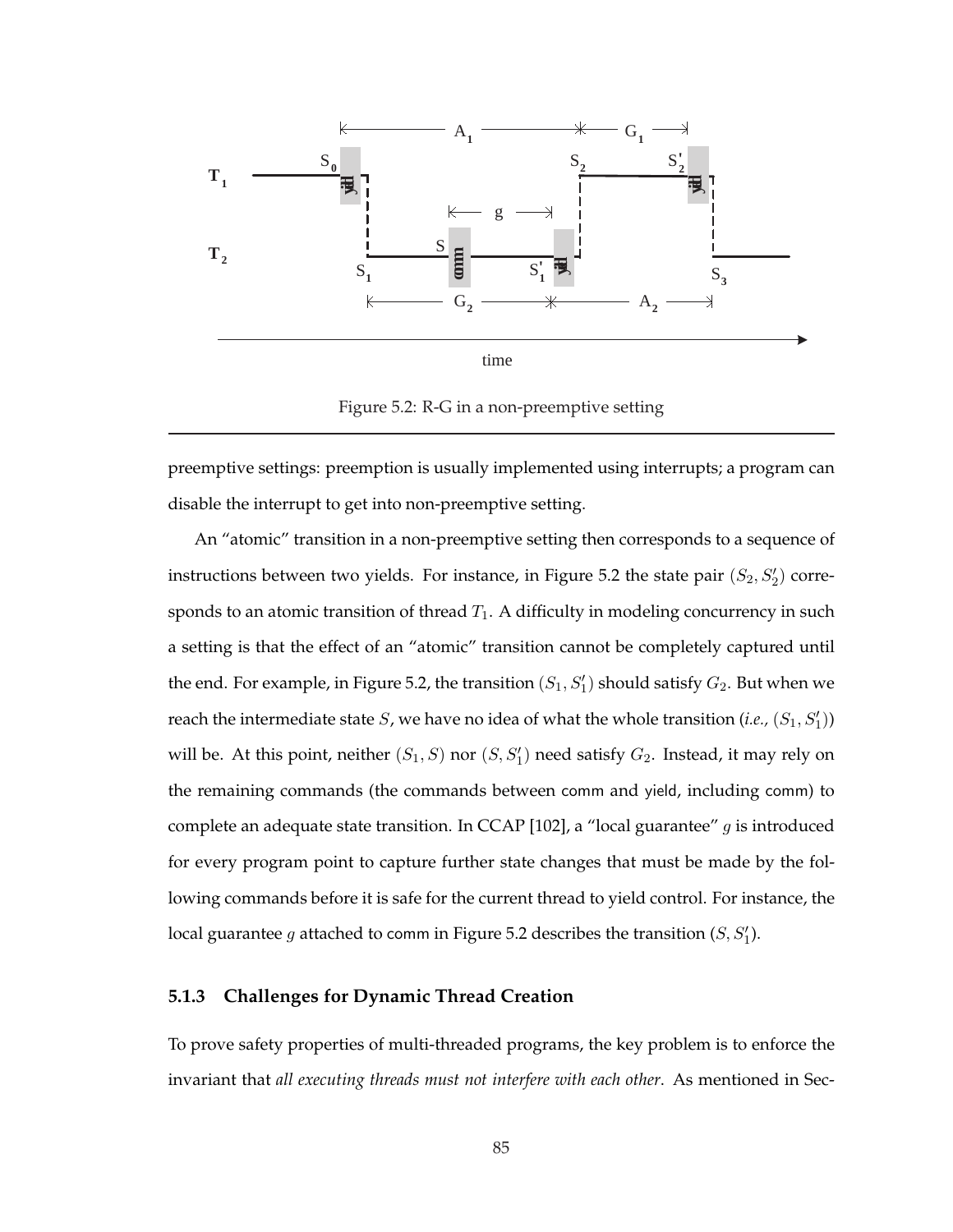```
Variables:
  nat[100] data;
                                        Initially:
                                           \mathtt{data}[i] = n_i, 0 \leq i < 100main1 :
      data[0] := f(0);fork(child, 0);.
         .
         .
      data[99] := f(99);fork(chld, 99);
      . . .
                                           main2 :
                                             nat i := 0;
                                             while(i < 100){
                                                data[i] := f(i);fork(chld, i);
                                                i := i + 1;}
                                             . . .
                     void chld(int x){
                       data[x] := g(x, data[x]);}
```
Figure 5.3: Loop: high-level program

tion 5.1.1, threads *do not interfere* (or they satisfy the *non-interference* property) only if each thread's assumption is implied by the guarantee of all other threads. We will formalize the Non-Interference property in Section 5.3.3. For languages that do not support dynamic thread creation, the code for each thread corresponds to exactly one executing thread. Using the rely-guarantee method, we can assign an assumption and guarantee to each thread code and enforce non-interference by checking all of these assumptions and guarantees, as is done in [102] and [38]. However, the following example shows that this simple approach cannot support dynamic thread creation and multiple "incarnation" of the thread code.

In Figure 5.3, the high-level pseudo code (using C-like syntax) shows the code for (two versions of) a main thread and child threads. The main thread initializes 100 pieces of data using some function f, and distributes them to 100 child threads that will work on their own data (by applying a function  $g$ ) in parallel. The fork function creates a child thread that will execute the function pointed to by the first argument. The second argument of fork is passed to the function as argument. The thread main1 does this in sequential code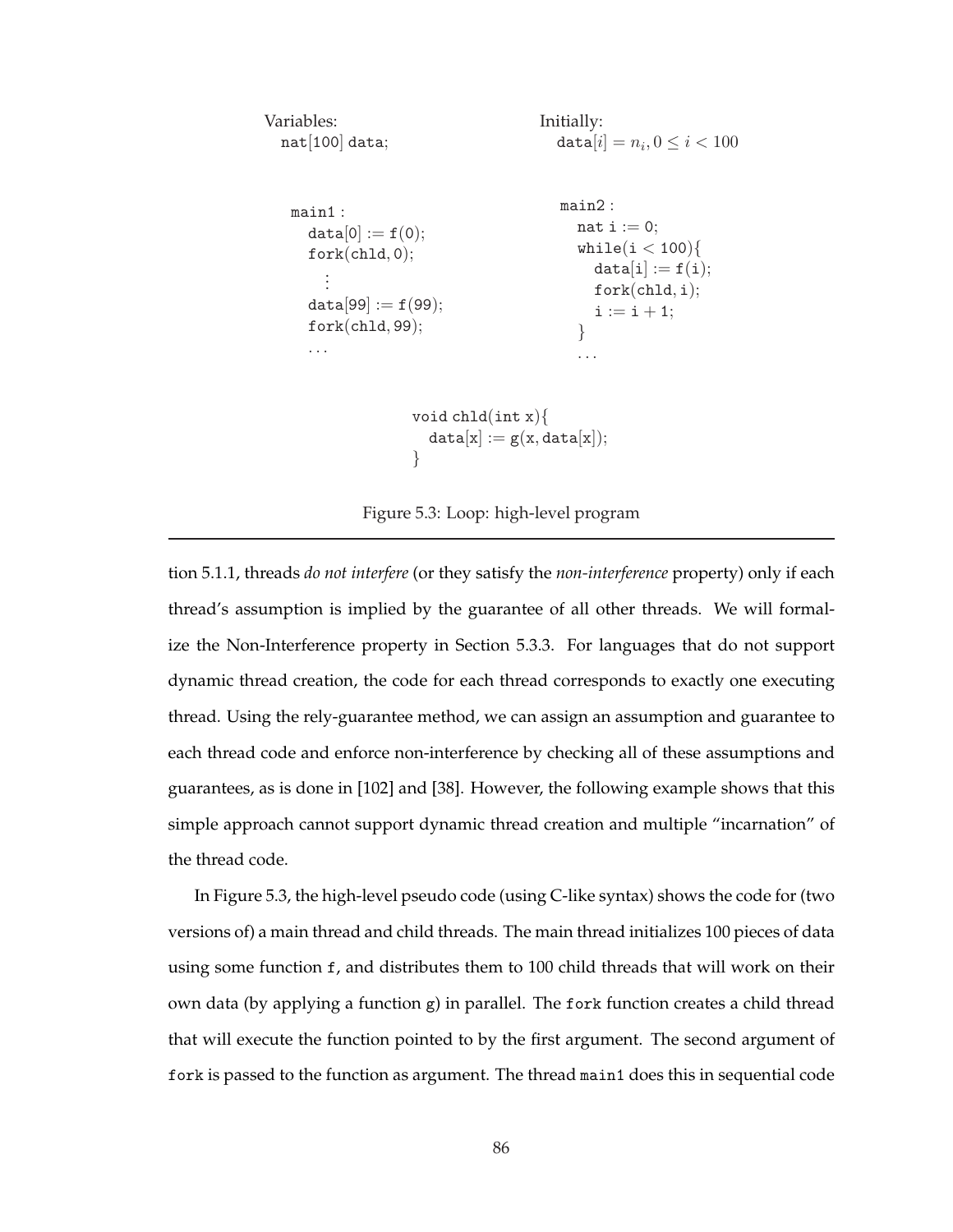

while main2 uses code with a loop. We assume that the high level code runs in preemptive mode. In other words, there is an implicit yield at any program point.

It is easy to see that both versions are "well-behaved" as long as the function g has no side effects, and all other threads in the rest of the system do not update the array of data. However, the simple approach used in [102] and [38] even cannot provide a specification for such trivial code.

1. Figure 5.4 (a) illustrates the execution of main1 (time goes downwards). When doing data initialization (at stage A-B, meaning from point A to point B), the main thread needs to assume that no other threads in the environment (say,  $T_2$ ) can change the array of data. However, the composition of the main thread's environment changes after a child thread is created. The assumption used at A-B is no longer appropriate for this new environment since the first child thread will write to data $[0]$ . And the environment will keep changing with the execution of the main thread. How can we specify the main1 thread to support such a dynamic thread environment?

One possible approach is that the main thread relaxes its assumption to make exceptions for its child threads. However, it is hard to specify the parent-child relationship. Another approach is to use something like the program counter in the assumption and guarantee to indicate the phase of computation. This means the specification of the main thread is sensitive to the implementation. Also the pro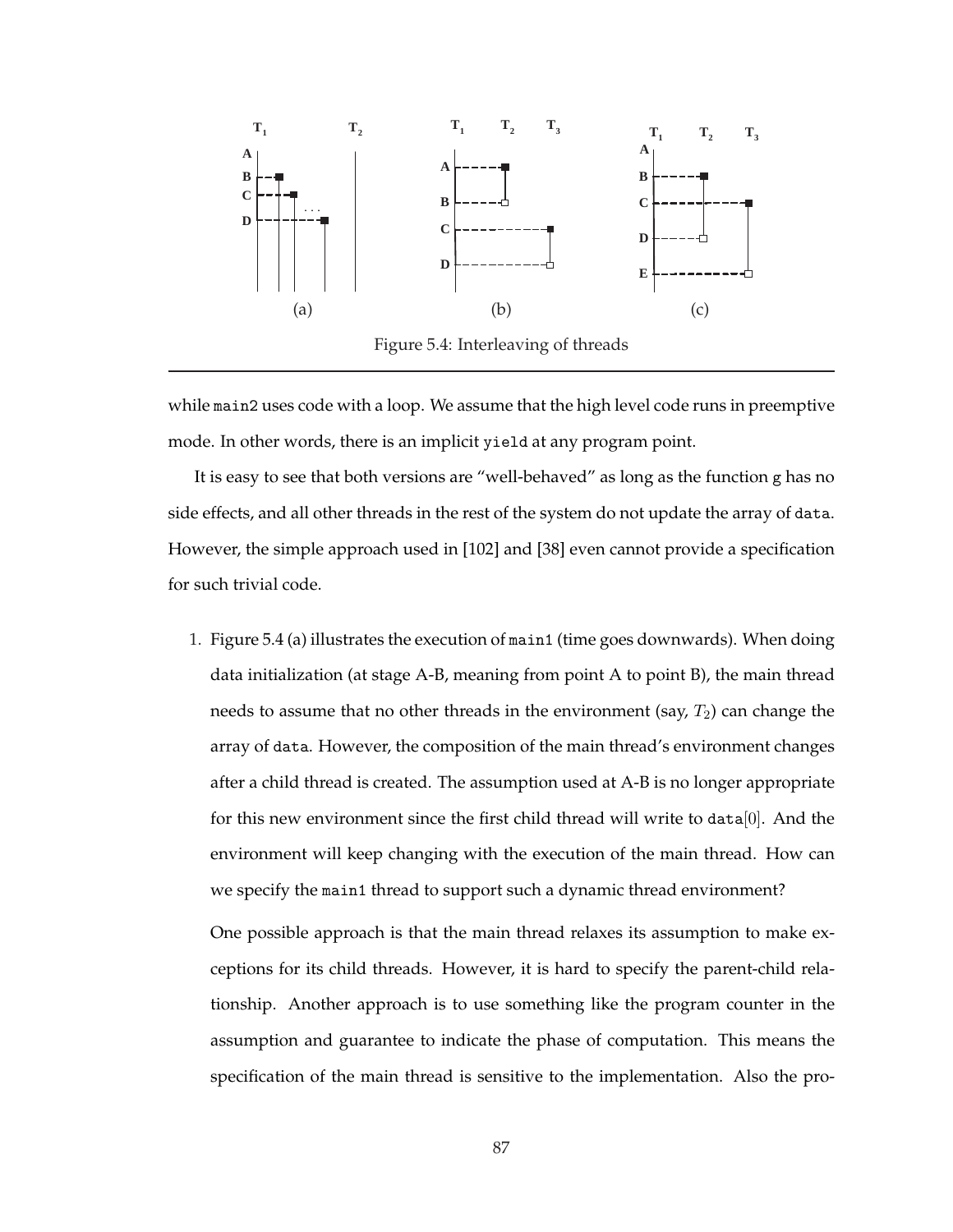gram structure of the main thread has to be exposed to the specification of the child threads, which compromises modularity. The worst thing is that this approach simply won't work for the version main2.

- 2. Since multiple child threads are created, we must make sure that there is no interference between these children. It is easy for the above example since we can let the assumption and guarantee of the chld code be parameterized by its argument, and require  $G_i \Rightarrow A_j$  given  $i \neq j$ . However, this approach cannot be generalized for threads that have dummy arguments and their behavior does not depend on their arguments at all. In this case  $G_i \equiv G_j$  and  $A_i \equiv A_j$  for any i and j. Then requiring  $G_i \Rightarrow A_j$  is equivalent to requiring  $G_i \Rightarrow A_i$ , which cannot be true in general, given the meaning of assumptions and guarantees described in section 5.1.1. Do we need to distinguish these two kinds of threads and treat them differently? And how do we distinguish them?
- 3. Another issue introduced by dynamic thread creation, but not shown in this example program, is that the lifetimes of some threads may not overlap. In the case shown in Figure 5.4 (b), the lifetimes of  $T_2$  and  $T_3$  do not overlap and we should not statically enforce non-interference between them. Again, how can we specify and check the interleaving of threads, which can be as complex as shown in Figure 5.4  $(c)?$

In the next section we will show how these issues are resolved in the development of CMAP.

# **5.2 The CMAP Approach**

In the rest of this chapter, to distinguish the executing thread and the thread code, we call the dynamically running thread the "dynamic thread" and the thread code the "static thread". In Figure 5.3 the function chld is the static child thread, from which 100 dynamic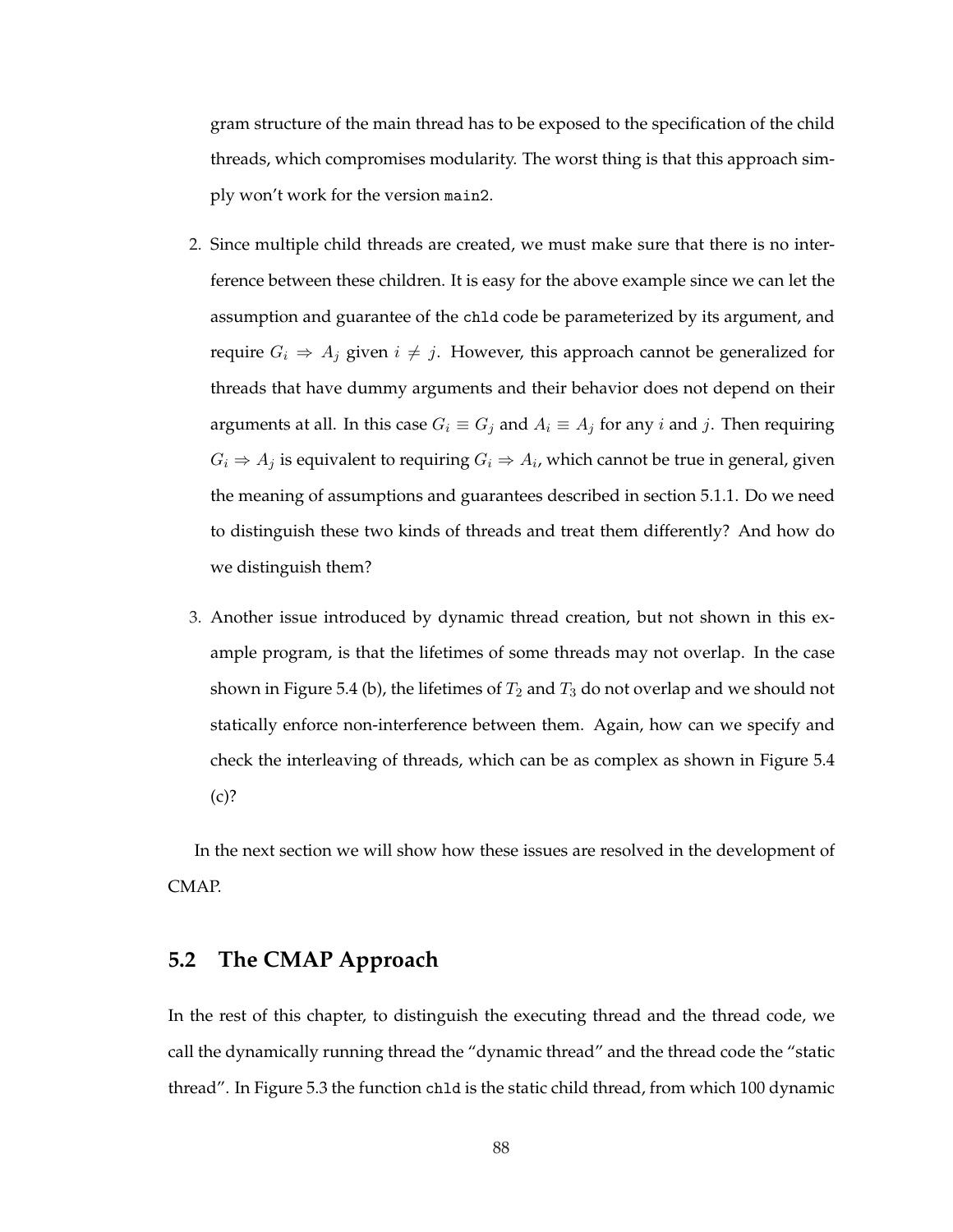child threads are activated.

As explained in Section 5.1.3, the approach that requiring non-interference of static threads is too rigid to support dynamic thread creation. Our approach, instead, enforces the thread non-interference in a "lazy" way. We maintain a dynamic thread queue which contains all of the active threads in the system. When a new thread is created, it is added to the dynamic thread queue. A thread is removed from the queue when its execution terminates. We also require that, when specifying the program, each static thread be assigned an assumption/guarantee pair. However, we do not check for non-interference between static thread specifications. Instead, each dynamic thread is also assigned an assumption and guarantee at the time of creation, which is an instantiation of the corresponding static thread specification with the thread argument. We require that dynamic threads do not interfere with each other, which can be checked by inspecting their specifications.

This approach is very flexible in that each dynamic thread does not have to stick to one specification during its lifetime. When its environment changes, its specification can be changed accordingly. As long as the new specification does not introduce interference with other existing dynamic threads, and the subsequent behavior of this thread satisfies the new specification, the whole system is still interference-free. In this way, we can deal with the changing environment resulting from dynamic thread creation and termination. Problem 1 in Section 5.1.3 can be solved now.

If the lifetimes of two threads do not overlap, they will not show up in the system at the same time. Therefore we do not need to check for interference at all. Also, since each dynamic thread has its own specification, we no longer care about the specification of the corresponding static thread. Therefore problems 2 and 3 shown in Section 5.1.3 are no longer an issue in our approach.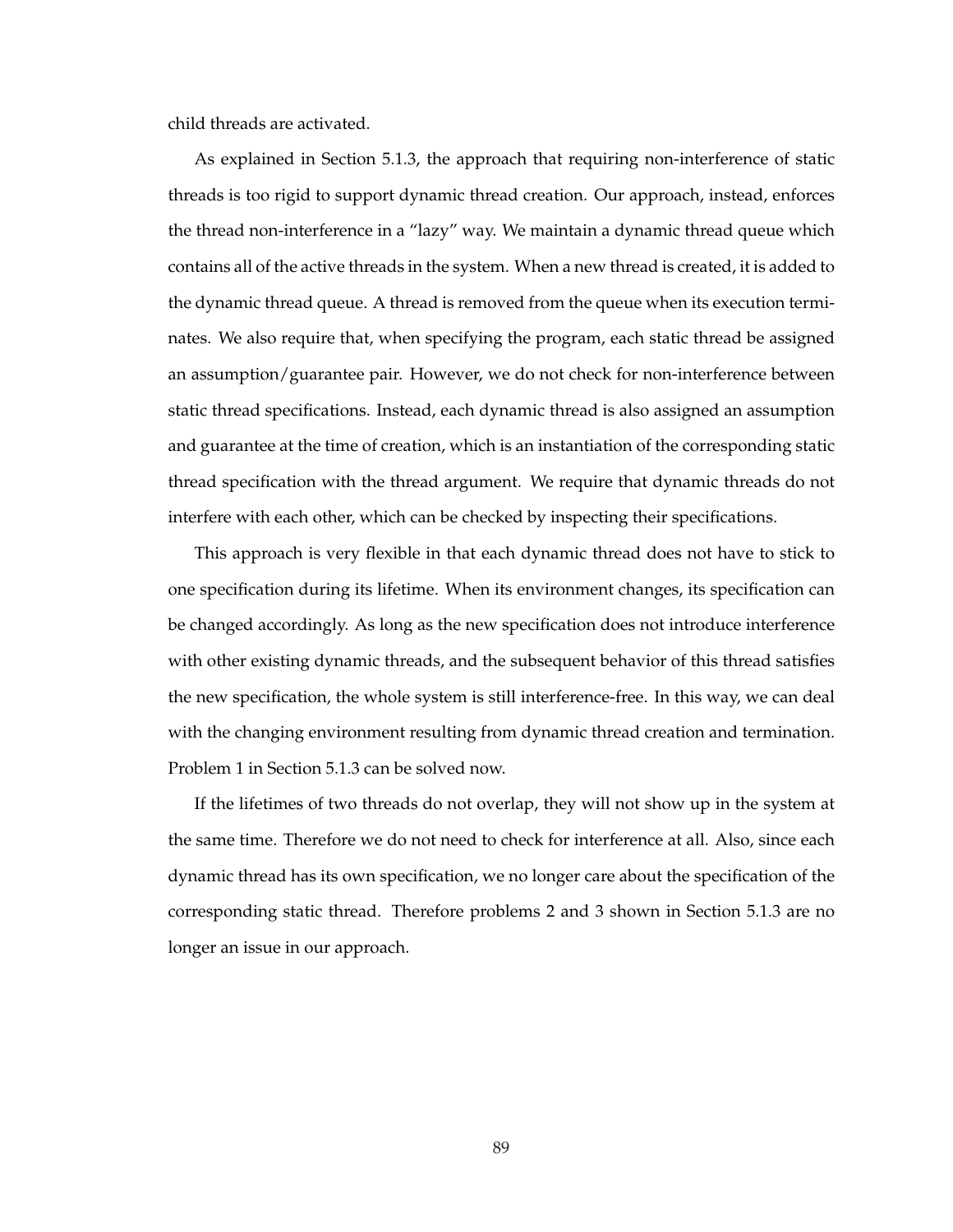#### **5.2.1 Typing The Dynamic Thread Queue**

We define the dynamic thread queue  $\mathbb Q$  as a set of thread identifiers  $\texttt{t}_i$ , and the assignment  $\Theta$  of assumption/guarantee pairs to dynamic threads as a partial mapping from  $t_i$  to  $(A_i, G_i)$ <sup>1</sup>. The queue  $\mathbb Q$  is "well-typed" with regard to  $\Theta$  if:

- $\mathbb{Q} = dom(\Theta)$ , where  $dom(\Theta)$  is the domain of  $\Theta$ ;
- threads in  $\mathbb Q$  do not interfere, *i.e.*,  $\forall$ **t**<sub>*i*</sub>, **t**<sub>*j*</sub>  $\div$  **t**<sub>*j*</sub>  $\rightarrow$   $(G_i \Rightarrow A_j)$ ; and
- each dynamic thread  $t_i$  is "well-behaved" with regard to  $(A_i, G_i)$ , *i.e.*, if  $A_i$  is satisfied by the environment,  $t_i$ 's execution does not get stuck and satisfies  $G_i$ .

Therefore, the invariant we need to maintain is that during the execution of the program, for the queue Q at each step there exists a  $\Theta$  such that Q is well-typed with regard to  $\Theta$ . In fact, we do not require  $\Theta$  to be part of the program specification. We only need to ensure that there *exists* such a Θ at each step, which may be changing.

The content of the thread queue keeps changing, so how can we track the set of threads in the queue by a static inspection of the program? Here we follow the approach used for type-checking the dynamic data heap [69], which is dynamically updated by the store instruction and extended by the alloc instruction. We can ensure our invariant holds as long as the following conditions are satisfied:

- At the initial state (when the program starts to run) we can find a  $\Theta$  to type-check the initial  $\mathbb Q$ . Usually the initial  $\mathbb Q$  only contains the main thread, which will start to execute its first instruction, so we can simply assign the assumption/guarantee in the specification of the static main thread to the dynamic main thread.
- For each instruction in the program, assume that before the execution of the instruction there is a  $\Theta$  such that  $\mathbb Q$  is well typed. Then as long as certain constraints are satisfied to execute the instruction, there must exist a  $\Theta'$  that can type check the

 $1$ This is a temporary formulation to illustrate the basic idea. We will use different definitions in the formal development of CMAP in Section 5.3.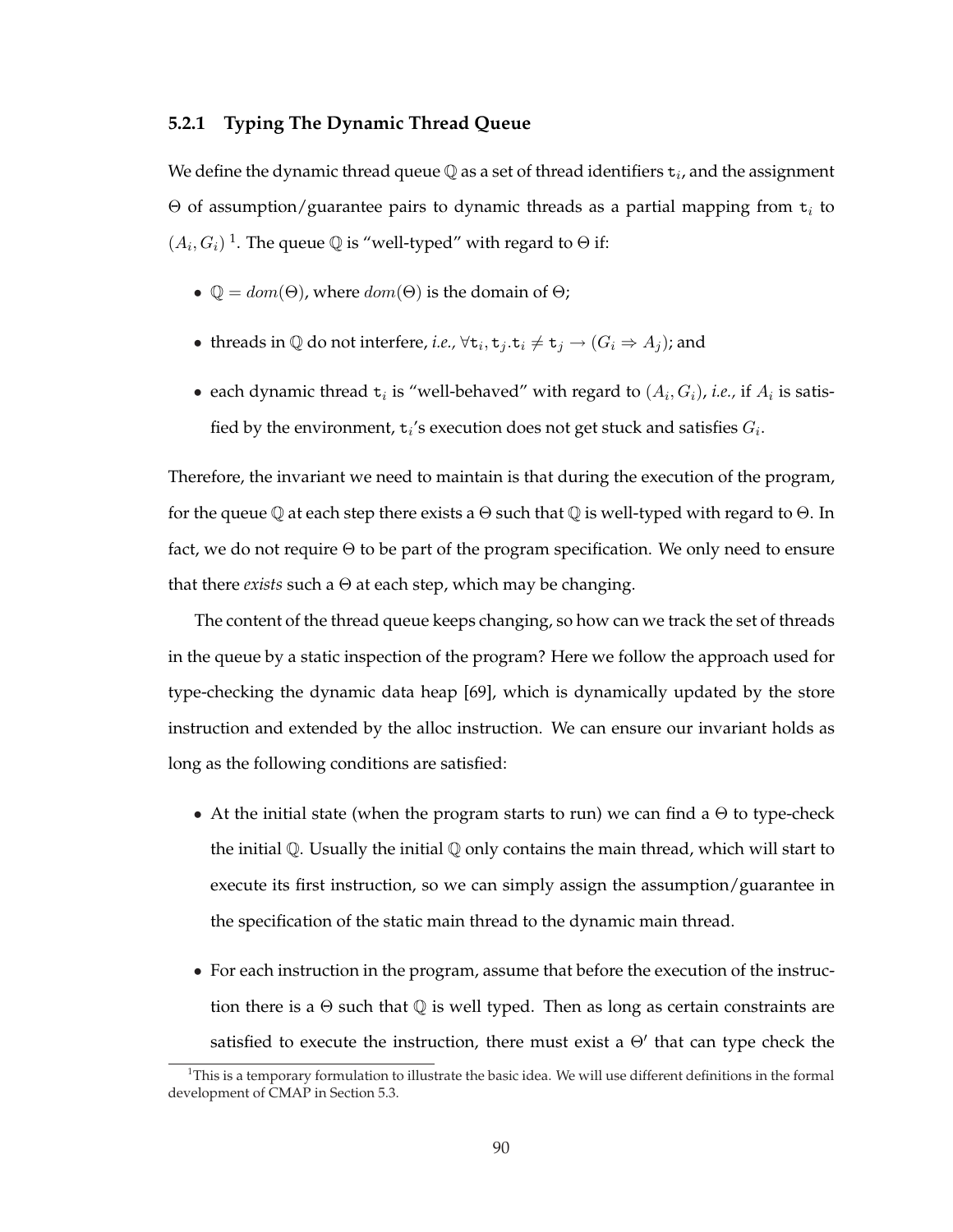resulting  $\mathbb{Q}'$ . For most instructions which do not change the content of the thread queue, this condition can be trivially satisfied. We are only interested in the "fork" and "exit" operation which will change the content of Q.

For the "exit" instruction, the second condition can also be satisfied by the following lemma which can be trivially proven.

#### **Lemma 5.1 (Thread Deletion)**

If  $\mathbb Q$  is well-typed with regard to  $\Theta$ , then, for all  $t \in \mathbb Q$ , we know  $\mathbb Q \setminus \{t\}$  is well-typed with regard to  $\Theta \setminus \{t\}$ .

For the "fork" instruction, things are trickier. We need to ensure that the new child thread does not interfere with threads in the parent thread's environment. We also require that the parent thread does not interfere with the child thread. The following lemma ensures the first requirement.

#### **Lemma 5.2 (Queue Extension I)**

Suppose  $\mathbb Q$  is well-typed with regard to  $\Theta$  and the current executing thread is t. If

- $\Theta(\mathbf{t}) = (A, G);$
- a new thread  $t'$  is created by  $t$ ;
- $\bullet$   $(A', G')$  is the instantiation of the corresponding static thread specification by the thread argument;
- $A \Rightarrow A'$  and  $G' \Rightarrow G$ :

then  $\mathbb{Q}' \cup \{t'\}$  is well-typed with regard to  $\Theta'\{t' \rightsquigarrow (A', G')\}$ , where  $\mathbb{Q}' = \mathbb{Q} \setminus \{t\}$  and  $\Theta' = \Theta \setminus \{t\}.$ 

Here  $\mathbb{Q}'$  is the environment of the current thread t. Since t does not interfere with its environment (because  $\mathbb Q$  is well-typed), we know that its assumption A is an approximation of what the environment can guarantee  $(G_e)$ , and similarly that G is an approximation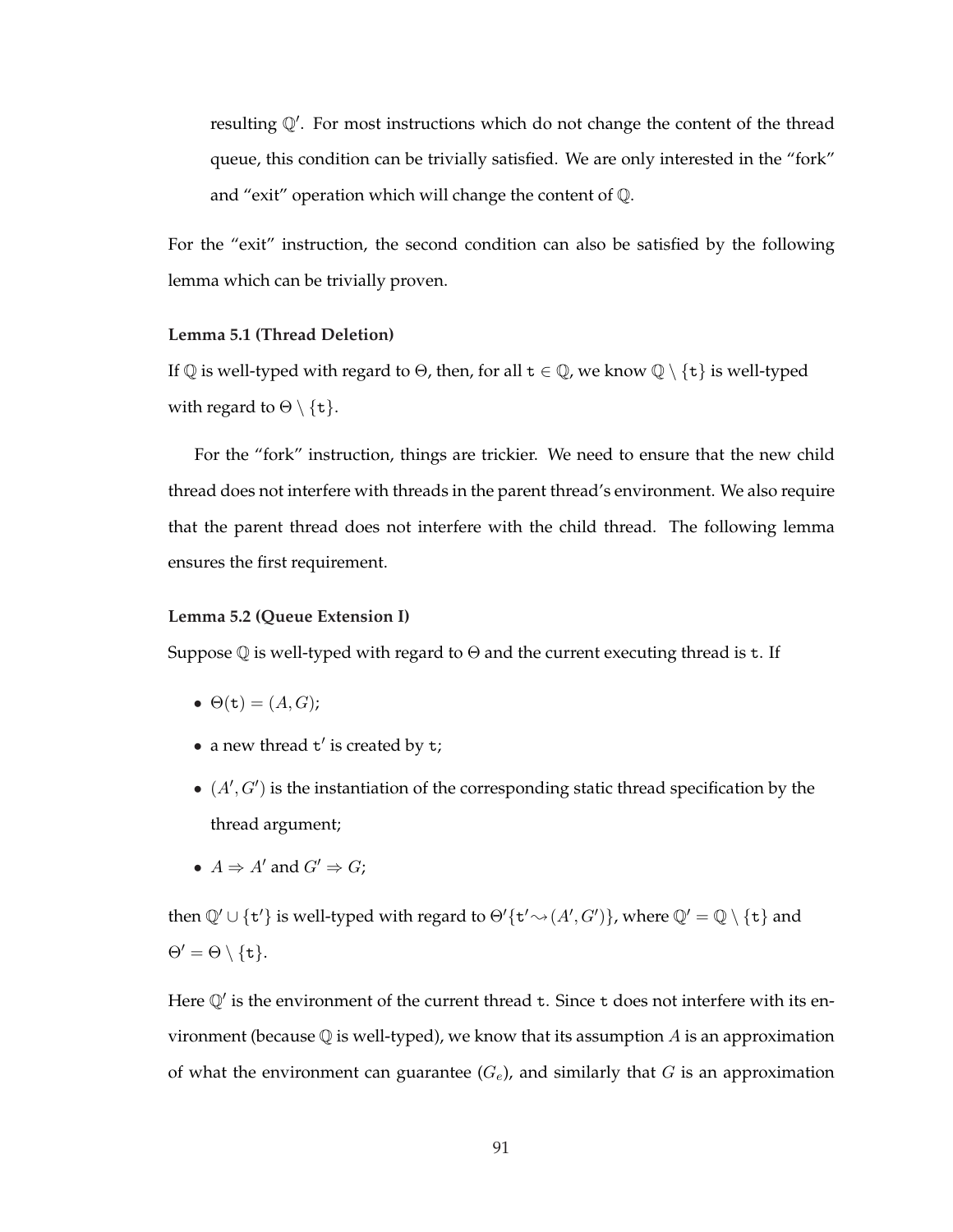of the environment's assumption  $(A_e)$ . By this interpretation, we can unify the concepts of the current running thread's assumption/guarantee with its environment's guarantee/assumption. To ensure the new thread t' does not interfere with t's environment, we need  $G' \Rightarrow A_e$  and  $G_e \Rightarrow A'$ , which can be derived from  $G' \Rightarrow G$  and  $A \Rightarrow A'$ .

Still, we need to ensure that thread t does not interfere with t'. As mentioned above, A and G are approximations of  $G_e$  and  $A_e$ , respectively. Since the environment is extended with the child thread, the guarantee  $G'_e$  for the new environment is  $G_e\vee G'$  and the assumption for the new environment  $A_e'$  is  $A_e \wedge A'$ . We want to change  $A$  and  $G$  correspondingly to reflect the environment change. First, the following lemma says that the specification of a dynamic thread can be changed during its lifetime.

#### **Lemma 5.3 (Queue Update)**

Suppose  $\mathbb Q$  is well-typed with regard to  $\Theta$  and that the current executing thread is t. If

- $\bullet$   $\Theta(\mathtt{t}) = (A, G);$
- $G'' \Rightarrow G$  and  $A \Rightarrow A''$ :
- the subsequent behavior of the current thread satisfies  $(A'', G'')$ ;

then  $\mathbb Q$  is well-typed with regard to  $\Theta\{\textbf{t}\leadsto(A'', G'')\}.$ 

Now we can change the specification of the parent thread  $t$  to let it reflect the change of the environment.

#### **Lemma 5.4 (Queue Extension II)**

Suppose  $\mathbb Q$  is well-typed with regard to  $\Theta$  and the current executing thread is t. If

- $\bullet \Theta(\mathtt{t}) = (A, G);$
- a new thread  $t'$  is created by  $t$ ;
- $\bullet$   $(A', G')$  is the instantiation of the corresponding static thread specification by the thread argument;
- $(A \Rightarrow A') \wedge (G' \Rightarrow G);$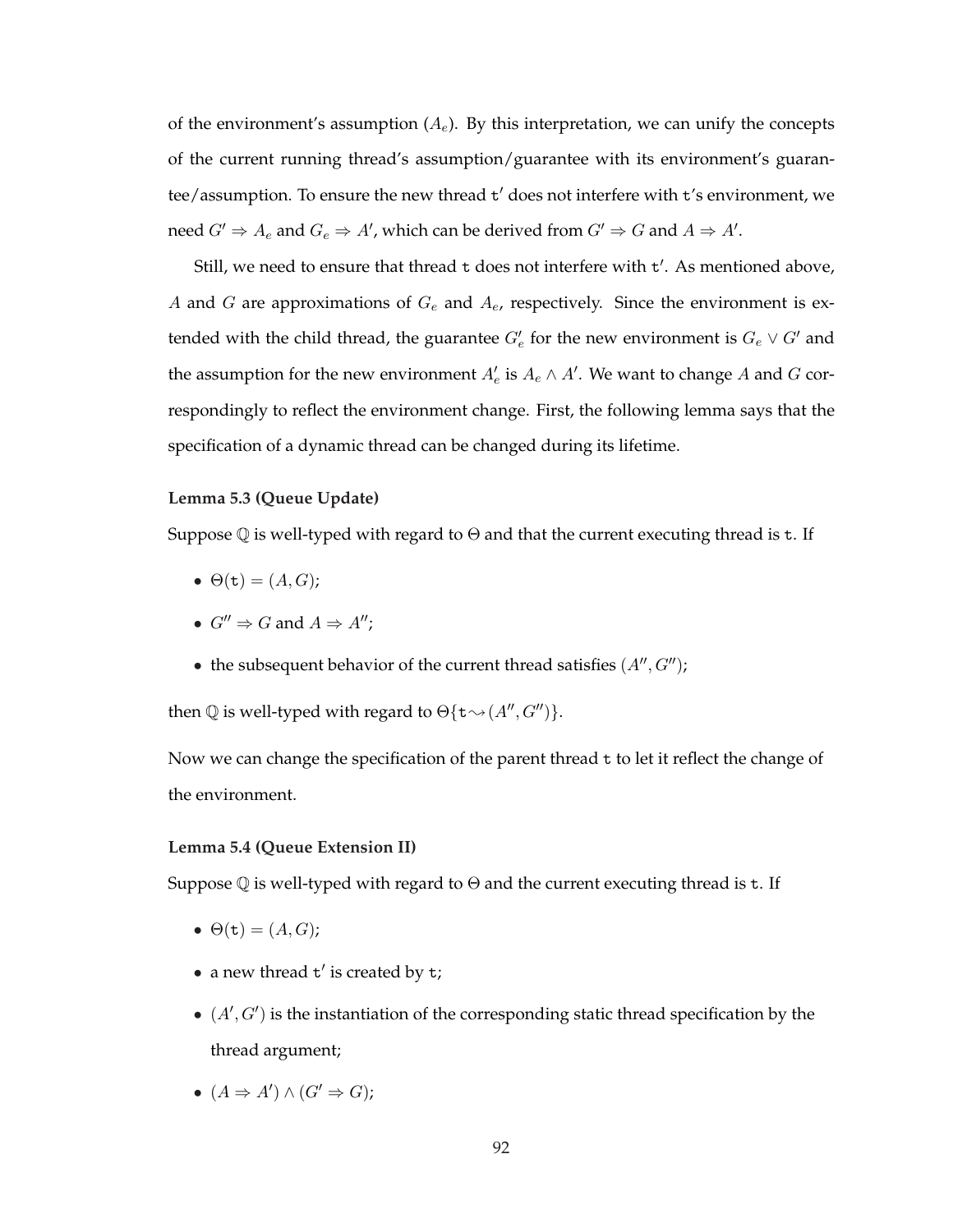• the remainder behavior of the thread t also satisfies  $(A \lor G', G \land A')$ ;

then  $\mathbb{Q} \cup \{t'\}$  is well-typed with regard to  $\Theta\{t' \leadsto (A', G'), t \leadsto (A \lor G', G \land A')\}.$ 

If t later creates another thread  $t''$ , because the specification of t already reflects the existence of  $t'$ , by Lemma 5.2 we know that  $t''$  will not interfere with  $t'$  as long as its specification satisfies the constraints. Therefore we do not need to explicitly check that  $t'$  and  $t''$ are activated from the same static thread or that multiple activations of a static thread do not interfere with each other.

These lemmas are used to prove the soundness of CMAP. They are somewhat similar to the heap update and heap extension lemmas used in TAL's soundness proof [69]. People familiar with the traditional rely-guarantee method may feel this is nothing but the parallel composition rule used to support nested cobegin/coend. However, by combining the invariant-based proof technique used by type systems and the traditional relyguarantee method, we can now verify multi-threaded assembly program with a more flexible program structure than the cobegin/coend structure. In particular, programs which are not properly nested, as shown in Figure 5.4(c) and the main2 program in Figure 5.3, can be supported in our system. This is one of the most important contributions of this paper.

#### **5.2.2 Parameterized Assumption/Guarantee**

The assumptions and guarantees are interfaces between threads, which should only talk about shared resources. As we allow multiple activations of static threads, the behavior of a dynamic thread may depend on its arguments, which is the thread's private data. Therefore, to specify a static thread, the assumption and guarantee need to be parameterized over the thread argument.

In our thread model, the flat memory space is shared by all threads, and as in most operating systems, the register file is saved at the moment of context switch. Therefore the register file is thread-private data. The thread argument is stored in a dedicated register.

Rather than letting the assumption and guarantee be parameterized over the thread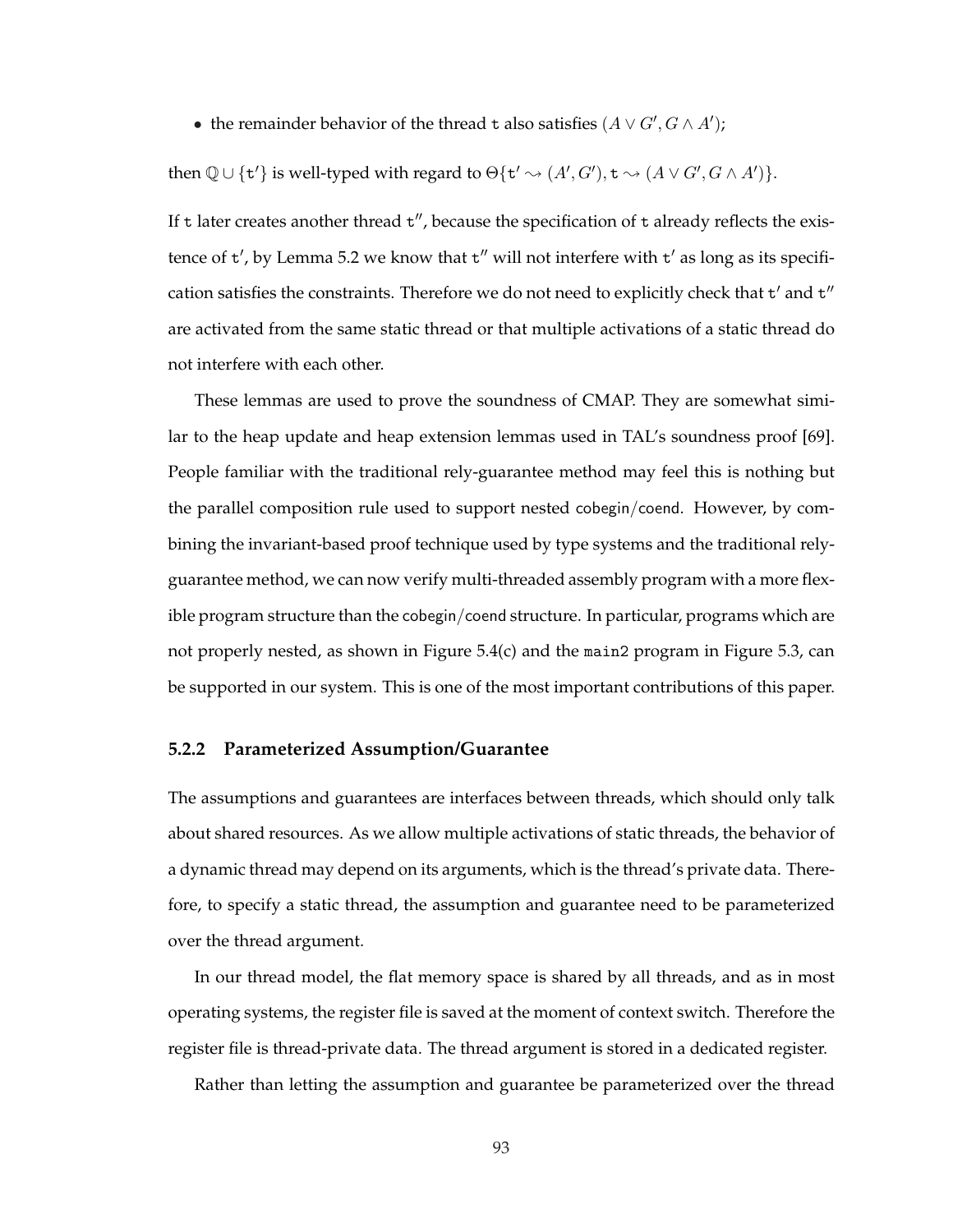

Figure 5.5: Code sharing between different threads

argument, we let them be parameterized over the whole register file. This makes our specification language very expressive. For instance, we allow the dynamic thread to change its specification during its lifetime to reflect change in the environment. If the thread has private data that tracks the composition of the environment, and its specification is parameterized by such data, then its specification automatically changes with the change of the data, which in turn results from the change of the thread environment. This is the key technique we use to support unbounded dynamic thread creation, as shown in the program main2 in Figure 5.3.

#### **5.2.3 Support of Modular Verification**

The rely-guarantee method supports thread modularity well, *i.e.,* code of one thread can be verified independently without inspecting other threads' code. However, it does not have good support for code reuse. In CCAP, each thread has its own code heap and there is no sharing of code between threads. As Figure 5.5(a) shows, if an instruction sequence is used by multiple threads, it has multiple copies in different threads' code heaps, each copy verified with regard to the specifications of these threads.

Based on the rely-guarantee method, the thread modularity is also supported in our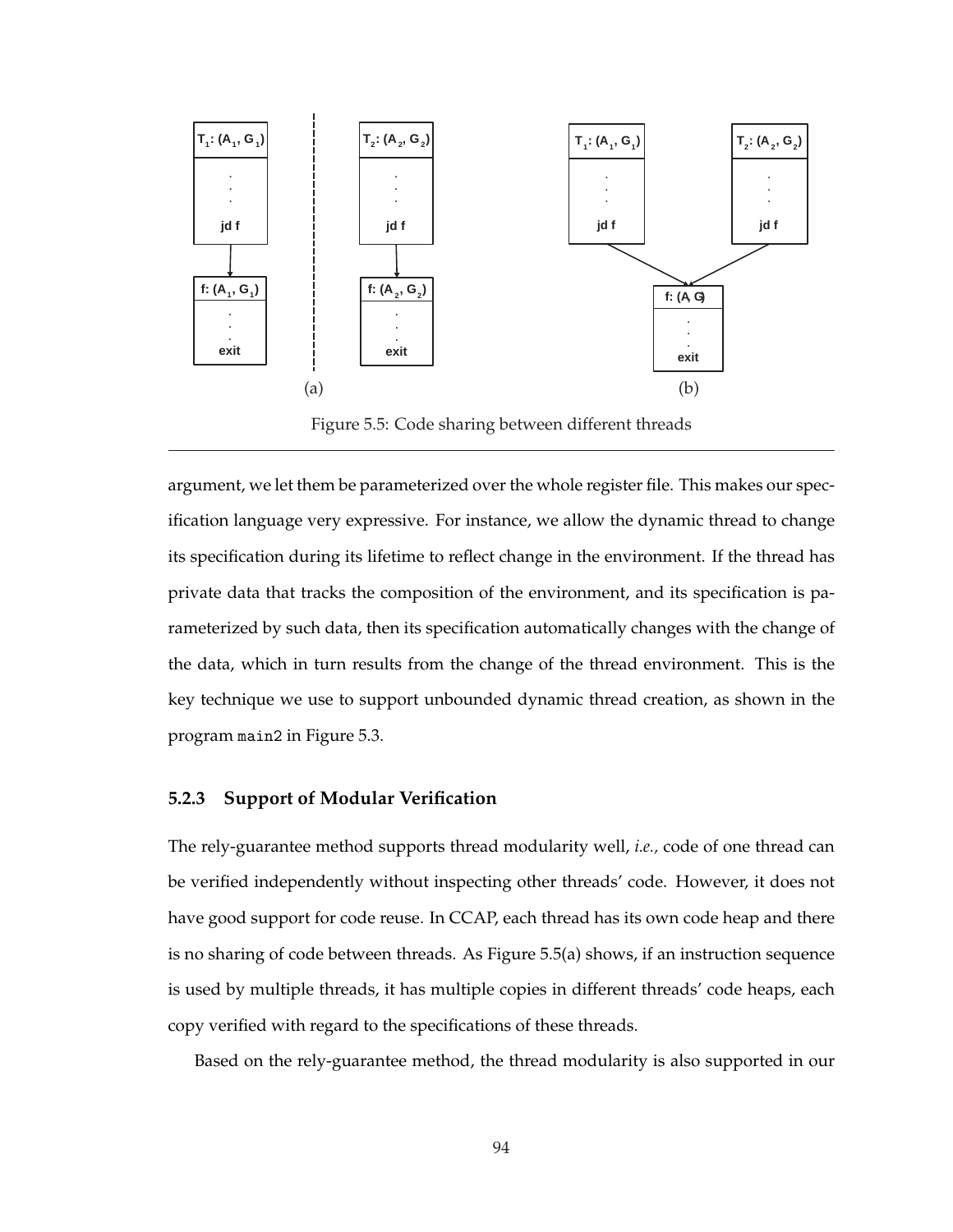system. In addition, using our "lazy" checking of thread non-interference, and by the queue update lemma, we can allow instruction sequences to be specified independently of their calling thread, thus achieving better modularity.

As shown in Figure 5.5(b), we assign an assumption/guarantee pair to the specification of each instruction sequence, and require the instruction sequence be well-behaved with regard to its own assumption/guarantee. Similar to threads, the instruction sequence is well-behaved if, when it is executed by a dynamic thread, its execution is safe and satisfies its guarantee, as long as other dynamic threads in the environment satisfy the assumption. The instruction sequence only needs to be verified once with respect to its own specification, and can be executed by different threads as long as certain constraints are satisfied.

Intuitively, it is safe for a dynamic thread t with specification  $(A_i,G_i)$  to execute the instruction sequence labeled by f as long as executing it does not require a stronger assumption than  $A_i$ , nor does it violate the guarantee  $G_i$ . Therefore, if the specification of  ${\tt f}$ is  $(A, G)$ , t can call f as long as  $A_i \Rightarrow A$  and  $G \Rightarrow G_i$ . The intuition is backed up by our queue update lemma.

# **5.3 The CMAP Logic**

In this section, we present the CMAP logic based on an abstract machine, which extends the machine shown in Section 2.2 with a thread queue  $\mathbb Q$ . In the next Chapter, we will discuss the embedding of the CMAP logic into the OCAP framework for our original machine model.

#### **5.3.1 The Abstract Machine**

As shown in Figure 5.6, the machine has 16 general purpose registers and two special registers. The rt register records the thread id (t) of the currently executing thread. The ra register is used to pass argument when a new thread is created.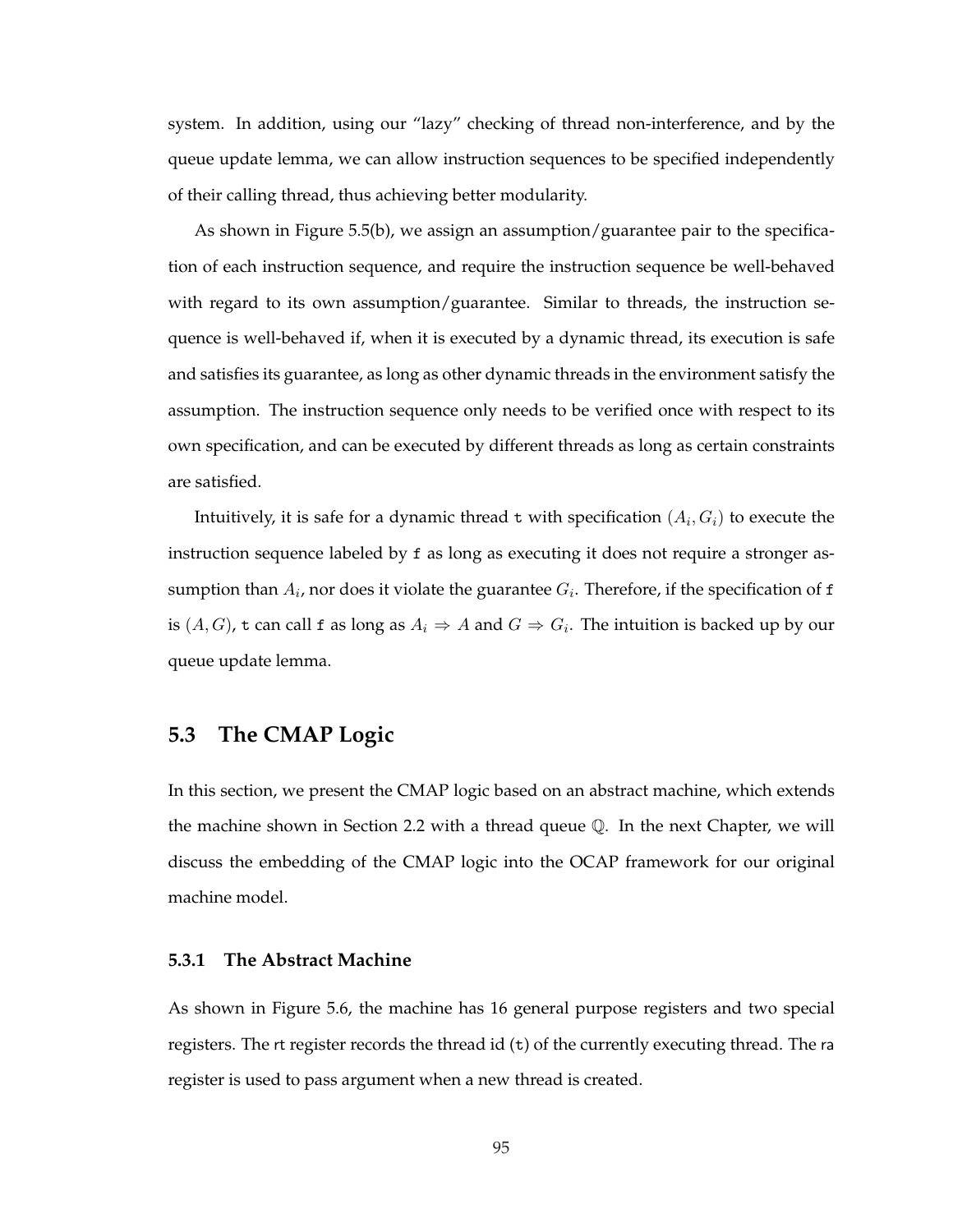| $(Program) \quad P ::= (\mathbb{C}, \mathbb{S}, \mathbb{Q}, \text{pc})$                                                                                                                           |
|---------------------------------------------------------------------------------------------------------------------------------------------------------------------------------------------------|
| $(CodeHeap) \quad \mathbb{C} \ ::= \{f_0 \rightsquigarrow \iota_0, \ldots, f_n \rightsquigarrow \iota_n\}$                                                                                        |
| $(State) \quad \mathbb{S} \ ::= (\mathbb{H}, \mathbb{R})$                                                                                                                                         |
| $(Memory) \quad \mathbb{H} \ ::= \{1_0 \leadsto w_0, \ldots, 1_n \leadsto w_n\}$                                                                                                                  |
| $(RegFile)$ $\mathbb{R}$ $ ::= \{r_0 \rightsquigarrow w_0, \ldots, r_{15} \rightsquigarrow w_{15}, rt \rightsquigarrow w, ra \rightsquigarrow w\}$                                                |
| $(Register)$ $\mathbf{r}$ $:=$ $\mathbf{r}_0$ $\vert \dots \vert$ $\mathbf{r}_{15}$ $\vert$ $\mathbf{r}$ $\vert$ $\mathbf{r}$ a                                                                   |
| $(Labels)$ $f, 1 ::= n$ (nat nums)                                                                                                                                                                |
| $(Word)$ w $:= i$ (integers)                                                                                                                                                                      |
| $(TQueue) \quad \mathbb{Q} ::= {\mathbf{t}_0 \sim (\mathbb{R}_0, \mathsf{pc}_0), \ldots, \mathbf{t}_n \sim (\mathbb{R}_n, \mathsf{pc}_n)}$                                                        |
| $(ThirdID)$ $t := n$ (nat nums)                                                                                                                                                                   |
| $(Instr)$ $\iota$ ::= yield   fork f, $r_s$   addu $r_d, r_s, r_t$   addiu $r_d, r_s, w$   beq $r_s, r_t, f$                                                                                      |
| $\vert$ bgtz $\mathbf{r}_s, \mathbf{f} \vert$ lw $\mathbf{r}_d, \mathbf{w}(\mathbf{r}_s)$ subu $\mathbf{r}_d, \mathbf{r}_s, \mathbf{r}_t$ sw $\mathbf{r}_t, \mathbf{w}(\mathbf{r}_s)$ is the exit |
| $(InstrSeq)$ $\mathbb{I} ::= \iota   \iota; \mathbb{I}$                                                                                                                                           |
|                                                                                                                                                                                                   |

Figure 5.6: The abstract machine

We model the queue  $\mathbb Q$  of ready threads as a partial mapping from the thread id to an execution context of a thread. The thread id t is a natural number generated randomly at run time when the thread is created. The thread execution context includes the snapshot of the register file and the program point where the thread will resume its execution. Note that Q does not contain the current executing thread, which is different from the dynamic thread queue used in Section 5.2.1.

In addition to the normal instructions we have seen in the original machine, we add primitives fork, exit and yield to support multi-threaded programming, which can be viewed as system calls to a thread library. We do not have a join instruction because thread join can be implemented in this machine using synchronization. Operational semantics of this abstract machine is shown in Figure 5.7. Here the functions  ${\sf NextS}_{({\sf pc},\iota)}(\_)$  and  ${\sf NextPC}_{(\iota, \mathbb S)}(\_)$ give the next state and program counter after executing the instruction  $\iota$  at pc and state S. The definitions are the same with those defined in Chapter 2.2 and are omitted here.

The primitive fork  $f, r_s$  creates a new thread that will starts executing from  $f$ , and passes the value in  $r_s$  to it as the argument. The new thread will be assigned a fresh thread id and placed in the thread queue waiting for execution. The current thread continues with the subsequent instructions.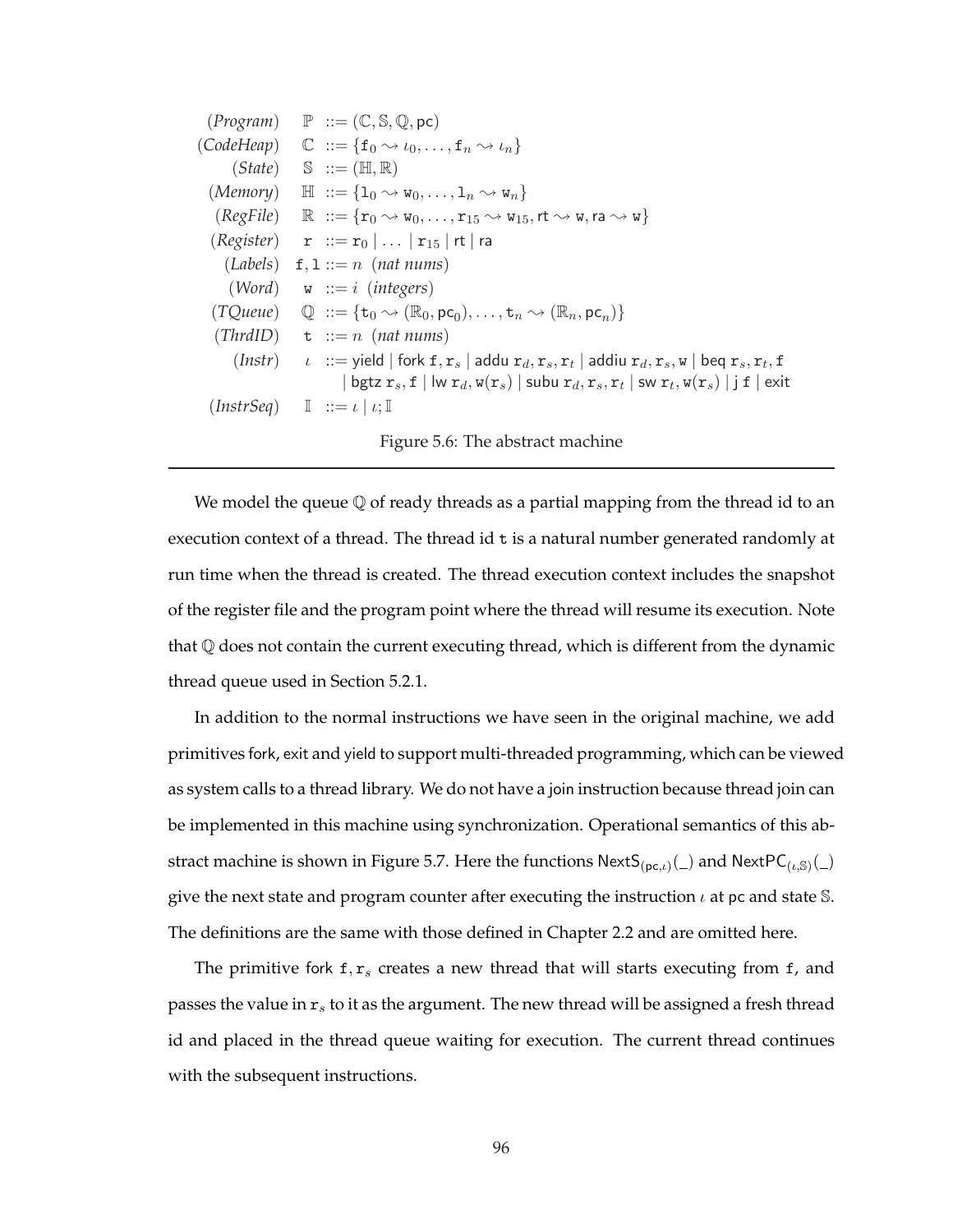| $(\mathbb{C}, (\mathbb{H}, \mathbb{R}), \mathbb{Q}, \mathsf{pc}) \longmapsto \mathbb{P}'$ |                                                                                                                                                                                                  |  |  |  |
|-------------------------------------------------------------------------------------------|--------------------------------------------------------------------------------------------------------------------------------------------------------------------------------------------------|--|--|--|
| if $\mathbb{C}(\mathsf{pc})=$                                                             | then $\mathbb{P}' =$                                                                                                                                                                             |  |  |  |
| fork $f, r_s$                                                                             | $ $ (C, (H, R), Q{t $\rightsquigarrow$ (R', f)}, pc+1)                                                                                                                                           |  |  |  |
|                                                                                           | if $t \notin dom(\mathbb{Q}), t \neq \mathbb{R}(\text{rt}),$                                                                                                                                     |  |  |  |
|                                                                                           | and $\mathbb{R}' = \{r_0 \rightsquigarrow \_, \ldots, r_{15} \rightsquigarrow \_, rt \rightsquigarrow t, ra \rightsquigarrow \mathbb{R}(r_s)\}\$                                                 |  |  |  |
| yield                                                                                     | $(\mathbb{C}, (\mathbb{H}, \mathbb{R}'), \mathbb{Q}' \setminus \{t\}, pc')$                                                                                                                      |  |  |  |
|                                                                                           | where $\mathbb{Q}' = \mathbb{Q}\{\mathbb{R}(\mathsf{rt}) \rightarrow (\mathbb{R}, \mathsf{pc}+1)\}, \mathsf{t} \in dom(\mathbb{Q}')$ and $\mathbb{Q}'(\mathsf{t}) = (\mathbb{R}', \mathsf{pc}')$ |  |  |  |
| exit                                                                                      | $(\mathbb{C}, (\mathbb{H}, \mathbb{R}'), \mathbb{Q} \setminus \{\mathsf{t}\}, \mathsf{pc}')$                                                                                                     |  |  |  |
|                                                                                           | where $t \in dom(\mathbb{Q})$ and $\mathbb{Q}(t) = (\mathbb{R}', pc')$                                                                                                                           |  |  |  |
| exit                                                                                      | $(\mathbb{C}, (\mathbb{H}, \mathbb{R}), \mathbb{Q}, \mathsf{pc})$ if $\mathbb{Q} = \emptyset$                                                                                                    |  |  |  |
| other $\iota$                                                                             | $(\mathbb{C}, \mathbb{S}', \mathbb{Q}, \text{pc}')$                                                                                                                                              |  |  |  |
|                                                                                           | where $\mathbb{S}' = \text{NextS}_{(\text{pc},\iota)}(\mathbb{S})$ and $\text{pc}' = \text{NextPC}_{(\iota,\mathbb{S})}(\text{pc})$                                                              |  |  |  |

Figure 5.7: Operational Semantics for the CMAP Machine

At a yield instruction, the current thread will give up the control of the machine. Its execution context is stored in Q. The scheduler will pick one thread non-deterministically from the thread queue (which might be the yielding thread itself), restore its execution context, and execute it.

The exit instruction terminates the execution of the current thread and non-deterministically selects a thread from the thread queue. If the thread queue is empty, the currently running thread is the last thread in the system. The machine reaches a stuttering state, *i.e.,* the next program configuration is always the same with the current one.

## **5.3.2 Program Specifications**

The specification constructs of CMAP are defined in Figure 5.8. As in SCAP, the specification  $\psi$  for the code heap contains pairs of code labels and the specifications  $\theta$  for the corresponding code blocks. The code block specification  $\theta$  is a quadruple (p,  $\hat{g}$ , A, G). The assertion  $p$  is the precondition required to execute the code block. The local guarantee  $\hat{g}$ , as explained in Section 5.1.2, describes a valid state transition – it is safe for the current thread to yield control only after making a state transition specified by  $\hat{g}$ . We also assign a pair of  $A$  and  $G$  to each code block as part of its specification. As explained in Section 5.2.3,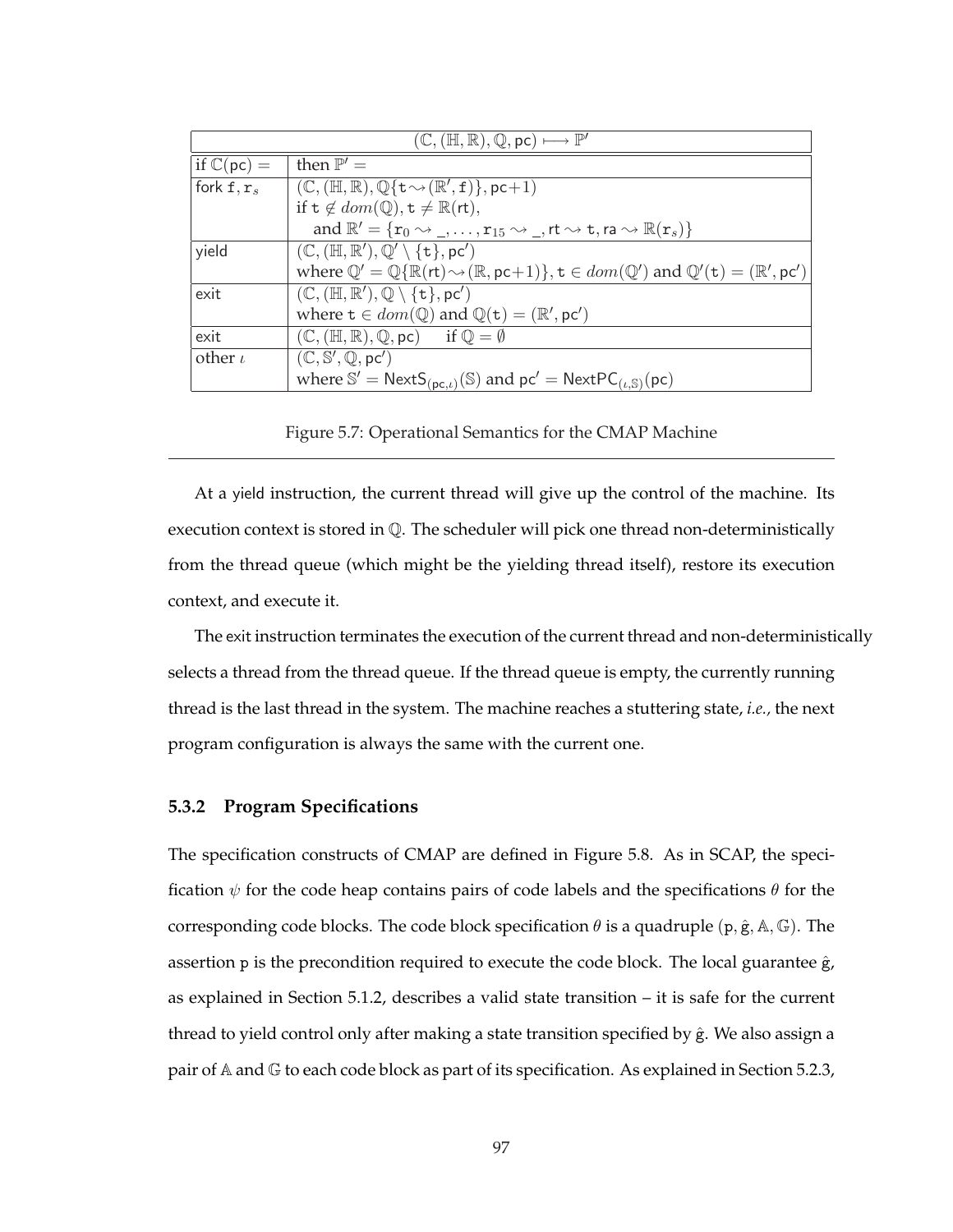| $(CdSpec)$ $\theta$ |  | $ ::= (p, \hat{g}, A, \mathbb{G})$                                                                                                        |
|---------------------|--|-------------------------------------------------------------------------------------------------------------------------------------------|
| $(CdHpSpec)$ $\psi$ |  | $ ::= \{ (f_0, \theta_0), \ldots, (f_n, \theta_n) \}$                                                                                     |
| $(StatePred)$ p     |  | $\in$ <i>State</i> $\rightarrow$ Prop                                                                                                     |
|                     |  | $(Assumption)$ $\mathbb{A}$ $\in$ RegFile $\rightarrow$ Memory $\rightarrow$ Memory $\rightarrow$ Prop                                    |
|                     |  | (Guarantee) $\mathbb{G}, \hat{\mathsf{g}} \in \text{RegFile} \rightarrow \text{Memory} \rightarrow \text{Memory} \rightarrow \text{Prop}$ |
| (QSpec)             |  | $\Theta$ ::= { $t_0 \rightsquigarrow (p_0, A_0, \mathbb{G}_0), \dots, t_k \rightsquigarrow (p_k, A_k, \mathbb{G}_k)$ }                    |

Figure 5.8: Specification Constructs of CMAP

the code block can be certified with respect to its own  $A$  and  $G$  without knowing which thread executes it. Here the  $A$  and  $G$  reflect knowledge of the dynamic thread environment at the time the instruction sequence is executed. Assumptions and guarantees (*e.g.,*  $A, G$  and  $\hat{g}$ ) are CiC terms with type  $RegFile \rightarrow Memory \rightarrow Memory \rightarrow Prop, i.e., predicates$ over a register file and two data heaps. Assumptions and guarantees specify the behavior of threads by describing the change of shared memory. As mentioned in Section 5.2.2, they are parameterized over the register file, which contains the private data of threads.

We also define the specification  $\Theta$  of active threads in the thread queue  $\mathbb Q$ . Within  $\Theta$ , each triple  $(p, A, \mathbb{G})$  specifies a dynamic thread at the point when it yields the control or it is just created. The assertion p gives the constraint of the state when the thread gets control back to execute its remaining instructions. The assumption and guarantee used by the thread at the yield point are given by A and G. As we said in Section 5.2.1, the A and G of each dynamic thread may change during the lifetime of the thread. Notice that Θ is not part of the program specification. It is used only in the soundness proof. also note that we do not need the local guarantee  $\hat{g}$  in specifications for threads in  $\mathbb{Q}$ , because they need to fulfill the guarantee  $\mathbb G$  and use  $\mathbb G$  as the initial local guarantee when they are scheduled to resume execution.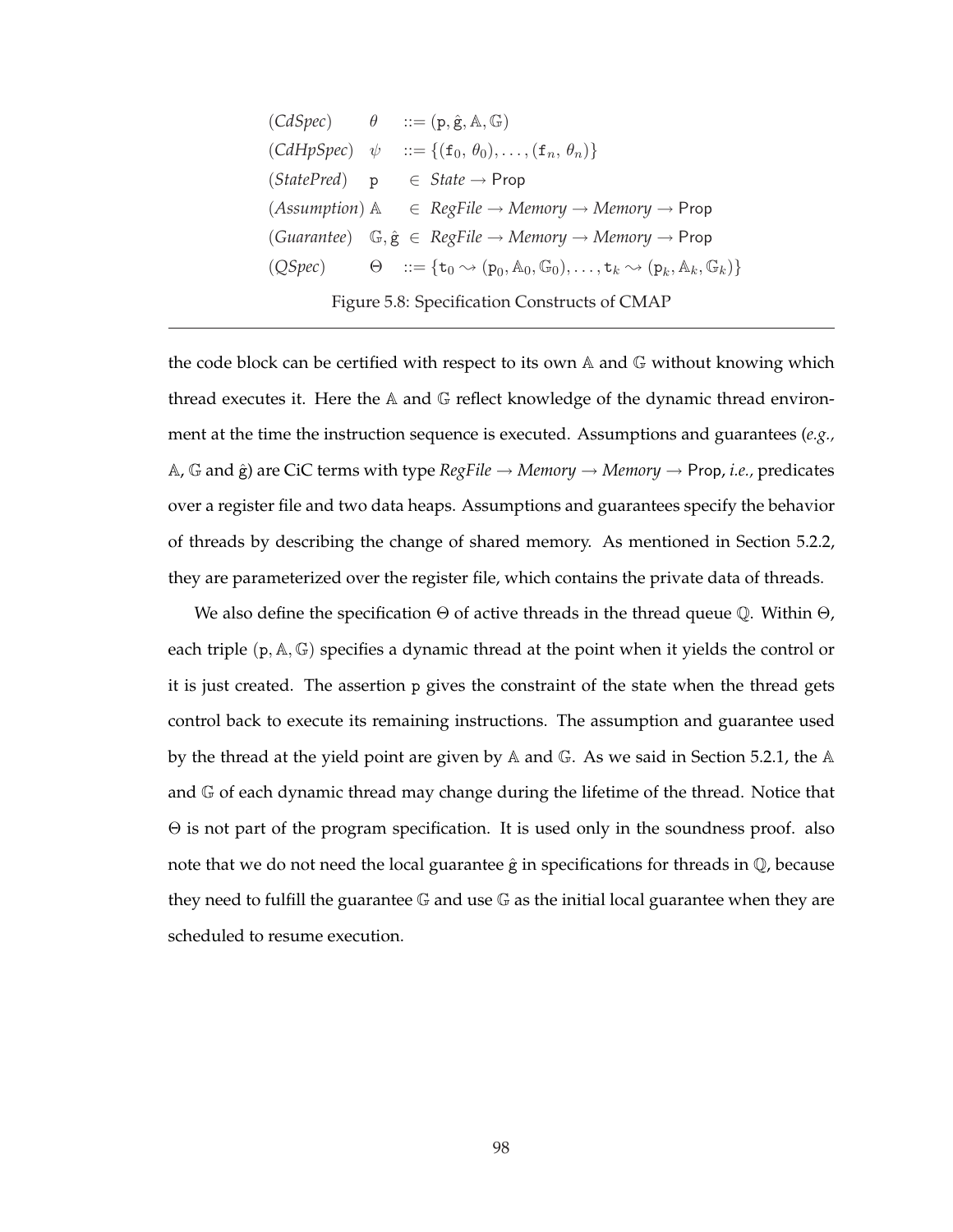### **5.3.3 Inference Rules**

**Well-formed programs.** The following PROG rule shows the invariants that need to be maintained during program transitions.

$$
S = (\mathbb{H}, \mathbb{R}) \t t = \mathbb{R}(\mathsf{rt})
$$
  
\n
$$
\psi \vdash \mathbb{C}: \psi \qquad \mathsf{p} \; S \qquad \psi \vdash \{(\mathsf{p}, \hat{\mathsf{g}}, \mathbb{A}, \mathbb{G})\} \mathsf{pc}: \; \mathbb{C}[\mathsf{pc}]
$$
  
\n
$$
\psi; \Theta; \hat{\mathsf{g}} \vdash \{(\mathbb{C}, \mathbb{S})\} \mathbb{Q} \qquad \texttt{NI}(\Theta\{\mathsf{t} \leadsto (\mathsf{p}, \mathbb{A}, \mathbb{G})\}, \mathbb{Q}\{\mathsf{t} \leadsto (\mathbb{R}, \mathsf{pc})\})
$$
  
\n
$$
\psi \vdash (\mathbb{C}, \mathbb{S}, \mathbb{Q}, \mathsf{pc}) \qquad \qquad (\text{PROG})
$$

The PROG rule requires that there be a quadruple  $(p, \hat{g}, A, \mathbb{G})$  specifying the current code block. Also there exists a  $\Theta$  that specifies threads in  $\mathbb{Q}$ . As in CAP, we require that the code heap be well-formed with respect to  $\psi$ , the current program state satisfy p, and that it be safe to execute the code block  $\mathbb{C}[\text{pc}]$  given the specification  $\psi$  and  $(\text{p}, \hat{\text{g}}, \mathbb{A}, \mathbb{G})$ . Here  $\mathbb{C}[\text{pc}]$  is defined as:

$$
\mathbb{C}[\mathbf{f}] = \begin{cases} \mathbb{C}(\mathbf{f}) & \text{if } \mathbb{C}(\mathbf{f}) = \mathbf{j} \mathbf{f}' \text{ or } \mathbb{C}(\mathbf{f}) = \text{exit} \\ \iota; \mathbb{C}[\mathbf{f} + 1] & \text{otherwise.} \end{cases}
$$

In addition, we check that Q satisfies the specification Θ, given the code heap, the current state and the local guarantee for the remaining state transition the current thread needs to make before it yields. Also we enforce that assumptions and guarantees for the current thread and threads in Q implies non-interference.

The non-interference assertion  $NI(\Theta, \mathbb{Q})$  requires that each dynamic thread be compatible with all the other. It is formally defined as:

$$
\text{NI}(\Theta, \mathbb{Q}) \triangleq \forall \mathbf{t}_i, \mathbf{t}_j \in dom(\Theta). \forall \mathbb{H}, \mathbb{H}'.
$$
\n
$$
\mathbf{t}_i \neq \mathbf{t}_j \rightarrow \mathbb{G}_i \mathbb{R}_i \mathbb{H} \mathbb{H}' \rightarrow \mathbb{A}_j \mathbb{R}_j \mathbb{H} \mathbb{H}'
$$
\n(5.1)

where  $(.,\mathbb{A}_i,\mathbb{G}_i)=\Theta(\mathtt{t}_i)$ ,  $(.,\mathbb{A}_j,\mathbb{G}_j)=\Theta(\mathtt{t}_j)$ ,  $(\mathtt{r}_i,.)=\mathbb{Q}(\mathtt{t}_i)$  and  $(\mathtt{r}_j,.)=\mathbb{Q}(\mathtt{t}_j).$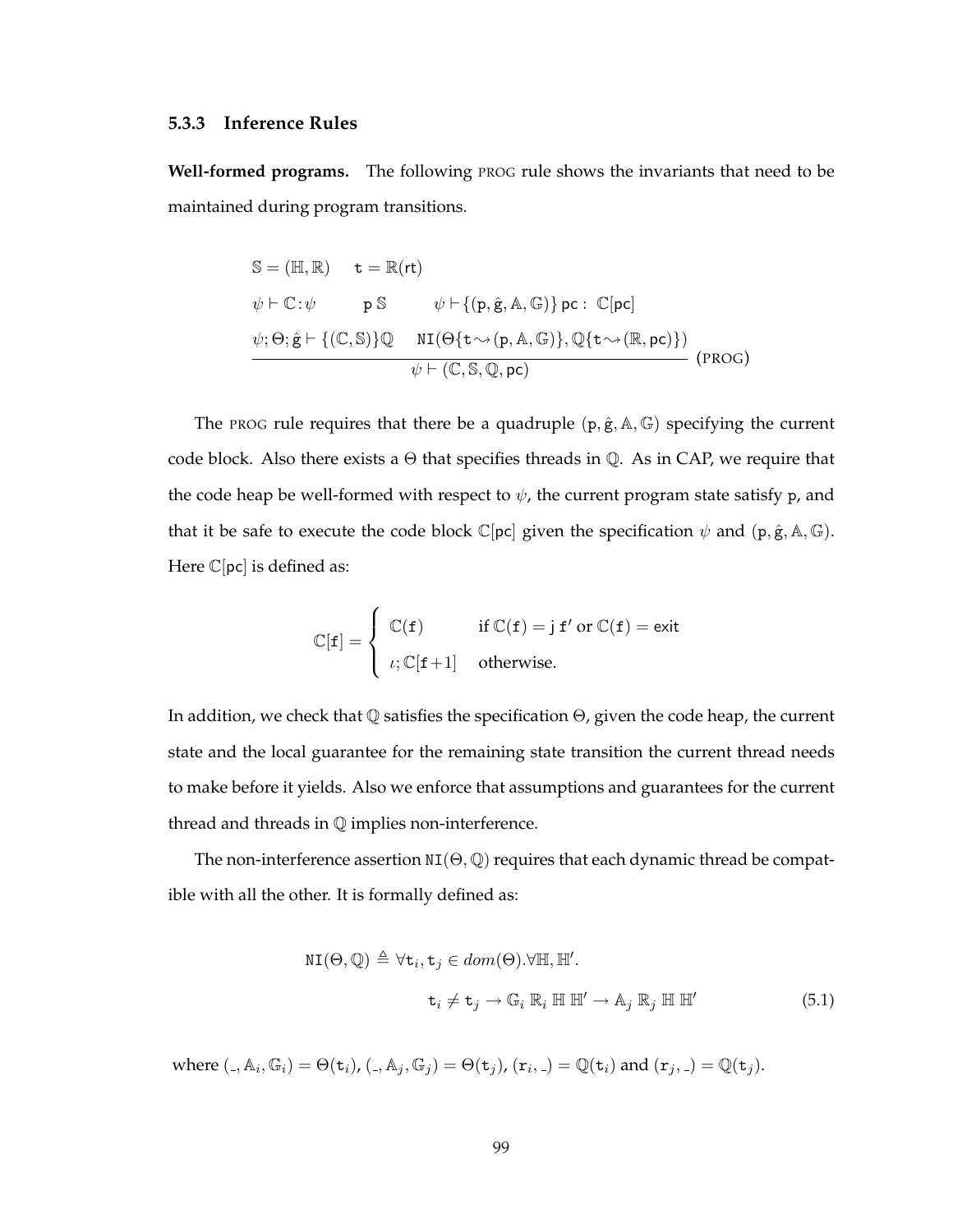**Well-formed dynamic threads.** The DTHRDS rule ensures each dynamic thread in Q is in good shape with respect to the specification Θ, the current program state S, and the transition  $\hat{g}$  that the current thread need do before other threads can take control.

$$
(\mathbb{R}_k, \mathbf{p} \mathbf{c}_k) = \mathbb{Q}(\mathbf{t}_k), \qquad (\mathbf{p}_k, \mathbb{A}_k, \mathbb{G}_k) = \Theta(\mathbf{t}_k), \qquad \text{for all } \mathbf{t}_k \in dom(\mathbb{Q})
$$
  
\n
$$
\forall \mathbb{H}, \mathbb{H}'. \mathbf{p}_k (\mathbb{H}, \mathbb{R}_k) \to \mathbb{A}_k \mathbb{R}_k \mathbb{H} \mathbb{H}' \to \mathbf{p}_k (\mathbb{H}', \mathbb{R}_k)
$$
  
\n
$$
\forall \mathbb{H}'. \hat{\mathbf{g}} \mathbb{R} \mathbb{H} \mathbb{H}' \to \mathbf{p}_k (\mathbb{H}', \mathbb{R}_k)
$$
  
\n
$$
\psi \vdash \{ (\mathbf{p}_k, \mathbb{G}_k, \mathbb{A}_k, \mathbb{G}_k) \} \mathbf{p} \mathbf{c}_k : \mathbb{C}[\mathbf{p} \mathbf{c}_k]
$$
  
\n
$$
\psi; \Theta; \hat{\mathbf{g}} \vdash \{ (\mathbb{C}, (\mathbb{H}, \mathbb{R})) \} \mathbb{Q}
$$
\n(DTHRDS)

The first line gives the specification of each thread when it reaches a yield point, and its execution context. The premise in line 2 requires that if it is safe for a thread to take control at certain state, it should be also safe to do so after any state transition satisfying its assumption. Note that the state transition will not affect the thread-private data in  $r_k$ . The next premise describes the relationship between the local guarantee of the current thread and the preconditions of other threads. For any transitions starting from the current state  $(H, r)$ , as long as it satisfies  $\hat{g}$ , it should be safe for other threads to take control at the result state. The last line requires that for each thread its remainder instruction sequence must be well formed. Note we use  $\mathbb{G}_k$  as the local guarantee because after yield, a thread starts a new "atomic transition" described by its global guarantee.

**Well-formed code heap.** The CDHP rule is similar to the well-formed code heap rules in CAP or SCAP: a code heap is well formed if every instruction sequence is well-formed with respect to its corresponding specification in  $\psi$ .

$$
\frac{\text{for all } (\mathbf{f}, \theta) \in \psi': \psi \vdash \{\theta\} \mathbf{f}: \mathbb{C}(\mathbf{f})}{\psi \vdash \mathbb{C} : \psi'} \text{ (CDHP)}
$$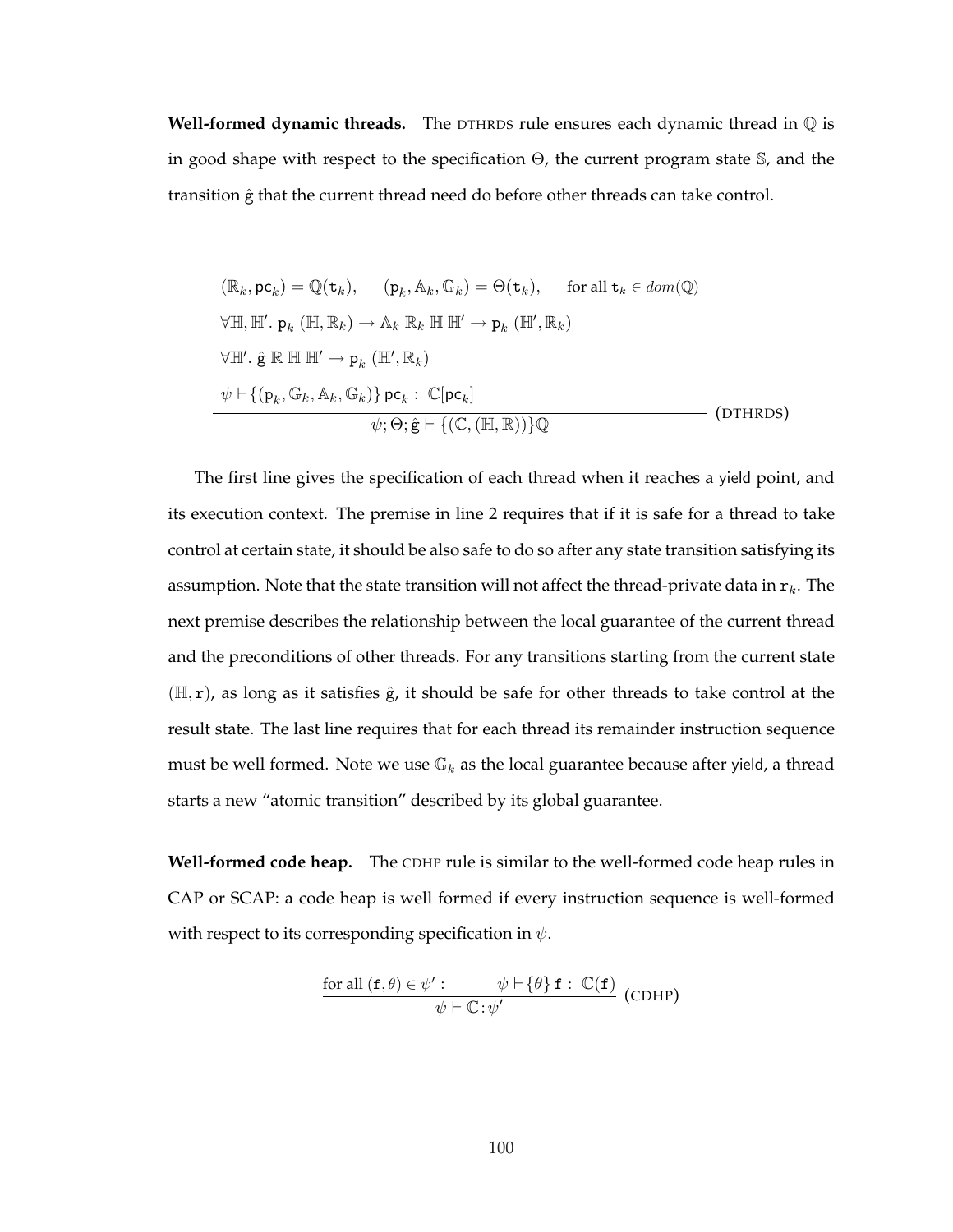**Thread creation.** The FORK rule describes constraints on new thread creation, which enforces the non-interference between the new thread and existing threads.

$$
(f', (p', \mathbb{G}', A', \mathbb{G}')) \in \psi
$$
  
\n
$$
A \Rightarrow A'' \quad \mathbb{G}'' \Rightarrow \mathbb{G} \quad (A \lor \mathbb{G}'') \Rightarrow A' \quad \mathbb{G}' \Rightarrow (\mathbb{G} \land A'')
$$
  
\n
$$
\forall \mathbb{R}, \mathbb{H}, \mathbb{R}', \mathbb{H}'. (\mathbb{R}(\mathsf{rt}) \neq \mathbb{R}'(\mathsf{rt}) \land \mathbb{R}(\mathsf{r}_s) = \mathbb{R}'(\mathsf{ra})) \rightarrow \mathsf{p} (\mathbb{H}, \mathbb{R}) \rightarrow \hat{\mathsf{g}} \mathbb{R} \mathbb{H} \mathbb{H}' \rightarrow \mathsf{p}' (\mathbb{H}', \mathbb{R}')
$$
  
\n
$$
\forall \mathbb{R}, \mathbb{H}, \mathbb{H}'. \mathsf{p}' (\mathbb{H}, \mathbb{R}) \rightarrow A' \mathbb{R} \mathbb{H} \mathbb{H}' \rightarrow \mathsf{p}' (\mathbb{H}, \mathbb{R}')
$$
  
\n
$$
\psi \vdash \{(\mathsf{p}, \hat{\mathsf{g}}, A'', \mathbb{G}'')\} \mathsf{f} + 1 : \mathbb{I}
$$
  
\n
$$
\psi \vdash \{(\mathsf{p}, \hat{\mathsf{g}}, A, \mathbb{G})\} \mathsf{f} : \text{fork } \mathsf{f}', \mathsf{r}_s; \mathbb{I}
$$
  
\n
$$
\tag{FORK}
$$

As explained in Section 5.2.1, the parent thread can change its specification to reflect the change of the environment. To maintain the non-interference invariant, constraints between specifications of the parent and child threads have to be satisfied, as described in Lemma 5.4. Here we enforce these constraints by premises in line 2, where  $(A \vee \mathbb{G}^{\prime\prime}) \Rightarrow A^{\prime}$ is the shorthand for:

$$
\forall \mathbb{H}, \mathbb{H}', \mathbb{H}'', \mathbb{R}, \mathbb{R}', p (\mathbb{H}, \mathbb{R}) \rightarrow \mathbb{R}(\mathsf{rt}) \neq \mathbb{R}'(\mathsf{rt}) \rightarrow \mathbb{R}(\mathsf{r}_s) = \mathbb{R}'(\mathsf{ra})
$$

$$
\rightarrow (\mathbb{A} \vee \mathbb{G}'') \mathbb{R} \mathbb{H}' \mathbb{H}'' \rightarrow \mathbb{A}' \mathbb{R}' \mathbb{H}' \mathbb{H}'',
$$

and  $\mathbb{G}' \Rightarrow (\mathbb{G} \wedge \mathbb{A}'')$  for:

$$
\forall \mathbb{H}, \mathbb{H}', \mathbb{H}'', \mathbb{R}, \mathbb{R}', p (\mathbb{H}, \mathbb{R}) \rightarrow \mathbb{R}(\mathsf{rt}) \neq \mathbb{R}'(\mathsf{rt}) \rightarrow \mathbb{R}(\mathsf{r}_s) = \mathbb{R}'(\mathsf{ra})
$$

$$
\rightarrow \mathbb{G}' \mathbb{R}' \mathbb{H}' \mathbb{H}'' \rightarrow (\mathbb{G} \wedge \mathbb{A}'') \mathbb{R} \mathbb{H}' \mathbb{H}''.
$$

Above non-interference checks use the extra knowledge that:

- the new thread id is different with its parent's, *i.e.*,  $\mathbb{R}(\mathsf{rt}) \neq \mathbb{R}'(\mathsf{rt})$ ;
- the argument of the new thread comes from the parent's register  $r_s$ , *i.e.*,  $\mathbb{R}(r_s)$  =  $\mathbb{R}'$ (ra);
- the parent's register file satisfies the precondition, *i.e.,* p (H, R).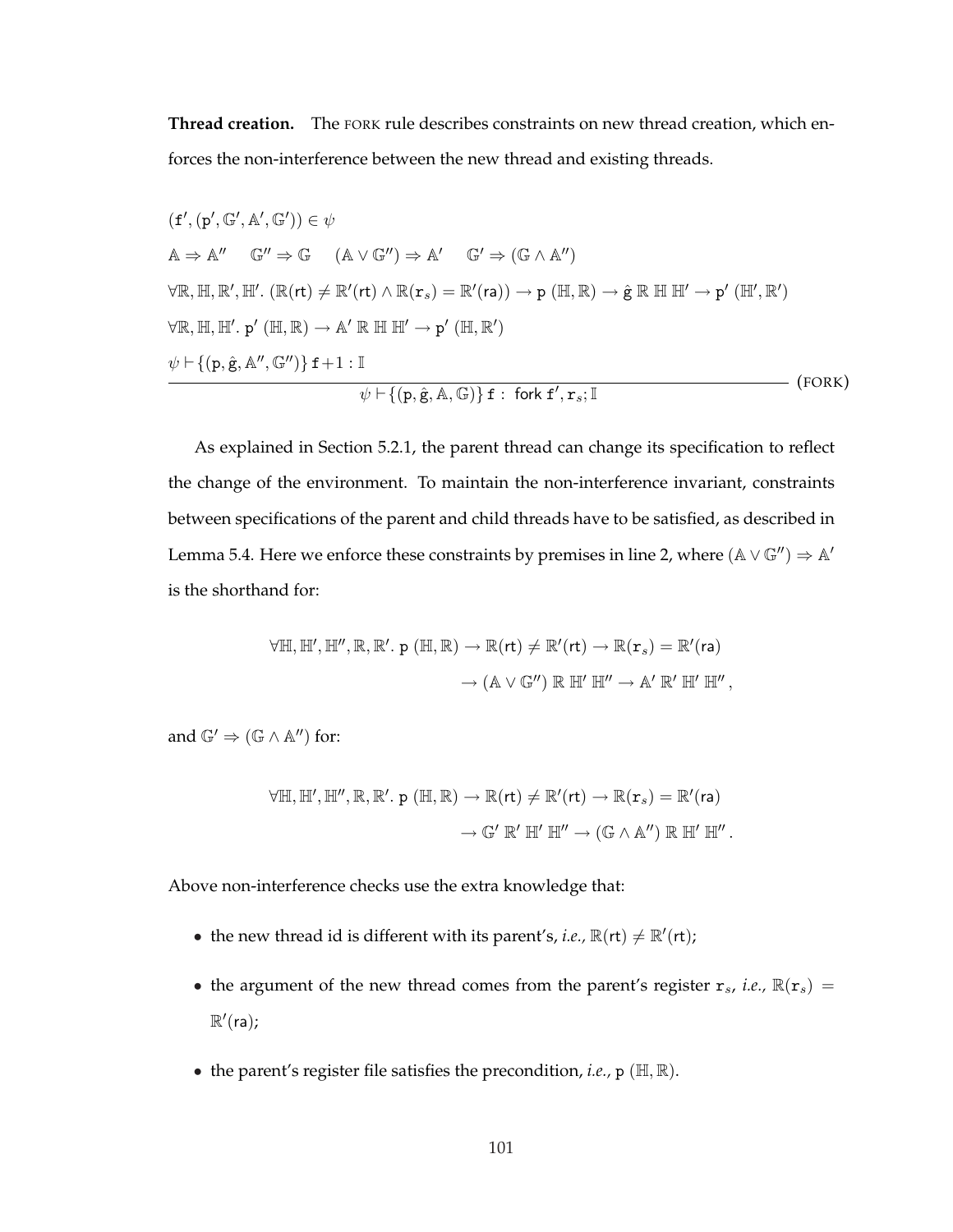In most cases, the programmer can just pick  $(\mathbb{A} \vee \widehat{\mathbb{G}'})$  and  $(\mathbb{G} \wedge \widehat{\mathbb{A}'})$  as  $\mathbb{A}''$  and  $\mathbb{G}''$ respectively, where  $\widehat{\mathbb{G}}'$  and  $\widehat{\mathbb{A}}'$  are instantiations of  $\mathbb{G}'$  and  $\mathbb{A}'$  using the value of the child's argument.

The premise in line 3 says that after the current thread completes the transition described by  $\hat{g}$ , it should be safe for the new thread to take control with its new register file  $(\mathbb{R}')$ , whose relationship between the parents register file  $\mathbb R$  is satisfied.

The next premise requires that the precondition  $p'$  for the new thread is stable with respect to its assumption A'. Therefore, the new thread can be scheduled to run after any number of state transitions, as long as each of them satisfies  $A'$ .

The last premise checks the well-formedness of the remainder instruction sequence. Since the fork instruction does not change states, we need not change the precondition p and ĝ.

#### **Yielding and termination.**

$$
\forall \mathbb{R}, \mathbb{H}, \mathbb{H}'. \mathbf{p} (\mathbb{H}, \mathbb{R}) \to \mathbb{A} \mathbb{R} \mathbb{H} \mathbb{H}' \to \mathbf{p} (\mathbb{H}, \mathbb{R}')
$$

$$
\forall \mathbb{R}, \mathbb{H}. \mathbf{p} (\mathbb{H}, \mathbb{R}) \to \hat{\mathbf{g}} \mathbb{R} \mathbb{H} \mathbb{H}
$$

$$
\psi \vdash \{(\mathbf{p}, \mathbb{G}, \mathbb{A}, \mathbb{G})\} \mathbf{f} + 1 : \mathbb{I}
$$

$$
\psi \vdash \{(\mathbf{p}, \hat{\mathbf{g}}, \mathbb{A}, \mathbb{G})\} \mathbf{f} : \mathbf{yield}; \mathbb{I}
$$
(YIELD)

The YIELD rule requires that it is safe for the yielding thread to take back control after any state transition satisfying the assumption A. Also the current thread cannot yield until it completes the required state transition, *i.e.,* an identity transition satisfies the local guarantee  $\hat{g}$ . Lastly, one must certify the remainder instruction sequence with the local guarantee reset to G.

$$
\frac{\forall \mathbb{R}, \mathbb{H}. p (\mathbb{H}, \mathbb{R}) \rightarrow \hat{g} \mathbb{R} \mathbb{H} \mathbb{H}}{\psi \vdash \{ (p, \hat{g}, A, \mathbb{G}) \} f : exit; \mathbb{I}} \text{ (EXT)}
$$

The EXIT rule is simple: it is safe for the current thread to terminate its execution only after it finishes the required transition described by  $\hat{g}$ , which is an identity transition. The rest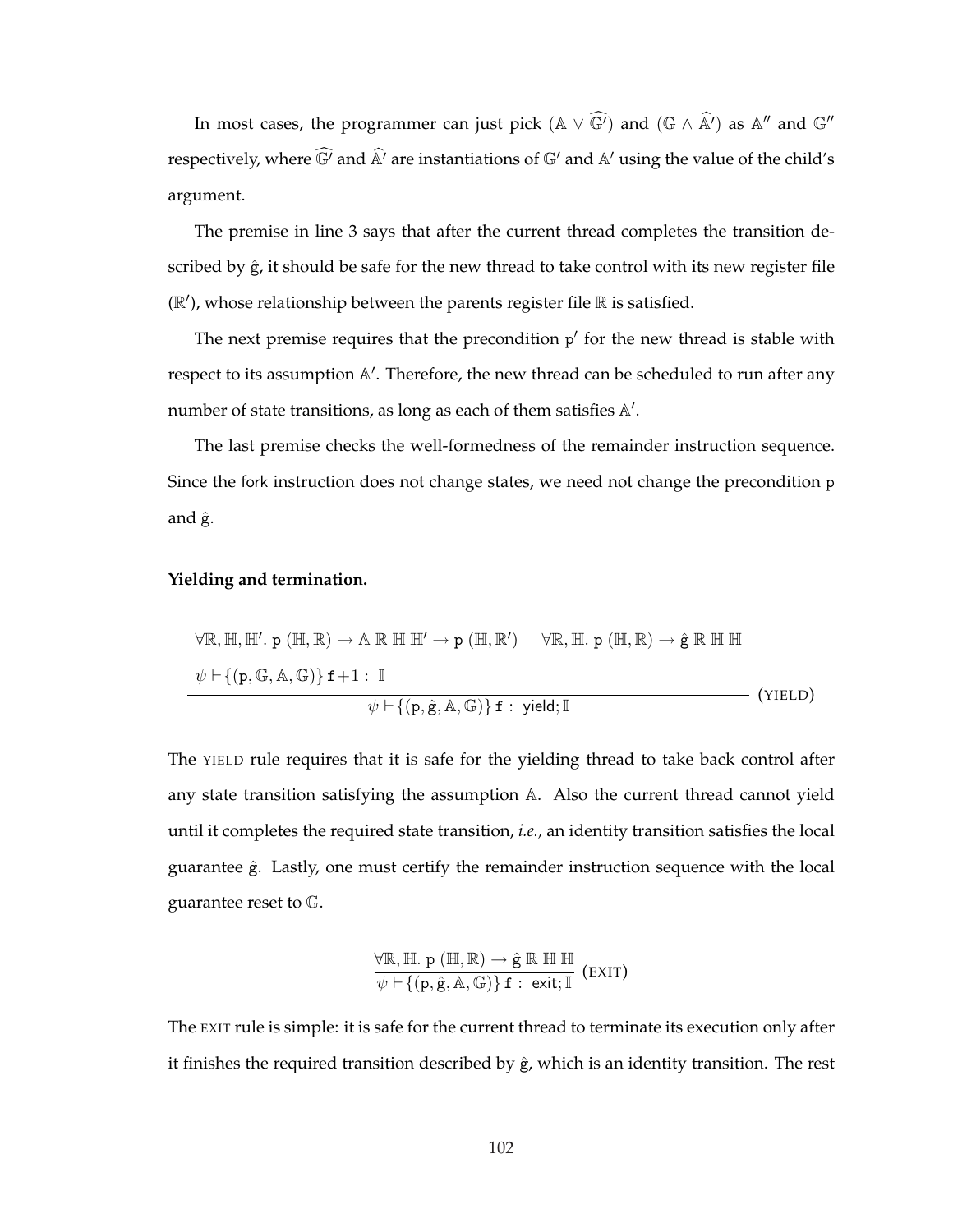of the current block following exit will not be executed, so we do not need to check its well-formedness.

### **Other instructions.**

$$
\iota \in \{\text{addu } \mathbf{r}_d, \mathbf{r}_s, \mathbf{r}_t, \text{ addiu } \mathbf{r}_d, \mathbf{r}_s, \mathbf{w}, \text{ subu } \mathbf{r}_d, \mathbf{r}_s, \mathbf{r}_t, \text{ lw } \mathbf{r}_d, \mathbf{w}(\mathbf{r}_s), \text{ sw } \mathbf{r}_t, \mathbf{w}(\mathbf{r}_s)\}, \mathbf{r}_d \notin \{\text{rt}, \text{ra}\}
$$
\n
$$
\mathbf{p} \Rightarrow \mathbf{p}' \circ \text{NextS}_{(\mathbf{f}, \iota)} \qquad \forall \mathbb{S}, \mathbb{S}', \mathbf{p} \mathbb{S} \to \hat{\mathbf{g}}' \text{ NextS}_{(\mathbf{f}, \iota)}(\mathbb{S}) \mathbb{S}' \to \hat{\mathbf{g}} \mathbb{S} \mathbb{S}'
$$
\n
$$
\mathbb{A} \Rightarrow \mathbb{A}' \circ \text{NextS}_{(\mathbf{f}, \iota)} \qquad \mathbb{G}' \circ \text{NextS}_{(\mathbf{f}, \iota)} \Rightarrow \mathbb{G} \qquad \psi \vdash \{(\mathbf{p}', \hat{\mathbf{g}}', \mathbb{A}', \mathbb{G}')\} \mathbf{f} + 1 : \mathbb{I}
$$
\n
$$
\psi \vdash \{(\mathbf{p}, \hat{\mathbf{g}}, \mathbb{A}, \mathbb{G})\} \mathbf{f} : \iota; \mathbb{I}
$$
\n(SIMP)

The SIMP rule covers the verification of instruction sequences starting with a simple command such as an arithmetic instruction or a memory operation instruction. We require that the program not update registers rt and ra. In these cases, one must find an intermediate precondition (p',  $\hat{g}'$ , A', G') under which the remainder instruction sequence I is well-formed.

The intermediate assertion p' must hold on the updated machine state, and the intermediate guarantee  $\hat{g}'$  applied to the updated machine state must be no weaker than the current guarantee  $\hat{\mathrm{g}}$  applied to the current state. Recall the definition of  $\mathrm{p}\Rightarrow \mathrm{p}'\circ{\sf NextS}_{(\mathtt{f},\iota)}$ in Equaiton 3.1 (Section 3.1.1).

Since  $A$  and  $G$  are parameterized over  $R$ , which will be changed by the instruction  $\iota$ , we may change A and G to ensure the assumption does not become stronger and the guarantee does not become weaker. Here we use  $\mathbb{A}\Rightarrow \mathbb{A}'\circ \mathsf{NextS}_{(\mathtt{f}, \iota)}$  as a short hand for:

$$
\forall \mathbb{R}_0, \mathbb{R}_1, \mathbb{H}_0, \mathbb{H}_1. p (\mathbb{H}_0, \mathbb{R}_0) \wedge (\text{NextS}_{(\mathbf{f}, \iota)}(\mathbb{H}_0, \mathbb{R}_0) = (\mathbb{H}_1, \mathbb{R}_1))
$$

$$
\rightarrow \forall \mathbb{H}, \mathbb{H}'. \mathbb{A} \mathbb{R}_0 \mathbb{H} \mathbb{H}' \rightarrow \mathbb{A}' \mathbb{R}_1 \mathbb{H} \mathbb{H}'.
$$

The definition for  $\mathbb{G}' \circ \text{NextS}_{(f,\iota)} \Rightarrow \mathbb{G}$  is similar.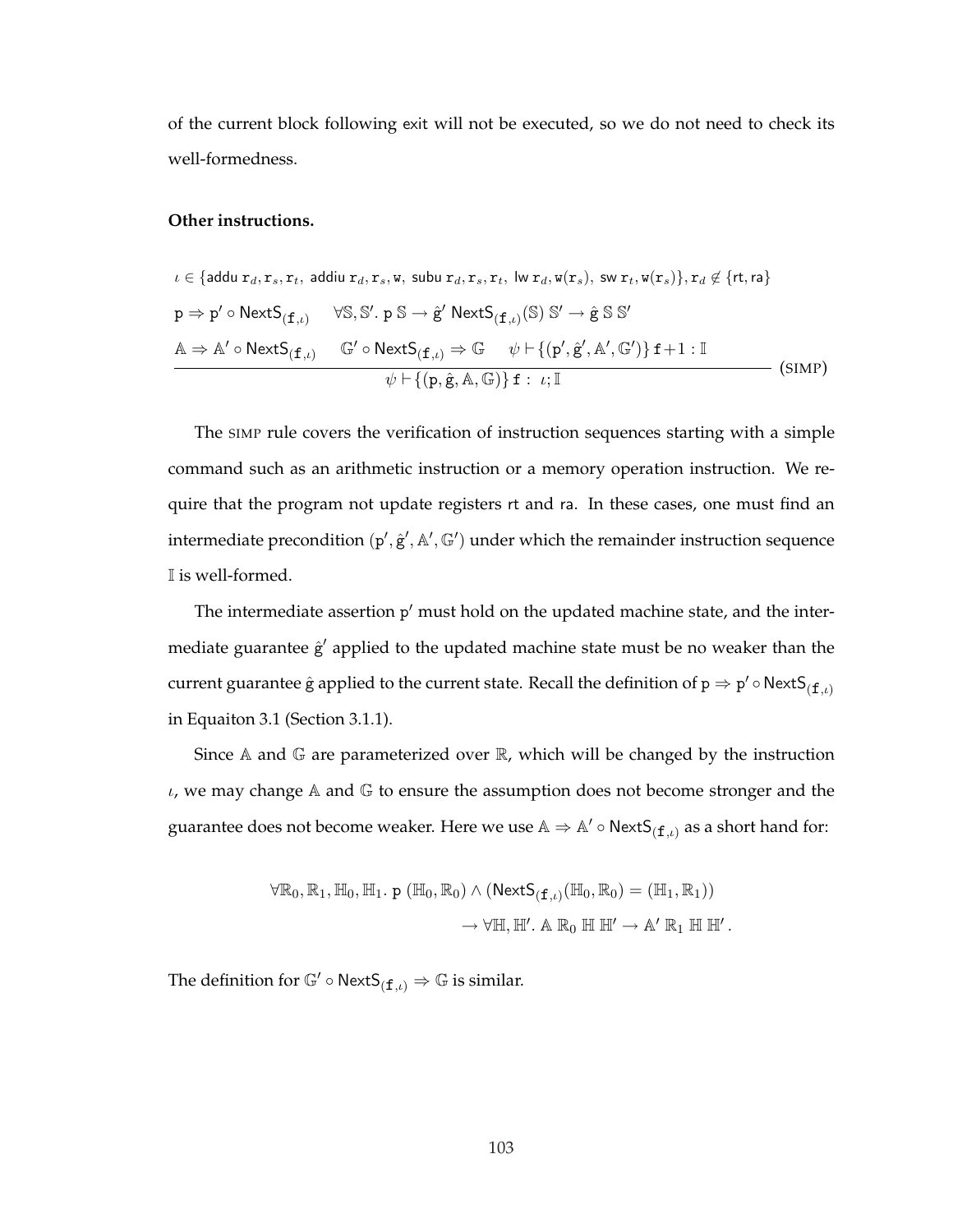$$
(\mathbf{f}', (\mathbf{p}', \hat{\mathbf{g}}', \mathbb{A}', \mathbb{G}')) \in \psi
$$
  
\n
$$
\mathbf{p} \Rightarrow \mathbf{p}' \quad \mathbb{A} \Rightarrow \mathbb{A}' \quad \mathbb{G}' \Rightarrow \mathbb{G}
$$
  
\n
$$
\forall \mathbb{R}, \mathbb{H}, \mathbb{H}'. \mathbf{p} (\mathbb{H}, \mathbb{R}) \rightarrow \hat{\mathbf{g}}' \mathbb{R} \mathbb{H} \mathbb{H}' \rightarrow \hat{\mathbf{g}} \mathbb{R} \mathbb{H} \mathbb{H}'
$$
  
\n
$$
\psi \vdash \{(\mathbf{p}, \hat{\mathbf{g}}, \mathbb{A}, \mathbb{G})\} \mathbf{f} : \mathbf{j} \mathbf{f}'
$$
 (J)

The J rule checks the specification of the target instruction sequence. As mentioned before, each instruction sequence can have its own specification, independent of the thread that will jump to it. It is safe for a thread to execute an instruction sequence as long as executing the instruction sequence does not require a stronger assumption than the thread's assumption A, nor does it break the guarantee G of the thread.

$$
(f', (p', \hat{g}', A', G')) \in \psi \quad A \Rightarrow A' \quad G' \Rightarrow G
$$
  
\n
$$
\forall S. p S \rightarrow (S.R(r_s) > 0) \rightarrow p'S
$$
  
\n
$$
\forall R, H, H'. p (H, R) \rightarrow (R(r_s) > 0) \rightarrow \hat{g}' R H H' \rightarrow \hat{g} R H H'
$$
  
\n
$$
\forall S. p S \rightarrow (S.R(r_s) \le 0) \rightarrow p'' S
$$
  
\n
$$
\forall R, H, H'. p (H, R) \rightarrow (R(r_s) \le 0) \rightarrow \hat{g}'' R H H' \rightarrow \hat{g} R H H'
$$
  
\n
$$
\psi \vdash \{(p'', \hat{g}'', A, G)\} f + 1 : I
$$
  
\n
$$
\psi \vdash \{(p, \hat{g}, A, G)\} f : bgtz r_s, f'; I
$$
  
\n
$$
(f', (p', \hat{g}', A', G')) \in \psi \quad A \Rightarrow A' \quad G' \Rightarrow G
$$
  
\n
$$
\forall S. p S \rightarrow (S.R(r_s) = S.R(r_t)) \rightarrow p'S
$$
  
\n
$$
\forall R, H, H'. p (H, R) \rightarrow (R(r_s) = R(r_t)) \rightarrow \hat{g}' R H H' \rightarrow \hat{g} R H H'
$$
  
\n
$$
\forall S. p S \rightarrow (S.R(r_s) \ne S.R(r_t)) \rightarrow p'' S
$$
  
\n
$$
\forall R, H, H'. p (H, R) \rightarrow (R(r_s) \ne R(r_t)) \rightarrow \hat{g}'' R H H' \rightarrow \hat{g} R H H'
$$
  
\n
$$
\psi \vdash \{(p'', \hat{g}'', A, G)\} f + 1 : I
$$
  
\n
$$
\psi \vdash \{(p, \hat{g}, A, G)\} f : beq r_s, r_t, f'; I
$$
  
\n
$$
(BEQ)
$$

Rules for conditional branching instructions are similar to the J rule, which are straightforward to understand.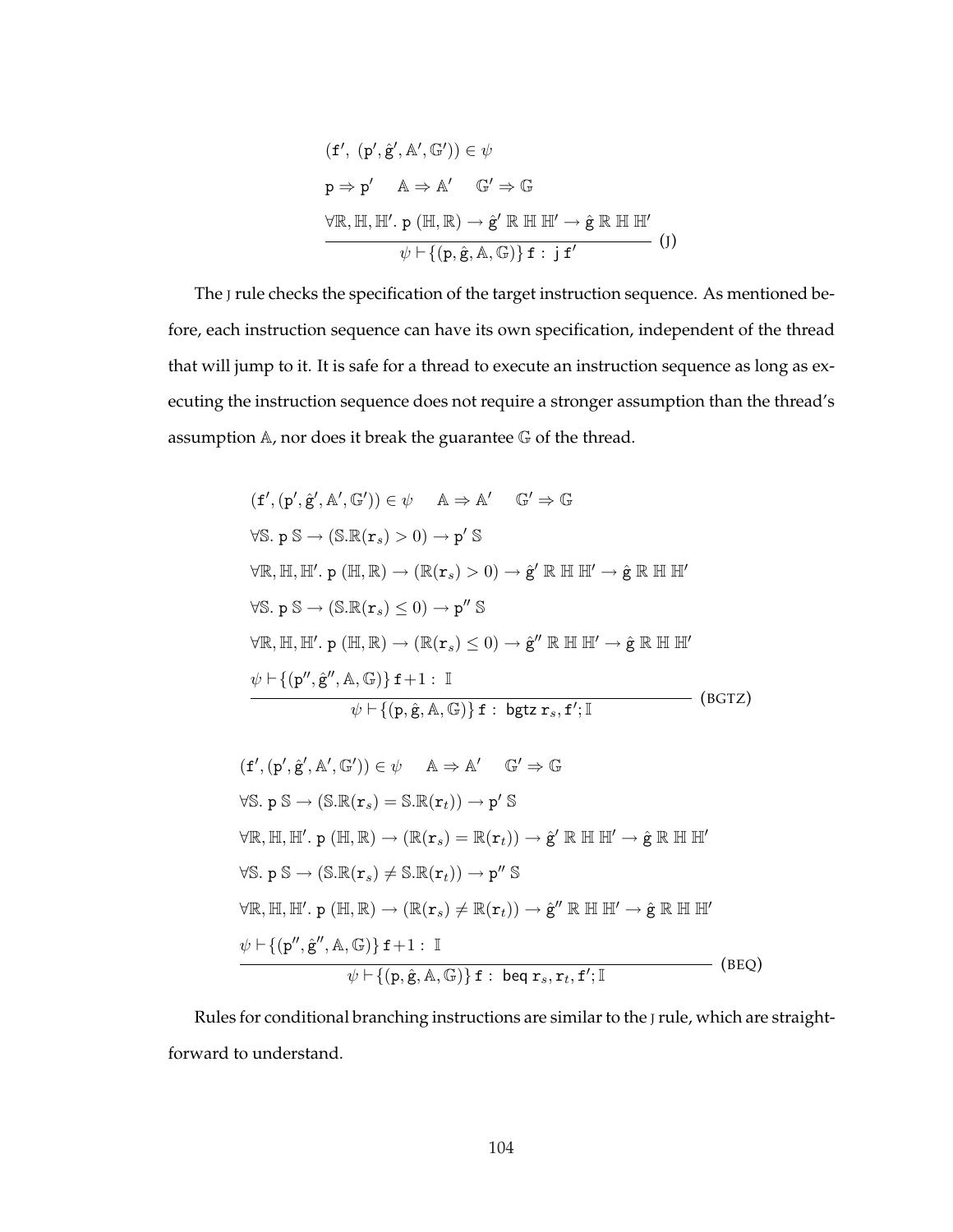### **5.3.4 Soundness of CMAP**

The soundness of CMAP inference rules with respect to the operational semantics of the machine is established following the syntactic approach of proving type soundness [99]. From the "progress" and "preservation" lemmas, we can guarantee that, given a wellformed program under compatible assumptions and guarantees, the current instruction sequence will be able to execute without getting "stuck". As before, we define  $\mathbb{P} \longmapsto \{n\}$ " as the relation of  $n$ -step program transitions. The soundness of CMAP is formally stated as Theorem 5.7.

### **Lemma 5.5 (Progress)**

For all  $\psi$  and  $\mathbb{P}$ , if  $\psi \vdash \mathbb{P}$ , then there exists  $\mathbb{P}'$  such that  $\mathbb{P} \longmapsto \mathbb{P}'$ .

Proof. We prove the lemma by case analysis of all  $\iota$  at pc. If  $\iota$  is one of add, sub, movi, fork, exit, or yield instructions, the program can always make a step by the definition of the operational semantics. If  $\iota$  is a ld or st instruction, the side conditions for making a step, as defined by the operational semantics, are established by the SIMP rule. If  $\iota$  is bgt, beq, or jd, the operational semantics may fetch a code block from the code heap; such a code block exists by the inversion of the CDHP rule.  $\Box$ 

#### **Lemma 5.6 (Preservation)**

For all  $\psi$ ,  $\mathbb P$  and  $\mathbb P'$ , if  $\psi \vdash \mathbb P$  and  $\mathbb P \longmapsto \mathbb P'$ , then we have  $\psi \vdash \mathbb P'.$ 

kwProof. Suppose  $\mathbb{P} = (\mathbb{C}, (\mathbb{H}, \mathbb{R}), \mathbb{Q}, \text{pc})$ . Let  $\mathbf{t} = \mathbb{R}(\mathsf{rt})$ . By the assumption  $\psi \vdash \mathbb{P}$  and the inversion of the PROG rule, we know that there exist p,  $\hat{g}$ , A, G and  $\Theta$  such that

- 1.  $\psi \vdash \mathbb{C} : \psi$ ;
- 2. p S;
- 3.  $\psi \vdash \{ (p, \hat{g}, A, \mathbb{G}) \}$  pc :  $\mathbb{C}[pc]$ ;
- 4.  $\psi$ ;  $\Theta$ ;  $\hat{\mathbf{g}}$   $\vdash$  {(C, S)}Q;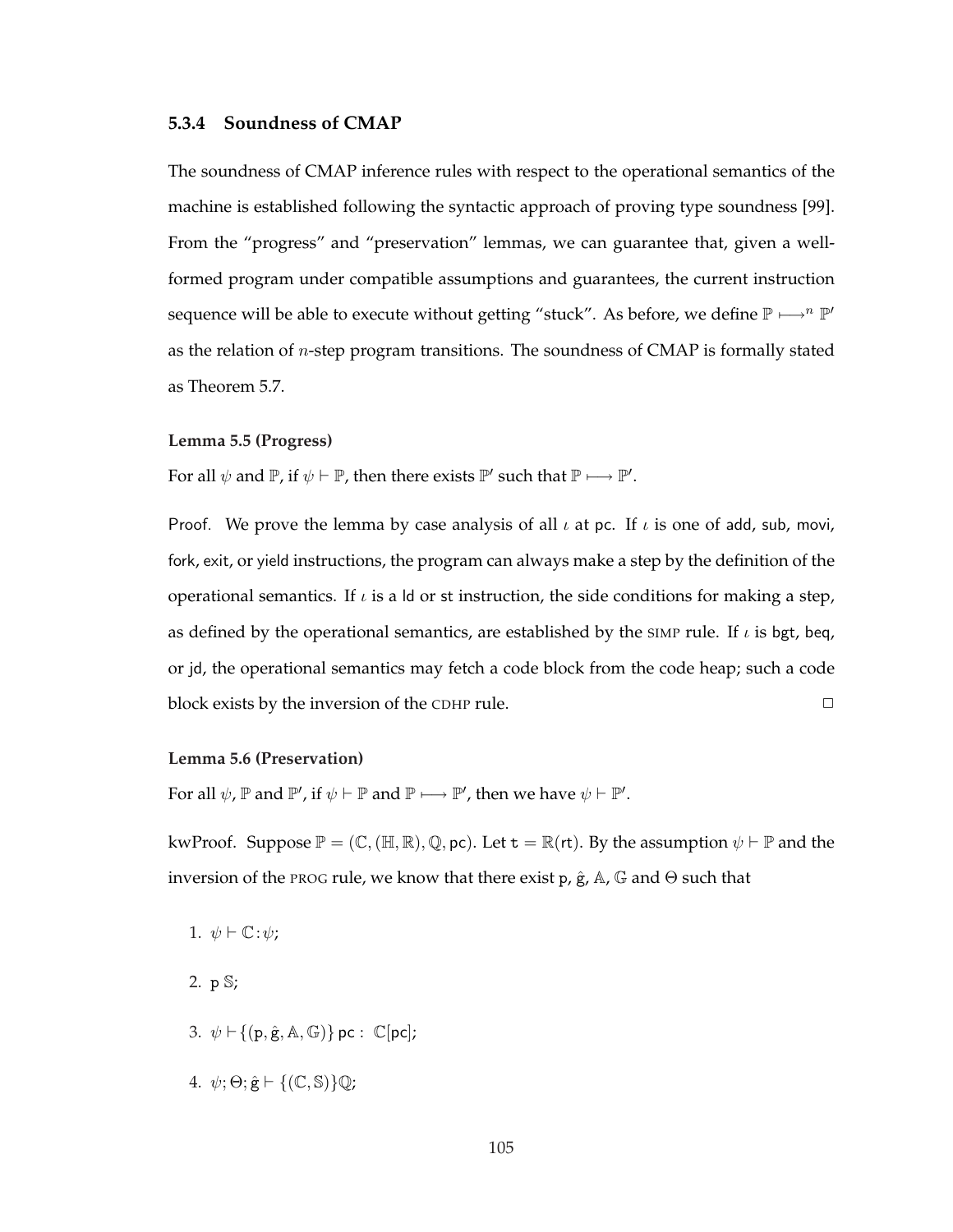5. NI( $\Theta\{\tau \sim (p, A, G)\}, \mathbb{Q}\{\tau \sim (\mathbb{R}, pc)\}\$ ) (see Section 5.3.3 for the definition of NI).

We prove the lemma by case analysis over  $\mathbb{C}[pc]$ . Here we only give the detailed proof of cases where  $\mathbb{C}[pc]$  starts with fork or yield. Proofs for the rest of cases are trivial.

Case  $\mathbb{C}[\text{pc}] = \text{fork } \texttt{f}, \texttt{r}_s; \mathbb{I}.$ 

By the operational semantics, we know that  $\mathbb{P}' = (\mathbb{C}, \mathbb{S}, \mathbb{Q}\{\mathbf{t}' \sim (\mathbb{R}', \mathbf{f})\}, \mathsf{pc}+1)$ , where  $\mathsf{t}' \notin dom(\mathbb{Q})$ ,  $\mathsf{t}' \neq \mathsf{t}$ , and  $\mathbb{R}' = \{ \mathsf{r}_0 \leadsto \_, \ldots, \mathsf{r}_{15} \leadsto \_, \mathsf{rt} \leadsto \mathsf{t}, \mathsf{ra} \leadsto \mathbb{R}(\mathsf{r}_s) \}.$  According to 3 and the inversion of the FORK rule, we know that there exist  $p'$ ,  $\mathbb{A}'$ ,  $\mathbb{G}'$ ,  $\mathbb{A}''$  and  $\mathbb{G}''$  such that

f.1  $(f, (p', \mathbb{G}', \mathbb{A}', \mathbb{G}')) \in \psi;$ 

f.2 
$$
\mathbb{A} \Rightarrow \mathbb{A}''
$$
,  $\mathbb{G}'' \Rightarrow \mathbb{G}$ ,  $(\mathbb{A} \vee \mathbb{G}'') \Rightarrow \mathbb{A}'$ , and  $\mathbb{G}' \Rightarrow (\mathbb{G} \wedge \mathbb{A}'')$ ;

$$
f.3 ~~\forall \mathbb{R}, \mathbb{H}, \mathbb{R}', \mathbb{H}'.~ (\mathbb{R}(\mathsf{rt}) \neq \mathbb{R}'(\mathsf{rt}) \wedge \mathbb{R}(\mathtt{r}_s) = \mathbb{R}'(\mathtt{ra})) \rightarrow p~ (\mathbb{H}, \mathbb{R}) \rightarrow \hat{g}~ \mathbb{R}~ \mathbb{H}~ \mathbb{H}' \rightarrow p'~ (\mathbb{H}', \mathbb{R}');
$$

f.4  $\psi \vdash \{ (p, \hat{g}, A'', \mathbb{G}'') \}$  pc+1 : I;

f.5 
$$
\forall \mathbb{R}, \mathbb{H}, \mathbb{H}'
$$
.  $\mathsf{p}'(\mathbb{H}, \mathbb{R}) \to \mathbb{A}' \mathbb{R} \mathbb{H} \mathbb{H}' \to \mathsf{p}'(\mathbb{H}, \mathbb{R}')$ 

Then we let  $\Theta' = \Theta\{\mathbf{t}' \sim (\mathbf{p}', \mathbb{G}', \mathbb{A}', \mathbb{G}')\}.$ 

According to the PROG rule, to prove  $\psi \vdash \mathbb{P}'$ , we need to prove the following:

- $\psi \vdash \mathbb{C}:\psi$ , which trivially follows 1. Since  $\mathbb{C}$  never changes, we will omit the proof of it in the following cases;
- p S, which follows 2;
- $\bullet \psi \vdash \{ (p, \hat{g}, \mathbb{A}'', \mathbb{G}'') \}$  pc+1 : I, which follows f.4.
- $\psi$ ;  $\Theta'$ ;  $\hat{g} \vdash \{(\mathbb{C}, \mathbb{S})\} \mathbb{Q}\{\mathbf{t}' \rightsquigarrow (\mathbb{R}', \mathbf{f})\}$ . By 4 and the inversion of the DTHRDS rule, we need to check the following for the new thread t':

$$
- \forall \mathbb{H}', \mathbb{H}'', p' (\mathbb{H}', r') \rightarrow \mathbb{A}' r' \mathbb{H}' \mathbb{H}'' \rightarrow p' (\mathbb{H}'', r').
$$
 By f.5.  

$$
- \psi \vdash \{ (p', \mathbb{G}', \mathbb{A}', \mathbb{G}') \} f : \mathbb{C}[f].
$$
 By 1 and f.1.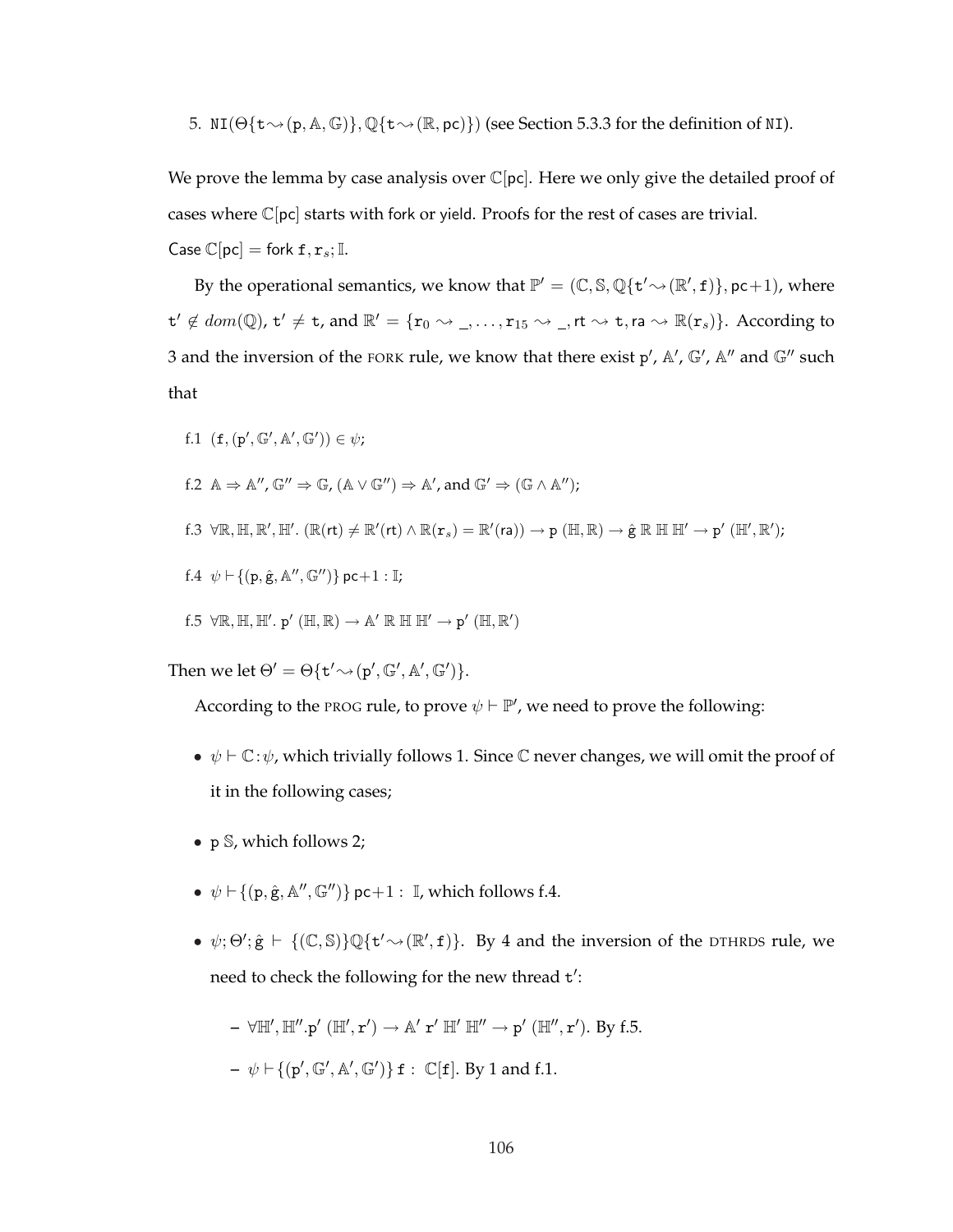- **–** ∀ $\mathbb{H}'$ .  $\hat{\mathbf{g}} \mathbb{R} \mathbb{H} \mathbb{H}' \to \mathbf{p}'$  ( $\mathbb{H}', \mathbb{R}'$ ). By 2, and f.3.
- NI( $\Theta'$ { $t \rightsquigarrow (p, A, \mathbb{G})$ },  $\mathbb{Q}'$ { $t \rightsquigarrow (\mathbb{R}, pc)$ }), where  $\mathbb{Q}' = \mathbb{Q}$ { $t' \rightsquigarrow (\mathbb{R}', f)$ }. By 2, 5, f.2, and Lemma 5.4.

Case  $\mathbb{C}[pc] =$  yield; I.

By the operational semantics, we know that  $\mathbb{P}' = (\mathbb{C}, (\mathbb{H}, \mathbb{R}'), \mathbb{Q}' \setminus \{t'\}, pc')$ , where  $\mathbb{Q}' =$  $\mathbb{Q}\{\mathbf{t} \sim (\mathbb{R}, \text{pc}+1)\}, \mathbf{t}' \in dom(\mathbb{Q}') \text{ and } (\mathbb{R}', \text{pc}') = \mathbb{Q}'(\mathbf{t}').$ 

If  $t' = t$ , the yield instruction is like a no-op instruction. The proof is trivial. So we just consider the case that  $\mathbf{t}' \in dom(\mathbb{Q})$  and  $(\mathbf{r}', \iota') = \mathbb{Q}(\mathbf{t}').$ 

By 4 we know that there exist p', g' and  $\mathbb{G}'$  such that  $(p', \mathbb{A}', \mathbb{G}') = \Theta(\mathsf{t}')$ . We let  $\Theta' =$  $(\Theta\{\mathtt{t}\leadsto(\mathtt{p},\mathbb{A},\mathbb{G})\}) \setminus \{\mathtt{t}'\}.$  According to the PROG rule, to prove  $\text{lspec} \vdash \mathbb{P}'$ , we need to prove:

•  $p(H, r').$ 

By 4 and the inversion of the DTHRDS rule, we know that  $\forall \mathbb{H}'$ .  $\hat{g} \mathbb{R} \mathbb{H} \mathbb{H}' \to p' (\mathbb{H}', \mathbb{R}'),$ also by 2, 3 and the inversion of the YIELD rule we get  $\hat{g} \mathbb{R} \mathbb{H}$  H. Therefore we can prove  $p'$  ( $\mathbb{H}, r'$ ).

- $\psi \vdash \{ (p', \mathbb{G}', \mathbb{A}', \mathbb{G}') \} \mathbb{C}[pc']$ . By 4 and the inversion of the DTHRDS rule.
- $\psi$ ; $\Theta'$ ;  $\mathbb{G}' \vdash \{(\mathbb{C}, (\mathbb{H}, r'))\} \mathbb{Q}' \setminus \{t'\}$  (where  $\mathbb{Q}' = \mathbb{Q}\{t \rightsquigarrow (\mathbb{R}, pc+1)\}$  and  $t' \neq t$ ). To prove this, we only check the following for the yielding thread:
	- $\forall \mathbb{H}, \mathbb{H}'$ . p ( $\mathbb{H}, \mathbb{R}$ )  $\rightarrow \mathbb{A} \mathbb{R} \mathbb{H} \mathbb{H}' \rightarrow p$  ( $\mathbb{H}', \mathbb{R}$ ). This follows 3 and the inversion of the YIELD rule.
	- $-\psi \vdash \{(\mathbf{p}, \mathbb{G}, \mathbb{A}, \mathbb{G})\}$  pc+1 : I. This follows 3 and the inversion of the YIELD rule.
	- **–** ∀H'. G' R' H H' → p (H', R). By 5 we know ∀H', H''.G' r' H' H'' → A r H' H''. Therefore, we only need prove:  $\forall \mathbb{H}^n \dots \mathbb{H} \mathbb{H}^n \to p (\mathbb{H}^n, r)$ . By 3, the inversion of the YIELD rule, and 2 we get it.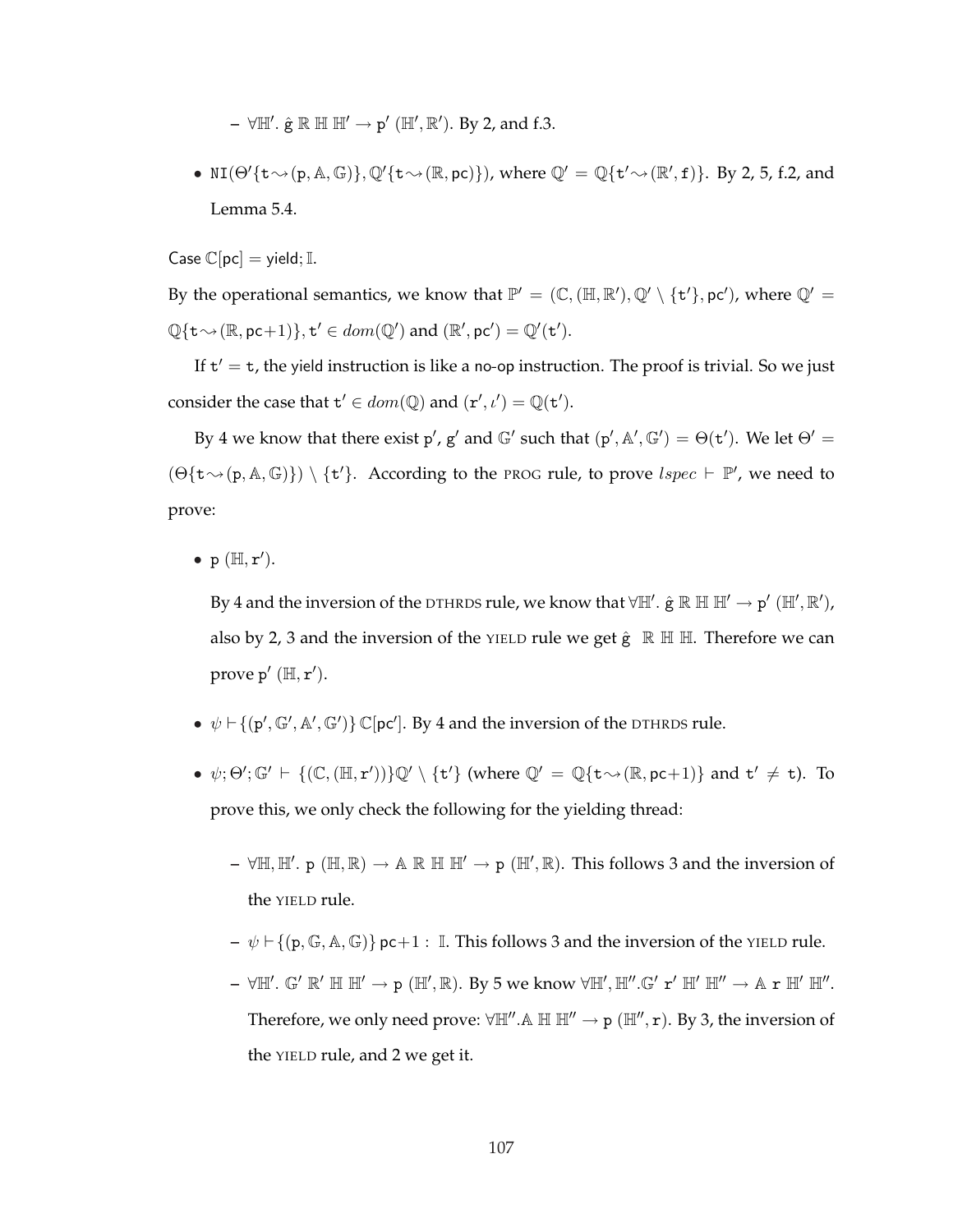•  $NI(\Theta'\{\mathbf{t}' \sim p', \mathbb{A}', \mathbb{G}')\}, \mathbb{Q}\{\mathbf{t} \sim r, \mathbf{pc}+1)\})$ , which follows 5. Note that  $\mathbb{Q}\{\texttt{t}\leadsto \texttt{r},\texttt{pc}+\texttt{1})\} = (\mathbb{Q}'\setminus \{\texttt{t}'\})\{\texttt{t}'\leadsto (\texttt{r}',\texttt{pc}')\}$ , where  $\mathbb{Q}'=\mathbb{Q}\{\texttt{t}\leadsto (\mathbb{R},\texttt{pc}+\texttt{1})\}$ and  $(\mathbb{R}', \text{pc}') = \mathbb{Q}'(\text{t}')$ .

Case other cases, the proof is trivial. The whole proof is formalized in Coq [31].  $\Box$ From the progress and preservation lemmas, we can prove that execution of  $\mathbb P$  would never get stuck as long as P satisfy the global invariant formalized by the PROG rule, *i.e.,*  $\psi \vdash \mathbb{P}$ . *More importantly*, the global invariant holds over every intermediate machine configuration during execution, from which we can derive rich properties of programs. In the following soundness theorem, we show the support of partial correctness. In addition to non-stuckness, the soundness theorem says that the assertions specified in  $\psi$  holds when the corresponding code labels are reached through jump or branch instructions.

### **Theorem 5.7 (Soundness)**

For all  $n, \psi$  and  $\mathbb{P}$ , if  $\psi \vdash \mathbb{P}$ , then there exists  $\mathbb{P}'$  such that  $\mathbb{P} \longmapsto^n \mathbb{P}'$ . Also, suppose  $\mathbb{P}' = (\mathbb{C}, \mathbb{S}, \mathbb{Q}, \text{pc})$ , we have

- (1) if  $\mathbb{C}(pc) = j f$ , then there exist p,  $\hat{g}$ , A and G such that  $(f,(p,\hat{g},A,\mathbb{G})) \in \psi$  and p S;
- (2) if  $\mathbb{C}(pc) = \text{beg } r_s, r_d, f \text{ and } \mathbb{S}.\mathbb{R}(r_s) = \mathbb{S}.\mathbb{R}(r_d)$ , then there exist p,  $\hat{g}$ , A and G such that  $(f,(p,\hat{g},\mathbb{A},\mathbb{G})) \in \psi$  and p S;
- (3) if  $\mathbb{C}(\text{pc}) = \text{bgtz } r_s$ , f and  $\mathbb{S} \mathbb{R}(r_s) > 0$ , then there exist p,  $\hat{g}$ , A and  $\mathbb{G}$  such that  $(f, (p, \hat{g}, A, \mathbb{G})) \in \psi$  and p S.

Proof. The proof is very simple. By doing induction over  $n$  and applying the progress and preservation lemmas, we can prove a conclusion stronger than non-stuckness, *i.e.,* we can prove  $\psi \vdash \mathbb{P}'$  in addition to the existence of  $\mathbb{P}'$ . Then propositions (1), (2) and (3) become trivial by inversion of the PROG rule.  $\Box$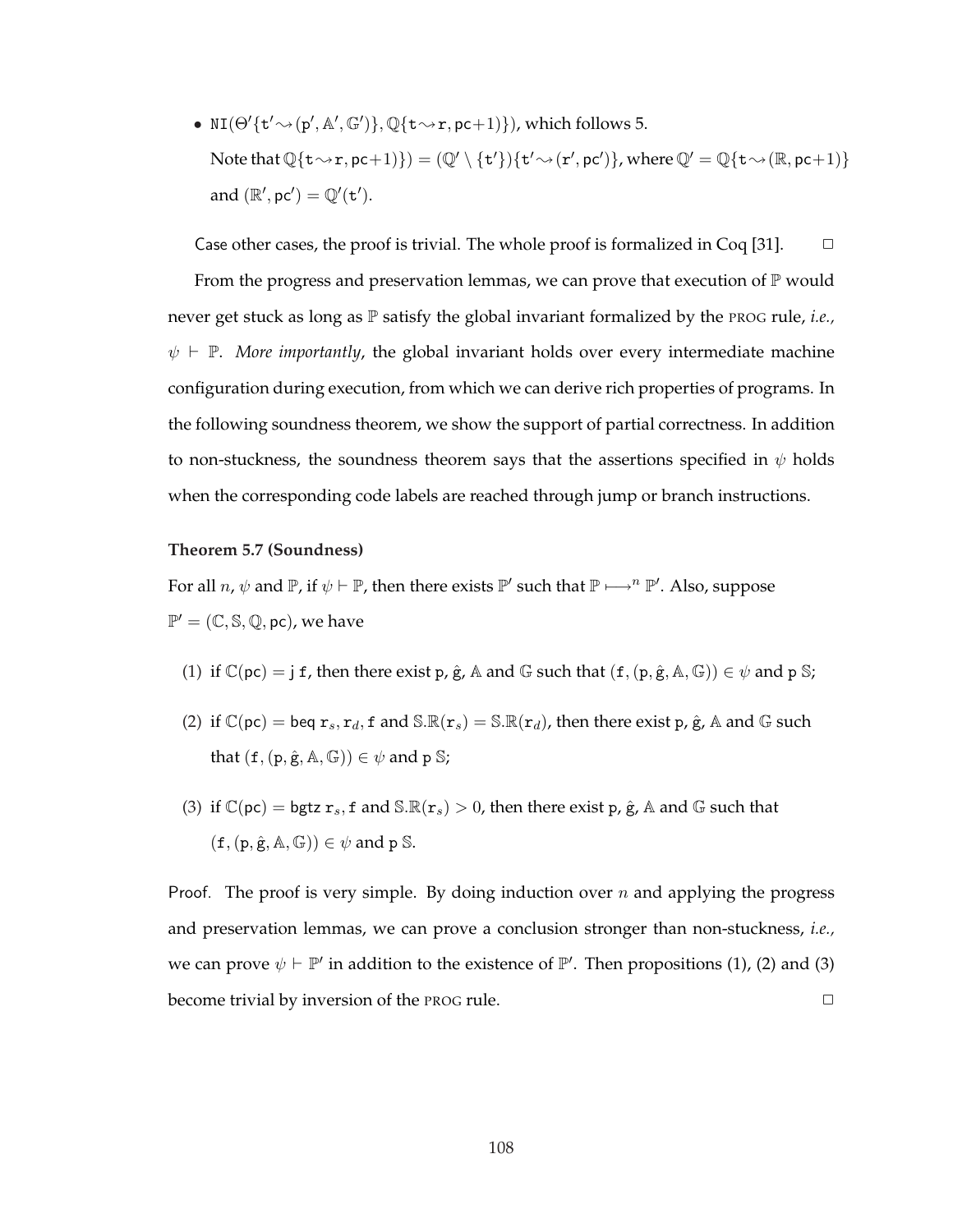# **5.4 Examples**

# **5.4.1 Unbounded Dynamic Thread Creation**

In Figure 5.3 we showed a small program main2 which spawns child threads within a while loop. This kind of unbounded dynamic thread creation cannot be supported using the cobegin/coend structure. We show how such a program is specified and verified using our logic. To simplify the specification, we trivialize the function f and g and let  $f(i) = i$ and  $g(x, ) = x + 1$ .

We assume the high-level program works in a preemptive mode. Figure 5.9 shows the CMAP implementation, where yield instructions are inserted to simulate the preemption. This also illustrates that our logic is general enough to simulate the preemptive thread model.

To certify the safety property of the program, the programmer needs to find a specification for the code heap. In Figure 5.9 we show definitions of assertions that are used to specify the program. Proof sketches are also inserted in the program. Following our convention set in Chapter 4, we use the register name  $r$  and [1] to represent values contained in r and the memory location 1, respectively. We also use primed representations  $\frac{e}{a}$  and [1]' to represent values in the resulting state of a state transition (*i.e.*, the second argument of  $\hat{g}$ ,  $\mathbb A$  and  $\mathbb G$ ).

The following formulae show the specifications of code heap, and the initial memory and program counter pc.

$$
\psi \triangleq \{ (\text{main}, (\text{True}, \mathbb{G}_0, \mathbb{A}_0, \mathbb{G}_0)), \\ (\text{chld}, (\text{p}, \mathbb{G}, \mathbb{A}, \mathbb{G})), \\ (\text{loop}, (\text{p}', \mathbb{G}_1, \mathbb{A}_1, \mathbb{G}_1)), \\ (\text{cont}, (\text{p}_3, \mathbb{G}_3, \mathbb{A}_3, \mathbb{G}_3)) \}
$$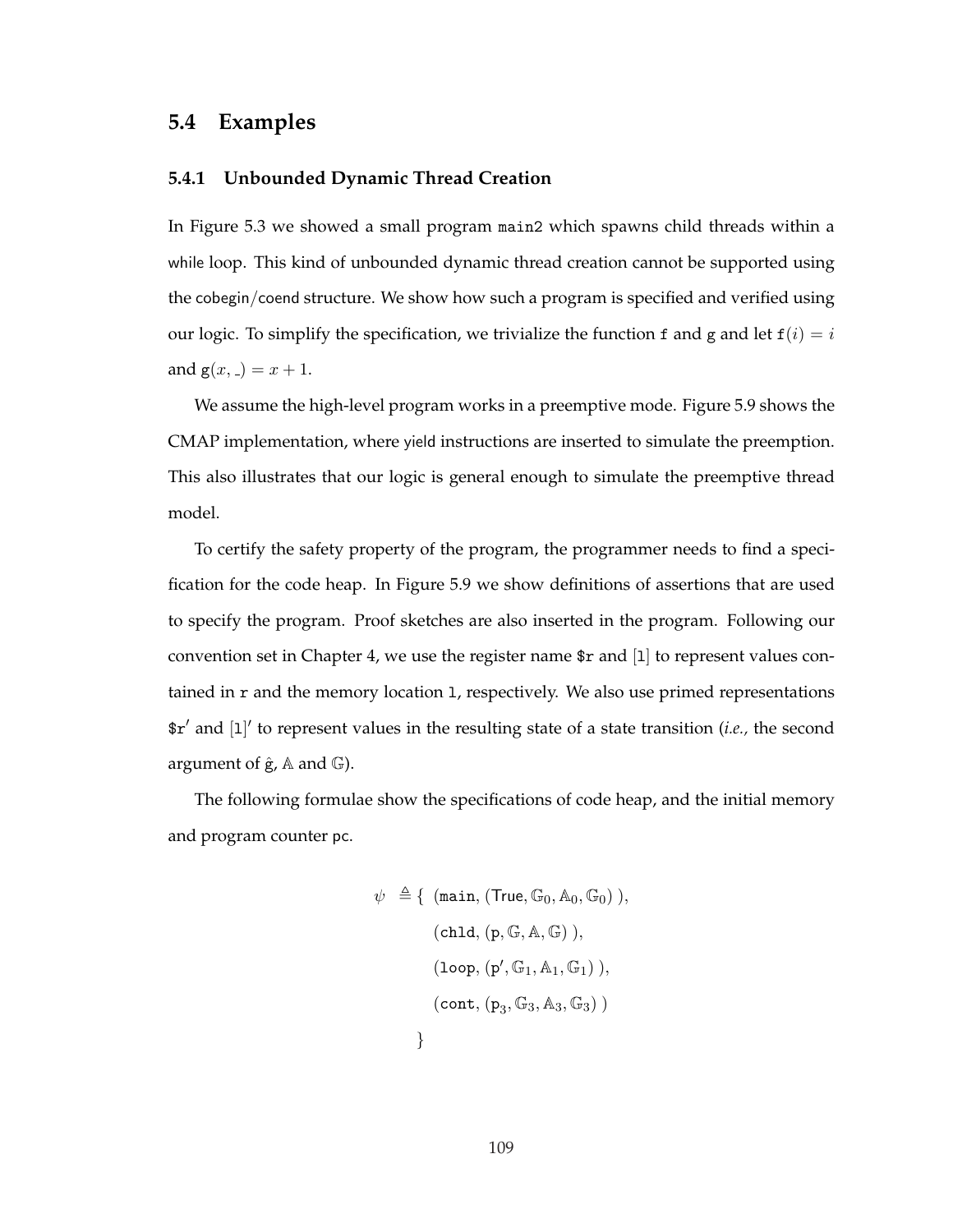$\mathtt{p}\triangleq\ 0\leq\$ \mathtt{ra}< 100 \qquad \mathtt{A}\triangleq\ [\mathtt{data}\!+\!\mathtt{\$ra}] = [\mathtt{data}\!+\!\mathtt{\$ra}]'$  $\mathbb{G} \triangleq \forall i. ((0 \leq i < 100) \land (i \neq \texttt{\$ra})) \rightarrow ([\texttt{data}+i] = [\texttt{data}+i]')$  $\mathbb{A}_0 \triangleq \forall i. (0 \leq i < 100) \rightarrow ([\texttt{data} {+} i] = [\texttt{data} {+} i]'$  $\mathbb{G}_0 \triangleq$  True  $\mathbb{A}_1 \triangleq \forall i. ((0 \leq i < 100) \land (i \geq \texttt{\$r}_1)) \rightarrow ([\texttt{data}+i] = [\texttt{data}+i]')$  $\mathbb{G}_1 \triangleq \forall i. ((0 \leq i < 100) \land (i < \texttt{\$r}_1)) \rightarrow ([\texttt{data}+i] = [\texttt{data}+i]')$  $\mathbb{A}_2 \triangleq \forall i. ((0 \leq i < 100) \land (i > \text{\$r}_1)) \rightarrow ([\texttt{data}+i] = [\texttt{data}+i]')$  $\mathbb{G}_2\triangleq \forall i. ((0\leq i <100) \land (i \leq \$\texttt{r}_1)) \rightarrow ([\texttt{data}+i]=[\texttt{data}+i]')$  $\mathbb{A}_3 \triangleq$  True  $\mathbb{G}_3 \triangleq \forall i. (0 \leq i < 100) \rightarrow ([\texttt{data}+i] = [\texttt{data}+i]')$ 

 $p' \triangleq (0 \leq$  \$ $r_1$  < 100)  $\wedge$  (\$ $r_2$  = 1)  $\wedge$  (\$ $r_3$  = 100) p<sub>3</sub>  $\triangleq$  \$ $r_1$  = 100

```
main: -\{(\text{True}, \mathbb{G}_0, \mathbb{A}_0, \mathbb{G}_0)\}\addiu r_1, r_0, 0addiu r_2,r_0, 1addiu r_3, r_0, 100j loop
\texttt{loop}: -\{(\texttt{p}', \mathbb{G}_1, \mathbb{A}_1, \mathbb{G}_1)\}beq r_1, r_3, cont
          yield
          sw \mathfrak{sr}_1, data(\mathfrak{sr}_1)yield
          fork chld, fr_1-{(p', G<sub>1</sub>, A<sub>2</sub>, G<sub>2</sub>)}
          yield
          addu r_1, r_1, r_2-{(p', G<sub>1</sub>, A<sub>1</sub>, G<sub>1</sub>)}
          yield
          j loop
cont: -\{(p_3, \mathbb{G}_3, \mathbb{A}_3, \mathbb{G}_3)\}chld: -\{(p, \mathbb{G}, \mathbb{A}, \mathbb{G})\}addiu r_1, r_0, data
                                                                           yield
                                                                           addu r_1, r_1, r_2yield
                                                                           lw r_2, 0(r_1)yield
                                                                           addiu r_3, r_0, 1
                                                                           yield
                                                                           addu r_2, r_2, r_3yield
                                                                           sw \frac{\pi}{2}, 0(\frac{\pi}{1})
                                                                           exit
```
. . .

## Figure 5.9: Loop: the CMAP program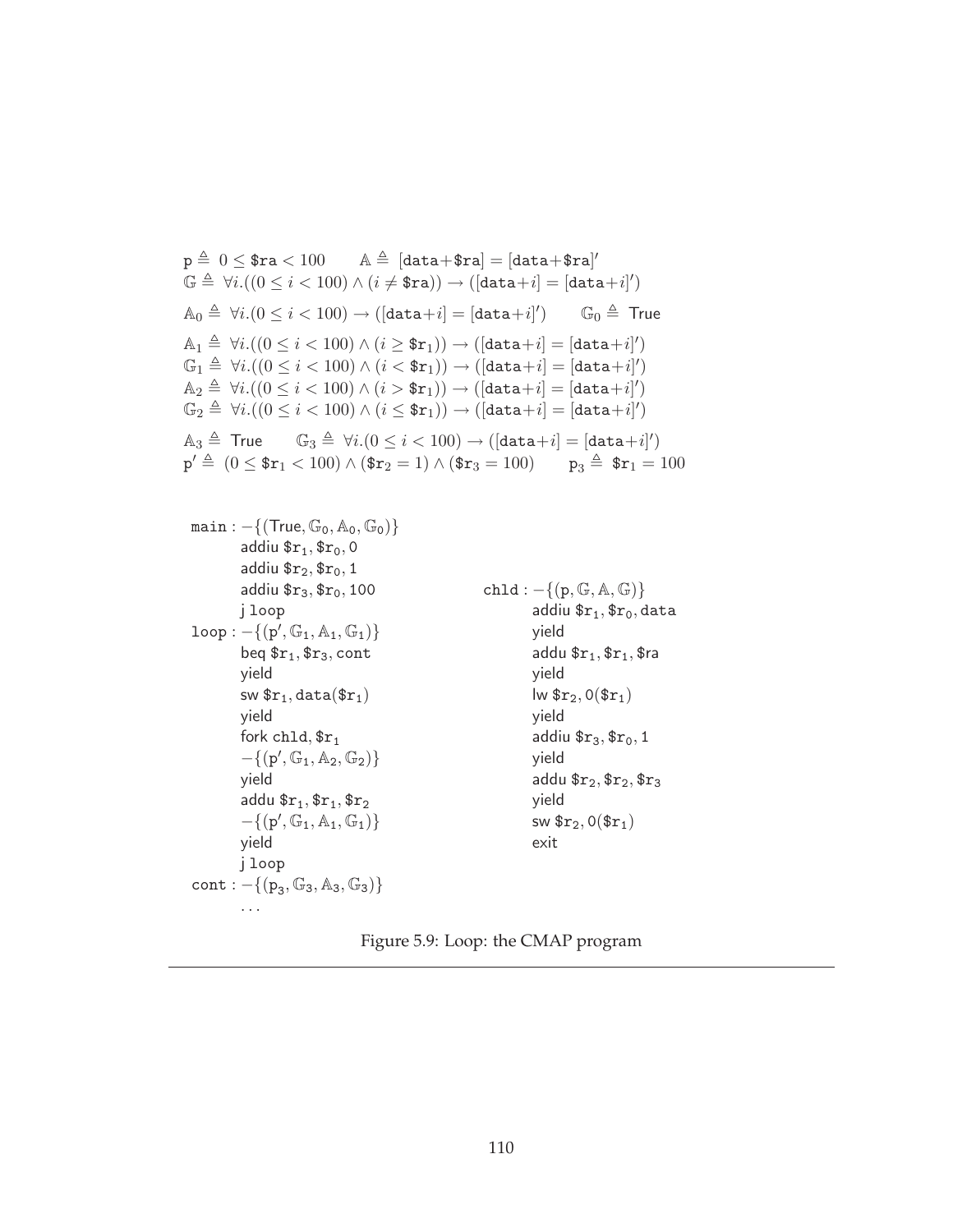Initial 
$$
\mathbb{H} \triangleq \{\text{data} \sim \_, \dots, \text{data} + 99 \sim \_\}
$$
  
Initial pc  $\triangleq$  main

For each child thread, it is natural to assume that no other threads will touch its share of the data entry and guarantee that other threads' data entry will not be changed, as specified by A and G. For the main thread, it assumes at the beginning that no other threads in the environment will change any of the data entries  $(A_0)$ .

Specifying the loop body is not easy. We need to find a loop invariant  $(p', \mathbb{G}_1, \mathbb{A}_1, \mathbb{G}_1)$ to attach to the code label loop. At first glance,  $\mathbb{A}_1$  and  $\mathbb{G}_1$  can be defined the same as  $A_3$  and  $G_3$ , respectively. However, this does not work because our FORK rule requires  $\mathbb{G} \Rightarrow \mathbb{G}_1$ , which cannot be satisfied. Instead, our  $\mathbb{A}_1$  and  $\mathbb{G}_1$  are polymorphic over the loop index  $r_0$ , which reflects the composition of the changing thread environments. At the point that a new child thread is forked but the value of  $r_0$  has not been changed to reflect the environment change, we explicitly change the assumption and guarantee to  $\mathbb{A}_2$ and  $\mathbb{G}_2$ . When the value of  $\mathbf{r}_0$  is increased, we cast  $\mathbb{A}_2$  and  $\mathbb{G}_2$  back to  $\mathbb{A}_1$  and  $\mathbb{G}_1$ .

### **5.4.2 The Readers-Writers Problem**

Our logic is general enough to specify and verify general properties of concurrent programs. In this section, we give a simple solution of the readers-writers problem and show that there is no race conditions. This example also shows how P/V operations and lock primitives can be implemented and specified in CMAP.

Figure 5.10 shows the C-like pseudo code for readers and writers. Note that this simple code just ensures that there is no race conditions. It does not ensure fairness. Verification of liveness properties is part of our future work. We assume that 100 readers and writers will be created by a main thread. The main thread and its specification will be very similar to the main program shown in the previous section, so we omit it here and just focus on the readers and writers code. The array of rf and wf are not necessary for the implementation. They are introduced as auxiliary variables just for specification and verification purpose.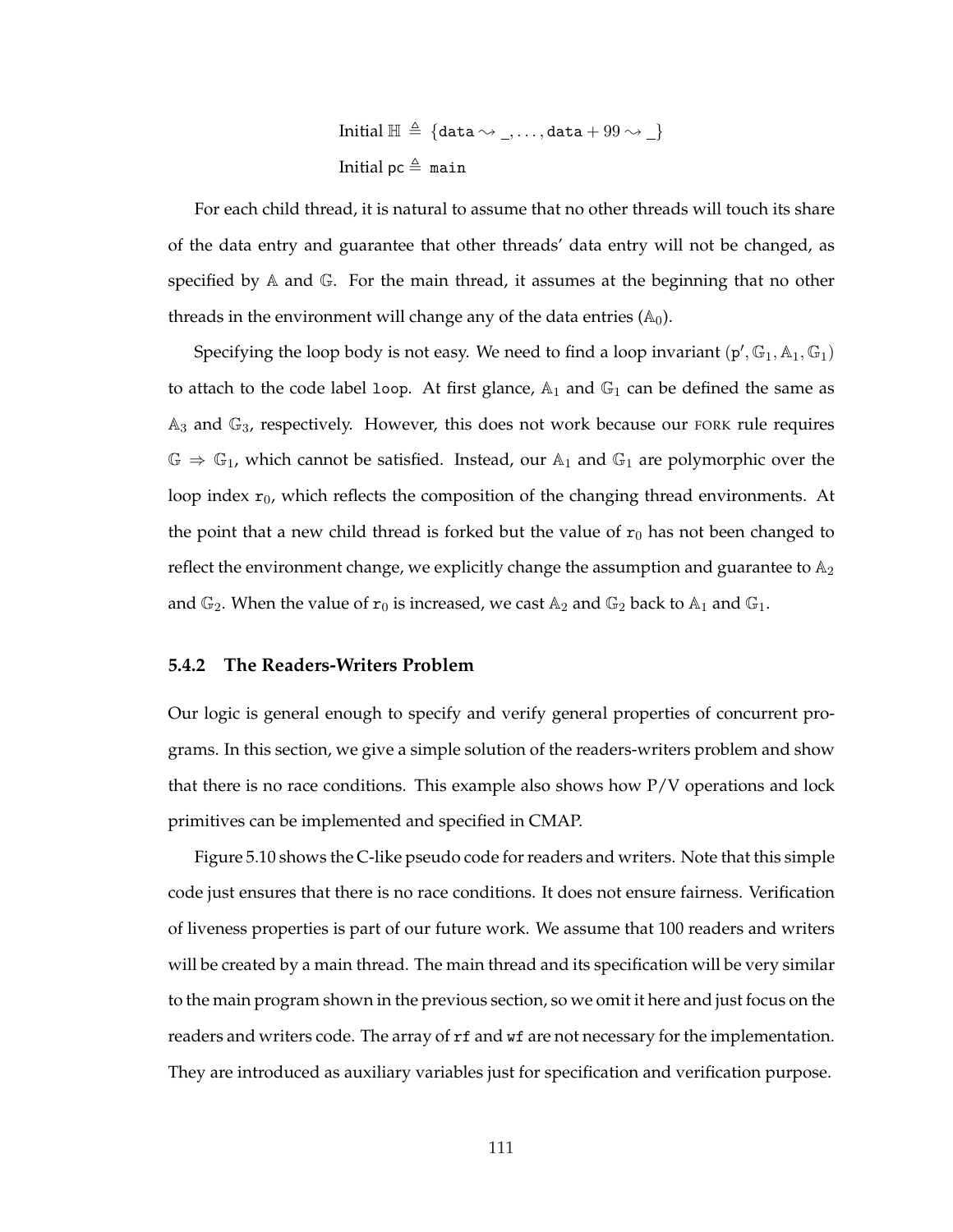```
Variables :
   int[100] rf, wf;int cnt, writ, l, v;
Initially :
   \text{rf}[i] = \text{wf}[i] = 0, 0 \le i < 100;\text{cnt} = 0 \land \text{write} = 1 \land 1 = 0;\text{writer(int x)}while(true){
     P(writ);wf[x] := 1;write v \dotswf[x] := 0;V(writ);}
}
                                                     \texttt{reader(int x)}while(true){
                                                           lock\_\text{acq}(1);if (\text{cnt} = 0){
                                                                 P(writ);}
                                                              \text{cnt} := \text{cnt} + 1;\mathbf{rf}[x] := 1;lock\_rel(1);read v ...
                                                           lock\_\text{acq}(1);\mathbf{rf}[x] := 0;\text{cnt} := \text{cnt} - 1;if(cnt = 0)V(writ);
                                                              }
                                                           lock\_rel(1);}}
```
Figure 5.10: Readers & writers : the high-level program

```
acq(f) : -\{\}yield
          addiu r_1, r_0, 1
          lw r_2, 0(r_1)bgtz fr_2, acq
          sw f(t, 0(f_1))j f
rel(f) : -{}}
          yield
          sw r_0, 1($r<sub>0</sub>)
          j f
                                                               p_writ(f) : -\{\}yield
                                                                             addiu r_1, r_0, writ
                                                                             lw r_2, 0(r_1)beq r_2, r_0, p_writ
                                                                             sw r_0, 0($r<sub>1</sub>)
                                                                             j f
                                                               v_writ(f): -\{\}addiu r_1, r_0, 1addiu r_2, r_0, writ
                                                                             sw \frac{\pi}{1}, 0(\frac{\pi}{2})
                                                                             j f
```
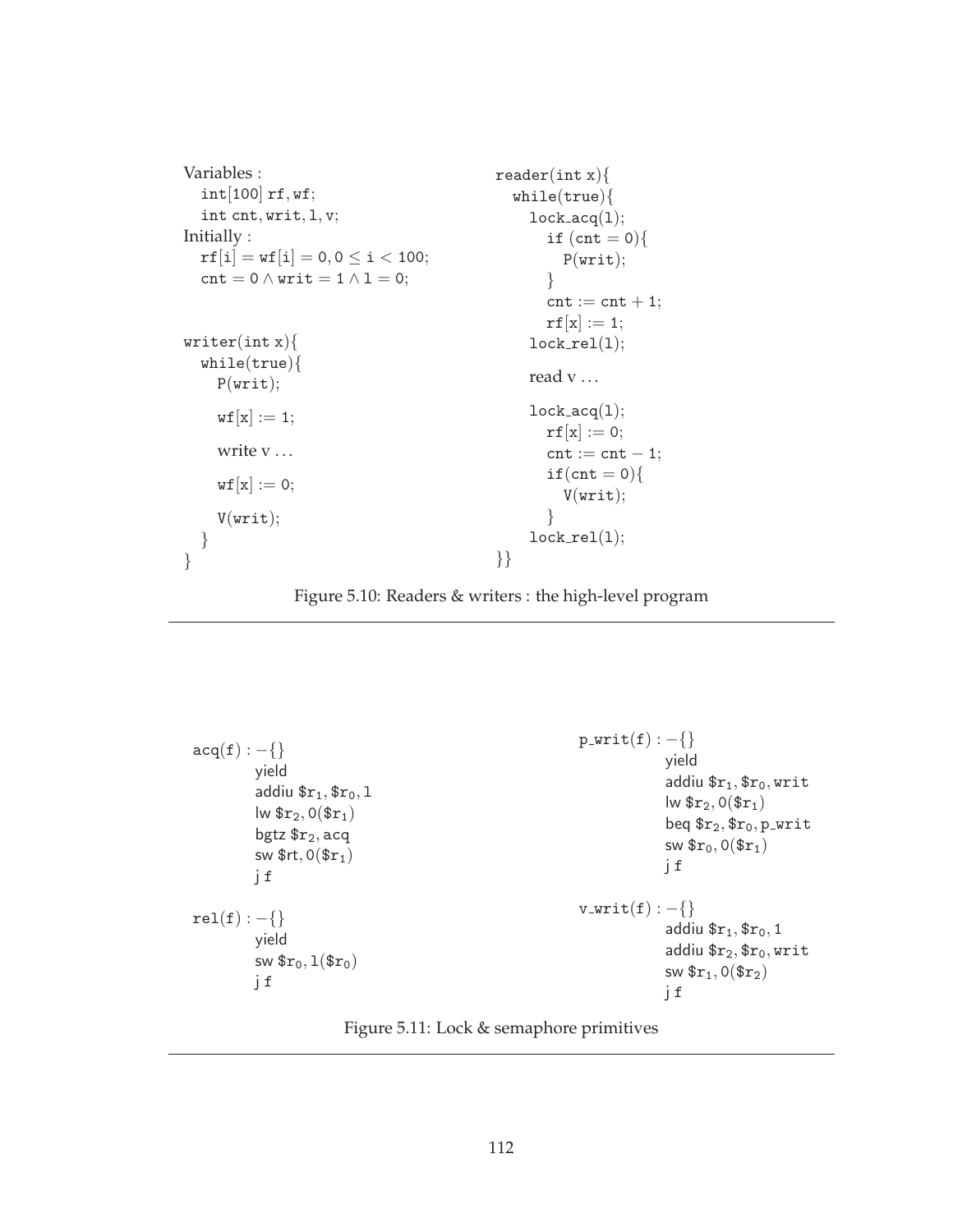|       | $\texttt{reader}:\ -\{(\texttt{p}_\texttt{1}, \mathbf{\hat{g}}, \mathbb{A}_\texttt{r}, \mathbb{G}_\texttt{r})\}$<br>$JD$ acq(cont_1)                                                                                                                                                                 |       | cont_3 : $- \{(p_7, \hat{g}, A_r, \mathbb{G}_r)\}\$<br>yield<br>sw $r_0, rf$ (\$ra)                                                                                                                                                                      |
|-------|------------------------------------------------------------------------------------------------------------------------------------------------------------------------------------------------------------------------------------------------------------------------------------------------------|-------|----------------------------------------------------------------------------------------------------------------------------------------------------------------------------------------------------------------------------------------------------------|
|       | cont_1 : $- \{(p_2, \hat{g}, A_r, \mathbb{G}_r)\}\$<br>yield<br>$lw$ $r_2$ , $cnt$ $(r_0)$<br>yield<br>beq $r_2,$ $r_0$ , getw<br>j inc_cnt                                                                                                                                                          |       | yield<br>$\mathsf{Iw}$ $\mathsf{sr}_2$ , $\text{cnt}(\mathsf{sr}_0)$<br>yield<br>addiu $r_3$ , $r_0$ , 1<br>subu $r_2, r_2, r_3$<br>sw $\mathfrak{sr}_2$ , cnt $(\mathfrak{sr}_0)$<br>yield                                                              |
| getw: | $-\{(p_3, \hat{g}, A_r, \mathbb{G}_r)\}\$<br>$JD$ p_writ(inc_cnt)                                                                                                                                                                                                                                    |       | beq $r_2$ , $r_0$ , relw<br>$-\{(p_8, \hat{g}, A_r, \mathbb{G}_r)\}\$<br>$JD$ rel(reader)                                                                                                                                                                |
|       | $inc\_cnt: -\{(p_4, \hat{g}, A_r, \mathbb{G}_r)\}\$<br>yield<br>$lw$ \$ $r_2$ , cnt $(\$r_0)$<br>yield<br>addiu $r_3,$ $r_0,$ 1<br>addu $r_2,$ $r_2,$ $r_3$<br>sw $r_2$ , cnt $(\text{fr}_0)$<br>yield<br>addiu $r_1,$ $r_0,$ 1<br>sw $r_1, rf$ $(r_2)$<br>$-\{(p_5, \hat{g}, A_r, \mathbb{G}_r)\}\$ | relu: | $-\{(p_{\alpha}, \hat{g}, \mathbb{A}_{r}, \mathbb{G}_{r})\}\$<br>yield<br>$JD v_writ(cont_4)$<br>cont_4 : $-\{(p_8, \hat{g}, A_r, \mathbb{G}_r)\}\$<br>$JD$ rel(reader)<br>writer: $- \{ (p_{10}, \hat{g}, A_w, \mathbb{G}_w) \}$<br>$JD$ p_writ(cont_5) |
|       | $JD$ rel(cont_2)<br>cont_2 : $-\{(p_{\epsilon}, \hat{g}, A_{r}, \mathbb{G}_{r})\}$<br>yield                                                                                                                                                                                                          |       | cont_5 : $- \{ (p_{11}, \hat{g}_1, A_w, \mathbb{G}_w) \}$<br>addiu $r_1$ , $r_0$ , 1<br>sw $\mathfrak{sr}_1$ , wf $(\mathfrak{Sra})$<br>yield                                                                                                            |
|       | $\cdots$<br>yield<br>$-\{(p_6, \hat{g}, A_r, \mathbb{G}_r)\}\$<br>$JD$ acq(cont_3)                                                                                                                                                                                                                   |       | .<br>yield<br>sw $r_0$ , wf $(\text{Sra})$<br>$-\{(p_{11}, \hat{g}_2, A_{w}, \mathbb{G}_{w})\}\$<br>$JD v_$ writ $(writer)$                                                                                                                              |

Figure 5.12: Readers & writers : the CMAP program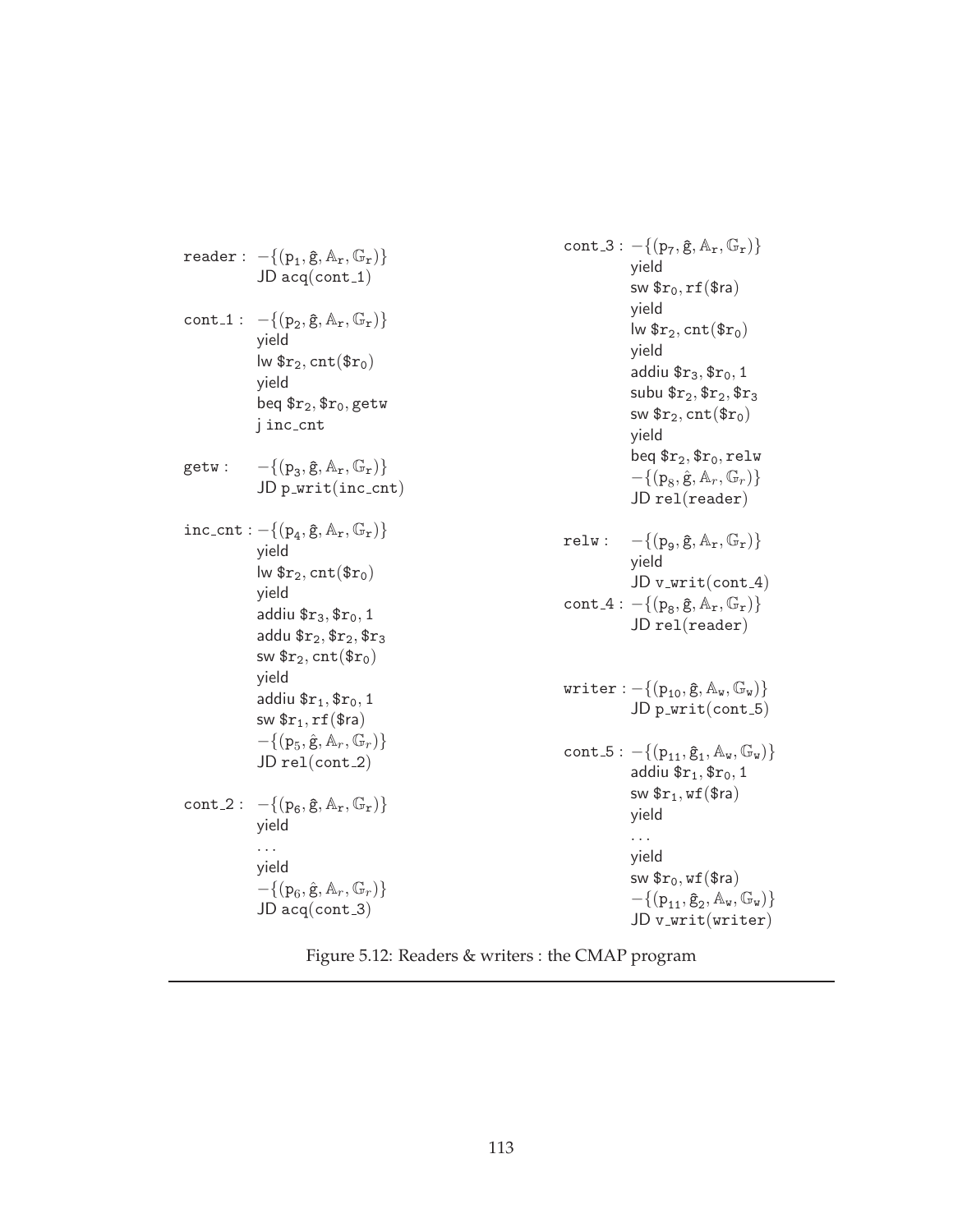$inv_1 \triangleq ([1] = 0) \rightarrow ($  $i_{i}$ [rf+i]) = [cnt]  $inv_{2} \triangleq ($  $_i[\mathtt{wf+}i]) \leq 1$  $inv_1 = (1 - 0) \rightarrow (\sum_i [1 + i] ) = [0 + i]$ <br>  $inv_3 \triangleq ((\sum_i [wf + i]) = 1) \rightarrow ([cnt] = 0 \wedge [writ] = 0)$  $inv_4 \triangleq ($ [writ] = 1)  $\rightarrow$  ([cnt] = 0) *Inv*  $\triangleq inv_1 \wedge inv_2 \wedge inv_3 \wedge inv_4$  $idr \triangleq \forall i.$   $[\texttt{rf}+i] = [\texttt{rf}+i]'$  $idr_1(i) \triangleq \forall j.$   $(i \neq j) \rightarrow ([\texttt{rf} + j] = [\texttt{rf} + j]')$   $idr_2(i) \triangleq [\texttt{rf} + i] = [\texttt{rf} + i]'$  $idw \triangleq \forall i. \; [\texttt{wf}+i] = [\texttt{wf}+i]'$  $idw_1(i) \triangleq \forall j. \ (i \neq j) \rightarrow ([\texttt{wf} + j] = [\texttt{wf} + j]') \qquad idw_2(i) \triangleq [\texttt{wf} + i] = [\texttt{wf} + i]'$  $\mathbb{A}_r \triangleq idr_2([\$$ ra])  $\wedge(([\texttt{rf} + \$ \texttt{ra}] = 1) \rightarrow [\texttt{v}] = [\texttt{v}]') \wedge ([1] = \$ \texttt{rt} \rightarrow [\texttt{cnt}] = [\texttt{cnt}]')$  $\mathbb{G}_r \triangleq idw \wedge idr_1(\text{\$ra}) \wedge ([\texttt{v}] = [\texttt{v}]') \wedge ([1] \not\in \{\text{\$rt}, 0\} \rightarrow [\texttt{cnt}] = [\texttt{cnt}]')$  $\mathbb{A}_w \triangleq idw_2(\text{\$ra}) \wedge (([\text{wf} + \text{\$ra}] = 1) \rightarrow [\text{v}] = [\text{v}]')$  $\mathbb{G}_w \triangleq idr \wedge idw_1(\text{\$ra}) \wedge (([\text{writ}] = 0 \wedge [\text{wf} + \text{\$ra}] = 0) \rightarrow [\text{v}] = [\text{v}]')$  $\hat{\mathbf{g}} \triangleq \lambda \mathbb{R}, \mathbb{H}, \mathbb{H}'. \mathbb{H} = \mathbb{H}'$  $\hat{\mathsf{g}}_1 \triangleq \lambda \mathbb{R}, \mathbb{H}, \mathbb{H}'.~ \mathbb{H} \{ \texttt{wf} \!+\! \texttt{\$ra} \!\sim\! 1 \} = \mathbb{H}'$  $\hat{\mathsf{g}}_2 \triangleq \lambda \mathbb{R}, \mathbb{H}, \mathbb{H}'.~\mathbb{H}\{\texttt{writ}{\sim}1\} = \mathbb{H}'$  $p_1 \triangleq ($ [rf+\$ra] = 0)  $\wedge$  ([1]  $\neq$  \$rt)  $\wedge$  *Inv*  $p_2 \triangleq ($ [**rf**+\$**r**a] = 0)  $\wedge$  ([**1**] = \$**rt**)  $\wedge$  *Inv*  $p_3 \triangleq p_2 \wedge ($ [cnt] = 0)  $\wedge$  *Inv*  $p_4 \triangleq p_2 \wedge ($ [writ] = 0)  $\wedge$  *Inv*  $p_5 \triangleq ($ [rf+\$ra] = 1)  $\wedge$  ([1] = \$rt)  $\wedge$  *Inv*  $p_6 \triangleq ($ [rf+\$ra] = 1)  $\wedge$  ([1]  $\neq$  \$rt)  $\wedge$  ([cnt] > 0)  $\wedge$  *Inv*  $p_7 \triangleq ($ [**rf**+\$**r**a] = 1)  $\wedge$  ([**1**] = \$**rt**)  $\wedge$  ([**cnt**] > 0)  $\wedge$  *Inv*  $p_8 \triangleq (1 = $rt) \wedge (r f + $ra] = 0) \wedge Inv$  $p_9 \triangleq (1 = $rt) \wedge (r + $ra] = 0) \wedge (writ = 0) \wedge (lcnt = 0) \wedge Inv$  $p_{10} \triangleq ($ [wf+\$ra] = 0)  $\wedge$  *Inv*  $p_{11} \triangleq ($ [wf+\$ra] = 0)  $\wedge$  ([writ] = 0)  $\wedge$  ([cnt] = 0)  $\wedge$  *Inv* 

 $\overline{ }$ 

 $\overline{ }$ 

|  | Figure 5.13: Program specifications |
|--|-------------------------------------|
|  |                                     |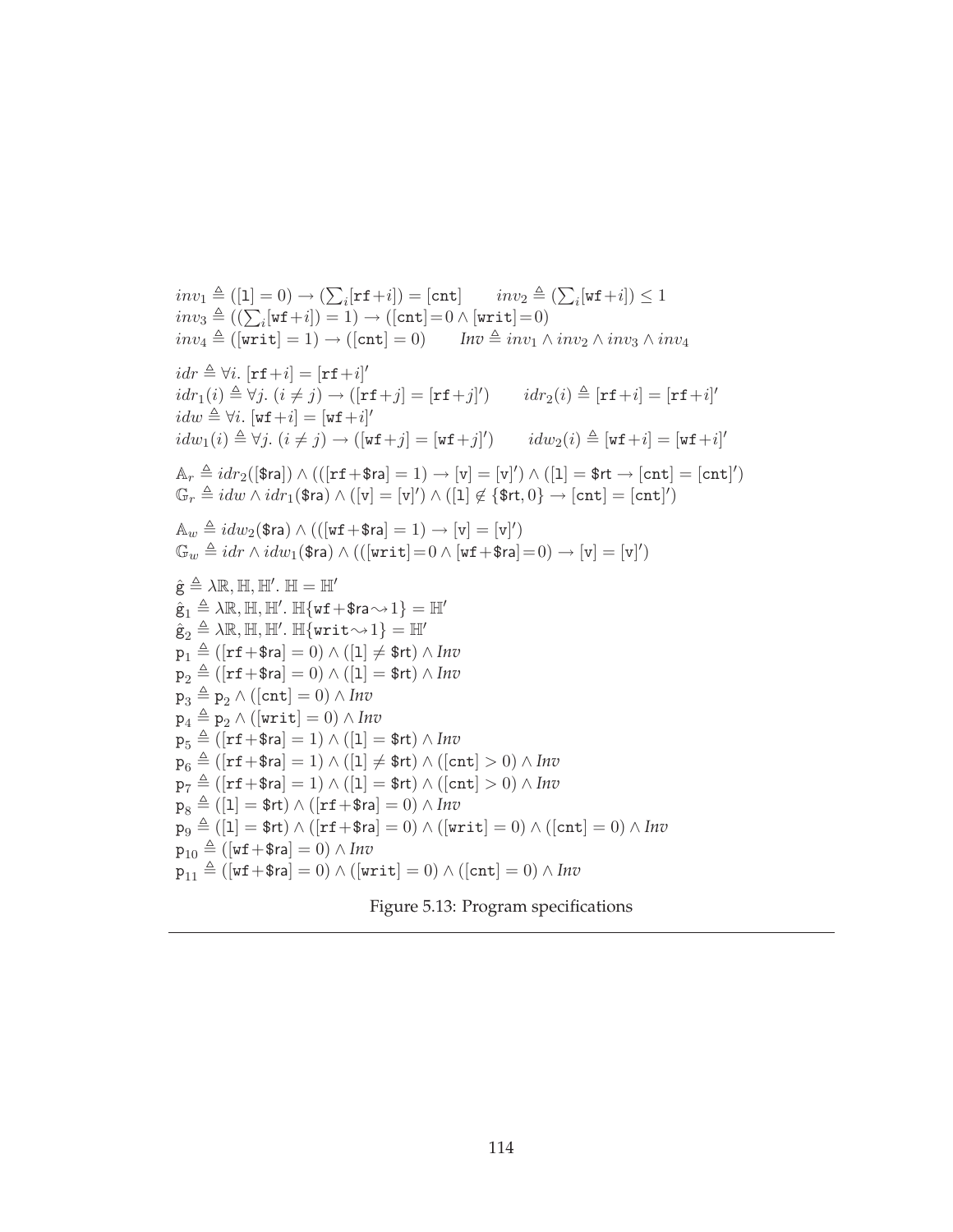Figure 5.12 shows the CMAP implementation of the high-level pseudo code. Yielding is inserted at all the intervals of the atomic operations of the high-level program. The lock primitives and P/V operations, as shown in Figure 5.11, are implemented as program macros parameterized by the return label. They will be instantiated and inlined in the proper position of the code. We introduce a pseudo instruction JD to represent the inlining of the macro.

We define the global invariant and reader/writer's assumptions and guarantees in Figure 5.13. The code heap specifications are embedded in the code as annotations, as shown in Figure 5.12. Specifications of lock primitives and P/V operations are given at places they are inlined. Definitions of assertions and local guarantees used in code heap specifications are shown in Figure 5.13.

The assertion  $inv_1$  says that out of the critical section protected by the lock, the value of the counter cnt is always consistent and reflects the number of the readers that can read the value of v;  $inv_2$  says at one time there is at most one writer that can change the value of v; while  $inv_3$  and  $inv_4$  states the relationship between the counter cnt, the semaphore variable writ and the actual number of writers that can write the data, which must be maintained to ensure the mutual exclusive access between readers and writers. The program invariant *Inv*, which is the conjunction of the four, must be satisfied at any step of the execution.

The assumptions and guarantees of readers and writers are parameterized by their thread id (in rt) and thread argument (in ra). The reader assumes ( $A_r$ ) that if it has the right to read the data v (*i.e.*,  $\text{rf}[r] = 1$ ), nobody can change the data. Also, if it owns the lock, nobody else can change the value of the counter. Finally, it assumes its auxiliary variable rf<sup>[ra]</sup> will never be changed by others. Readers guarantee  $(\mathbb{G}_r)$  that they will never change the shared data v and auxiliary variables of other threads, and it will not revise the counter unless it owns the lock. Writers' assumption ( $\mathbb{A}_w$ ) and guarantee ( $\mathbb{G}_w$ ) are defined in a similar way to ensure the non-interference.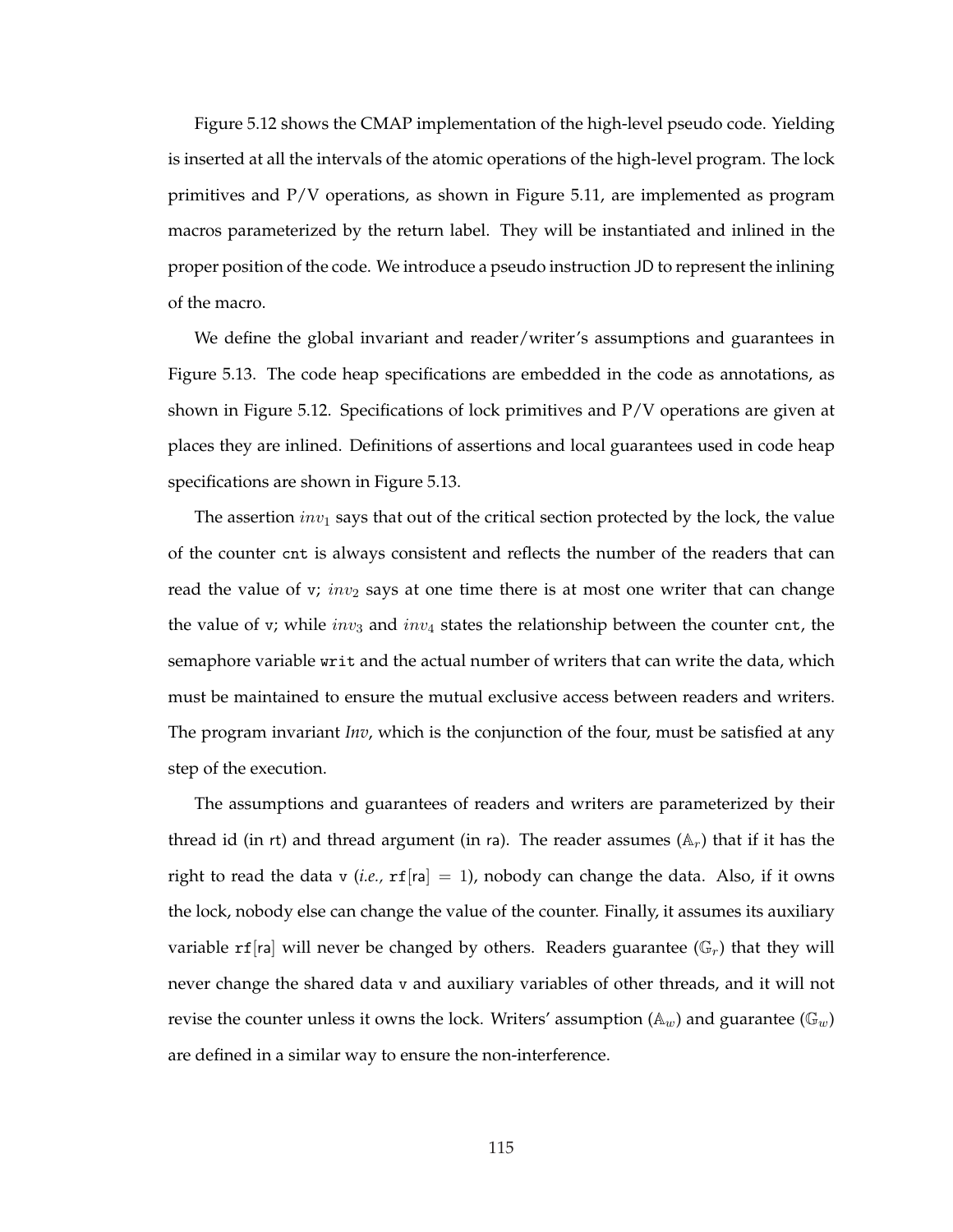```
Variables:
  nat m, n;
  nat[2] flag;
Main :
  m := \alpha; \quad n := \beta;flag[0] := 0;fork(gcd, 0);flag[1] := 0;fork(gcd, 1);while (!flag[0])yield;
  while (!flag[1])yield;
  post proc . . .
                                       void gcd(int x)while (m \neq n){
                                            if ((m > n)&(x = 0))m := m - n;else if ((m < n)&(x = 1))n := n - m;}
                                         flag[x] := 1;}
```
Figure 5.14: GCD: high-level program

# **5.4.3 Partial Correctness of A Lock-Free Program**

Figure 5.15 and 5.16 give the CMAP implementation of the Euclidean algorithm to compute the greatest common divisor (GCD) of  $\alpha$  and  $\beta$ , stored at locations m and n initially. This is a lock-free algorithm, *i.e.,* no synchronization is required to ensure the non-interference even if atomic operations are machine instructions. To show the lockfree property, we insert yield instructions at every program point of the chld thread (some yield instructions are omitted in the main thread for clarity).

In Figure 5.17 we show definitions of assertions used to specify the program. The following formulae show the (partial) specifications of the code heap, and the initial memory and instruction sequence.

> $\psi\triangleq\{(\texttt{main},\ (\mathsf{True},\mathbb{G}_0,\mathbb{A}_0,\mathbb{G}_0)),(\texttt{chld},\ (\mathtt{p}_2\land\mathtt{p}_8,\mathbb{G}_g,\mathbb{A}_g,\mathbb{G}_g)),\dots\}$ Initial  $\mathbb{H} \triangleq \{ \mathfrak{m} \leadsto \square, \mathfrak{n} \leadsto \square, \mathfrak{flag} \leadsto \square, (\mathtt{flag} + 1) \leadsto \square \}$ Initial pc  $\triangleq$  main

The partial correctness of the gcd algorithm is inferred by the fact that  $\mathtt{p}_2$  is established at the entry point and  $\mathbb{G}_q$  is satisfied.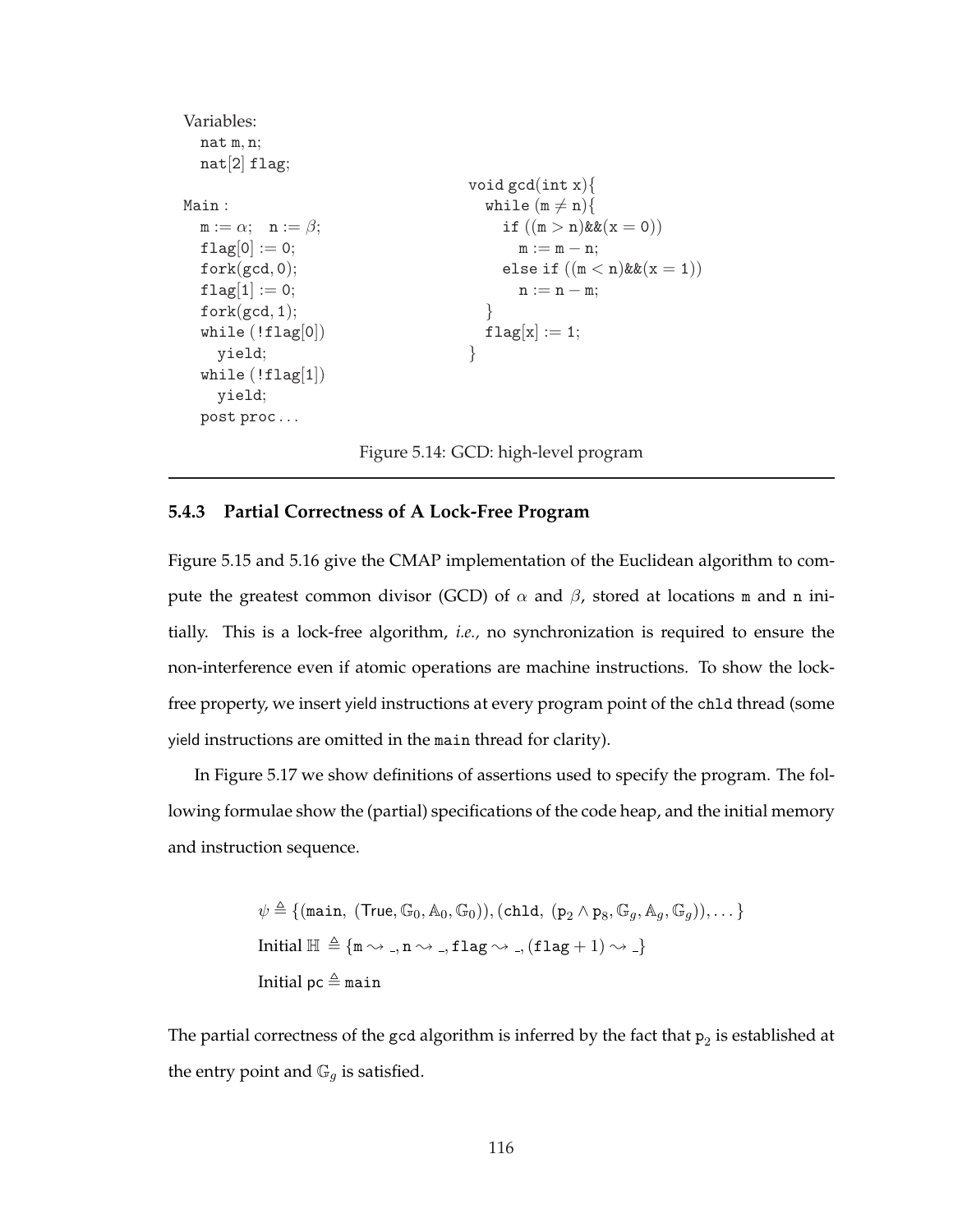$main:-\{(True, \mathbb{G}_0, \mathbb{A}_0, \mathbb{G}_0)\}$ j begn  $begn: -\{(\text{True}, \mathbb{G}_0, \mathbb{A}_0, \mathbb{G}_0)\}\$ addiu  $r_1$ ,  $r_0$ ,  $\alpha$ sw  $\text{$\mathfrak{s}r_1,\mathfrak{m}(\mathfrak{s}r_0)$}$ yield addiu  $r_1$ ,  $r_0$ ,  $\beta$ sw  $\mathfrak{sr}_1$ , n $(\mathfrak{sr}_0)$ yield addiu  $r_1$ ,  $r_0$ , flag sw  $\text{$\mathfrak{S}r_0,0$}(\text{$\mathfrak{S}r_1$})$ yield fork chld,  $fr_0$ 

next: 
$$
-\{p_0 \wedge p_2, \hat{g}, A_1, \mathbb{G}_1\}
$$
 yield  
\n $sw \$r_0, 1(\$r_1)$   
\nyield  
\naddiu  $\$r_2, \$r_0, 1$   
\nfork chld,  $\$r_2$   
\njoin $1 : -\{p_0 \wedge p_2 \wedge p_3, \hat{g}, A_2, \mathbb{G}_2\}$   
\nyield  
\n $lw \$r_2, 0(\$r_1)$   
\n $beq \$r_0, \$r_2, join_1$   
\njoin $2 : -\{p_0 \wedge p_2 \wedge p_4, \hat{g}, A_2, \mathbb{G}_2\}$   
\nyield  
\n $lw \$r_2, 1(\$r_1)$   
\n $beq \$r_0, \$r_2, join_2$   
\n $post : -\{(p_2 \wedge p_5, \hat{g}, A_2, \mathbb{G}_2)\}$   
\nyield  
\n...

Figure 5.15: GCD: the main thread

 $\texttt{chld} : -\{(\texttt{p}_2 \wedge \texttt{p}_8, \mathbb{G}_{\texttt{g}}, \mathbb{A}_{\texttt{g}}, \mathbb{G}_{\texttt{g}})\}$ j gcd  $gcd: -\{p_2 \wedge p_8\}$ yield  $\mathsf{lw}$   $\$ r<sub>1</sub>, m( $\mathsf{\$r}_0$ ) yield  $-\{p_2 \wedge p_{10}\}\$  $lw$   $r_2, n$  $(r_0)$ yield  $-\{p_2 \wedge p_{11}\}\$ beq  $r_1$ ,  $r_2$ , done yield subu  $r_3, r_1, r_2$ yield bgtz  $$r_3,$  calc<sub>1</sub> yield j calc<sub>2</sub> done :  $-\{p_1 \wedge p_2 \wedge p_8\}$ yield addiu  $r_1$ ,  $r_0$ , 1 yield sw  $r_1$ , flag(\$ra) exit

 $calc_1 : -\{p_2 \wedge p_{12}\}\$ yield beq  $r_0$ ,  $\text{fra}$ ,  $\text{cld}_1$ yield j loop cld<sub>1</sub> :  $-\{p_2 \wedge p_{13}\}$ yield sw  $\text{$\mathfrak{s}r_3,\mathfrak{m}(\mathfrak{s}r_0)$}$ yield j loop  $calc_2 : -\{p_2 \wedge p_{14}\}\$ yield addiu  $r_3$ ,  $r_0$ , 1 yield beq  $r_3$ ,  $r_3$ ,  $c1d_2$ yield j loop cld<sub>2</sub> :  $-\{p_2 \wedge p_{15}\}$ yield subu  $r_3$ ,  $r_2$ ,  $r_1$ yield sw  $\mathfrak{F}_{3}, n(\mathfrak{F}_{r_0})$ yield j loop

Figure 5.16: GCD: the chld thread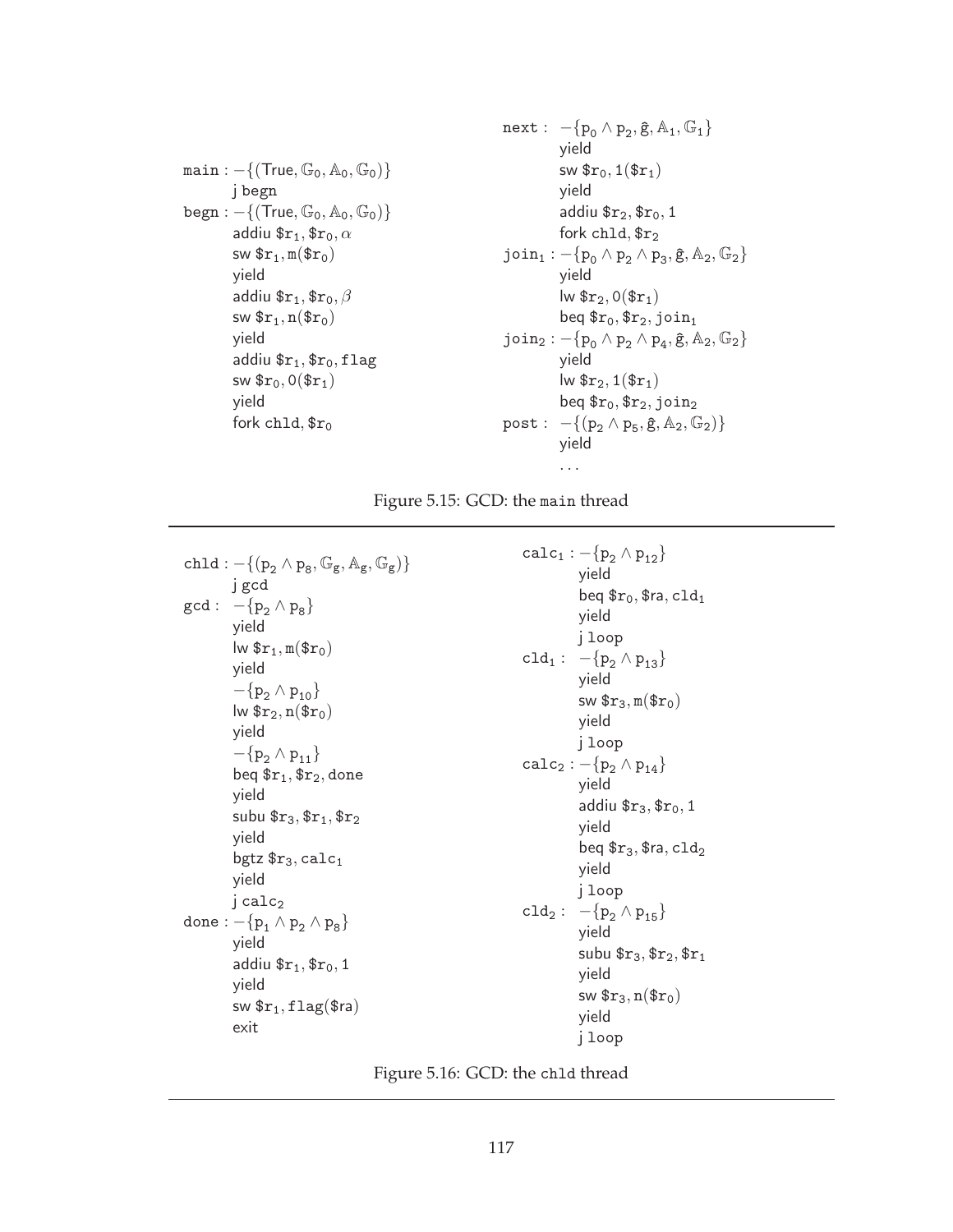$$
id_1 \triangleq [m] = [m]^\prime \qquad id_2 \triangleq [n] = [n]^\prime
$$
\n
$$
id_3 \triangleq ([flag+0] = [flag+0]^\prime) \land ([flag+1] = [flag+1]^\prime)
$$
\n
$$
G_0 \triangleq True \qquad A_0 \triangleq id_1 \land id_2 \land id_3
$$
\n
$$
p \triangleq id_2 \land ([m] > [n] \rightarrow (GCD([m], [n]) = GCD([m]^\prime, [n]^\prime))) \land ([m] \leq [n] \rightarrow id_1)
$$
\n
$$
p^\prime \triangleq id_1 \land ([m] < [n] \rightarrow (GCD([m], [n]) = GCD([m]^\prime, [n]^\prime))) \land ([m] \geq [n] \rightarrow id_2)
$$
\n
$$
G_g \triangleq ([flag+$ra]^\prime = 0 \rightarrow (($ra = 0 \land p) \lor ($ra = 1 \land p^\prime))))
$$
\n
$$
\land ([flag+$ra]^\prime = 1 \rightarrow [id_1 \land id_2 \land [m]^\prime = [n]^\prime))
$$
\n
$$
\land ([flag+$ra] = 1 \rightarrow [H = H^\prime)
$$
\n
$$
\land ([flag+$ra] = 1 \rightarrow [H = H^\prime])
$$
\n
$$
\land ([flag+0]^\prime = 0 \rightarrow (([flag+0] = [flag+3ra]^\prime])
$$
\n
$$
\land (($ra = 0 \land p^\prime) \lor ($ra = 1 \land p)))
$$
\n
$$
G_1 \triangleq G_0 \land ([flag+0]^\prime = 0 \rightarrow ([flag+0] = [flag+0]^\prime) \land p^\prime))
$$
\n
$$
A_1 \triangleq A_0 \lor (([flag+1] = [flag+1]^\prime) \land ([flag+0]^\prime = 0 \rightarrow p)
$$
\n
$$
\land ([flag+0]^\prime = 1 \rightarrow [id_1 \land id_2 \land [m]^\prime = [n]^\prime)))
$$
\n
$$
G_2 \triangleq G_1 \land ([flag+1]^\prime = 0 \rightarrow (([flag+1] = [flag+1]^\prime) \land p))
$$
\n
$$
\land ([flag+0] = 1 \rightarrow [id_1 \land id_2 \land [m]^\prime = [n]^\prime)))
$$
\n
$$
\land ([flag+0] = 1 \rightarrow [id_1 \land id_2
$$

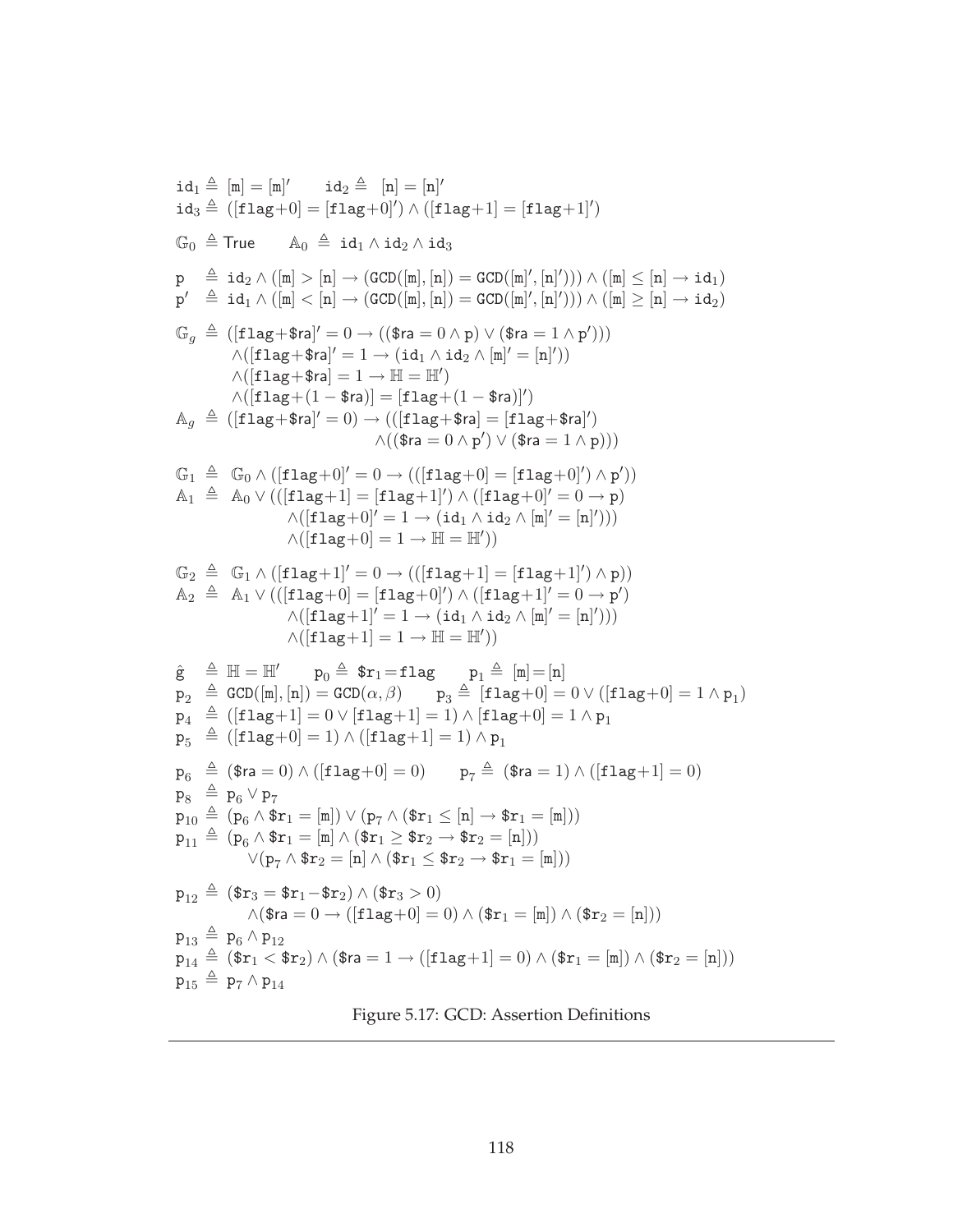Two child threads are created using the same static thread chld. They use thread arguments to distinguish their task. Correspondingly, the assumption  $A_g$  and  $G_g$  of the static thread chld also use the thread argument to distinguish the specification of different dynamic copies. The child thread does not change its assumption and guarantee throughout its lifetime. Therefore we omit  $A_g$  and  $\mathbb{G}_g$  in the code heap specifications. Since we insert yield instructions at every program point, every local guarantee is simply  $\mathbb{G}_q$ , which is also omitted in the specifications.

At the data initiation stage, the main thread assumes no threads in the environment changes  $[m]$ ,  $[n]$  and the flags, and guarantees nothing, as shown in  $\mathbb{A}_0$  and  $\mathbb{G}_0$  (see Figure 5.17). After creating child threads, the main thread changes its assumption and guarantee to reflect the changing environment. The new assumption is just the disjunction of the previous assumption and the guarantee of the new thread (instantiated by the thread id and thread argument), similarly the new guarantee is the conjunction of the previous guarantee and the new thread's assumption.

This example also shows how thread join can be implemented in CMAP by synchronization. We use one flag for each thread to indicate if the thread is alive or not. The assumptions and guarantees of the main thread also take advantages of these flags so that it can weaken its guarantee and strengthen its assumption after the child threads die.

# **5.5 Discussions and Summary**

CMAP is proposed to certify multi-threaded assembly code with unbounded dynamic thread creations. The work is related to two directions of research: concurrency verification and PCC. The rely-guarantee method [59, 90, 93, 1, 38, 102] is one of the best studied technique for compositional concurrent program verification. However, most of the work on it are based on high-level languages or calculi, and none of them support unbounded dynamic thread creation. On the other hand, many PCC frameworks [72, 69, 6, 46, 101, 27, 102] have been proposed for machine/assembly code verification,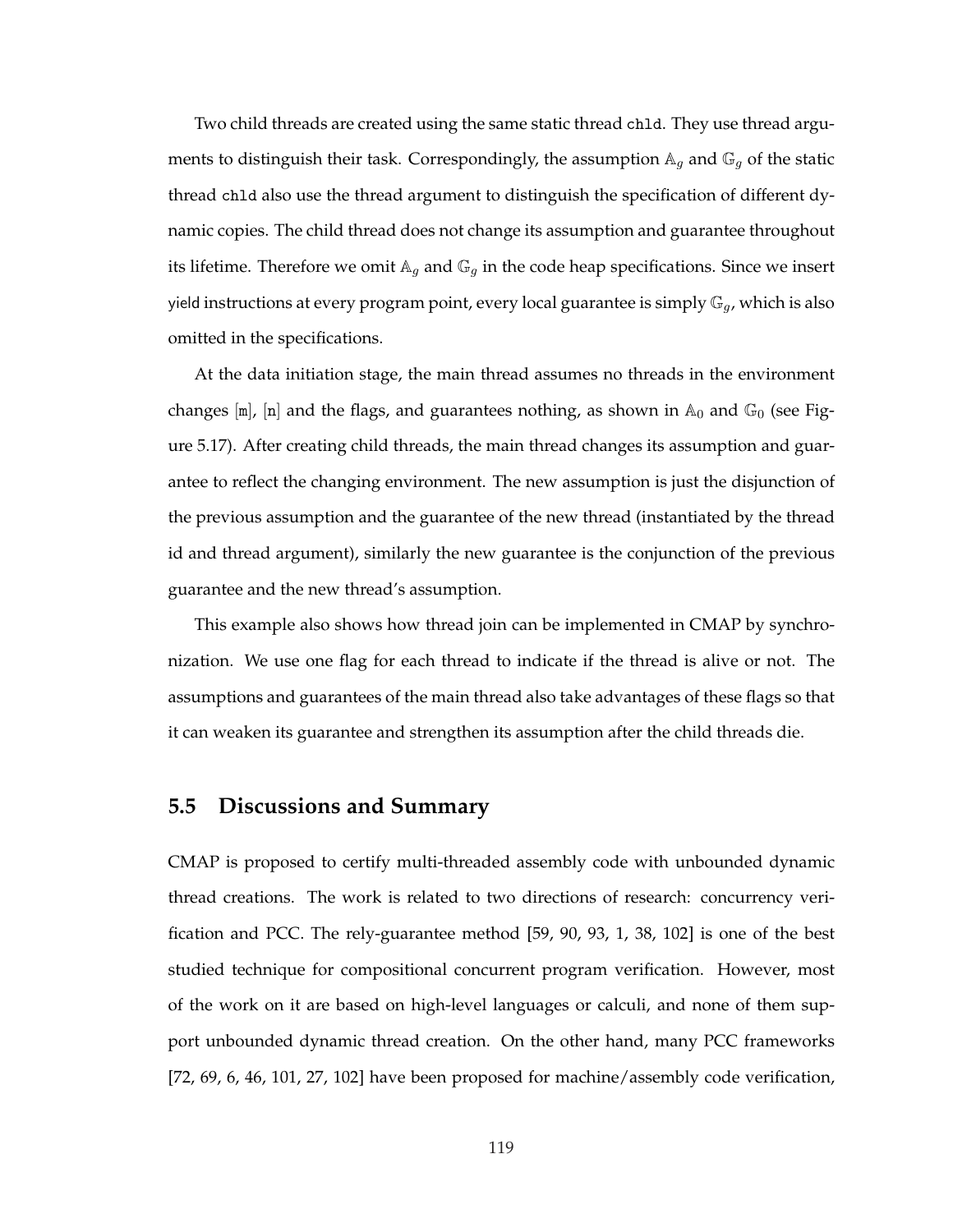but most of them only support sequential code. The only intersection point of these two directions is the work on CCAP [102], which applies the R-G method at the assembly level to verify general concurrency properties, like mutual exclusion and deadlock-freedom. Unfortunately, CCAP does not support dynamic thread creation either.

Recently, O'Hearn and others [78, 14, 13] applied separation logic to reason about concurrent programs. Bornat et al. [13] showed how to verify the race-free property of a program solving the readers and writers problem, which is similar to the program presented in this paper. However, their work heavily depends on the higher-level language features, such as resources and conditional critical regions. As other traditional work on concurrency verification, they only support nested cobegin/coend structure. It is not clear how their technique can be applied to support assembly code verification with unbounded dynamic thread creation. The relationship between rely-guarantee reasoning and concurrent separation logic will be studied in Chapter 7.

A number of model checkers have been developed for concurrent software verification, but most of them only check programs with a fixed finite number of threads [53, 29, 48, 18, 41, 39]. The CIRC algorithm [49] supports unbounded number of threads, but it does not model the dynamic thread creation and the changing thread environment. Qadeer and Rehof [84] pointed out that verification of concurrent Boolean program with unbounded parallelism is decidable if the number of context switches is bounded, but they do not directly verify dynamic thread creation either. Given a context bound k, they reduce a dynamic concurrent program P to a program  $Q$  with  $k+1$  threads and verify  $Q$ instead. 3VMC [100] supports both unbounded number of threads and dynamic thread creation, but it is not based on the rely-guarantee method and does not support compositional verification.

Many type systems are also proposed to reason about concurrent programs [36, 37, 40, 42]. Unlike CMAP, which uses high-order predicate logic to verify general program properties, they are designed to automatically reason about specific properties of programs, like races, deadlocks and atomicity. Also, they do not directly generate proofs about pro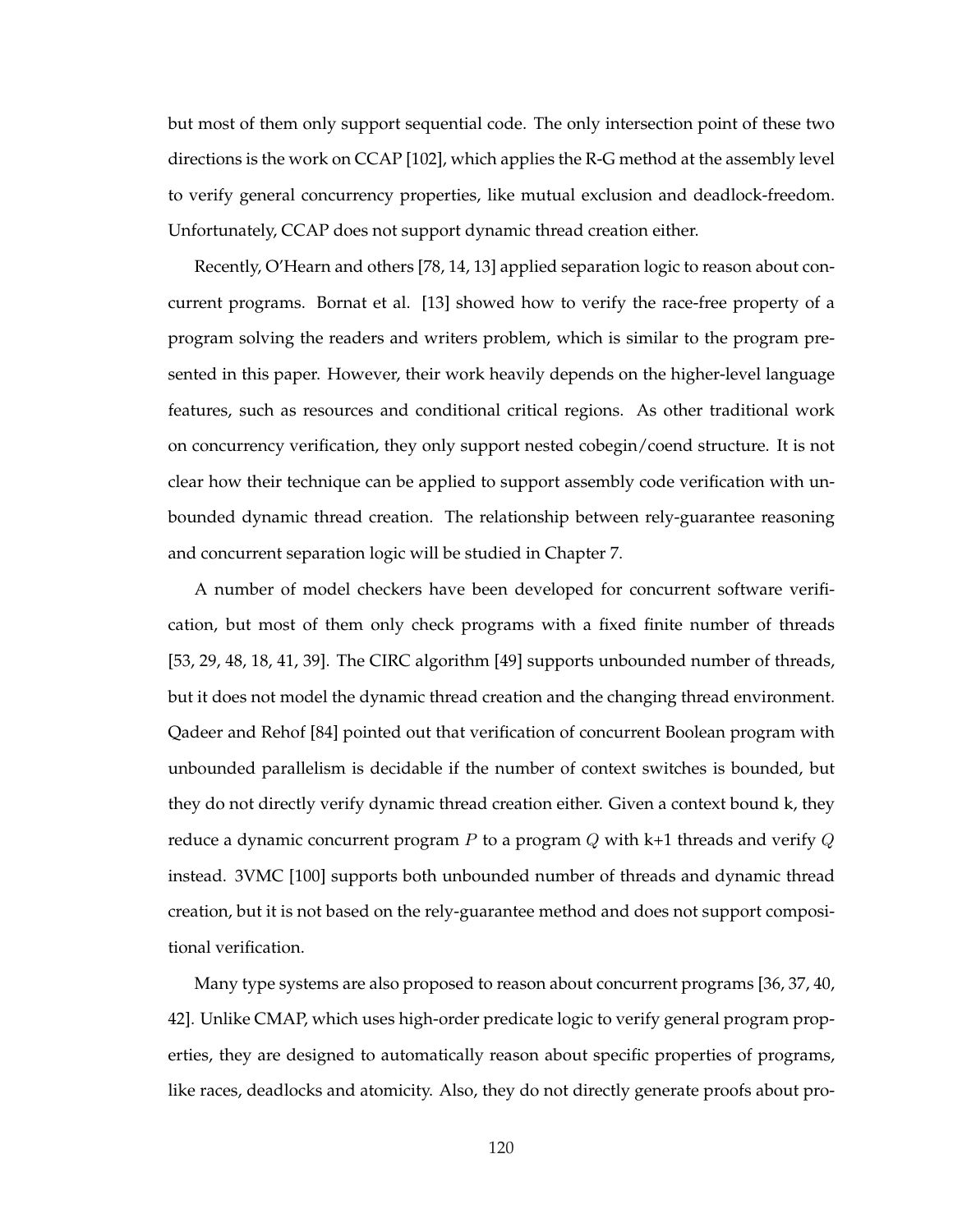gram properties. Instead, proofs are implicitly embedded in their soundness proofs.

CMAP extends previous work on R-G method and CCAP with dynamic thread creation. We unify the concepts of a thread's assumption/guarantee and its environment's guarantee/assumption, and allow a thread to change its assumption and guarantee to track the changing environment caused by dynamic thread creation. Code segments in CMAP can be specified and verified once and used in multiple threads with different assumptions and guarantees, therefore CMAP achieves better modularity than CCAP. Some practical issues, such as argument passing at thread creation, thread local data, and multiple invocation of one copy of thread code, are also discussed to support practical multithreaded programming. CMAP has been developed using the Coq proof assistant, along with a formal soundness proof and the verified example programs.

CMAP is designed as a general program logic for assembly level multi-threaded programs. Although directly specifying and proving CMAP programs may be daunting, it is simpler at the higher level, and it is possible to compile code and specifications at higher level down to CMAP code. Also, there are common concurrent idioms that would permit the assumption/guarantee to be generated automatically during compilation. For example, for critical sections protected by lock, the assumption is always like "nobody else will update the protected data if I am holding the lock..." (see Figure 5.13). Another scenario is illustrated by the example shown in Figure 5.3 and 5.9, where each thread is exclusively responsible for a single piece of global data. In these scenarios, the assumption is always like "nobody else will touch my share of data" and the guarantee is like "I will not update other threads' data". Automatically generating assumptions/guarantees and proofs for common idioms, and compiling higher level concurrent programs and specifications down to CMAP, will be our future work.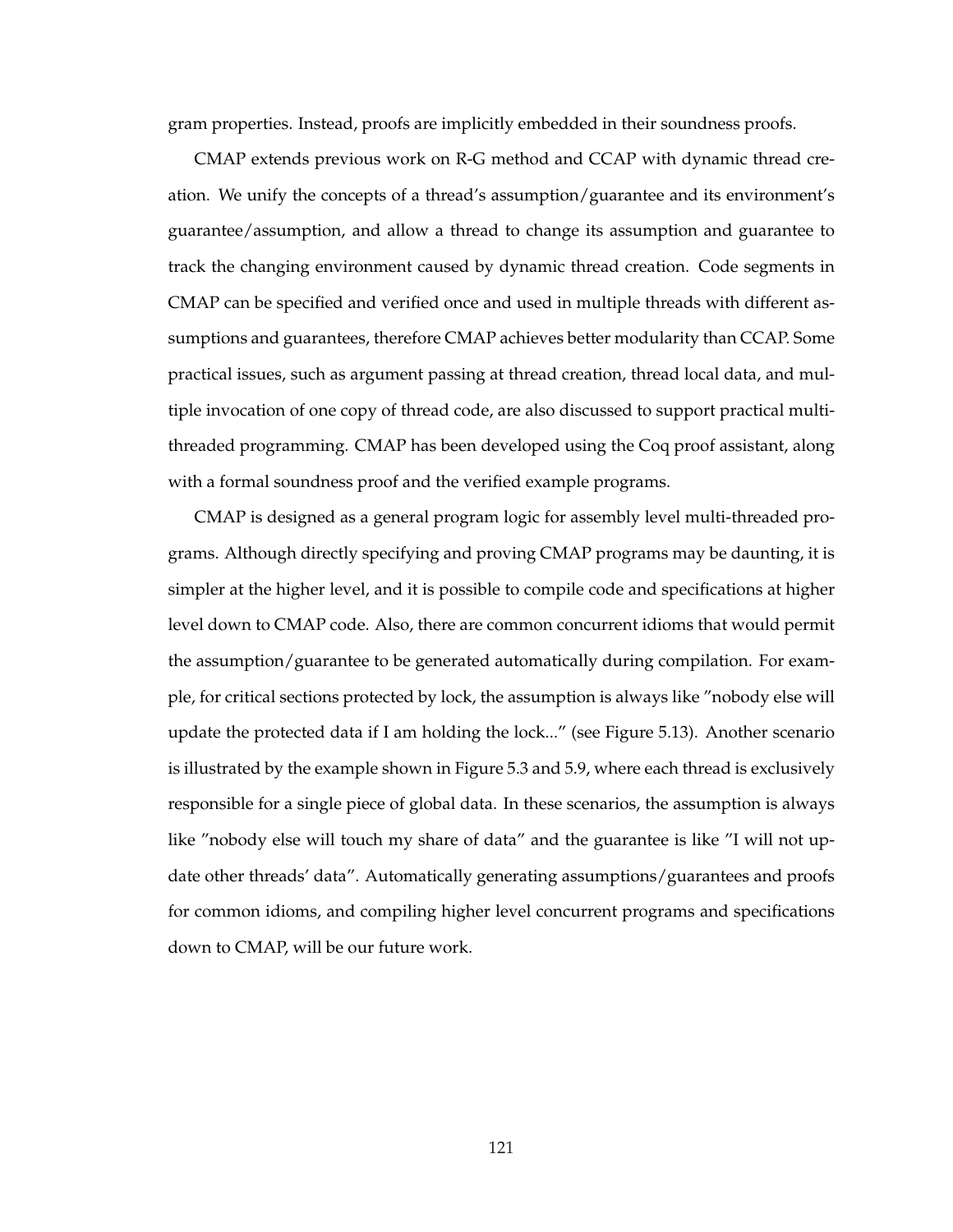# **Chapter 6**

# **Applications of OCAP**

We have seen the embedding of TAL in OCAP in Chapter 3, and SCAP in OCAP in Chapter 4. In this chapter, we show OCAP's support of interoperability of different verification systems, which can be applied to link certified program modules at different abstraction levels. Applications presented here are derived from the joint work I have done with Zhaozhong Ni, Zhong Shao and Yu Guo [33].

# **6.1 Linking TAL with Certified Runtime**

As discussed in Capter 3, TAL [69] treats memory allocation as an abstract primitive instruction that is not available in any real Instruction Set Architectures (ISAs). We cannot use TAL to certify implementations of memory allocation library because TAL enforces the invariant that types of values stored in data heap cannot change during program execution. Although the invariant of type-preserving memory update frees programmers from worrying about memory aliasing, it is too high-level to type-check the code implementing memory allocations, which does type-changing memory update. In order to solve this problem, we can augment TAL's type system with linearity and explicit control of memory aliasing [98], but this would make the type system more complicated and lose the abstraction in the original TAL. We take a different approach here: we still use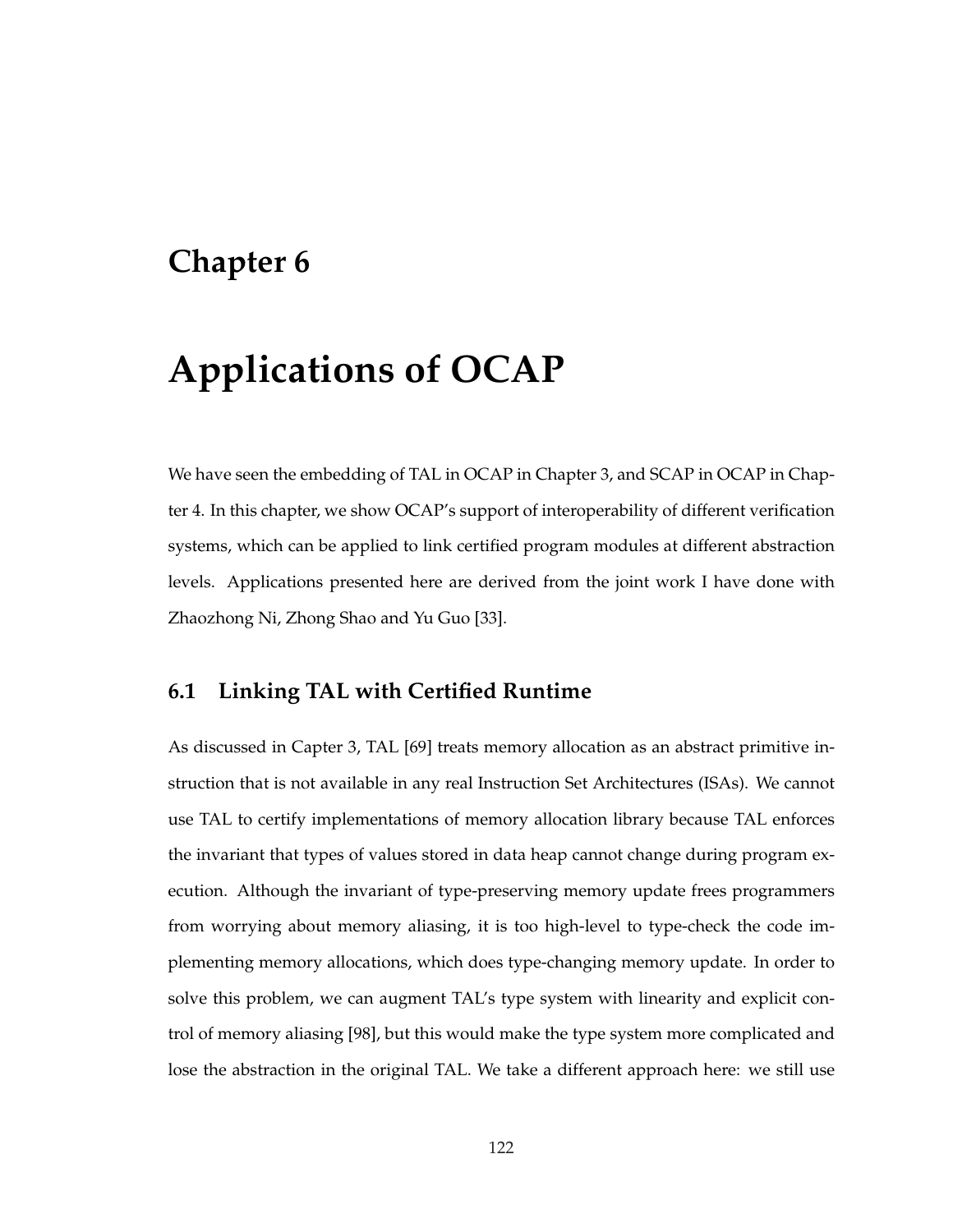

Figure 6.1: Interoperation with TAL and SCAP

TAL to certify code that does type-preserving memory update and enjoy the abstraction provided by TAL, but use SCAP to certify implementations of memory allocations. In TAL, we change the primitive instruction for memory allocation to a function call to the implementation, so we directly handle real machine code with no special instructions.

In this section, we use a simple function newpair to do memory allocation. The code for newpair is specified and certified in SCAP without knowing about the future interoperation with TAL. The client code is certified in TAL. There is also a TAL interface for newpair so that the call to newpair can be type-checked. Given our embedding of TAL and SCAP in OCAP and the corresponding interpretations, we can prove that the TAL interface for newpair is compatible with the SCAP interface. Linking of newpair with its client code is done in OCAP.

The tricky part is that TAL and SCAP have different views about machine states. As shown in Figure 6.1, TAL (the left side) only knows the heap reachable from the client code. It believes that newpair will magically generate a memory block of two-word size. The free list of memory blocks (FList) and other parts of the system resource is invisible to TAL code and types. SCAP (on the right side) only cares about operations over the free list. It does not know what the heap for TAL is. But when it returns, it has to ensure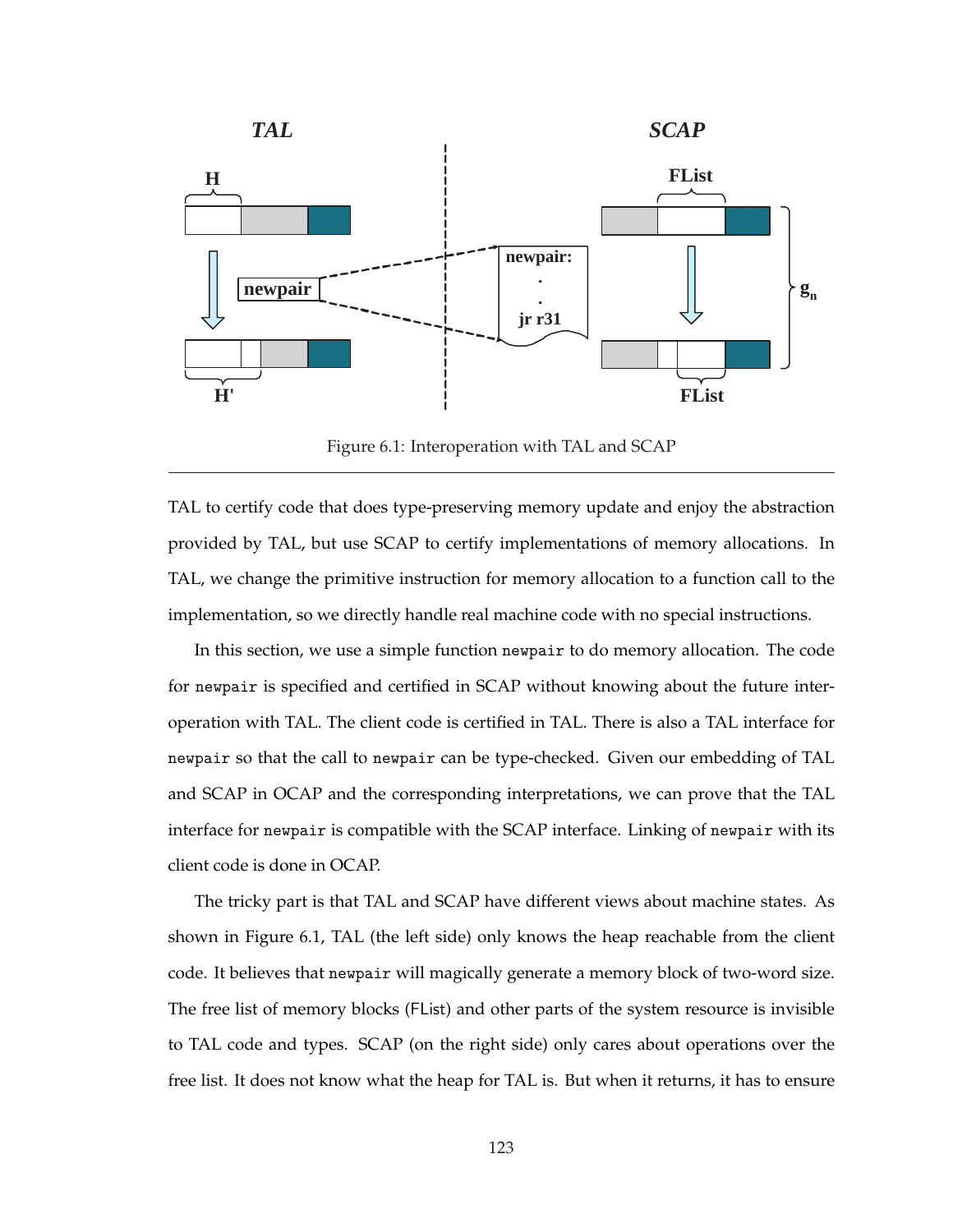that the invariant in TAL is not violated. As we will show in this section, the way we use specification interpretations and our SCAP have nice support of memory polymorphism. They help us achieve similar effect of the frame rule in separation logic [80].

## **6.1.1 Certifying** newpair **in SCAP.**

The newpair function takes no argument and returns a memory block of two-word size. The reference to the memory block is saved in the register  $r_{30}$  as the return value. The callee-save registers are  $r_1, \ldots, r_9$ . The following code schema shows the implementation  $\mathbb{C}_{SCAP}$  of newpair, which largely follows the malloc function certified by Yu *et al.* [101]. Since this chapter is focused on interoperations between different systems instead of illustrating the usage of individual system, we omit the actual code and its specification details here, which would not affect the linking in OCAP.

newpair:

$$
\begin{array}{c}\n\cdots \\
\text{jr } r31\n\end{array}
$$

Before we specify the newpair function in SCAP, we first define separation logic connectors in our meta-logic:

1 
$$
\mapsto i
$$
  $\triangleq$  AS. dom(S.HI) = {1}  $\wedge$  S.HI(1) =  $i$   
\n1 $\mapsto$   $\triangleq$  AS.  $\exists n. (1 \mapsto n)$  S  
\n $p_1 * p_2$   $\triangleq \lambda(H, \mathbb{R}). \exists \mathbb{H}', \mathbb{H}''.$   $\mathbb{H} = \mathbb{H}' \oplus \mathbb{H}'' \wedge$   
\n $p_1(H', \mathbb{R}) \wedge p_2(H'', \mathbb{R})$   
\n $\begin{Bmatrix} p \\ q \end{Bmatrix} * ID \triangleq \lambda(\mathbb{H}_1, \mathbb{R}_1), (\mathbb{H}_2, \mathbb{R}_2).$   
\n $\forall \mathbb{H}, \mathbb{H}'_1.$   $\mathbb{H}_1 = \mathbb{H}'_1 \oplus \mathbb{H} \wedge p(H'_1, \mathbb{R}_1) \rightarrow$   
\n $\exists \mathbb{H}'_2.$   $\mathbb{H}_2 = \mathbb{H}'_2 \oplus \mathbb{H} \wedge q(H'_2, \mathbb{R}_2)$ 

Following Yu *et al.*'s specification for malloc [101], we use an assertions FList to specify a well-formed list of free memory blocks maintained by newpair. The SCAP code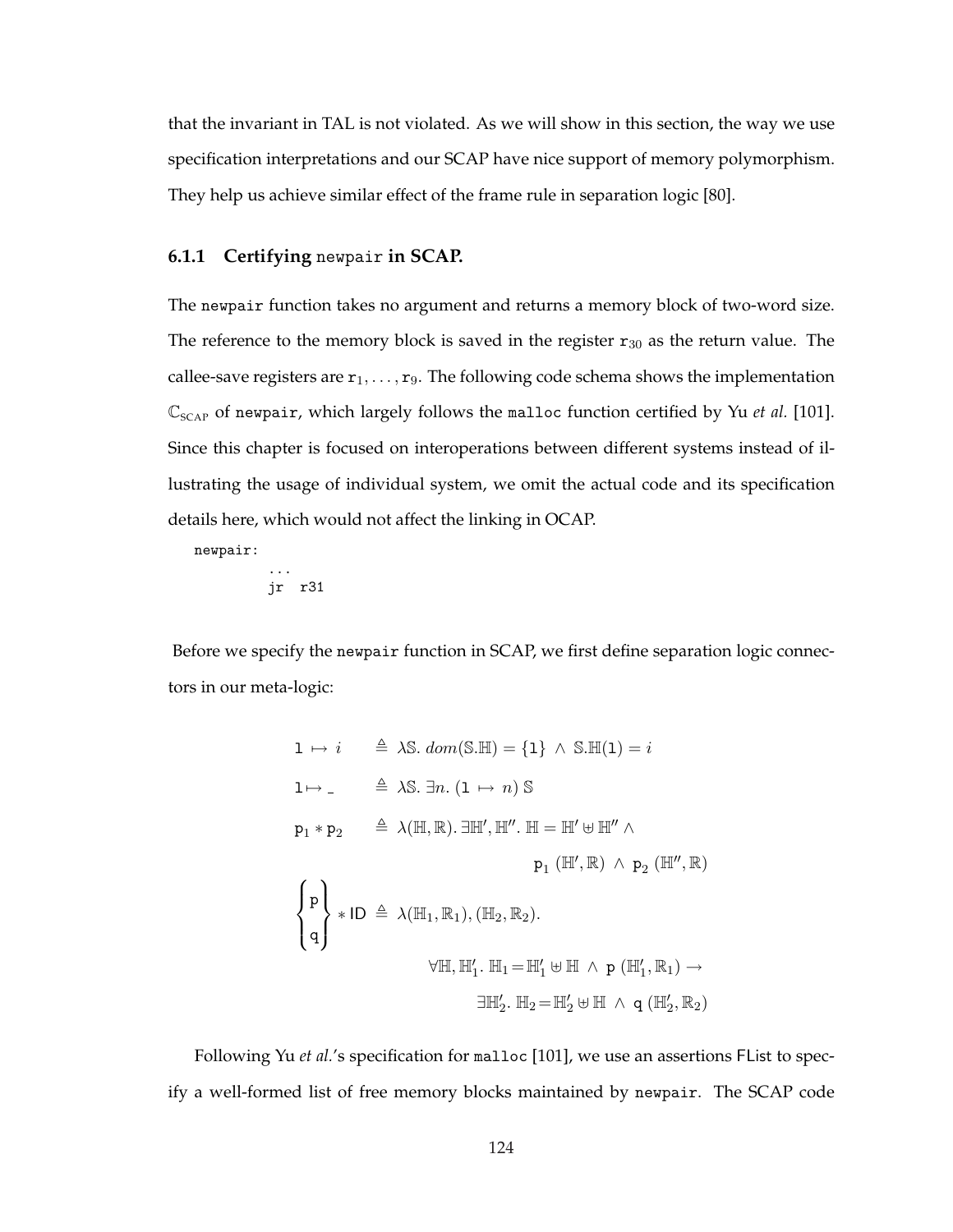specification for newpair is  $(\mathtt{p}_n,\mathtt{g}_n)$  where

$$
p_n \triangleq \text{Flist}
$$
\n
$$
g_n \triangleq (\forall r \in \{r_1, \ldots, r_9, r_{31}\} \cdot r = r') \wedge \left\{\n \begin{aligned}\n &\text{Flist} \\
 &\text{Flist} \\
 &\text{Flist} * (r_{30}' \mapsto \text{-}) * (r_{30}' + 1 \mapsto \text{-})\n \end{aligned}\n \right\} * ID.
$$

Recall that g in SCAP specifies the guarantee of functions. We use  $r$  to represent the value of  $r$  in the first state (the current state), while the primed value  $r'$  means the value of  $r$ in the second state (the return state). Here the precondition  $p_n$  requires there is a wellformed list of free memory blocks in the heap. The guarantee  $g_n$  says the function will reinstate the value of callee-save registers and the return address before it returns. Also, as shown in Figure 6.1, the original FList is split into a smaller FList and a memory block of two-word size. It is also important to see that  $g_n$  requires that the rest of the memory is unchanged. Therefore, execution of newpair would not break invariants established in TAL over the part of the memory accessible from client code.

The specification for the code heap  $\mathbb{C}_{SCAP}$  containing the newpair function is as follows:

$$
\psi_s \triangleq \{(\text{newpair}, (\mathbf{p}_n, \mathbf{g}_n)), \ldots\}.
$$

After newpair is specified in SCAP, we would have the SCAP derivation for the following SCAP judgment:

$$
\psi_s \vdash \{(\mathbf{p}_n, \mathbf{g}_n)\}\ \text{newpair} : \ \mathbb{I}_{\text{newpair}} \tag{6.1}
$$

where  $\mathbb{I}_{\text{newpair}} = \mathbb{C}_{\text{SCAP}}[\text{newpair}].$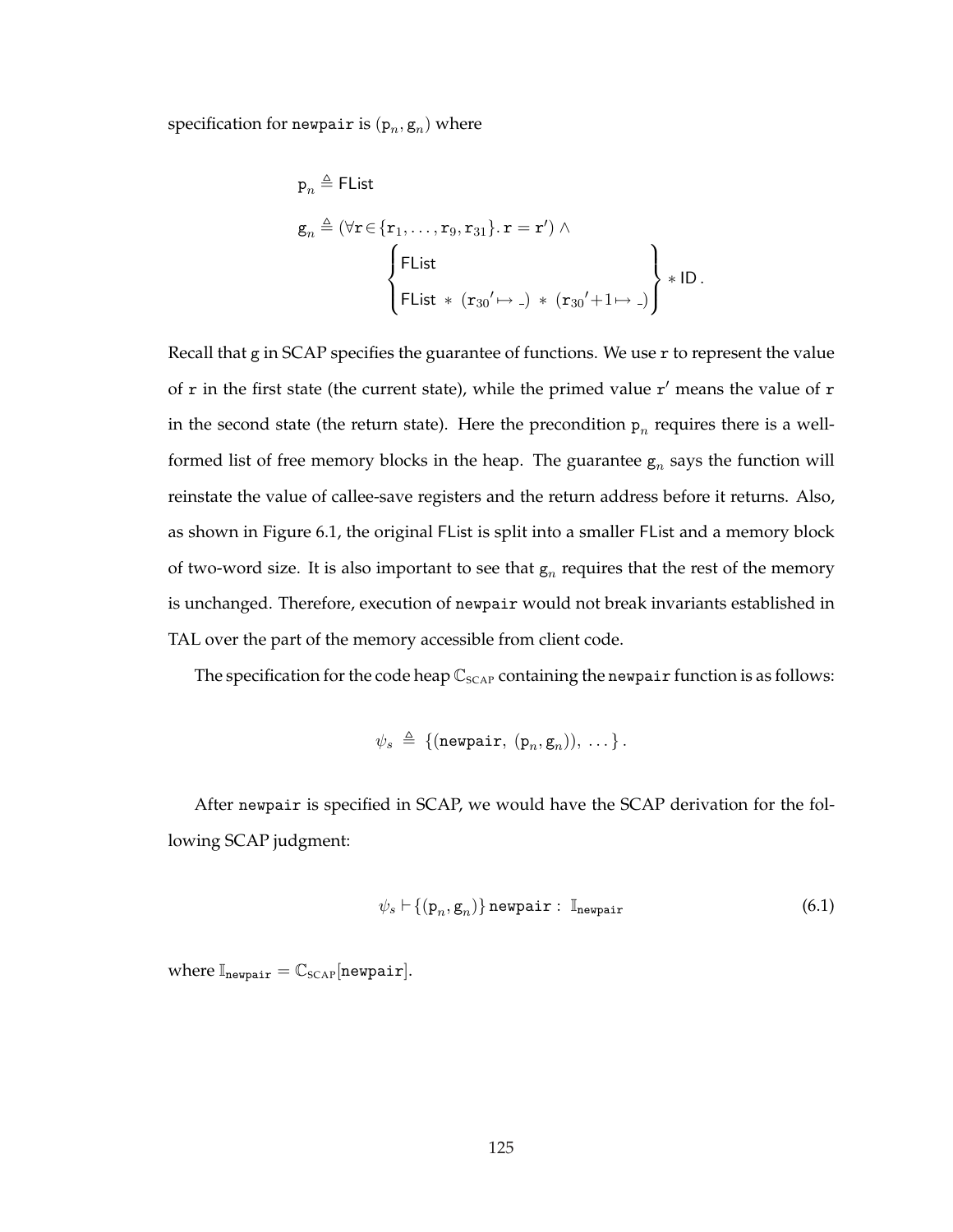### **6.1.2 Certifying the caller in TAL.**

The following code schema ( $\mathbb{C}_{\text{TAL}}$ ) shows part of the code for the caller getm. Code following the jal instruction is labeled by cont, which is passed to newpair as the return address. When we reach the label cont, we know the register  $r_{30}$  points to a pair of fresh memory cells.

```
getm:
    jal newpair
cont: ... <br>
; r30 points to a pair
```
We use the following TAL code heap specification to type check the above code  $\mathbb{C}_{\text{TAL}}$ . In addition to specifications for getm and cont, newpair is also specified here, so that the function call to it can be type checked in TAL. In  $\psi_t$ , each code label is associated with one type, so we present it in the form of a partial mapping (which is a special form of binary relations).

$$
\psi_t \triangleq \{ \text{newpair} \leadsto [\alpha_1, \ldots, \alpha_9] \cdot \{ \mathbf{r}_1 \leadsto \alpha_1, \ldots, \mathbf{r}_9 \leadsto \alpha_9, \\ \mathbf{r}_{31} \leadsto \forall [] \cdot \{ \mathbf{r}_1 \leadsto \alpha_1, \ldots, \mathbf{r}_9 \leadsto \alpha_9, \mathbf{r}_{30} \leadsto \langle \tau^0, \tau^0 \rangle \} \},
$$
\n
$$
\text{getm} \qquad \leadsto [\ldots] \cdot \{ \mathbf{r}_1 \leadsto \tau_1, \ldots, \mathbf{r}_9 \leadsto \tau_9, \ldots \},
$$
\n
$$
\text{cont} \qquad \leadsto [\ldots] \cdot \{ \mathbf{r}_1 \leadsto \tau_1, \ldots, \mathbf{r}_9 \leadsto \tau_9, \mathbf{r}_{30} \leadsto \langle \tau^0, \tau^0 \rangle \}.
$$

Recall that TAL types are defined in Figure 3.5. TAL uses register file types as preconditions for instruction sequences. From TAL's point of view (see Fig. 6.1), newpair takes no argument and returns a reference in  $r_{30}$  pointing to two fresh memory cells with types  $\tau$ and  $\tau'$ . The tag 0 means they are uninitialized memory cells (see Section 3.5). Also values of callee-save registers have to be preserved, which is enforced by the polymorphic type.

After  $\mathbb{C}_{\text{TAL}}$  is certified in TAL, we get derivations for the following TAL judgments.

$$
\psi_t \vdash \{\psi_t(\texttt{getm})\} \texttt{getm} : \mathbb{I}_{\texttt{getm}} \tag{6.2}
$$

$$
\psi_t \vdash \{\psi_t(\texttt{cont})\} \text{ cont} : \mathbb{I}_{\text{cont}} \tag{6.3}
$$

where  $\mathbb{I}_{\text{getm}} = \mathbb{C}_{\text{TAL}}[\text{getm}]$  and  $\mathbb{I}_{\text{cont}} = \mathbb{C}_{\text{TAL}}[\text{cont}]$ .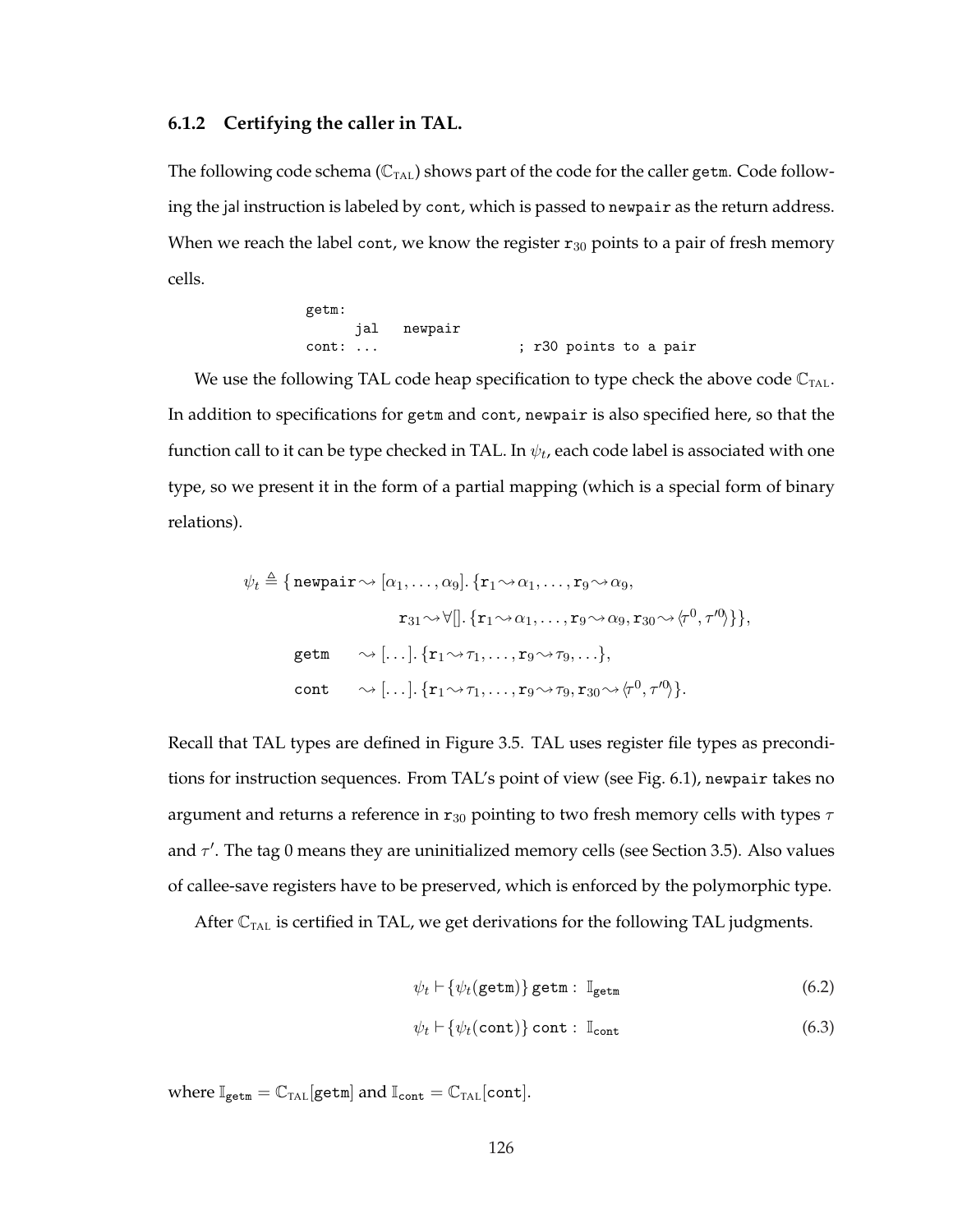### **6.1.3 Linking the caller and callee**

So far, we have specified and certified the caller and callee independently in TAL and SCAP. When one of them is specified, we need no knowledge about the system in which the other is specified. Our next step is to link the caller and the callee in OCAP, given our previous embedding of TAL and SCAP in OCAP. We suppose the language ID for TAL and SCAP are  $\rho$  and  $\rho'$ , respectively.

Recall that the interpretation for TAL's register file types is  $[\![\,\_\,]\!]_{\mathcal{L}_{\text{TAL}}}^{(\rho,r)},$  as defined by formula 3.13, where  $r$  is an open parameter specifying the invariant of data heap used by TAL's runtime systems. Here we use FList to instantiate r. Then we define  $\mathcal{D}_{\text{TAL}}$  as:

$$
\mathcal{D}_{\text{TAL}} \triangleq \{ \rho \rightsquigarrow \langle \mathcal{L}_{\text{TAL}}, [\![\;.\;]\!]_{\mathcal{L}_{\text{TAL}}}^{(\rho,\text{Flist})} \rangle \}.
$$

The interpretation for SCAP specifications is  $\lbrack \cdot \rbrack \rbrack_{C_{\text{max}}}^{(\rho', \mathcal{D})}$  $L_{S_{\text{CAP}}}^{(\rho, D)}$  (see Section 4.6 for the definition), where  $D$  is an open parameter describing verification systems in which the client code is certified. So we use  $\mathcal{D}_{\text{TAL}}$  to instantiate  $\mathcal D$  in this case. Then the language dictionary  $\mathcal{D}_{\text{FULL}}$  for both languages is:

$$
\mathcal{D}_{\text{FULL}} \ \triangleq \ \mathcal{D}_{\text{TAL}} \cup \{\rho' \leadsto \langle \mathcal{L}_{\text{SCAP}}, \ [\! [\;_- ] \! ] \! ]_{\mathcal{L}_{\text{SCAP}}}^{(\rho', \mathcal{D}_{\text{TAL}})} \, \rangle \} \, .
$$

Merging the code of the caller and the callee, we get:

$$
\mathbb{C}_{\texttt{FULL}}\triangleq\{\texttt{getm}\!\leadsto\!\mathbb{I}_{\texttt{getm}},\texttt{cont}\!\leadsto\!\mathbb{I}_{\texttt{cont}},\texttt{newpair}\!\leadsto\!\mathbb{I}_{\texttt{np}},\ \dots\}\,.
$$

Then we lift TAL and SCAP specifications to get the OCAP specification  $\Psi_{\text{FULL}}$  for  $\mathbb{C}_{\texttt{FULL}}$  (recall that (newpair,  $(\mathtt{p}_n, \mathtt{g}_n)) \in \psi_s$ ):

$$
\Psi_{\text{FULL}} \triangleq \{ (\text{getm} \quad , \langle \rho \,, \mathcal{L}_{\text{TAL}} \,, \psi_t(\text{getm}) \rangle \quad ),
$$
\n
$$
(\text{ cont} \quad , \langle \rho \,, \mathcal{L}_{\text{TAL}} \,, \psi_t(\text{cont}) \rangle \quad ),
$$
\n
$$
(\text{newpair}, \langle \rho', \mathcal{L}_{\text{SCAP}}, (\mathbf{p}_n, \mathbf{g}_n) \rangle \quad ),
$$
\n
$$
(\text{newpair}, \langle \rho \,, \mathcal{L}_{\text{TAL}} \,, \psi_t(\text{newpair}) \rangle ), \dots \}.
$$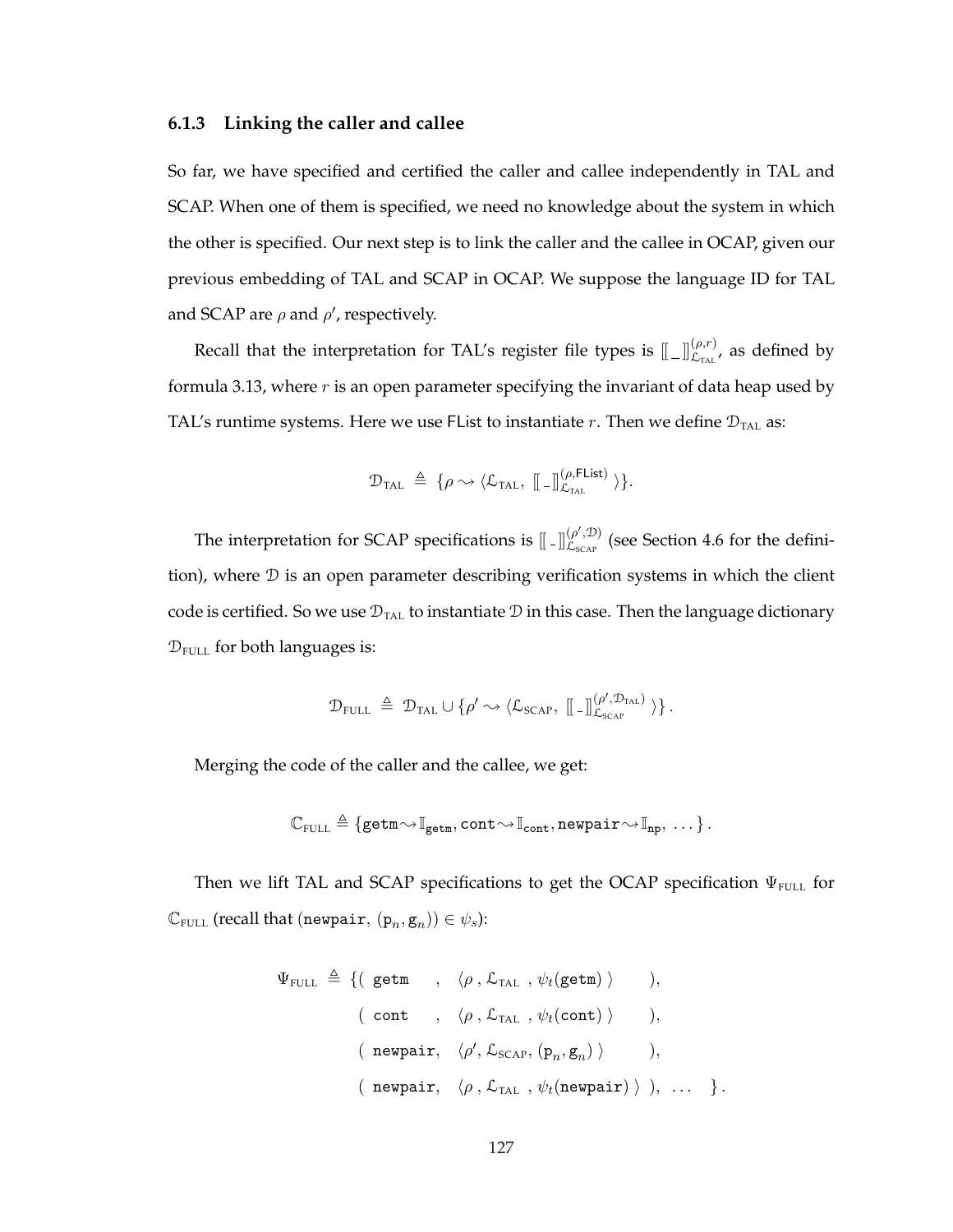To certify  $\mathbb{C}_{\text{FULL}}$ , we need to construct the proof for:

$$
\mathcal{D}_{\text{FULL}}; \Psi_{\text{FULL}} \vdash \mathbb{C}_{\text{FULL}}; \Psi_{\text{FULL}} \tag{6.4}
$$

By applying the OCAP CDHP rule, we need derivations for the well-formedness of each instruction sequence in OCAP. By the soundness of the embedding of TAL (Theorem 3.13) and the embedding of SCAP (Theorem 4.1), we can convert derivations (6.2), (6.3) and (6.1) to corresponding OCAP derivations for free. The only tricky part is to show the newpair code is well-formed with respect to the TAL specification, *i.e.,*

$$
\mathcal{D}_{\text{FULL}} \vdash \{\langle \mathbf{a} \rangle_{\Psi_{\text{FULL}}} \} \text{ newpair}: \mathbb{I}_{\text{newpair}}
$$
\nwhere  $\mathbf{a} = \mathbb{I} \langle \rho, \mathcal{L}_{\text{TAL}}, \psi_t(\text{newpair}) \rangle \mathbb{I}_{\mathcal{D}_{\text{FULL}}}.$  (6.5)

To prove (6.5), we prove the following theorem, which says the TAL specification for newpair is compatible with the SCAP one under their interpretations. Then we apply the OCAP WEAKEN rule and get (6.5).

### **Theorem 6.1**

Let a  $= \mathbb{I} \langle \rho, \mathcal{L}_{\text{TAL}}, \psi_t(\texttt{newpair}) \ \rangle \mathbb{I}_{\mathcal{D}_{\text{FULL}}}$ , we have

$$
\mathtt{a} \Rightarrow \mathop{\mathbb{I}} \left\langle \rho', \mathcal{L}_{\text{SCAP}}, \left( \psi_s(\texttt{newpair}) \right) \right\rangle \mathop{\mathbb{I}}_{\mathcal{D}_{\text{FUL}}}.
$$

To prove Theorem 6.1, we need to prove the following lemmas:

## **Lemma 6.2 (Heap Extension in TAL)**

If  $\psi \vdash \mathbb{H}:\Phi$ ,  $\psi$ ;  $\Phi \vdash \mathbb{R}:\Gamma$ ,  $1 \notin dom(\Phi)$  and  $1 \notin \psi$ , then

- (1)  $\psi \vdash \mathbb{H} \{ \mathbf{1} \rightsquigarrow \mathbf{w} \} : \Phi \{ \mathbf{1} \rightsquigarrow \tau^0 \};$
- (2)  $\psi; \Phi\{1 \rightsquigarrow \tau^0\} \vdash \mathbb{R} : \Gamma$ .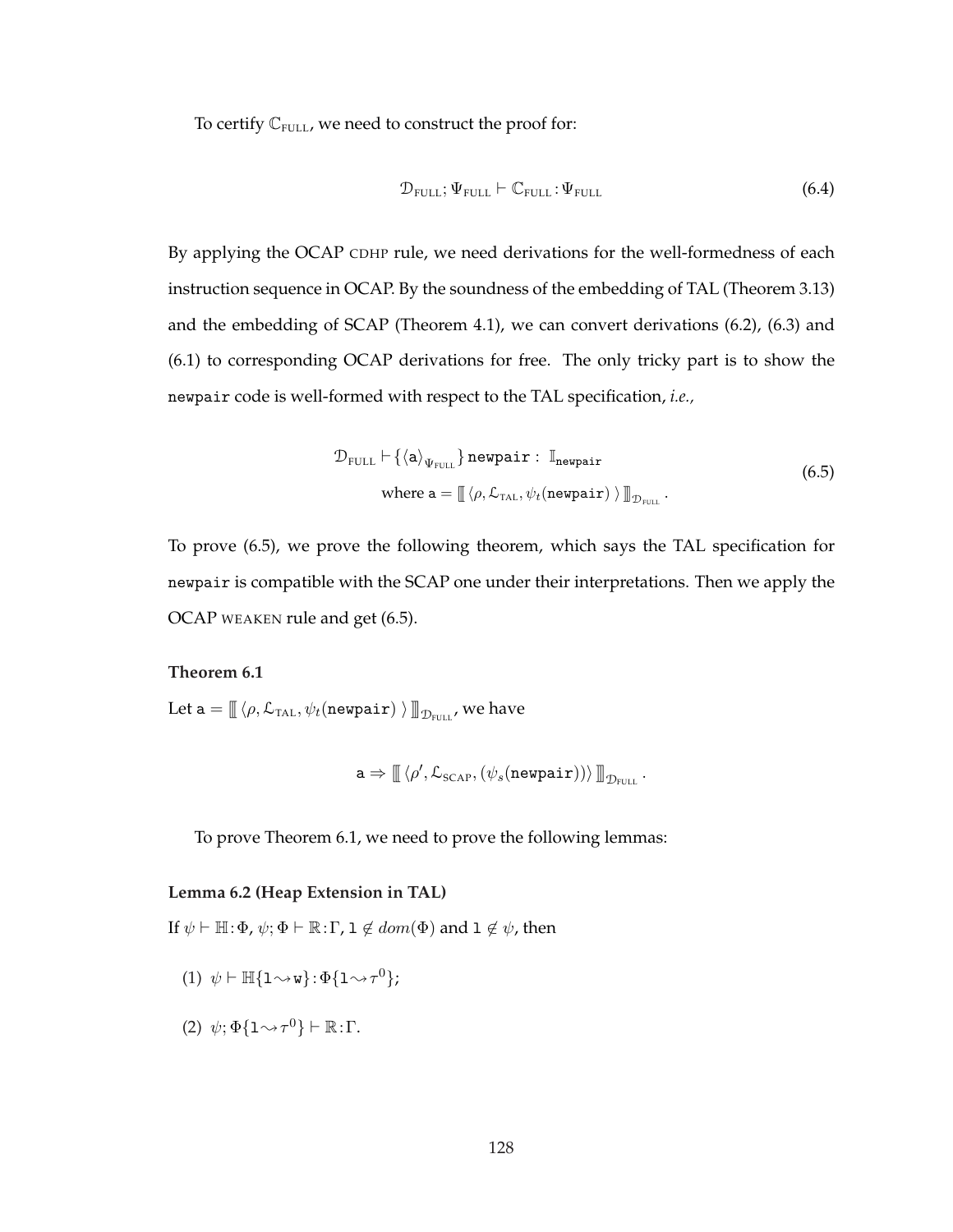

Figure 6.2: Concurrent Code at Different Abstraction Levels

## **Lemma 6.3 (Register File Update)**

If  $\psi; \Phi \vdash \mathbb{R} : \Gamma$  and  $\psi; \Phi \vdash \mathbf{w}: \tau$ , then  $\psi; \Phi \vdash \mathbb{R} \{ \mathbf{r} \leadsto \mathbf{w} \} : \Gamma \{ \mathbf{r} \leadsto \tau \}.$ 

Proof of Lemmas 6.2 and 6.3 are very similar to their counterparts in the original TAL [70]. The whole linking process has been formalized [31] in Coq.

# **6.2 Certified Threads and Scheduler**

As an important application of OCAP, we show how to construct a fully certified package for concurrent code *without* putting the thread scheduler code into the trusted computing base, yet still support thread-modular verification.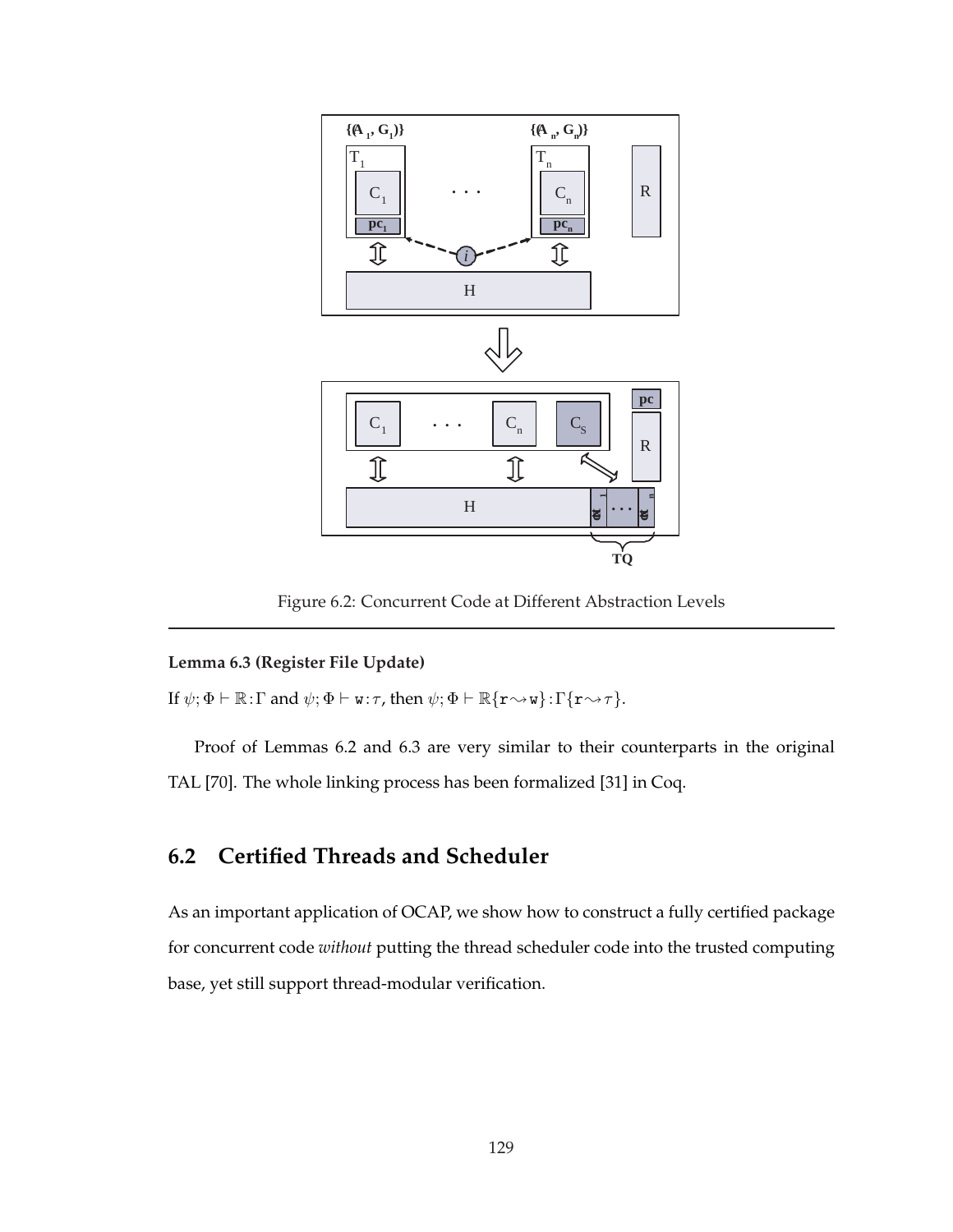### **6.2.1 The Problem**

Almost all work on concurrency verification assumes built-in language constructs for concurrency, including the work for low-level code, such as CCAP by Yu and Shao [102] and and CMAP shown in Chapter 5.

The top part of Figure 6.2 shows a (fairly low-level) abstract machine with built-in support of threads. Each thread has its own program counter ( $pc$ ). The index i points to the current running thread. This index and the pc of the corresponding thread decide the next instruction to be executed by the machine. The machine provides a primitive yield instruction. Executing yield will change the index  $i$  in a nondeterministic way, therefore the control is transferred to another thread. All threads share the data heap  $H$  and the register file R. The machine model is very similar to the one used in our CMAP, except that threads in this model also share the register file, *i.e.,* we do not save the register file as part of the execution context during context switching. It can be viewed as a simplified model of our CMAP machine.

As introduced in Chapter 5, the classic rely-guarantee method [59] allows concurrent code in such a machine to be certified in a thread modular way. The method assigns specifications A and  $\mathbb G$  to each thread. A and  $\mathbb G$  are predicates over a pair of states. They are used to specify state transitions. The guarantee G specifies state transitions made by the specified thread between two yield points. The assumption A specifies the expected state transition made by other threads while the specified thread is waiting for the processor. If all threads satisfy their specifications, the following non-interference property ensures proper collaboration between threads:

$$
\text{NI}[(\mathbb{A}_1, \mathbb{G}_1), \ldots, (\mathbb{A}_n, \mathbb{G}_n)] \triangleq \mathbb{G}_i \Rightarrow \mathbb{A}_j \quad \forall i \neq j.
$$

Note the definition of NI here is simpler than formula 5.1 in Chapter 5 because we do not need to handle thread-private register file here.

As explained in CMAP, to certify concurrent code, we prove that each thread fulfills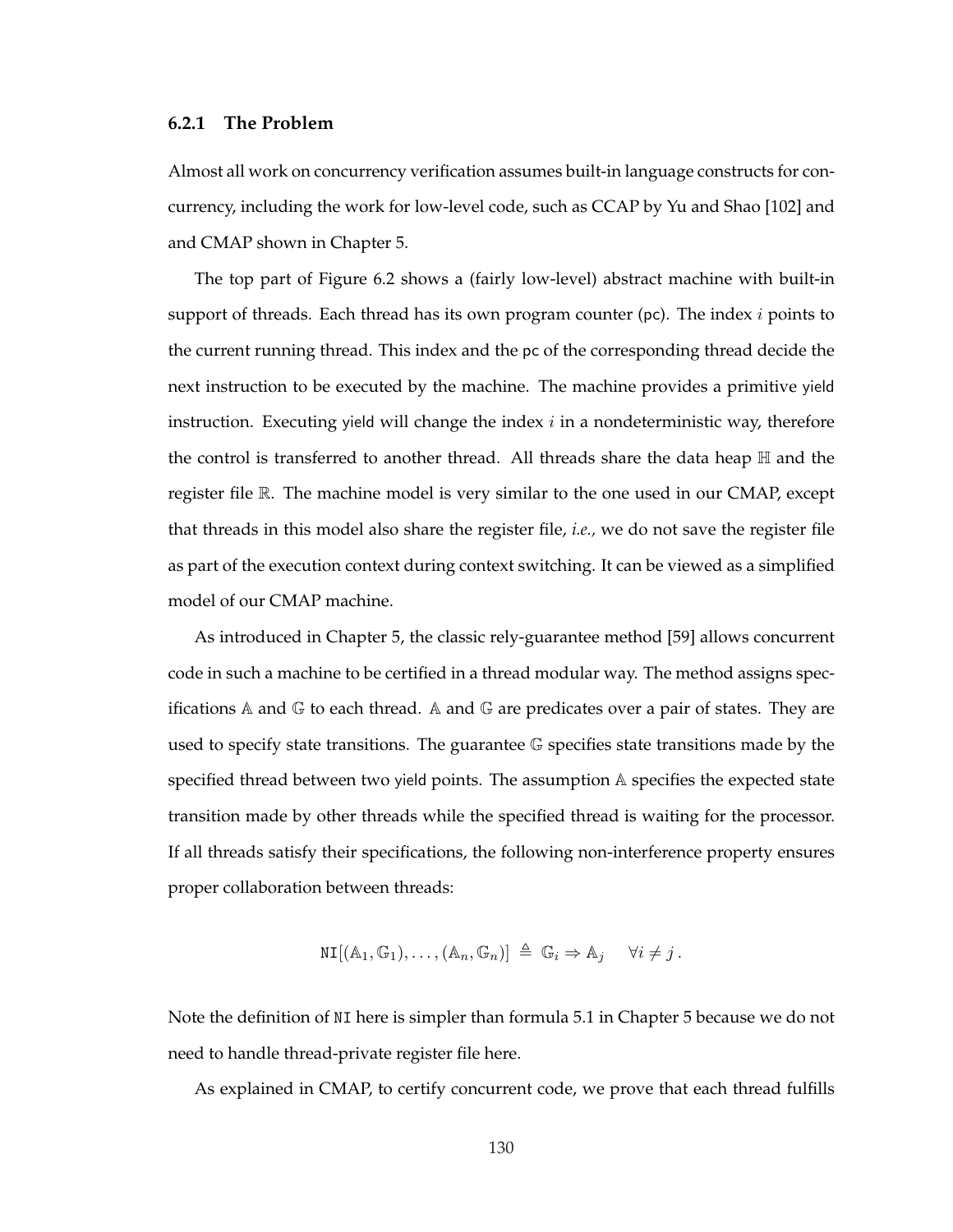its guarantee as long as its assumption is satisfied. When we certify one thread, we do not need knowledge about other threads. Therefore we do not have to worry about the exponential state space.

However, this beautiful abstraction also relies on the built-in thread abstraction. In a single processor machine such as our TM (see Figure 2.1), there is no built-in abstractions for threads. As shown in the bottom part of Figure 6.2, we have multiple execution contexts saved in heap as the thread queue. Code  $\mathbb{C}_i$  *calls* the thread scheduler (implemented by  $\mathbb{C}_S$ ), which switches the current context (pc) with one in the thread queue and *jumps* to the pc saved in the selected context. All we have at this level is sequential code.

It is difficult to use the rely-guarantee method to certify the whole system consisting of  $\mathbb{C}_i$  and  $\mathbb{C}_S$ . We cannot treat  $\mathbb{C}_S$  as a special thread because the context-switching behavior cannot be specified unless first-class code pointers is supported. It is already very challenging to support first-class code pointers in a sequential setting [75], and we do not know any existing work supporting first-class code pointers in a rely-guarantee based framework for concurrent code. On the other hand, certifying all the code, including  $\mathbb{C}_i$ , as sequential code loses the abstraction of threads and the nice thread modularity provided by the rely-guarantee method.

In this section, we use a variation of CMAP to certify user thread code  $\mathbb{C}_i$ . The variation, called CMAP<sup>-</sup>, can be viewed as a simplified CMAP logic without considering thread creation, termination and thread-local register files. Each  $\mathbb{C}_i$  is specified and certified following the rely-guarantee method, as if it works at the high-level machine shown in Figure 6.2, although it actually runs at the low-level machine and thread yielding is achieved by calling the function  $\mathbb{C}_s$  that implements the scheduler instead of executing an abstract "yield" instruction. The scheduler code  $\mathbb{C}_S$  is certified as sequential code in SCAP. From SCAP point of view, the context switching is no more special than memory load and store, as we will show below. Then the certified code can be linked in OCAP. This twolevel approach also allows us to avoid treating code pointers stored in each thread context as first-class code pointers.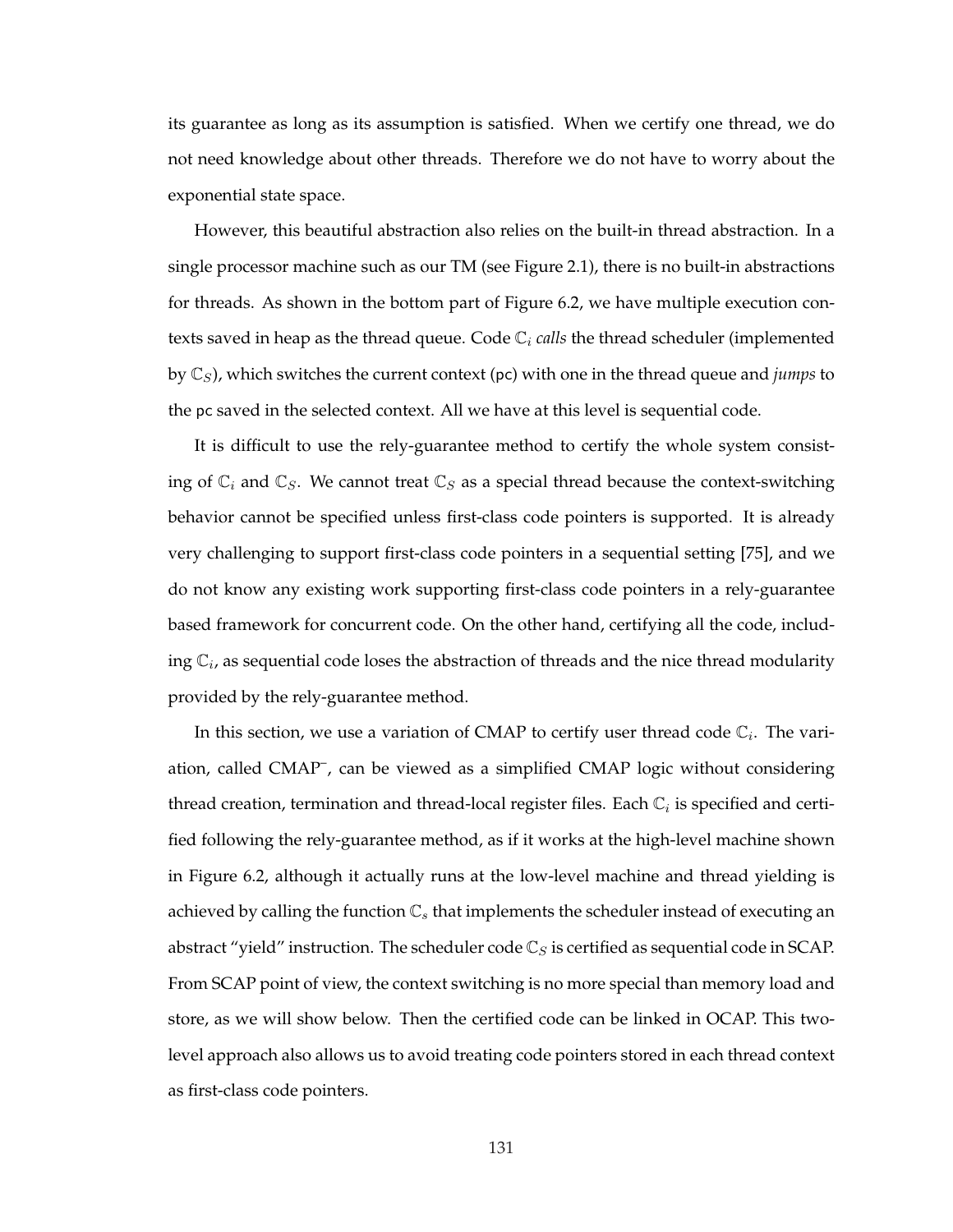

Figure 6.3: Current thread and the thread queue

### **6.2.2 Certifying The Scheduler Code in SCAP**

User threads yield by calling the scheduler with the return address saved in register  $r_{31}$ . The scheduler will save  $r_{31}$  in the current context, put the context in the thread queue, pick another execution context, restore  $r_{31}$ , and finally return by jumping to  $r_{31}$ . Then the control is transferred to the selected thread.

We have made several simplifications in the above procedure: we do not save the register file in the thread context because it is shared by threads. Also threads do not have stacks. Data structures for the scheduler is thus very simple, as shown in Figure 6.3. Each thread context only contains the saved pc. The global constant tq points to the queue containing execution contexts of ready threads. The queue is organized as a linked list. We use TQ(tq, Q) to specify a well-formed linked list pointed by tq containing Q. Q is an abstract (nonempty) list of code labels  $[\mathsf{pc}_1,\ldots,\mathsf{pc}_n].$  The global constant  $\mathtt{cth}$  points to a node detached from the linked list. It contains the context of the current running thread and a dummy pointer pointing to the tail of the list.

The scheduler is then given the following specification  $(p_s, g_s)$ , where  $|Q|$  represents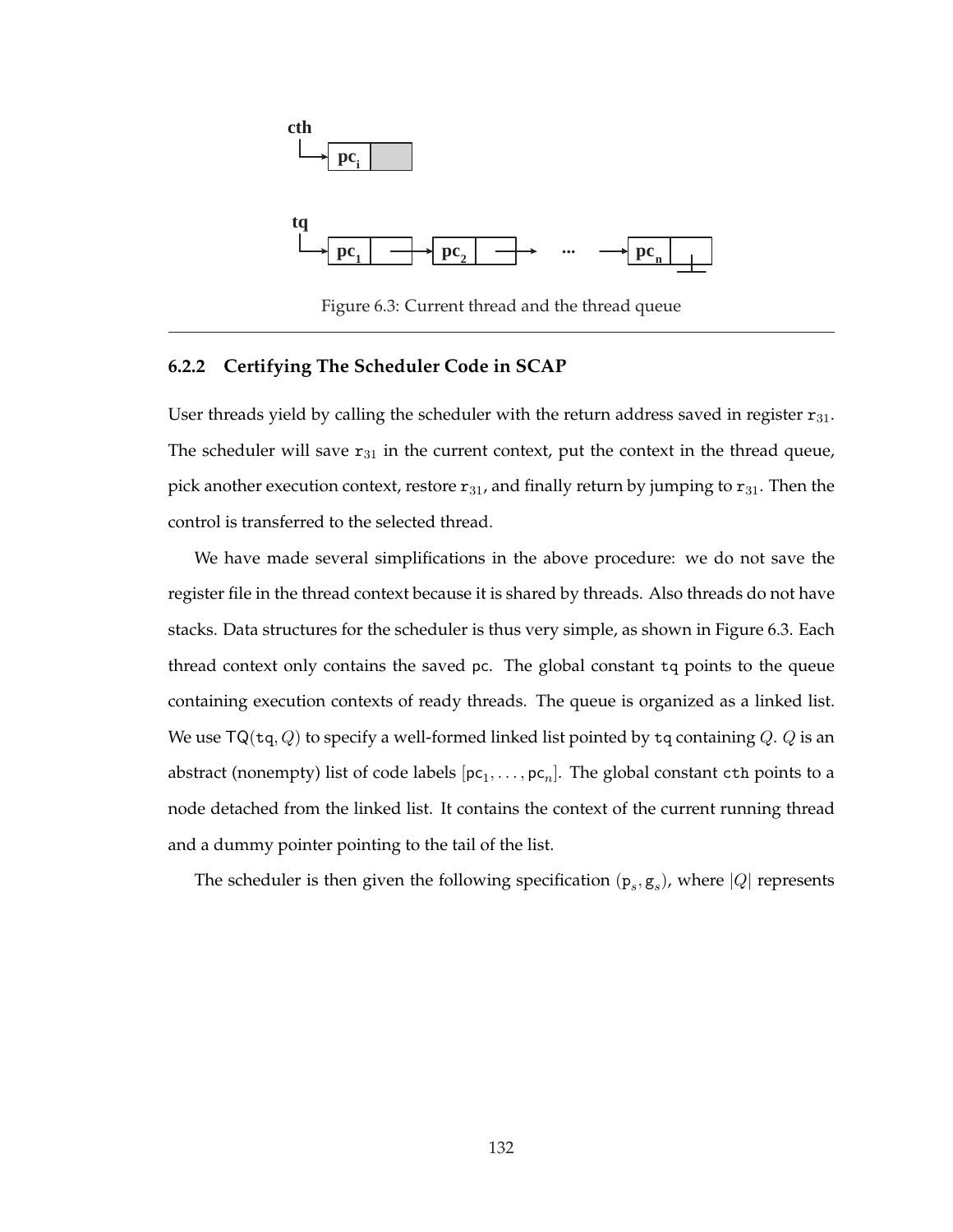| (StPred)     | p, q                                                                                     | ∈ | State → Prop         |
|--------------|------------------------------------------------------------------------------------------|---|----------------------|
| (Assumption) | A                                                                                        | ∈ | State → State → Prop |
| (Guarant.)   | ê, G                                                                                     | ∈ | State → State → Prop |
| (CdSpec)     | $\theta$ ::= (p, ê, A, G)                                                                |   |                      |
| (CHSpec)     | $\psi$ ::= {(f <sub>0</sub> , θ <sub>0</sub> ), ..., (f <sub>n</sub> , θ <sub>n</sub> )} |   |                      |



the set of elements in the list Q.

$$
p_s \triangleq \exists Q. (cth \mapsto .) * (cth + 1 \mapsto .) * TQ(tq, Q) * True
$$
\n
$$
g_s \triangleq (\forall r \in r_0, ... r_{30}.r = r') \wedge
$$
\n
$$
\forall Q. \exists pc_x \in |Q| \cup \{r_{31}\}. \exists Q'.(|Q'| = |Q| \cup \{r_{31}\} \setminus \{pc_x\}) \wedge
$$
\n
$$
r_{31}' = pc_x \wedge \left\{ (cth \mapsto .) * (cth + 1 \mapsto .) * TQ(tq, Q') \right\} * ID
$$
\n
$$
(cth \mapsto pc_x) * (cth + 1 \mapsto .) * TQ(tq, Q') \right\} * ID
$$

The precondition  $\mathbf{p}_s$  simply requires that there is a node and a well-formed ready queue in the heap. The guarantee  $g_s$  requires that, at the return point of the scheduler, the register file (except  $r_{31}$ ) be restored; a label  $pc_x$  be picked from  $Q$  (or it can still be old  $r_{31}$ ) and be saved in  $r_{31}$ ; the thread queue be well-formed; and the rest part of data heap not be changed. Note  $g_s$  leaves the scheduling strategy unspecified. As we can see, this SCAP specification for the scheduler code  $\mathbb{C}_S$  does not need any knowledge about the CMAP<sup>-</sup> logic.

## **6.2.3 CMAP– for User Thread Code**

The code specifications in CMAP<sup>-</sup> is also a quadruple  $(p, \hat{g}, A, \mathbb{G})$ , as shown in Figure 6.4. A, G and  $\hat{g}$  have similar meanings as their counterparts in CMAP, except that they are now predicates over a pair of program states in our low level machine shown in Chapter 2. As usual, p is a predicate over the current state.

We use  $\mathcal{L}_{\text{CMAP}^-}$  to represent the type of  $\theta$  (in CiC). The following lift function converts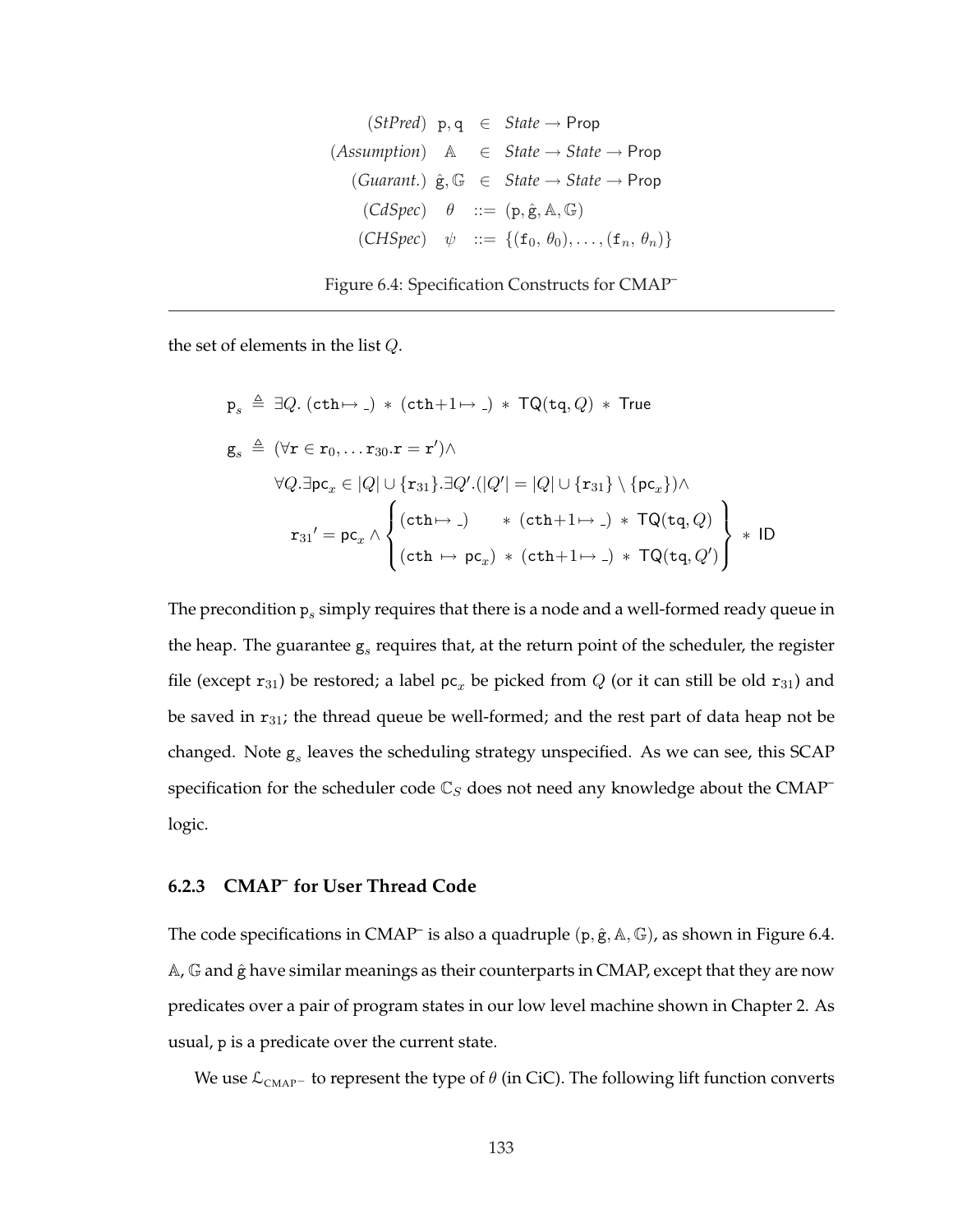$\psi \vdash \mathbb{C} : \psi'$ 

**(***Well-formed code heap***)**

$$
\frac{\text{for all } (\mathbf{f}, \theta) \in \psi': \quad \psi \vdash \{\theta\} \mathbf{f} : \mathbb{C}[\mathbf{f}]}{\psi \vdash \mathbb{C} : \psi'} \text{ (CDHP)}
$$

 $\psi \vdash \{(\mathbf{p}, \hat{\mathbf{g}}, \mathbb{A}, \mathbb{G})\}$  f :  $\mathbb{I}$  **(***Well-formed instruction sequence*)  $\psi \vdash \{(\mathsf{p}', \hat{\mathsf{g}}', \mathbb{A}, \mathbb{G})\} \, \mathtt{f} + 1 : \, \mathbb{I} \qquad \quad \iota \in \{\mathsf{addu}, \mathsf{addu}, \mathsf{lw}, \mathsf{subu}, \mathsf{sw}\}$  $p \Rightarrow p' \circ \mathsf{NextS}_{(\mathbf{f}, \iota)} \quad \forall \mathbb{S}, \mathbb{S}'.~p~\mathbb{S} \rightarrow \hat{g}' ~(\mathsf{NextS}_{(\mathbf{f}, \iota)}(\mathbb{S}))~\mathbb{S}' \rightarrow \hat{g}~\mathbb{S}~\mathbb{S}'$  $\frac{\psi \vdash \{p, \hat{g}, A, \mathbb{G}\}\} f : \iota; \mathbb{I}}{\psi \vdash \{p, \hat{g}, A, \mathbb{G}\}\} f : \iota; \mathbb{I}}$  (SEQ)  $\forall \mathbb{S}.\mathsf{p} \mathbb{S} \rightarrow \hat{\mathsf{g}} \mathbb{S} \left( \mathbb{S}.\mathbb{H}, \mathbb{S}.\mathbb{R}\{\mathsf{r}_{31} \sim \mathsf{f} + 1\} \right)$  $\forall \mathbb{S}, \mathbb{S}' : p \mathbb{S} \to \mathbb{A} \mathbb{S} \mathbb{S}' \to p \mathbb{S}' \quad (\mathbf{f}+1, (p, \mathbb{G}, \mathbb{A}, \mathbb{G})) \in \psi$  $\frac{1}{\psi \vdash \{(\mathbf{p}, \hat{\mathbf{g}}, \mathbf{A}, \mathbb{G})\} \mathbf{f} : \mathbf{j} \mathbf{a} \text{ yield; } \mathbb{I}}$  (YIELD)

Figure 6.5: Selected CMAP– Rules

 $\psi$  for CMAP<sup>–</sup> to the OCAP code heap specification  $\Psi$ .

$$
\mathbf{L}\psi\mathbf{L}_{\rho}\triangleq\{(\mathbf{f},\langle\rho,\mathcal{L}_{\mathrm{CMAP}^{-}},(\mathbf{p},\hat{\mathbf{g}},\mathbb{A},\mathbb{G})\rangle)\mid(\mathbf{f},\,(\mathbf{p},\hat{\mathbf{g}},\mathbb{A},\mathbb{G}))\in\psi\}
$$

In Figure 6.5 we show some selected CMAP<sup>-</sup> rules, which are very similar to CMAP rules. As we explained before, since this variation works in the low-level machine that does not have an abstract yield, it yields the control by calling the runtime library yield (*i.e.*, jal yield). The YIELD rule is revised accordingly. To certify the user thread code  $\mathbb{C}_i$ , we use CMAP<sup>–</sup> rules and construct the derivation  $\psi \vdash \mathbb{C}_i : \psi'.$ 

**Program invariants and the interpretation.** During program execution, we want the following invariants to hold at each state with specification  $(p, \hat{g}, A, \mathbb{G})$ :

- p holds on the state visible to the user thread;
- $\bullet$  there are well-formed thread queue  $Q$  and other runtime data structures as specified in Section 6.2.2;
- each  $\mathsf{pc}_i$  in  $Q$  is a code pointer with specification  $(\mathsf{p}_i, \mathbb{G}_i, \mathbb{A}_i, \mathbb{G}_i)$ ;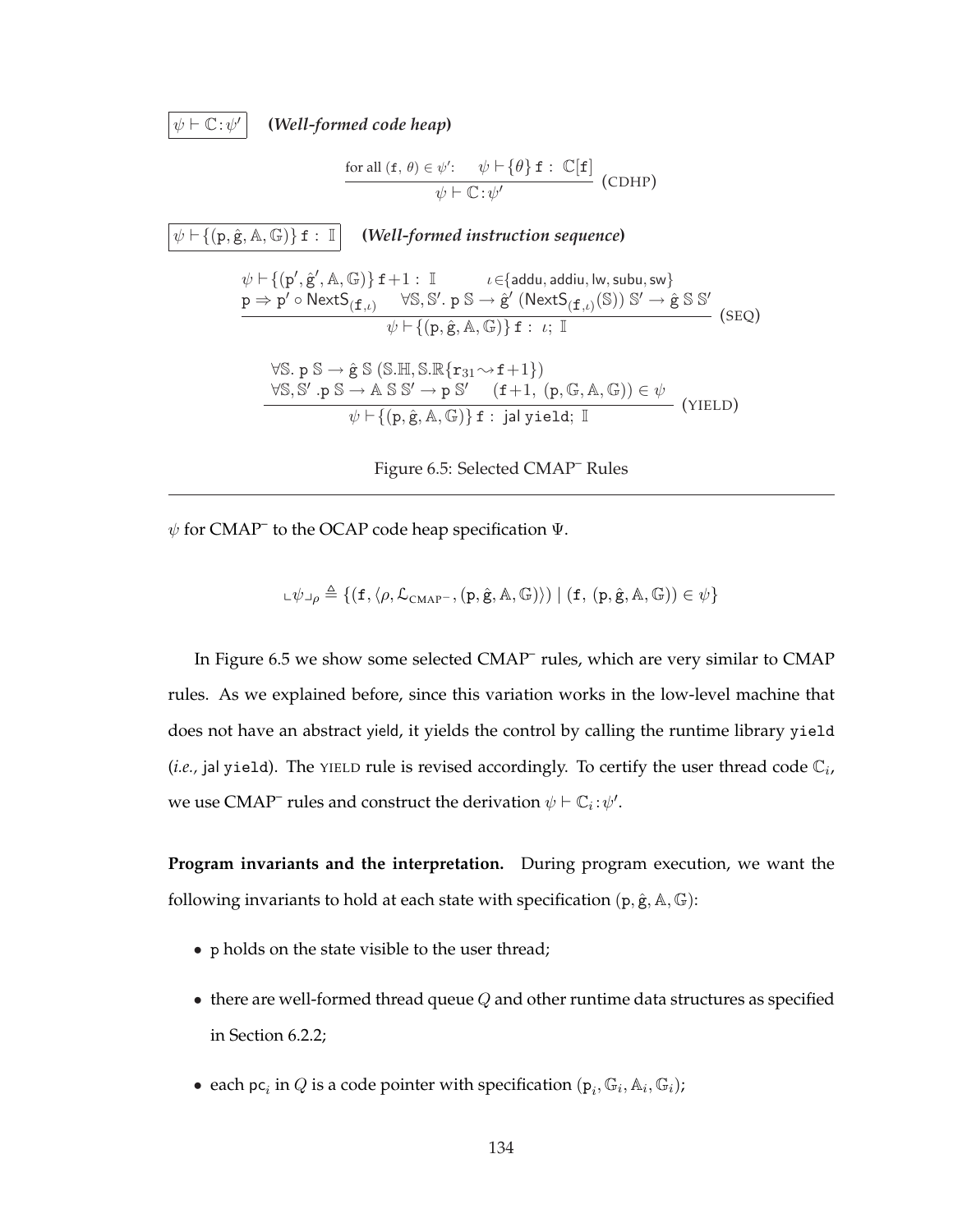- assumptions and guarantees of threads (including the executing one) are compatible*, i.e.,*  $\texttt{NI}[\ldots, (\mathbb{A}_i, \mathbb{G}_i), \ldots, (\mathbb{A}, \mathbb{G})];$
- if  $p_i$  holds at a state S, any state transition satisfies the assumption  $A_i$  does not break  $p_i$ , *i.e.*,  $\forall S, S'. p_i S \rightarrow A_i S S' \rightarrow p_i S'$ ;
- when we reach a state that  $\hat{g}$  is satisfied (*i.e.*, the current thread can yield), it is safe for all threads in  $Q$  to take over the control, *i.e.*,  $(\hat{\mathbf{g}} \mathbb{S}) \Rightarrow \mathbf{p}_i$  for all *i*, where  $\mathbb{S}$  is the current program state.

These invariants are very similar to the invariants formalized by the PROG rule in CMAP. Here, the following interpretation for CMAP<sup>-</sup> specification (p,  $\hat{g}$ , A, G) formalizes these invariants.

$$
\begin{aligned} [[ (p, \hat{g}, A, G)]]_{\mathcal{L}_{\text{CMAP}}}^{\rho} &\triangleq \lambda \Psi, \mathbb{S}. \\ \exists \mathbb{H}_1, \mathbb{H}_2, Q. \mathbb{H}_1 \uplus \mathbb{H}_2 &= \mathbb{S} . \mathbb{H} \wedge p (\mathbb{H}_1, \mathbb{S} . \mathbb{R}) \wedge \\ & ( \text{cth} \mapsto \_\ast \text{cth} + 1 \mapsto \_\ast \text{TQ}(\text{tq}, Q)) \ (\mathbb{H}_2, \mathbb{S} . \mathbb{R}) \wedge \\ \text{WFTQ}(Q, \hat{g} (\mathbb{H}_1, \mathbb{S} . \mathbb{R}), \mathbb{A}, \mathbb{G}, \Psi) \end{aligned}
$$

where

$$
\begin{aligned}\n\text{WFTQ}([\mathbf{p}\mathbf{c}_1 \dots \mathbf{p}\mathbf{c}_n], \mathbf{q}, \mathbb{A}, \mathbb{G}, \Psi) &\triangleq \\
&\forall i. \ \exists \mathbf{p}_i, \mathbb{A}_i, \mathbb{G}_i. \ (\mathbf{p}\mathbf{c}_i, \langle \rho, \mathcal{L}_{\text{CMAP}}, (\mathbf{p}_i, \mathbb{G}_i, \mathbb{A}_i, \mathbb{G}_i) \rangle) \in \Psi \\
&\wedge \text{NI}[\dots, (\mathbb{A}_i, \mathbb{G}_i), \dots, (\mathbb{A}, \mathbb{G})] \\
&\wedge (\forall \mathbb{S}, \mathbb{S}', \mathbf{p}_i \mathbb{S} \to \mathbb{A}_i \mathbb{S} \mathbb{S}' \to \mathbf{p}_i \mathbb{S}') \land (\mathbf{q} \Rightarrow \mathbf{p}_i)\n\end{aligned}
$$

### **6.2.4 Linking the scheduler with threads.**

To link the certified scheduler with user thread code, we assign language IDs  $\rho$  and  $\rho'$  to SCAP and CMAP<sup>-</sup> respectively. The following dictionary  $\mathcal{D}_c$  contains the interpretation for CMAP– .

$$
\mathcal{D}_c \ \triangleq \ \{\rho' \leadsto \langle \mathcal{L}_{\text{CMAP}^-}, \left[ \left[ \rule{0.3cm}{.0cm} \right] \hspace{0.5mm} \right]_{\mathcal{L}_{\text{CMAP}^-}}^{\rho'} \rangle \} \,.
$$

Using  $\mathcal{D}_c$  to instantiate the open parameter, SCAP interpretation is now  $[\![\,\,.\,]]_{\mathcal{L}_{SCAP}}^{(\rho,\mathcal{D}_c)}$  (see Chapter 4 for the definition). Since the scheduler has been certified, applying Theorem 4.1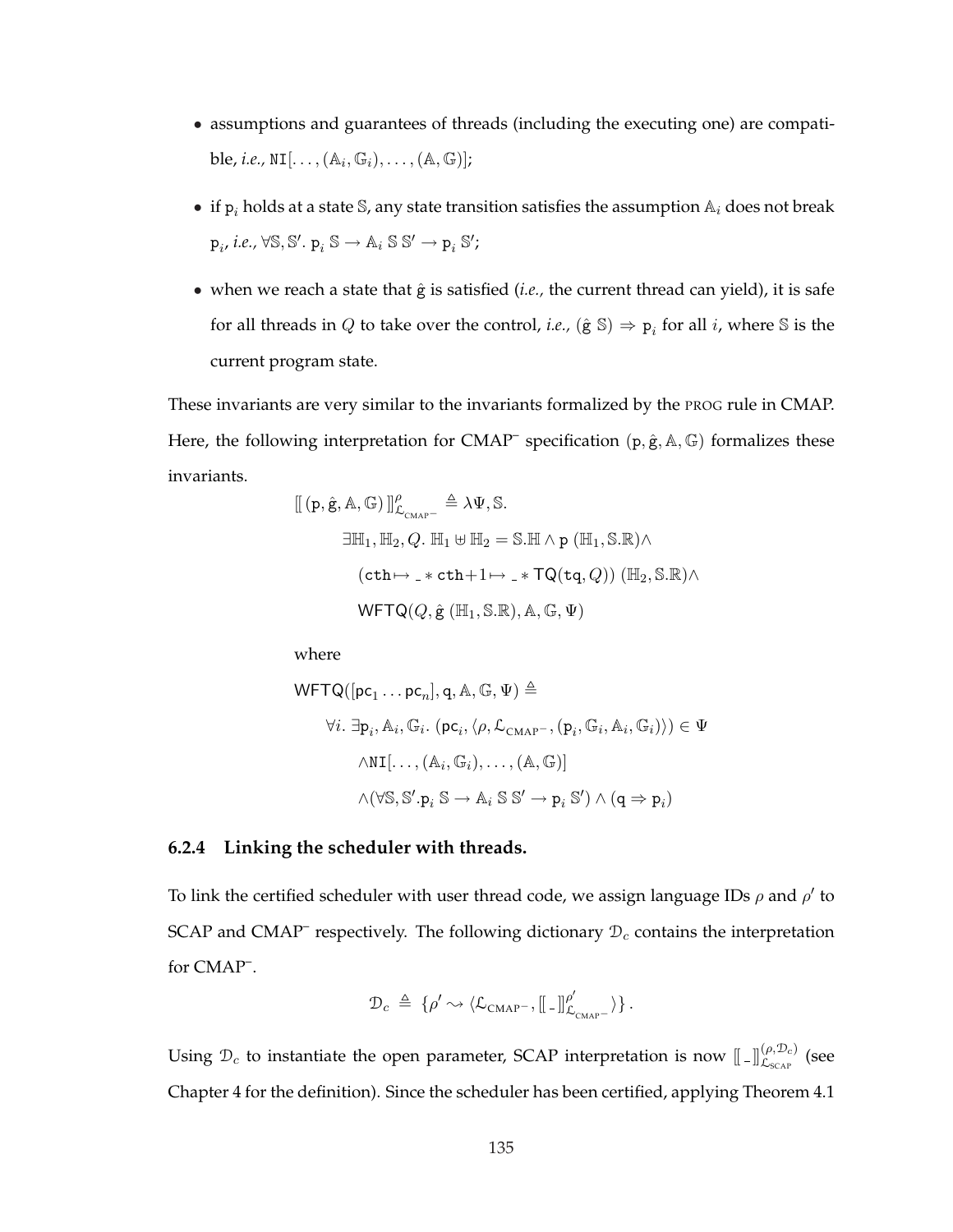will automatically convert the SCAP proof into OCAP proof.

However, CMAP– derivations does not immediately give us a complete OCAP derivation. Readers may have notice that, in the YIELD rule, we jump to the yield without checking the specification of yield. It is not surprising that we cannot prove the YIELD rule as an OCAP lemma derivable from the OCAP JAL rule. Fortunately, the following theorem helps us construct sound OCAP proof from CMAP<sup>-</sup> derivations after we know the specification of yield at the time of linkage. Proof of the theorem is similar to the soundness proof for CMAP and has been fully formalized in Coq.

#### **Theorem 6.4 (CMAP– Soundness)**

Let  $\mathcal{D} = \mathcal{D}_c \cup \{\rho \leadsto \langle \mathcal{L}_{\text{SCAP}}, \; [\![\;.\!] \! | \! \mathcal{L}_{\text{SCAP}}^{\rho, \mathcal{D}_c)} \;\rangle \}$  and  $\Psi_s = \{(\texttt{yield}, \; \langle \rho, \mathcal{L}_{\text{SCAP}}, (\mathtt{p}_s, \mathtt{g}_s) \;\rangle \;\) \}.$ 

- 1. If we have  $\psi \vdash \{(\mathsf{p},\hat{\mathsf{g}},\mathbb{A},\mathbb{G})\}$  f :  $\mathbb{I}$ , then  $\mathcal{D} \vdash \{\langle \mathtt{a} \rangle_{\Psi}\}$  f :  $\mathbb{I}$ , where  $\Psi = \llcorner \psi \lrcorner_{\rho'} \cup \Psi_s$  and  $\mathbf{a} = \left[ \right. \left[ \left. \left( \mathbf{p}, \hat{\mathbf{g}}, \mathbb{A}, \mathbb{G} \right) \right. \right] \left. \right] \left. \right. \right\rangle _{0}^{\rho'}$  ${}_{\mathcal{L}_{\text{CMAP}^-}}^{\rho}$  .
- 2. If we have  $\psi \vdash \mathbb{C} : \psi'$  in CMAP<sup>-</sup>, then  $\mathcal{D}; \Psi \vdash \mathbb{C} : \psi' \rightharpoonup \psi'$ , where  $\Psi = \psi \rightharpoonup \psi \vee \psi$ .

## **6.3 Summary**

In this chapter, we show two applications of the OCAP framework. The first one links TAL code with a simple memory allocation library. In original TAL, the memory allocation library is treated as a primitive in an abstract machine. The type system in TAL is too highlevel to certify the implementation of the library itself. The TAL shown here is adapted to the low-level machine which contains no abstract primitives. The primitive instruction is replaced with a function call to the run-time library, which can be certified in SCAP. Then the well-typed TAL code is linked with certified SCAP code in our OCAP framework to get full certified software package.

In the second application, we link non-preemptive concurrent code with run-time library for yield. We can certify user threads using a high-level logic for concurrency verification, although there is no built-in abstraction of threads in our machine. The yield opera-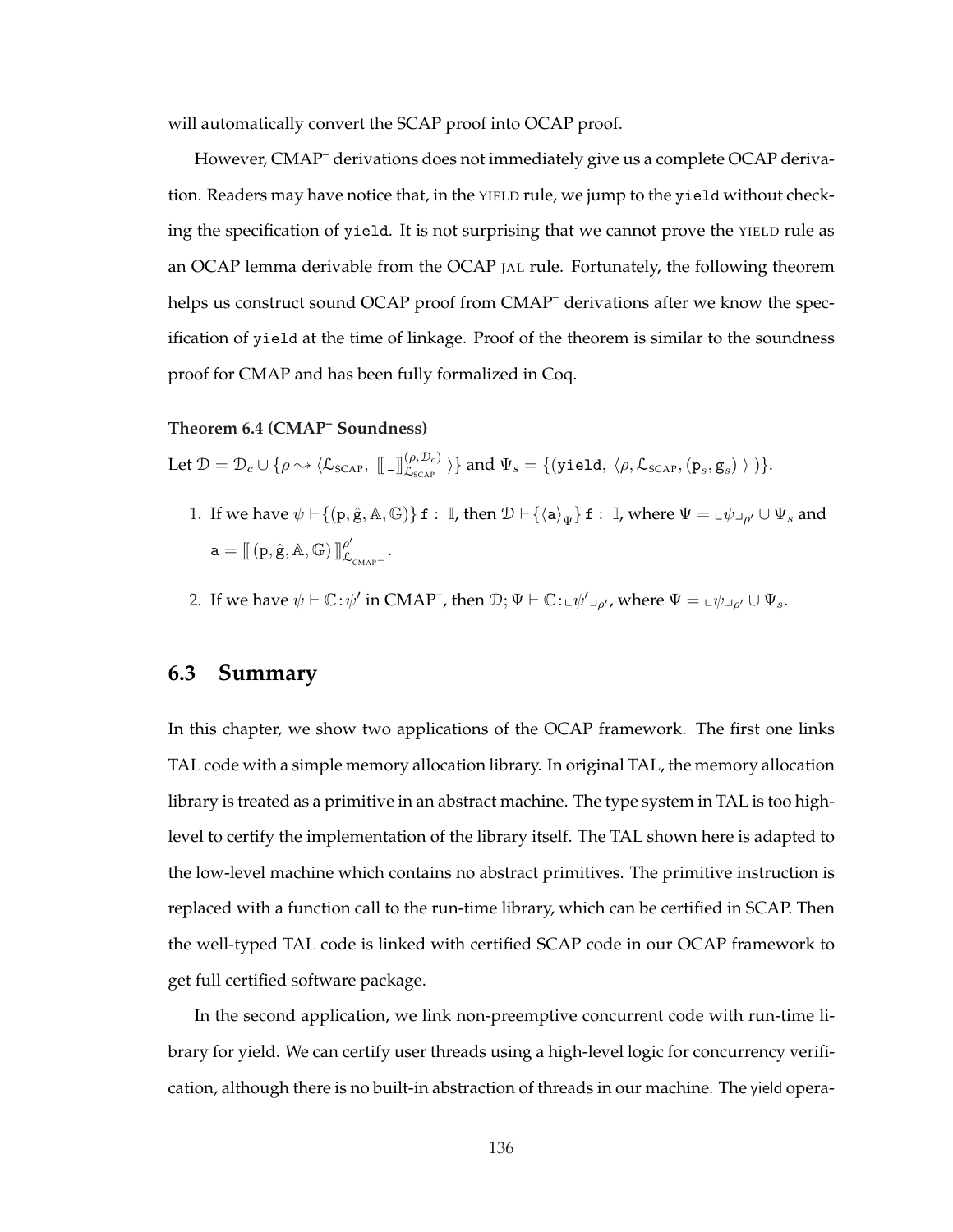tion in the user thread code is implemented by calling the runtime function. We certify the implementation of the yield library in SCAP and link it with certified user threads. Before this work, we have never seen a fully certified concurrent program without trusting the implementation of thread libraries. Recently Ni *et al.* [77] certified a non-preemptive thread library using an extension of XCAP [75]. They treat code pointers saved in the threads' execution contexts as first class code pointers. As a result, specifications of thread control blocks have to use recursive types. It is also unclear how to link the thread library certified in this approach with user thread code.

Another interesting application of the OCAP framework is done by Lin *et al.* [64]. They used SCAP to certify a conservative garbage collector for TAL and linked it with TAL code in the OCAP framework. Guo *et al.* [43] also embedded CMAP into the OCAP framework and showed how to link multi-threaded user code certified in CMAP with certified thread libraries in the OCAP framework.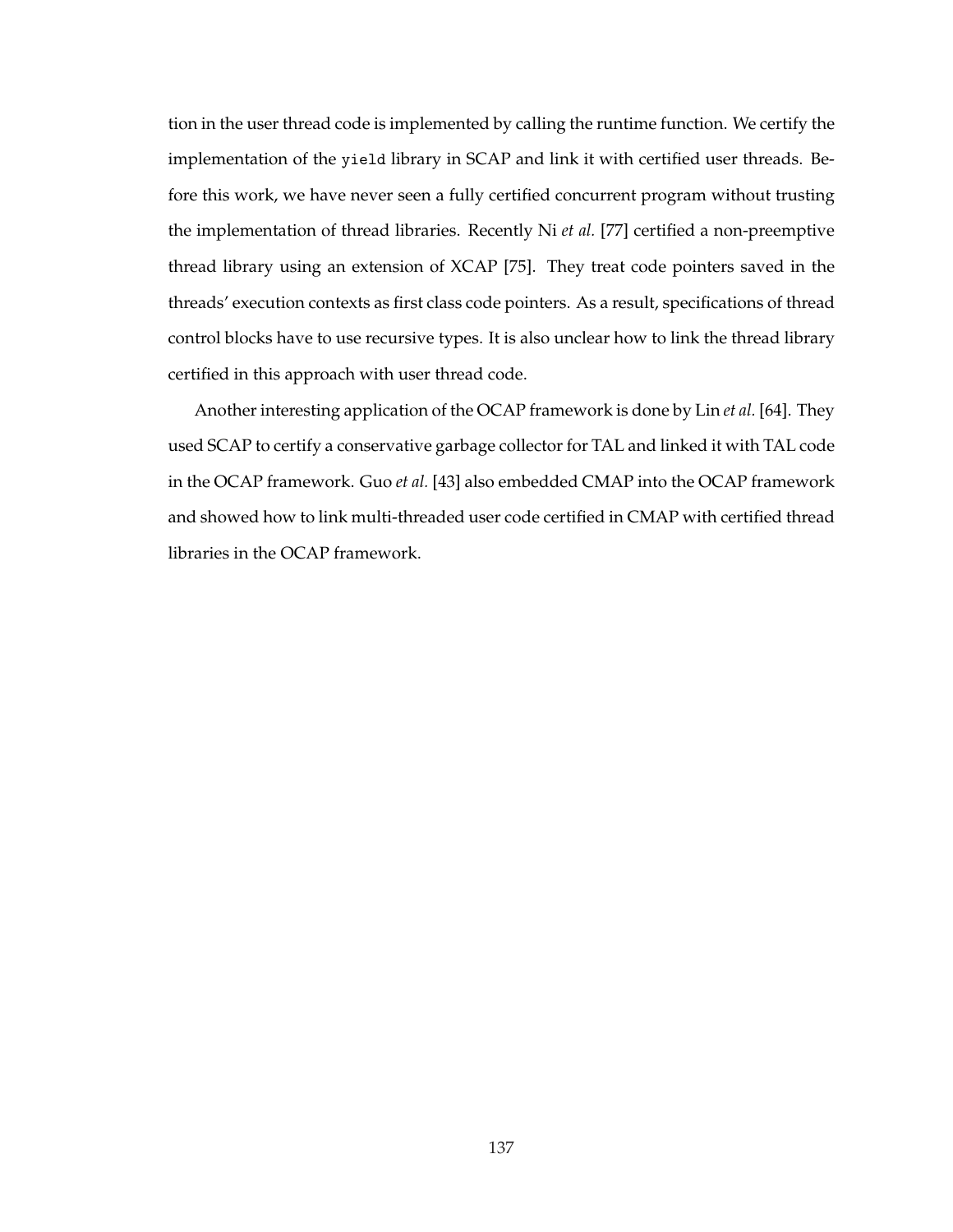# **Chapter 7**

# **R-G Reasoning and Concurrent Separation Logic**

As we have discussed before, the rely-guarantee (R-G) method [59] (also known as assumeguarantee (A-G) method together with the assume-commit method by Misra and Chandy [67]) provides nice support of thread modularity in the sense that each thread is verified with regard to its own specifications, and without looking into code of other threads. Invariants of state transitions are specified using assumptions and guarantees. Each thread ensures that its atomic transitions satisfy its guarantee to the environment (*i.e.,* the collection of all other threads) as long as its assumption is satisfied by the environment. Non-interference is guaranteed as long as threads have compatible specifications, *i.e.,* the guarantee of each thread satisfies the assumptions of all other threads. As shown in Chapters 5 and 6, the R-G method is very general and does not require language constructs for synchronizations, such as locks or conditional critical regions (CCRs) [51]. However, we have to ensure each atomic transition made by a thread satisfies the thread's guarantee. In a preemptive setting, we have to check this for each atomic instruction, which complicates the verification procedure. Also, assumptions and guarantees are usually complicated and hard to define, because they specify global invariants for all shared resources during the program execution.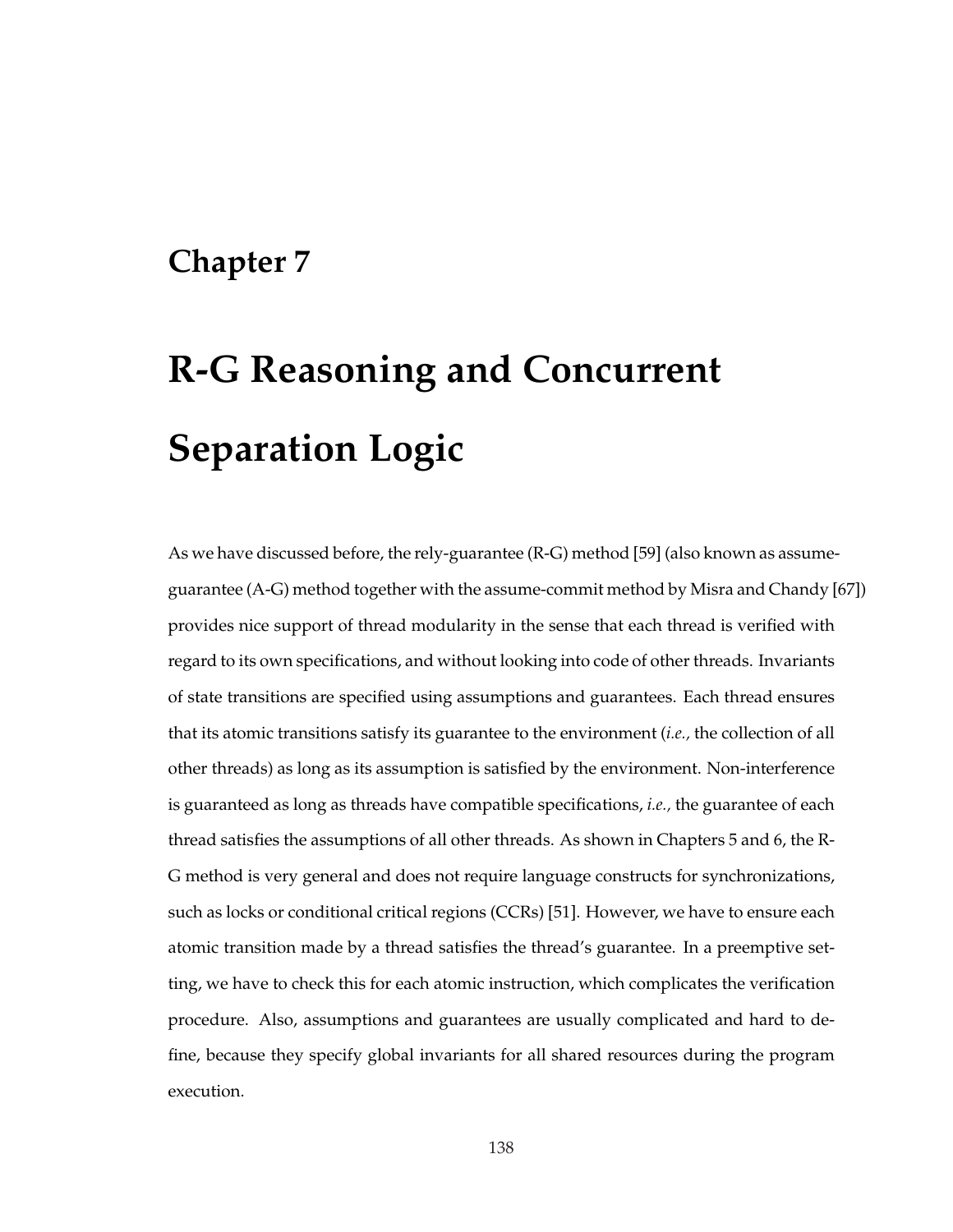Another approach to modular verification of shared-state concurrent programs is concurrent separation logic (CSL) by Brookes and O'Hearn [14, 78, 16, 79]. It applies the local-reasoning idea from separation logic [57, 87] to verify shared-state concurrent programs with memory pointers. Separation logic assertions are used to capture ownerships of resources. Separating conjunction enforces the partition of resources. Verification of sequential threads in CSL is no different from verification of sequential programs. Memory modularity is supported by using separating conjunction and frame rules. However, following Owicki and Gries [81], CSL works only for *well-synchronized programs* in the sense that transfer of resource ownerships can only occur at entry and exit points of critical regions. It is unclear how to apply CSL to support general concurrent programs with ad-hoc synchronizations.

In this chapter we study the relationship between CSL and R-G reasoning. We propose the Separated Rely-Guarantee Logic (SAGL), which extends R-G reasoning with the local-reasoning idea in separation logic. Instead of treating all resources as shared, SAGL partitions resources into shared and private. Like in CSL, each thread has full access to its private resources, which are invisible to its environments. Shared resources can be accessed in two ways in SAGL: they can be accessed directly, or be converted into private first and then accessed. Conversions between shared and private can occur at any program point, instead of being coupled with critical regions. Both direct accesses and conversions are governed by guarantees, so that non-interference is ensured following R-G reasoning. Private resources are not specified in assumptions and guarantees, therefore specifications in SAGL are simpler and more modular than R-G reasoning.

Then we will show that CSL can be viewed as a specialization of SAGL with the invariant that *shared resources are well-formed outside of critical regions*. The specialization is pinned down by formalizing the CSL invariant as a specific assumption and guarantee in SAGL. Our formulation can also be viewed as a novel approach to proving the soundness of CSL. Different from Brookes' proof based on an action-trace semantics [14, 16], we prove that CSL inference rules are lemmas in SAGL with the specific assumption and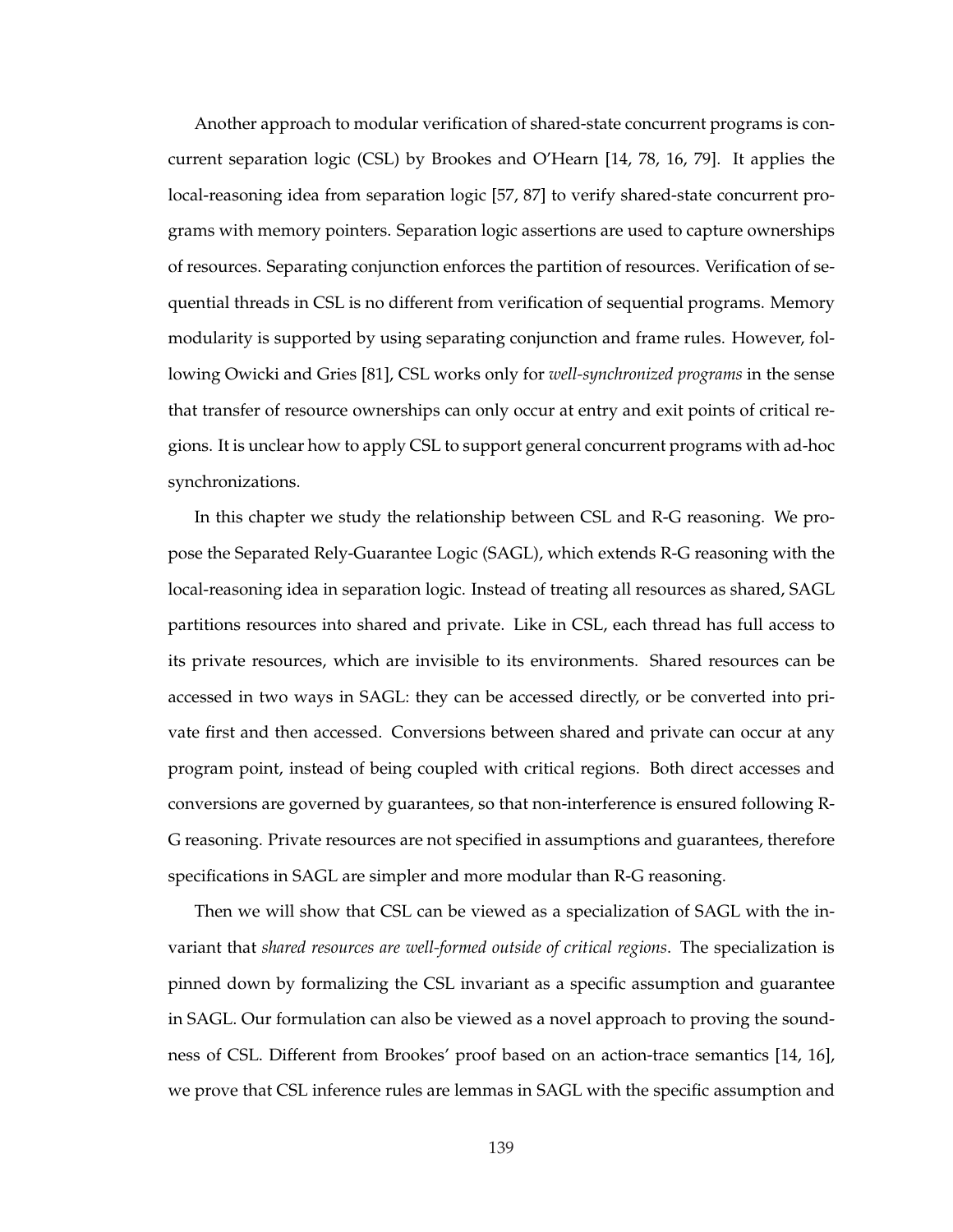guarantee. The soundness of SAGL is then proved following the syntactic approach to type soundness [99]. The proofs are formalized in the Coq proof assistant [24].

Here we study the relationship between R-G reasoning and CSL based on an extension of the MIPS-style low-level machine with built-in lock/unlock and memory allocation/free primitives, so that it can be readily applied to build certified low-level software packages. Another advantage is that the simplicity of the machine language and its semantics makes the formulation much simpler. For instance, we do not use variables, instead we only use register files and memory. Therefore we do not need to formalize the complicated syntactic constraints enforced in CSL over shared variables. Unlike the machine used for CMAP, the abstract machine works in a preemptive setting: execution of a thread can be preempted by others at any program point. We use this preemptive thread model so that the variation of CSL presented here is consistent with the origial work by Brookes and O'Hearn. The material in this chapter is derived from research I have done jointly with Rodrigo Ferreira and Zhong Shao [32].

## **7.1 The Abstract Machine**

Figure 7.1 defines the model of an abstract machine and the syntax of the assembly language. The whole program state  $\mathbb P$  contains a shared memory  $\mathbb H$ , a lock mapping  $\mathbb L$  which maps a lock to the id of its owner thread, and n threads  $[\mathbb{T}_1, \ldots, \mathbb{T}_n]$ . The memory is modeled as a finite partial mapping from memory locations l (natural numbers) to word values (natural numbers). Each thread  $\mathbb{T}_i$  contains its own code heap  $\mathbb{C}$ , register file  $\mathbb{R}$ , the instruction sequence  $\mathbb I$  that is currently being executed, and its thread id *i*. Here we allow each thread to have its own register file, which is consistent with most implementation of thread libraries where the register file is saved in the execution context when a thread is preempted.

The code heap C maps code labels to instruction sequences, which is a list of assembly instructions ending with a jump instruction. The set of instructions we present here are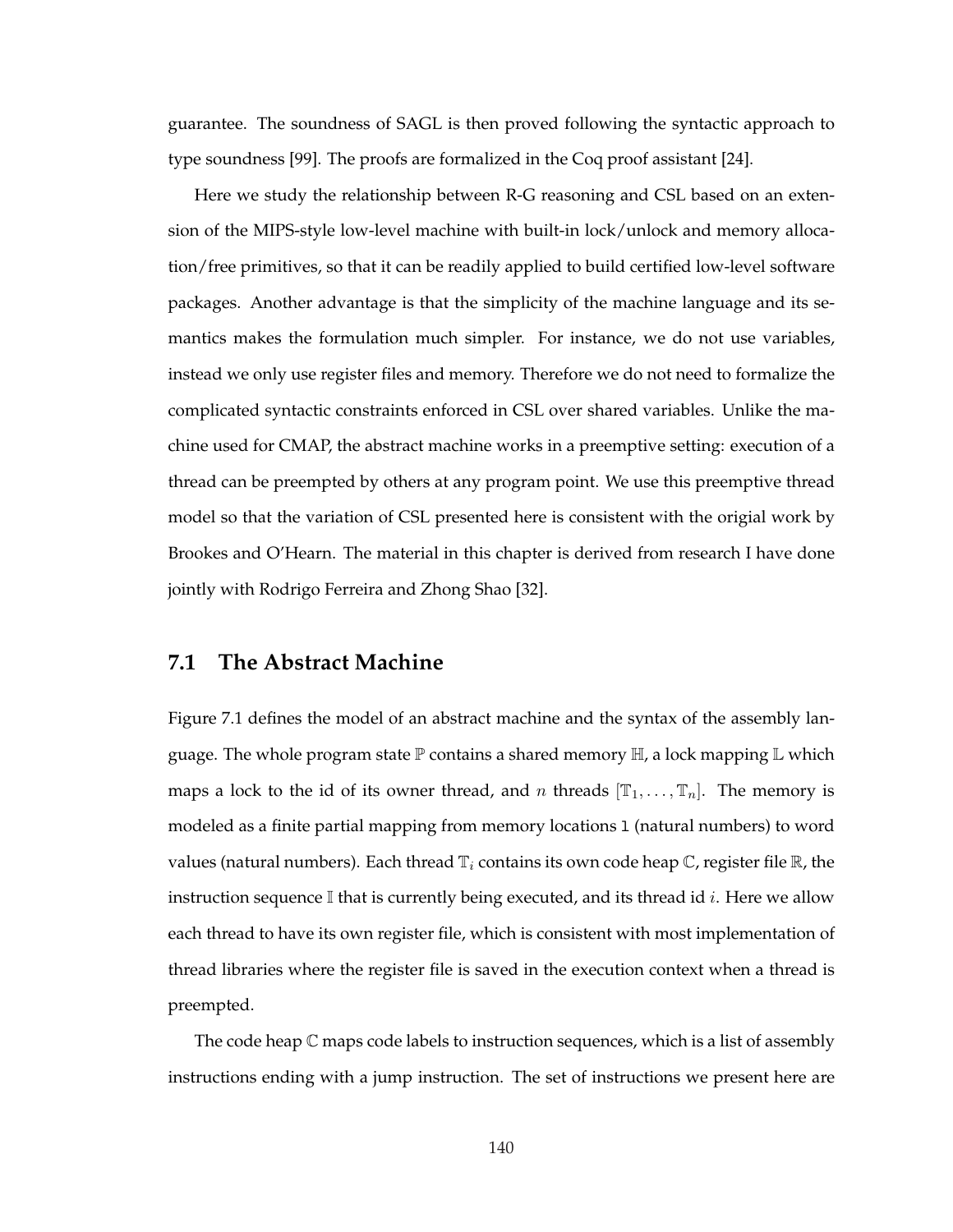$(Program) \mathbb{P} ::= (\mathbb{H}, [\mathbb{T}_1, \ldots, \mathbb{T}_n], \mathbb{L})$  $(Thread)$   $\mathbb{T}_i$   $::=$   $(\mathbb{C}, \mathbb{R}, \mathbb{I}, i)$  $(CodeHeap) \quad \mathbb{C} \quad \in \quad \text{Labels} \rightarrow \text{InstrSeq}$  $(Memory) \quad \mathbb{H} \quad \in \quad \mathit{Labels} \rightarrow \mathit{Word}$  $(RegFile) \quad \mathbb{R} \quad \in \quad \text{Register} \rightarrow \text{Word}$  $(LockMap) \quad \mathbb{L} \quad ::= \; Locks \rightarrow \{1, \ldots, n\}$  $(Register)$  **r**  $::=$  **r**<sub>0</sub>  $| \dots |$ **r**<sub>31</sub>  $(Labels)$  **f**, **l**  $::= n$  (*nat nums*)  $(Locks)$   $l$   $::= n$  (*nat nums*) (*Word*) w ::= i (*integers*)  $(InstrSeq) \quad \mathbb{I} \quad ::= \; \mathbf{i} \; \mathbf{f} \; | \; \mathbf{ir} \; \mathbf{r}_s \; | \; \iota; \mathbb{I}$  $(Insert)$   $\iota$   $::=$  addu  $r_d, r_s, r_t$  | addiu  $r_d, r_s, i$  | alloc  $r_d, r_s$  | beq  $r_s, r_t, f$  | bgtz  $r_s, f$  $\vert \;$  free  ${\tt r}_s \, \vert$  lock  $l \, \vert$  lw  ${\tt r}_t, i({\tt r}_s) \, \vert$  subu  ${\tt r}_d, {\tt r}_s, {\tt r}_t \, \vert$  sw  ${\tt r}_t, i({\tt r}_s) \, \vert$  unlock  $l$ 

Figure 7.1: The Abstract Machine

the commonly used subsets in RISC machines. We also use lock/unlock primitives to do synchronization, and use alloc/free to do dynamic memory allocation and free.

The step relation ( $\mapsto$ ) of program states (P) is defined in Figure 7.2. We use the auxiliary relation  $(\mathbb{H}, \mathbb{T}, \mathbb{L}) \stackrel{t}{\longmapsto} (\mathbb{H}', \mathbb{T}', \mathbb{L}')$  to define the effects of the execution of the thread T. Here we follow the preemptive thread model where execution of threads can be preempted at any program point, but execution of individual instructions is *atomic*. Operational semantics of most instructions are standard. Note that we do not support reentrant-locks. If the lock  $l$  has been acquired, execution of the "lock  $l$ " instruction will be blocked even if the lock is owned by the current thread. The relation  $NextS<sub>l</sub>$  defines the effects of the sequential instruction  $\iota$  over memory and register files. Its definition is very similar to the NextS $relation defined in Figure 2.3$ , except that we have two new instructions here, *i.e.,* alloc and free.

The abstract machine is similar to the one for CMAP, but it supports preemptive threads and there is no yield instruction. Also, it does not have fork and exit, which are orthogonal to our focus on the relationship between R-G reasoning and CSL. The machine has lock and unlock instructions, which are used to simulate CCRs at higher level, as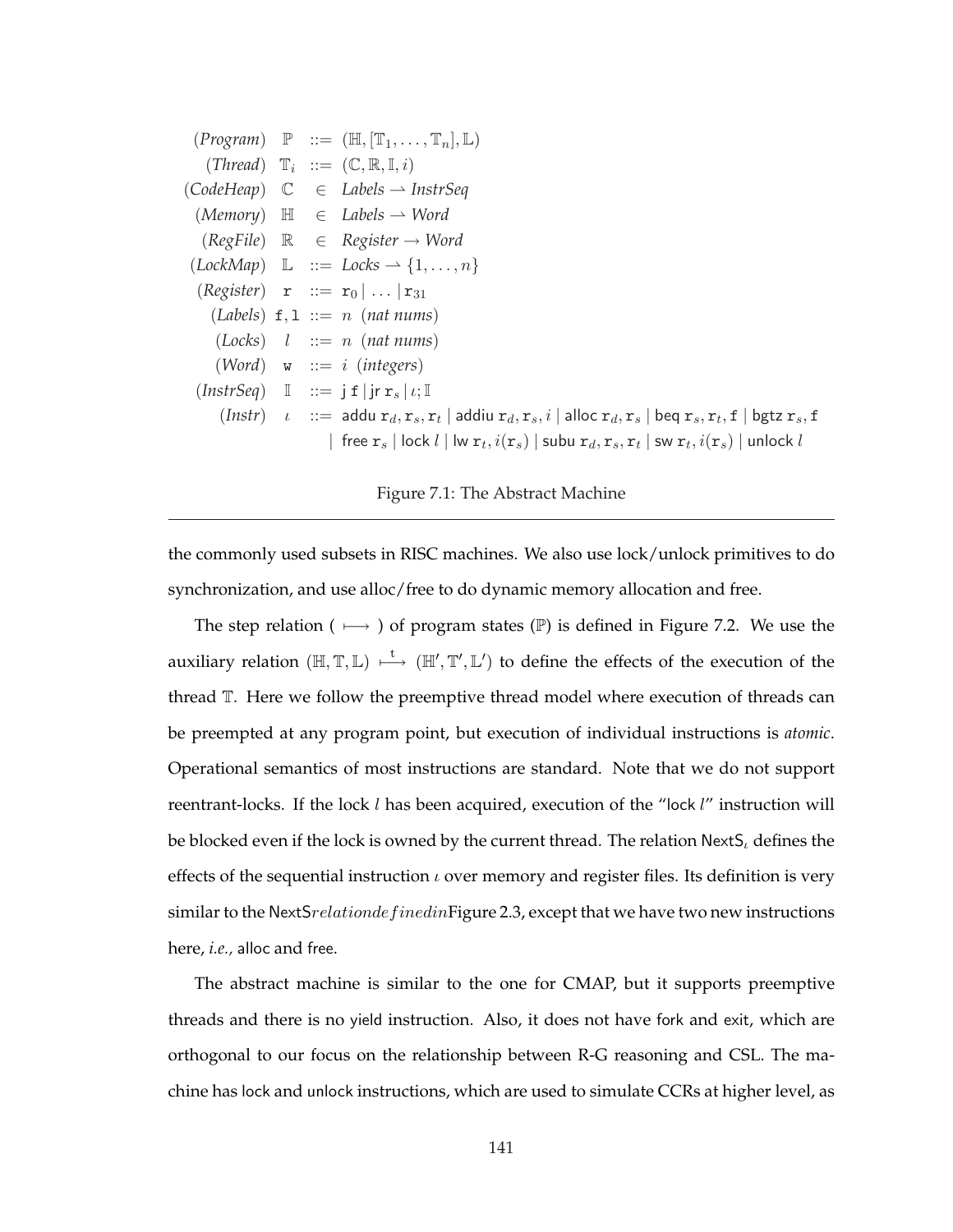| $(\mathbb{H}, (\mathbb{C}, \mathbb{R}, \mathbb{I}, k), \mathbb{L}) \mapsto (\mathbb{H}', \mathbb{T}', \mathbb{L}')$ |                                                                                                                                                                     |                                                                                                                                                                     |  |  |  |
|---------------------------------------------------------------------------------------------------------------------|---------------------------------------------------------------------------------------------------------------------------------------------------------------------|---------------------------------------------------------------------------------------------------------------------------------------------------------------------|--|--|--|
| if $\mathbb{I}$ =                                                                                                   | then $(\mathbb{H}', \mathbb{T}', \mathbb{L}')$ =                                                                                                                    |                                                                                                                                                                     |  |  |  |
| jf                                                                                                                  | $(\mathbb{H}, (\mathbb{C}, \mathbb{R}, \mathbb{I}', k), \mathbb{L})$                                                                                                | where $\mathbb{I}' = \mathbb{C}(\mathbf{f})$                                                                                                                        |  |  |  |
| $\int r s$                                                                                                          | $(\mathbb{H}, (\mathbb{C}, \mathbb{R}, \mathbb{I}', k), \mathbb{L})$                                                                                                | where $\mathbb{I}' = \mathbb{C}(\mathbb{R}(\mathbf{r}_s))$                                                                                                          |  |  |  |
| bgtz $r_s, f;$ $\mathbb{I}'$                                                                                        | $(\mathbb{H}, (\mathbb{C}, \mathbb{R}, \mathbb{I}', k), \mathbb{L})$<br>$(\mathbb{H}, (\mathbb{C}, \mathbb{R}, \mathbb{I}^{\prime\prime}, k), \mathbb{L})$          | if $\mathbb{R}(\mathbf{r}_s) \leq 0$<br>if $\mathbb{R}(\mathbf{r}_s) > 0$ and $\mathbb{I}'' = \mathbb{C}(\mathbf{f})$                                               |  |  |  |
| beq $r_s, r_t, f;$ $\mathbb{I}'$                                                                                    | $(\mathbb{H}, (\mathbb{C}, \mathbb{R}, \mathbb{I}', k), \mathbb{L})$<br>$(\mathbb{H}, (\mathbb{C}, \mathbb{R}, \mathbb{I}^{\prime\prime}, k), \mathbb{L})$          | if $\mathbb{R}(\mathbf{r}_s) \neq \mathbb{R}(\mathbf{r}_t)$<br>if $\mathbb{R}(\mathbf{r}_s) = \mathbb{R}(\mathbf{r}_t)$ and $\mathbb{I}'' = \mathbb{C}(\mathbf{f})$ |  |  |  |
| $lock$ $l$ ; $I'$                                                                                                   | $(\mathbb{H}, (\mathbb{C}, \mathbb{R}, \mathbb{I}', k), \mathbb{L}\{l \rightsquigarrow k\})$<br>$(\mathbb{H}, (\mathbb{C}, \mathbb{R}, \mathbb{I}, k), \mathbb{L})$ | if $l \notin dom(\mathbb{L})$<br>if $l \in dom(\mathbb{L})$                                                                                                         |  |  |  |
| unlock $l$ ; $\mathbb{I}'$                                                                                          | $(\mathbb{H}, (\mathbb{C}, \mathbb{R}, \mathbb{I}', k), \mathbb{L} \setminus \{\{l\}\})$                                                                            | if $\mathbb{L}(l) = k$                                                                                                                                              |  |  |  |
| $\iota$ ; I' for other $\iota$                                                                                      | $(\mathbb{H}', (\mathbb{C}, \mathbb{R}', \mathbb{I}', k), \mathbb{L})$                                                                                              | where $(\mathbb{H}', \mathbb{R}') = \text{NextS}_{\iota}(\mathbb{H}, \mathbb{R})$                                                                                   |  |  |  |

## $(\mathbb{H}, [\mathbb{T}_1, \ldots, \mathbb{T}_n], \mathbb{L}) \longmapsto (\mathbb{H}', [\mathbb{T}_1, \ldots, \mathbb{T}_{k-1}, \mathbb{T}'_k, \mathbb{T}_{k+1}, \ldots, \mathbb{T}_n], \mathbb{L}')$ if  $(\mathbb{H},\mathbb{T}_{k},\mathbb{L})\longmapsto (\mathbb{H}^{\prime},\mathbb{T}^{\prime}_{k},\mathbb{L}^{\prime})$  for any  $k$ ;

where

and

| if $\iota$ =                                    | then $\text{NextS}_{\iota}(\mathbb{H}, \mathbb{R}) =$                                                   |                                                                            |
|-------------------------------------------------|---------------------------------------------------------------------------------------------------------|----------------------------------------------------------------------------|
| addu $\mathbf{r}_d, \mathbf{r}_s, \mathbf{r}_t$ | $(\mathbb{H}, \mathbb{R}\{\mathbf{r}_d \sim \mathbb{R}(\mathbf{r}_s) + \mathbb{R}(\mathbf{r}_t)\})$     |                                                                            |
| addiu $r_d, r_s, i$                             | $(\mathbb{H}, \mathbb{R}\{\mathbf{r}_d \sim \mathbb{R}(\mathbf{r}_s) + i\})$                            |                                                                            |
| $\mathsf{lw}\,\mathbf{r}_t, i(\mathbf{r}_s)$    | $(\mathbb{H}, \mathbb{R}\{\mathbf{r}_t \sim \mathbb{H}(\mathbb{R}(\mathbf{r}_s)+i)\})$                  | when $\mathbb{R}(\mathbf{r}_s) + i \in dom(\mathbb{H})$                    |
| subu $r_d, r_s, r_t$                            | $(\mathbb{H}, \mathbb{R}\{\mathbf{r}_d\!\sim\!\mathbb{R}(\mathbf{r}_s)\!-\!\mathbb{R}(\mathbf{r}_t)\})$ |                                                                            |
| SW $\mathbf{r}_t$ , $i(\mathbf{r}_s)$           | $(\mathbb{H}{\rm R}(\mathbf{r}_s)+i\!\sim\!\mathbb{R}(\mathbf{r}_t),\mathbb{R})$                        | when $\mathbb{R}(\mathbf{r}_s)+i \in dom(\mathbb{H})$                      |
| alloc $r_d, r_s$                                | $(\mathbb{H}\{1,\ldots,1+\mathbb{R}(\mathbf{r}_s)-1\sim\ldots\},\mathbb{R}\{\mathbf{r}_d\sim1\})$       |                                                                            |
|                                                 |                                                                                                         | where $1, \ldots, 1 + \mathbb{R}(\mathbf{r}_s) - 1 \notin dom(\mathbb{H})$ |
| free $r_s$                                      | $(\mathbb{H}\setminus\{\mathbb{R}(\mathtt{r}_{s})\},\mathbb{R})$                                        | when $\mathbb{R}(\mathbf{r}_s) \in dom(\mathbb{H})$                        |

Figure 7.2: Operational Semantics of the Machine

used in the original work on CSL [78, 14].

Note the way we distinguish "blocking" states from "stuck" states caused by unsafe operations, *e.g.,* freeing dangling pointers. If an unsafe operation is made, there is no resulting state satisfying the step relation ( $\stackrel{\text{t}}{\longmapsto}$  ) for the current thread. If a thread tries to acquire a lock which has been taken, it stutters: the resulting state will be the same as the current one (therefore the lock instruction will be executed again).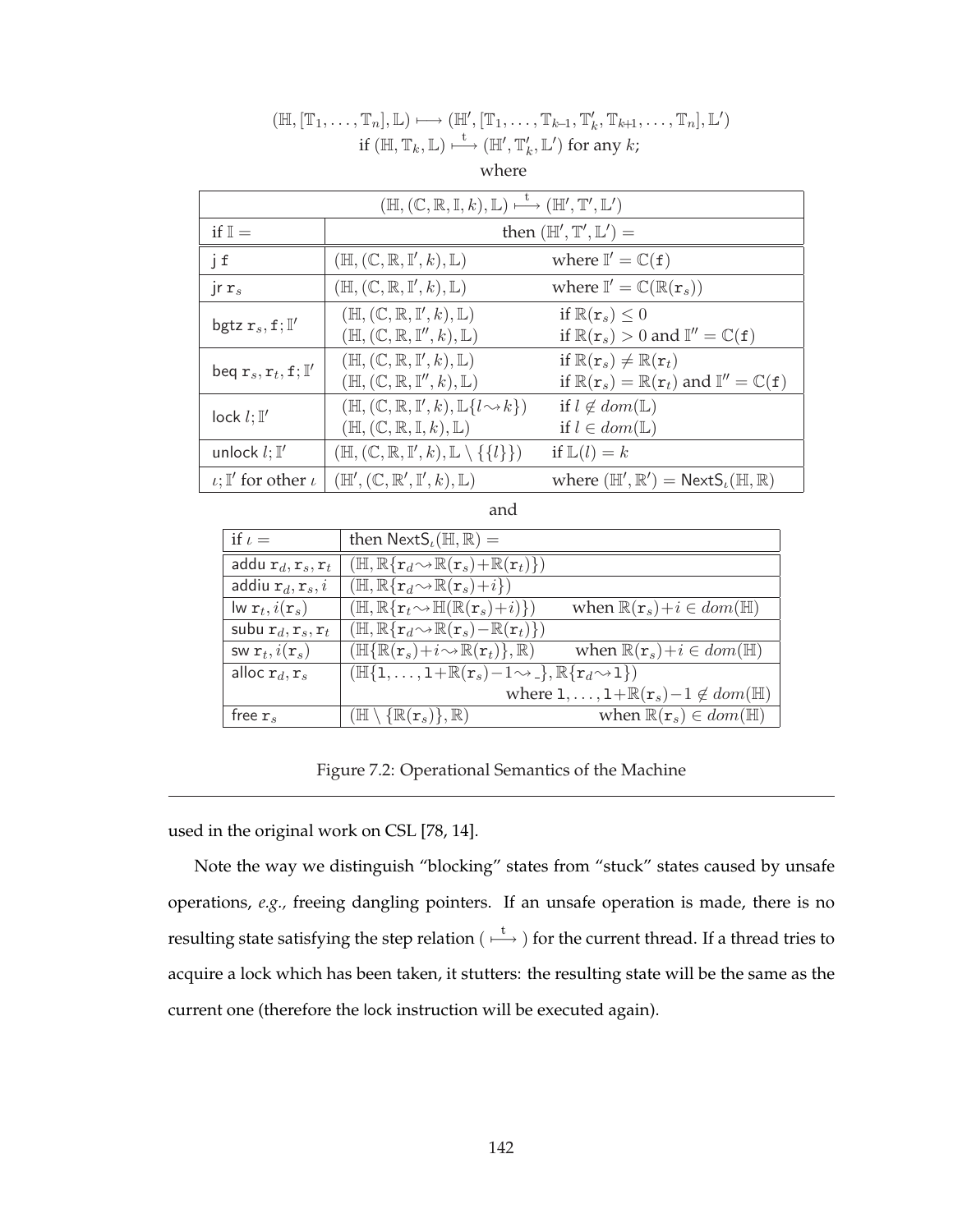$(XState) \mathbb{X} ::= (\mathbb{H}, (\mathbb{R}, i), \mathbb{L})$  $(\text{ProgSpec}) \Phi ::= ([\Psi_1, \ldots, \Psi_n], [(\mathbb{A}_1, \mathbb{G}_1), \ldots, (\mathbb{A}_n, \mathbb{G}_n)])$  $(CHSpec) \Psi ::= \{f \rightsquigarrow a\}^*$ (*Assert*) a ∈ *XState* → Prop (*Assume*) A ∈ *XState* → *XState* → Prop (*Guarantee*) G ∈ *XState* → *XState* → Prop

Figure 7.3: Specification Constructs for AGL

## **7.2 AGL: an R-G Based Program Logic**

In this section we present an R-G based program logic (AGL) for our assembly language. AGL is a variation of the CMAP<sup>-</sup> logic shown in Chapter 6 or the CCAP logic by Yu and Shao [102] which applies the R-G method for assembly code verification, but it works for the preemptive thread model instead of the non-preemptive model.

Figure 7.3 shows the specification constructs for AGL. For each thread in the program, its specification contains three parts: the specification  $\Psi$  for the code heap, the assumption A and the guarantee G. The specification  $\Phi$  of the whole program just groups specifications for each thread.

Assumptions and guarantees are meta-logic predicates over a pair of extended thread states  $\mathbb{X}$ , which contains the shared memory  $\mathbb{H}$ , the thread's register file  $\mathbb{R}$  and id k, and the global lock mapping  $\mathbb{L}$ . As in CMAP, the assumption  $\mathbb A$  for a thread specifies the expected invariant of state transitions made by the environment. The arguments it takes are extended thread states before and after a transition, respectively. The guarantee  $\mathbb G$  of a thread specifies the invariant of state transitions made by the thread itself.

The code heap specification  $\Psi$  assigns a precondition a to each instruction sequence in the code heap  $\mathbb{C}$ . The assertion a is a meta-logic predicate over the extended thread state  $\mathbb{X}$ . It ensures the safe execution of the corresponding instruction sequence. As before, we do not assign postconditions to instruction sequences. Since each instruction sequence ends with a jump instruction, we use the assertion at the target address as the postcondition.

Note we do not need a local guarantee  $\hat{g}$  here as we did for CMAP, because we are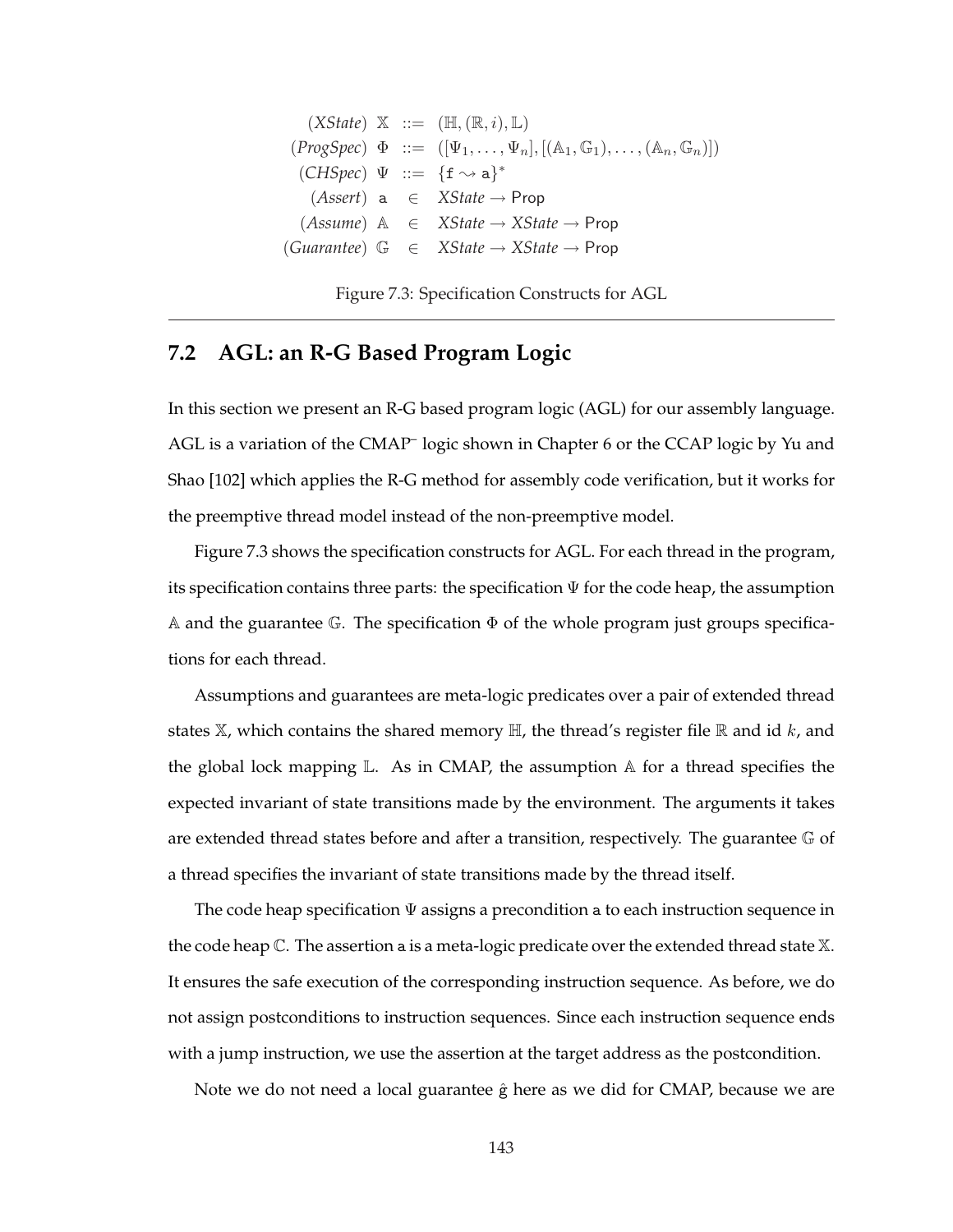

Figure 7.4: AGL Inference Rules

using a preemptive thread model, and each atomic transition is made by only one machine instruction instead of a sequence of instructions between two yield instructions. So the state transition made by each instruction needs to satisfy the global guarantee G. Also, A and G are not changing during threads' execution because we are not dealing with dynamic thread creation.

**Inference rules.** Inference rules of AGL are presented in Figs. 7.4 and 7.5. The PROG rule defines the well-formedness of the program  $\mathbb P$  with respect to the program specification  $\Phi$  and the set of preconditions ([a<sub>1</sub>, ..., a<sub>n</sub>]) for the instruction sequences that are currently executed by all the threads. Checking the well-formedness of  $\mathbb P$  involves two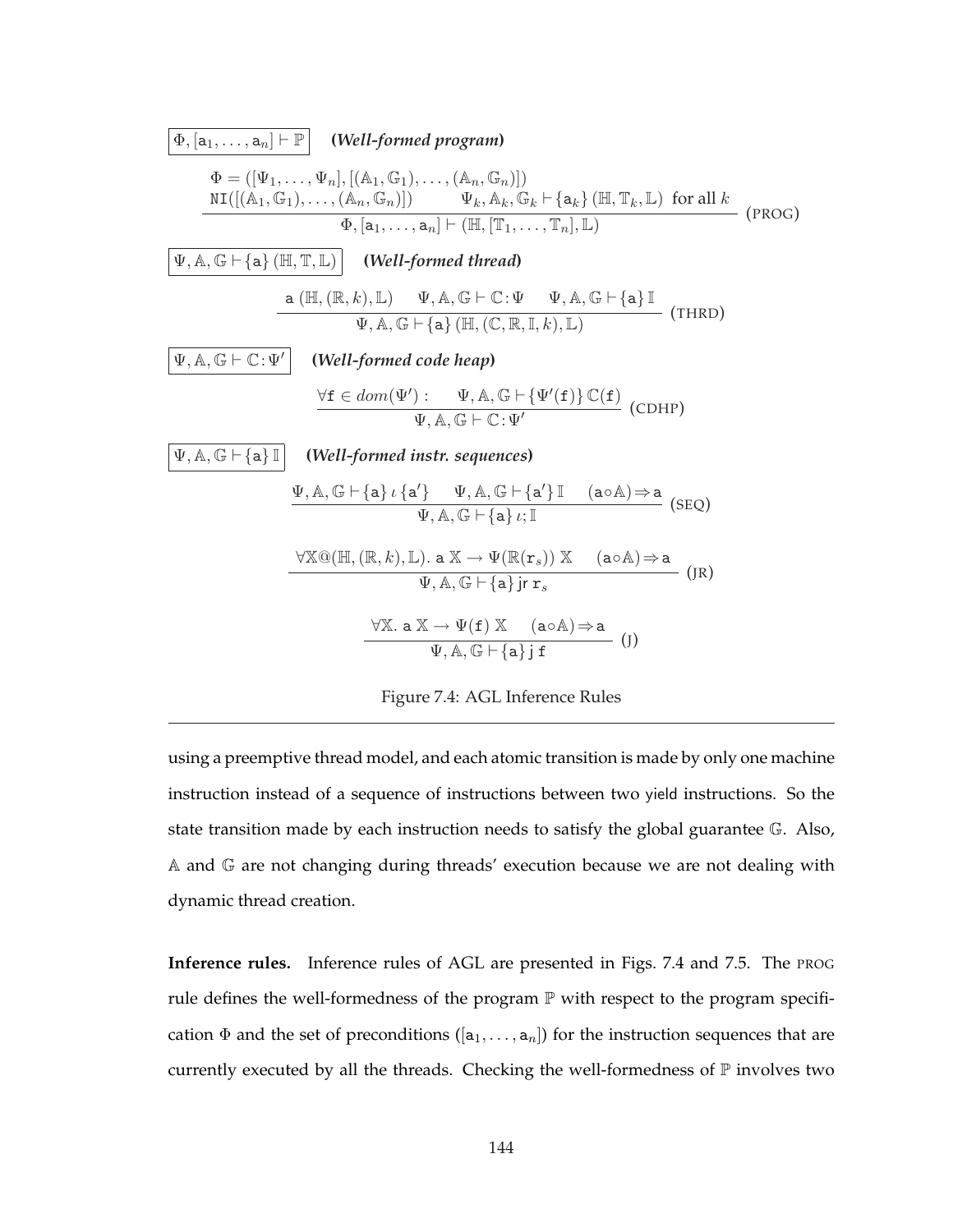$\boxed{\Psi, \mathbb{A}, \mathbb{G} \vdash \{\mathtt{a}\} \iota \left\{\mathtt{a}'\right\}}$ <sup>0</sup>} **(***Well-formed instructions***)**

$$
\forall X@(\mathbb{H}, (\mathbb{R}, k), \mathbb{L}) \cdot a X \land l \notin dom(\mathbb{L}) \rightarrow a' X' \land G X X'
$$
\nwhere  $X' = (\mathbb{H}, (\mathbb{R}, k), \mathbb{L}\{l \sim k\})$ .  
\n
$$
\frac{\forall X@(\mathbb{H}, (\mathbb{R}, k), \mathbb{L}) \cdot a X \rightarrow \mathbb{L}(l) = k \land a' X' \land G X X'}{\text{where } X' = (\mathbb{H}, (\mathbb{R}, k), \mathbb{L} \setminus \{l\})}
$$
\n
$$
\frac{\forall X@(\mathbb{H}, (\mathbb{R}, k), \mathbb{L}) \cdot a X \rightarrow \mathbb{L}(l) = k \land a' X' \land G X X'}{\text{where } X' = (\mathbb{H}, (\mathbb{R}, k), \mathbb{L} \setminus \{l\})}
$$
\n
$$
\frac{\forall X@(\mathbb{H}, (\mathbb{R}, k), \mathbb{L}) \cdot \forall 1 \cdot a X \land (\{1, \ldots, 1 + \mathbb{R}(r_s) = 1\} \cap dom(\mathbb{H}) = \emptyset) \rightarrow \text{where } X' = (\mathbb{H}\{1, \ldots, 1 + \mathbb{R}(r_s) = 1 \cap \{0 \land (H) = 0\}) \rightarrow \text{where } X' = (\mathbb{H}\{1, \ldots, 1 + \mathbb{R}(r_s) = 1 \land \neg), (\mathbb{R}\{r_d \sim 1\}, k), \mathbb{L})
$$
\n
$$
\frac{\forall X@(\mathbb{H}, (\mathbb{R}, k), \mathbb{L}) \cdot a X \rightarrow \mathbb{R}(r_s) \in dom(\mathbb{H}) \land a' X' \land G X X'}{\text{where } X' = (\mathbb{H}\setminus \{\mathbb{R}(r_s)\}, (\mathbb{R}, k), \mathbb{L})}
$$
\n
$$
\frac{\forall X@(\mathbb{H}, (\mathbb{R}, k), \mathbb{L}) \cdot a X \rightarrow (\mathbb{R}(r_s) + i) \in dom(\mathbb{H}) \land a' X' \land G X X'}{\text{where } X' = (\mathbb{H}\setminus \{\mathbb{R}(r_s)\}, (\mathbb{R}, k), \mathbb{L})}
$$
\n
$$
\frac{\forall X@(\mathbb{H}, (\mathbb{R}, k), \mathbb{L}) \cdot a X
$$

$$
\Psi, \mathbb{A}, \mathbb{G} \vdash \{\mathtt{a}\} \, \iota \, \{\mathtt{a'}\}
$$

Figure 7.5: AGL Inference Rules (cont'd)

(SIMPLE)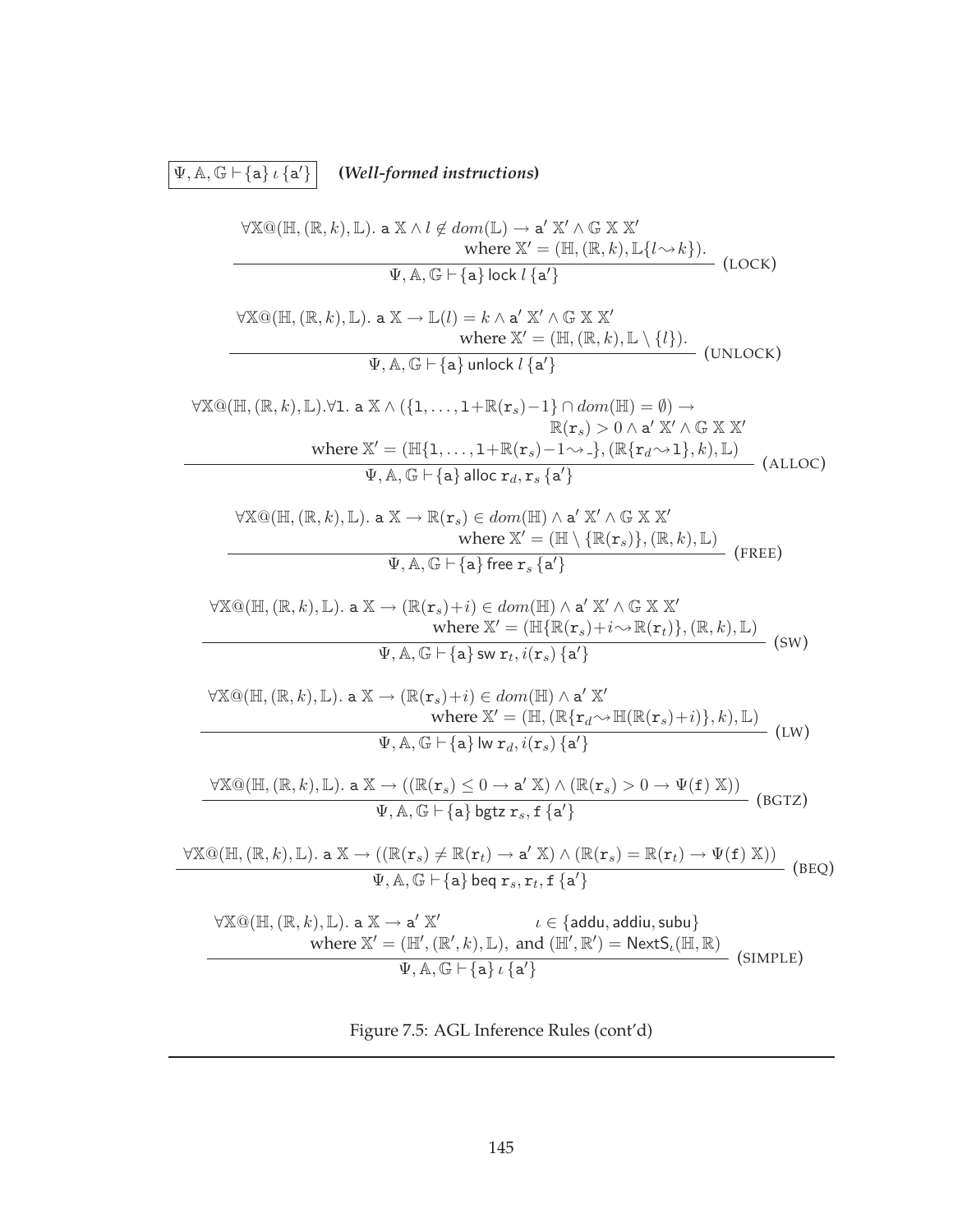steps. First we check the compatibility of assumptions and guarantees for all the threads. The predicate NI is redefined here for the new settings:

$$
NI([({\mathbb A}_1, {\mathbb G}_1),...,({\mathbb A}_n, {\mathbb G}_n)]) \triangleq \forall i, j, \mathbb{H}, \mathbb{H}', \mathbb{R}_i, \mathbb{R}'_i, \mathbb{R}_j, \mathbb{L}, \mathbb{L}'.
$$
  
\n
$$
i \neq j \rightarrow \mathbb{G}_i (\mathbb{H}, (\mathbb{R}_i, i), \mathbb{L}) (\mathbb{H}', (\mathbb{R}'_i, i), \mathbb{L}') \rightarrow \mathbb{A}_j (\mathbb{H}, (\mathbb{R}_j, j), \mathbb{L}) (\mathbb{H}', (\mathbb{R}_j, j), \mathbb{L}'),
$$
\n(7.1)

which simply says that the guarantee of each thread should satisfy assumptions of all other threads. Then we apply the THRD rule to check that implementation of each thread actually satisfies the specification. Each thread  $\mathbb{T}_i$  is verified separately, therefore thread modularity is supported.

In the THRD rule, we require that the precondition a be satisfied by the current extended thread state ( $\mathbb{H}, (\mathbb{R}, k), \mathbb{L}$ ); that the thread code heap satisfy its specification  $\Psi$ , A and  $\mathbb{G}$ ; and that it be safe to execute the current instruction sequence I under the precondition a and the thread specification.

The CDHP rule checks the well-formedness of thread code heaps. It requires that each instruction sequence specified in  $\Psi'$  be well-formed with respect to the imported interfaces specified in  $\Psi$ , the assumption A and the guarantee  $\mathbb{G}$ .

The SEQ rule and the JR rule ensure that it is safe to execute the instruction sequence if the precondition is satisfied. If the instruction sequence starts with a normal sequential instruction  $\iota$ , we need to come up with an assertion a' which serves both as the postcondition of  $\iota$  and as the precondition of the remaining instruction sequence. Also we need to ensure that, if the current thread is preempted at a state satisfying a, a must be preserved by any state transitions (by other threads) satisfying the assumption A. This is enforced by  $(a \circ A) \Rightarrow a$ :

$$
(a \circ A) \Rightarrow a \triangleq \forall X, X'. a X \land A X X' \rightarrow a X'.
$$

If we reach the last jump instruction of the instruction sequence, the JR rule requires that the assertion assigned to the target address in  $\Psi$  be satisfied after the jump. It also requires that a be preserved by state transitions satisfying A. Here we use the syntactic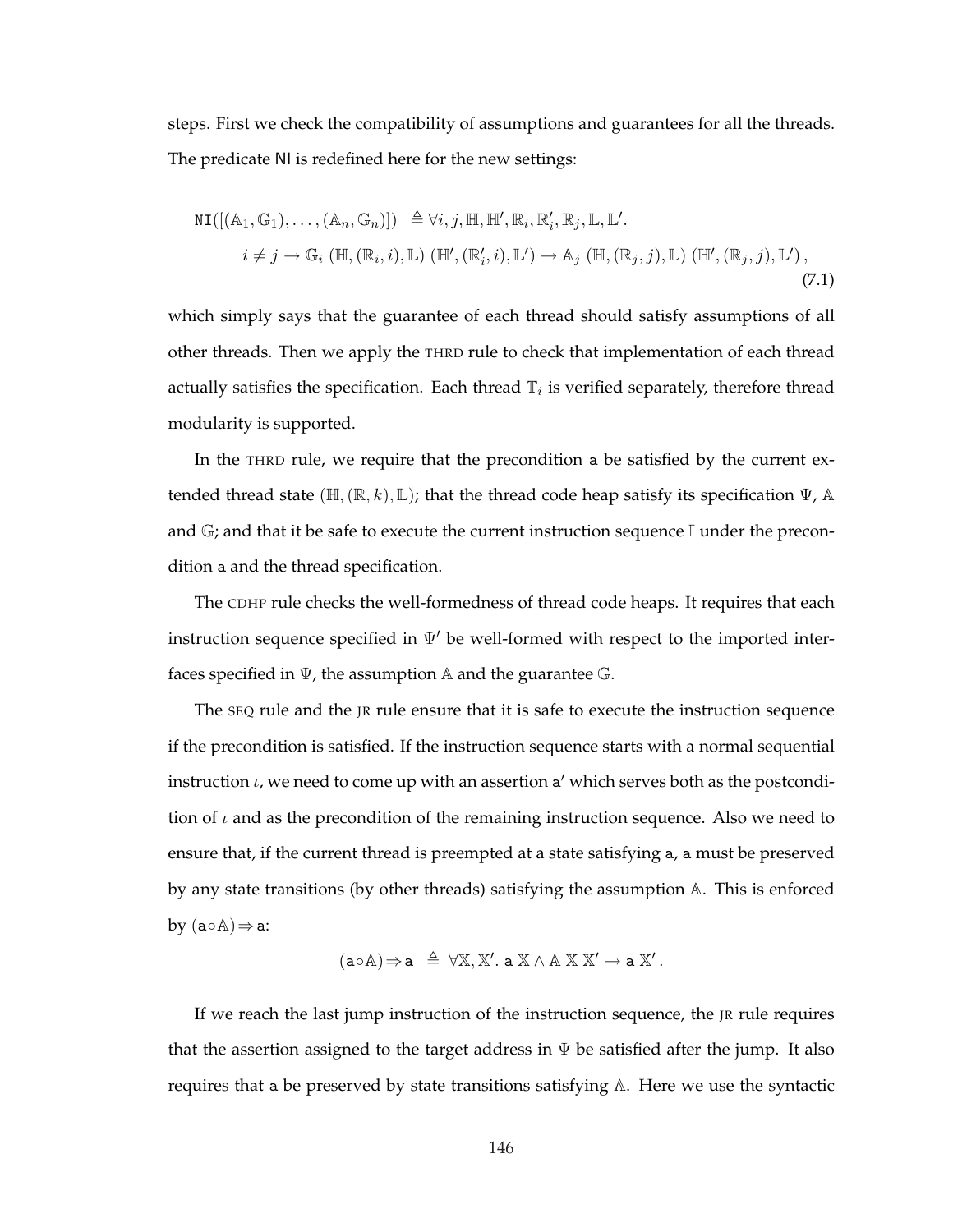sugar  $\forall X \mathbb{Q}(x_1, \ldots, x_n)$ .  $P(X, x_1, \ldots, x_n)$  to mean that, for all tuple X containing elements  $x_1, \ldots, x_n$ , the predicate P holds. It is formally defined as:

$$
\forall X, x_1, \ldots, x_n. (X = (x_1, \ldots, x_n)) \rightarrow P(X, x_1, \ldots, x_n).
$$

The notation  $\lambda X \mathbb{Q}(x_1, \ldots, x_n)$ .  $f(X, x_1, \ldots, x_n)$  that we use later is defined similarly. The rule for direct jumps (j f) is similar to the JR rule and requires no further explanation.

Instruction rules require that the precondition ensure the safe execution of the instruction; and that the resulting state satisfy the postcondition. Also, if shared states ( $H$  and  $\mathbb L$ ) are updated by the instruction, we need to ensure that the update satisfies the guarantee G. For the lock instruction, if the control falls through, we know that the lock is not held by any thread. This extra knowledge can be used together with the precondition a to show the postcondition is satisfied by the resulting state. The rest of instruction rules are straightforward and will not be explained here.

**Soundness.** The soundness of AGL shows that the PROG rule enforces the non-interference and the partial correctness of programs with respect to the specifications. It is proved following the syntactic approach [99] to proving soundness of type systems. We first prove the following progress and preservation lemma.

**Lemma 7.1 (AGL-Progress)** For any program  $\mathbb{P} = (\mathbb{H}, [\mathbb{T}_1, \dots, \mathbb{T}_n], \mathbb{L})$ , if  $\Phi, [a_1,\ldots,a_n]\vdash \mathbb{P}$ , then, for any thread  $\mathbb{T}_k$ , there exist  $\mathbb{H}', \mathbb{T}'_k$  and  $\mathbb{L}'$  such that  $(\mathbb{H}, \mathbb{T}_k, \mathbb{L}) \stackrel{\mathsf{t}}{\longmapsto} (\mathbb{H}', \mathbb{T}'_k, \mathbb{L}').$ 

**Lemma 7.2 (AGL-Preservation)** If  $\Phi$ ,  $[a_1, \ldots, a_n] \vdash \mathbb{P}$  and  $(\mathbb{P} \longmapsto \mathbb{P}')$ , then there exist  $\mathsf{a}'_1,\ldots,\mathsf{a}'_n$  such that  $\Phi,[\mathsf{a}'_1,\ldots,\mathsf{a}'_n]\vdash \mathbb{P}'.$ 

The soundness theorem follows the progress and preservation lemmas.

**Theorem 7.3 (AGL-Soundness)** For any program P with specification  $\Phi = [\Psi_1, \ldots, \Psi_n], [(\mathbb{A}_1, \mathbb{G}_1), \ldots, (\mathbb{A}_n, \mathbb{G}_n)],$  if  $\Phi, [\mathsf{a}_1, \ldots, \mathsf{a}_n] \vdash \mathbb{P}$ , then,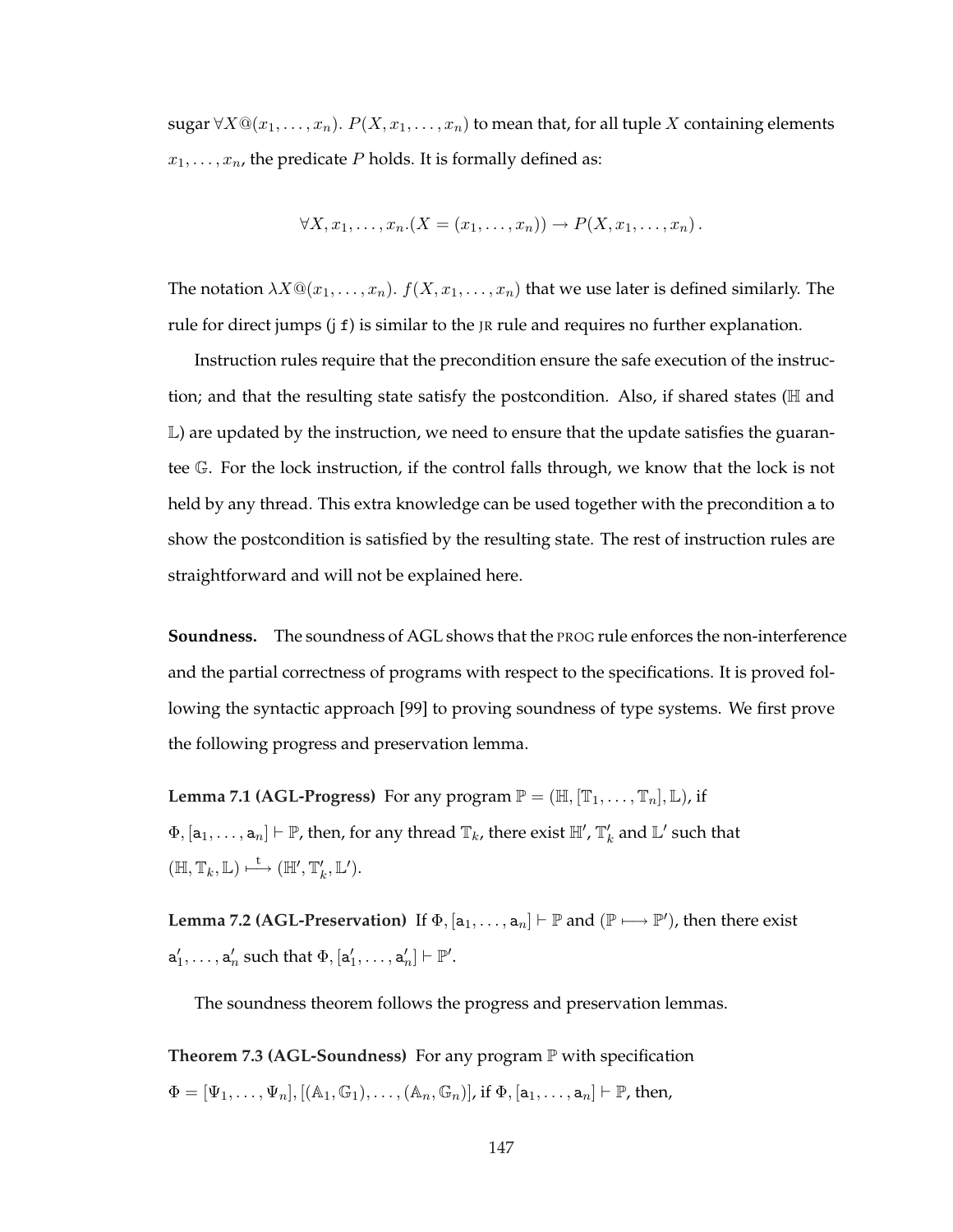- for any *m*, there exists a  $\mathbb{P}'$  such that  $(\mathbb{P} \longmapsto^m \mathbb{P}')$ ;
- for any  $m$  and  $\mathbb{P}' = (\mathbb{H}', [\mathbb{T}'_1, \ldots, \mathbb{T}'_n], \mathbb{L}'),$  if  $(\mathbb{P} \longmapsto^m \mathbb{P}'),$  then,
	- $\Phi = \Phi, [\mathsf{a}'_1, \ldots, \mathsf{a}'_n] \vdash \mathbb{P}'$  for some  $\mathsf{a}'_1, \ldots, \mathsf{a}'_n;$
	- $-$  for any  $k$ , there exist  $\mathbb{H}'',\mathbb{T}''_k$  and  $\mathbb{L}''$  such that  $(\mathbb{H}',\mathbb{T}'_k,\mathbb{L}')\stackrel{\mathsf{t}}{\longmapsto}(\mathbb{H}'',\mathbb{T}''_k,\mathbb{L}'') ;$
	- $-$  for any  $k$ , if  $\mathbb{T}'_k = (\mathbb{C}_k, \mathbb{R}'_k, j \leq k)$ , then  $\Psi_k(\mathbf{f})$   $(\mathbb{H}', (\mathbb{R}'_k, k), \mathbb{L}')$  holds;
	- $-$  for any  $k$ , if  $\mathbb{T}'_k = (\mathbb{C}_k, \mathbb{R}'_k, \mathsf{jr}\, \mathbf{r}_s, k)$ , then  $\Psi_k(\mathbb{R}'_k(\mathbf{r}_s))$   $(\mathbb{H}', (\mathbb{R}'_k, k), \mathbb{L}')$  holds;
	- $-$  for any  $k$ , if  $\mathbb{T}'_k = (\mathbb{C}_k, \mathbb{R}'_k$ , beq  $\mathtt{r}_s, \mathtt{r}_t, \mathtt{f}; \mathbb{I}, k)$  and  $\mathbb{R}'_k(\mathtt{r}_s) = \mathbb{R}'_k(\mathtt{r}_t)$ , then  $\Psi_k(\mathtt{f})$   $(\mathbb{H}', (\mathbb{R}'_k, k), \mathbb{L}')$  holds;
	- for any k, if  $\mathbb{T}'_k = (\mathbb{C}_k, \mathbb{R}'_k, \text{bgtz } \mathbf{r}_s, \mathbf{f}; \mathbb{I}, k)$  and  $\mathbb{R}'_k(\mathbf{r}_s) > 0$ , then  $\Psi_k(\mathbf{f})$  ( $\mathbb{H}', (\mathbb{R}'_k, k), \mathbb{L}'$ ) holds.

Note that our AGL does not guarantee deadlock-freedom, which can be easily achieved by enforcing a partial order of lock acquiring in the LOCK rule. We do not show the proof details here, which are very similar to the proof of SAGL's soundness shown in the next section.

## **7.3 SAGL: Separated Rely-Guarantee Logic**

AGL is a general program logic supporting thread modular verification of concurrent code. However, because it treats all memory as shared resources, it does not have good memory modularity, and assumptions and guarantees are hard to define and use. For instance, suppose we partition the memory into  $n$  blocks and each block is assigned to one thread. Each thread simply works on its own part of memory and never accesses other parts. This scenario is not unusual in parallel programs and non-interference is trivially satisfied. However, to certify the code in AGL, the assumption for each thread has to be like "my private part of memory is never updated by others", and the guarantee is like "I will not touch other threads' private memory". During program verification, we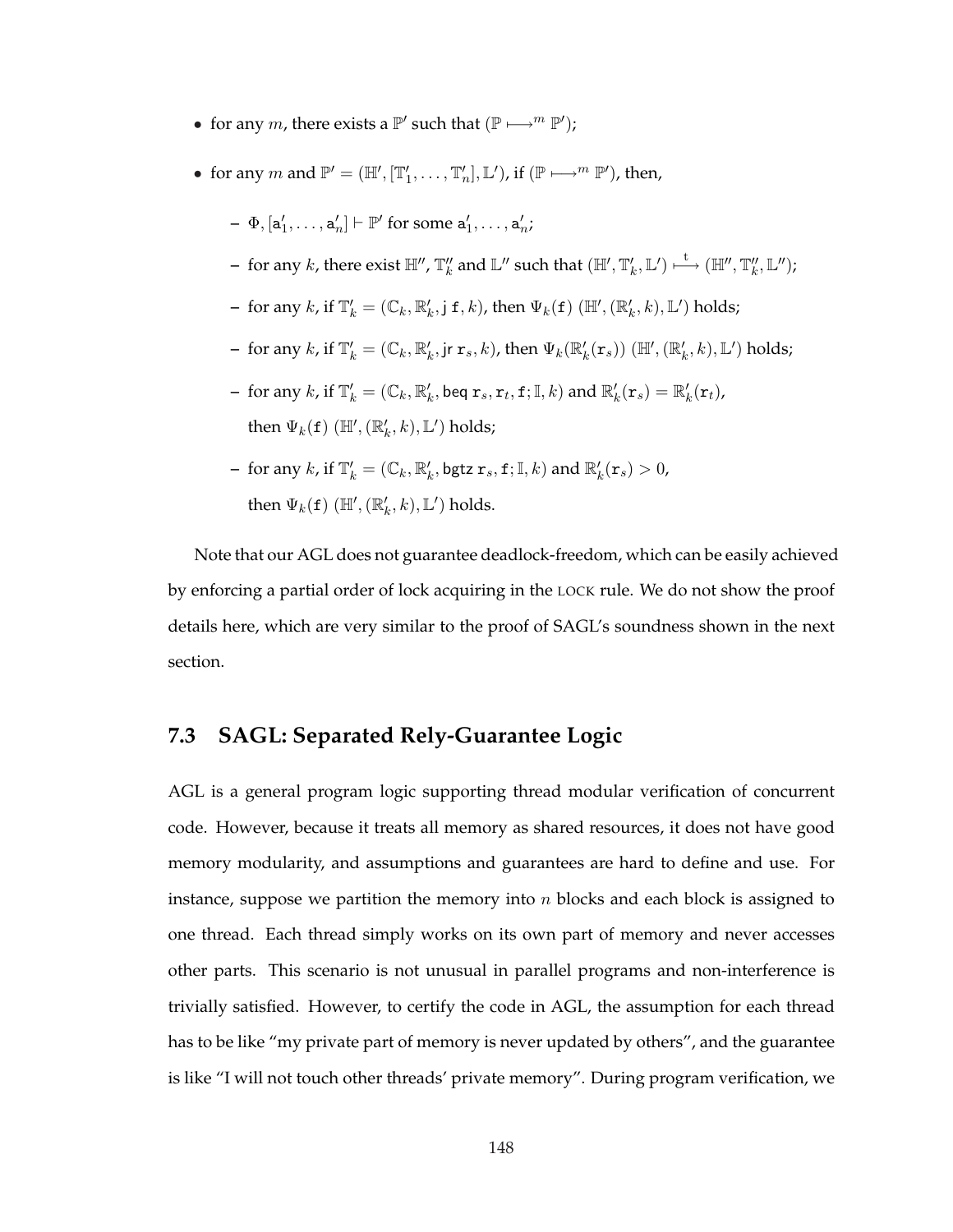$(CHSpec) \quad \Psi \quad ::= \ \{f \rightsquigarrow (a, \nu)\}^*$  $(Assert)$  a,  $\nu \in XState \rightarrow Prop$ 

Figure 7.6: Extension of AGL Specification Constructs in SAGL

have to prove for each individual instruction that the guarantee is not broken, even if it is trivially true. To make things worse, if each thread dynamically allocates memory and uses the allocated memory as private resources, as shown in the example in Section 7.5, the domain of private memory becomes dynamic, which makes it very hard to define the assumption and guarantee.

In this section, we extend AGL with explicit partition of private resources and shared resources. The extended logic, which we call Separated Rely-Guarantee Logic (SAGL), has much better support of memory modularity than AGL without sacrificing any expressiveness. Borrowing the local-reasoning idea in separation logic, private resources of one thread are not visible to other threads, therefore will not be touched by others. Assumptions and guarantees in SAGL only specifies shared resources, therefore in the scenario above the definition of SAGL assumption and guarantee becomes completely trivial since there is no shared resources. The dynamic domain of private memory caused by dynamic memory allocation/free is no longer a challenge to define assumptions and guarantees because private memory does not have to be specified.

Figure 7.6 shows the extensions of AGL specifications for SAGL. In the specification  $\Psi$  of each thread code heap, the precondition assigned to each code label now becomes a pair of assertions  $(a, \nu)$ . The assertion a plays the same role as in AGL. It specifies the shared resources (all memory are treated as shared in AGL). The assertion  $\nu$  specifies the private resources of the thread. Other threads' private resources are not specified.

**Inference rules.** The inference rules of SAGL are shown in Figures 7.7 and 7.8. They look very similar to AGL rules. In the PROG rule, as in AGL, we check the compatibility of assumptions and guarantees, and check the well-formedness of each thread. However,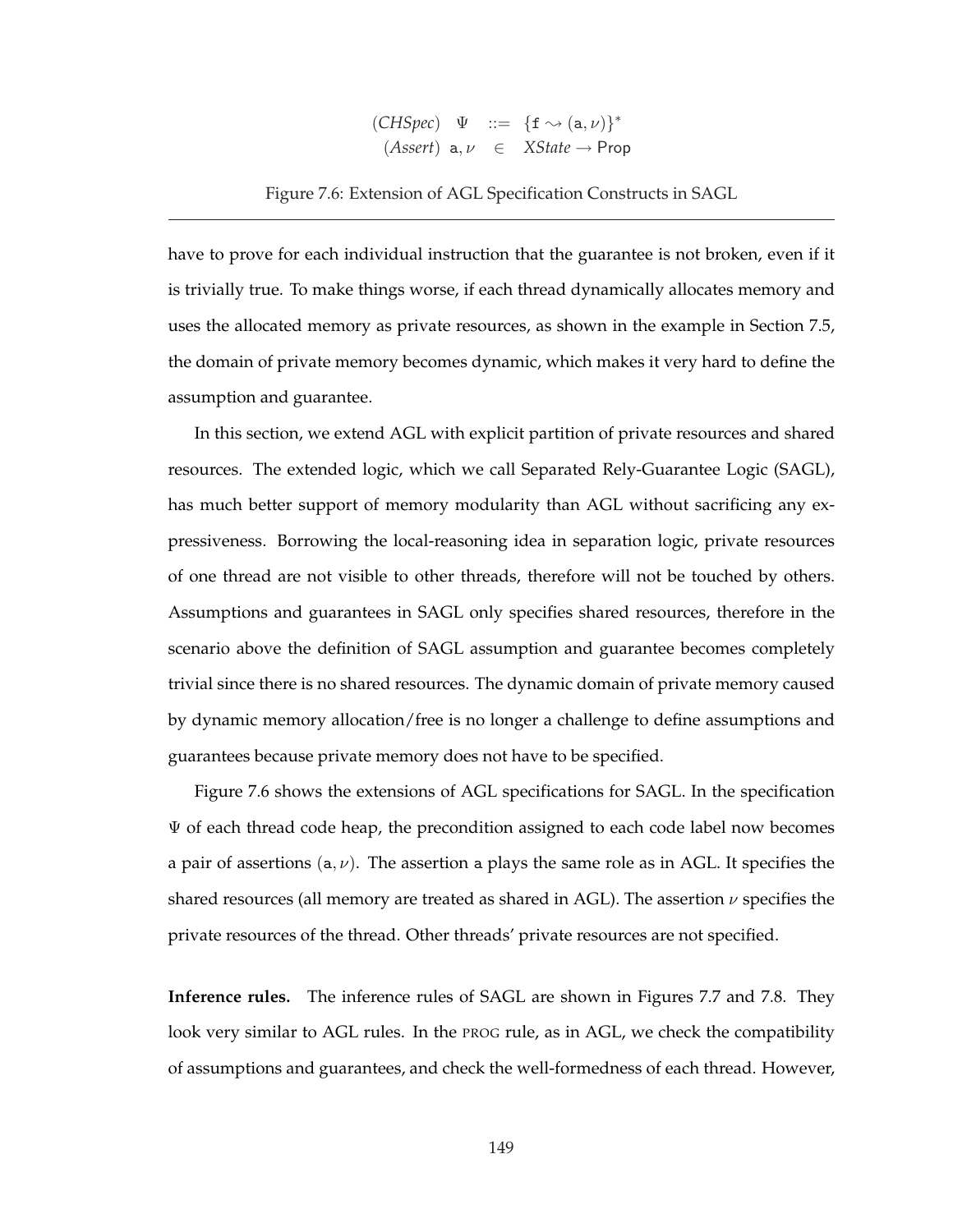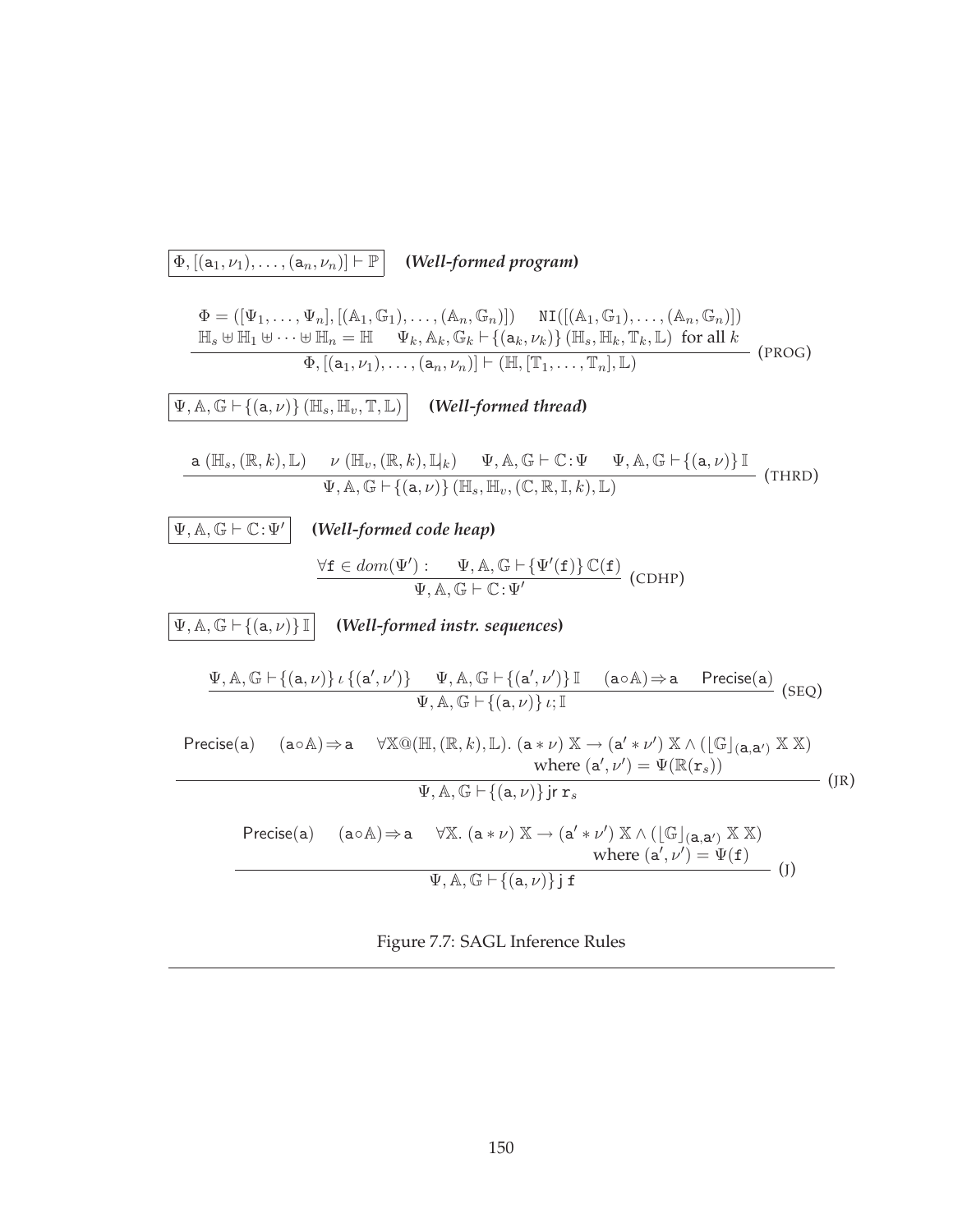## $\Psi$ ,  $\mathbb{A}$ ,  $\mathbb{G} \vdash \{(\mathsf{a},\nu)\}\iota$  { $(\mathsf{a}',\nu')$ )} **(***Well-formed instructions***)**  $\forall \mathbb{X} \mathbb{Q}(\mathbb{H}, (\mathbb{R}, k), \mathbb{L})$ .  $(\mathtt{a} * \nu) \mathbb{X} \wedge l \not\in dom(\mathbb{L}) \rightarrow (\mathtt{a}' * \nu') \mathbb{X}' \wedge ([\mathbb{G}]_{(\mathtt{a}, \mathtt{a}')} \mathbb{X} \mathbb{X}')$ where  $\mathbb{X}' = (\mathbb{H}, (\mathbb{R}, k), \mathbb{L}\{l \rightsquigarrow k\})$  $\Psi$ ,  $\mathbb{A}$ ,  $\mathbb{G} \vdash \{(\mathsf{a}, \nu)\}$  lock  $l\{(\mathsf{a}', \nu')\}$  (LOCK)  $\forall \mathbb{X} \mathbb{Q}(\mathbb{H}, (\mathbb{R}, k), \mathbb{L})$ .  $(a * \nu) \mathbb{X} \to \mathbb{L}(l) = k \wedge (a' * \nu') \mathbb{X}' \wedge (\lfloor \mathbb{G} \rfloor_{(a, a')} \mathbb{X} \mathbb{X}')$ where  $\mathbb{X}' = (\mathbb{H}, (\mathbb{R}, k), \mathbb{L} \setminus \{l\})$  $\Psi$ ,  $\mathbb{A}$ ,  $\mathbb{G} \vdash \{(\mathsf{a}, \nu)\}\$ unlock  $l\{(\mathsf{a}', \nu')\}$ (UNLOCK)  $\forall \mathbb{X}\mathbb{Q}(\mathbb{H},(\mathbb{R},k),\mathbb{L}).\forall 1.$   $(a * \nu) \mathbb{X} \wedge \{1,\ldots,1+\mathbb{R}(\mathbf{r}_s)-1\} \notin dom(\mathbb{H}) \rightarrow$  $\mathbb{R}(\mathbf{r}_s) > 0 \wedge (\mathsf{a}' \ast \nu') \mathbb{X}' \wedge (\lfloor \mathbb{G} \rfloor_{(\nu, \nu')}) \mathbb{X} \mathbb{X}'$ where  $\mathbb{X}' = (\mathbb{H}\{1,\ldots,1+\mathbb{R}(\mathbf{r}_s)-1\leadsto_-\},(\mathbb{R}\{\mathbf{r}_d\leadsto1\},k),\mathbb{L})$  $\Psi$ , A, G  $\vdash \{(a,\nu)\}\$ alloc  $r_d$ ,  $r_s$   $\{(a',\nu')\}$  (ALLOC)  $\iota \in \{\textsf{addu}, \textsf{addiu}, \textsf{subu}, \textsf{lw}, \textsf{sw}, \textsf{free}\}\$  $\forall \mathbb{X}\mathbb{Q}(\mathbb{H}, (\mathbb{R}, k), \mathbb{L})$ .  $(a * \nu) \mathbb{X}$  $\rightarrow \exists (\mathbb{H}', \mathbb{R}') = \mathsf{NextS}_t(\mathbb{H}, \mathbb{R}).$   $(a' * \nu') \mathbb{X}' \wedge (\lfloor \mathbb{G} \rfloor_{(\nu, \nu')}) \mathbb{X} \mathbb{X}'$ where  $\mathbb{X}' = (\mathbb{H}', (\mathbb{R}', k), \mathbb{L})$  $\Psi$ ,  $\mathbb{A}$ ,  $\mathbb{G} \vdash \{(\mathsf{a}, \nu)\}\iota\{(\mathsf{a}', \nu')\}$  (SIMPLE)  $\forall \mathbb{X} \mathbb{Q}(\mathbb{H}, (\mathbb{R}, k), \mathbb{L})$ .  $(a * \nu) \mathbb{X} \to ((\mathbb{R}(\mathbf{r}_s) \leq 0 \to (a' * \nu') \mathbb{X} \wedge (\lfloor \mathbb{G} \rfloor_{(\nu, \nu')}) \mathbb{X} \mathbb{X})$  $\wedge (\mathbb{R}(\mathbf{r}_s) > 0 \rightarrow (\mathbf{a}'' * \nu'') \mathbb{X} \wedge ([\mathbb{G}]_{(\nu, \nu'')}) \mathbb{X} \mathbb{X}))$ where  $(\mathsf{a}'', \nu'') = \Psi(\mathsf{f})$  $\Psi, \mathbb{A}, \mathbb{G} \vdash \{(\mathtt{a}, \nu)\}$  bgtz  $\mathtt{r}_s, \mathtt{f}$   $\{(\mathtt{a}', \nu')\}$  $-$  (BGTZ)  $\forall \mathbb{X} \mathbb{Q}(\mathbb{H}, (\mathbb{R}, k), \mathbb{L})$ .  $(a * \nu) \mathbb{X} \rightarrow ((\mathbb{R}(\mathbf{r}_s) \neq \mathbb{R}(\mathbf{r}_t) \rightarrow (a' * \nu') \mathbb{X} \wedge (\lfloor \mathbb{G} \rfloor_{(\nu, \nu')}) \mathbb{X} \mathbb{X})$  $\wedge (\mathbb{R}(\mathbf{r}_s) = \mathbb{R}(\mathbf{r}_t) \rightarrow (\mathbf{a}'' * \nu'') \mathbb{X} \wedge (\lfloor \mathbb{G} \rfloor_{(\nu,\nu'')}) \mathbb{X} \mathbb{X}))$ where  $(\mathsf{a}'', \nu'') = \Psi(\mathsf{f})$  $\Psi, \mathbb{A}, \mathbb{G} \vdash \{(\mathtt{a}, \nu)\}$  beq  $\mathtt{r}_s, \mathtt{r}_t, \mathtt{f} \{(\mathtt{a}', \nu')\}$ (BEQ)

Figure 7.8: SAGL Inference Rules (Cont'd)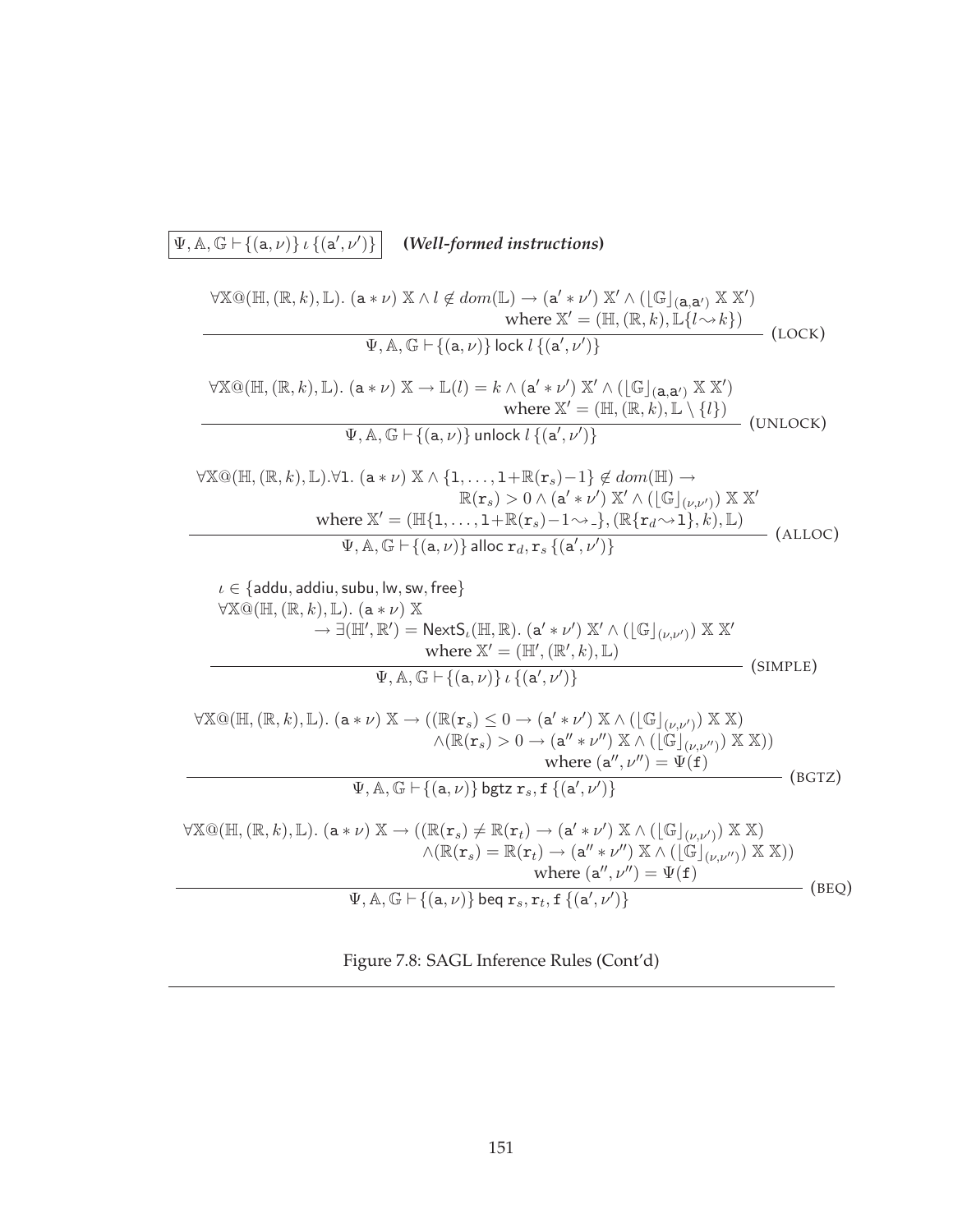here we require that there be a partition of memory into  $n + 1$  parts: one part  $\mathbb{H}_s$  is shared and other parts  $\mathbb{H}_1, \ldots, \mathbb{H}_n$  are privately owned by the threads  $\mathbb{T}_1, \ldots, \mathbb{T}_n$ , respectively. When we check the well-formedness of thread  $\mathbb{T}_k$ , the memory in the extended thread state is not the global memory. It just contains  $\mathbb{H}_s$  and  $\mathbb{H}_k$ .

The THRD rule in SAGL is similar to the one in AGL, except that the memory visible by each thread is separated into two parts: the shared  $\mathbb{H}_s$  and the private  $\mathbb{H}_v$ . We require that assertions a and  $\nu$  hold over  $\mathbb{H}_s$  and  $\mathbb{H}_v$  respectively. Since  $\nu$  only specifies the private resource, we use the "filter" operator  $\mathbb{L}|_k$  to prevent  $\nu$  from having access to the ownership information of locks not owned by the current thread:

$$
(\mathbb{L}|_k)(l) \triangleq \begin{cases} k & \mathbb{L}(l) = k \\ \text{undefined} & \text{otherwise} \end{cases}
$$
 (7.2)

*i.e.,*  $\mathbb{L}_k$  is a subset of  $\mathbb{L}$  which maps locks to  $k$ .

In the seq rule, we use  $(a, \nu)$  as the precondition. However, to ensure that the precondition is preserved by state transitions satisfying A, we only check a (*i.e.,* we check  $(a \circ A) \Rightarrow a$ ) because A only specifies shared resources. We know that the private resources will not be touched by the environment. We require a to be precise to enforce the unique boundary between shared and private resources. Following the definition in CSL [78], an assertion a is precise if and only if for any memory  $\mathbb{H}$ , there is at most one subset  $\mathbb{H}'$  that satisfies a, *i.e.,*

$$
\begin{aligned}\n\text{Precise(a)} \triangleq \forall \mathbb{H}, \mathbb{R}, k, \mathbb{L}, \mathbb{H}_1, \mathbb{H}_2. \ (\mathbb{H}_1 \subseteq \mathbb{H}) \land (\mathbb{H}_2 \subseteq \mathbb{H}) \land \\
&\text{a } (\mathbb{H}_1, (\mathbb{R}, k), \mathbb{L}) \land \text{a } (\mathbb{H}_2, (\mathbb{R}, k), \mathbb{L}) \to \mathbb{H}_1 = \mathbb{H}_2.\n\end{aligned} \tag{7.3}
$$

The JR rule requires a be precise and it be preserved by state transitions satisfying the assumption. Also, the specification assigned to the target address needs to be satisfied by the resulting state of the jump, and the identity state transition made by the jump satisfies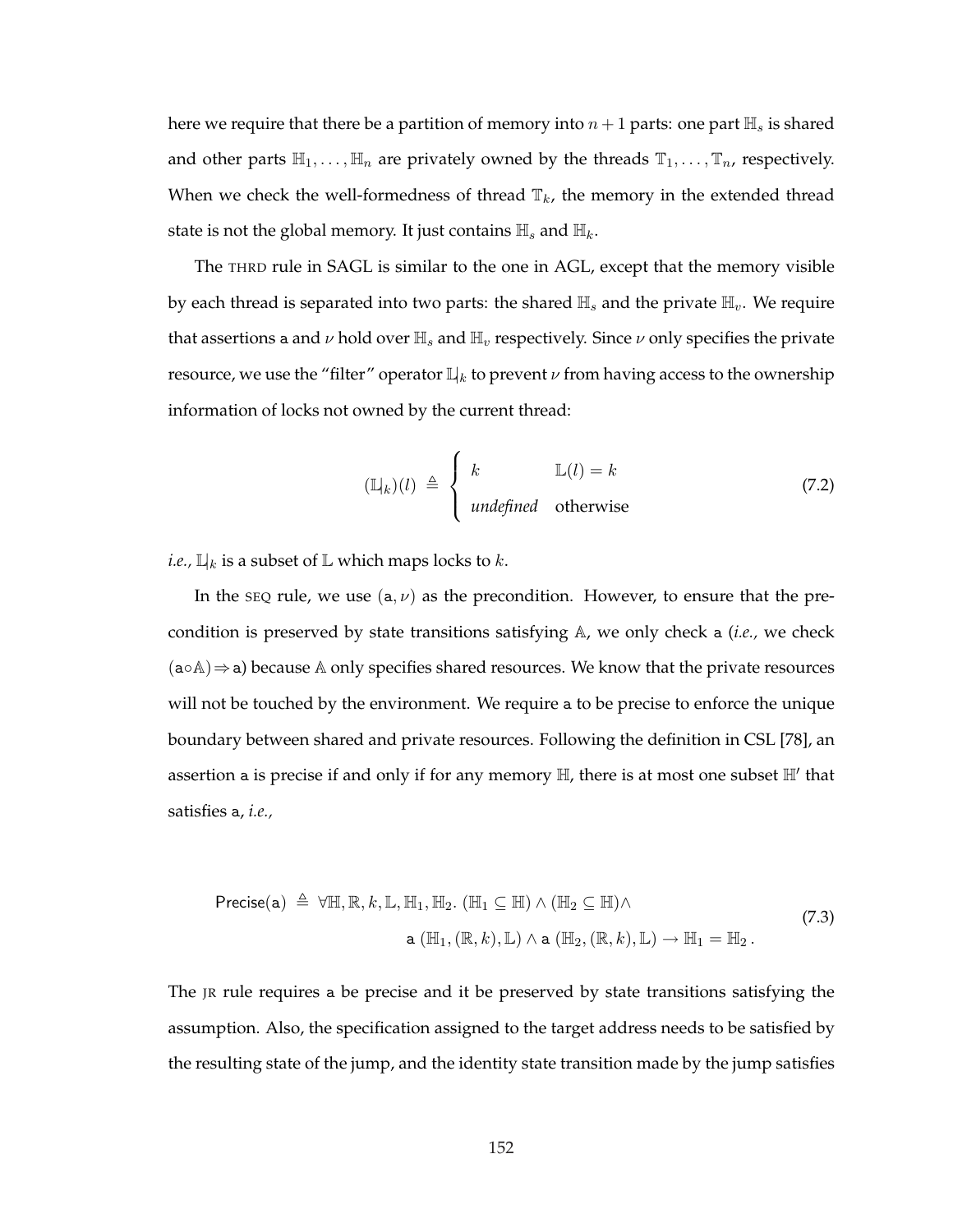the guarantee G. We use the separating conjunction of the shared and private predicates as the pre- and post-condition. We define  $a * \nu$  as:

$$
\mathbf{a} * \nu \triangleq \lambda(\mathbb{H}, (\mathbb{R}, k), \mathbb{L}).
$$
\n
$$
\exists \mathbb{H}_1, \mathbb{H}_2. (\mathbb{H}_1 \uplus \mathbb{H}_2 = \mathbb{H}) \land \mathbf{a} (\mathbb{H}_1, (\mathbb{R}, k), \mathbb{L}) \land \nu (\mathbb{H}_2, (\mathbb{R}, k), \mathbb{L}_k).
$$
\n(7.4)

Again, the use of  $\mathbb{L}_k$  prevents  $\nu$  from having access to the ownership information of locks not owned by the current thread. We use  $f_1 \oplus f_2$  to represent the union of finite partial mappings with disjoint domains.

To ensure  $\mathbb G$  is satisfied over shared resources, we lift  $\mathbb G$  to  $\lfloor \mathbb G\rfloor_{(\textbf{a},\textbf{a}')}$ :

$$
\begin{aligned}\n\left[\mathbb{G}\right]_{(a,a')} &\triangleq \lambda \mathbb{X} \mathbb{Q}(\mathbb{H}, (\mathbb{R}, k), \mathbb{L}), \mathbb{X}' \mathbb{Q}(\mathbb{H}', (\mathbb{R}', k'), \mathbb{L}'). \\
&\exists \mathbb{H}_1, \mathbb{H}_2, \mathbb{H}'_1, \mathbb{H}'_2. (\mathbb{H}_1 \oplus \mathbb{H}_2 = \mathbb{H}) \wedge (\mathbb{H}'_1 \oplus \mathbb{H}'_2 = \mathbb{H}') \\
&\wedge a (\mathbb{H}_1, (\mathbb{R}, k), \mathbb{L}) \wedge a' (\mathbb{H}'_1, (\mathbb{R}', k'), \mathbb{L}') \\
&\wedge \mathbb{G}(\mathbb{H}_1, (\mathbb{R}, k), \mathbb{L}) (\mathbb{H}'_1, (\mathbb{R}', k'), \mathbb{L}'),\n\end{aligned}
$$
\n(7.5)

Here we use precise predicates a and a' to enforce the unique boundary between shared and private resources.

As expected, the SAGL rule for each individual instruction is almost the same as its counterpart in AGL, except that we always use the separating conjunction of predicates for shared and private resources. Each instruction rule requires that memory in states before and after the transition can be partitioned to private and shared; private parts satisfy private predicates and shared parts satisfy shared predicates and G.

It is important that we always combine shared predicates with private predicates instead of checking separately the relationship between a and a' and between  $\nu$  and  $\nu'$ . This gives us the ability to support *dynamic redistribution* of private and shared memory. Instead of enforcing static partition, we allow that part of private memory becomes shared under certain conditions and vice versa. As we will show in the next section, this ability makes our SAGL very expressive and is the enabling feature that makes the embedding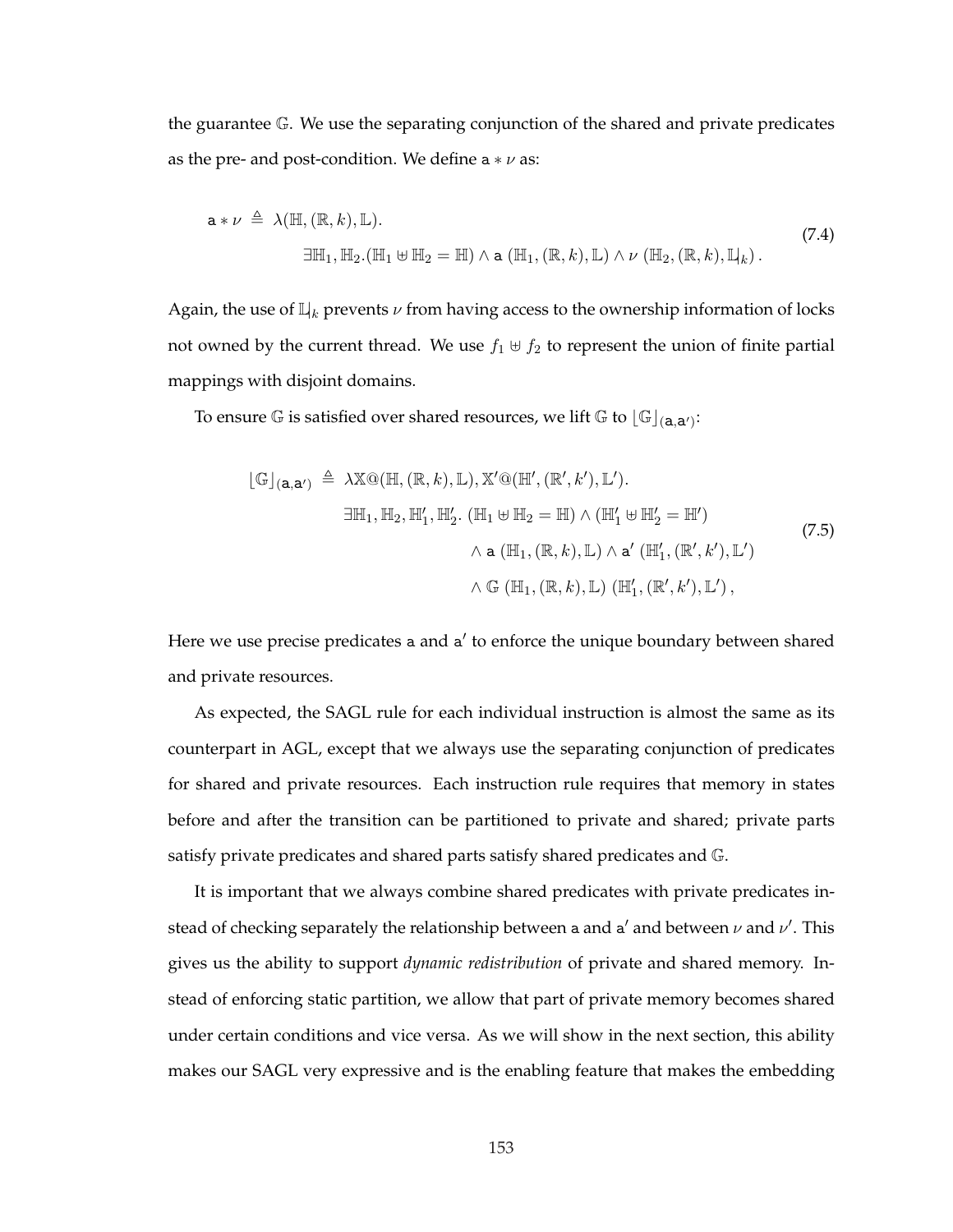of CSL into SAGL possible. This also explains why we require  $[\mathbb{G}]_{(a,a')}$  holds over state transitions made by every instruction: even though the instruction does not change  $\mathbb H$  and L, we may change the partition between private and shared memory at the end of this instruction, which would affect other threads and thus this change must satisfy  $\lfloor\mathbb{G}\rfloor_{(\textbf{a},\textbf{a}')}$ .

AGL can be viewed as a specialized version of SAGL where all the  $\nu$ 's are set to emp (emp is an assertion which can only be satisfied by memory with empty domain).

**Soundness.** Soundness of SAGL is proved following the syntactic approach [99] to proving soundness of type systems.

**Lemma 7.4** If  $\Psi$ ,  $\mathbb{A}$ ,  $\mathbb{G} \vdash \mathbb{C}$ :  $\Psi$ , then  $dom(\Psi) \subseteq dom(\mathbb{C})$ .

**Lemma 7.5 (Thread-Progress)** If  $\Psi$ ,  $\mathbb{A}$ ,  $\mathbb{G} \vdash \{(\mathsf{a}, \nu)\}$  ( $\mathbb{H}_s$ ,  $\mathbb{H}_v$ ,  $\mathbb{T}_k$ ,  $\mathbb{L}$ ),

 $dom(\mathbb{H}_s)\cap dom(\mathbb{H}_v)=\emptyset$ , and  $\mathbb{T}_k=(\mathbb{C},\mathbb{R},\mathbb{I},k)$ , then there exist  $\mathbb{H}',\mathbb{R}',\mathbb{I}'$  and  $\mathbb{L}'$  such that  $(\mathbb{H}_s\cup\mathbb{H}_v,\mathbb{T}_k,\mathbb{L})\stackrel{\mathrm{t}}{\longmapsto} (\mathbb{H}',\mathbb{T}'_k,\mathbb{L}'),$  where  $\mathbb{T}'_k=(\mathbb{C},\mathbb{R}',\mathbb{I}',k).$ 

Proof sketch: From  $\Psi$ ,  $\mathbb{A}, \mathbb{G} \vdash \{(\mathsf{a}, \nu)\}$  ( $\mathbb{H}_s$ ,  $\mathbb{H}_v$ ,  $\mathbb{T}_k$ ,  $\mathbb{L}$ ) and  $dom(\mathbb{H}_s) \cap dom(\mathbb{H}_v) = \emptyset$ , we know (1)  $\Psi$ ,  $\mathbb{A}, \mathbb{G} \vdash \{(\mathtt{a}, \nu)\}\mathbb{I}$ ; (2)  $\Psi$ ,  $\mathbb{A}, \mathbb{G} \vdash \mathbb{C} : \Psi$ ; and (3)  $(\mathtt{a} * \nu)$  ( $\mathbb{H}_s \cup \mathbb{H}_v$ ,  $(\mathbb{R}, k)$ ,  $\mathbb{L}$ ). If  $\mathbb{I} =$ j f ( $\mathbb{I} =$  jr  $r_s$ ), by (1) and the J (JR) rule, we know  $f \in dom(\Psi)$  ( $\mathbb{R}(r_s) \in dom(\Psi)$ ). By Lemma 7.4, we know the target address is a valid code label in  $\mathbb C$ , therefore it is safe to execute the jump instruction. If  $\mathbb{I} = \iota$ ;  $\mathbb{I}'$ , we know by (1) that there are a' and  $\nu'$  such that  $\Psi$ ,  $\mathbb{A}, \mathbb{G} \vdash \{(\mathsf{a}, \nu)\}\iota\{(\mathsf{a}', \nu')\}$ . By inspection of instruction rules, we know it is always safe to execute the instruction  $\iota$  as long as the state satisfy  $a * \nu$ . Since we have (3), the thread can progress by executing  $\iota$ .  $\Box$ 

# Lemma 7.6 (Thread-Progress-Monotone) If  $(\mathbb{H},\mathbb{T}_k,\mathbb{L})\longmapsto (\mathbb{H}',\mathbb{T}'_k,\mathbb{L}'),$

where  $\mathbb{T}_k = (\mathbb{C}, \mathbb{R}, \mathbb{I}, k)$  and  $\mathbb{T}'_k = (\mathbb{C}, \mathbb{R}', \mathbb{I}', k)$ , then, for any  $\mathbb{H}_0$  such that  $dom(\mathbb{H})\cap dom(\mathbb{H})_0=\emptyset$ , there exists  $\mathbb{H}''$  and  $\mathbb{R}''$  such that  $(\mathbb{H}\cup\mathbb{H}_0,\mathbb{T}_k,\mathbb{L})\stackrel{\mathsf{t}}{\longmapsto}(\mathbb{H}'',\mathbb{T}_k'',\mathbb{L}'),$ where  $\mathbb{T}_k'' = (\mathbb{C}, \mathbb{R}'', \mathbb{I}', k)$ .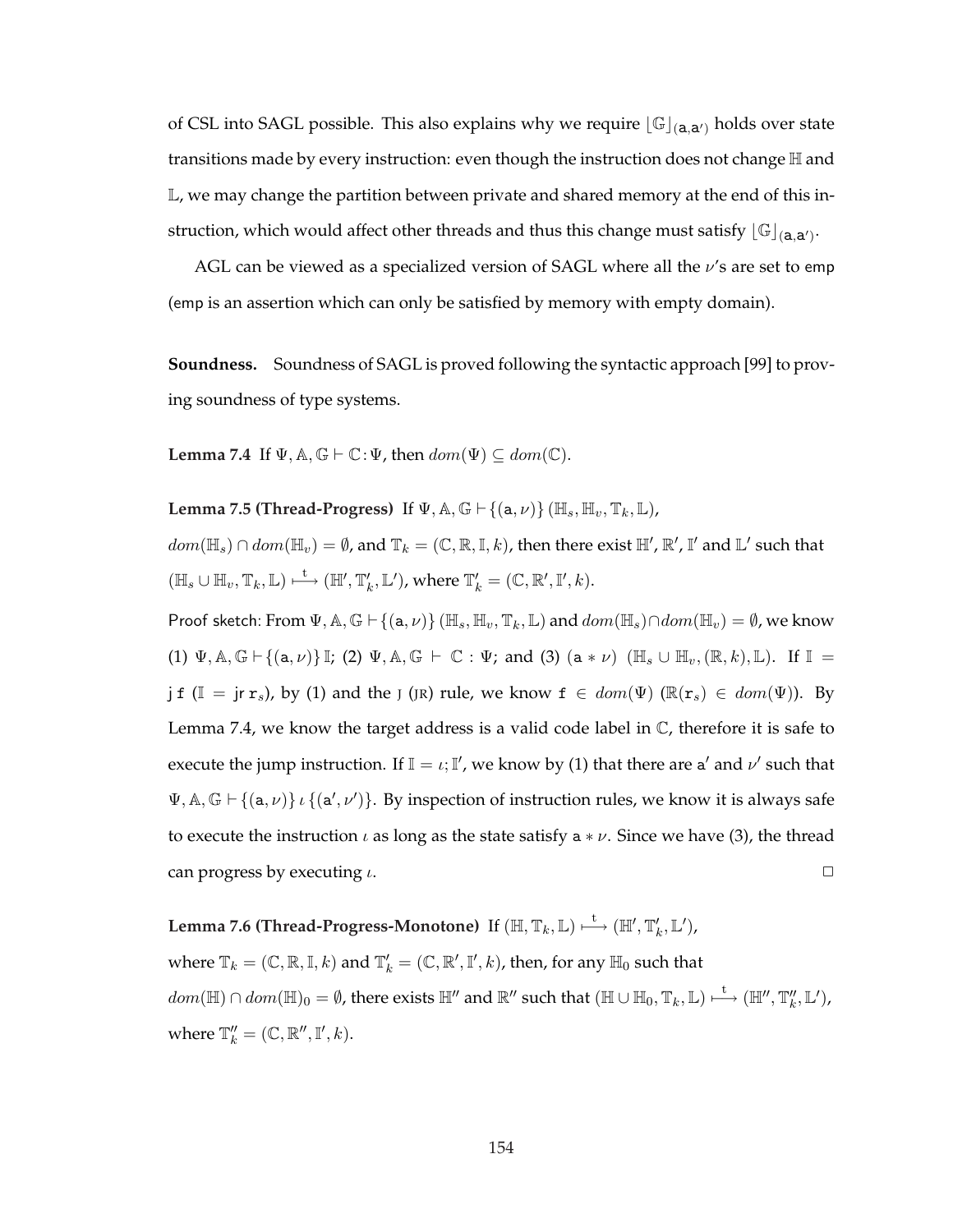Proof sketch: The proof trivially follows the definition of the operational semantics. Note that we model memory H as a *finite* partial mapping, so the monotonicity also holds for  $\Box$ alloc. $\Box$ 

**Lemma 7.7 (SAGL-Progress)** For any program  $\mathbb{P} = (\mathbb{H}, [\mathbb{T}_1, \dots, \mathbb{T}_n], \mathbb{L})$ ,

if  $\Phi$ ,  $[(a_1,\nu_1),\ldots,(a_n,\nu_n)] \vdash \mathbb{P}$ , then, for any thread  $\mathbb{T}_k$ , there exist  $\mathbb{H}'$ ,  $\mathbb{T}'_k$  and  $\mathbb{L}'$  such that  $(\mathbb{H}, \mathbb{T}_k, \mathbb{L}) \stackrel{\mathsf{t}}{\longmapsto} (\mathbb{H}', \mathbb{T}'_k, \mathbb{L}').$ 

Proof sketch: By inversion of the PROG rule, Lemma 7.4 and Lemma 7.6. ✷

**Lemma 7.8** If  $\Psi$ ,  $\mathbb{A}$ ,  $\mathbb{G} \vdash \{(\mathsf{a}, \nu)\}$  ( $\mathbb{H}_s$ ,  $\mathbb{H}_v$ ,  $\mathbb{T}_k$ ,  $\mathbb{L}$ ), then  $(\mathsf{a} \circ \mathbb{A}) \Rightarrow \mathsf{a}$  and Precise( $\mathsf{a}$ ).

**Lemma 7.9 (Thread-Preservation)** If  $\Psi$ ,  $\mathbb{A}$ ,  $\mathbb{G} \vdash \{(\mathbf{a}, \nu)\}$  ( $\mathbb{H}_s$ ,  $\mathbb{H}_v$ ,  $\mathbb{T}_k$ ,  $\mathbb{L}$ ),

 $dom(\mathbb{H}_s)\cap dom(\mathbb{H}_v)=\emptyset$ , and  $(\mathbb{H}_s\cup \mathbb{H}_v,\mathbb{T}_k,\mathbb{L})\stackrel{\mathsf{t}}{\longmapsto} (\mathbb{H}',\mathbb{T}'_k,\mathbb{L}'),$  where  $\mathbb{T}_k=(\mathbb{C},\mathbb{R},\mathbb{I},k)$ 

and  $\mathbb{T}'_k=(\mathbb{C},\mathbb{R}',\mathbb{I}',k)$ , then there exist a',  $\nu'$ ,  $\mathbb{H}'_s$  and  $\mathbb{H}'_v$  such that  $\mathbb{H}'_s\uplus\mathbb{H}'_v=\mathbb{H}'$ ,

 $\mathbb{G}(\mathbb{H}_s, (\mathbb{R}, k), \mathbb{L}) (\mathbb{H}'_s, (\mathbb{R}', k), \mathbb{L}'),$  and  $\Psi$ ,  $\mathbb{A}, \mathbb{G} \vdash \{(\mathsf{a}', \nu')\} (\mathbb{H}'_s, \mathbb{H}'_v, \mathbb{T}'_k, \mathbb{L}').$ 

Proof sketch: By  $\Psi$ ,  $\mathbb{A}, \mathbb{G} \vdash \{(\mathsf{a}, \nu)\}$  ( $\mathbb{H}_s$ ,  $\mathbb{H}_v$ ,  $\mathbb{T}_k$ ,  $\mathbb{L}$ ) and inversion of the THRD rule, we know  $\Psi$ ,  $\mathbb{A}, \mathbb{G} \vdash \{(\mathsf{a}, \nu)\}\mathbb{I}$ . Then we prove the lemma by inspection of the structure of I and the inversion of the corresponding instruction sequence rules and instruction rules.  $\Box$ 

**Lemma 7.10 (Thread-Inv)** If  $\Psi$ ,  $\mathbb{A}$ ,  $\mathbb{G} \vdash \{(\mathsf{a}, \nu)\}$  ( $\mathbb{H}_s$ ,  $\mathbb{H}_v$ ,  $\mathbb{T}_k$ ,  $\mathbb{L}$ ),  $dom(\mathbb{H}_s)\cap dom(\mathbb{H}_v)=\emptyset$ , and  $(\mathbb{H}_s\cup \mathbb{H}_v,\mathbb{T}_k,\mathbb{L})\stackrel{\mathsf{t}}{\longmapsto}(\mathbb{H}',\mathbb{T}'_k,\mathbb{L}'),$  where  $\mathbb{T}_k=(\mathbb{C},\mathbb{R},\mathbb{I},k)$ and  $\mathbb{T}'_k = (\mathbb{C}, \mathbb{R}', \mathbb{I}', k)$ , then

• if  $\mathbb{I} = j$  f, then  $(a' * \nu') (\mathbb{H}', (\mathbb{R}', k), \mathbb{L}')$  holds, where  $(a', \nu') = \Psi(f)$ ;

• if  $\mathbb{I} =$  jr  $\mathbf{r}_s$ , then  $(\mathbf{a}' * \nu')$  ( $\mathbb{H}', (\mathbb{R}', k)$ ,  $\mathbb{L}'$ ) holds, where  $(\mathbf{a}', \nu') = \Psi(\mathbb{R}(\mathbf{r}_s))$ ;

- if  $\mathbb{I} = \text{beq } r_s, r_t, f; \mathbb{I}'$  and  $\mathbb{R}(r_s) = \mathbb{R}(r_t)$ , then  $(a' * \nu') (\mathbb{H}', (\mathbb{R}', k), \mathbb{L}')$  holds, where  $(a', \nu') = \Psi(f);$
- if  $\mathbb{I} = \mathsf{bgt} r_s, r_t, \mathbf{f}; \mathbb{I}'$  and  $\mathbb{R}(r_s) > \mathbb{R}(r_t)$ , then  $(a' * \nu') (\mathbb{H}', (\mathbb{R}', k), \mathbb{L}')$  holds, where  $(a', \nu') = \Psi(f);$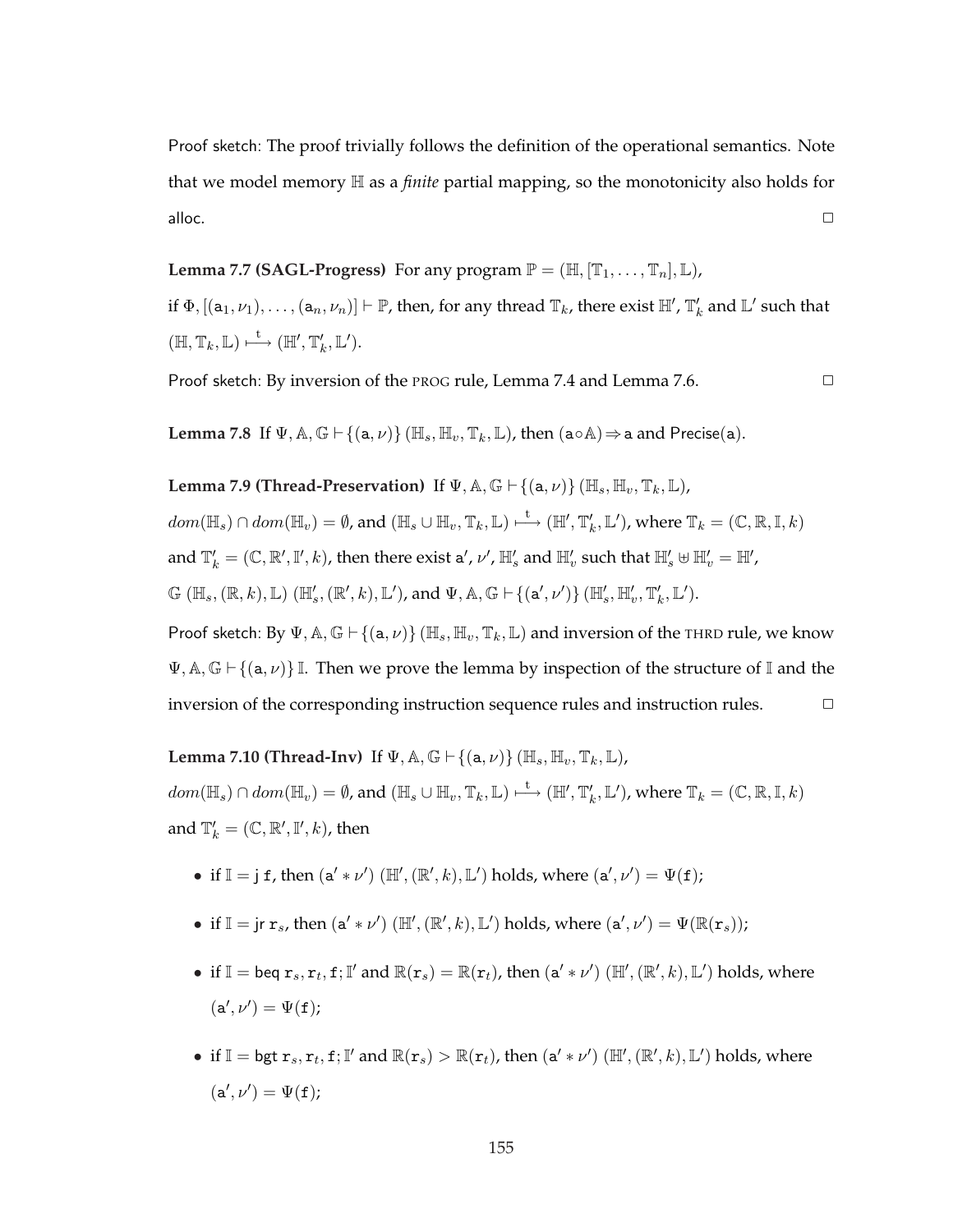Proof sketch: By  $\Psi$ ,  $\mathbb{A}$ ,  $\mathbb{G} \vdash \{(\mathsf{a}, \nu)\}$  ( $\mathbb{H}_s$ ,  $\mathbb{H}_v$ ,  $\mathbb{T}_k$ ,  $\mathbb{L}$ ) and inversion of the THRD rule, we know  $\Psi$ ,  $\mathbb{A}, \mathbb{G} \vdash \{(\mathsf{a}, \nu)\}\mathbb{I}$ . The lemma trivially follows inversion of the J rule, the JR rule, the BEQ rule and the BGT rule. (The J rule is similar to the JR rule. The BEQ rule and the BGT rule are similar to their counterparts in AGL. These rules are not shown in Figure 7.7.)  $\Box$ 

Lemma 7.11 (Thread-Frame) If  $(\mathbb{H},\mathbb{T}_k,\mathbb{L})\longmapsto (\mathbb{H}',\mathbb{T}'_k,\mathbb{L}'),$  $\mathbb{H}=\mathbb{H}_1\uplus\mathbb{H}_2$ , and there exists  $\mathbb{H}''_1$  and  $\mathbb{T}''_k$  such that  $(\mathbb{H}_1,\mathbb{T}_k,\mathbb{L})\stackrel{\text{t}}{\longmapsto}(\mathbb{H}''_1,\mathbb{T}''_k,\mathbb{L}'),$  then there exists  $\mathbb{H}_1'$  such that  $\mathbb{H}'=\mathbb{H}_1'\uplus \mathbb{H}_2$ , and  $(\mathbb{H}_1,\mathbb{T}_k,\mathbb{L})\stackrel{\mathsf{t}}{\longmapsto} (\mathbb{H}_1',\mathbb{T}'_k,\mathbb{L}').$ 

Proof sketch: By inspection of the operational semantics of instructions.  $\Box$ 

**Lemma 7.12 (SAGL-Preservation)** If  $\Phi$ ,  $[(a_1, \nu_1) \dots, (a_n, \nu_n)] \vdash \mathbb{P}$  and  $(\mathbb{P} \longmapsto \mathbb{P}')$ , where  $\Phi=([\Psi_1,\ldots,\Psi_n],[(\mathbb A_1,\mathbb G_1),\ldots,(\mathbb A_n,\mathbb G_n)])$ , then there exist  $\mathtt a'_1$ ,  $\nu'_1,\ldots$  ,  $\mathtt a'_n$ ,  $\nu'_n$  such that  $\Phi, \left[ \left( \mathtt{a}'_1, \nu'_1 \right) \ldots, \left( \mathtt{a}'_n, \nu'_n \right) \right] \vdash \mathbb{P}'.$ 

Proof sketch: If the thread k executes its instruction in the step  $\mathbb{P} \longmapsto \mathbb{P}'$ , we know:

- the private memory of other threads will not be touched, following Lemma 7.11; and
- other threads' assertions  $a_i$  for shared resources are preserved, following Lemma 7.8, Lemma 7.9 and the non-interference of specifications, *i.e.*,  $NI([({\mathbb A}_1, {\mathbb G}_1), \ldots, ({\mathbb A}_n, {\mathbb G}_n)]).$

Then, by the PROG rule, it is easy to prove  $\Phi$ ,  $[(a'_1, \nu'_1) \dots, (a'_n, \nu'_n)] \vdash \mathbb{P}'$  for some  $a'_1, \nu'_1, \dots$ ,  $a'_n$ ,  $\nu'_n$ . ✷

Finally, the soundness of SAGL is formulated in Theorem 7.13. In addition to the safety of well-formed programs, it also characterizes partial correctness: assertions assigned to labels in  $\Psi$  will hold whenever the labels are reached.

**Theorem 7.13 (SAGL-Soundness)** For any program P with specification

 $\Phi = ([\Psi_1, \ldots, \Psi_n], [(\mathbb{A}_1, \mathbb{G}_1), \ldots, (\mathbb{A}_n, \mathbb{G}_n)]$ ), if  $\Phi, [(\mathsf{a}_1, \nu_1) \ldots, (\mathsf{a}_n, \nu_n)] \vdash \mathbb{P}$ , then,

• for any natural number *m*, there exists  $\mathbb{P}'$  such that  $(\mathbb{P} \longmapsto^m \mathbb{P}')$ ;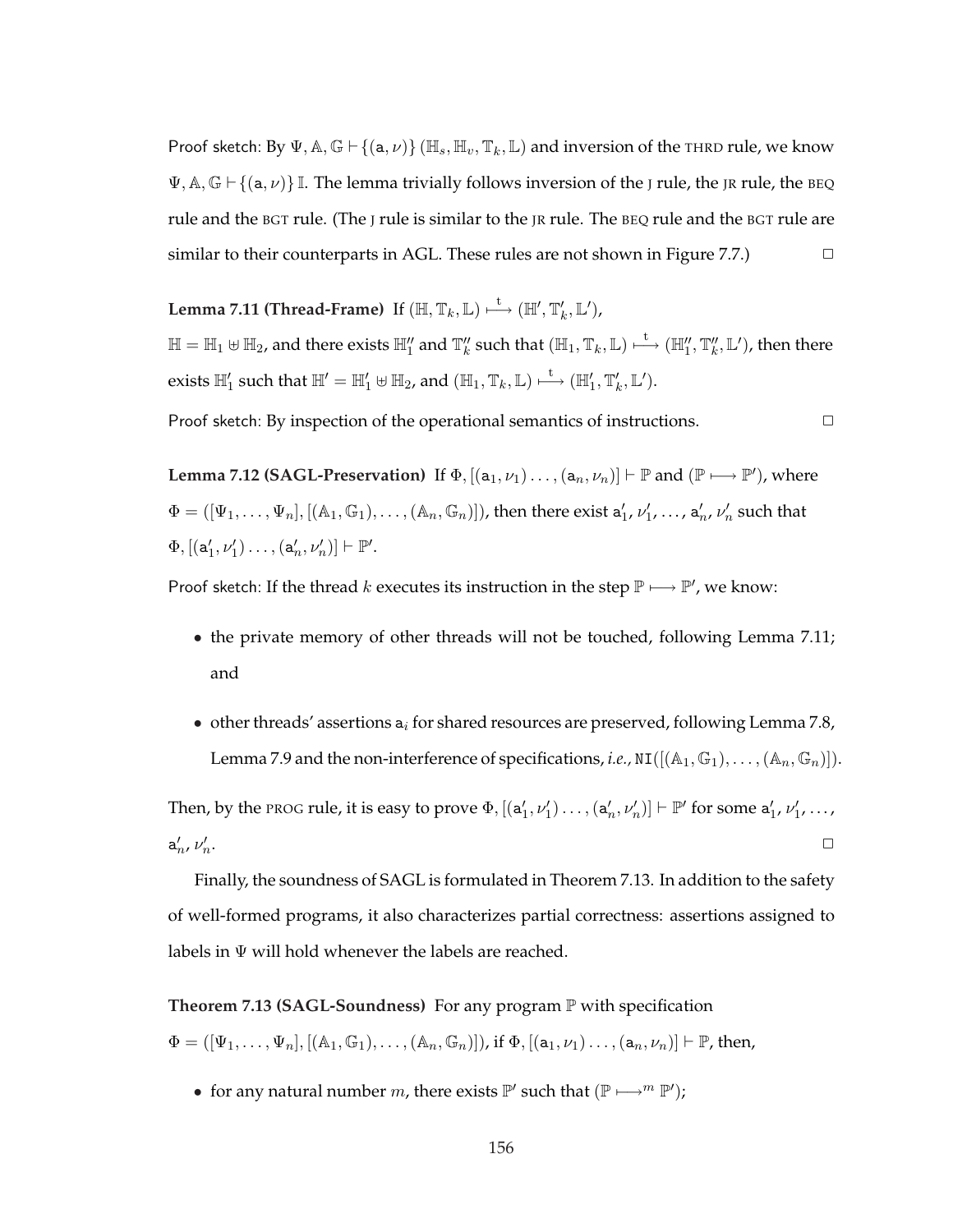$(ProgSpec) \phi ::= ([\psi_1,\ldots,\psi_n], \Gamma)$  $(CHSpec) \psi ::= {\{\textbf{f} \rightsquigarrow \nu\}}^*$  $(ResourceINV)$   $\Gamma$   $\in$  *Locks*  $\rightarrow$  *MemPred* (*MemPred*) m ∈ *Memory* → Prop

Figure 7.9: Specification Constructs for CSL

- for any  $m$  and  $\mathbb{P}' = (\mathbb{H}', [\mathbb{T}'_1, \ldots, \mathbb{T}'_n], \mathbb{L}'),$  if  $(\mathbb{P} \longmapsto^m \mathbb{P}'),$  then,
	- $\Phi$ ,  $[(a'_1, \nu'_1), \ldots, (a'_n, \nu'_n)] \vdash \mathbb{P}'$  for some  $a'_1, \ldots, a'_n$  and  $\nu'_1, \ldots, \nu'_n$ ;
	- $-$  for any  $k$ , there exist  $\mathbb{H}''$ ,  $\mathbb{T}''_k$  and  $\mathbb{L}''$  such that  $(\mathbb{H}', \mathbb{T}'_k, \mathbb{L}') \stackrel{\mathsf{t}}{\longmapsto} (\mathbb{H}'', \mathbb{T}''_k, \mathbb{L}'') ;$
	- $-$  for any  $k$ , if  $\mathbb{T}'_k = (\mathbb{C}_k, \mathbb{R}'_k, j \leq k)$ , then  $(a''_k * \nu''_k * \textsf{TRUE})$   $(\mathbb{H}', (\mathbb{R}'_k, k), \mathbb{L}')$  holds, where  $(\mathsf{a}_k'', \nu_k'') = \Psi_k(\mathtt{f});$
	- $-$  for any  $k$ , if  $\mathbb{T}'_k = (\mathbb{C}_k, \mathbb{R}'_k, \text{jr } \mathbf{r}_s, k)$ , then  $(\mathsf{a}''_k * \nu''_k * \textsf{TRUE})$   $(\mathbb{H}', (\mathbb{R}'_k, k), \mathbb{L}')$  holds, where  $(\mathsf{a}_k'', \nu_k'') = \Psi_k(\mathbb{R}'_k(\mathbf{r}_s));$
	- for any  $k$ , if  $\mathbb{T}'_k = (\mathbb{C}_k, \mathbb{R}'_k$ , beq  $\mathbf{r}_s, \mathbf{r}_t, \mathbf{f}; \mathbb{I}, k)$  and  $\mathbb{R}'_k(\mathbf{r}_s) = \mathbb{R}'_k(\mathbf{r}_t)$ , then  $(\mathsf{a}_k'' * \nu_k'' * \mathsf{TRUE}) \ (\mathbb{H}', (\mathbb{R}'_k, k), \mathbb{L}') \text{ holds, where } (\mathsf{a}_k'', \nu_k'') = \Psi_k(\mathtt{f});$
	- $-$  for any  $k$ , if  $\mathbb{T}'_k = (\mathbb{C}_k, \mathbb{R}'_k, \text{bgtz } \mathtt{r}_s, \mathtt{f}; \mathbb{I}, k)$  and  $\mathbb{R}'_k(\mathtt{r}_s) > 0$ , then  $(\mathsf{a}_k'' * \nu_k'' * \mathsf{TRUE})$   $(\mathbb{H}', (\mathbb{R}'_k, k), \mathbb{L}')$  holds, where  $(\mathsf{a}_k'', \nu_k'') = \Psi_k(\mathtt{f});$

Proof sketch: By Lemma 7.7, 7.12 and 7.10.  $\Box$ 

**7.4 Concurrent Separation Logic (CSL)**

Both AGL and SAGL treat lock/unlock primitives as normal instructions. They do not require that shared memory be protected by locks. This shows the generality of the R-G method, which makes no assumption about language constructs for synchronizations. Any ad-hoc synchronizations can be verified using the R-G method.

If we focus on a special class of programs following Hoare [51] where accesses of shared resources are protected by critical regions (implemented by locks in our language),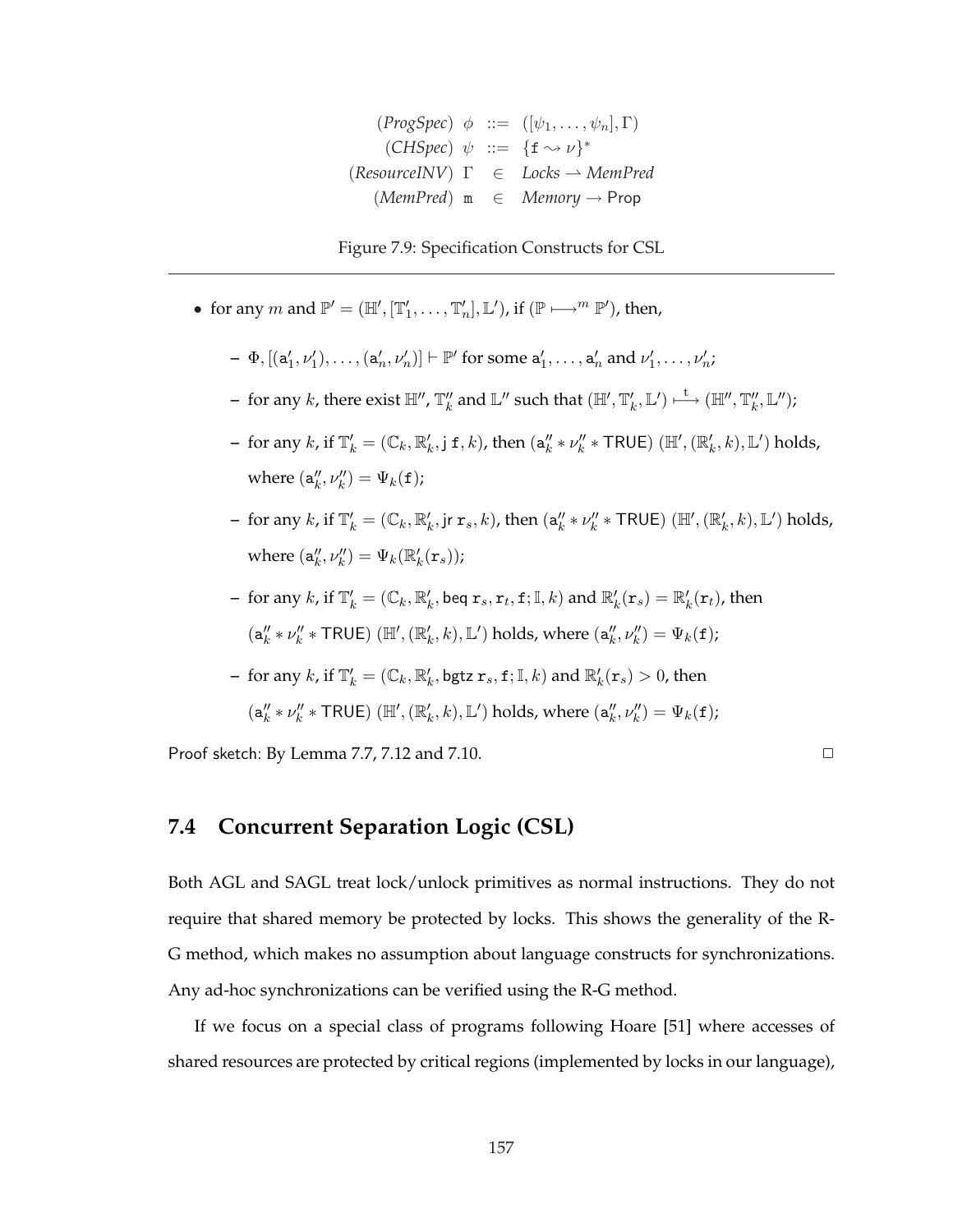we can further simplify our SAGL logic and derive a variation of CSL (CSL adapted to our assembly language).

### **7.4.1 CSL Specifications and Rules**

In CSL, shared memory is partitioned and each part is protected by a unique lock. For each part of the partition, an invariant is assigned to specify its well-formedness. A thread cannot access shared memory unless it has acquired the corresponding lock. After the lock is acquired, the thread takes advantage of mutual-exclusion provided by locks and treats the part of memory as private. When the thread releases the lock, it must ensure that the part of memory is well-formed with regard to the corresponding invariant. In this way the following global invariant is enforced:

#### *Shared resources are well-formed outside critical regions.*

Figure 7.9 shows the specification constructs for CSL. The program specification  $\phi$ contains a collection of code heap specifications for each thread and the specification Γ for lock-protected memory. Code heap specification  $\psi$  maps a code label to an assertion  $\nu$  as the precondition of the corresponding instruction sequence. Here  $\nu$  plays similar role of the private predicate in SAGL. Since each thread privately owns the lock protected memory if it owns the lock, all memory accessible by a thread is viewed as private memory. Therefore we do not need an assertion a to specify the shared memory as we did in SAGL. This also explains why we do not need assumptions and guarantees in CSL. The specification  $\Gamma$  of lock-protected memory maps a lock to an invariant  $m$ , which specifies the corresponding part of memory. The invariant m is simply a predicate over memory because the register file is private to each thread.

**Inference rules.** The inference rules for CSL are presented in Figure 7.11. The PROG rule requires that there be a partition of the global memory into  $n+1$  parts. Each  $\mathbb{H}_k$  is privately owned by thread  $\mathbb{T}_k$ . The well-formedness of  $\mathbb{T}_k$  is checked by applying the THRD rule.  $\mathbb{H}_s$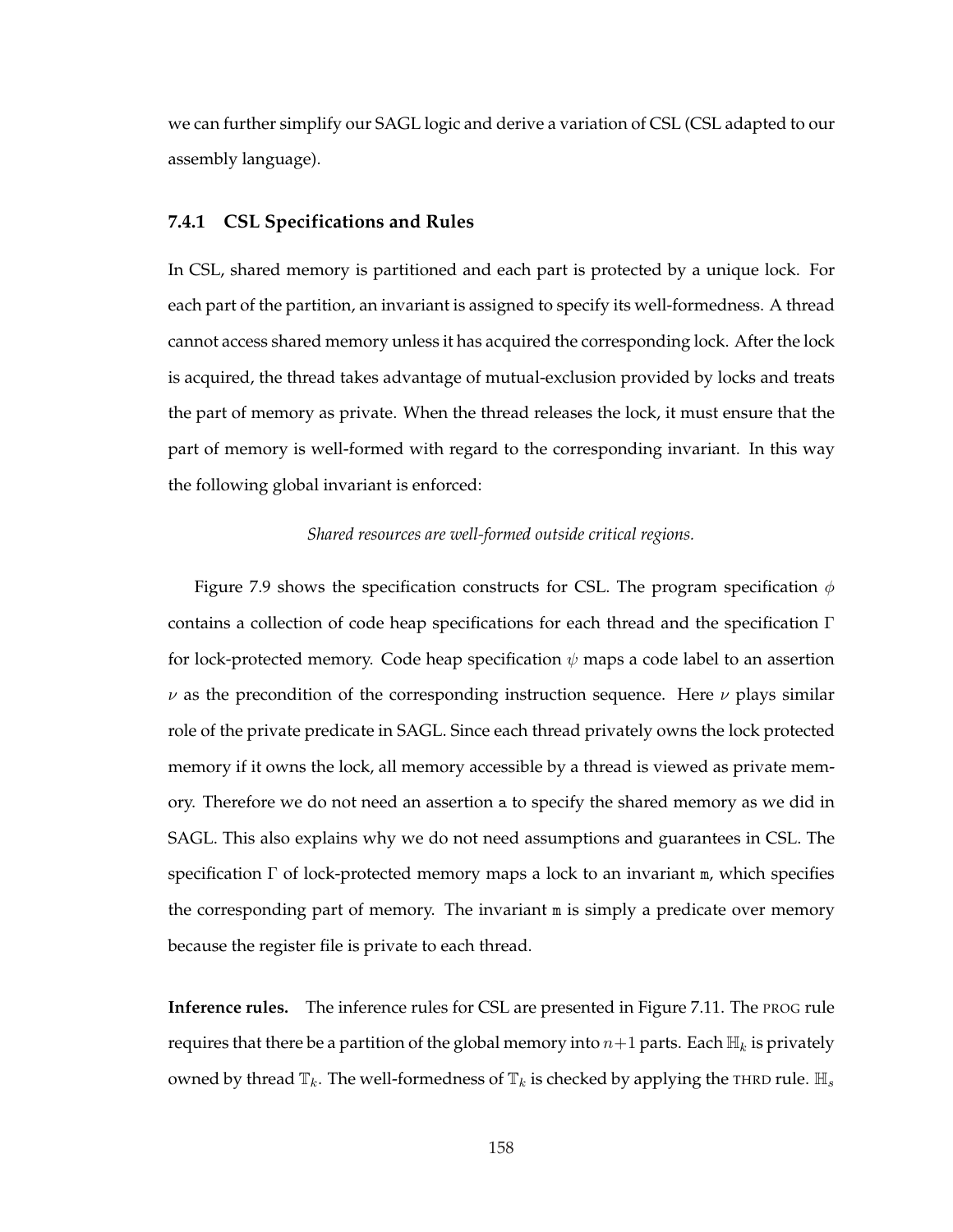$$
\mathbf{m} \times \mathbf{m}' \triangleq \lambda \mathbb{H}. \exists \mathbb{H}_1, \mathbb{H}_2. \ (\mathbb{H}_1 \oplus \mathbb{H}_2 = \mathbb{H}) \land \mathbf{m} \ \mathbb{H}_1 \land \mathbf{m}' \ \mathbb{H}_2
$$
\n
$$
\nu \times \mathbf{m} \triangleq \lambda \mathbb{X} \mathbb{Q}(\mathbb{H}, (\mathbb{R}, k), \mathbb{L}). \exists \mathbb{H}_1, \mathbb{H}_2. \ (\mathbb{H}_1 \oplus \mathbb{H}_2 = \mathbb{H}) \land \nu \ (\mathbb{H}_1, (\mathbb{R}, k), \mathbb{L}) \land \mathbf{m} \ \mathbb{H}_2
$$
\n
$$
\forall_* x \in S. \ P(x) \triangleq \left\{ \begin{array}{ll} \text{emp} & \text{if } S = \emptyset \\ P(x_i) \times \forall_* x \in S'. \ P(x) & \text{if } S = S' \oplus \{x_i\} \end{array} \right.
$$
\n
$$
\text{Precise}(\mathbf{m}) \triangleq \forall \mathbb{H}, \mathbb{H}_1, \mathbb{H}_2. \ \mathbb{H}_1 \subseteq \mathbb{H} \land \mathbb{H}_2 \subseteq \mathbb{H} \land \mathbf{m} \ \mathbb{H}_1 \land \mathbf{m} \ \mathbb{H}_2 \to \mathbb{H}_1 = \mathbb{H}_2
$$
\n
$$
\text{Precise}(\Gamma) \triangleq \forall l \in dom(\Gamma). \ \text{Precise}(\Gamma(l))
$$
\n
$$
\nu \Rightarrow \nu' \triangleq \forall \mathbb{X}. \ \nu \times \rightarrow \nu' \times
$$
\n
$$
\text{acq } l \ \nu \triangleq \lambda(\mathbb{H}, (\mathbb{R}, k), \mathbb{L}). \ \nu \ (\mathbb{H}, (\mathbb{R}, k), \mathbb{L}\{l \rightarrow k\})
$$
\n
$$
\text{rel } l \ \nu \triangleq \lambda(\mathbb{H}, (\mathbb{R}, k), \mathbb{L}). \ \mathbb{L}(l) = k \land \nu \ (\mathbb{H}, (\mathbb{R}, k), \mathbb{L}. \ \forall \ (H', (\mathbb{R}', k), \mathbb{L}).
$$
\n
$$
\nu \circ \text{NextS}_t \triangleq \lambda(\mathbb{H}, (\mathbb{R},
$$





Figure 7.11: CSL Inference Rules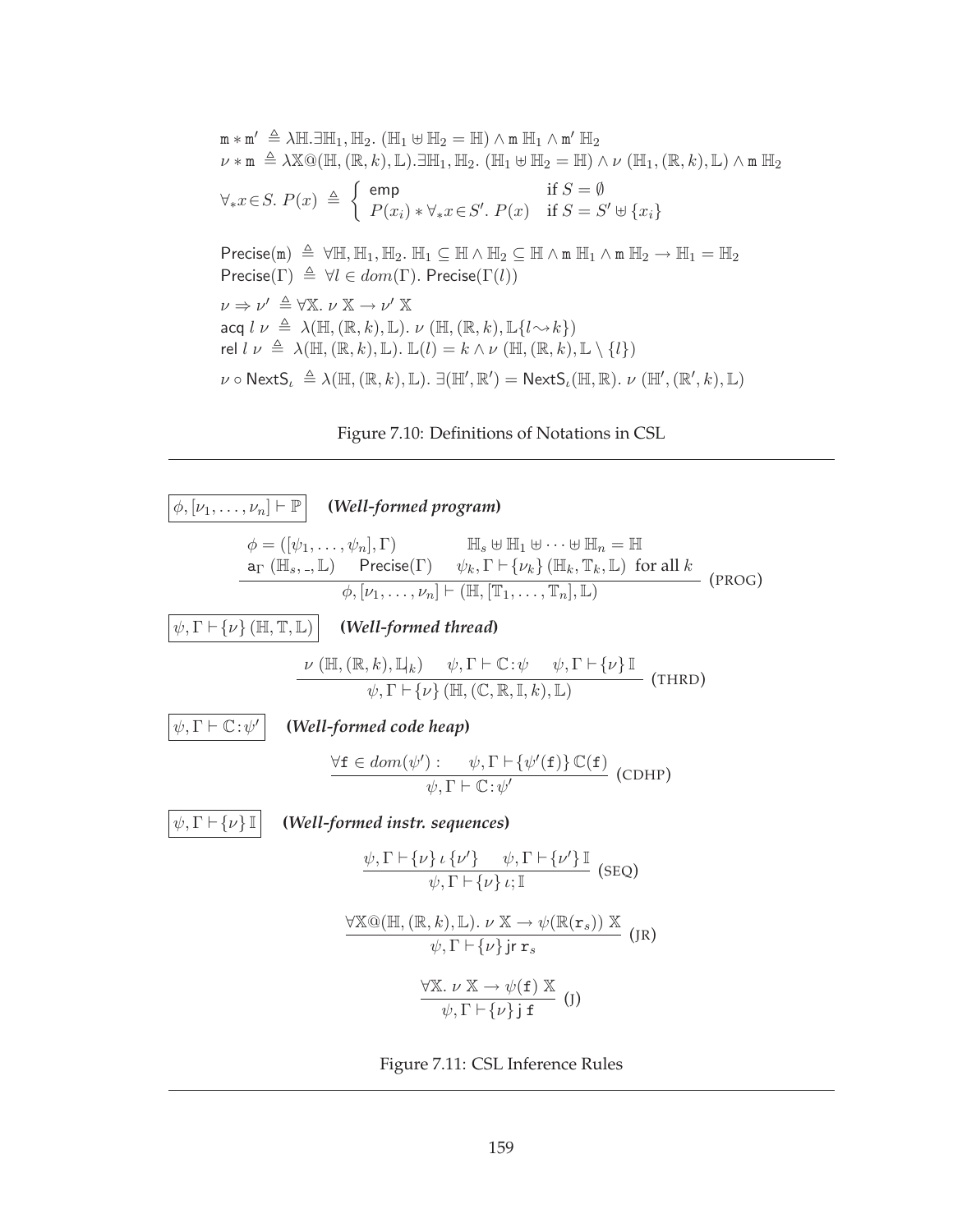$\psi, \Gamma \vdash \{\nu\} \iota \{\nu'\}$ <sup>0</sup>} **(***Well-formed instructions***)**

$$
\frac{\nu \ast \mathbf{m} \Rightarrow \text{acq } l \nu'}{\psi, \Gamma\{l \rightsquigarrow \mathbf{m}\} \vdash \{\nu\} \text{lock } l \{\nu'\}} \text{ (LOCK)} \qquad \frac{\nu \Rightarrow (\text{rel } l \nu') \ast \mathbf{m}}{\psi, \Gamma\{l \rightsquigarrow \mathbf{m}\} \vdash \{\nu\} \text{ unlock } l \{\nu'\}} \text{ (UNLOCK)}
$$
\n
$$
\forall \mathbb{X} \textcircled{a} (\mathbb{H}, (\mathbb{R}, k), \mathbb{L}). \forall 1.
$$
\n
$$
\nu \times \land (\{1, \dots, 1 + \mathbb{R}(\mathbf{r}_s) - 1\} \notin dom(\mathbb{H})) \to \mathbb{R}(\mathbf{r}_s) > 0 \land \nu' \times'
$$
\n
$$
\text{where } \mathbb{X}' = (\mathbb{H}\{1 \rightsquigarrow \_, \dots, 1 + \mathbb{R}(\mathbf{r}_s) - 1 \rightsquigarrow \_\}, (\mathbb{R}\{\mathbf{r}_d \rightsquigarrow 1\}, k), \mathbb{L})
$$
\n
$$
\psi, \Gamma \vdash \{\nu\} \text{alloc } \mathbf{r}_d, \mathbf{r}_s \{\nu'\}} \text{ (ALLOC)}
$$
\n
$$
\frac{\nu \Rightarrow \nu' \circ \text{NextS}_{\iota} \qquad \iota \in \{\text{addu}, \text{addu}, \text{subu}, \text{lw}, \text{sw}, \text{free}\}}{\psi, \Gamma \vdash \{\nu\} \iota \{\nu'\}} \text{ (SIMPLE)}
$$
\n
$$
\frac{\forall \mathbb{X} \textcircled{a} (\mathbb{H}, (\mathbb{R}, k), \mathbb{L}). \nu \times \to ((\mathbb{R}(\mathbf{r}_s) \leq 0 \to \nu' \times) \land (\mathbb{R}(\mathbf{r}_s) > 0 \to \psi(\mathbf{f}) \times)))}{\psi, \Gamma \vdash \{\nu\} \text{bgtz } \mathbf{r}_s, \mathbf{f} \{\nu'\}} \text{ (BGTZ)}
$$
\n
$$
\frac{\forall \mathbb{X} \textcircled{a} (\mathbb{H}, (\mathbb{R}, k), \mathbb{L}). \nu \times \to ((\mathbb{R}(\mathbf{r}_s) \leq 0 \to \nu
$$

Figure 7.12: CSL Inference Rules (Cont'd)

is the part of memory protected by free locks (locks not owned by any threads). It must satisfy the invariants specified in Γ. Here  $a_{\Gamma}$  is the separating conjunction of invariants assigned to free locks in  $\Gamma$ , which is defined as:

$$
\mathbf{a}_{\Gamma} \triangleq \lambda(\mathbb{H}, (\mathbb{R}, k), \mathbb{L}). \ (\forall_{*} l \in (dom(\Gamma) - dom(\mathbb{L})). \ \Gamma(l)) \ \mathbb{H} \,, \tag{7.6}
$$

that is, *shared resources are well-formed outside of critical regions*. Here ∀<sup>∗</sup> is an indexed, finitely iterated separating conjunction, which is formalized in Figure 7.10. Separating conjunctions with memory predicates ( $\nu$  \* m and m \* m') are also defined in Figure 7.10. As in O'Hearn's original work on CSL [78], we also require invariants specified in Γ to be precise (*i.e.,* Precise(Γ), as defined in Figure 7.10), therefore we know  $a<sub>Γ</sub>$  is also precise.

The THRD rule checks the well-formedness of threads. It requires that the current extended thread state satisfies the precondition  $\nu$ . Since  $\nu$  only cares about the resource privately owned by the thread, it takes  $\mathbb{L}_k$  instead of complete  $\mathbb L$  as argument. Recall that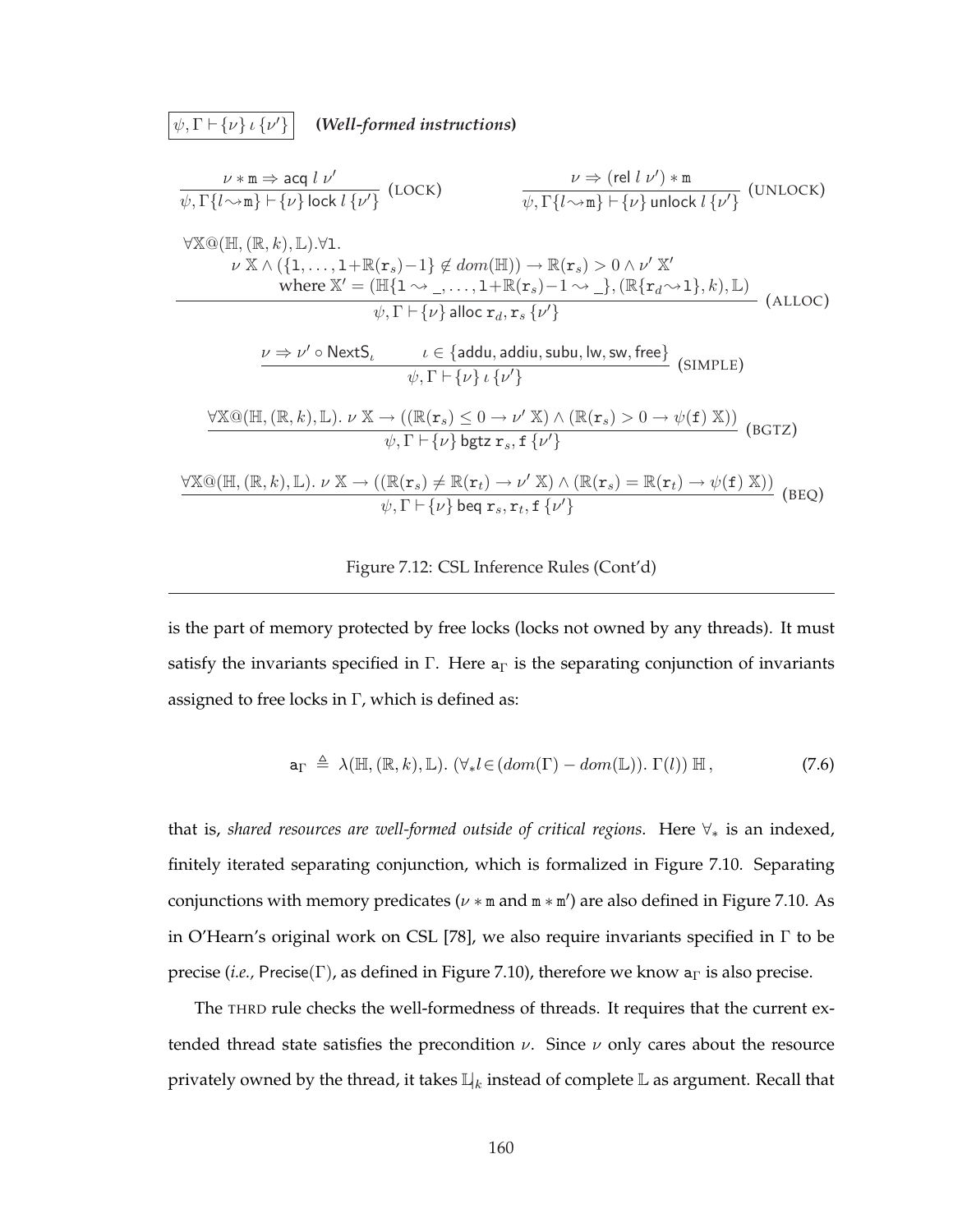$$
\frac{\psi, \Gamma \vdash \{\nu\} \mathbb{I} \qquad \psi, \Gamma \vdash \{\nu\} \mathbb{I} \qquad \psi, \Gamma \vdash \{\nu\} \iota \{\nu'\}}{\psi * \mathbb{m}, \Gamma \uplus \Gamma' \vdash \{\nu * \mathbb{m}\} \mathbb{I} \qquad \psi * \mathbb{m}, \Gamma \uplus \Gamma' \vdash \{\nu * \mathbb{m}\} \iota \{\nu' * \mathbb{m}\} \qquad (\text{FRAME-I})
$$
\n
$$
\text{where } \psi * \mathbb{m} \triangleq \lambda \mathbf{f}. \ \psi(\mathbf{f}) * \mathbb{m} \quad \text{if } \mathbf{f} \in \text{dom}(\psi)
$$
\n
$$
\frac{\psi, \Gamma \vdash \{\nu\} \mathbb{I} \qquad \psi, \Gamma \vdash \{\nu'\} \mathbb{I} \qquad \psi, \Gamma \vdash \{\nu'\} \mathbb{I} \qquad (\text{CONJ-S})}{\psi, \Gamma \vdash \{\nu \wedge \nu'\} \mathbb{I} \qquad (\text{CONJ-S})} \qquad \frac{\psi, \Gamma \vdash \{\nu_1\} \iota \{\nu_1'\} \qquad \psi, \Gamma \vdash \{\nu_2\} \iota \{\nu_2'\}}{\psi, \Gamma \vdash \{\nu_1 \wedge \nu_2\} \iota \{\nu_1' \wedge \nu_2'\}} \qquad (\text{CONJ-I})
$$

#### Figure 7.13: Admissible Rules for CSL

 $\mathbb{L}_k$  is defined in (7.2) in Section 7.3 to represent the subset of  $\mathbb L$  which maps locks to k. The CDHP rule and rules for instruction sequences are similar to their counterparts in AGL and SAGL and require no more explanation.

In the LOCK rule, we use "acq l  $\nu''$  to represent the weakest precondition of  $\nu'$ ; and " $\nu \Rightarrow \nu''$  for logical implication lifted for state predicates. They are formalized in Figure 7.10. If the lock *l* instruction successfully acquires the lock *l*, we know by our global invariant that the part of memory protected by l satisfies the invariant Γ(l) (*i.e.,* m), because  $l$  is a free lock before lock  $l$  is executed. Therefore, we can carry the knowledge  $m$  in the postcondition  $\nu'$ . Also, carrying m in  $\nu'$  allows subsequent instructions to access that part of memory, since separation logic predicates capture ownerships of memory.

In the UNLOCK rule, "rel l  $\nu''$  is the weakest precondition for  $\nu'$  (see Fig. 7.10). At the time the lock  $l$  is released, the memory protected by  $l$  must be well formed with respect to  $m = \Gamma(l)$ . The separating conjunction here ensures that  $\nu'$  does not specify this part of memory. Therefore the following instructions cannot use the part of memory unless the lock is acquired again. Rules for other instructions are straightforward and are not shown here.

Figure 7.13 shows admissible rules for CSL, including the frame rules and conjunction rules, which can be proved as lemmas in our meta-logic based on the rules shown in Figure 7.11. The frame rules (the FRAME-S rule and the FRAME-I rule) are very similar to the hypothetical frame rules presented in [80]. Interested readers can refer to previous papers on separation logic for their meanings.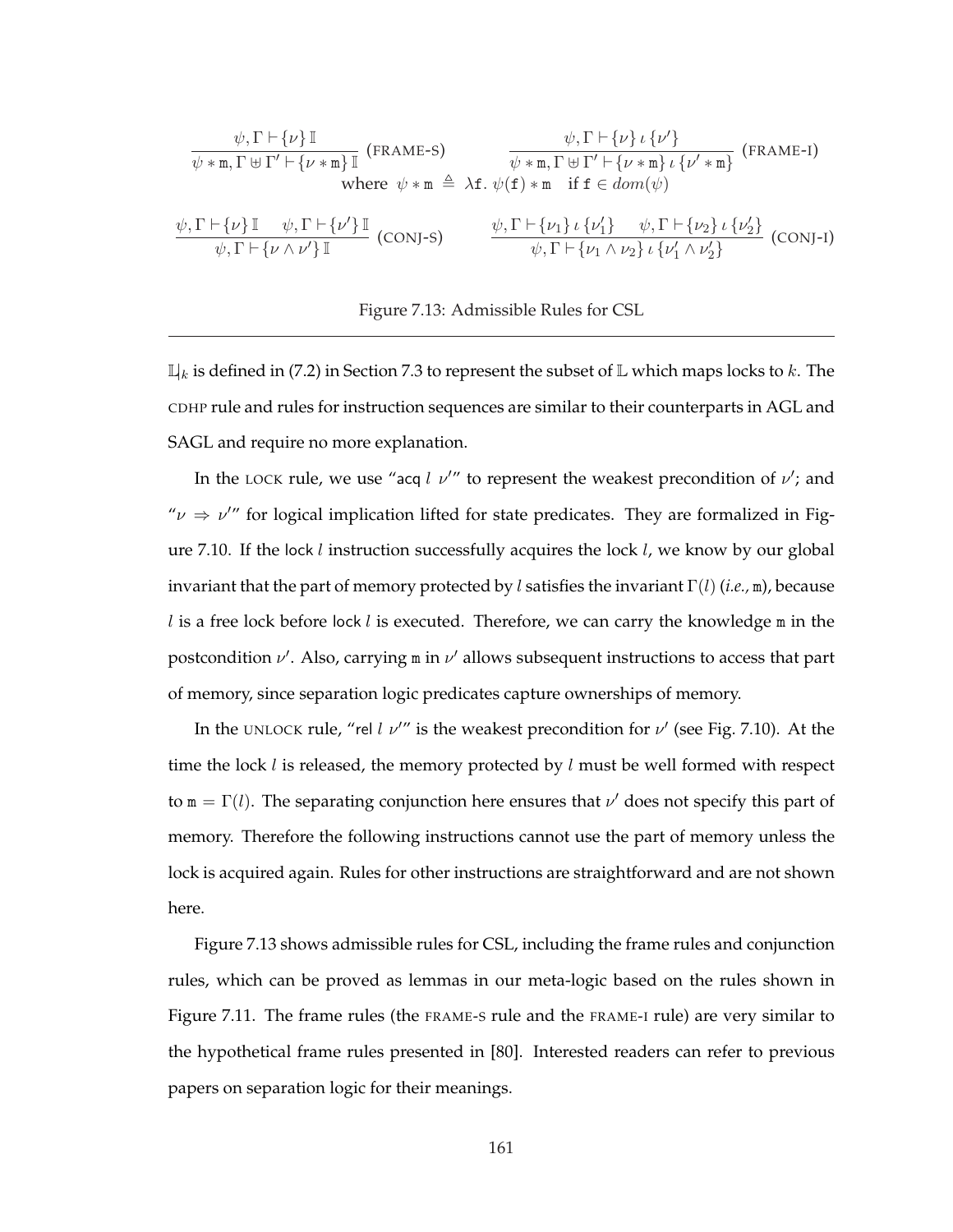#### **7.4.2 Interpretation of CSL in SAGL**

We prove the soundness of CSL by giving it an interpretation in SAGL, and proving CSL rules as derivable lemmas. This interpretation also formalizes the specialization made for CSL to achieve the simplicity.

From SAGL's point of view, each thread has two parts of memory: the private and the shared. In CSL, the private memory of a thread includes the memory protected by locks held by the thread and the memory that will never be shared. The shared memory are the parts protected by free locks. Therefore, we can use the following interpretation to translate a CSL specification to a SAGL specification:

$$
\llbracket \nu \rrbracket_{\Gamma} \triangleq (\mathsf{a}_{\Gamma}, \nu) \tag{7.7}
$$

$$
[\![\psi]\!]_{\Gamma} \triangleq \lambda \mathbf{f}.[\![\psi(\mathbf{f})]\!]_{\Gamma} \text{ if } \mathbf{f} \in dom(\psi), \tag{7.8}
$$

where  $a<sub>\Gamma</sub>$  formalizes the CSL invariant and is defined by (7.6). We just reuse CSL specification  $\nu$  as the specification of private memory, and use the separating conjunction a<sub>Γ</sub> of invariants assigned to free locks as the specification for shared memory.

Since the assumption and guarantee in SAGL only specifies shared memory, we can define  $A_{\Gamma}$  and  $G_{\Gamma}$  for CSL threads:

$$
\mathbb{A}_{\Gamma} \triangleq \lambda \mathbb{X} \mathbb{Q}(\mathbb{H}, (\mathbb{R}, k), \mathbb{L}), \mathbb{X}' \mathbb{Q}(\mathbb{H}', (\mathbb{R}', k'), \mathbb{L}'). \mathbb{R} = \mathbb{R}' \wedge k = k' \wedge (\mathbf{a}_{\Gamma} \mathbb{X} \to \mathbf{a}_{\Gamma} \mathbb{X}') \tag{7.9}
$$
  

$$
\mathbb{G}_{\Gamma} \triangleq \lambda \mathbb{X} \mathbb{Q}(\mathbb{H}, (\mathbb{R}, k), \mathbb{L}), \mathbb{X}' \mathbb{Q}(\mathbb{H}', (\mathbb{R}', k'), \mathbb{L}'). k = k' \wedge \mathbf{a}_{\Gamma} \mathbb{X} \wedge \mathbf{a}_{\Gamma} \mathbb{X}' \tag{7.10}
$$

which enforces the invariant  $a_{\Gamma}$  of shared memory.

With above interpretations, we can prove the following soundness theorem.

- **Theorem 7.14 (CSL-Soundness)** 1. If  $\psi$ ,  $\Gamma \vdash \{\nu\}$   $\iota \{\nu'\}\$ in CSL, then  $[\![\,\psi\,]\!]_\Gamma, \mathbb{A}_\Gamma, \mathbb{G}_\Gamma \vdash \{\llbracket\,\nu\,\rrbracket_\Gamma\} \ \iota\,\{\llbracket\,\nu'\,\rrbracket_\Gamma\} \ \text{in}\,\text{SAGL};$ 
	- 2. If  $\psi, \Gamma \vdash \{\nu\} \mathbb{I}$  in CSL and Precise( $\Gamma$ ), then  $[\![\,\psi\,]\!]_{\Gamma}, \mathbb{A}_{\Gamma}, \mathbb{G}_{\Gamma} \vdash \{\llbracket\,\nu\,\rrbracket_{\Gamma}\} \mathbb{I}$  in SAGL;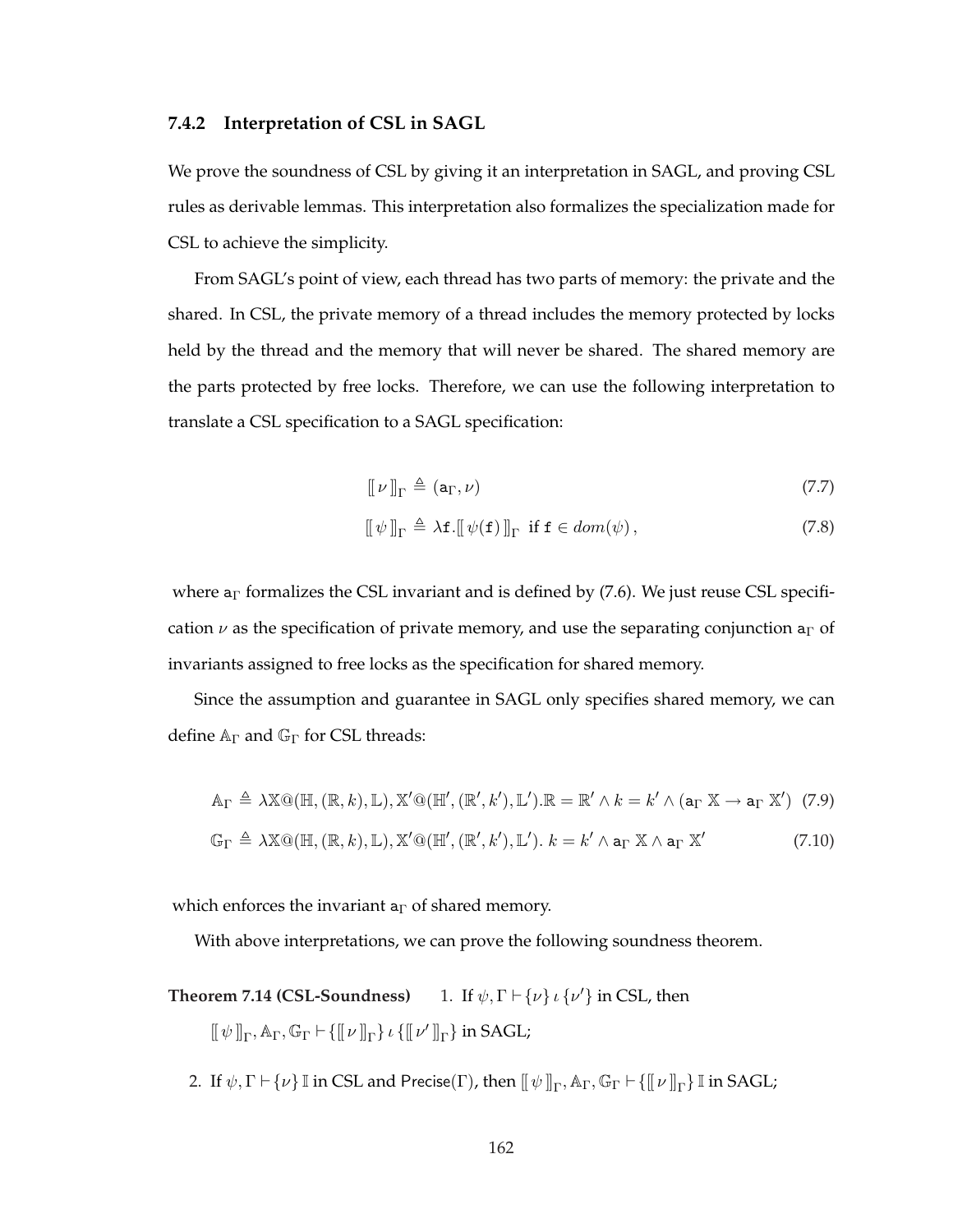| (1)  | start: | -{(emp, emp)}                                                  |                                                        |
|------|--------|----------------------------------------------------------------|--------------------------------------------------------|
| (2)  |        | addiu r1, r0, 1                                                | $\mathbf{y}$ ; local int $\mathbf{x}$ , $\mathbf{y}$ ; |
| (3)  |        | alloc r2, r1                                                   | $\therefore$ x := alloc(1);                            |
|      |        | $-\{$ (emp, $r_2 \mapsto$ )                                    |                                                        |
| (4)  |        | addiu $r1$ , $r0$ , $m$                                        |                                                        |
| (5)  |        | $sw$ r1, $0(r2)$                                               | $\{x\}$ := $m$ ;                                       |
|      |        | $-\{$ (emp, $(r_2 \mapsto m) \wedge r_1 = m)\}$ )              |                                                        |
| (6)  |        | $1w$ $r3, 0(r2)$                                               | ;; $y := [x]$ ;                                        |
|      |        | $-\{$ (emp, $(r_2 \mapsto m) \wedge r_1 = m \wedge r_3 = m)\}$ |                                                        |
| (7)  |        | beq r1, r3, safe                                               | ;; while(y == $m$ ){}                                  |
| (8)  |        | $unsafe: -\{(emp, False)\}$                                    |                                                        |
| (9)  |        | free r0                                                        | ;; free(0); $(*$ unsafe! $*)$                          |
| (10) |        | safe: $-\{$ (emp, $r_2 \mapsto$ )}                             |                                                        |
| (11) |        | $\mathbf{i}$<br>safe                                           |                                                        |
|      |        |                                                                |                                                        |

Figure 7.14: Example 1: Memory Allocation

- 3. If  $\psi, \Gamma \vdash \mathbb{C} : \psi'$  in CSL and Precise( $\Gamma$ ), then  $[\![\psi]\!]_{\Gamma}, \mathbb{A}_{\Gamma}, \mathbb{G}_{\Gamma} \vdash \mathbb{C} : [\![\psi']\!]_{\Gamma}$  in SAGL;
- 4. If  $\psi, \Gamma \vdash \{\nu\} (\mathbb{H}_k, \mathbb{T}_k, \mathbb{L})$  in CSL, Precise( $\Gamma$ ), and  $a_{\Gamma} (\mathbb{H}_s, \Pi, \mathbb{L})$ , then  $[\![\,\psi\,]\!]_\Gamma, \mathbb{A}_\Gamma, \mathbb{G}_\Gamma \vdash \{[\![\,\nu\,]\!]_\Gamma\}$  ( $\mathbb{H}_s, \mathbb{H}_k, \mathbb{T}_k, \mathbb{L}$ ) in SAGL;
- 5. If  $([\psi_1,\ldots,\psi_n],\Gamma), [\nu_1,\ldots,\nu_n]\vdash \mathbb{P}$  in CSL, then  $\Phi, [[[\nu_1]]_\Gamma,\ldots, [\![\nu_n]]_\Gamma]\vdash \mathbb{P}$  in SAGL, where  $\Phi = ([[[\psi_1]]_\Gamma, \ldots, [[\psi_n]]_\Gamma], [(\mathbb{A}_\Gamma, \mathbb{G}_\Gamma), \ldots, (\mathbb{A}_\Gamma, \mathbb{G}_\Gamma)]).$

## **7.5 SAGL Examples**

We use two complementary examples to demonstrate how SAGL combines merits of AGL and CSL. Figure 7.14 shows a simple program, which allocates a fresh memory cell and then writes into and reads from it. Following the MIPS convention, we assume the register  $r_0$  always contains 0. The corresponding high-level pseudo code is given as comments (followed by ";;"). It is obvious that two threads executing the same code (but may use different  $m$ ) will never interfere with each other, therefore the test in line (7) is always TRUE and the program never reaches the unsafe branch.

It is trivial to certify the code in CSL since there is no memory-sharing at all. However, due to the nondeterministic operation of the alloc instruction, it is challenging to certify the code in AGL because the specification of A and G requires global knowledge of memory.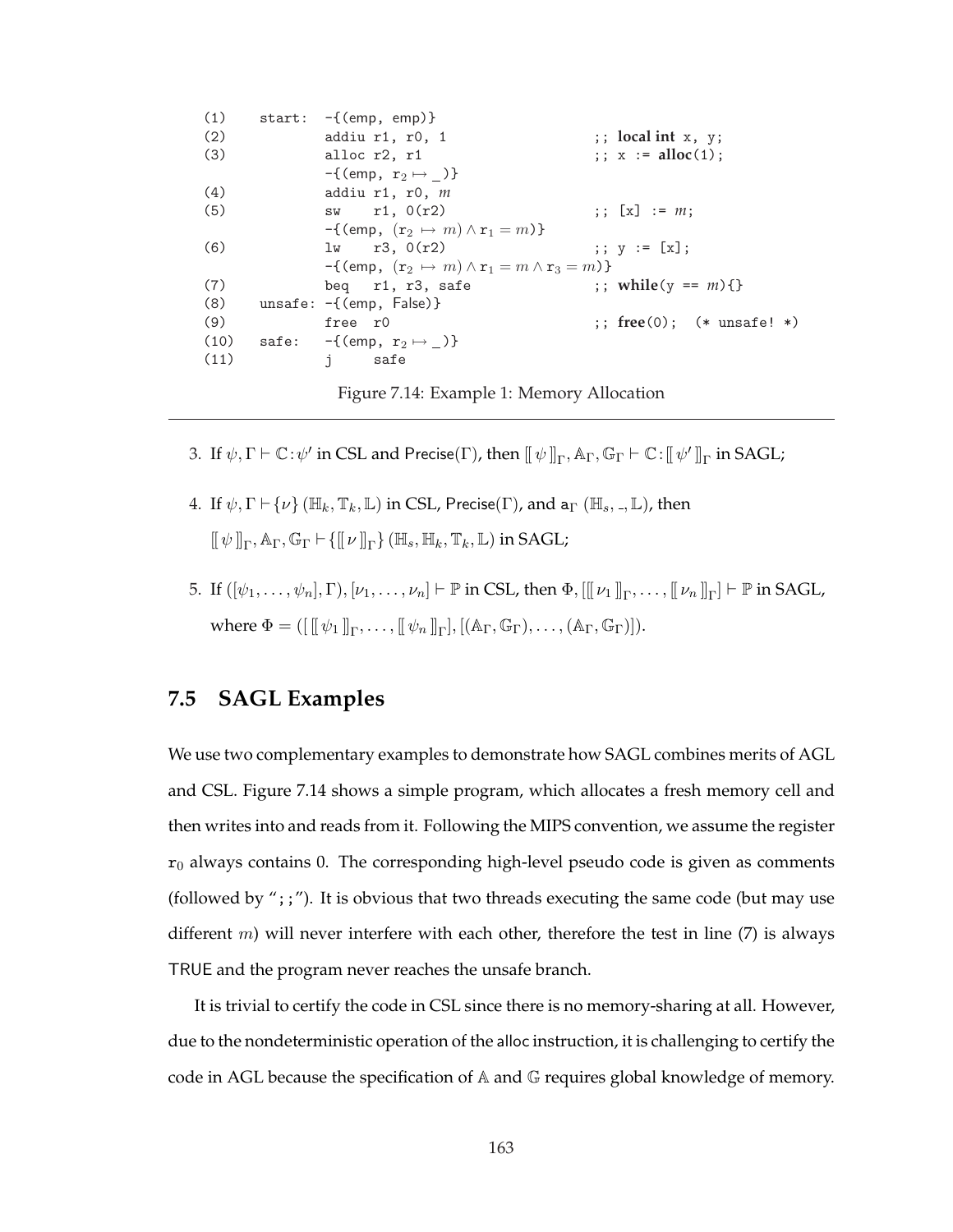```
(m \mapsto \alpha) * (n \mapsto \beta)local int x, y; local int x, y;
while(true){ while(true){
 x := [m]; x := [n];y := [n]; | \t y := [m];if(x > y) {[m] := x-y;} if(x > y) {[n] := x-y;}
 if(x == y) { break;} if(x == y) { break;}
} }
            (m \mapsto \text{gcd}(\alpha, \beta)) * (n \mapsto \text{gcd}(\alpha, \beta))
```
Figure 7.15: Example 2: Parallel GCD

We certify the code in SAGL. Assertions are shown as annotations enclosed in "-{}". Recall that in SAGL the first assertion in the pair specifies shared resources and the second one specifies private resources. We treat all the resources as private, therefore the shared predicate is simply emp. The corresponding  $A$  and  $G$  are trivial. The whole verification is as simple as in CSL.

The second example is the GCD example shown in Chapter 5, which is a parallel implementation of the Euclidean algorithm to compute the greatest common divisor (GCD) of  $\alpha$  and  $\beta$ , stored at locations m and n initially. Here we port it to the abstract machine with a preemptive thread model. The high-level pseudo code is shown in Figure 7.15. Memory cells at m and n are shared, but locks are not used for synchronization. Here we only show the code of the two collaborating threads and ignore thread creation, join and termination. To certify the code in CSL, we have to rewrite it by wrapping each memory-access command using "lock" and "unlock" commands and by introducing auxiliary variables. This time we use the "AGL part" of SAGL to certify the code. Figure 7.16 shows the assembly code of the first thread, with specifications as annotations. Private predicates are simply emp. The assumption and guarantee are defined below, where we use primed values (*e.g.,*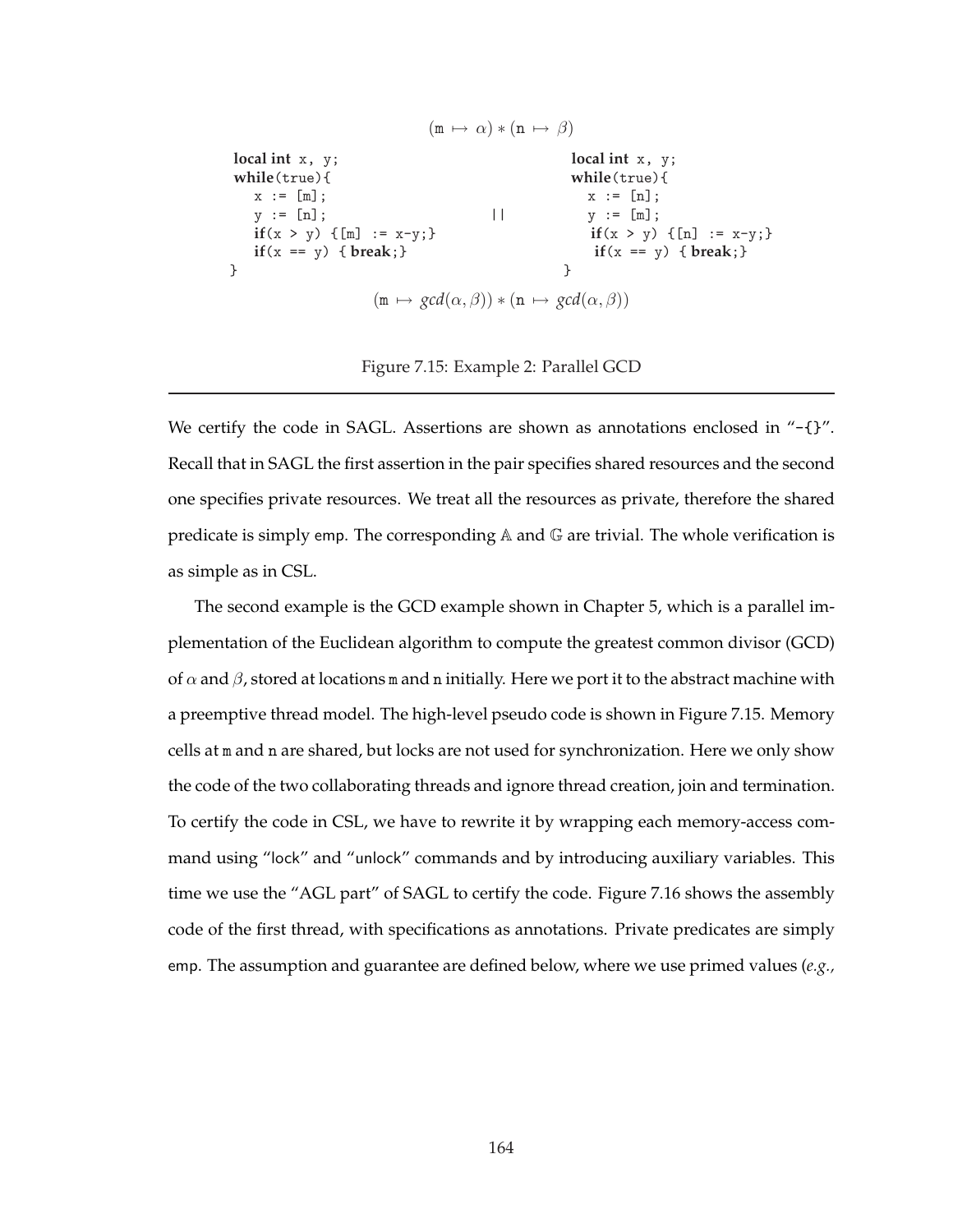```
loop: -\{(\exists x, y. (m \mapsto x) * (n \mapsto y) \land gcd(x, y) = gcd(\alpha, \beta), \text{ emp})\}\\lceil \text{lw} \rceil r1, \text{m}(\text{r0}) ;; r1 <- \lceil \text{m} \rceil-\{(\exists x, y. (m \mapsto x) * (n \mapsto y) \wedge gcd(x, y) = gcd(\alpha, \beta) \wedge r_1 = x, emp)
       \text{lw} r2, n(r0) ;; r2 <- [n]
       -\{(\exists x, y. (m \mapsto x) * (n \mapsto y) \wedge gcd(x, y) = gcd(\alpha, \beta) \wedge r_1 = x\}\wedger_2 \geq y \wedge (x \geq y \rightarrowr_2 = y), emp)}
       beq r1, r2, done ;; if (r1 == r2) goto done
      subu r3, r1, r2 ;; r3 = r1 - r2
       bgtz r1, calc ;; if (r1 > r2) goto calc
       j loop ;; goto loop
calc: -\{(\exists x, y. (m \mapsto x) * (n \mapsto y) \wedge \text{gcd}(x, y)) = \text{gcd}(\alpha, \beta) \wedge (r_3 = x - y) \wedge x > y, emp)
       sw r3, m(r0) ;; [m] <- r3
       j loop ;; goto loop
done: -\{(\exists x \cdot (\mathbb{m} \mapsto x) * (\mathbb{n} \mapsto x) \wedge x = \text{gcd}(\alpha, \beta), \text{ emp})\}\j done
```
Figure 7.16: Parallel GCD–Assembly Code for The First Thread

 $[m]'$  and  $[n]'$ ) to represent memory values in the resulting state of each action.

$$
\begin{array}{l} \mathbb{A}_1 \ \triangleq \ (\left[\mathtt{m}\right] = \left[\mathtt{m}\right]) \wedge (\left[\mathtt{n}\right] \geq \left[\mathtt{n}\right]) \wedge (\left[\mathtt{m}\right] \geq \left[\mathtt{n}\right] \rightarrow \left[\mathtt{n}\right] = \left[\mathtt{n}\right]) \wedge (gcd([\mathtt{m}], [\mathtt{n}]) = gcd([\mathtt{m}], [\mathtt{n}]')) \\ \mathbb{G}_1 \ \triangleq \ (\left[\mathtt{n}\right] = \left[\mathtt{n}\right]) \wedge (\left[\mathtt{m}\right] \geq \left[\mathtt{m}\right]) \wedge (\left[\mathtt{n}\right] \geq \left[\mathtt{m}\right] \rightarrow \left[\mathtt{m}\right] = \left[\mathtt{m}\right]) \wedge (gcd([\mathtt{m}], [\mathtt{n}]) = gcd([\mathtt{m}], [\mathtt{n}])) \end{array}
$$

The example shown in Figure 7.17 is adapted from O'Hearn [79]. P-V primitives are firstly implemented using locks, and then they are used for synchronization. This example illustrates the support of redistribution of shared and private memory in SAGL.

## **7.6 Discussions and Summary**

O'Hearn [78] and Brookes [14] proposed CSL for a high-level parallel language following Hoare [51]. Synchronization in the language is achieved by the conditional critical region (CCR) in the form of "with  $r$  when  $b$  do  $c$ ". Semantics of CCRs is as follows: the statement  $c$  can be executed only if the resource  $r$  has not been acquired by others and the Boolean expression  $b$  is true; otherwise the thread will be blocked. We adapt CSL to an assembly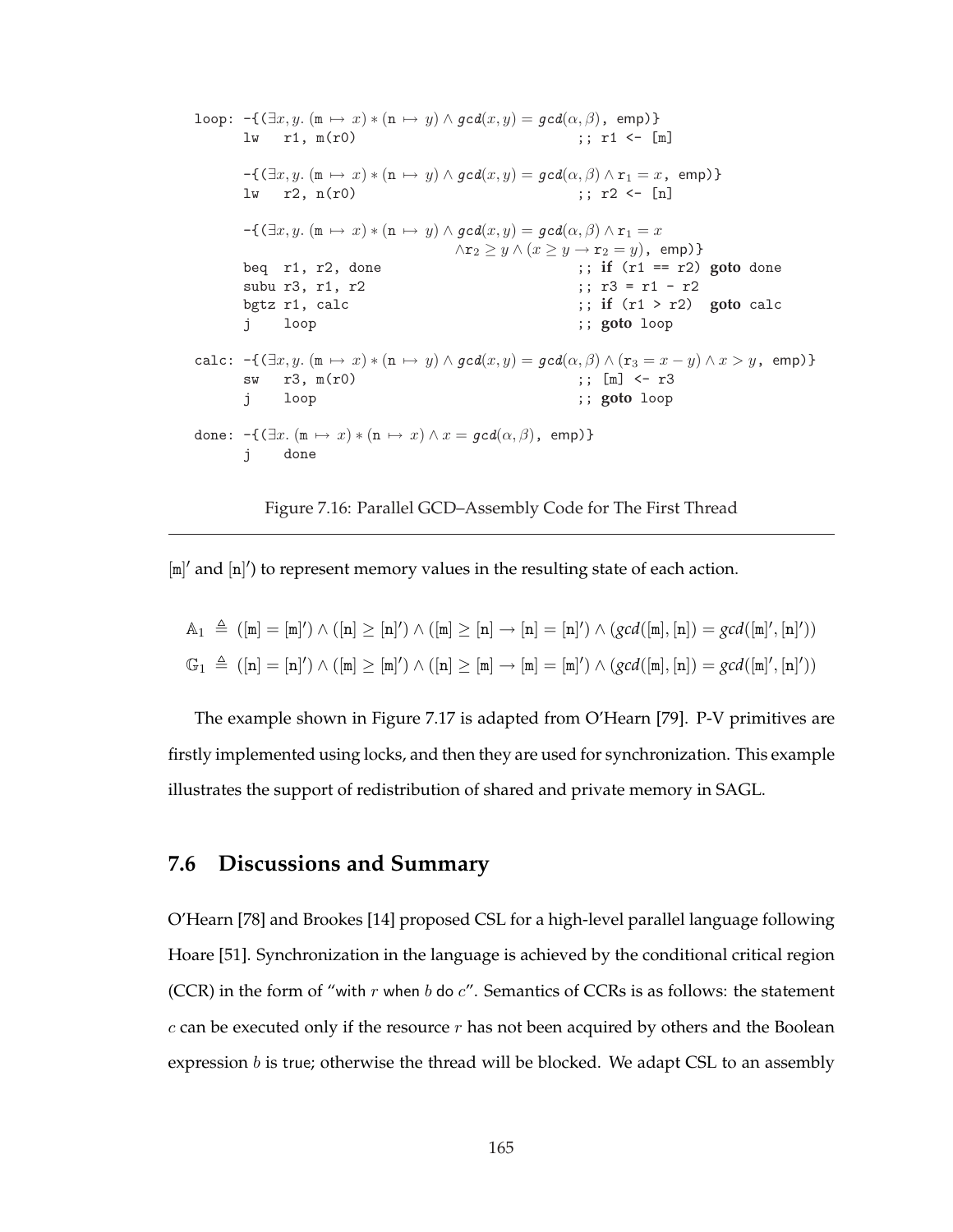$I(s, x) \triangleq (s \mapsto x) * ((x = 0 \wedge \text{emp}) \vee (x = 1 \wedge 10 \mapsto))$  $I(s)$   $\triangleq \exists x. I((s, x))$  $\Gamma \triangleq \{l_1 \leadsto \mathsf{l}(\texttt{free}), l_2 \leadsto \mathsf{l}(\texttt{busy})\}$ P\_free:  $-\{(a_{\Gamma}, \text{ emp})\}$  ;; while(true){  $\text{lock}$   $1_1$  ;;  $\text{lock}$   $l_1$  $-\{(a_\Gamma, \vert (free))\}$  $\mathbf{1w}$  r1, free(r0) ;;  $-\{(a_\Gamma, \; |(free, r_1))\}$ bgtz r1, dec\_P ;; **if**([free]>0) **break**;  $-f(a_{\Gamma}, r_1 = 0 \wedge l(free, r_1))$ unlock  $l_1$   $\qquad \qquad$  ;; unlock  $l_1$  $-\{(a_{\Gamma}, \text{ emp})\}$ j P\_free ;; } dec\_P:  $-\{(a_{\Gamma}, r_1 = 1 \land | (free, r_1))\}$ addiu r2, r0, 1 subu r1, r1, r2 ;; [free] <- [free]-1  $-\{(a_{\Gamma}, r_1 = 0 \wedge 1(\text{free}, 1))\}$ st r1, free(r0)  $-\{(a_{\Gamma}, (10 \mapsto ) * I(\text{free}, 0))\}$  $-\{(a_{\Gamma}, (10 \mapsto ) * I(\text{free}))\}$ unlock  $l_1$  ;; unlock  $l_1$  $-\{(a_{\Gamma}, 10 \mapsto )\}$ j body body:  $-\{(a_{\Gamma}, 10 \mapsto )\}$ addiu  $r2$ ,  $r0$ ,  $m$ sw r2,  $10(r0)$  ;; [10] <- m j V\_busy V\_busy:  $-\{(a_{\Gamma}, 10 \mapsto )\}$  $\text{lock}$   $1_2$  ;;  $\text{lock}$   $l_2$  $-\{(a_{\Gamma}, (10 \mapsto ) * I(busy))\}$  $-\{(a_{\Gamma}, (10 \mapsto ) * I(busy, 0))\}$  $\begin{aligned} &\text{lu} & \text{r1, busy(r0)} \\ &\text{addiu} & \text{r1, r0, 1} \end{aligned}$  $;\;$  [busy] <- [busy] +1  $sw$  r1, busy(r0)  $-\{(a_{\Gamma}, \mathsf{I}(\text{busy}, 1))\}$ unlock  $l_2$  ;; unlock  $l_2$  $-\{(a_{\Gamma}, \text{ emp})\}$ j done done:  $-\{(a_{\Gamma}, \text{emp})\}$ j done

Figure 7.17: SAGL Example: Synchronizations Based on P-V Operations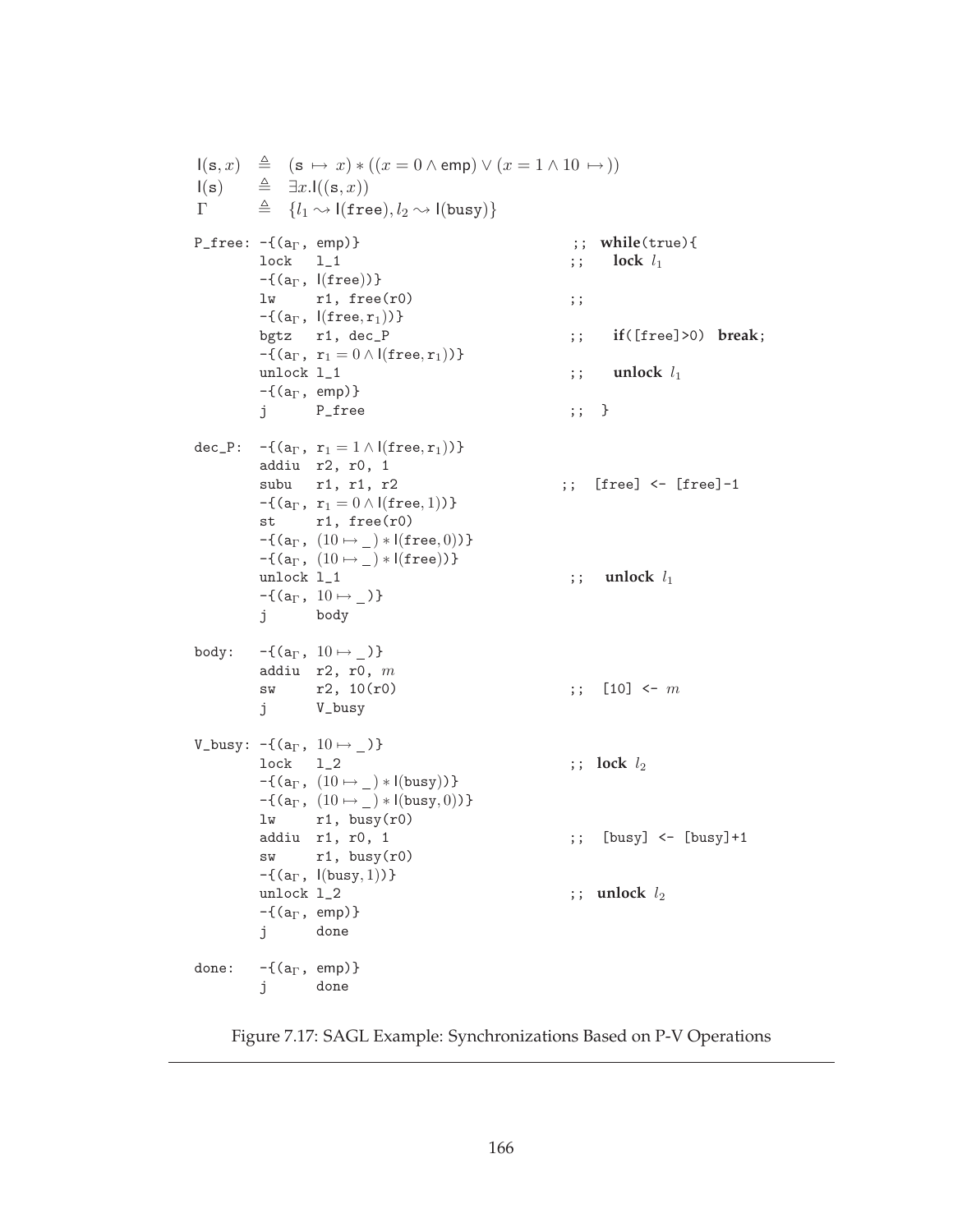language. The CCR can be implemented using our lock/unlock primitives. Each lock in our language corresponds to a resource name at the high-level. Atomic instructions in our assembly language are very similar to actions in Brookes Semantics [14], where semantic functions are defined for statements and expressions. These semantic functions can be viewed as a translation from the high-level language to a low-level language similar to ours. Recently, Reynolds [88] and Brookes [15] have studied grainless semantics for concurrency. Brookes also gives a grainless semantics to CSL [15].

The PROG rule of our CSL corresponds to O'Hearn's parallel composition rule [78]. The number of threads in our machine is fixed, therefore the nested parallel composition statement supported by Brookes [14] is not supported in our language. We studied verification of assembly code with dynamic thread creation in an earlier paper [34].

CSL is still evolving. Bornat *et al.* [13] proposed a refinement of CSL with fine-grained resource accounting. Parkinson *et al.* [82] applied CSL to verify a non-blocking implementation of stacks. As in the original CSL, these works also assume language constructs for synchronizations. We suspect that there exist reductions from these variations to SAGLlike logics. We leave this as our future work.

Concurrently with our work on SAGL, Vafeiadis and Parkinson [95] proposed another approach to combining rely/guarantee and separation logic, which we refer to here as RGSep. Both RGSep and SAGL partition memory into shared and private parts. However, shared memory cannot be accessed directly in RGSep. It has to be converted into private first to be accessed. Conversions can only occur at boundaries of critical regions, which is a built-in language construct required by RGSep to achieve atomicity. RGSep, in principle, does not assume smallest granularity of transitions. In SAGL, shared memory can be accessed directly, or be converted into private first and then accessed. Conversions can be made dynamically at any program point, instead of being coupled with critical regions. However, like A-G reasoning, SAGL assumes smallest granularity. We suspect that RGSep can be compiled into a specialized version of SAGL, following the way we translate CSL. On the other hand, if our instructions are wrapped using critical regions, SAGL might be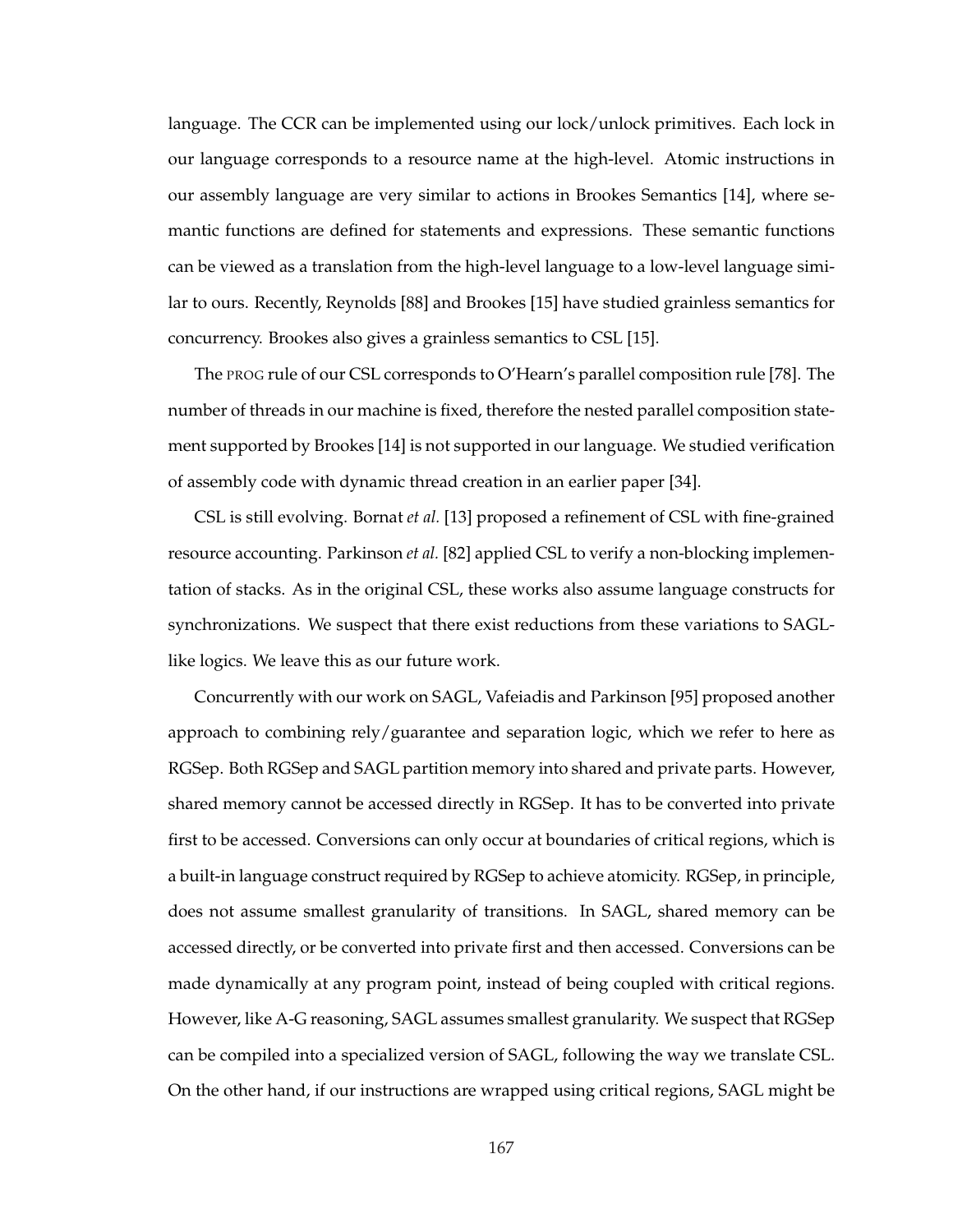derived from RGSep too.

We also use SAGL as the basis to formalize the relationship between CSL and R-G reasoning. We encode the CSL invariant as an assumption and guarantee in SAGL, and prove that CSL rules are derivable from corresponding SAGL rules with the specific assumption and guarantee.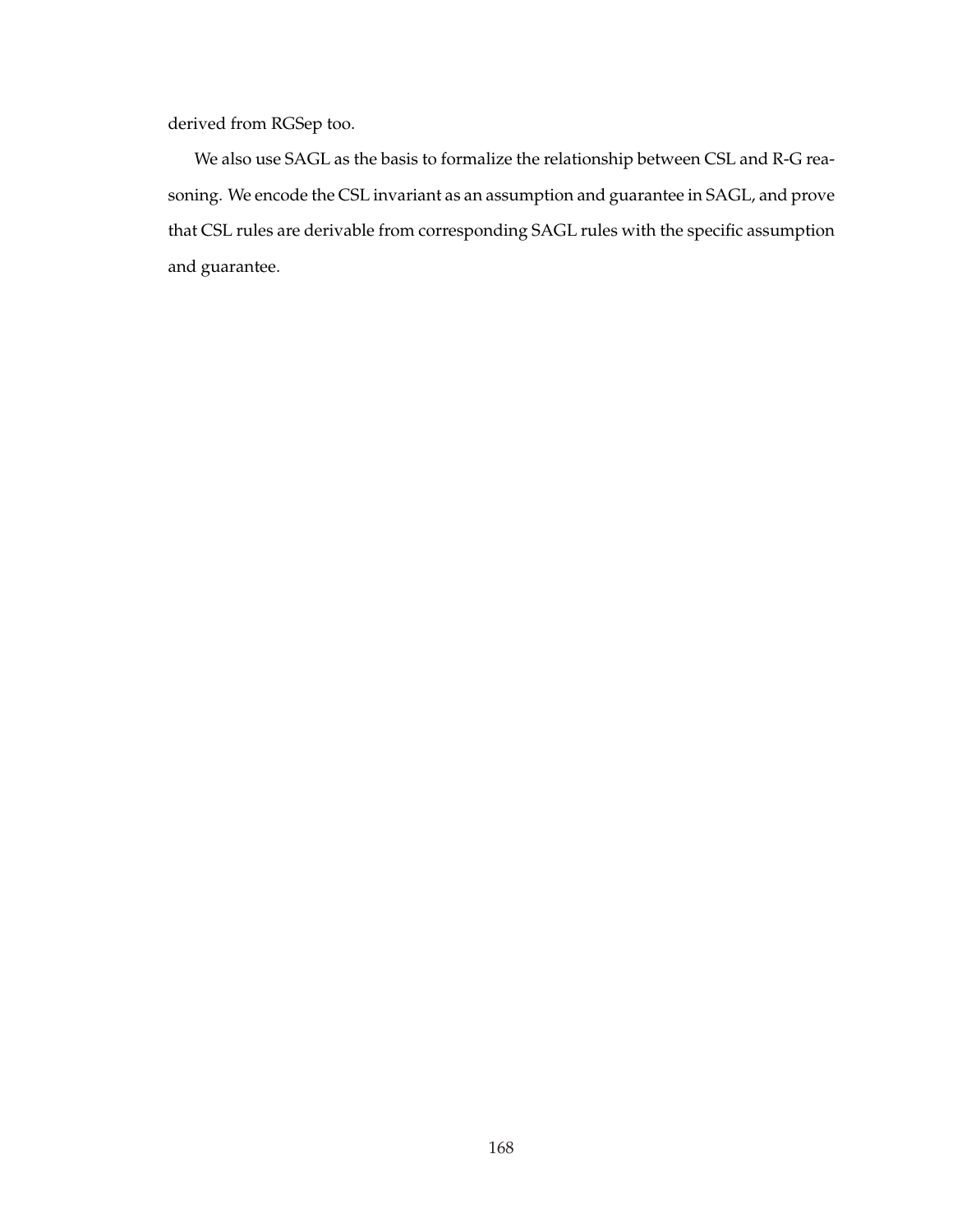## **Chapter 8**

## **Conclusions and Future Work**

System software consists of program modules that use many language features and span different abstraction levels. It is extremely difficult to design a verification system (*e.g.,* a type system or a program logic) to certify all the modules, just like we never use a single programming language to implement the whole system. We propose a new methodology in this thesis to solve this problem: we use the most appropriate verification system to certify individual program modules, and use a foundational open framework to support interoperability of different verification systems, so that certified modules can be linked in this common framework.

In this thesis we presented the OCAP framework, which is designed to satisfy the requirements over an open framework: extensibility, modularity and expressiveness. OCAP is not designed with a priori knowledge of foreign verification systems. It uses an extensible and heterogeneous program specification. Taking advantage of Coq's support of dependent types, specifications in foreign systems for modules can be easily incorporated as part of OCAP specifications. The heterogeneous program specification also allows OCAP to specify embedded code pointers, which enables OCAP's support for modularity. When one side of system code or client code is specified and certified in a foreign verification system, no knowledge about the other side is required. Modules certified in one verification system can be adapted in OCAP to interoperate with other modules in a different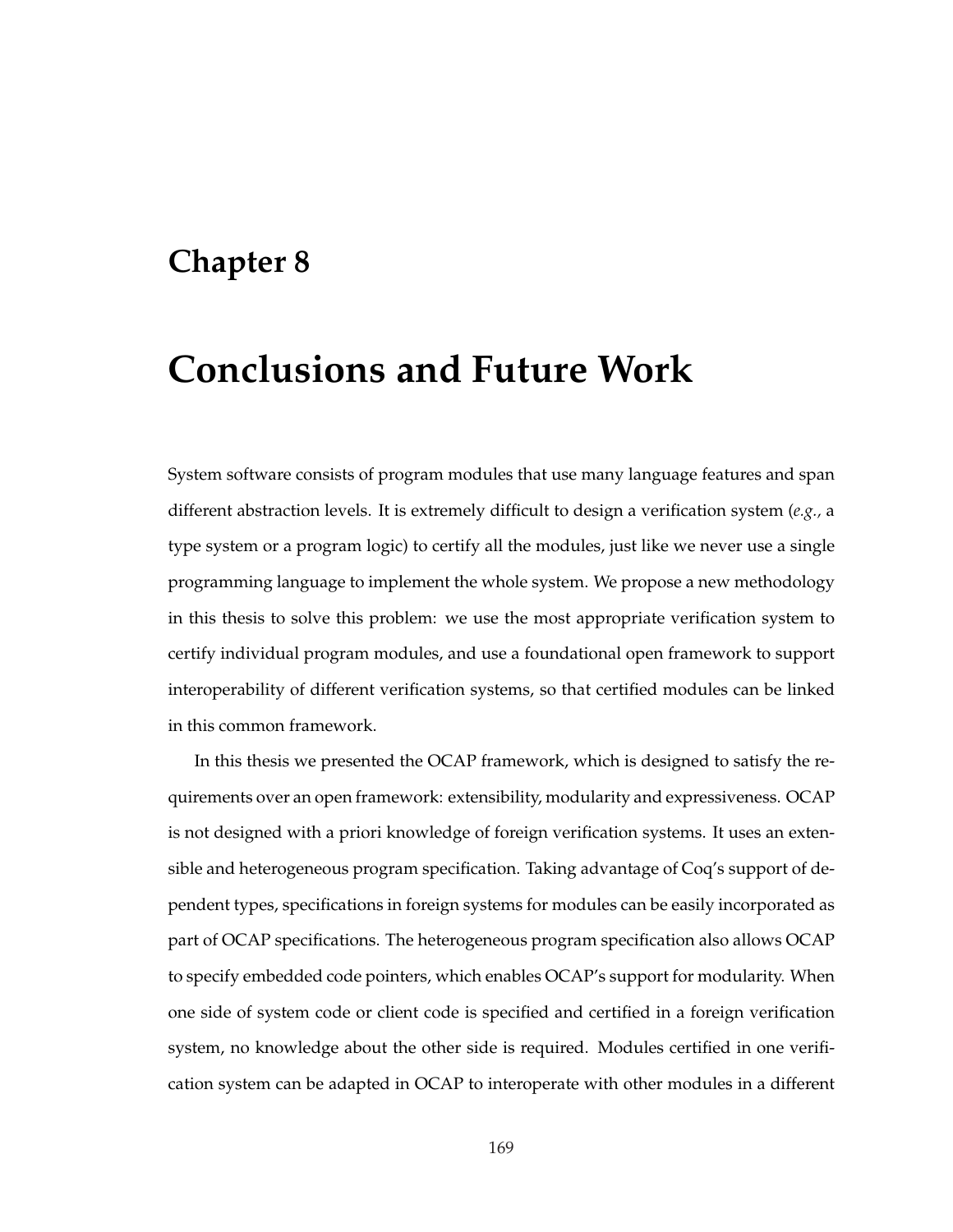system without redoing the proof. The assertions used in OCAP inference rules are expressive enough to specify invariants enforced in most type systems and program logics, such as memory safety, well-formedness of stacks, non-interference between concurrent threads, *etc.*. The soundness of OCAP ensures that these invariants are maintained when foreign systems are embedded in the framework.

We also developed program logics to certify low-level code with different features. The SCAP logic can be applied to certify sequential assembly code with stack-based control abstractions. Instead of treating return pointers as first-class code pointers (which require "impredicative types" [68, 75]), SCAP specifies the invariant at each program point using a pair of a precondition and a guarantee (which states the obligation that the current function must fulfill before it can return or throw an exception). These guarantees, when chained together, are used to specify the well-formedness of a logical control stack. A function can also cut to any return pointer on the stack if it can establish the well-formedness of its control stack. We have shown that SCAP can support most stack-based control abstractions, including normal function call/return, tail call, exception handling based on stack cutting and stack unwinding [85], weak continuations in C-- [85], setjmp/longjmp in C [61], and multi-return function call [89].

The CMAP logic extends rely-guarantee method for shared-state concurrency verification [59] with unbounded dynamic thread creations. It unifies the concepts of a thread's assumption/guarantee and its environment's guarantee/assumption, and allows a thread to change its assumption/guarantee to track the composition of its dynamically changing environment.

We showed that SCAP and a variation of CMAP (CMAP<sup>-</sup>) can be embedded into the OCAP framework. Recent work by Guo *et al.* [43] has shown that CMAP itself can be embedded into OCAP too. Applications of OCAP to support interoperation of verification systems are also interesting. In the first application, we showed how to link client code in TAL with a simple certified memory management library. TAL only supports weakmemory updates and the free memory is invisible to TAL code. The memory management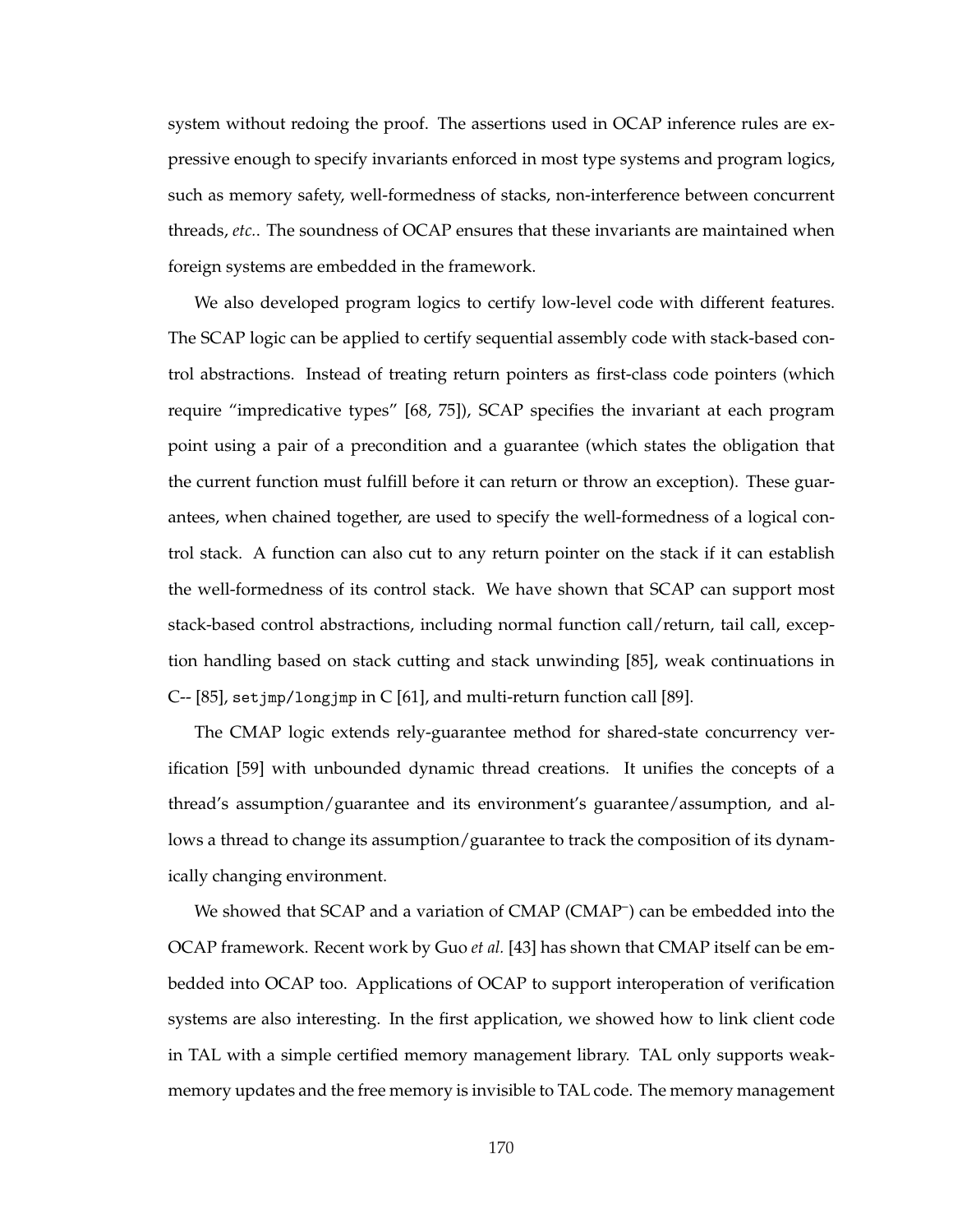library is specified in SCAP, which supports reasoning about operations over free memory and still ensures that the invariants of TAL code is maintained. In the second application, we showed how to construct foundational certified packages for concurrent code *without* trusting the scheduler. The user thread code is certified using the rely-guarantee method [59]; the thread scheduler is certified as sequential code in SCAP. They are linked in OCAP to construct FPCC packages. Another application of OCAP, shown by Lin *et al.* [64], links TAL code with a conservative garbage collector certified in SCAP.

This thesis also studied the relationship between rely-guarantee reasoning and concurrent separation logic, two widely used methodologies for modular verification of sharedstate concurrent programs. The comparison is based on an abstract machine with preemptive threads. We also proposed the SAGL logic, which combines the merits of both sides. SAGL is as general as rely-guarantee reasoning, but has better support of modularity because of its application of the local-reasoning idea from separation logic. We gave a formal embedding of a variant of CSL to SAGL by defining the program invariant enforced in CSL as special assumptions and guarantees in SCAL. This shows that SAGL is more general than CSL. It also serves as a new way to prove the soundness of CSL.

**Discussions and future work.** The design of OCAP follows the invariant-based proof methodology, which is applied in most verification systems for safety properties. Given a verification system designed following the same methodology, it can be embedded into OCAP by defining an interpretation that encodes the program invariant enforced in the system. The linking of modules certified in different systems actually tests whether invariants enforced in these systems match at the point the interaction occurs. This methodology is very general for certifying safety properties of system software, but it is not clear how to extend it to support other properties, such as termination, liveness, fairness and resource usages. These properties are especially interesting for embedded and real-time systems. We will extend the OCAP framework and design program logics to support them in the future.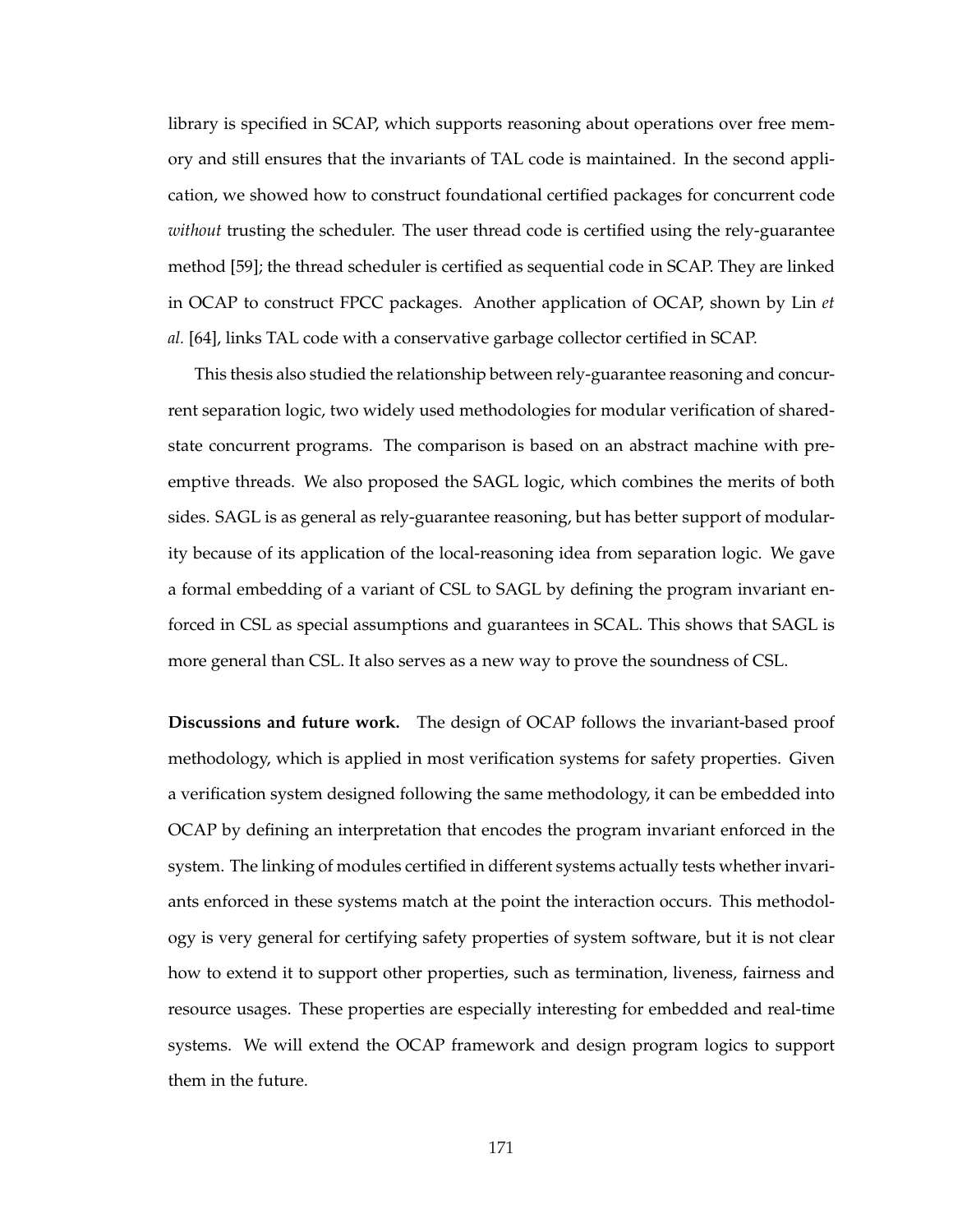OCAP gives a general framework and formal disciplines for interaction of different verification systems, but it does not automatically solve the interaction problem for all systems. Interaction between different systems is always a challenging problem. As we showed in Chapter 6, in each interoperation scenario, we need to carefully formulate the program invariants and make sure they actually match at the linking point. This needs to be done for each specific applications and is non-trivial. We will try to find more applications to thoroughly test the applicability of OCAP.

The machine used by the OCAP framework is a sequential machine without support of interrupts and interactions with external devices. If we want to support the preemptive thread model on a single processor machine, we need to add the support of hardware interrupts and extend the OCAP framework to support interrupts too. Then we can might be able to embed SAGL and CSL shown in Chapter 7 into OCAP. Again, this will be part of the future work.

Another interesting future work is to push the framework and program logics to higher level. Currently the framework and all the program logics presented in this paper work at the assembly level, therefore we do not need to trust compilers. However, the specification at the assembly level is very complex because of the low-level details, such as calling conventions. To solve this problem, we can design program logics for higher level languages, such as C. Some low-level details can be abstracted away in specifications for higher-level languages. Then the interpretation that maps high-level specifications to low-level specifications needs to formalize a compilation procedure for the high level language. The soundness of the interpretation will be similar to the main theorem of type-preserving compilations [69].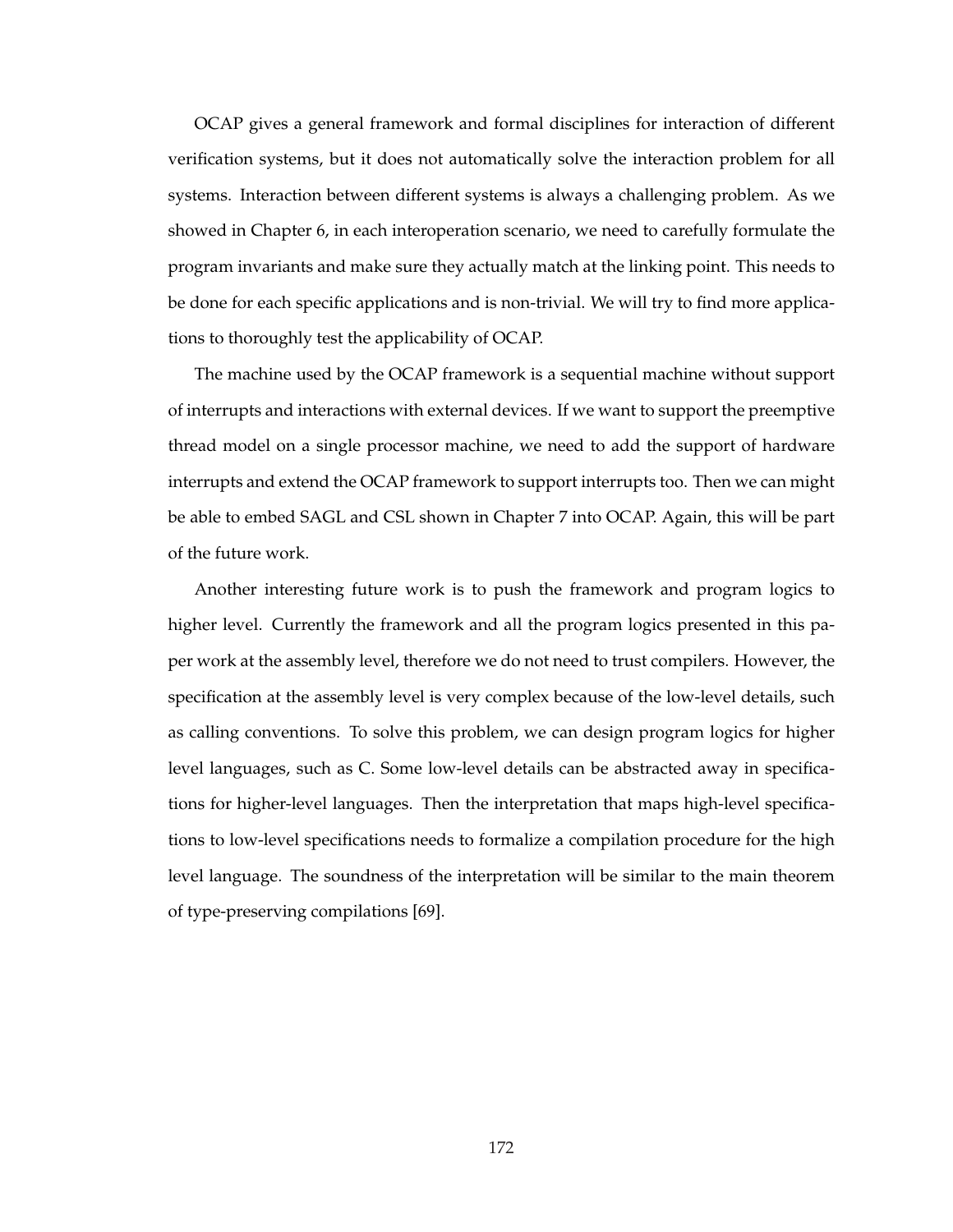## **Bibliography**

- [1] M. Abadi and L. Lamport. Conjoining specifications. *ACM Trans. on Programming Languages and Systems*, 17(3):507–535, 1995.
- [2] A. Ahmed and D. Walker. The logical approach to stack typing. In *Proc. of the 2003 ACM SIGPLAN Int'l workshop on Types in Lang. Design and Impl.*, pages 74–85. ACM Press, 2003.
- [3] A. J. Ahmed. *Semantics of Types for Mutable State*. PhD thesis, Princeton University, 2004.
- [4] M. Aiken, M. Fähndrich, C. Hawblitzel, G. Hunt, and J. Larus. Deconstructing process isolation. In *MSPC'06: Proceedings of the 2006 workshop on Memory system performance and correctness*, pages 1–10, New York, NY, USA, Oct. 2006. ACM.
- [5] A. W. Appel. *Compiling with Continuations*. Cambridge University Press, New York, 1992.
- [6] A. W. Appel. Foundational proof-carrying code. In *LICS'01*, pages 247–258. IEEE Comp. Soc., June 2001.
- [7] A. W. Appel and A. P. Felty. A semantic model of types and machine instructions for proof-carrying code. In *Proc. 27th ACM Symp. on Principles of Prog. Lang.*, pages 243–253. ACM Press, 2000.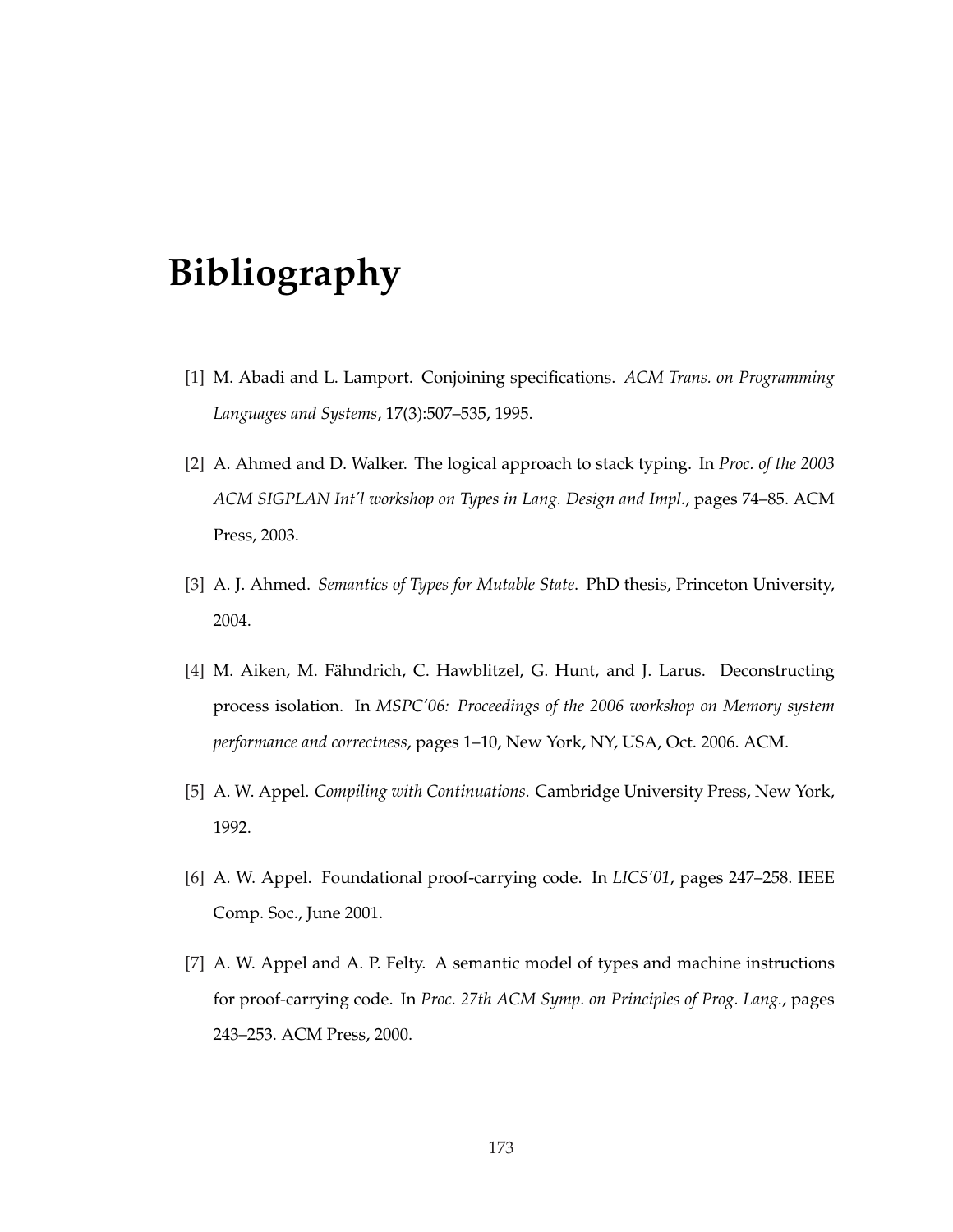- [8] A. W. Appel and D. McAllester. An indexed model of recursive types for foundational proof-carrying code. *TOPLAS*, 23(5):657–683, 2001.
- [9] A. W. Appel, P.-A. Mellies, C. D. Richards, and J. Vouillon. A very modal model of ` a modern, major, general type system. In *Proc. POPL'07*, pages 109–122, New York, NY, USA, 2007. ACM Press.
- [10] K. R. Apt. Ten years of Hoare's logic: A survey part I. *ACM Trans. on Programming Languages and Systems*, 3(4):431–483, 1981.
- [11] N. Benton. A typed, compositional logic for a stack-based abstract machine. In *Proc. Third Asian Symp. on Prog. Lang. and Sys. (APLAS'05), LNCS 3780*. Springer-Verlag, November 2005.
- [12] J. Berdine, P. O'hearn, U. Reddy, and H. Thielecke. Linear continuation-passing. *Higher Order Symbol. Comput.*, 15(2-3):181–208, 2002.
- [13] R. Bornat, C. Calcagno, P. O'Hearn, and M. Parkinson. Permission accounting in separation logic. In *Proc. 32nd ACM Symp. on Principles of Prog. Lang.*, pages 259– 270, 2005.
- [14] S. Brookes. A semantics for concurrent separation logic. In *Proc. 15th International Conference on Concurrency Theory (CONCUR'04)*, volume 3170 of *LNCS*, pages 16–34, 2004.
- [15] S. Brookes. A grainless semantics for parallel programs with shared mutable data. In *Proc. MFPS XXI*, volume 155 of *Electr. Notes Theor. Comput. Sci.*, pages 277–307, 2006.
- [16] S. Brookes. A semantics for concurrent separation logic. *Theoretical Computer Science*, 375(1-3):227–270, 2007. Journal version of [14].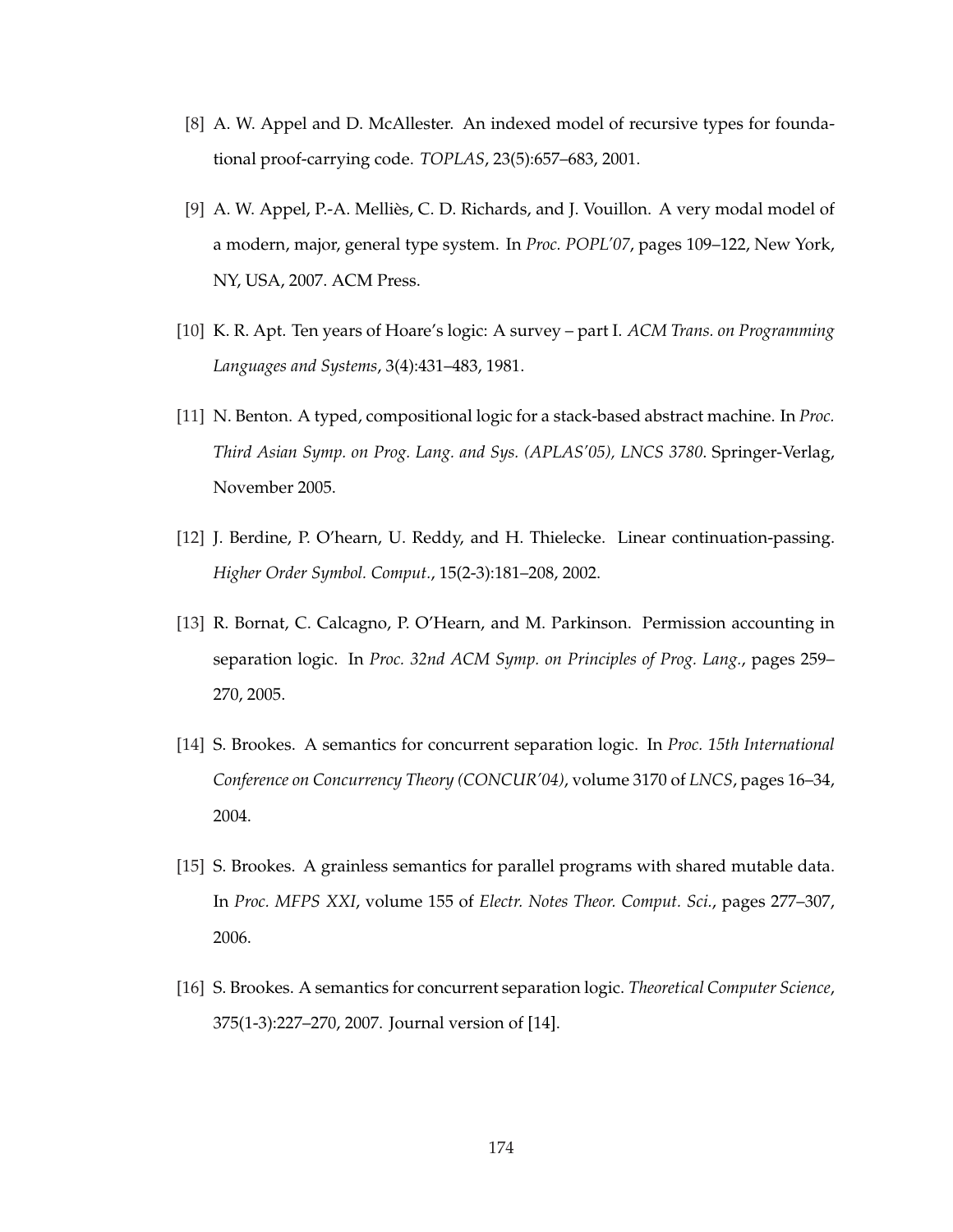- [17] H. Cai, Z. Shao, and A. Vaynberg. Certified self-modifying code. In *Proc. 2007 ACM SIGPLAN Conference on Programming Language Design and Implementation (PLDI'07)*, pages 66–77, New York, NY, USA, June 2007. ACM Press.
- [18] S. Chaki, E. Clarke, A. Groce, S. Jha, and H. Veith. Modular verification of software components in C. In *ICSE'03: International Conference on Software Engineering*, pages 385–395, 2003.
- [19] B.-Y. Chang, A. Chlipala, G. Necula, and R. Schneck. The open verifier framework for foundational verifiers. In *TLDI'05*, pages 1–12, Jan. 2005.
- [20] D. Chase. Implementation of exception handling, Part I. *The Journal of C Language Translation*, 5(4):229–240, June 1994.
- [21] W. D. Clinger. Proper tail recursion and space efficiency. In *Proc. 1997 ACM Conf. on Prog. Lang. Design and Impl.*, pages 174–185, New York, 1997. ACM Press.
- [22] C. Colby, P. Lee, G. Necula, F. Blau, M. Plesko, and K. Cline. A certifying compiler for Java. In *Proc. 2000 ACM Conf. on Prog. Lang. Design and Impl.*, pages 95–107, New York, 2000. ACM Press.
- [23] M. E. Conway. Design of a separable transition-diagram compiler. *Communications of the ACM*, 6(7):396–408, July 1963.
- [24] Coq Development Team. The Coq proof assistant reference manual. The Coq release v8.0, Oct. 2005.
- [25] T. Coquand and G. Huet. The calculus of constructions. *Information and Computation*, 76:95–120, 1988.
- [26] K. Crary. Toward a foundational typed assembly language. Technical Report CMU-CS-02-196, Carnegie Mellon University, School of Computer Science, Dec. 2002.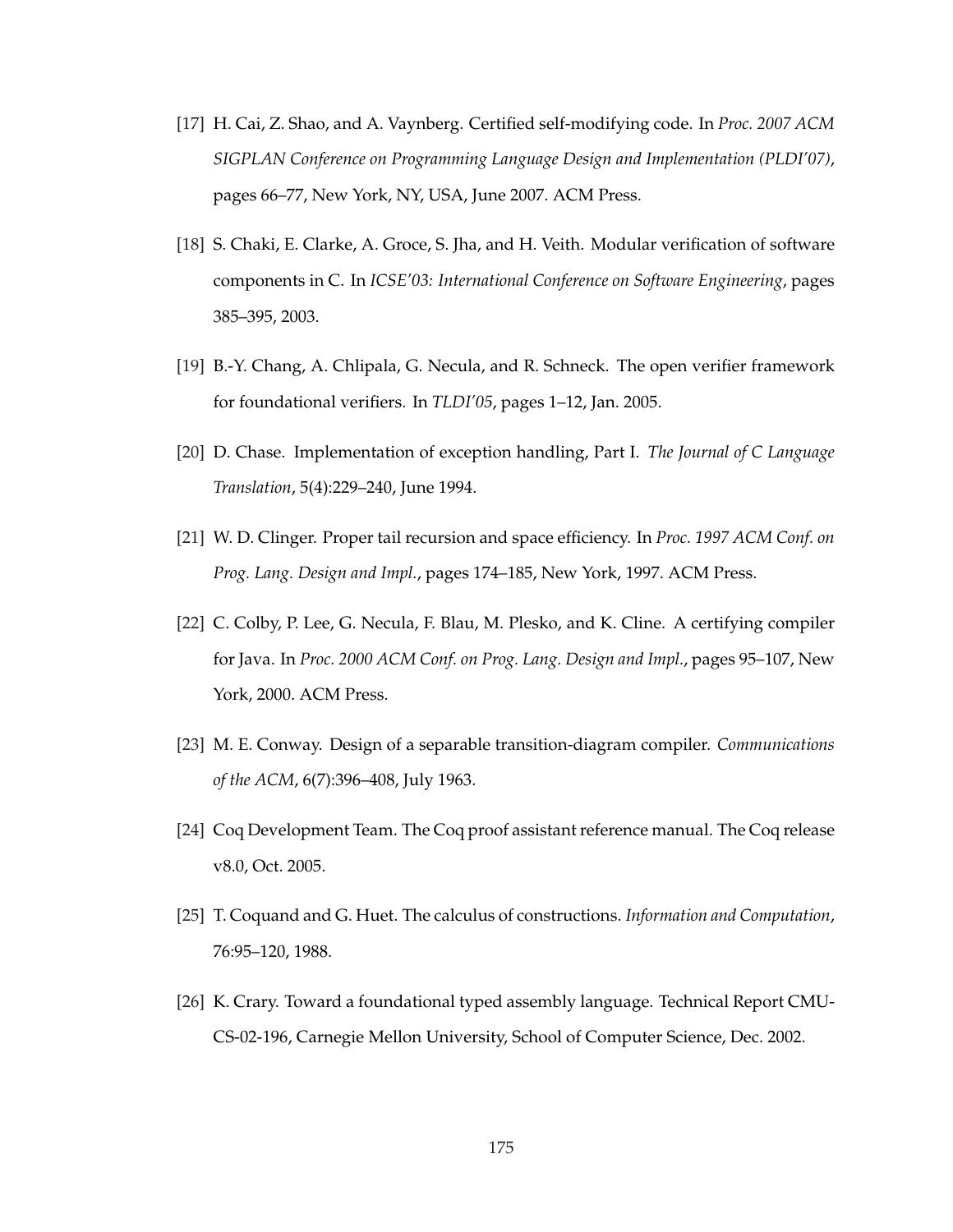- [27] K. Crary. Toward a foundational typed assembly language. In *Proc. 30th ACM Symp. on Principles of Prog. Lang.*, pages 198–212, 2003.
- [28] K. Crary and S. Sarkar. Foundational certified code in a metalogical framework. In *CADE'03*, volume 2741 of *LNCS*, pages 106–120. Springer, 2003.
- [29] C. Demartini, R. Iosif, and R. Sisto. dSPIN: A dynamic extension of SPIN. In *Proc. 5th and 6th International SPIN Workshops on Theoretical and Practical Aspects of SPIN Model Checking*, pages 261–276, London, UK, 1999. Springer-Verlag.
- [30] S. J. Drew, J. Gough, and J. Ledermann. Implementing zero overhead exception handling. Technical Report 95-12, Faculty of Information Technology, Queensland U. of Technology, Brisbane, Australia, 1995.
- [31] X. Feng. An open framework for certified system software: Companion coq code. http://flint.cs.yale.edu/publications/feng-thesis, 2007.
- [32] X. Feng, R. Ferreira, and Z. Shao. On the relationship between concurrent separation logic and assume-guarantee reasoning. In *Proc. 16th European Symposium on Programming (ESOP'07)*, volume 4421 of *Lecture Notes in Computer Science (LNCS)*, pages 173–188. Springer, 2007.
- [33] X. Feng, Z. Ni, Z. Shao, and Y. Guo. An open framework for foundational proofcarrying code. In *Proc. 2007 ACM SIGPLAN International Workshop on Types in Language Design and Implementation (TLDI'07)*, pages 67–78, New York, NY, USA, January 2007. ACM Press.
- [34] X. Feng and Z. Shao. Modular verification of concurrent assembly code with dynamic thread creation and termination. In *Proceedings of the 10th ACM SIGPLAN International Conference on Functional Programming (ICFP'05)*, pages 254–267, New York, NY, USA, September 2005. ACM Press.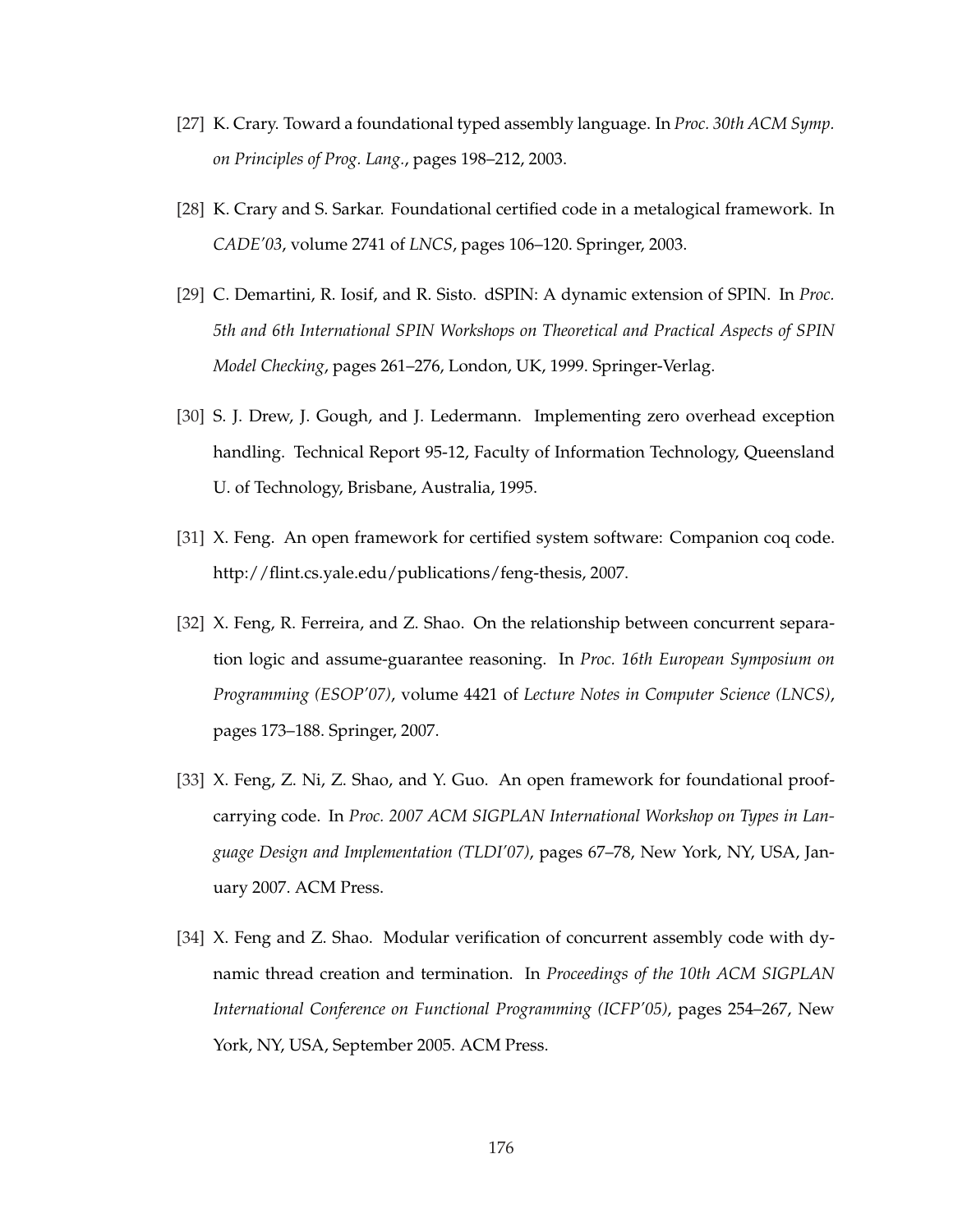- [35] X. Feng, Z. Shao, A. Vaynberg, S. Xiang, and Z. Ni. Modular verification of assembly code with stack-based control abstractions. In *Proc. 2006 ACM SIGPLAN Conference on Programming Language Design and Implementation (PLDI'06)*, pages 401–414, New York, NY, USA, June 2006. ACM Press.
- [36] C. Flanagan and M. Abadi. Object types against races. In *CONCUR'99 Concurrency Theory, volume 1664 of LNCS*, pages 288–303. Springer-Verlag, 1999.
- [37] C. Flanagan and M. Abadi. Types for safe locking. In *Proceedings of the 8th European Symposium on Programming Languages and Systems*, pages 91–108. Springer-Verlag, 1999.
- [38] C. Flanagan, S. N. Freund, and S. Qadeer. Thread-modular verification for sharedmemory programs. In *Proc. 2002 European Symposium on Programming*, pages 262– 277. Springer-Verlag, 2002.
- [39] C. Flanagan and S. Qadeer. Thread-modular model checking. In *Proc. 10th SPIN workshop*, pages 213–224, May 2003.
- [40] C. Flanagan and S. Qadeer. A type and effect system for atomicity. In *Proceedings of the ACM SIGPLAN 2003 conference on Programming Language Design and Implementation*, pages 338–349, 2003.
- [41] D. Giannakopoulou, C. S. Pasareanu, and H. Barringer. Assumption generation for software component verification. In *ASE'02: Automated Software Engineering*, pages 3–12, 2002.
- [42] D. Grossman. Type-safe multithreading in cyclone. In *Proceedings of the 2003 ACM SIGPLAN International workshop on Types in Languages Design and Implementation*, pages 13–25, 2003.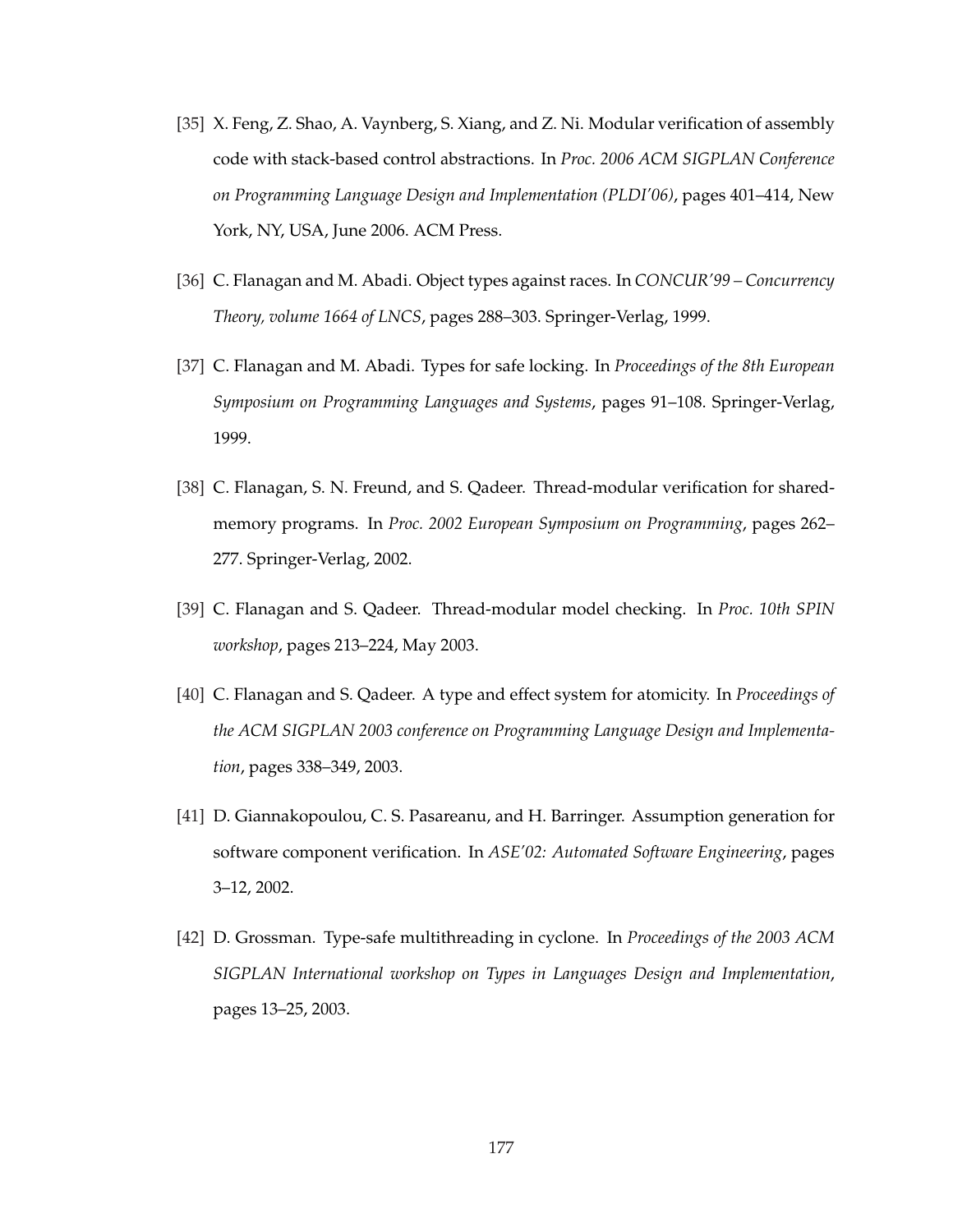- [43] Y. Guo, X. Jiang, Y. Chen, and C. Lin. A certified thread library for multithreaded user programs. In *Proc. 1st IEEE & IFIP International Symposium on Theoretical Aspects of Software Engineering (TASE'07)*, pages 117–126. IEEE Computer Society, June 2007.
- [44] T. Hallgren, M. P. Jones, R. Leslie, and A. Tolmach. A principled approach to operating system construction in haskell. In *Proceedings of the 10th ACM SIGPLAN International Conference on Functional Programming (ICFP'05)*, pages 116–128, New York, NY, USA, September 2005. ACM Press.
- [45] N. A. Hamid and Z. Shao. Interfacing hoare logic and type systems for foundational proof-carrying code. In *Proc. 17th International Conference on Theorem Proving in Higher Order Logics*, volume 3223 of *LNCS*, pages 118–135. Springer-Verlag, Sept. 2004.
- [46] N. A. Hamid, Z. Shao, V. Trifonov, S. Monnier, and Z. Ni. A syntactic approach to foundational proof-carrying code. In *LICS'02*, pages 89–100, July 2002.
- [47] D. R. Hanson. *C Interface & Implementations*. Add. Wesley, 1997.
- [48] K. Havelund and T. Pressburger. Model checking Java programs using Java pathfinder. *Software Tools for Technology Transfer (STTT)*, 2(4):72–84, 2000.
- [49] T. A. Henzinger, R. Jhala, and R. Majumdar. Race checking by context inference. In *PLDI'04: Programming Language Design and Implementation*, pages 1–13, 2004.
- [50] C. A. R. Hoare. An axiomatic basis for computer programming. *Communications of the ACM*, 12(10):576–580, Oct. 1969.
- [51] C. A. R. Hoare. Towards a theory of parallel programming. In C. A. R. Hoare and R. H. Perrott, editors, *Operating Systems Techniques*, pages 61–71. Academic Press, 1972.
- [52] C. A. R. Hoare. Communicating sequential processes. *Communications of the ACM*, 21(8):666–677, 1978.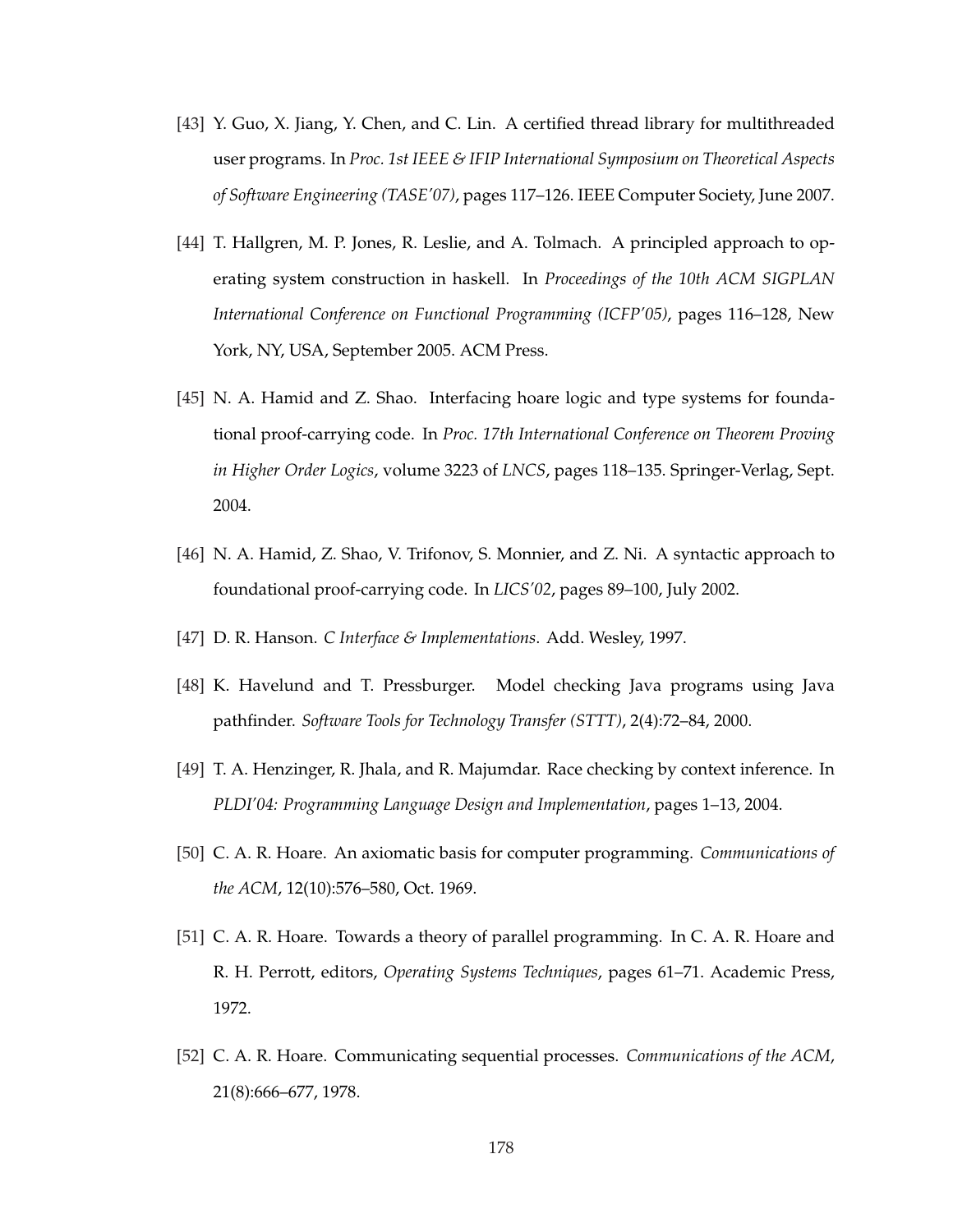- [53] G. J. Holzmann. Proving properties of concurrent systems with SPIN. In *Proc. 6th International Conference on Concurrency Theory (CONCUR'95)*, volume 962 of *LNCS*, pages 453–455. Springer, 1995.
- [54] W. A. Howard. The formulae-as-types notion of constructions. In *To H.B.Curry: Essays on Computational Logic, Lambda Calculus and Formalism*, pages 479–490. Academic Press, 1980.
- [55] G. Hunt, J. Larus, M. Abadi, M. Aiken, P. Barham, M. Fahndrich, C. Hawblitzel, O. Hodson, S. Levi, N. Murphy, B. Steensgaard, D. Tarditi, T. Wobber, and B. Zill. An overview of the Singularity project. Technical Report MSR-TR-2005-135, Microsoft Research, Redmond, WA, 2005.
- [56] G. C. Hunt. Singularity in a nutshell. Talk presented at 2007 Microsoft Research Faculty Summit, Redmond, Washington, July 2007.
- [57] S. S. Ishtiaq and P. W. O'Hearn. BI as an assertion language for mutable data structures. In *Proc. 28th ACM Symp. on Principles of Prog. Lang.*, pages 14–26, 2001.
- [58] L. Jia, F. Spalding, D. Walker, and N. Glew. Certifying compilation for a language with stack allocation. In *Proc. 20th IEEE Symposium on Logic in Computer Science*, pages 407–416, June 2005.
- [59] C. B. Jones. Tentative steps toward a development method for interfering programs. *ACM Trans. on Programming Languages and Systems*, 5(4):596–619, 1983.
- [60] C. B. Jones. *Systematic software development using VDM*. Prentice Hall International (UK) Ltd., 1986.
- [61] B. W. Kernighan and D. M. Ritchie. *The C Programming Language (Second Edition)*. Prentice Hall, 1988.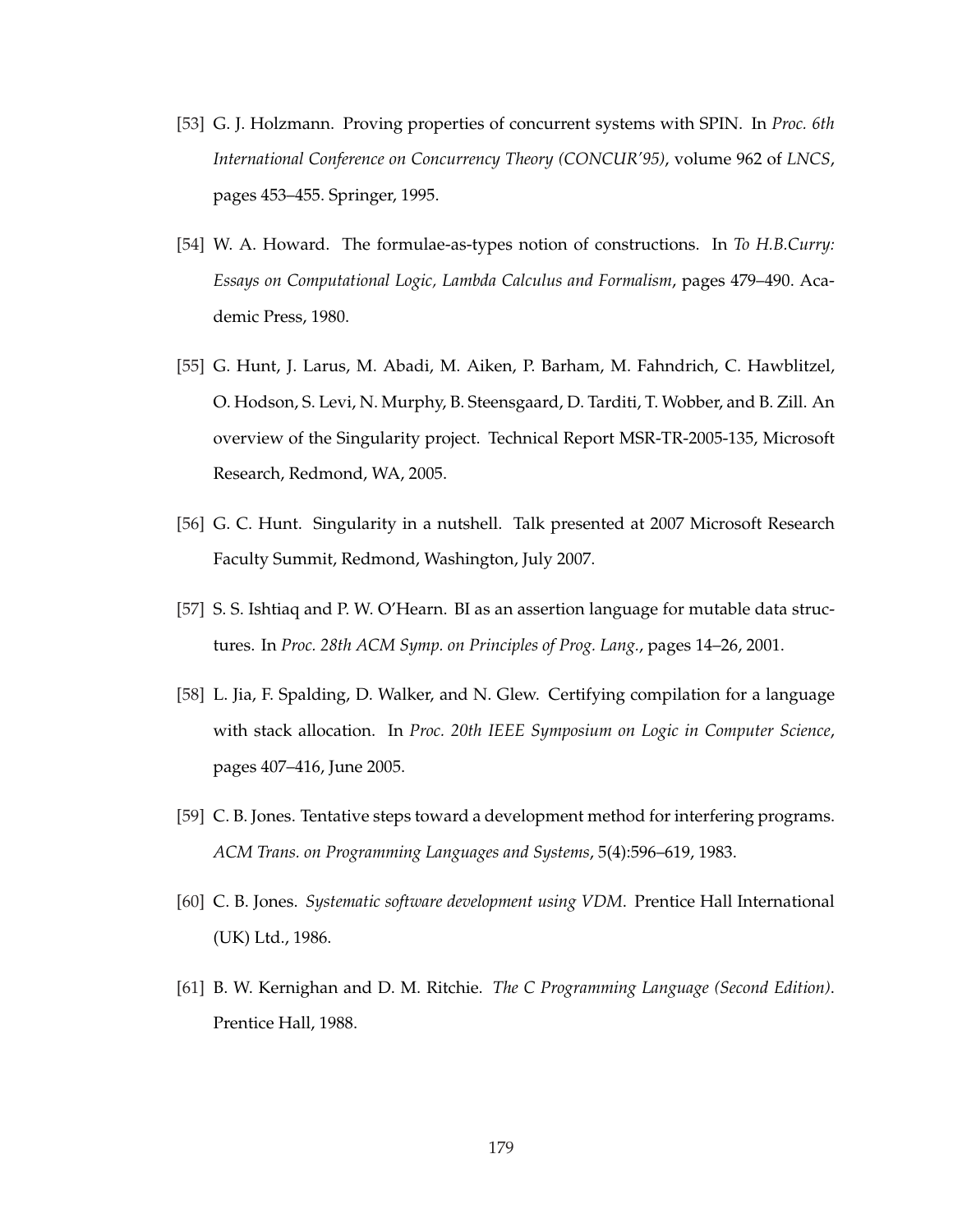- [62] T. Kleymann. Metatheory of verification calculi in lego to what extent does syntax matter? In *TYPES'98*, volume 1657 of *Lecture Notes in Computer Science*, pages 133– 148. Springer, 1998.
- [63] L. Lamport. The temporal logic of actions. *ACM Trans. on Programming Languages and Systems*, 16(3):872–923, May 1994.
- [64] C. Lin, A. McCreight, Z. Shao, Y. Chen, and Y. Guo. Foundational typed assembly language with certified garbage collection. In *Proc. 1st IEEE & IFIP International Symposium on Theoretical Aspects of Software Engineering (TASE'07)*, pages 326–335. IEEE Computer Society, June 2007.
- [65] T. Lindholm and F. Yellin. *The Java Virtual Machine Specification (Second Edition)*. Addison-Wesley, 1999.
- [66] R. Milner. *A Calculus of Communicating Systems*. Springer-Verlag New York, Inc., 1982.
- [67] J. Misra and K. M. Chandy. Proofs of networks of processes. *IEEE Transactions on Software Engineering*, 7(4):417–426, 1981.
- [68] G. Morrisett, K. Crary, N. Glew, and D. Walker. Stack-based typed assembly language. In *Proc. 1998 Int'l Workshop on Types in Compilation: LNCS Vol 1473*, pages 28–52. Springer-Verlag, 1998.
- [69] G. Morrisett, D. Walker, K. Crary, and N. Glew. From System F to typed assembly language. In *POPL'98*, pages 85–97, 1998.
- [70] G. Morrisett, D. Walker, K. Crary, and N. Glew. From System F to typed assembly language. *ACM Trans. on Programming Languages and Systems*, 21(3):527 – 568, May 1999.
- [71] D. A. Naumann. Predicate transformer semantics of a higher-order imperative language with record subtyping. *Science of Computer Programming*, 41(1):1–51, 2001.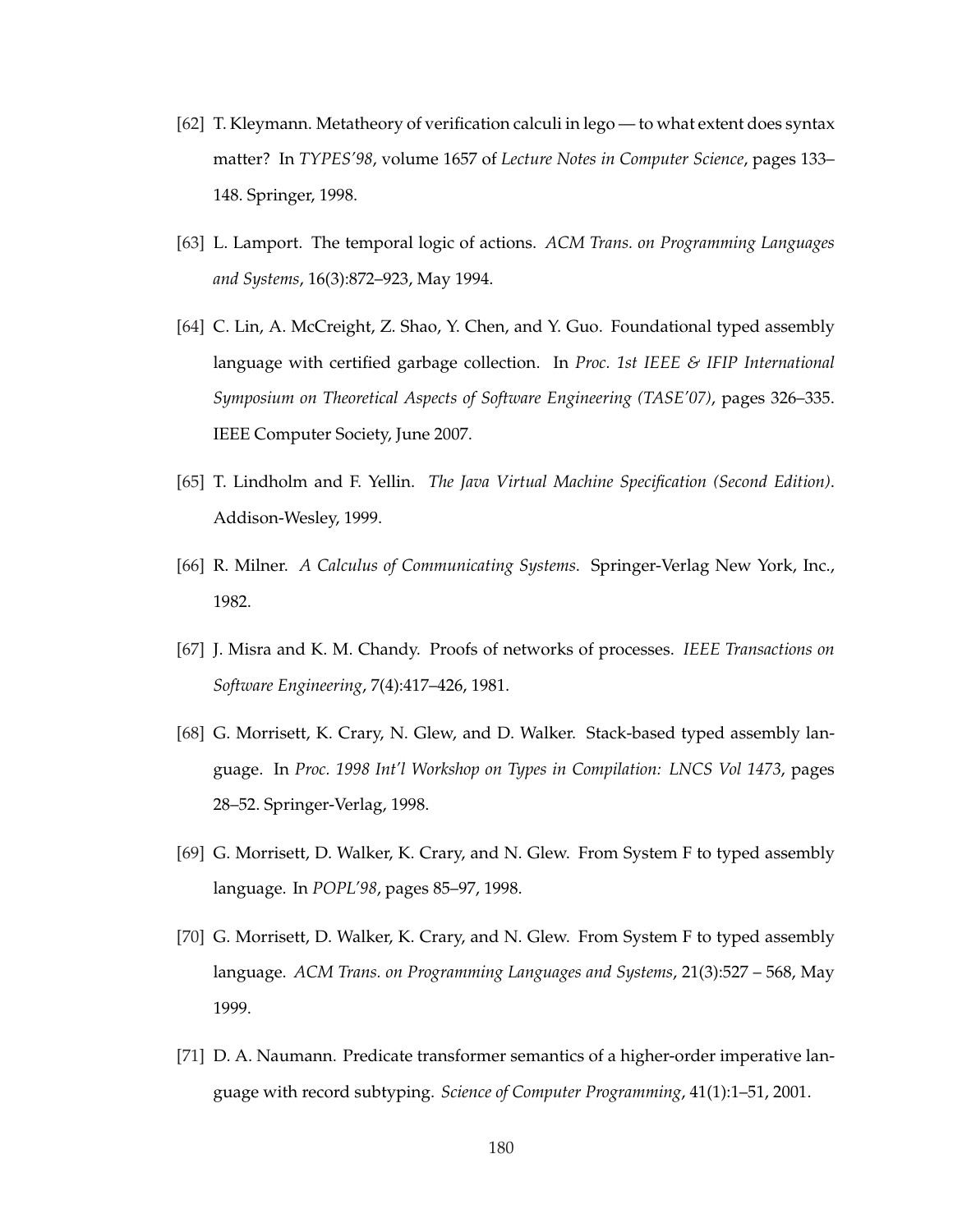- [72] G. Necula. Proof-carrying code. In *Proc. 24th ACM Symp. on Principles of Prog. Lang.*, pages 106–119. ACM Press, Jan. 1997.
- [73] G. Necula. *Compiling with Proofs*. PhD thesis, School of Computer Science, Carnegie Mellon Univ., Sept. 1998.
- [74] G. Necula and P. Lee. The design and implementation of a certifying compiler. In *Proc. 1998 ACM Conf. on Prog. Lang. Design and Impl.*, pages 333–344, New York, 1998.
- [75] Z. Ni and Z. Shao. Certified assembly programming with embedded code pointers. In *Proc. 33rd ACM Symp. on Principles of Prog. Lang.*, pages 320–333, 2006.
- [76] Z. Ni and Z. Shao. A translation from typed assembly languages to certified assembly programming. Technical report, Dept. of Computer Science, Yale University, New Haven, CT, Oct. 2006. Available at http://flint.cs.yale.edu/flint/ publications/talcap.html.
- [77] Z. Ni, D. Yu, and Z. Shao. Using xcap to certify realistic systems code: Machine context management. In *Proc. 20th International Conference on Theorem Proving in Higher Order Logics*, volume 4732 of *LNCS*, pages 189–206. Springer-Verlag, Sept. 2007.
- [78] P. W. O'Hearn. Resources, concurrency and local reasoning. In *Proc. 15th Int'l Conf. on Concurrency Theory (CONCUR'04)*, volume 3170 of *LNCS*, pages 49–67, 2004.
- [79] P. W. O'Hearn. Resources, concurrency and local reasoning. *Theoretical Computer Science*, 375(1-3):271–307, 2007. Journal version of [78].
- [80] P. W. O'Hearn, H. Yang, and J. C. Reynolds. Separation and information hiding. In *POPL'04*, pages 268–280, 2004.
- [81] S. Owicki and D. Gries. Verifying properties of parallel programs: an axiomatic approach. *Commun. ACM*, 19(5):279–285, 1976.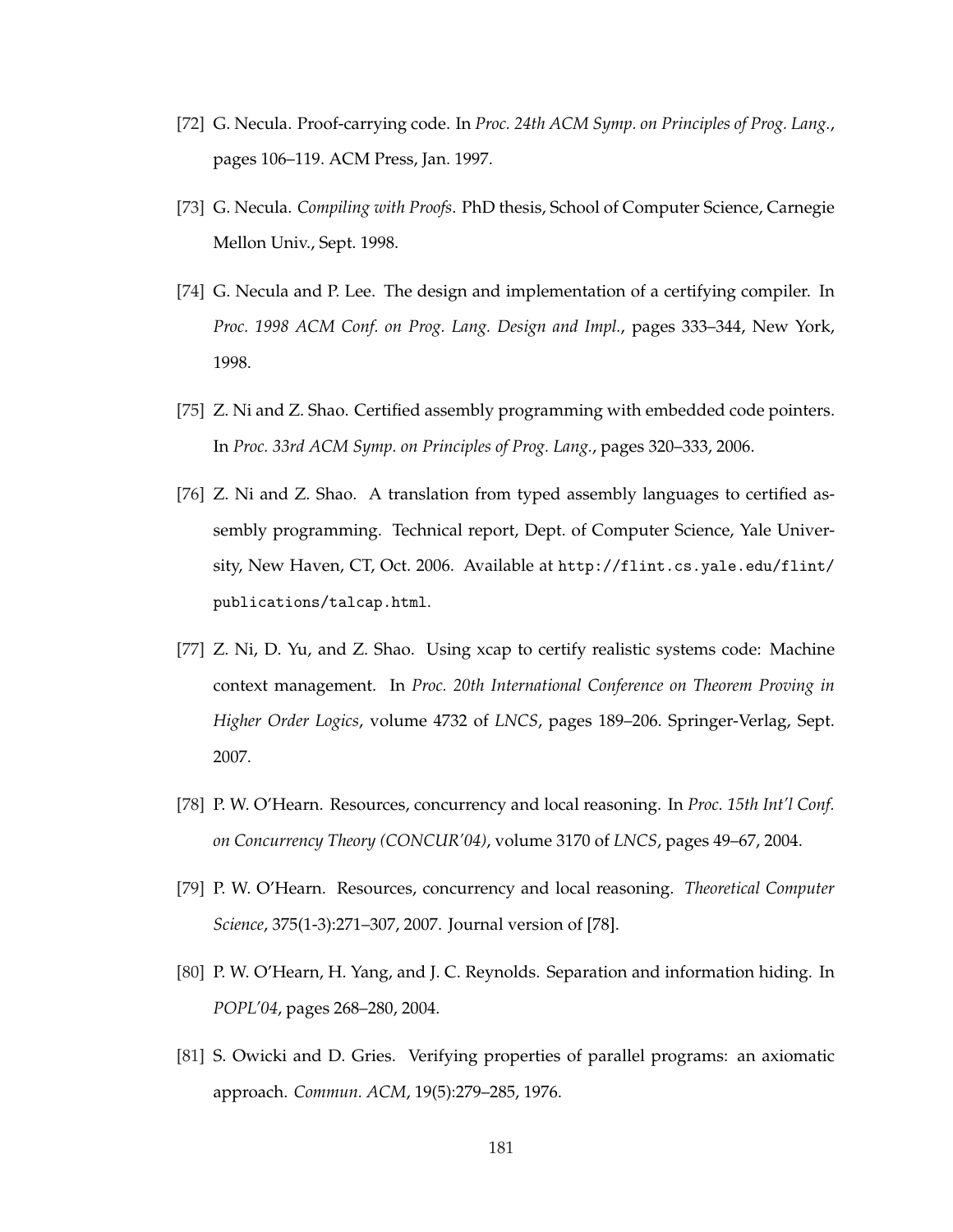- [82] M. Parkinson, R. Bornat, and P. O'Hearn. Modular verification of a non-blocking stack. In *Proc. 34rd ACM Symp. on Principles of Prog. Lang.*, pages 297 – 302. ACM Press, Jan. 2007.
- [83] C. Paulin-Mohring. Inductive definitions in the system Coq—rules and properties. In *Proc. TLCA*, volume 664 of *LNCS*, 1993.
- [84] S. Qadeer and J. Rehof. Context-bounded model checking of concurrent software. In *TACAS'05: Tools and Algorithms for the Construction and Analysis of Systems*, pages 93–107, 2005.
- [85] N. Ramsey and S. P. Jones. A single intermediate language that supports multiple implementations of exceptions. In *Proc. 2000 ACM Conf. on Prog. Lang. Design and Impl.*, pages 285–298, 2000.
- [86] J. H. Reppy. CML: A higher concurrent language. In *Proc. 1991 Conference on Programming Language Design and Implementation*, pages 293–305, Toronto, Ontario, Canada, 1991. ACM Press.
- [87] J. C. Reynolds. Separation logic: A logic for shared mutable data structures. In *Proc. 17th Annual IEEE Symposium on Logic in Computer Science*, pages 55–74. IEEE Computer Society, 2002.
- [88] J. C. Reynolds. Toward a grainless semantics for shared-variable concurrency. In *Proc. FSTTCS'04*, volume 3328 of *LNCS*, pages 35–48, 2004.
- [89] O. Shivers and D. Fisher. Multi-return function call. In *Proc. 2004 ACM SIGPLAN Int'l Conf. on Functional Prog.*, pages 79–89. ACM Press, Sept. 2004.
- [90] E. W. Stark. A proof technique for rely/guarantee properties. In *Proc. 5th Conf. on Foundations of Software Technology and Theoretical Computer Science*, volume 206 of *LNCS*, pages 369–391, 1985.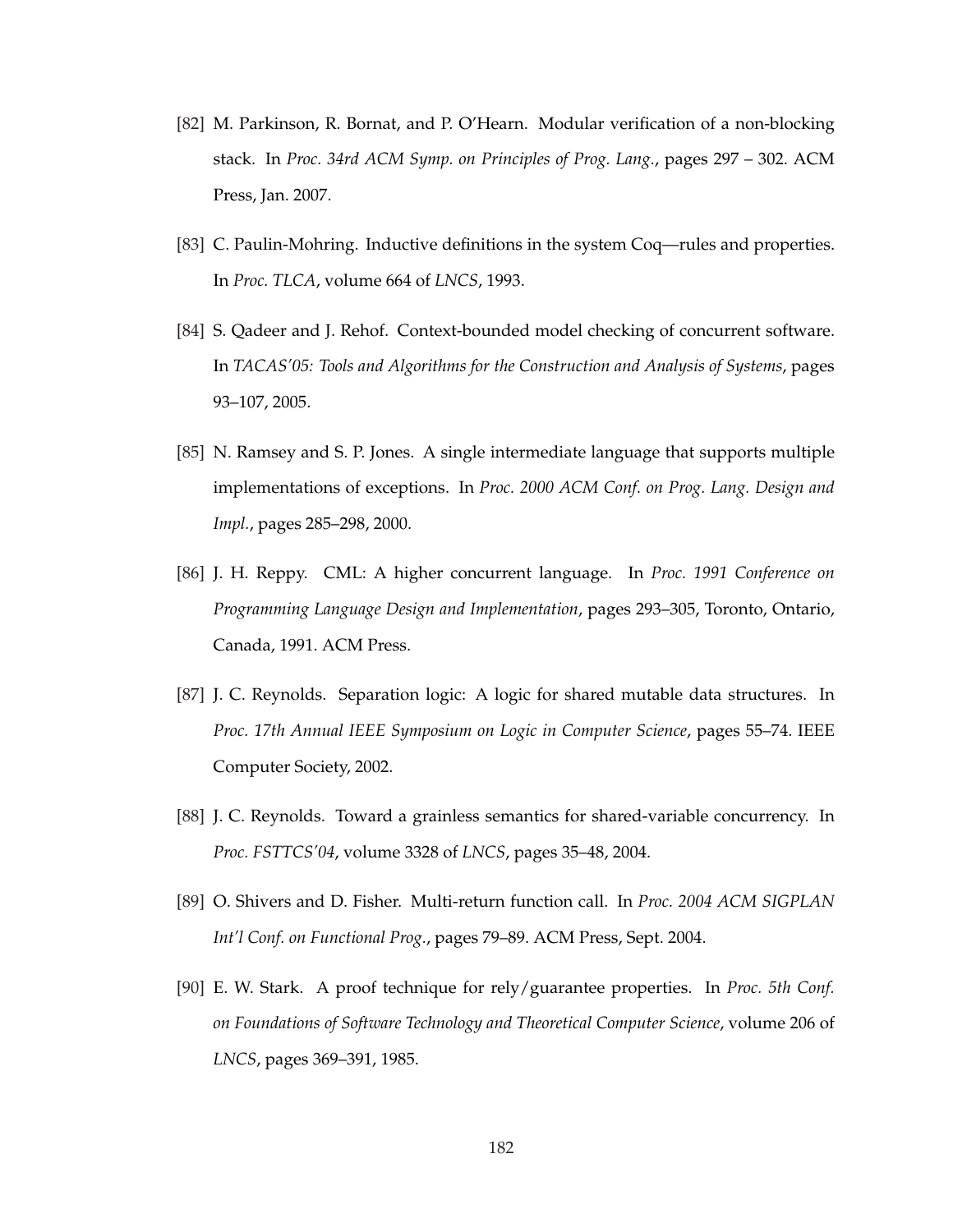- [91] R. Stata and M. Abadi. A type system for java bytecode subroutines. In *Prin. of Prog. Lang. (POPL'98)*, pages 149–160. ACM Press, 1998.
- [92] G. L. Steele. Rabbit: a compiler for Scheme. Technical Report AI-TR-474, MIT, Cambridge, MA, 1978.
- [93] K. Stølen. A method for the development of totally correct shared-state parallel programs. In *Proc. 2nd International Conference on Concurrency Theory (CONCUR'91)*, pages 510–525, 1991.
- [94] G. Tan. *A Compositional Logic for Control Flow and its Application in Foundational Proof-Carrying Code*. PhD thesis, Princeton University, 2004.
- [95] V. Vafeiadis and M. Parkinson. A marriage of rely/guarantee and separation logic. In *Proc. 18th International Conference on Concurrency Theory (CONCUR'07)*, page to appear, 2007.
- [96] J. C. Vanderwaart and K. Crary. A typed interface for garbage collection. In *Proc. 2003 ACM SIGPLAN International Workshop on Types in Language Design and Implementation*, pages 109–122, 2003.
- [97] D. von Oheimb. Hoare logic for Java in Isabelle/HOL. *Concurrency and Computation: Practice and Experience*, 13(13):1173–1214, 2001.
- [98] D. P. Walker. *Typed Memory Management*. PhD thesis, Cornell University, Ithaca, NY, Jan. 2001.
- [99] A. K. Wright and M. Felleisen. A syntactic approach to type soundness. *Information and Computation*, 115(1):38–94, 1994.
- [100] E. Yahav. Verifying safety properties of concurrent Java programs using 3-valued logic. In *Proc. 28th ACM Symp. on Principles of Prog. Lang.*, pages 27–40, New York, NY, USA, 2001. ACM Press.